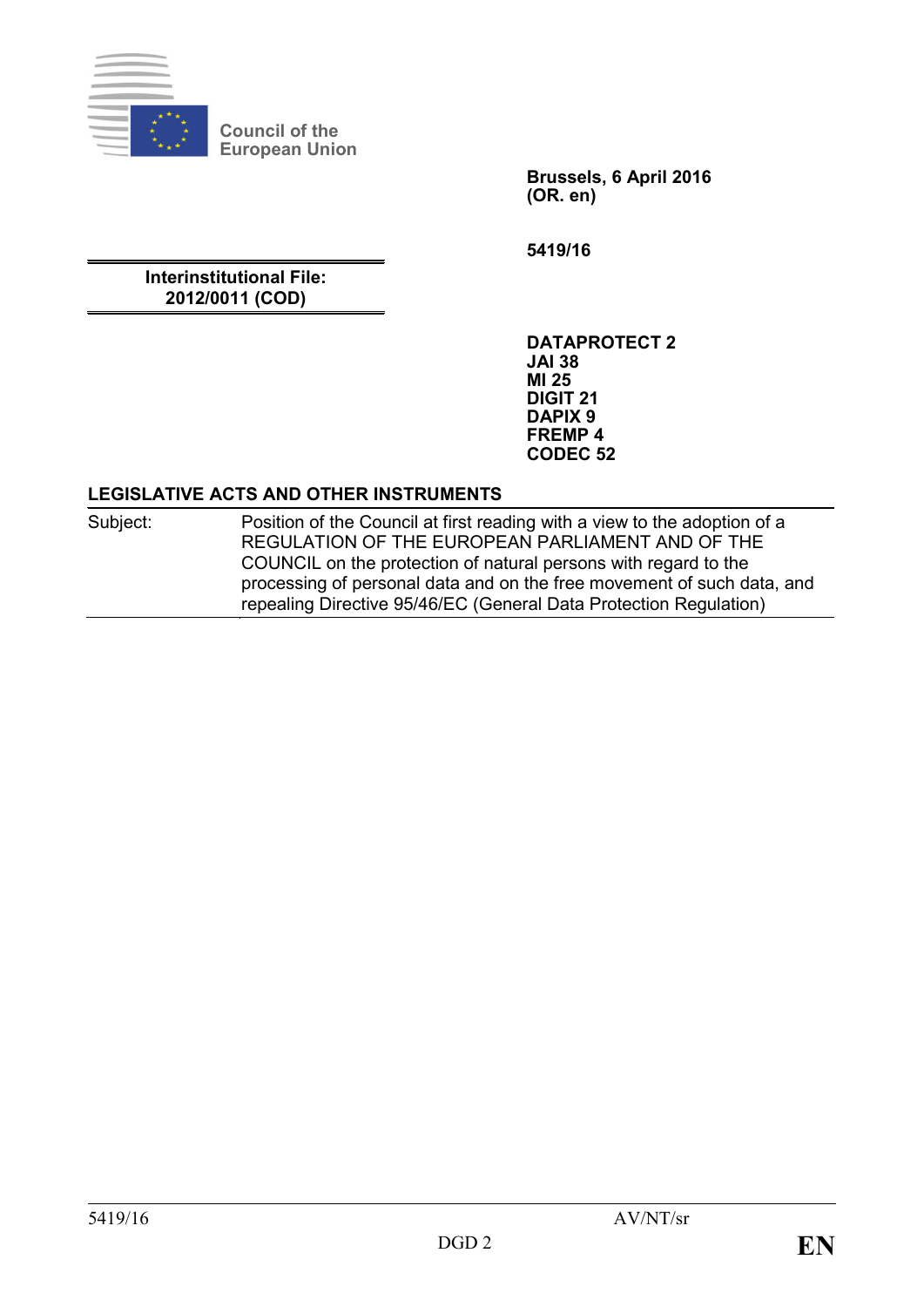## **REGULATION (EU) 2016/… OF THE EUROPEAN PARLIAMENT AND OF THE COUNCIL**

**of** 

**on the protection of natural persons with regard to the processing of personal data and on the free movement of such data, and repealing Directive 95/46/EC (General Data Protection Regulation)**

**(Text with EEA relevance)**

## THE EUROPEAN PARLIAMENT AND THE COUNCIL OF THE EUROPEAN UNION,

Having regard to the Treaty on the Functioning of the European Union, and in particular Article 16 thereof,

Having regard to the proposal from the European Commission,

After transmission of the draft legislative act to the national parliaments,

Having regard to the opinion of the European Economic and Social Committee**[1](#page-1-0)** ,

Having regard to the opinion of the Committee of the Regions<sup>[2](#page-1-1)</sup>,

Acting in accordance with the ordinary legislative procedure**[3](#page-1-2)** ,

<span id="page-1-0"></span> $\mathbf{1}$  $\frac{1}{2}$  OJ C 229, 31.7.2012, p. 90.

<span id="page-1-1"></span>**<sup>2</sup>** OJ C 391, 18.12.2012, p. 127.

<span id="page-1-2"></span>**<sup>3</sup>** Position of the European Parliament of 12 March 2014 (OJ …) and position of the Council of …. Position of the European Parliament of ... and decision of the Council of ....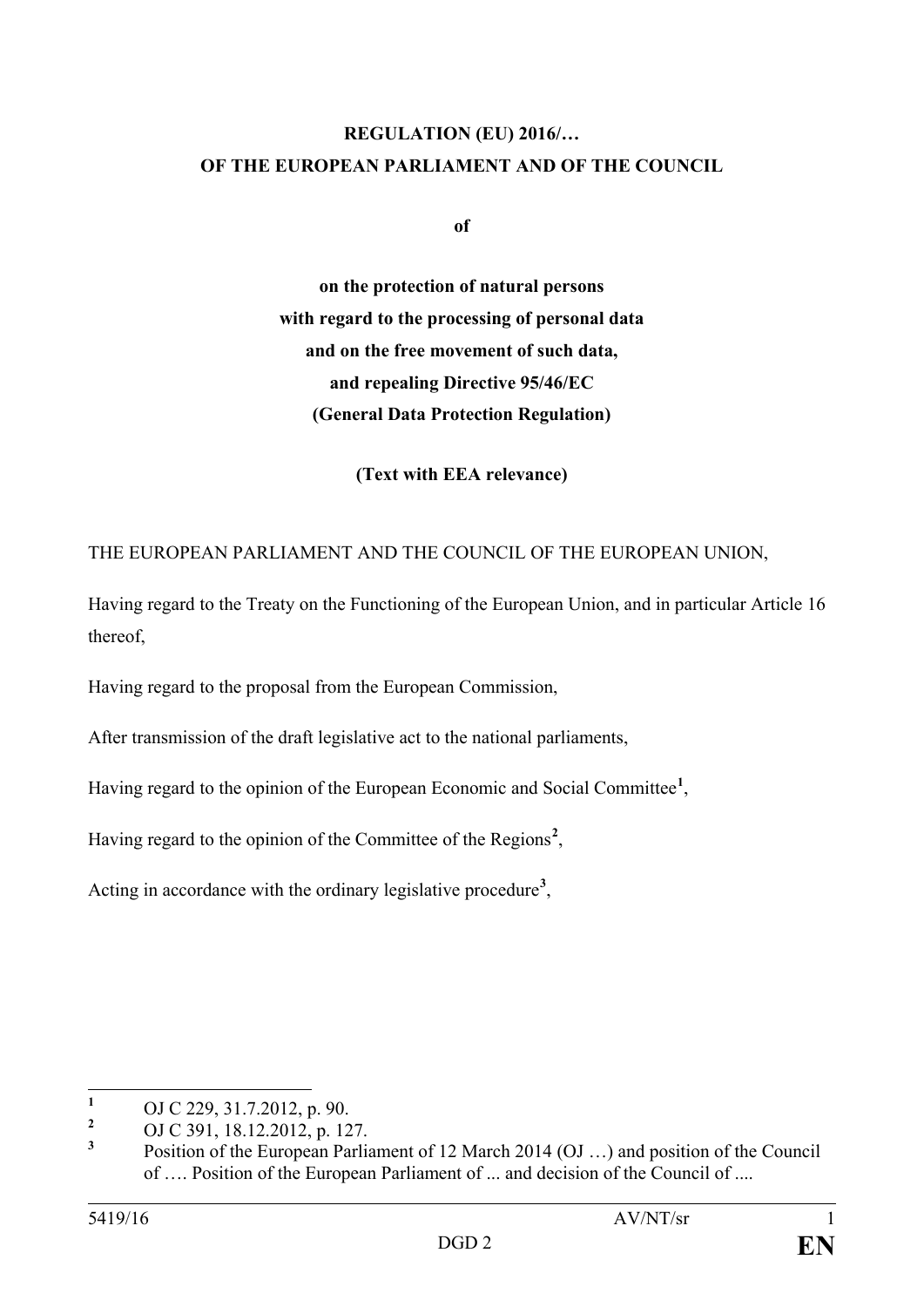## Whereas:

- (1) The protection of natural persons in relation to the processing of personal data is a fundamental right. Article 8(1) of the Charter of Fundamental Rights of the European Union (the 'Charter') and Article 16(1) of the Treaty on the Functioning of the European Union (TFEU) provide that everyone has the right to the protection of personal data concerning him or her.
- (2) The principles of, and rules on the protection of natural persons with regard to the processing of their personal data should, whatever their nationality or residence, respect their fundamental rights and freedoms, in particular their right to the protection of personal data. This Regulation is intended to contribute to the accomplishment of an area of freedom, security and justice and of an economic union, to economic and social progress, to the strengthening and the convergence of the economies within the internal market, and to the well-being of natural persons.
- (3) Directive 95/46/EC of the European Parliament and of the Council**[1](#page-2-0)** seeks to harmonise the protection of fundamental rights and freedoms of natural persons in respect of processing activities and to ensure the free flow of personal data between Member States.

<span id="page-2-0"></span> $\mathbf{1}$ **<sup>1</sup>** Directive 95/46/EC of the European Parliament and of the Council of 24 October 1995 on the protection of individuals with regard to the processing of personal data and on the free movement of such data (OJ L 281, 23.11.1995, p. 31).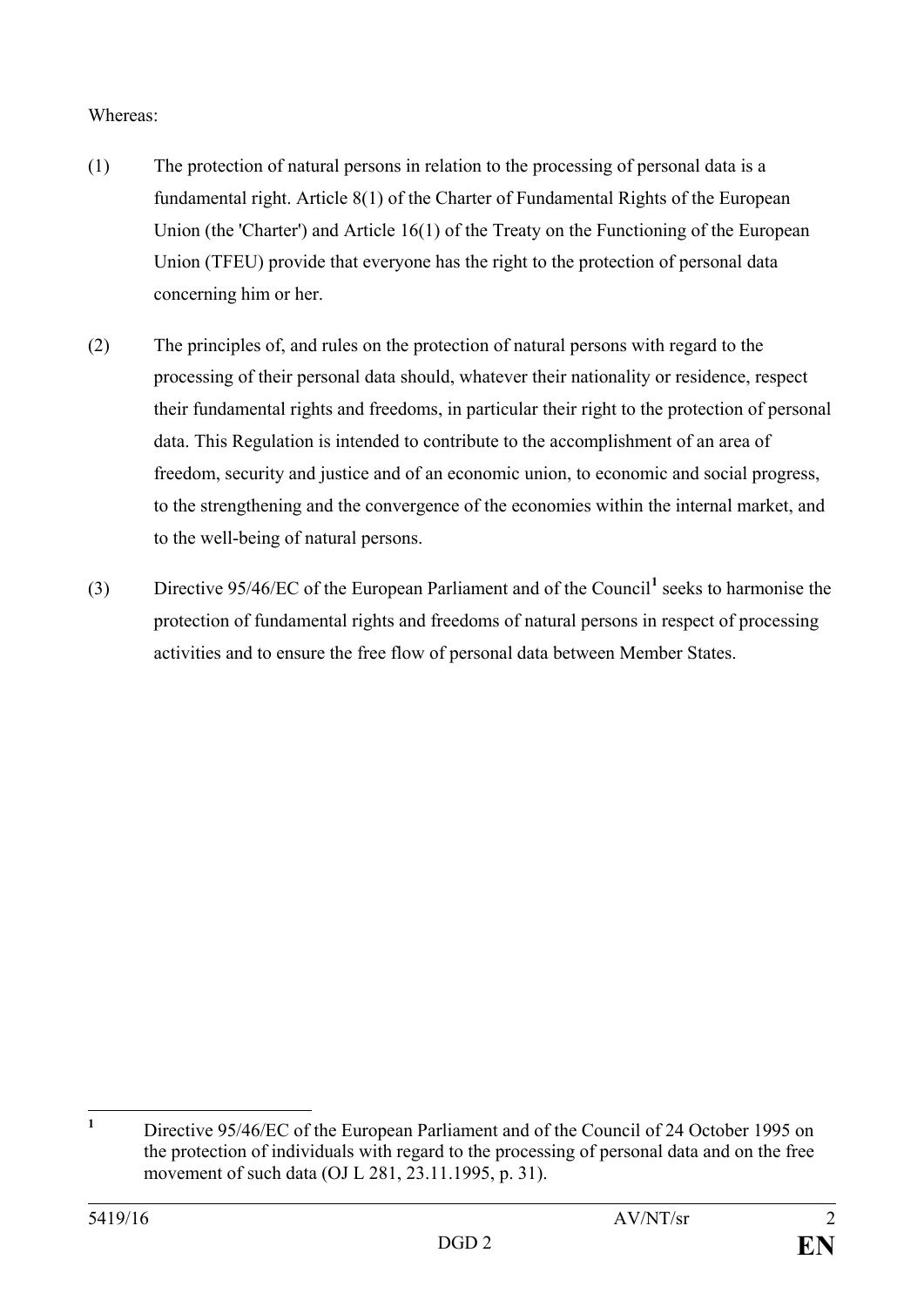- (4) The processing of personal data should be designed to serve mankind. The right to the protection of personal data is not an absolute right; it must be considered in relation to its function in society and be balanced against other fundamental rights, in accordance with the principle of proportionality. This Regulation respects all fundamental rights and observes the freedoms and principles recognised in the Charter as enshrined in the Treaties, in particular the respect for private and family life, home and communications,the protection of personal data, freedom of thought, conscience and religion, freedom of expression and information, freedom to conduct a business, the right to an effective remedy and to a fair trial, and cultural, religious and linguistic diversity.
- (5) The economic and social integration resulting from the functioning of the internal market has led to a substantial increase in cross-border flows of personal data. The exchange of personal data between public and private actors, including natural persons, associations and undertakings across the Union has increased. National authorities in the Member States are being called upon by Union law to cooperate and exchange personal data so as to be able to perform their duties or carry out tasks on behalf of an authority in another Member State.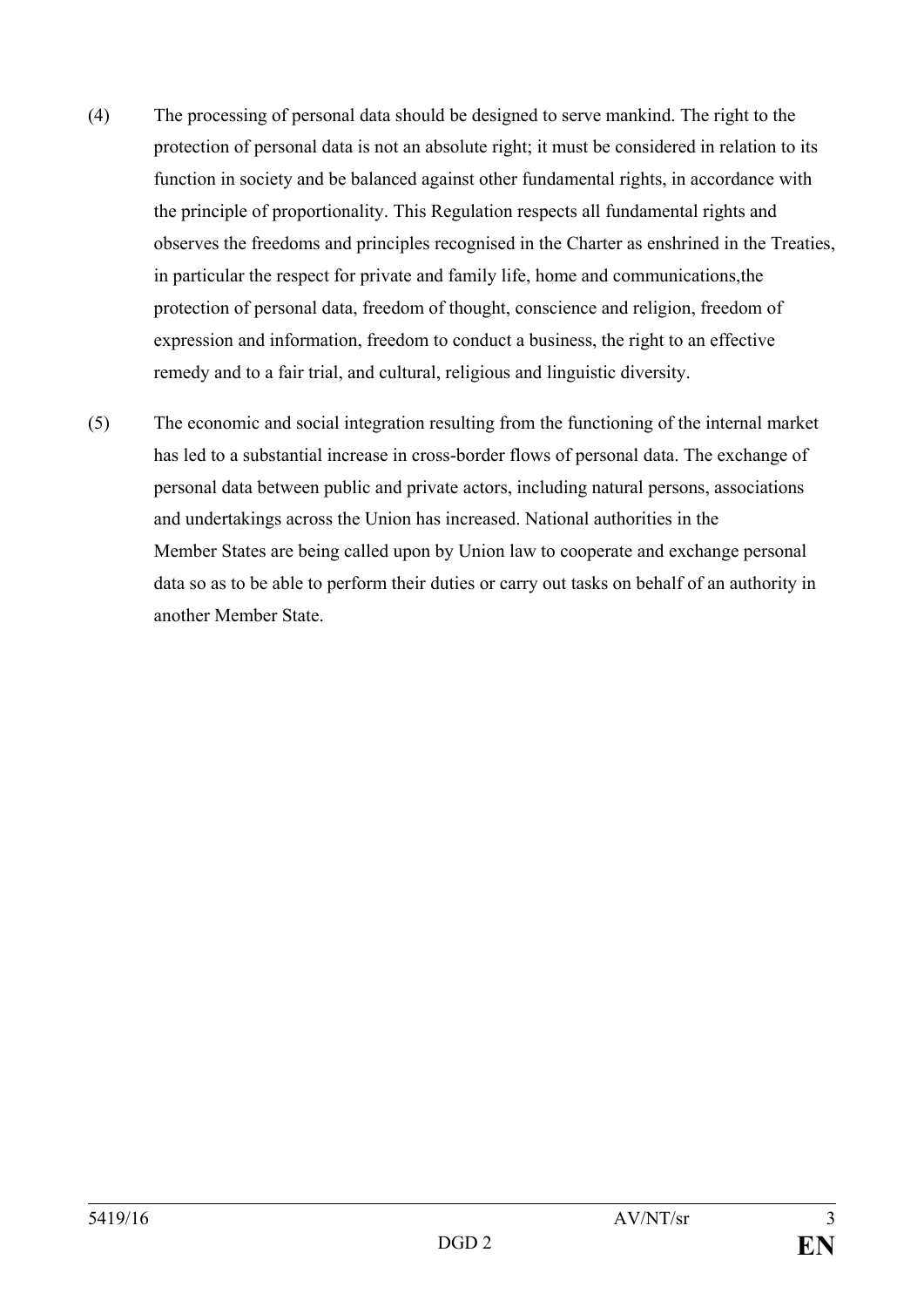- (6) Rapid technological developments and globalisation have brought new challenges for the protection of personal data. The scale of the collection and sharing of personal data has increased significantly. Technology allows both private companies and public authorities to make use of personal data on an unprecedented scale in order to pursue their activities. Natural persons increasingly make personal information available publicly and globally. Technology has transformed both the economy and social life, and should further facilitate the free flow of personal data within the Union and the transfer to third countries and international organisations, while ensuring a high level of the protection of personal data.
- (7) Those developments require a strong and more coherent data protection framework in the Union, backed by strong enforcement, given the importance of creating the trust that will allow the digital economy to develop across the internal market. Natural persons should have control of their own personal data. Legal and practical certainty for natural persons, economic operators and public authorities should be enhanced.
- (8) Where this Regulation provides for specifications or restrictions of its rules by Member State law, Member States may, as far as necessary for coherence and for making the national provisions comprehensible to the persons to whom they apply, incorporate elements of this Regulation into their national law.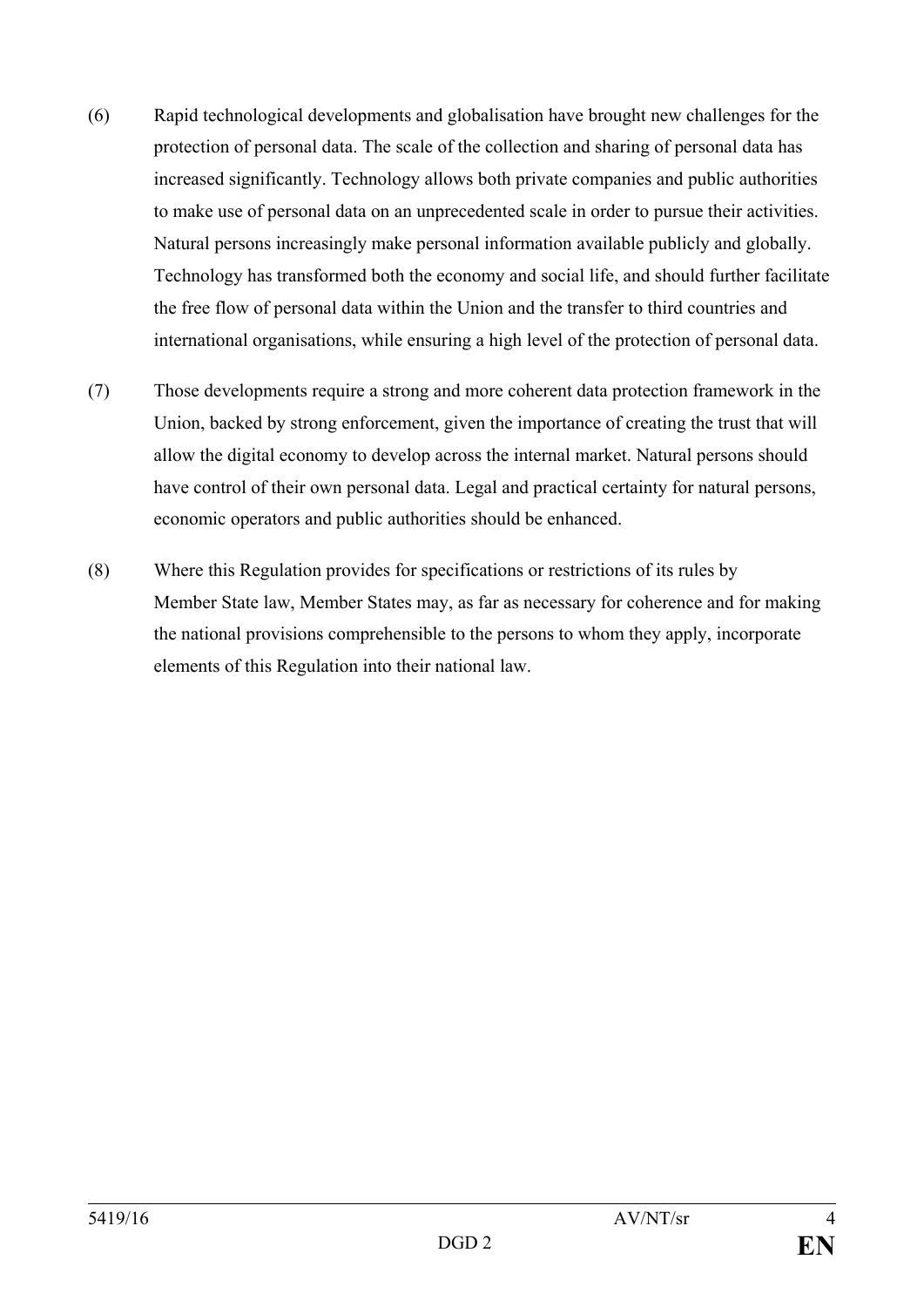(9) The objectives and principles of Directive 95/46/EC remain sound, but it has not prevented fragmentation in the implementation of data protection across the Union, legal uncertainty or a widespread public perception that there are significant risks to the protection of natural persons, in particular with regard to online activity. Differences in the level of protection of the rights and freedoms of natural persons, in particular the right to the protection of personal data, with regard to the processing of personal data in the Member States may prevent the free flow of personal data throughout the Union. Those differences may therefore constitute an obstacle to the pursuit of economic activities at the level of the Union, distort competition and impede authorities in the discharge of their responsibilities under Union law. Such a difference in levels of protection is due to the existence of differences in the implementation and application of Directive 95/46/EC.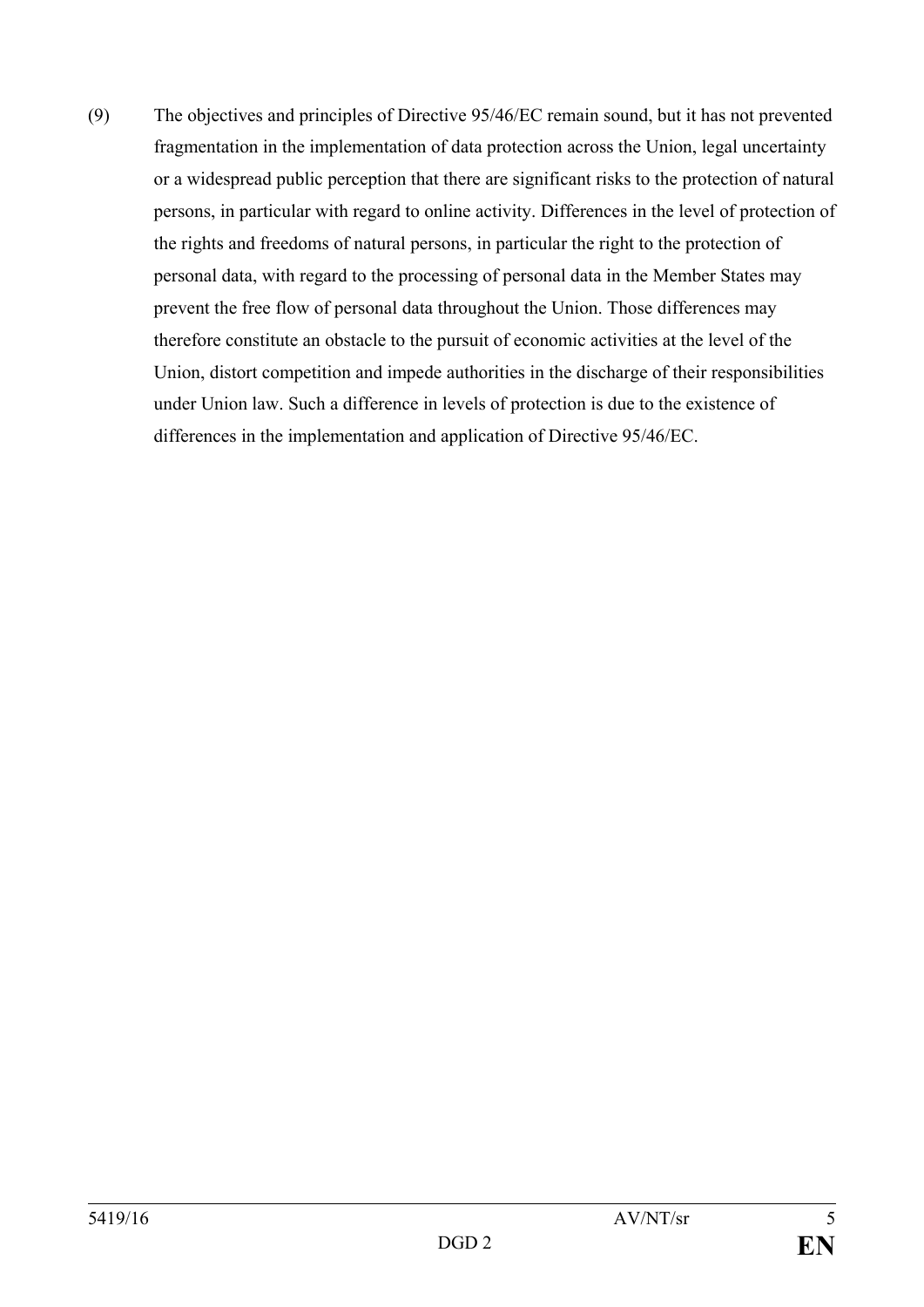(10) In order to ensure a consistent and high level of protection of natural persons and to remove the obstacles to flows of personal data within the Union, the level of protection of the rights and freedoms of natural persons with regard to the processing of such data should be equivalent in all Member States. Consistent and homogenous application of the rules for the protection of the fundamental rights and freedoms of natural persons with regard to the processing of personal data should be ensured throughout the Union. Regarding the processing of personal data for compliance with a legal obligation, for the performance of a task carried out in the public interest or in the exercise of official authority vested in the controller, Member States should be allowed to maintain or introduce national provisions to further specify the application of the rules of this Regulation. In conjunction with the general and horizontal law on data protection implementing Directive 95/46/EC, Member States have several sector-specific laws in areas that need more specific provisions. This Regulation also provides a margin of manoeuvre for Member States to specify its rules, including for the processing of special categories of personal data ('sensitive data'). To that extent, this Regulation does not exclude Member State law that sets out the circumstances for specific processing situations, including determining more precisely the conditions under which the processing of personal data is lawful.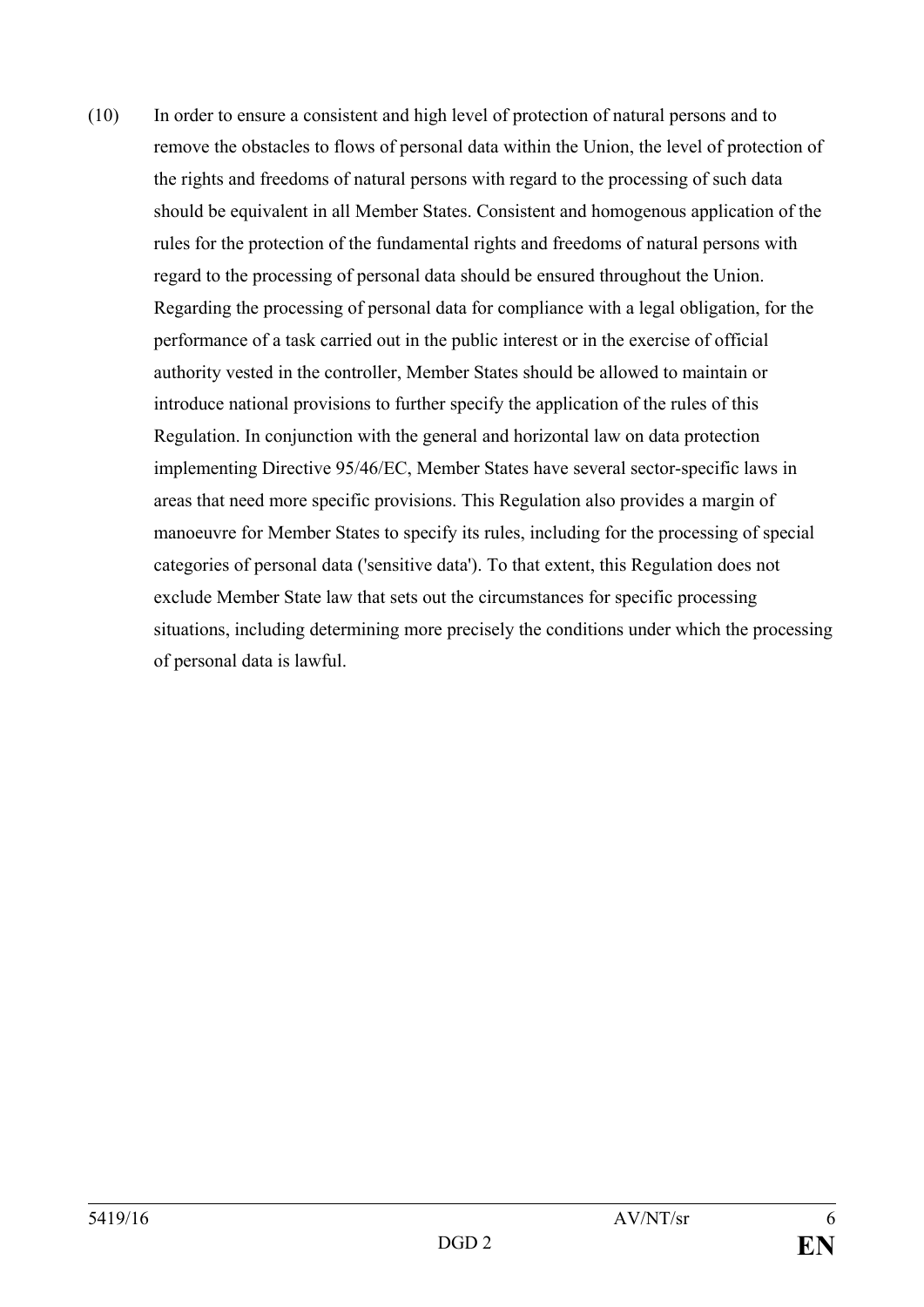- (11) Effective protection of personal data throughout the Union requires the strengthening and setting out in detail of the rights of data subjects and the obligations of those who process and determine the processing of personal data, as well as equivalent powers for monitoring and ensuring compliance with the rules for the protection of personal data and equivalent sanctions for infringements in the Member States.
- (12) Article 16(2) TFEU mandates the European Parliament and the Council to lay down the rules relating to the protection of natural persons with regard to the processing of personal data and the rules relating to the free movement of personal data.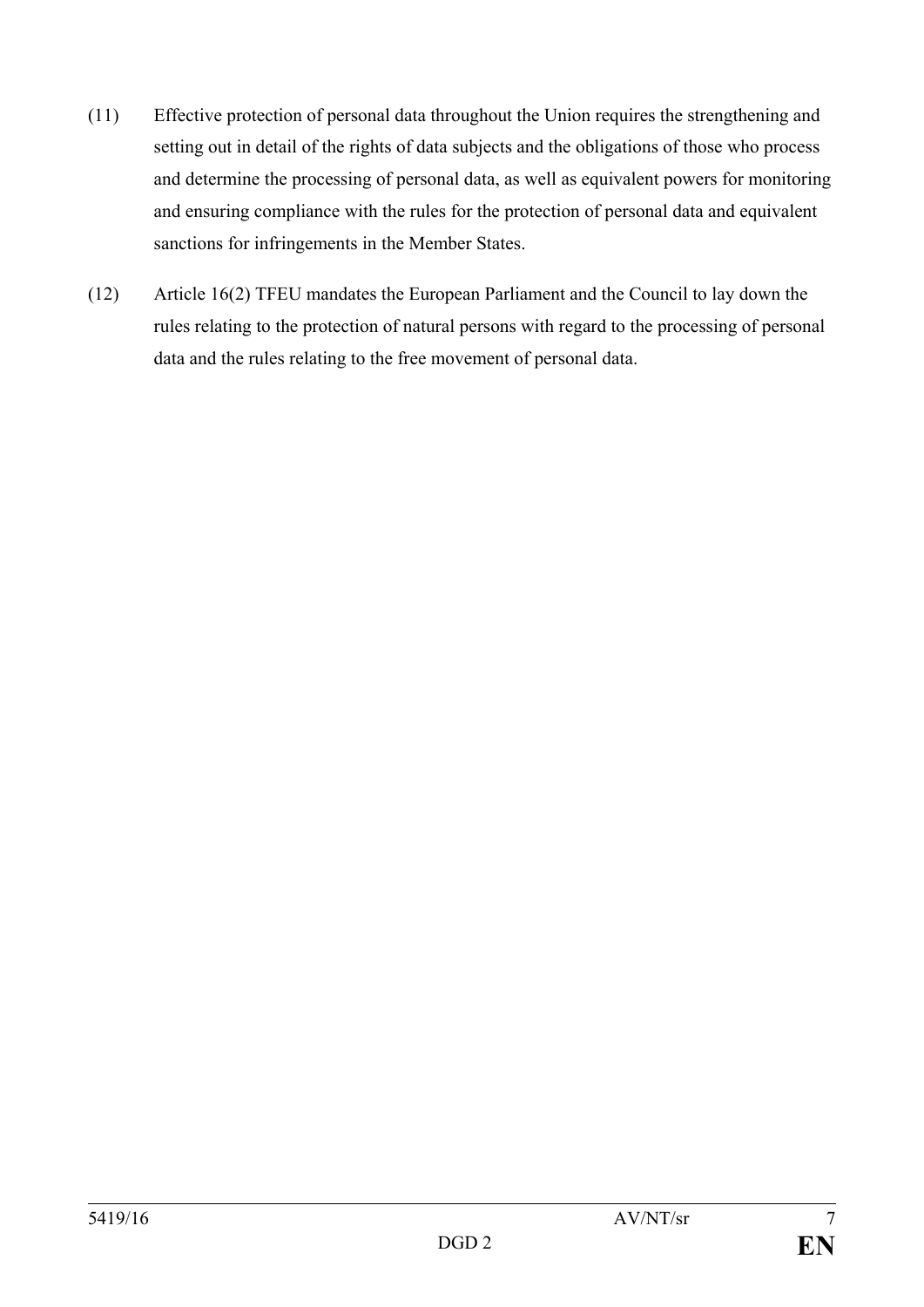(13) In order to ensure a consistent level of protection for natural persons throughout the Union and to prevent divergences hampering the free movement of personal data within the internal market, a Regulation is necessary to provide legal certainty and transparency for economic operators, including micro, small and medium-sized enterprises, and to provide natural persons in all Member States with the same level of legally enforceable rights and obligations and responsibilities for controllers and processors, to ensure consistent monitoring of the processing of personal data, and equivalent sanctions in all Member States as well as effective cooperation between the supervisory authorities of different Member States. The proper functioning of the internal market requires that the free movement of personal data within the Union is not restricted or prohibited for reasons connected with the protection of natural persons with regard to the processing of personal data. To take account of the specific situation of micro, small and medium-sized enterprises, this Regulation includes a derogation for organisations with fewer than 250 employees with regard to record-keeping. In addition, the Union institutions and bodies, and Member States and their supervisory authorities, are encouraged to take account of the specific needs of micro, small and medium-sized enterprises in the application of this Regulation. The notion of micro, small and medium-sized enterprises should draw from Article 2 of the Annex to Commission Recommendation 2003/361/EC**[1](#page-8-0)** .

<span id="page-8-0"></span> **1** Commission Recommendation of 6 May 2003 concerning the definition of micro, small and medium-sized enterprises (C(2003) 1422) (OJ L 124, 20.5.2003, p. 36).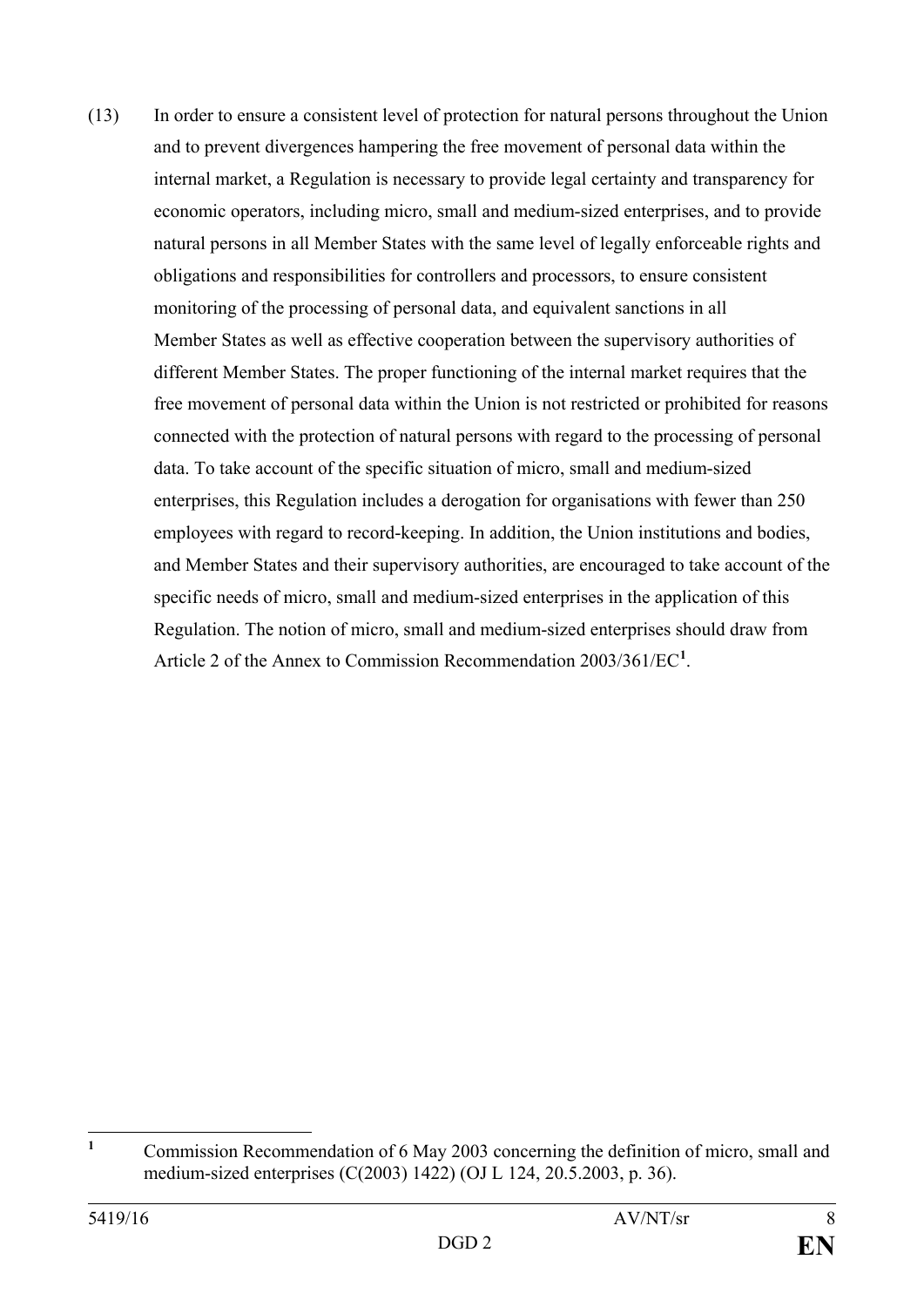- (14) The protection afforded by this Regulation should apply to natural persons, whatever their nationality or place of residence, in relation to the processing of their personal data. This Regulation does not cover the processing of personal data which concerns legal persons and in particular undertakings established as legal persons, including the name and the form of the legal person and the contact details of the legal person.
- (15) In order to prevent creating a serious risk of circumvention, the protection of natural persons should be technologically neutral and should not depend on the techniques used. The protection of natural persons should apply to the processing of personal data by automated means, as well as to manual processing, if the personal data are contained or are intended to be contained in a filing system. Files or sets of files, as well as their cover pages, which are not structured according to specific criteria should not fall within the scope of this Regulation.
- (16) This Regulation does not apply to issues of protection of fundamental rights and freedoms or the free flow of personal data related to activities which fall outside the scope of Union law, such as activities concerning national security. This Regulation does not apply to the processing of personal data by the Member States when carrying out activities in relation to the common foreign and security policy of the Union.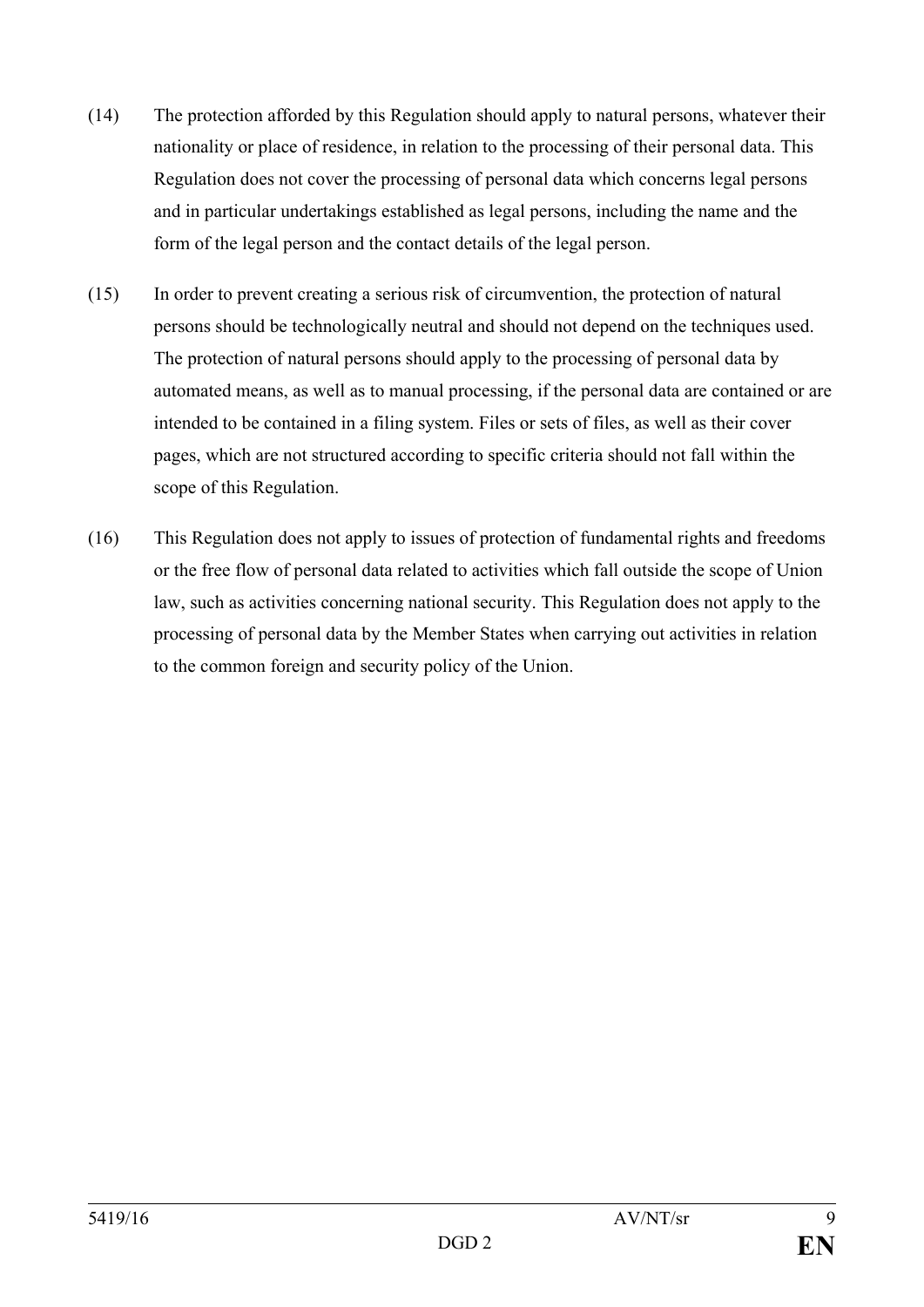- (17) Regulation (EC) No 45/2001 of the European Parliament and of the Council**[1](#page-10-0)** applies to the processing of personal data by the Union institutions, bodies, offices and agencies. Regulation (EC) No 45/2001 and other Union legal acts applicable to such processing of personal data should be adapted to the principles and rules established in this Regulation and applied in the light of this Regulation. In order to provide a strong and coherent data protection framework in the Union, the necessary adaptations of Regulation (EC) No 45/2001 should follow after the adoption of this Regulation, in order to allow application at the same time as this Regulation.
- (18) This Regulation does not apply to the processing of personal data by a natural person in the course of a purely personal or household activity and thus with no connection to a professional or commercial activity. Personal or household activities could include correspondence and the holding of addresses, or social networking and online activity undertaken within the context of such activities. However, this Regulation applies to controllers or processors which provide the means for processing personal data for such personal or household activities.

<span id="page-10-0"></span> **1** Regulation (EC) No 45/2001 of the European Parliament and of the Council of 18 December 2000 on the protection of individuals with regard to the processing of personal data by the Community institutions and bodies and on the free movement of such data (OJ L 8, 12.1.2001, p. 1).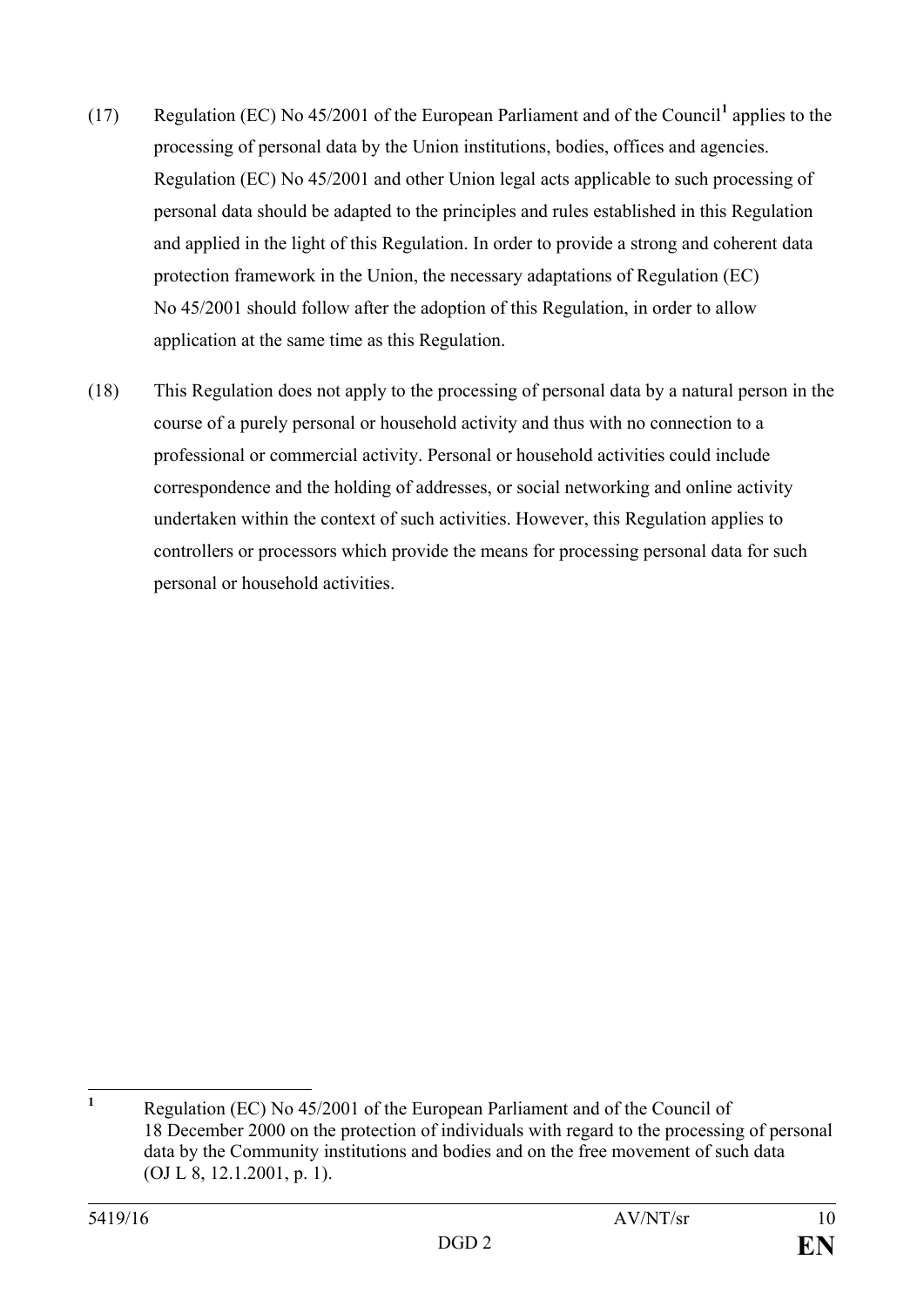(19) The protection of natural persons with regard to the processing of personal data by competent authorities for the purposes of the prevention, investigation, detection or prosecution of criminal offences or the execution of criminal penalties, including the safeguarding against and the prevention of threats to public security and the free movement of such data, is the subject of a specific Union legal act. This Regulation should not, therefore, apply to processing activities for those purposes. However, personal data processed by public authorities under this Regulation should, when used for those purposes, be governed by a more specific Union legal act, namely Directive (EU) 2016/… of the European Parliament and of the Council**[1](#page-11-0)[\\*](#page-11-1)**. Member States may entrust competent authorities within the meaning of Directive (EU) 2016/…**[\\*\\*](#page-11-2)** with tasks which are not necessarily carried out for the purposes of the prevention, investigation, detection or prosecution of criminal offences or the execution of criminal penalties, including the safeguarding against and prevention of threats to public security, so that the processing of personal data for those other purposes, in so far as it is within the scope of Union law, falls within the scope of this Regulation.

<span id="page-11-0"></span> $\mathbf{1}$ **<sup>1</sup>** Directive (EU) 2016/… of the European Parliament and of the Council on the protection of natural persons with regard to the processing of personal data by competent authorities for the purposes of prevention, investigation, detection or prosecution of criminal offences or the execution of criminal penalties, and the free movement of such data and repealing Council Framework Decision 2008/977/JHA (OJ L …).

<span id="page-11-1"></span>**<sup>\*</sup>** OJ: Please insert the number of the Directive in doc. st 5418/16 and the publication reference.

<span id="page-11-2"></span>**<sup>\*\*</sup>** OJ: Please insert the number of the Directive in doc. st 5418/16.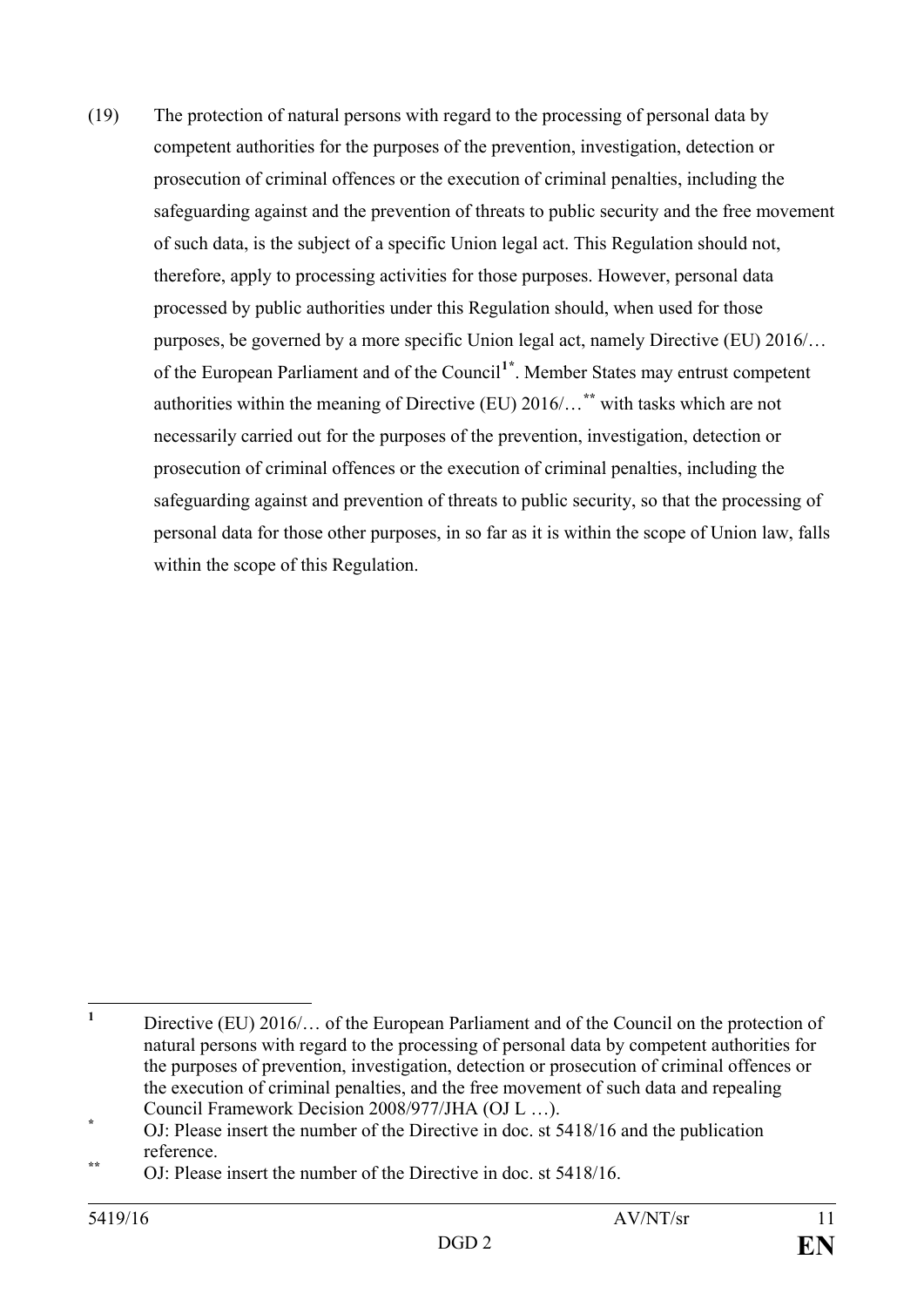With regard to the processing of personal data by those competent authorities for purposes falling within scope of this Regulation, Member States should be able to maintain or introduce more specific provisions to adapt the application of the rules of this Regulation. Such provisions may determine more precisely specific requirements for the processing of personal data by those competent authorities for those other purposes, taking into account the constitutional, organisational and administrative structure of the respective Member State. When the processing of personal data by private bodies falls within the scope of this Regulation, this Regulation should provide for the possibility for Member States under specific conditions to restrict by law certain obligations and rights when such a restriction constitutes a necessary and proportionate measure in a democratic society to safeguard specific important interests including public security and the prevention, investigation, detection or prosecution of criminal offences or the execution of criminal penalties, including the safeguarding against and the prevention of threats to public security. This is relevant for instance in the framework of anti-money laundering or the activities of forensic laboratories.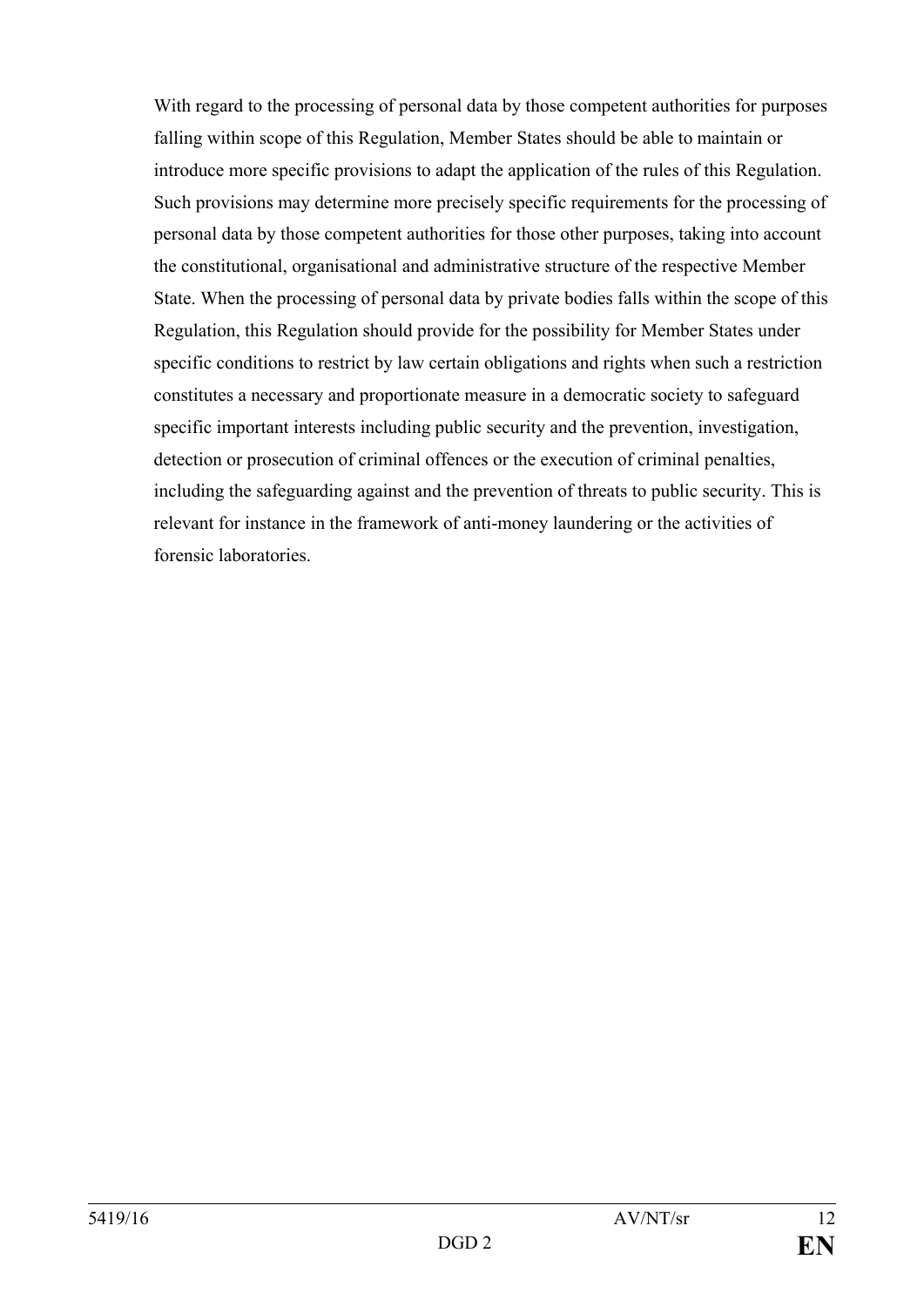- (20) While this Regulation applies, inter alia, to the activities of courts and other judicial authorities, Union or Member State law could specify the processing operations and processing procedures in relation to the processing of personal data by courts and other judicial authorities. The competence of the supervisory authorities should not cover the processing of personal data when courts are acting in their judicial capacity, in order to safeguard the independence of the judiciary in the performance of its judicial tasks, including decision-making. It should be possible to entrust supervision of such data processing operations to specific bodies within the judicial system of the Member State, which should, in particular ensure compliance with the rules of this Regulation, enhance awareness among members of the judiciary of their obligations under this Regulation and handle complaints in relation to such data processing operations.
- (21) This Regulation is without prejudice to the application of Directive 2000/31/EC of the European Parliament and of the Council**[1](#page-13-0)** , in particular of the liability rules of intermediary service providers in Articles 12 to 15 of that Directive. That Directive seeks to contribute to the proper functioning of the internal market by ensuring the free movement of information society services between Member States.

<span id="page-13-0"></span> $\mathbf{1}$ **<sup>1</sup>** Directive 2000/31/EC of the European Parliament and of the Council of 8 June 2000 on certain legal aspects of information society services, in particular electronic commerce, in the Internal Market ('Directive on electronic commerce') (OJ L 178, 17.7.2000, p. 1).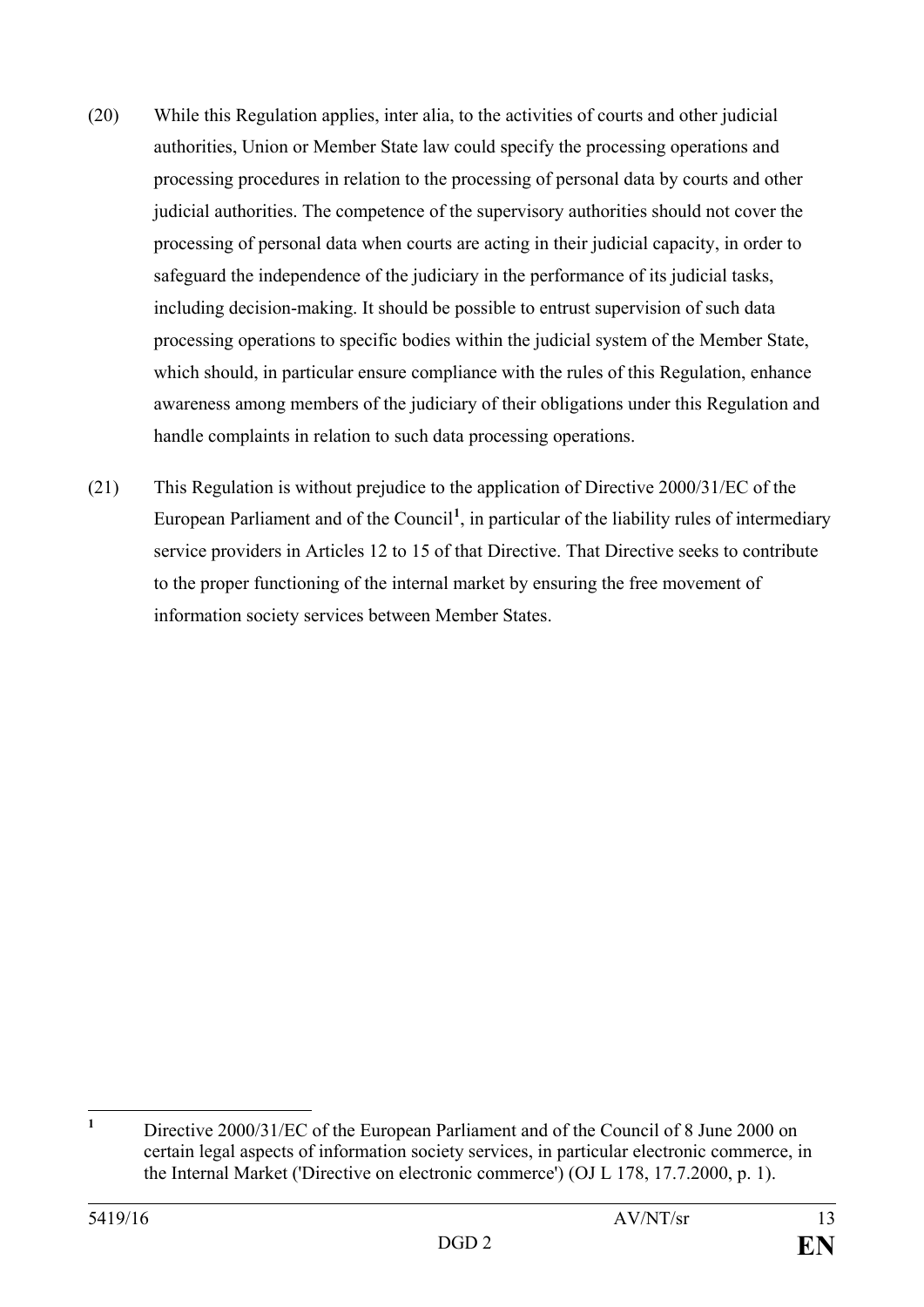- (22) Any processing of personal data in the context of the activities of an establishment of a controller or a processor in the Union should be carried out in accordance with this Regulation, regardless of whether the processing itself takes place within the Union. Establishment implies the effective and real exercise of activity through stable arrangements. The legal form of such arrangements, whether through a branch or a subsidiary with a legal personality, is not the determining factor in that respect.
- (23) In order to ensure that natural persons are not deprived of the protection to which they are entitled under this Regulation, the processing of personal data of data subjects who are in the Union by a controller or a processor not established in the Union should be subject to this Regulation where the processing activities are related to offering goods or services to such data subjects irrespective of whether connected to a payment. In order to determine whether such a controller or processor is offering goods or services to data subjects who are in the Union, it should be ascertained whether it is apparent that the controller or processor envisages offering services to data subjects in one or more Member States in the Union. Whereas the mere accessibility of the controller's, processor's or an intermediary's website in the Union, of an email address or of other contact details, or the use of a language generally used in the third country where the controller is established, is insufficient to ascertain such intention, factors such as the use of a language or a currency generally used in one or more Member States with the possibility of ordering goods and services in that other language, or the mentioning of customers or users who are in the Union, may make it apparent that the controller envisages offering goods or services to data subjects in the Union.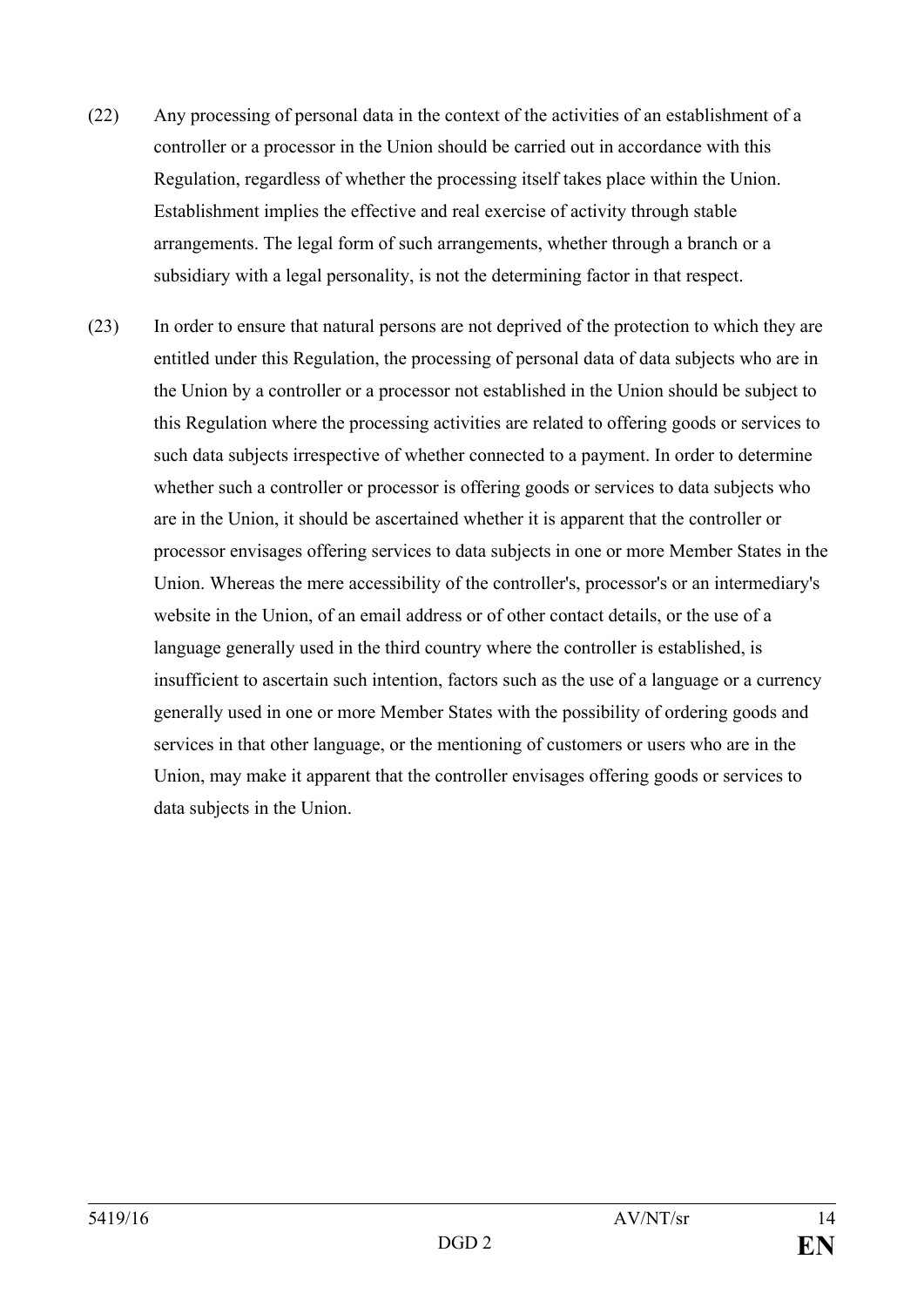- (24) The processing of personal data of data subjects who are in the Union by a controller or processor not established in the Union should also be subject to this Regulation when it is related to the monitoring of the behaviour of such data subjects in so far as their behaviour takes place within the Union. In order to determine whether a processing activity can be considered to monitor the behaviour of data subjects, it should be ascertained whether natural persons are tracked on the internet including potential subsequent use of personal data processing techniques which consist of profiling a natural person, particularly in order to take decisions concerning her or him or for analysing or predicting her or his personal preferences, behaviours and attitudes.
- (25) Where Member State law applies by virtue of public international law, this Regulation should also apply to a controller not established in the Union, such as in a Member State's diplomatic mission or consular post.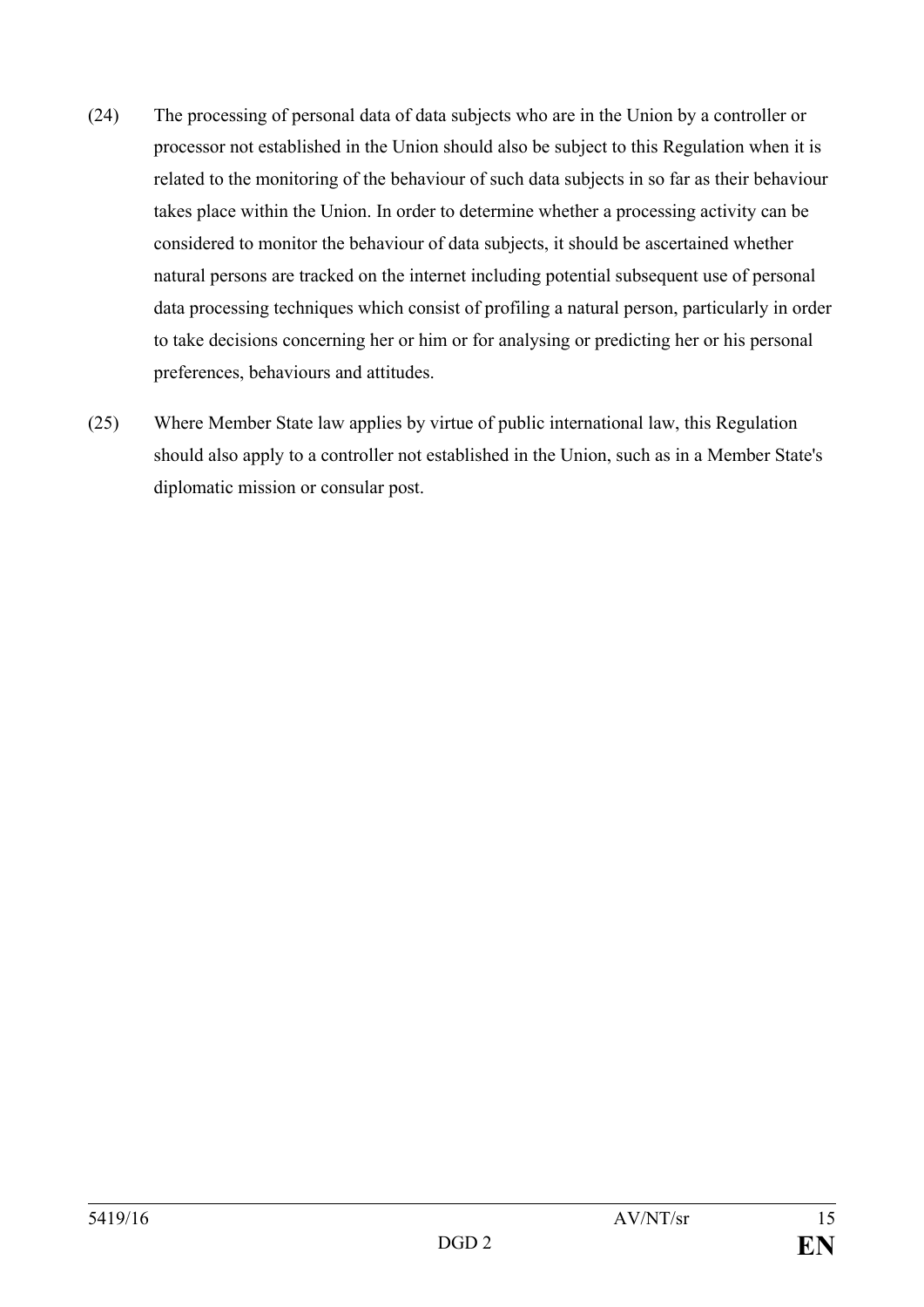- (26) The principles of data protection should apply to any information concerning an identified or identifiable natural person. Personal data which have undergone pseudonymisation, which could be attributed to a natural person by the use of additional information should be considered to be information on an identifiable natural person. To determine whether a natural person is identifiable, account should be taken of all the means reasonably likely to be used, such as singling out, either by the controller or by another person to identify the natural person directly or indirectly. To ascertain whether means are reasonably likely to be used to identify the natural person, account should be taken of all objective factors, such as the costs of and the amount of time required for identification, taking into consideration the available technology at the time of the processing and technological developments. The principles of data protection should therefore not apply to anonymous information, namely information which does not relate to an identified or identifiable natural person or to personal data rendered anonymous in such a manner that the data subject is not or no longer identifiable. This Regulation does not therefore concern the processing of such anonymous information, including for statistical or research purposes.
- (27) This Regulation does not apply to the personal data of deceased persons. Member States may provide for rules regarding the processing of personal data of deceased persons.
- (28) The application of pseudonymisation to personal data can reduce the risks to the data subjects concerned and help controllers and processors to meet their data-protection obligations. The explicit introduction of 'pseudonymisation' in this Regulation is not intended to preclude any other measures of data protection.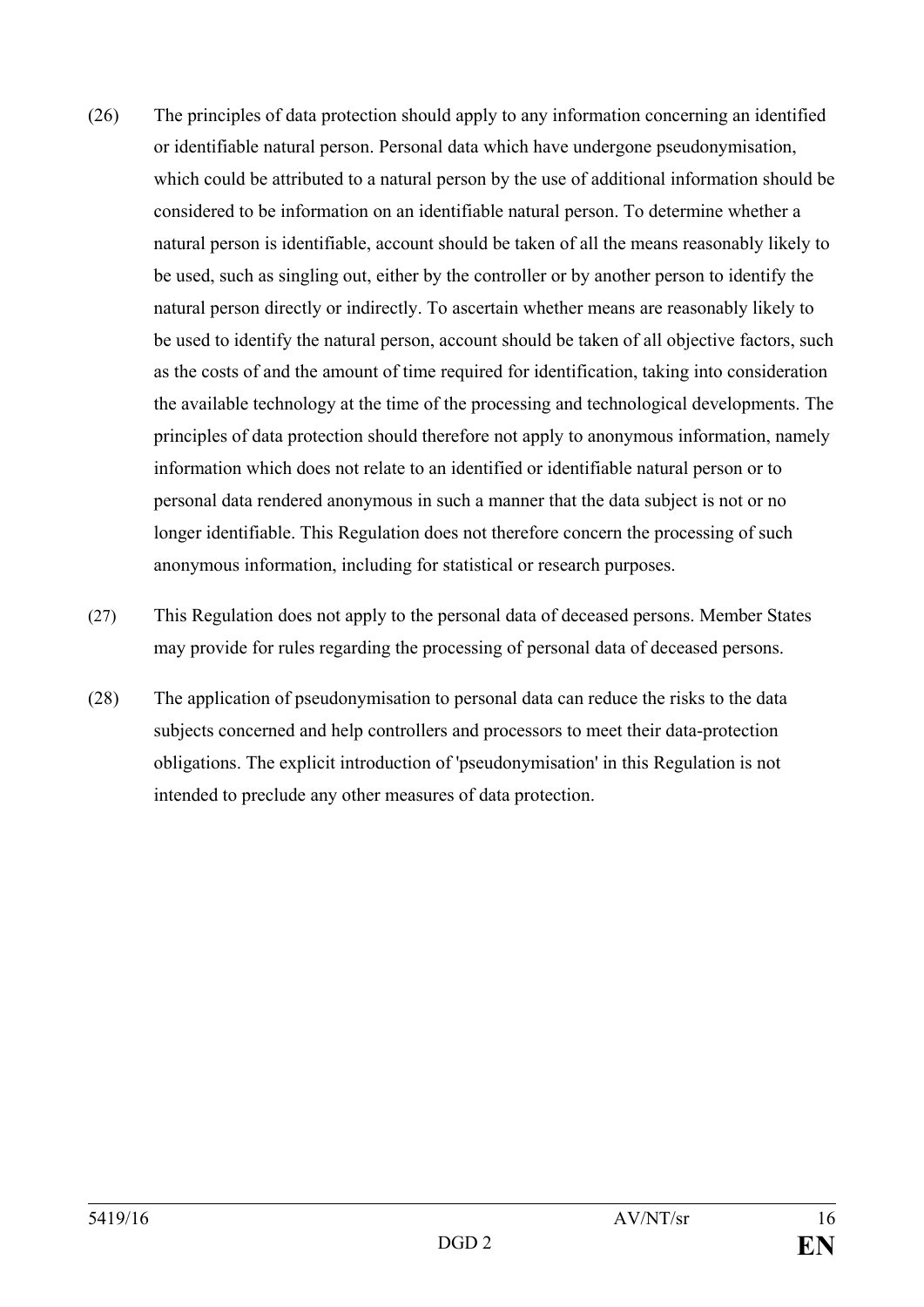- (29) In order to create incentives to apply pseudonymisation when processing personal data, measures of pseudonymisation should, whilst allowing general analysis, be possible within the same controller when that controller has taken technical and organisational measures necessary to ensure, for the processing concerned, that this Regulation is implemented, and that additional information for attributing the personal data to a specific data subject is kept separately. The controller processing the personal data should indicate the authorised persons within the same controller.
- (30) Natural persons may be associated with online identifiers provided by their devices, applications, tools and protocols, such as internet protocol addresses, cookie identifiers or other identifiers such as radio frequency identification tags. This may leave traces which, in particular when combined with unique identifiers and other information received by the servers, may be used to create profiles of the natural persons and identify them.
- (31) Public authorities to which personal data are disclosed in accordance with a legal obligation for the exercise of their official mission, such as tax and customs authorities, financial investigation units, independent administrative authorities, or financial market authorities responsible for the regulation and supervision of securities markets should not be regarded as recipients if they receive personal data which are necessary to carry out a particular inquiry in the general interest, in accordance with Union or Member State law. The requests for disclosure sent by the public authorities should always be in writing, reasoned and occasional and should not concern the entirety of a filing system or lead to the interconnection of filing systems. The processing of personal data by those public authorities should comply with the applicable data-protection rules according to the purposes of the processing.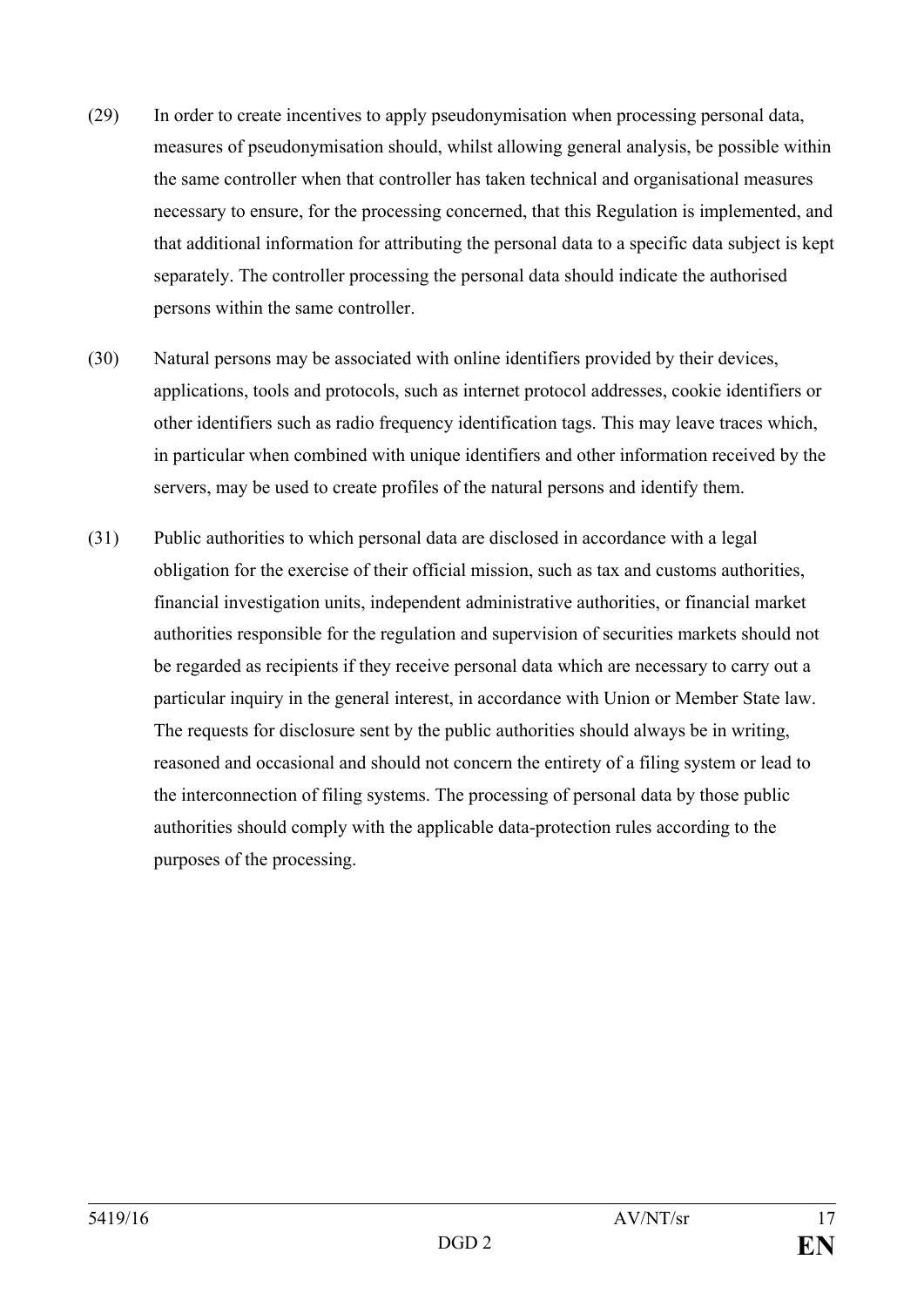- (32) Consent should be given by a clear affirmative act establishing a freely given, specific, informed and unambiguous indication of the data subject's agreement to the processing of personal data relating to him or her, such as by a written statement, including by electronic means, or an oral statement. This could include ticking a box when visiting an internet website, choosing technical settings for information society services or another statement or conduct which clearly indicates in this context the data subject's acceptance of the proposed processing of his or her personal data. Silence, pre-ticked boxes or inactivity should not therefore constitute consent. Consent should cover all processing activities carried out for the same purpose or purposes. When the processing has multiple purposes, consent should be given for all of them. If the data subject's consent is to be given following a request by electronic means, the request must be clear, concise and not unnecessarily disruptive to the use of the service for which it is provided.
- (33) It is often not possible to fully identify the purpose of personal data processing for scientific research purposes at the time of data collection. Therefore, data subjects should be allowed to give their consent to certain areas of scientific research when in keeping with recognised ethical standards for scientific research. Data subjects should have the opportunity to give their consent only to certain areas of research or parts of research projects to the extent allowed by the intended purpose.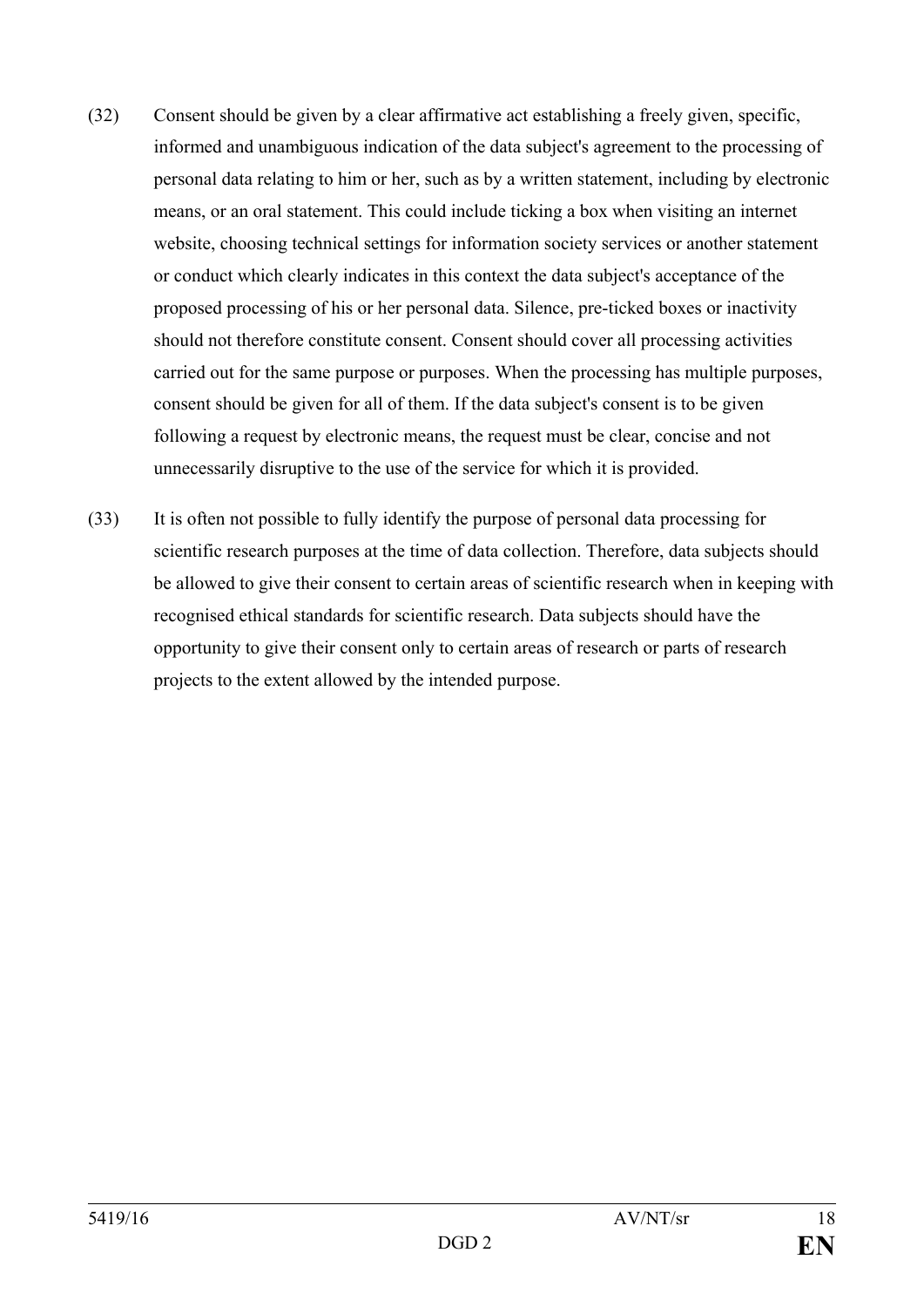- (34) Genetic data should be defined as personal data relating to the inherited or acquired genetic characteristics of a natural person which result from the analysis of a biological sample from the natural person in question, in particular chromosomal, deoxyribonucleic acid (DNA) or ribonucleic acid (RNA) analysis, or from the analysis of another element enabling equivalent information to be obtained.
- (35) Personal data concerning health should include all data pertaining to the health status of a data subject which reveal information relating to the past, current or future physical or mental health status of the data subject. This includes information about the natural person collected in the course of the registration for, or the provision of, health care services as referred to in Directive 20[1](#page-19-0)1/24/EU of the European Parliament and of the Council<sup>1</sup> to that natural person; a number, symbol or particular assigned to a natural person to uniquely identify the natural person for health purposes; information derived from the testing or examination of a body part or bodily substance, including from genetic data and biological samples; and any information on, for example, a disease, disability, disease risk, medical history, clinical treatment or the physiological or biomedical state of the data subject independent of its source, for example from a physician or other health professional, a hospital, a medical device or an in vitro diagnostic test.

<span id="page-19-0"></span> $\mathbf{1}$ **<sup>1</sup>** Directive 2011/24/EU of the European Parliament and of the Council of 9 March 2011 on the application of patients' rights in cross-border healthcare (OJ L 88, 4.4.2011, p. 45).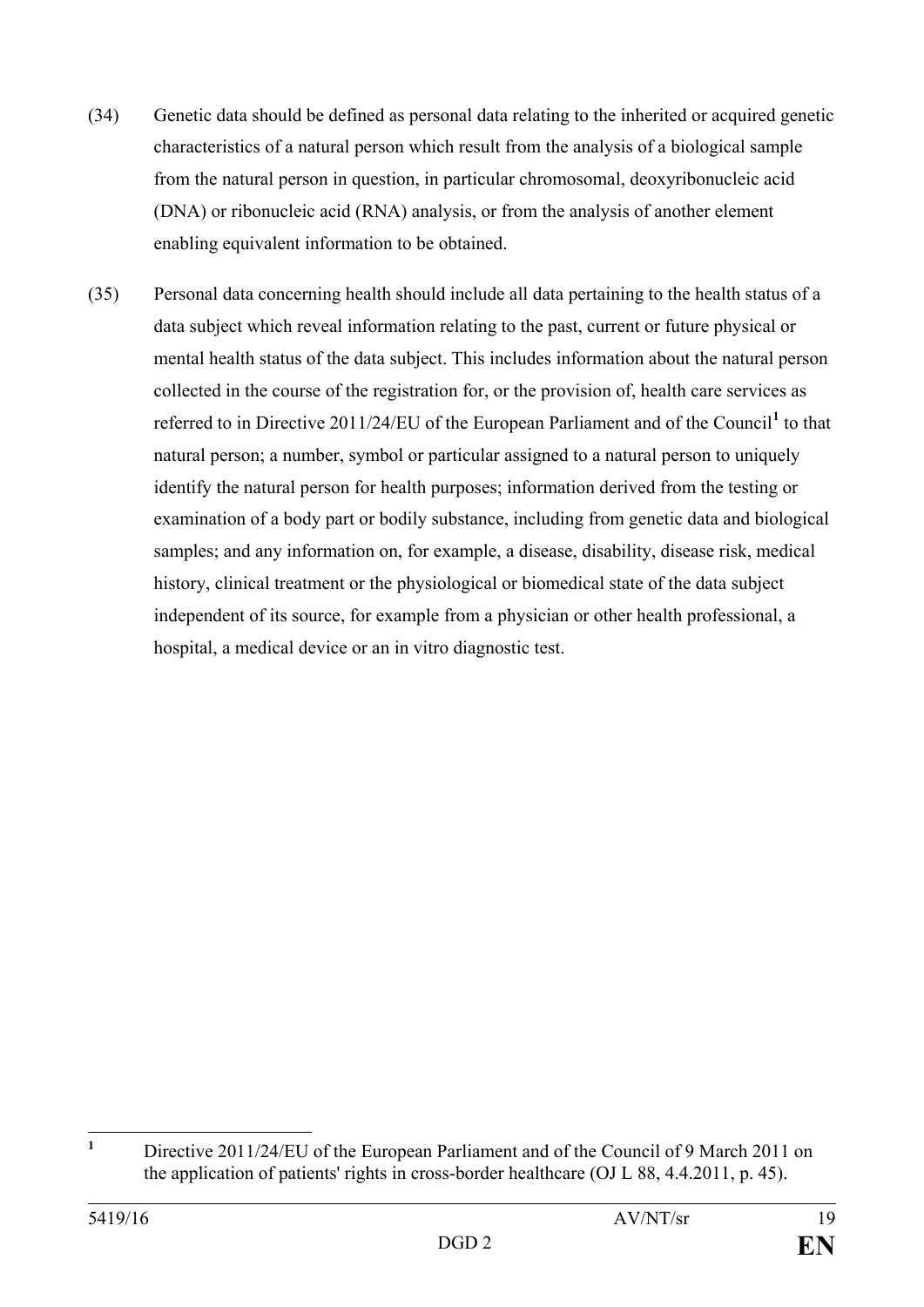(36) The main establishment of a controller in the Union should be the place of its central administration in the Union, unless the decisions on the purposes and means of the processing of personal data are taken in another establishment of the controller in the Union, in which case that other establishment should be considered to be the main establishment. The main establishment of a controller in the Union should be determined according to objective criteria and should imply the effective and real exercise of management activities determining the main decisions as to the purposes and means of processing through stable arrangements. That criterion should not depend on whether the processing of personal data is carried out at that location. The presence and use of technical means and technologies for processing personal data or processing activities do not, in themselves, constitute a main establishment and are therefore not determining criteria for a main establishment. The main establishment of the processor should be the place of its central administration in the Union or, if it has no central administration in the Union, the place where the main processing activities take place in the Union. In cases involving both the controller and the processor, the competent lead supervisory authority should remain the supervisory authority of the Member State where the controller has its main establishment, but the supervisory authority of the processor should be considered to be a supervisory authority concerned and that supervisory authority should participate in the cooperation procedure provided for by this Regulation. In any case, the supervisory authorities of the Member State or Member States where the processor has one or more establishments should not be considered to be supervisory authorities concerned where the draft decision concerns only the controller. Where the processing is carried out by a group of undertakings, the main establishment of the controlling undertaking should be considered to be the main establishment of the group of undertakings, except where the purposes and means of processing are determined by another undertaking.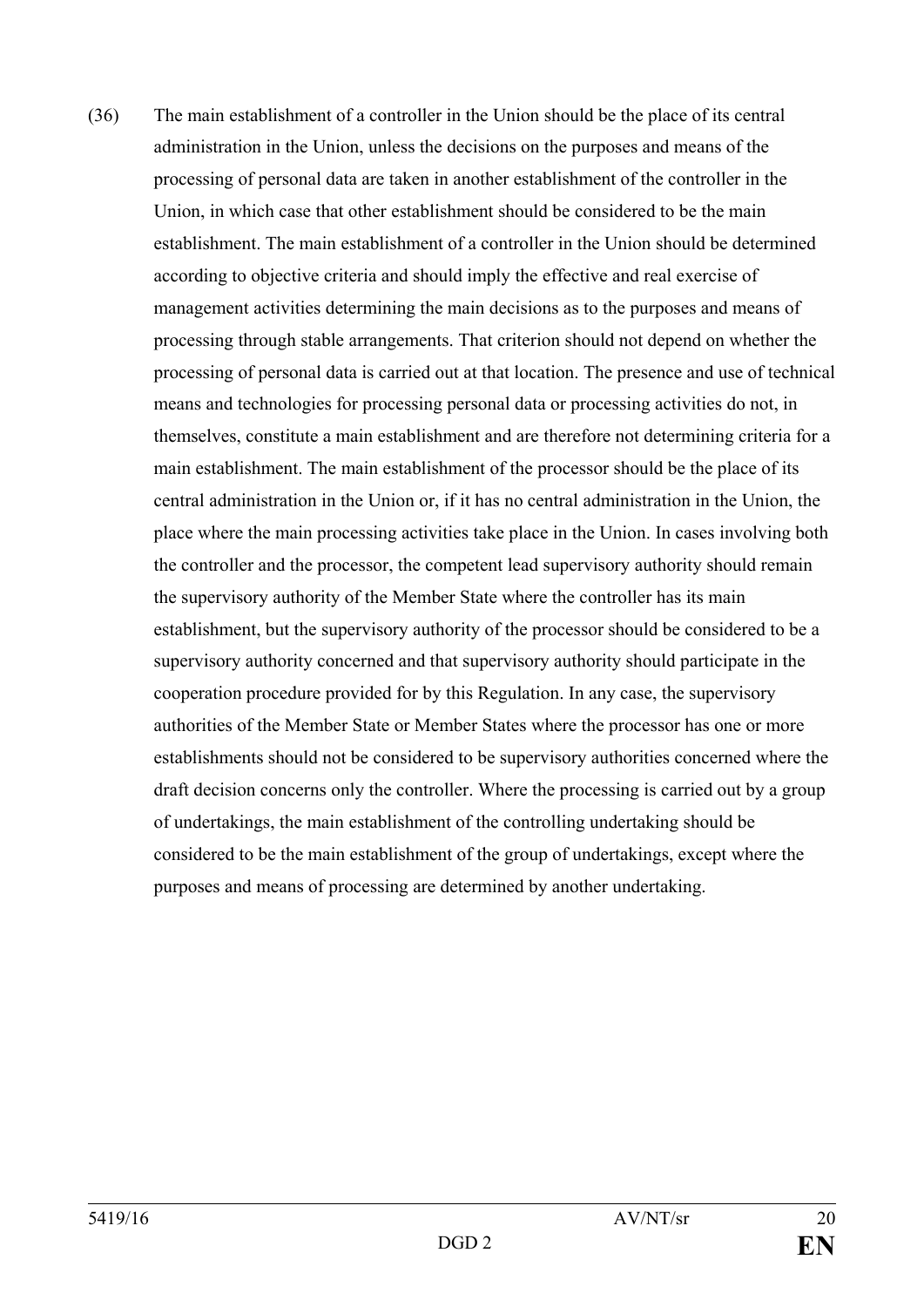- (37) A group of undertakings should cover a controlling undertaking and its controlled undertakings, whereby the controlling undertaking should be the undertaking which can exert a dominant influence over the other undertakings by virtue, for example, of ownership, financial participation or the rules which govern it or the power to have personal data protection rules implemented. An undertaking which controls the processing of personal data in undertakings affiliated to it should be regarded, together with those undertakings, as a group of undertakings.
- (38) Children merit specific protection with regard to their personal data, as they may be less aware of the risks, consequences and safeguards concerned and their rights in relation to the processing of personal data. Such specific protection should, in particular, apply to the use of personal data of children for the purposes of marketing or creating personality or user profiles and the collection of personal data with regard to children when using services offered directly to a child. The consent of the holder of parental responsibility should not be necessary in the context of preventive or counselling services offered directly to a child.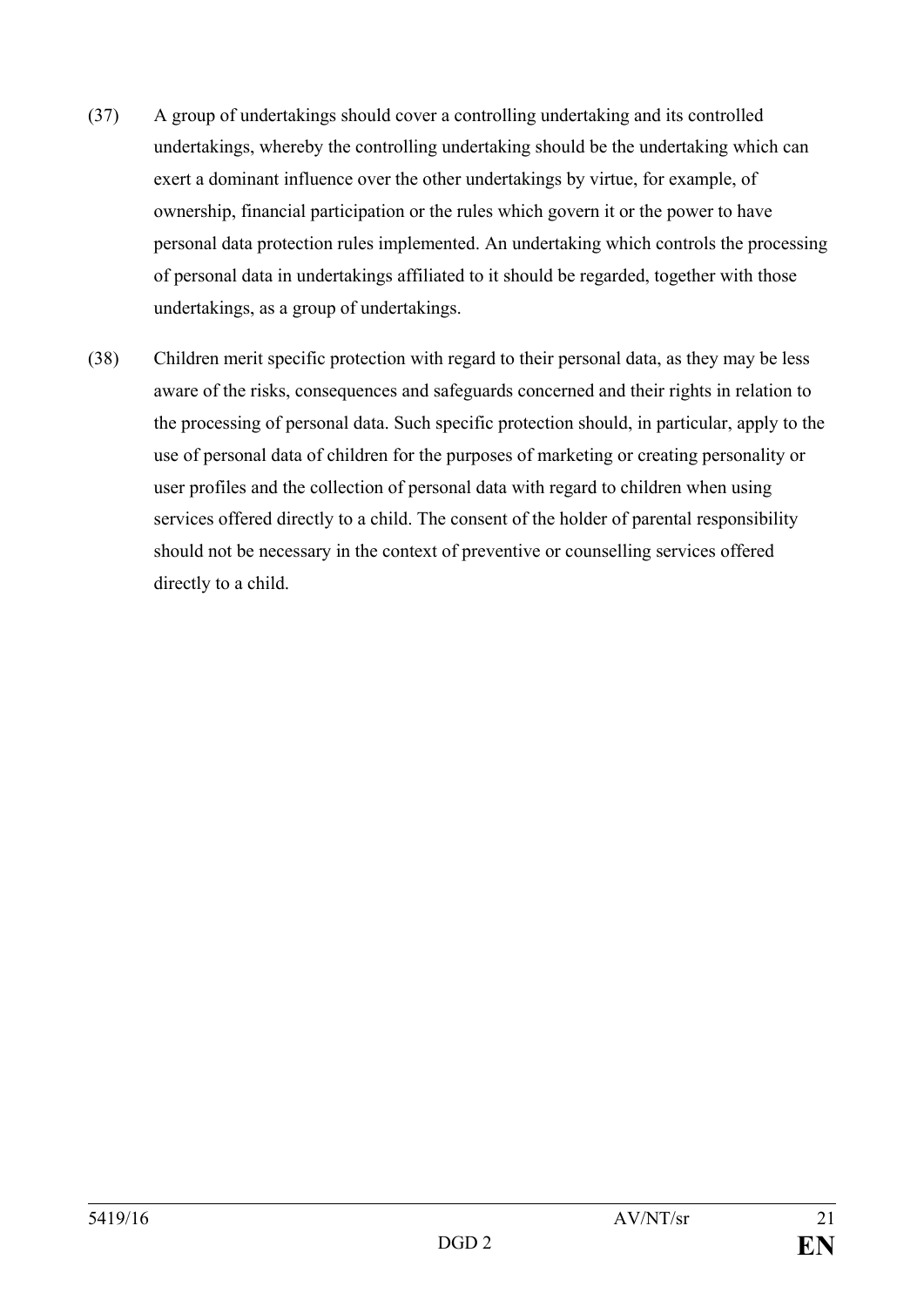(39) Any processing of personal data should be lawful and fair. It should be transparent to natural persons that personal data concerning them are collected, used, consulted or otherwise processed and to what extent the personal data are or will be processed. The principle of transparency requires that any information and communication relating to the processing of those personal data be easily accessible and easy to understand, and that clear and plain language be used. That principle concerns, in particular, information to the data subjects on the identity of the controller and the purposes of the processing and further information to ensure fair and transparent processing in respect of the natural persons concerned and their right to obtain confirmation and communication of personal data concerning them which are being processed. Natural persons should be made aware of risks, rules, safeguards and rights in relation to the processing of personal data and how to exercise their rights in relation to such processing. In particular, the specific purposes for which personal data are processed should be explicit and legitimate and determined at the time of the collection of the personal data. The personal data should be adequate, relevant and limited to what is necessary for the purposes for which they are processed. This requires, in particular, ensuring that the period for which the personal data are stored is limited to a strict minimum. Personal data should be processed only if the purpose of the processing could not reasonably be fulfilled by other means. In order to ensure that the personal data are not kept longer than necessary, time limits should be established by the controller for erasure or for a periodic review. Every reasonable step should be taken to ensure that personal data which are inaccurate are rectified or deleted. Personal data should be processed in a manner that ensures appropriate security and confidentiality of the personal data, including for preventing unauthorised access to or use of personal data and the equipment used for the processing.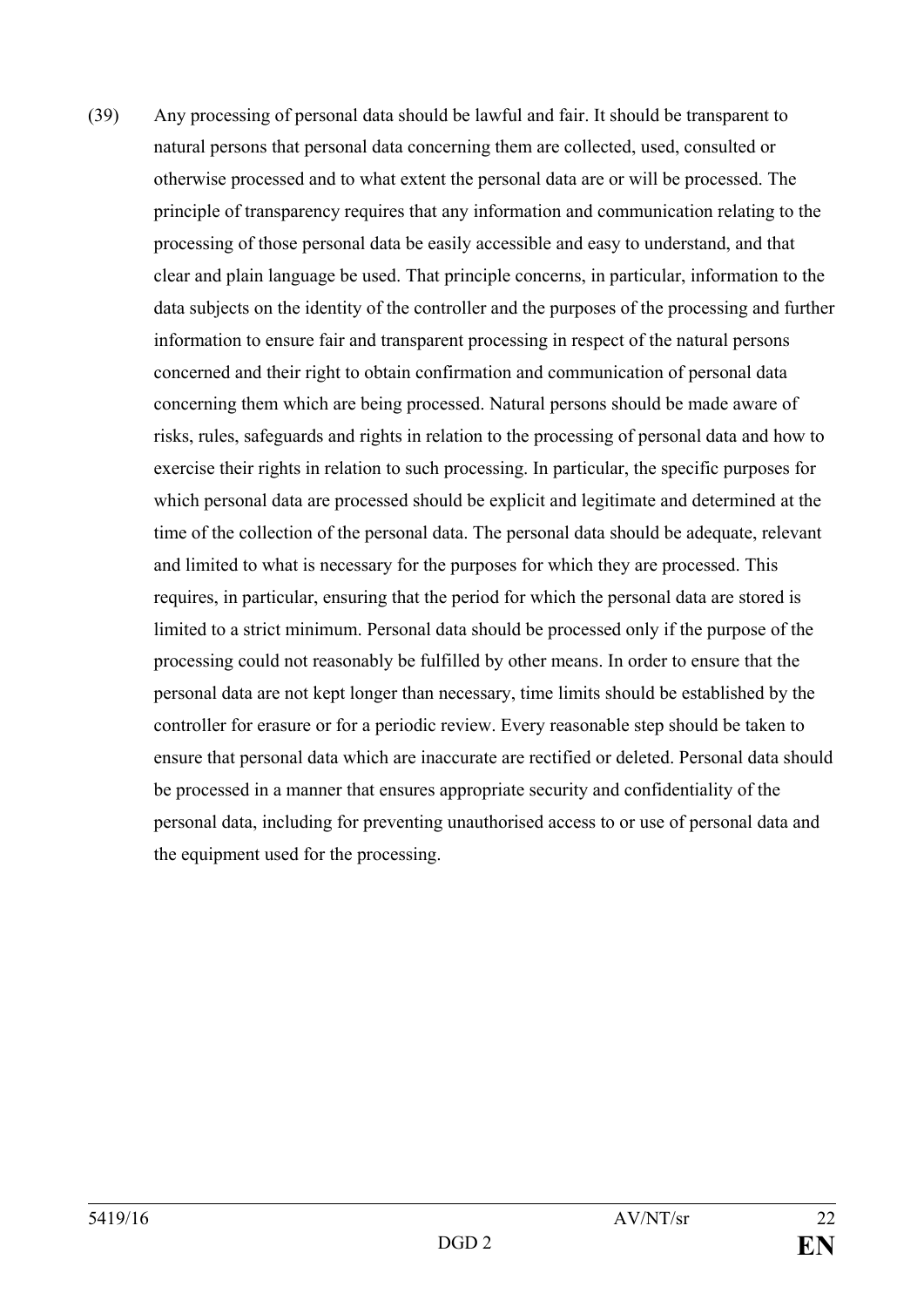- (40) In order for processing to be lawful, personal data should be processed on the basis of the consent of the data subject concerned or some other legitimate basis, laid down by law, either in this Regulation or in other Union or Member State law as referred to in this Regulation, including the necessity for compliance with the legal obligation to which the controller is subject or the necessity for the performance of a contract to which the data subject is party or in order to take steps at the request of the data subject prior to entering into a contract.
- (41) Where this Regulation refers to a legal basis or a legislative measure , this does not necessarily require a legislative act adopted by a parliament, without prejudice to requirements pursuant to the constitutional order of the Member State concerned. However, such a legal basis or legislative measure should be clear and precise and its application should be foreseeable to persons subject to it, in accordance with the case-law of the Court of Justice of the European Union ('Court of Justice') and the European Court of Human Rights.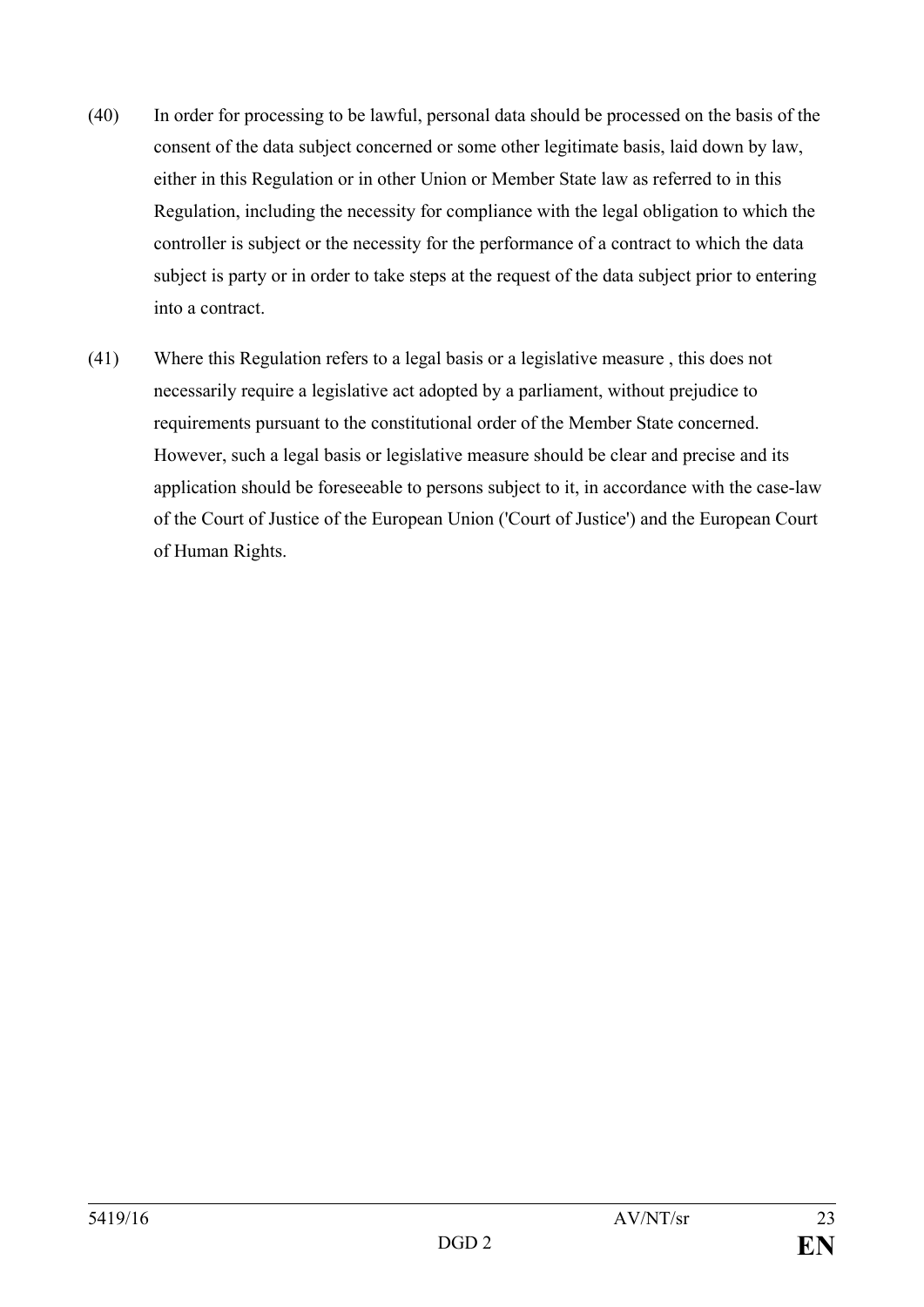- (42) Where processing is based on the data subject's consent, the controller should be able to demonstrate that the data subject has given consent to the processing operation. In particular in the context of a written declaration on another matter, safeguards should ensure that the data subject is aware of the fact that and the extent to which consent is given. In accordance with Council Directive 93/13/EEC**[1](#page-24-0)** a declaration of consent pre-formulated by the controller should be provided in an intelligible and easily accessible form, using clear and plain language and it should not contain unfair terms. For consent to be informed, the data subject should be aware at least of the identity of the controller and the purposes of the processing for which the personal data are intended. Consent should not be regarded as freely given if the data subject has no genuine or free choice or is unable to refuse or withdraw consent without detriment.
- (43) In order to ensure that consent is freely given, consent should not provide a valid legal ground for the processing of personal data in a specific case where there is a clear imbalance between the data subject and the controller, in particular where the controller is a public authority and it is therefore unlikely that consent was freely given in all the circumstances of that specific situation. Consent is presumed not to be freely given if it does not allow separate consent to be given to different personal data processing operations despite it being appropriate in the individual case, or if the performance of a contract, including the provision of a service, is dependent on the consent despite such consent not being necessary for such performance.

<span id="page-24-0"></span> $\mathbf{1}$ **<sup>1</sup>** Council Directive 93/13/EEC of 5 April 1993 on unfair terms in consumer contracts (OJ L 95, 21.4.1993, p. 29).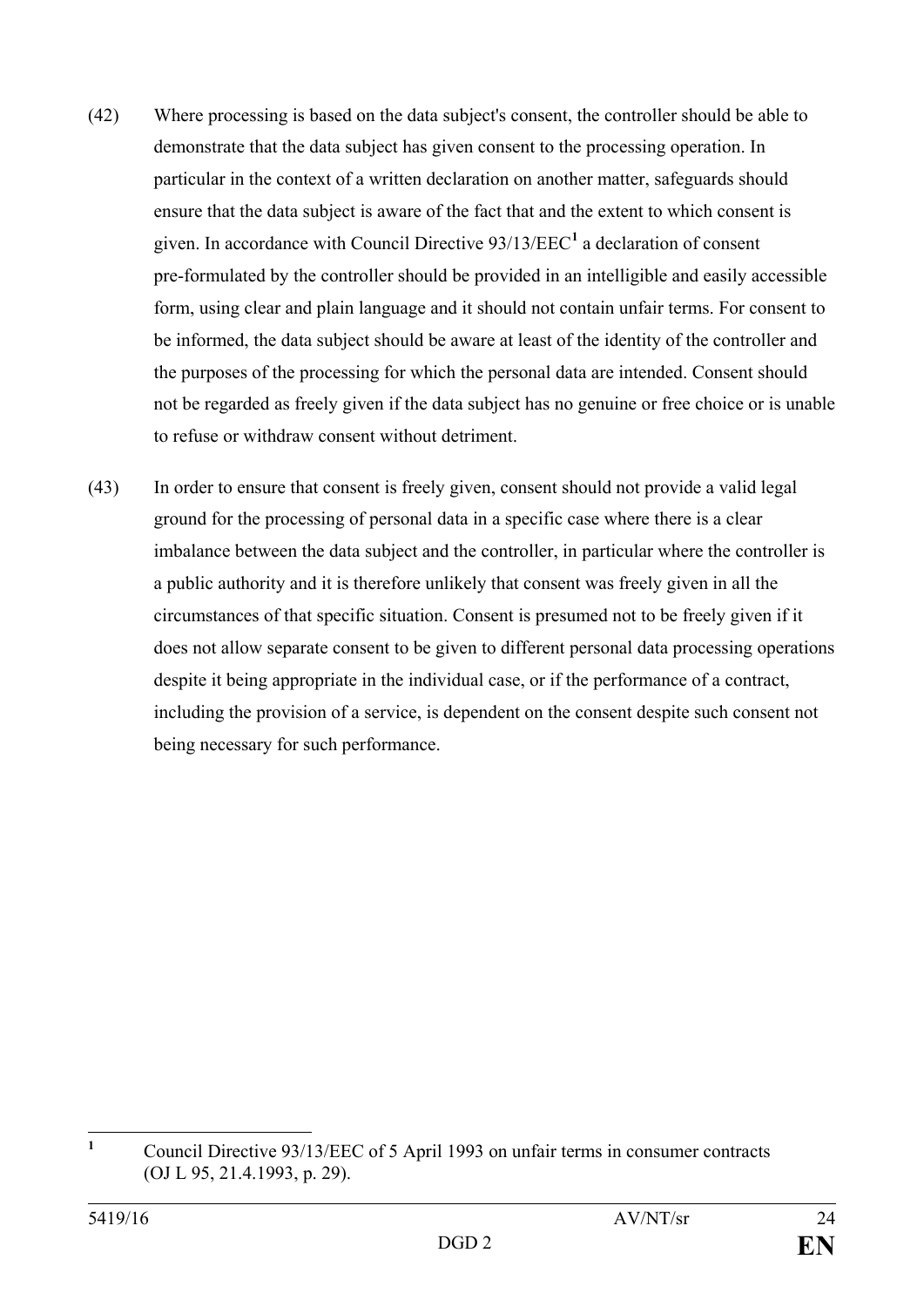- (44) Processing should be lawful where it is necessary in the context of a contract or the intention to enter into a contract.
- (45) Where processing is carried out in accordance with a legal obligation to which the controller is subject or where processing is necessary for the performance of a task carried out in the public interest or in the exercise of official authority, the processing should have a basis in Union or Member State law. This Regulation does not require a specific law for each individual processing. A law as a basis for several processing operations based on a legal obligation to which the controller is subject or where processing is necessary for the performance of a task carried out in the public interest or in the exercise of an official authority may be sufficient. It should also be for Union or Member State law to determine the purpose of processing. Furthermore, that law could specify the general conditions of this Regulation governing the lawfulness of personal data processing, establish specifications for determining the controller, the type of personal data which are subject to the processing, the data subjects concerned, the entities to which the personal data may be disclosed, the purpose limitations, the storage period and other measures to ensure lawful and fair processing. It should also be for Union or Member State law to determine whether the controller performing a task carried out in the public interest or in the exercise of official authority should be a public authority or another natural or legal person governed by public law, or, where it is in the public interest to do so, including for health purposes such as public health and social protection and the management of health care services, by private law, such as a professional association.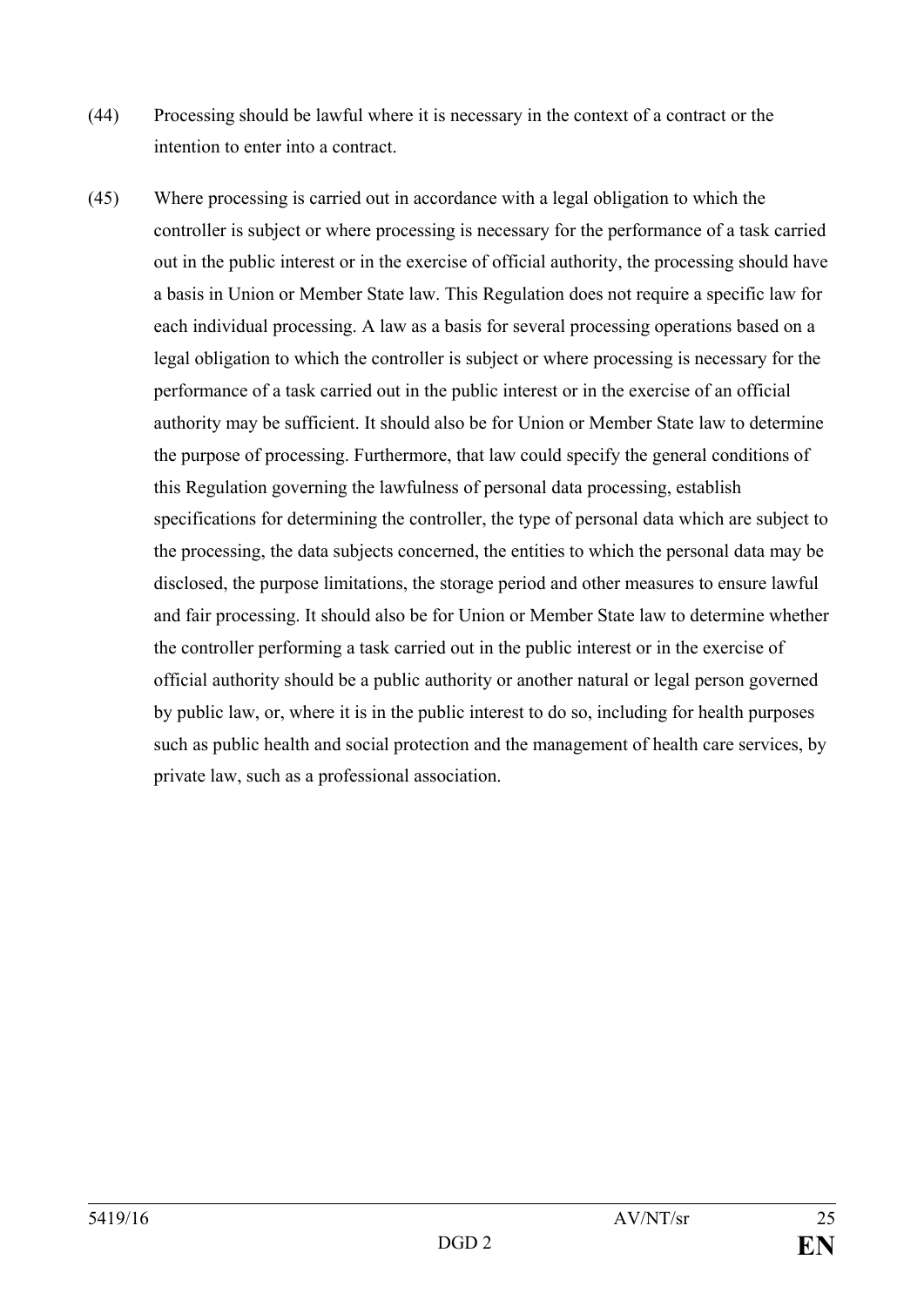(46) The processing of personal data should also be regarded to be lawful where it is necessary to protect an interest which is essential for the life of the data subject or that of another natural person. Processing of personal data based on the vital interest of another natural person should in principle take place only where the processing cannot be manifestly based on another legal basis. Some types of processing may serve both important grounds of public interest and the vital interests of the data subject as for instance when processing is necessary for humanitarian purposes, including for monitoring epidemics and their spread or in situations of humanitarian emergencies, in particular in situations of natural and man-made disasters.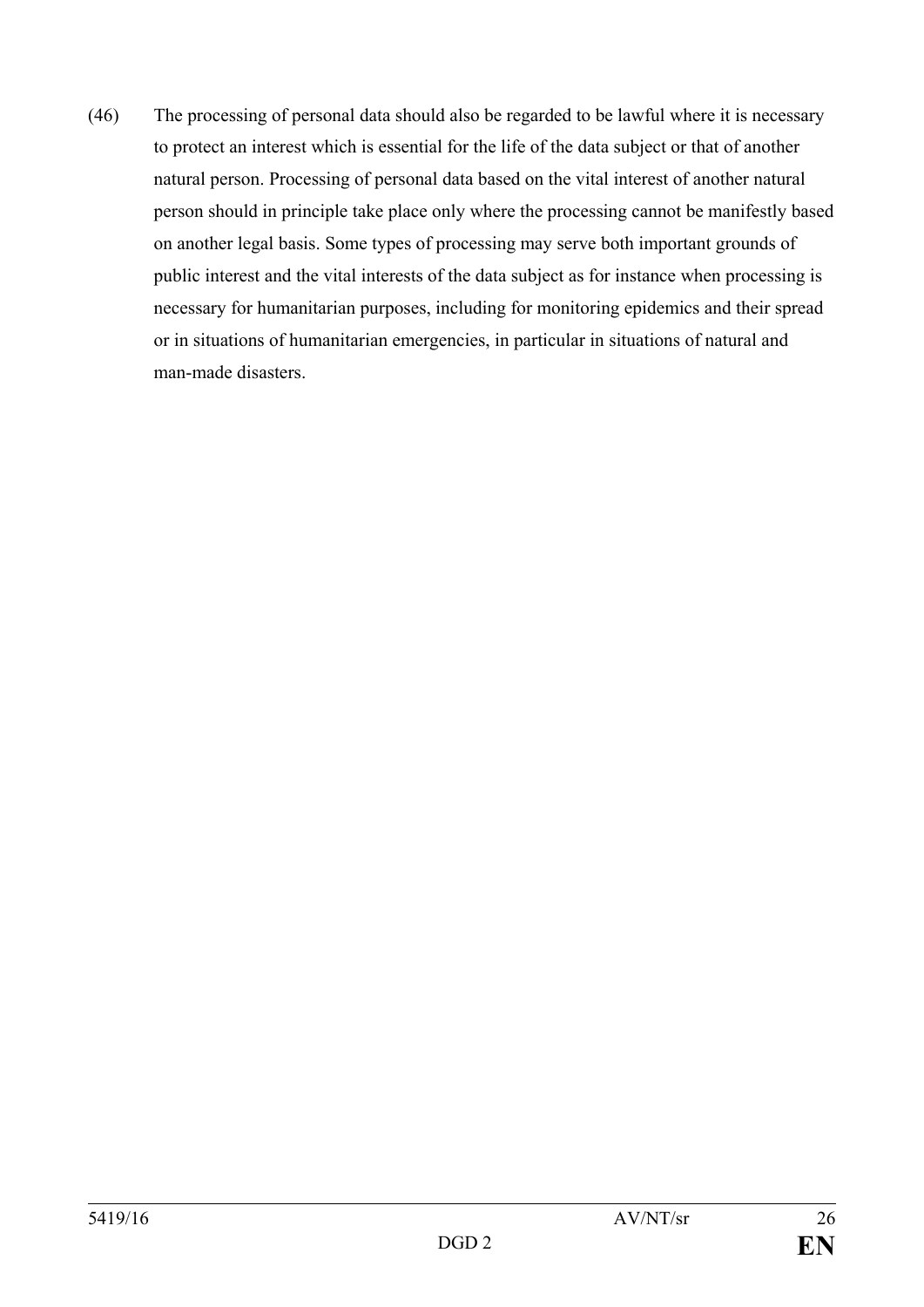(47) The legitimate interests of a controller, including those of a controller to which the personal data may be disclosed, or of a third party, may provide a legal basis for processing, provided that the interests or the fundamental rights and freedoms of the data subject are not overriding, taking into consideration the reasonable expectations of data subjects based on their relationship with the controller. Such legitimate interest could exist for example where there is a relevant and appropriate relationship between the data subject and the controller in situations such as where the data subject is a client or in the service of the controller. At any rate the existence of a legitimate interest would need careful assessment including whether a data subject can reasonably expect at the time and in the context of the collection of the personal data that processing for that purpose may take place. The interests and fundamental rights of the data subject could in particular override the interest of the data controller where personal data are processed in circumstances where data subjects do not reasonably expect further processing. Given that it is for the legislator to provide by law for the legal basis for public authorities to process personal data, that legal basis should not apply to the processing by public authorities in the performance of their tasks. The processing of personal data strictly necessary for the purposes of preventing fraud also constitutes a legitimate interest of the data controller concerned. The processing of personal data for direct marketing purposes may be regarded as carried out for a legitimate interest.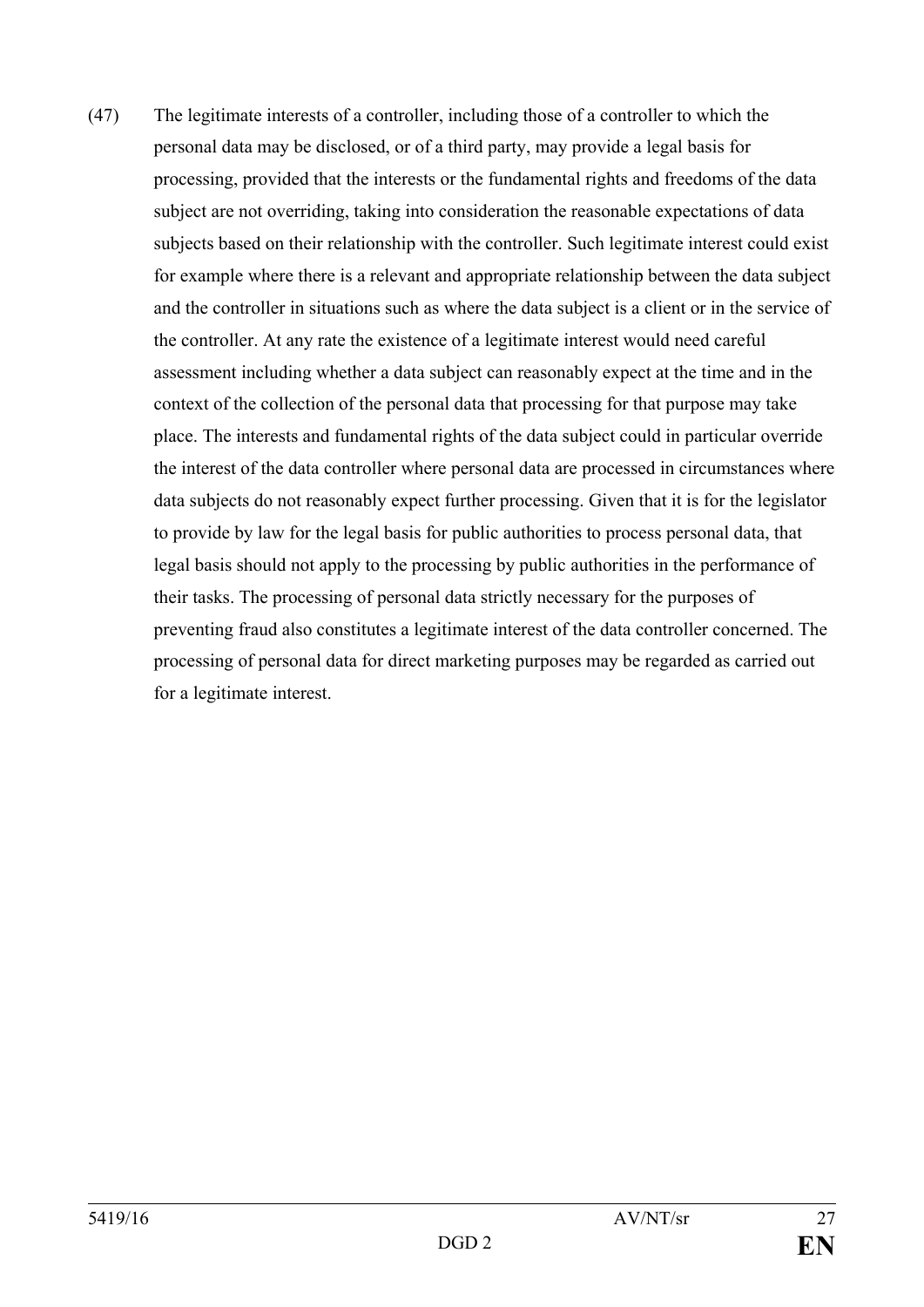- (48) Controllers that are part of a group of undertakings or institutions affiliated to a central body may have a legitimate interest in transmitting personal data within the group of undertakings for internal administrative purposes, including the processing of clients' or employees' personal data. The general principles for the transfer of personal data, within a group of undertakings, to an undertaking located in a third country remain unaffected.
- (49) The processing of personal data to the extent strictly necessary and proportionate for the purposes of ensuring network and information security, i.e. the ability of a network or an information system to resist, at a given level of confidence, accidental events or unlawful or malicious actions that compromise the availability, authenticity, integrity and confidentiality of stored or transmitted personal data, and the security of the related services offered by, or accessible via, those networks and systems, by public authorities, by computer emergency response teams (CERTs), computer security incident response teams (CSIRTs), by providers of electronic communications networks and services and by providers of security technologies and services, constitutes a legitimate interest of the data controller concerned. This could, for example, include preventing unauthorised access to electronic communications networks and malicious code distribution and stopping 'denial of service' attacks and damage to computer and electronic communication systems.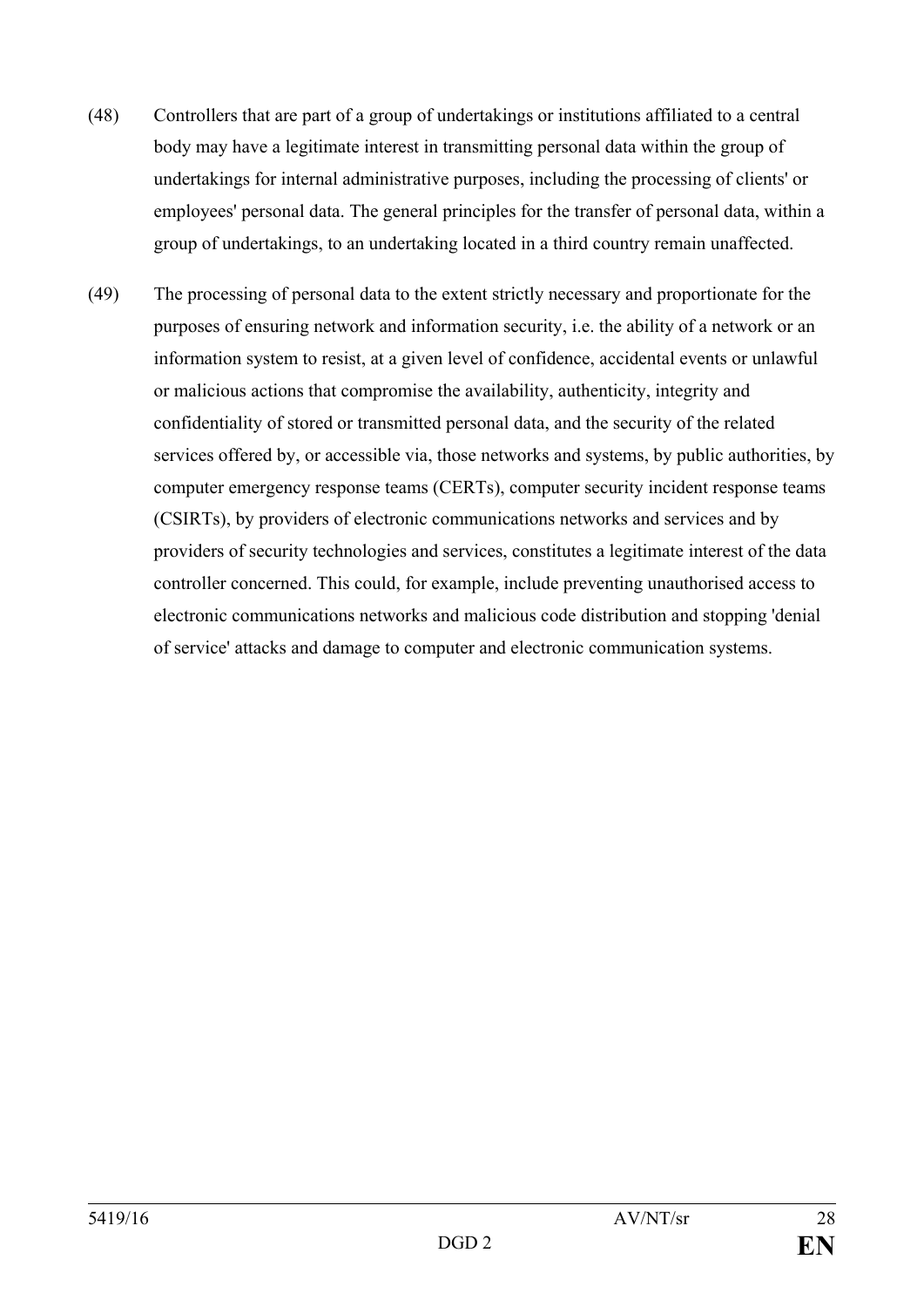(50) The processing of personal data for purposes other than those for which the personal data were initially collected should be allowed only where the processing is compatible with the purposes for which the personal data were initially collected. In such a case, no legal basis separate from that which allowed the collection of the personal data is required. If the processing is necessary for the performance of a task carried out in the public interest or in the exercise of official authority vested in the controller, Union or Member State law may determine and specify the tasks and purposes for which the further processing should be regarded as compatible and lawful. Further processing for archiving purposes in the public interest, scientific or historical research purposes or statistical purposes should be considered to be compatible lawful processing operations. The legal basis provided by Union or Member State law for the processing of personal data may also provide a legal basis for further processing. In order to ascertain whether a purpose of further processing is compatible with the purpose for which the personal data are initially collected, the controller, after having met all the requirements for the lawfulness of the original processing, should take into account, inter alia: any link between those purposes and the purposes of the intended further processing; the context in which the personal data have been collected, in particular the reasonable expectations of data subjects based on their relationship with the controller as to their further use; the nature of the personal data; the consequences of the intended further processing for data subjects; and the existence of appropriate safeguards in both the original and intended further processing operations.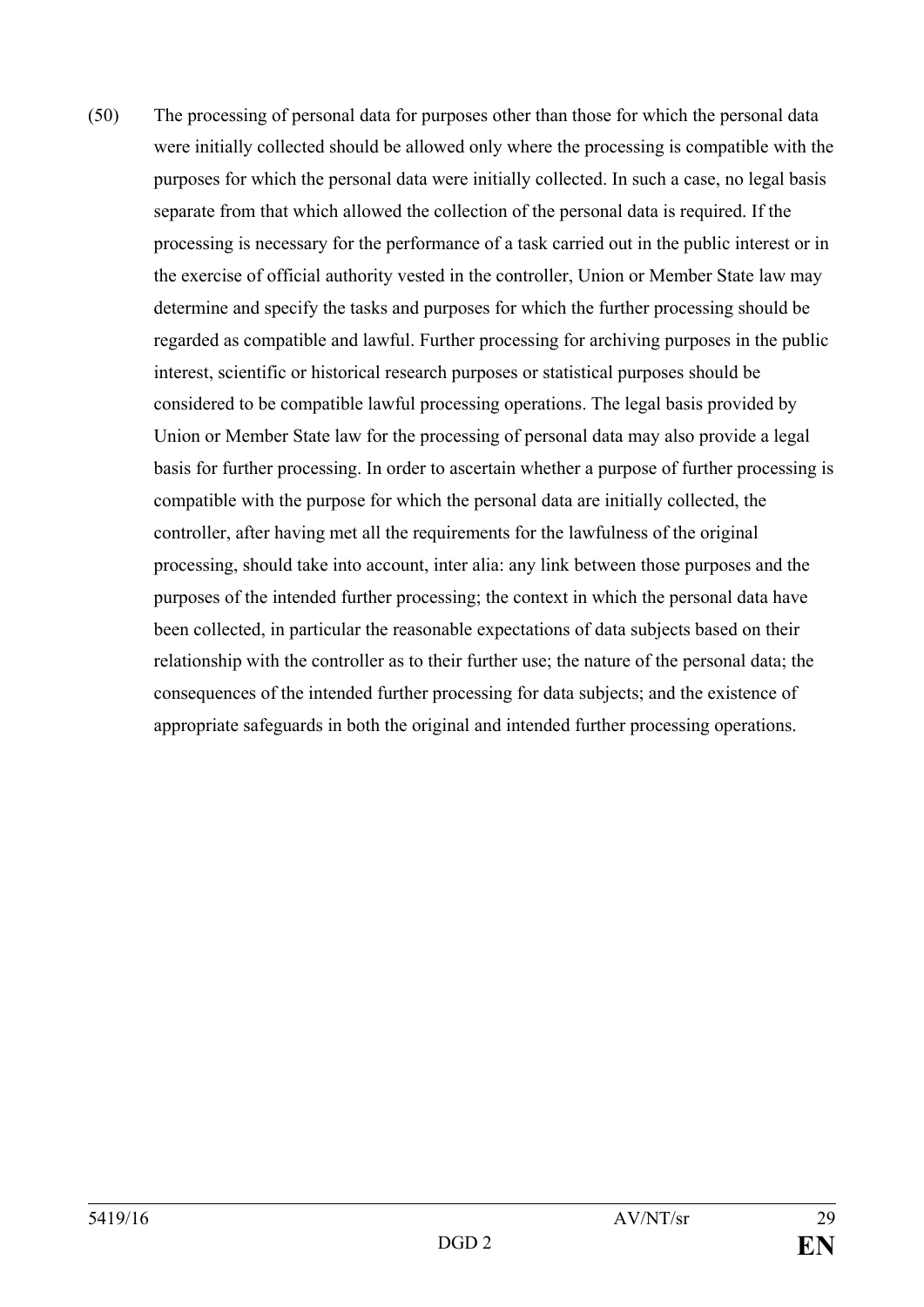Where the data subject has given consent or the processing is based on Union or Member State law which constitutes a necessary and proportionate measure in a democratic society to safeguard, in particular, important objectives of general public interest, the controller should be allowed to further process the personal data irrespective of the compatibility of the purposes. In any case, the application of the principles set out in this Regulation and in particular the information of the data subject on those other purposes and on his or her rights including the right to object, should be ensured. Indicating possible criminal acts or threats to public security by the controller and transmitting the relevant personal data in individual cases or in several cases relating to the same criminal act or threats to public security to a competent authority should be regarded as being in the legitimate interest pursued by the controller. However, such transmission in the legitimate interest of the controller or further processing of personal data should be prohibited if the processing is not compatible with a legal, professional or other binding obligation of secrecy.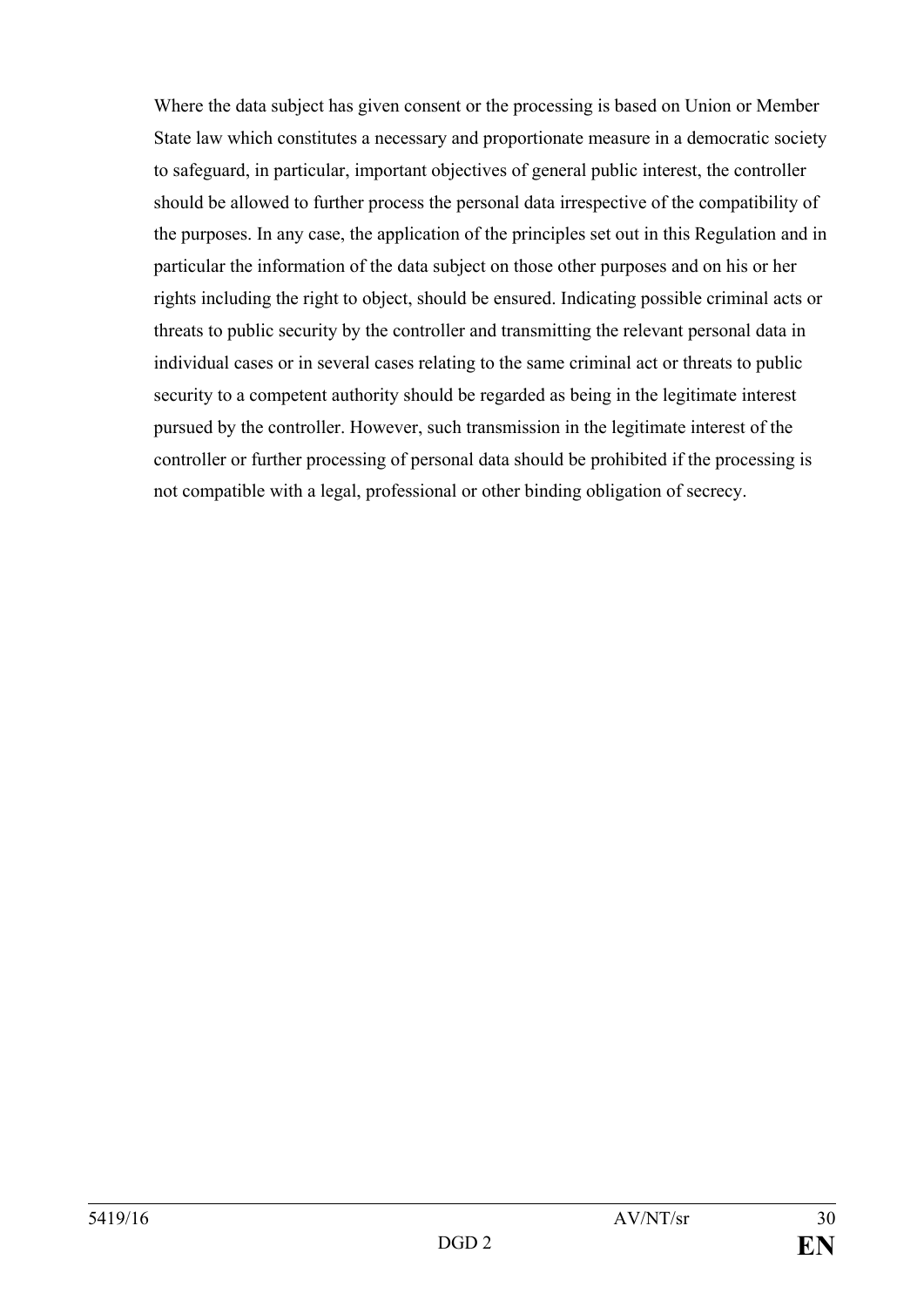(51) Personal data which are, by their nature, particularly sensitive in relation to fundamental rights and freedoms merit specific protection as the context of their processing could create significant risks to the fundamental rights and freedoms. Those personal data should include personal data revealing racial or ethnic origin, whereby the use of the term 'racial origin' in this Regulation does not imply an acceptance by the Union of theories which attempt to determine the existence of separate human races. The processing of photographs should not systematically be considered to be processing of special categories of personal data as they are covered by the definition of biometric data only when processed through a specific technical means allowing the unique identification or authentication of a natural person. Such personal data should not be processed, unless processing is allowed in specific cases set out in this Regulation, taking into account that Member States law may lay down specific provisions on data protection in order to adapt the application of the rules of this Regulation for compliance with a legal obligation or for the performance of a task carried out in the public interest or in the exercise of official authority vested in the controller. In addition to the specific requirements for such processing, the general principles and other rules of this Regulation should apply, in particular as regards the conditions for lawful processing. Derogations from the general prohibition for processing such special categories of personal data should be explicitly provided, inter alia, where the data subject gives his or her explicit consent or in respect of specific needs in particular where the processing is carried out in the course of legitimate activities by certain associations or foundations the purpose of which is to permit the exercise of fundamental freedoms.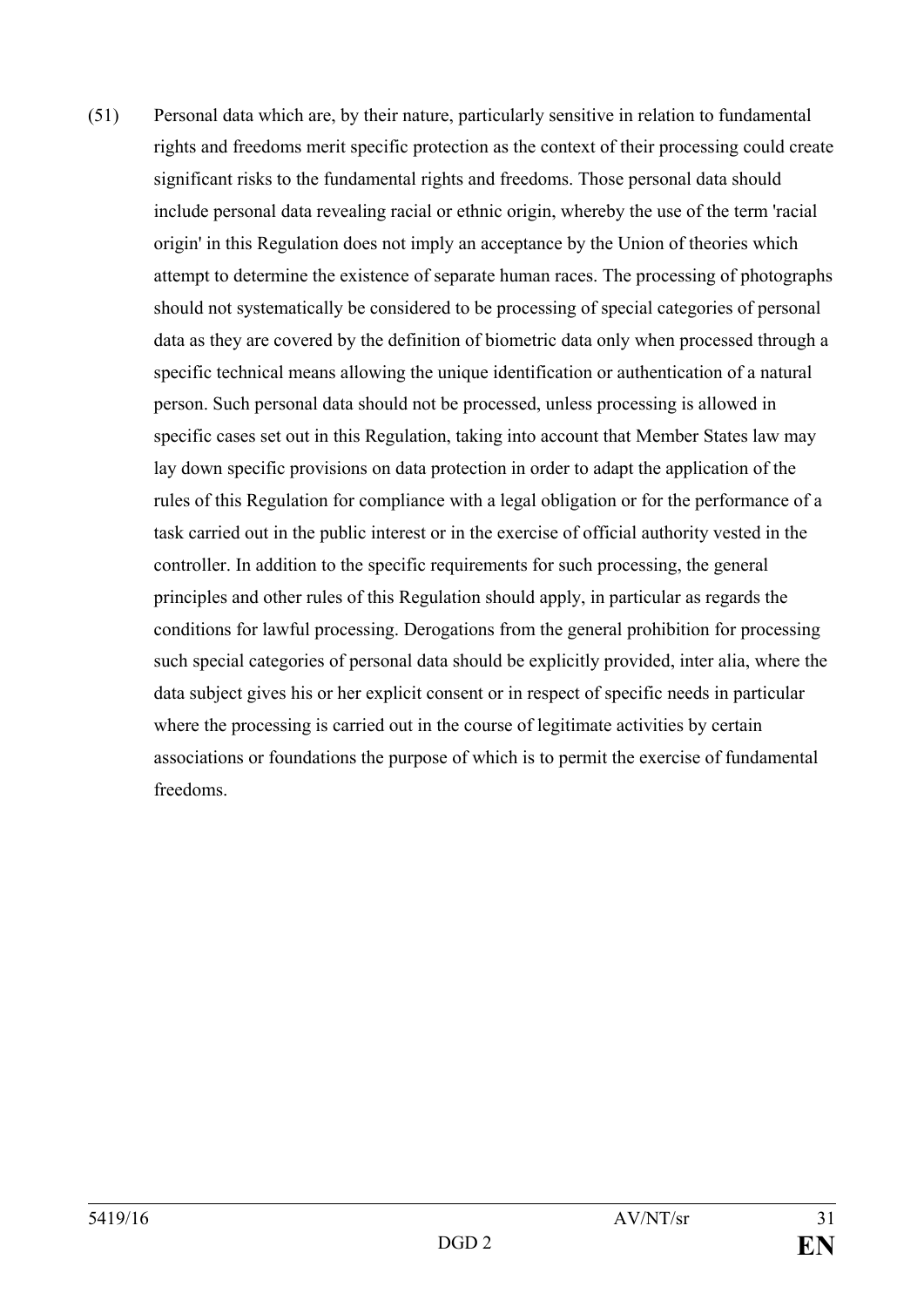(52) Derogating from the prohibition on processing special categories of personal data should also be allowed when provided for in Union or Member State law and subject to suitable safeguards, so as to protect personal data and other fundamental rights, where it is in the public interest to do so, in particular processing personal data in the field of employment law, social protection law including pensions and for health security, monitoring and alert purposes, the prevention or control of communicable diseases and other serious threats to health. Such a derogation may be made for health purposes, including public health and the management of health-care services, especially in order to ensure the quality and cost-effectiveness of the procedures used for settling claims for benefits and services in the health insurance system, or for archiving purposes in the public interest, scientific or historical research purposes or statistical purposes. A derogation should also allow the processing of such personal data where necessary for the establishment, exercise or defence of legal claims, whether in court proceedings or in an administrative or out-of-court procedure.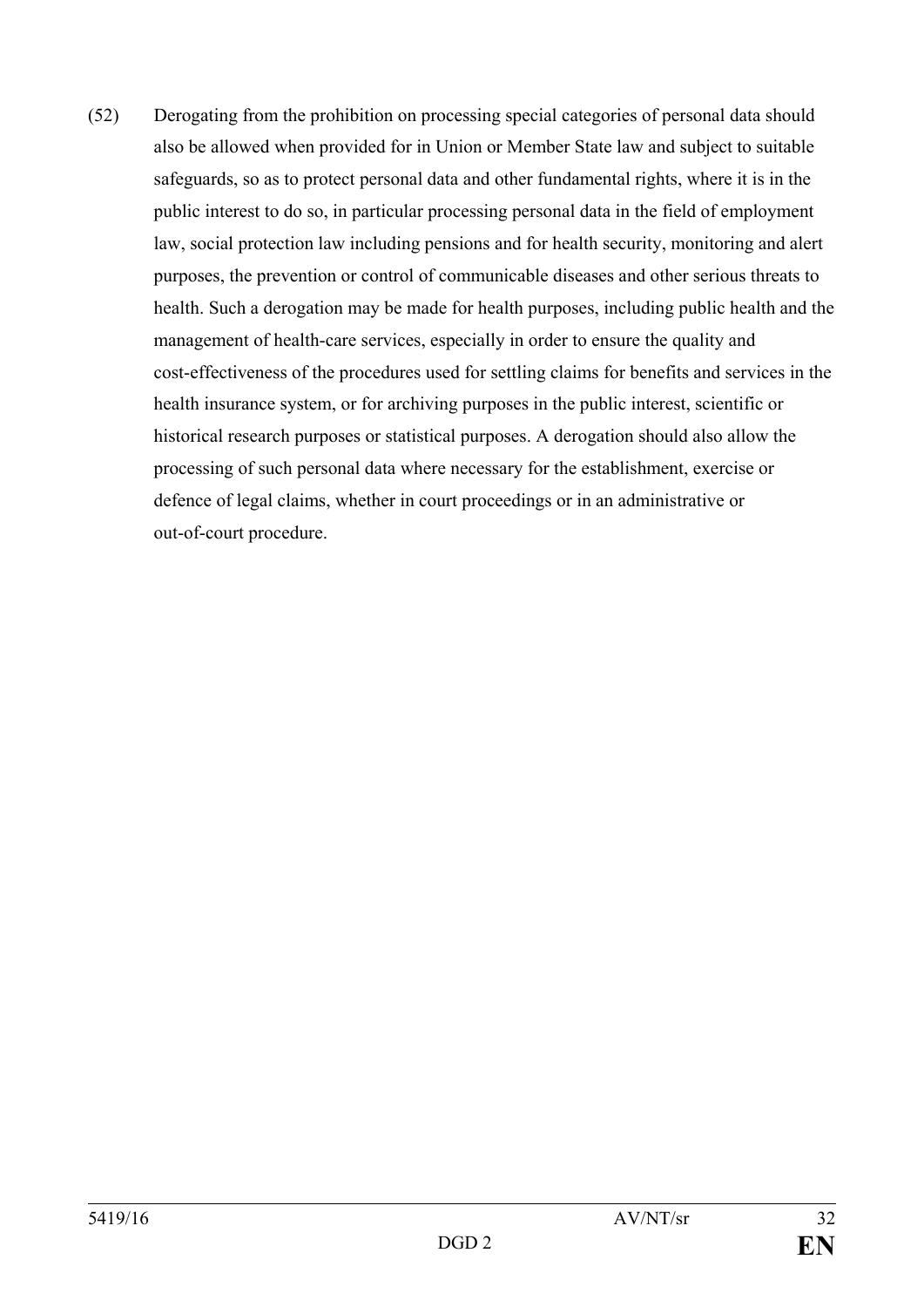(53) Special categories of personal data which merit higher protection should be processed for health-related purposes only where necessary to achieve those purposes for the benefit of natural persons and society as a whole, in particular in the context of the management of health or social care services and systems, including processing by the management and central national health authorities of such data for the purpose of quality control, management information and the general national and local supervision of the health or social care system, and ensuring continuity of health or social care and cross-border healthcare or health security, monitoring and alert purposes, or for archiving purposes in the public interest, scientific or historical research purposes or statistical purposes, based on Union or Member State law which has to meet an objective of public interest, as well as for studies conducted in the public interest in the area of public health. Therefore, this Regulation should provide for harmonised conditions for the processing of special categories of personal data concerning health, in respect of specific needs, in particular where the processing of such data is carried out for certain health-related purposes by persons subject to a legal obligation of professional secrecy. Union or Member State law should provide for specific and suitable measures so as to protect the fundamental rights and the personal data of natural persons. Member States should be allowed to maintain or introduce further conditions, including limitations, with regard to the processing of genetic data, biometric data or data concerning health. However, this should not hamper the free flow of personal data within the Union when those conditions apply to cross-border processing of such data.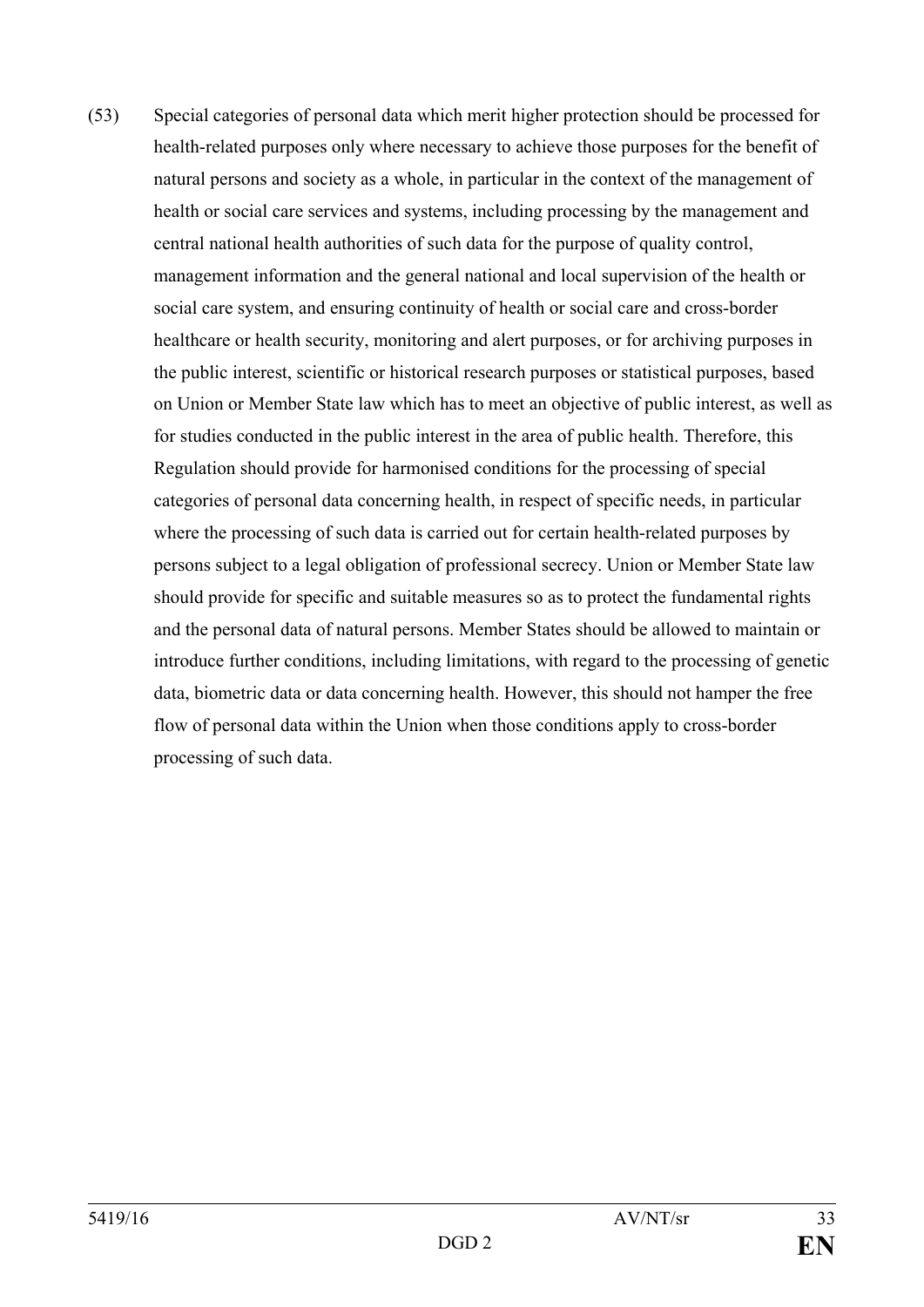- (54) The processing of special categories of personal data may be necessary for reasons of public interest in the areas of public health without consent of the data subject. Such processing should be subject to suitable and specific measures so as to protect the rights and freedoms of natural persons. In that context, 'public health' should be interpreted as defined in Regulation (EC) No 1338/2008 of the European Parliament and of the Council**[1](#page-34-0)** , namely all elements related to health, namely health status, including morbidity and disability, the determinants having an effect on that health status, health care needs, resources allocated to health care, the provision of, and universal access to, health care as well as health care expenditure and financing, and the causes of mortality. Such processing of data concerning health for reasons of public interest should not result in personal data being processed for other purposes by third parties such as employers or insurance and banking companies.
- (55) Moreover, the processing of personal data by official authorities for the purpose of achieving the aims, laid down in constitutional law or international public law, of officially recognised religious associations, is carried out on grounds of public interest.
- (56) Where in the course of electoral activities, the operation of the democratic system in a Member State requires that political parties compile personal data on people's political opinions, the processing of such data may be permitted for reasons of public interest, provided that appropriate safeguards are established.

<span id="page-34-0"></span> $\mathbf{1}$ **<sup>1</sup>** Regulation (EC) No 1338/2008 of the European Parliament and of the Council of 16 December 2008 on Community statistics on public health and health and safety at work (OJ L 354, 31.12.2008, p. 70).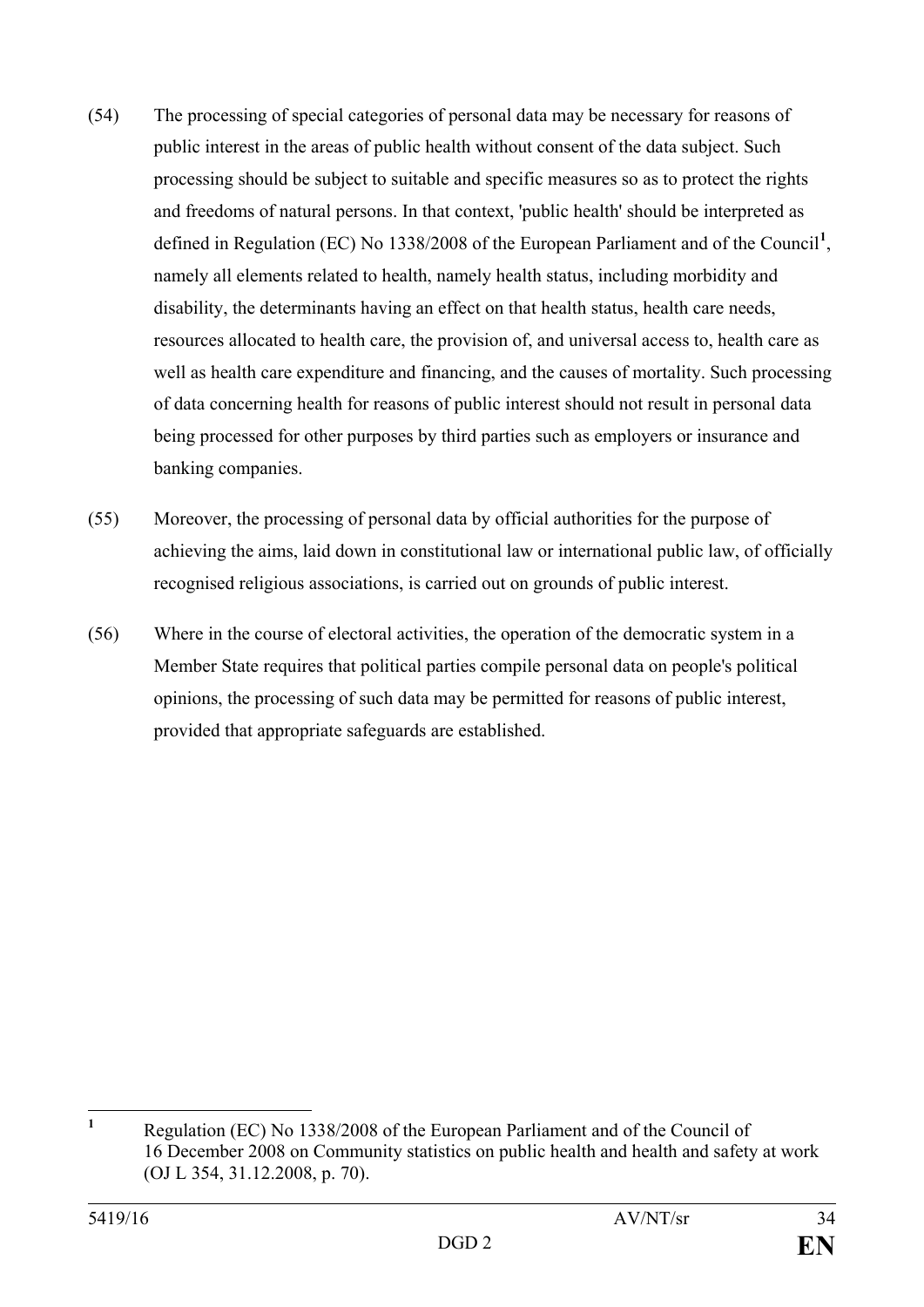- (57) If the personal data processed by a controller do not permit the controller to identify a natural person, the data controller should not be obliged to acquire additional information in order to identify the data subject for the sole purpose of complying with any provision of this Regulation. However, the controller should not refuse to take additional information provided by the data subject in order to support the exercise of his or her rights. Identification should include the digital identification of a data subject, for example through authentication mechanism such as the same credentials, used by the data subject to log-in to the on-line service offered by the data controller.
- (58) The principle of transparency requires that any information addressed to the public or to the data subject be concise, easily accessible and easy to understand, and that clear and plain language and, additionally, where appropriate, visualisation be used. Such information could be provided in electronic form, for example, when addressed to the public, through a website. This is of particular relevance in situations where the proliferation of actors and the technological complexity of practice make it difficult for the data subject to know and understand whether, by whom and for what purpose personal data relating to him or her are being collected, such as in the case of online advertising. Given that children merit specific protection, any information and communication, where processing is addressed to a child, should be in such a clear and plain language that the child can easily understand.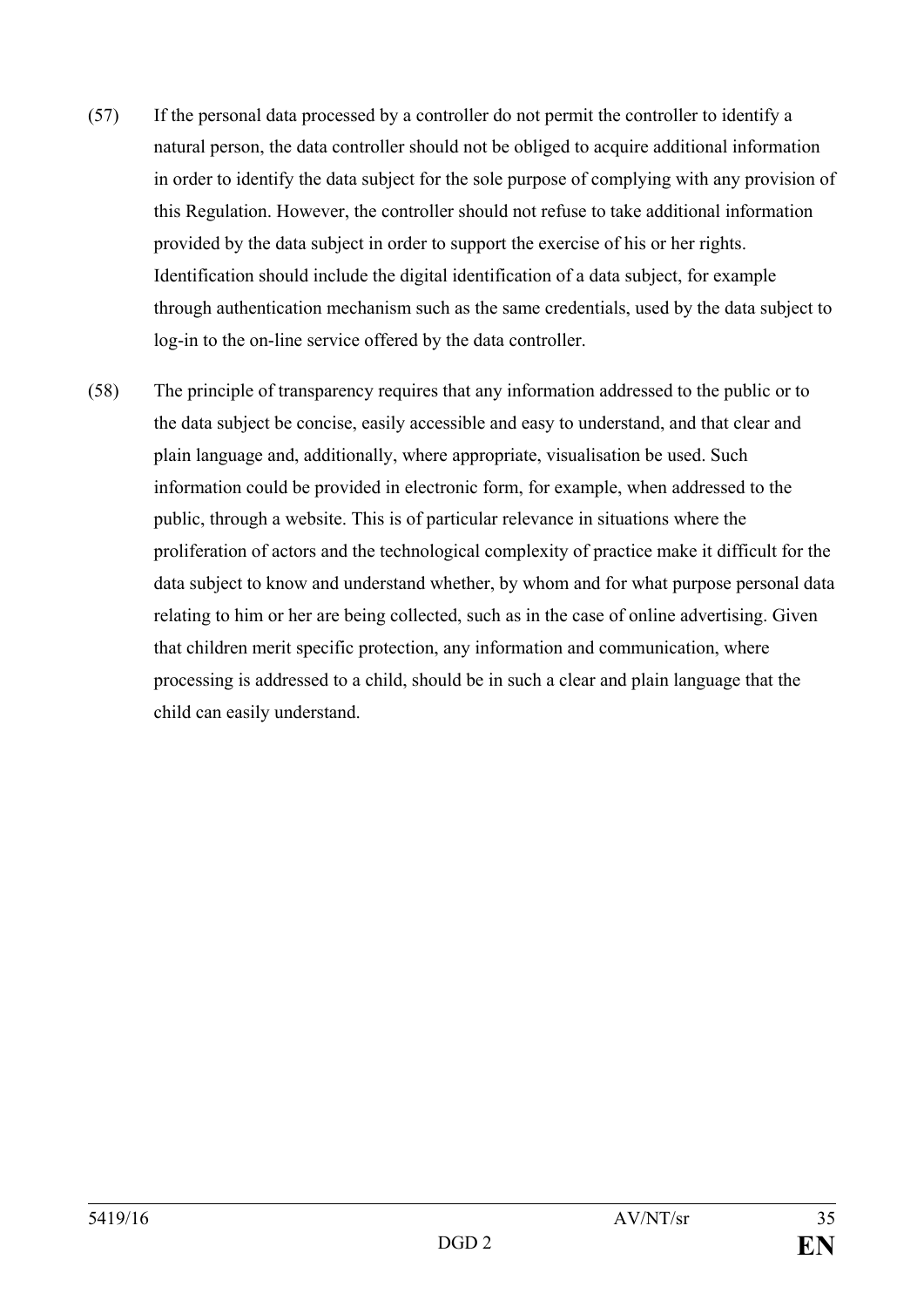- (59) Modalities should be provided for facilitating the exercise of the data subject's rights under this Regulation, including mechanisms to request and, if applicable, obtain, free of charge, in particular, access to and rectification or erasure of personal data and the exercise of the right to object. The controller should also provide means for requests to be made electronically, especially where personal data are processed by electronic means. The controller should be obliged to respond to requests from the data subject without undue delay and at the latest within one month and to give reasons where the controller does not intend to comply with any such requests.
- (60) The principles of fair and transparent processing require that the data subject be informed of the existence of the processing operation and its purposes. The controller should provide the data subject with any further information necessary to ensure fair and transparent processing taking into account the specific circumstances and context in which the personal data are processed. Furthermore, the data subject should be informed of the existence of profiling and the consequences of such profiling. Where the personal data are collected from the data subject, the data subject should also be informed whether he or she is obliged to provide the personal data and of the consequences, where he or she does not provide such data. That information may be provided in combination with standardised icons in order to give in an easily visible, intelligible and clearly legible manner, a meaningful overview of the intended processing. Where the icons are presented electronically, they should be machine-readable.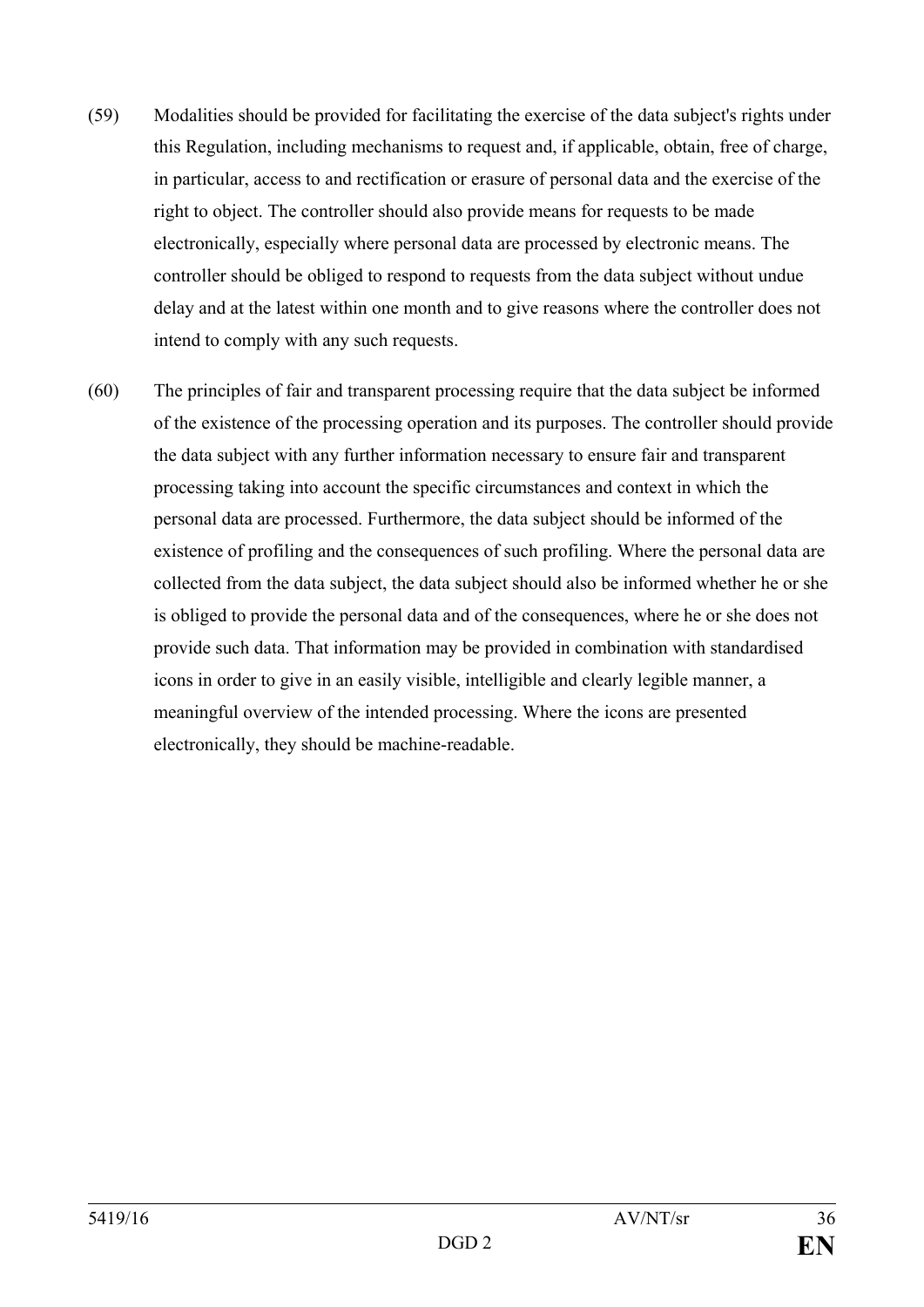- (61) The information in relation to the processing of personal data relating to the data subject should be given to him or her at the time of collection from the data subject, or, where the personal data are obtained from another source, within a reasonable period, depending on the circumstances of the case. Where personal data can be legitimately disclosed to another recipient, the data subject should be informed when the personal data are first disclosed to the recipient. Where the controller intends to process the personal data for a purpose other than that for which they were collected, the controller should provide the data subject prior to that further processing with information on that other purpose and other necessary information. Where the origin of the personal data cannot be provided to the data subject because various sources have been used, general information should be provided.
- (62) However, it is not necessary to impose the obligation to provide information where the data subject already possesses the information, where the recording or disclosure of the personal data is expressly laid down by law or where the provision of information to the data subject proves to be impossible or would involve a disproportionate effort. The latter could in particular be the case where processing is carried out for archiving purposes in the public interest, scientific or historical research purposes or statistical purposes. In that regard, the number of data subjects, the age of the data and any appropriate safeguards adopted should be taken into consideration.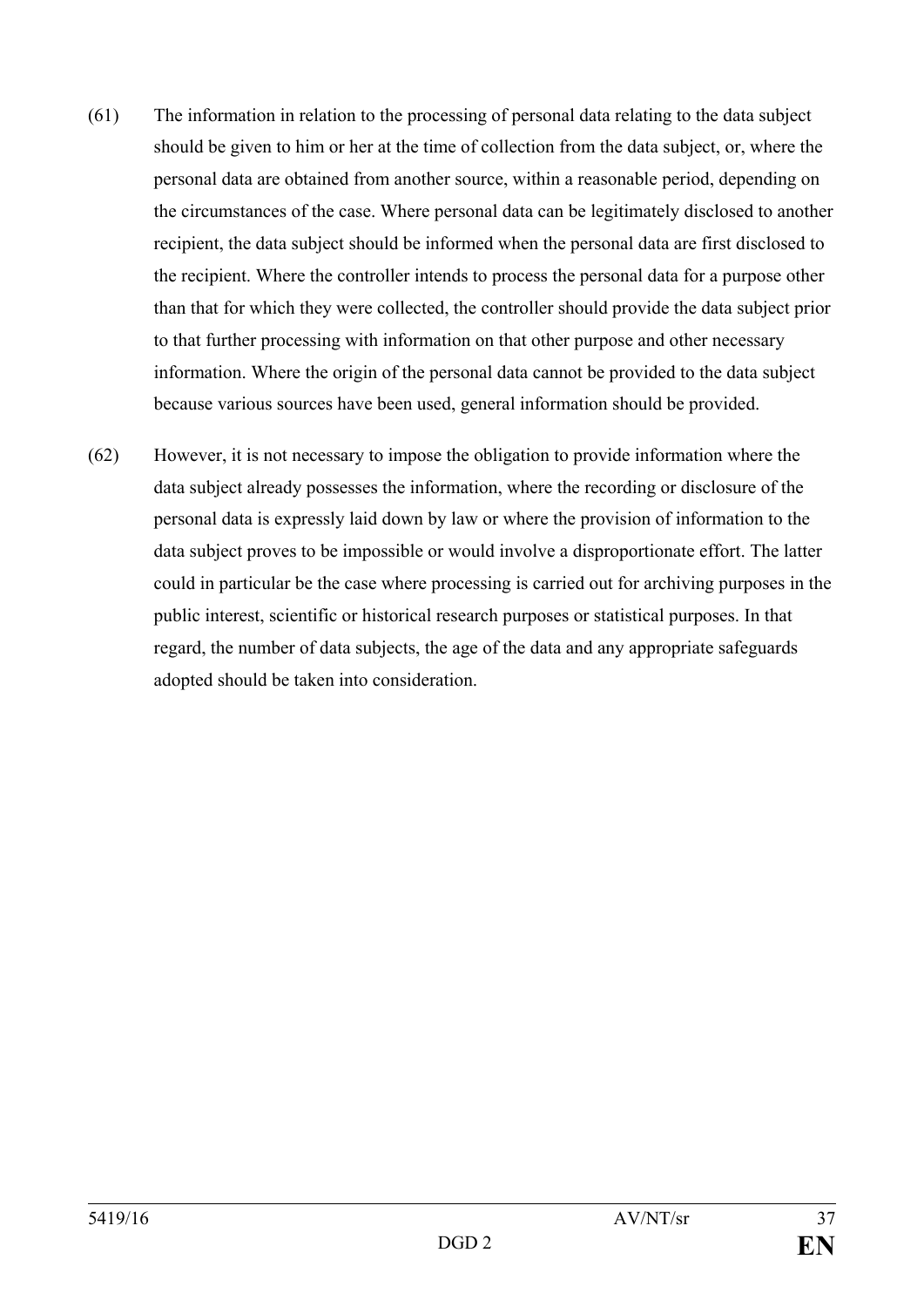(63) A data subject should have the right of access to personal data which have been collected concerning him or her, and to exercise that right easily and at reasonable intervals, in order to be aware of, and verify, the lawfulness of the processing. This includes the right for data subjects to have access to data concerning their health, for example the data in their medical records containing information such as diagnoses, examination results, assessments by treating physicians and any treatment or interventions provided. Every data subject should therefore have the right to know and obtain communication in particular with regard to the purposes for which the personal data are processed, where possible the period for which the personal data are processed, the recipients of the personal data, the logic involved in any automatic personal data processing and, at least when based on profiling, the consequences of such processing. Where possible, the controller should be able to provide remote access to a secure system which would provide the data subject with direct access to his or her personal data. That right should not adversely affect the rights or freedoms of others, including trade secrets or intellectual property and in particular the copyright protecting the software. However, the result of those considerations should not be a refusal to provide all information to the data subject. Where the controller processes a large quantity of information concerning the data subject, the controller should be able to request that, before the information is delivered, the data subject specify the information or processing activities to which the request relates.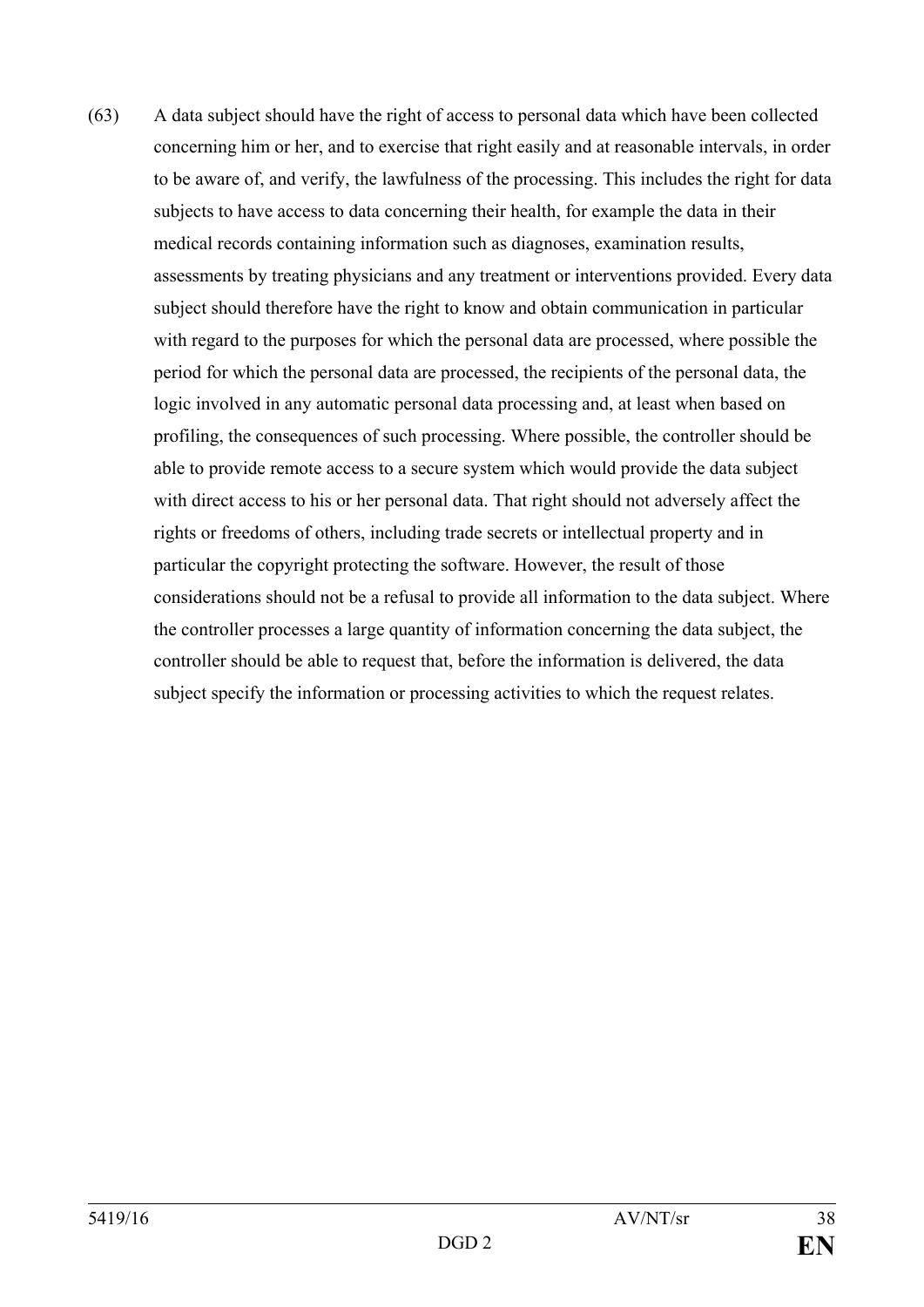- (64) The controller should use all reasonable measures to verify the identity of a data subject who requests access, in particular in the context of online services and online identifiers. A controller should not retain personal data for the sole purpose of being able to react to potential requests.
- (65) A data subject should have the right to have personal data concerning him or her rectified and a 'right to be forgotten' where the retention of such data infringes this Regulation or Union or Member State law to which the controller is subject. In particular, a data subject should have the right to have his or her personal data erased and no longer processed where the personal data are no longer necessary in relation to the purposes for which they are collected or otherwise processed, where a data subject has withdrawn his or her consent or objects to the processing of personal data concerning him or her, or where the processing of his or her personal data does not otherwise comply with this Regulation. That right is relevant in particular where the data subject has given his or her consent as a child and is not fully aware of the risks involved by the processing, and later wants to remove such personal data, especially on the internet. The data subject should be able to exercise that right notwithstanding the fact that he or she is no longer a child. However, the further retention of the personal data should be lawful where it is necessary, for exercising the right of freedom of expression and information, for compliance with a legal obligation, for the performance of a task carried out in the public interest or in the exercise of official authority vested in the controller, on the grounds of public interest in the area of public health, for archiving purposes in the public interest, scientific or historical research purposes or statistical purposes, or for the establishment, exercise or defence of legal claims.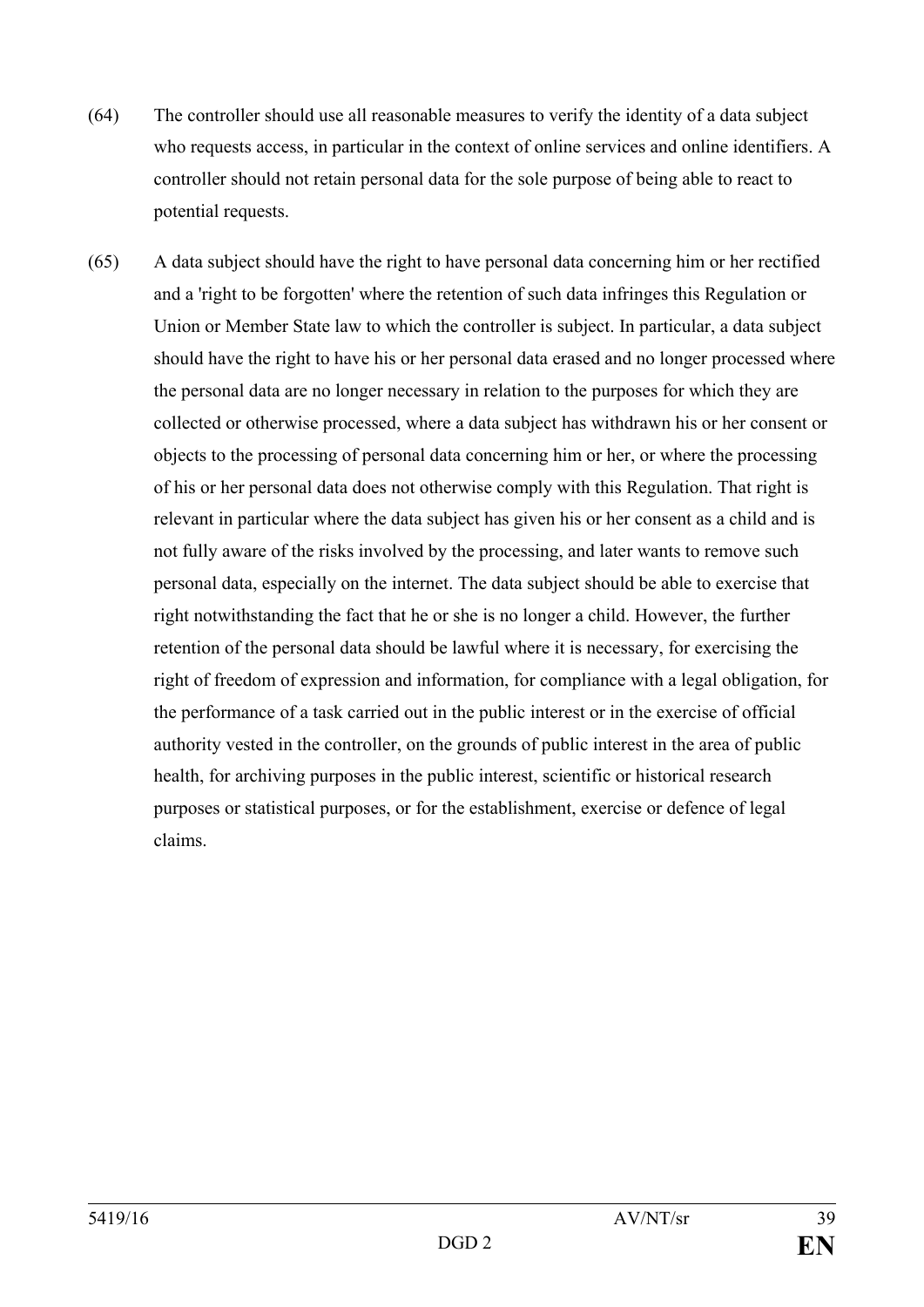- (66) To strengthen the right to be forgotten in the online environment, the right to erasure should also be extended in such a way that a controller who has made the personal data public should be obliged to inform the controllers which are processing such personal data to erase any links to, or copies or replications of those personal data. In doing so, that controller should take reasonable steps, taking into account available technology and the means available to the controller, including technical measures, to inform the controllers which are processing the personal data of the data subject's request.
- (67) Methods by which to restrict the processing of personal data could include, inter alia, temporarily moving the selected data to another processing system, making the selected personal data unavailable to users, or temporarily removing published data from a website. In automated filing systems, the restriction of processing should in principle be ensured by technical means in such a manner that the personal data are not subject to further processing operations and cannot be changed. The fact that the processing of personal data is restricted should be clearly indicated in the system.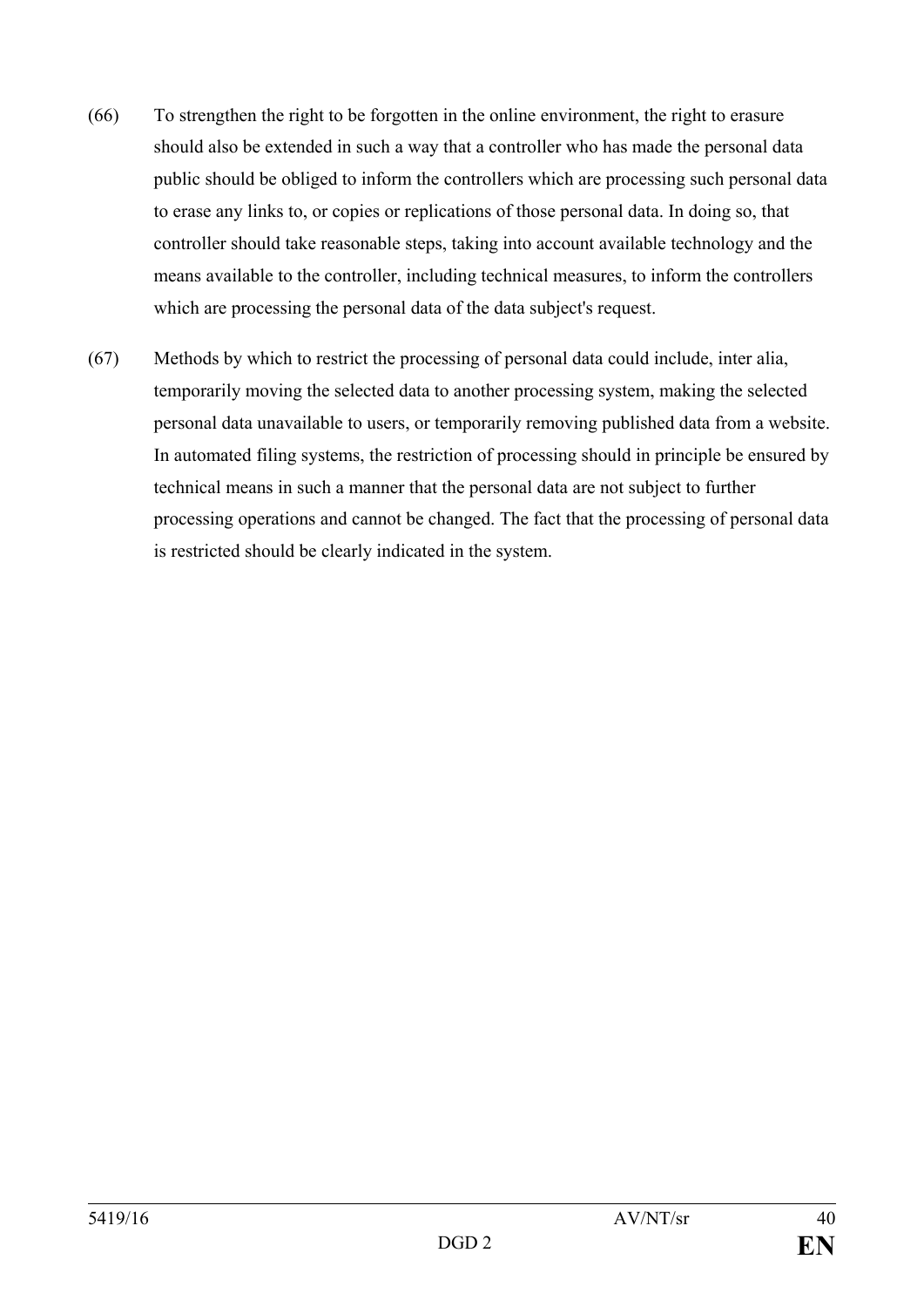(68) To further strengthen the control over his or her own data, where the processing of personal data is carried out by automated means, the data subject should also be allowed to receive personal data concerning him or her which he or she has provided to a controller in a structured, commonly used, machine-readable and interoperable format, and to transmit it to another controller. Data controllers should be encouraged to develop interoperable formats that enable data portability. That right should apply where the data subject provided the personal data on the basis of his or her consent or the processing is necessary for the performance of a contract. It should not apply where processing is based on a legal ground other than consent or contract. By its very nature, that right should not be exercised against controllers processing personal data in the exercise of their public duties. It should therefore not apply where the processing of the personal data is necessary for compliance with a legal obligation to which the controller is subject or for the performance of a task carried out in the public interest or in the exercise of an official authority vested in the controller. The data subject's right to transmit or receive personal data concerning him or her should not create an obligation for the controllers to adopt or maintain processing systems which are technically compatible. Where, in a certain set of personal data, more than one data subject is concerned, the right to receive the personal data should be without prejudice to the rights and freedoms of other data subjects in accordance with this Regulation. Furthermore, that right should not prejudice the right of the data subject to obtain the erasure of personal data and the limitations of that right as set out in this Regulation and should, in particular, not imply the erasure of personal data concerning the data subject which have been provided by him or her for the performance of a contract to the extent that and for as long as the personal data are necessary for the performance of that contract. Where technically feasible, the data subject should have the right to have the personal data transmitted directly from one controller to another.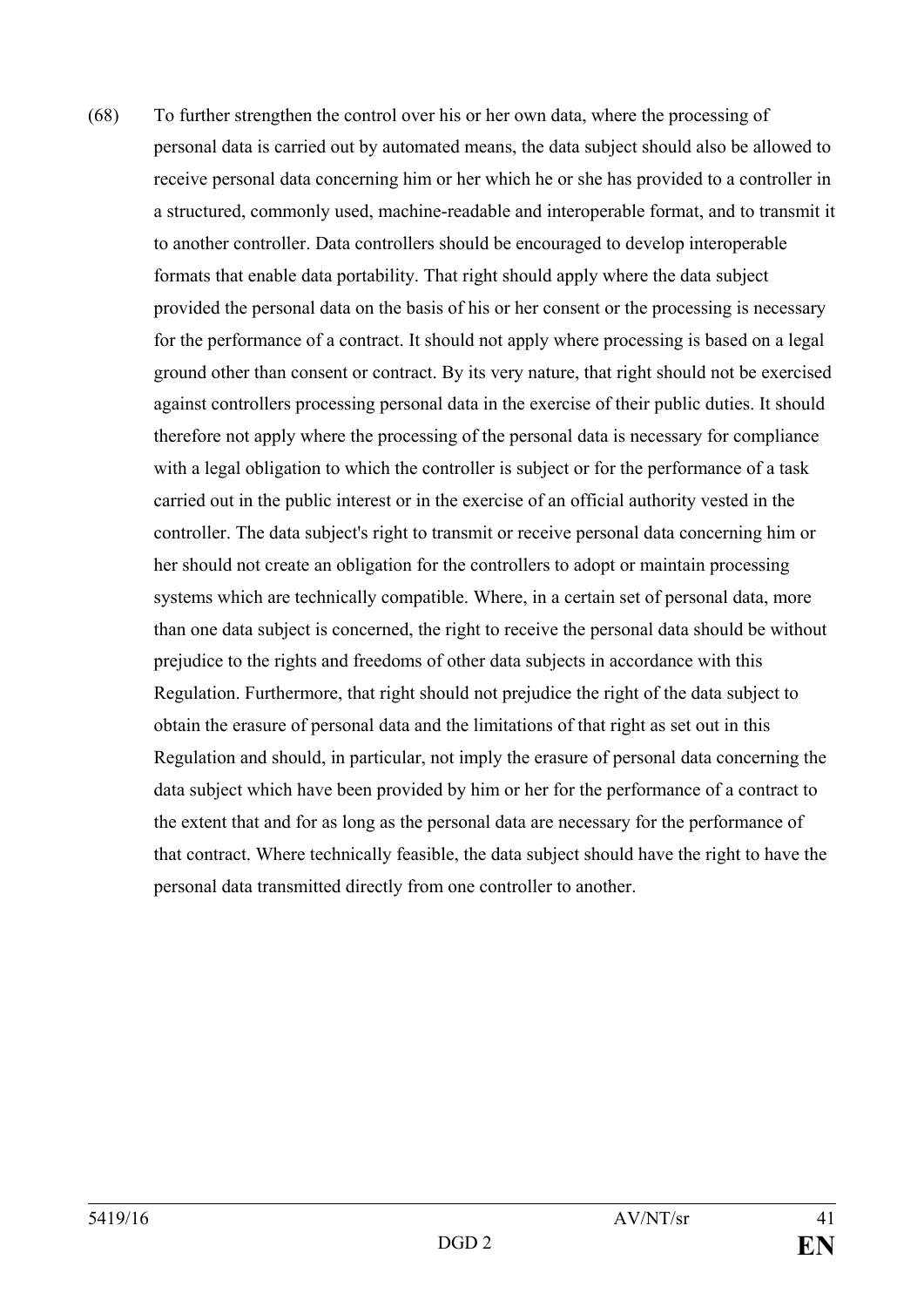- (69) Where personal data might lawfully be processed because processing is necessary for the performance of a task carried out in the public interest or in the exercise of official authority vested in the controller, or on grounds of the legitimate interests of a controller or a third party, a data subject should, nevertheless, be entitled to object to the processing of any personal data relating to his or her particular situation. It should be for the controller to demonstrate that its compelling legitimate interest overrides the interests or the fundamental rights and freedoms of the data subject.
- (70) Where personal data are processed for the purposes of direct marketing, the data subject should have the right to object to such processing, including profiling to the extent that it is related to such direct marketing, whether with regard to initial or further processing, at any time and free of charge. That right should be explicitly brought to the attention of the data subject and presented clearly and separately from any other information.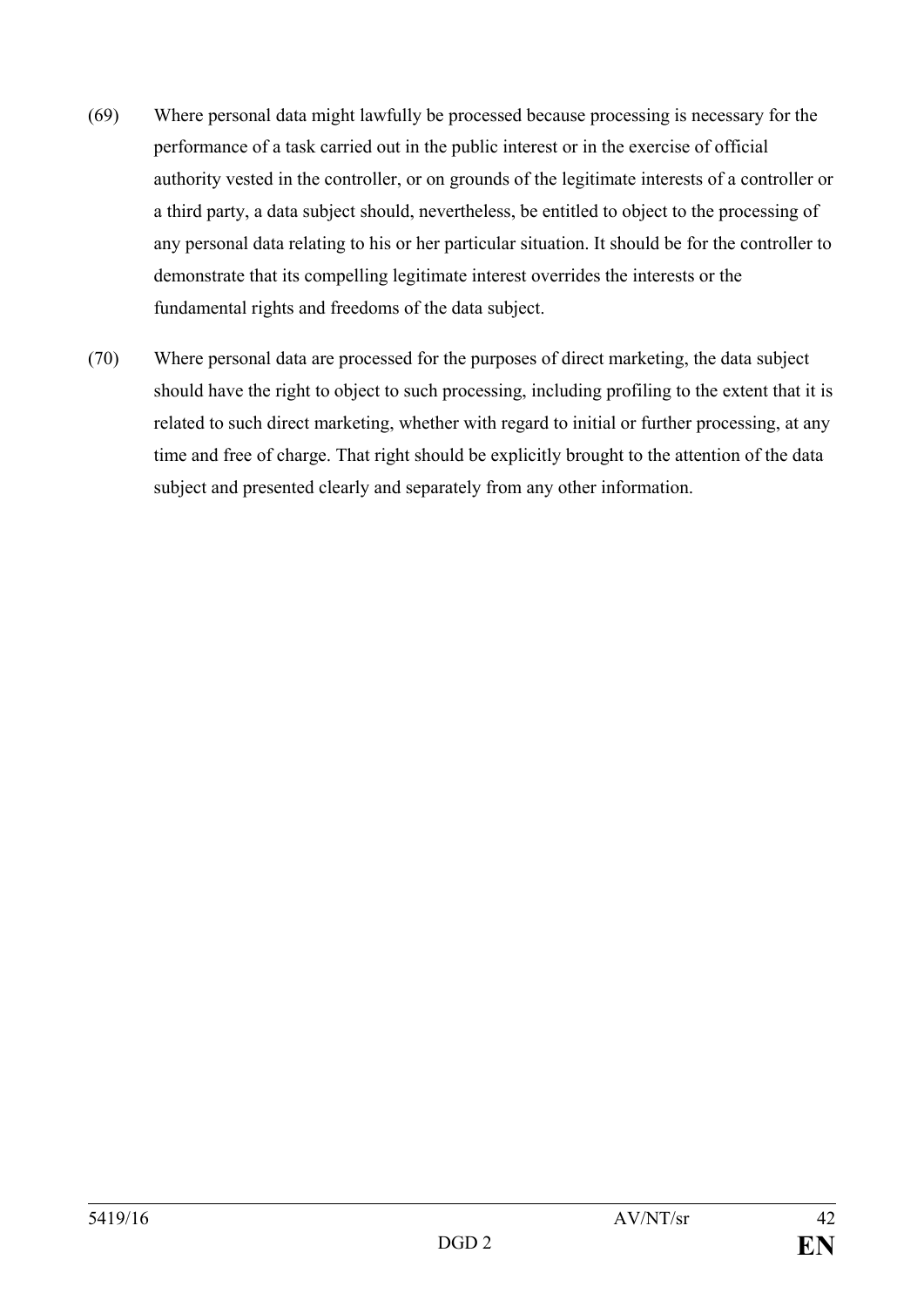(71) The data subject should have the right not to be subject to a decision, which may include a measure, evaluating personal aspects relating to him or her which is based solely on automated processing and which produces legal effects concerning him or her or similarly significantly affects him or her, such as automatic refusal of an online credit application or e-recruiting practices without any human intervention. Such processing includes 'profiling' that consists of any form of automated processing of personal data evaluating the personal aspects relating to a natural person, in particular to analyse or predict aspects concerning the data subject's performance at work, economic situation, health, personal preferences or interests, reliability or behaviour, location or movements, where it produces legal effects concerning him or her or similarly significantly affects him or her. However, decision-making based on such processing, including profiling, should be allowed where expressly authorised by Union or Member State law to which the controller is subject, including for fraud and tax-evasion monitoring and prevention purposes conducted in accordance with the regulations, standards and recommendations of Union institutions or national oversight bodies and to ensure the security and reliability of a service provided by the controller, or necessary for the entering or performance of a contract between the data subject and a controller, or when the data subject has given his or her explicit consent. In any case, such processing should be subject to suitable safeguards, which should include specific information to the data subject and the right to obtain human intervention, to express his or her point of view, to obtain an explanation of the decision reached after such assessment and to challenge the decision. Such measure should not concern a child.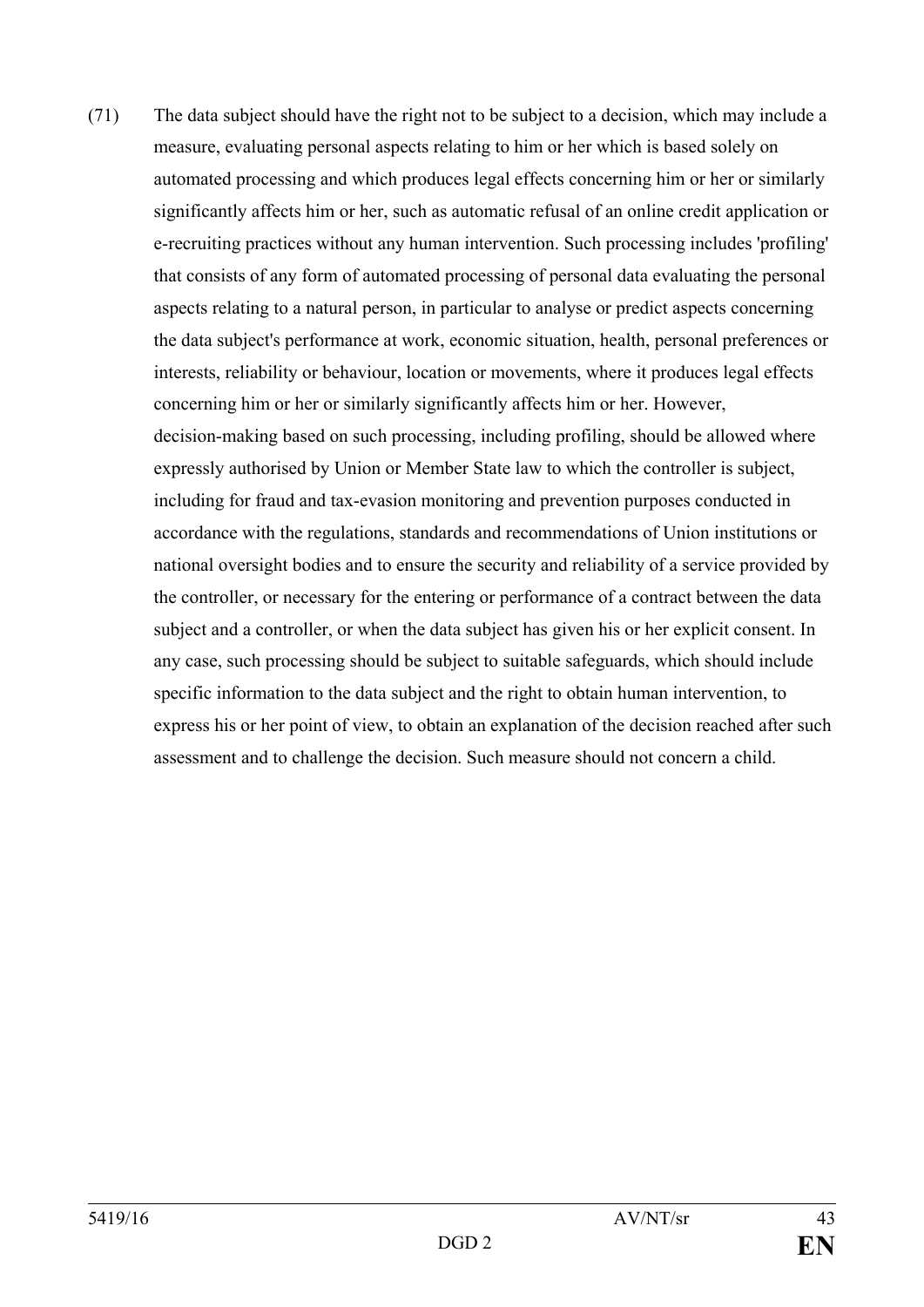In order to ensure fair and transparent processing in respect of the data subject, taking into account the specific circumstances and context in which the personal data are processed, the controller should use appropriate mathematical or statistical procedures for the profiling, implement technical and organisational measures appropriate to ensure, in particular, that factors which result in inaccuracies in personal data are corrected and the risk of errors is minimised, secure personal data in a manner that takes account of the potential risks involved for the interests and rights of the data subject and that prevents, inter alia, discriminatory effects on natural persons on the basis of racial or ethnic origin, political opinion, religion or beliefs, trade union membership, genetic or health status or sexual orientation, or that result in measures having such an effect. Automated decision-making and profiling based on special categories of personal data should be allowed only under specific conditions.

(72) Profiling is subject to the rules of this Regulation governing the processing of personal data, such as the legal grounds for processing or data protection principles. The European Data Protection Board established by this Regulation (the 'Board') should be able to issue guidance in that context.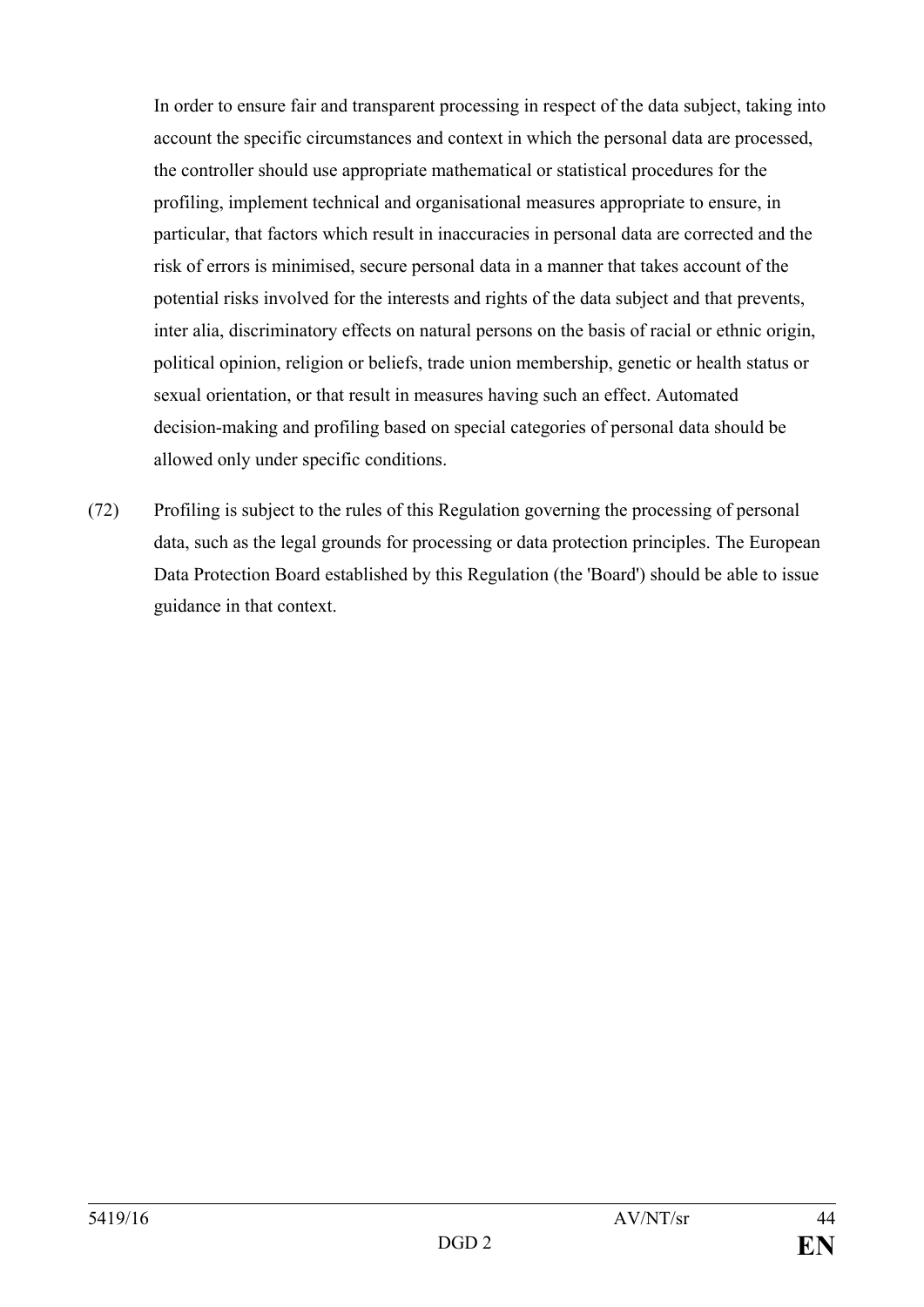(73) Restrictions concerning specific principles and concerning the rights of information, access to and rectification or erasure of personal data and on the right to data portability, the right to object, decisions based on profiling, as well as on the communication of a personal data breach to a data subject and on certain related obligations of the controllers may be imposed by Union or Member State law, as far as necessary and proportionate in a democratic society to safeguard public security, including the protection of human life especially in response to natural or man made disasters, the prevention, investigation and prosecution of criminal offences or the execution of criminal penalties, including the safeguarding against and the prevention of threats to public security, or of breaches of ethics for regulated professions, other important objectives of general public interest of the Union or of a Member State, in particular an important economic or financial interest of the Union or of a Member State, the keeping of public registers kept for reasons of general public interest, further processing of archived personal data to provide specific information related to the political behaviour under former totalitarian state regimes or the protection of the data subject or the rights and freedoms of others, including social protection, public health and humanitarian purposes. Those restrictions should be in accordance with the requirements set out in the Charter and in the European Convention for the Protection of Human Rights and Fundamental Freedoms.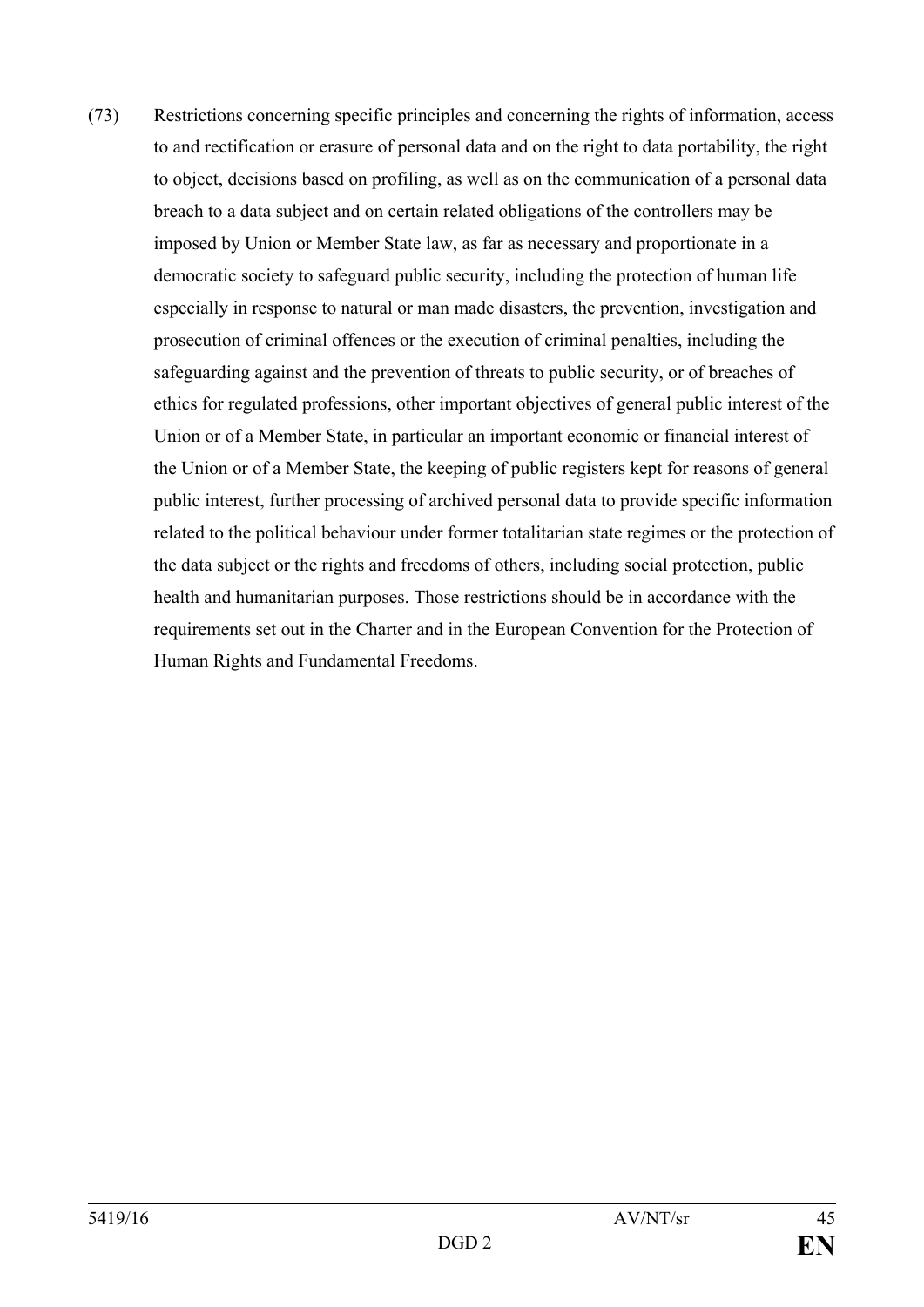- (74) The responsibility and liability of the controller for any processing of personal data carried out by the controller or on the controller's behalf should be established. In particular, the controller should be obliged to implement appropriate and effective measures and be able to demonstrate the compliance of processing activities with this Regulation, including the effectiveness of the measures. Those measures should take into account the nature, scope, context and purposes of the processing and the risk to the rights and freedoms of natural persons.
- (75) The risk to the rights and freedoms of natural persons , of varying likelihood and severity, may result from personal data processing which could lead to physical, material or non-material damage, in particular: where the processing may give rise to discrimination, identity theft or fraud, financial loss, damage to the reputation, loss of confidentiality of personal data protected by professional secrecy, unauthorised reversal of pseudonymisation, or any other significant economic or social disadvantage; where data subjects might be deprived of their rights and freedoms or prevented from exercising control over their personal data; where personal data are processed which reveal racial or ethnic origin, political opinions, religion or philosophical beliefs, trade-union membership, and the processing of genetic data, data concerning health or data concerning sex life or criminal convictions and offences or related security measures; where personal aspects are evaluated, in particular analysing or predicting aspects concerning performance at work, economic situation, health, personal preferences or interests, reliability or behaviour, location or movements, in order to create or use personal profiles; where personal data of vulnerable natural persons, in particular of children, are processed; or where processing involves a large amount of personal data and affects a large number of data subjects.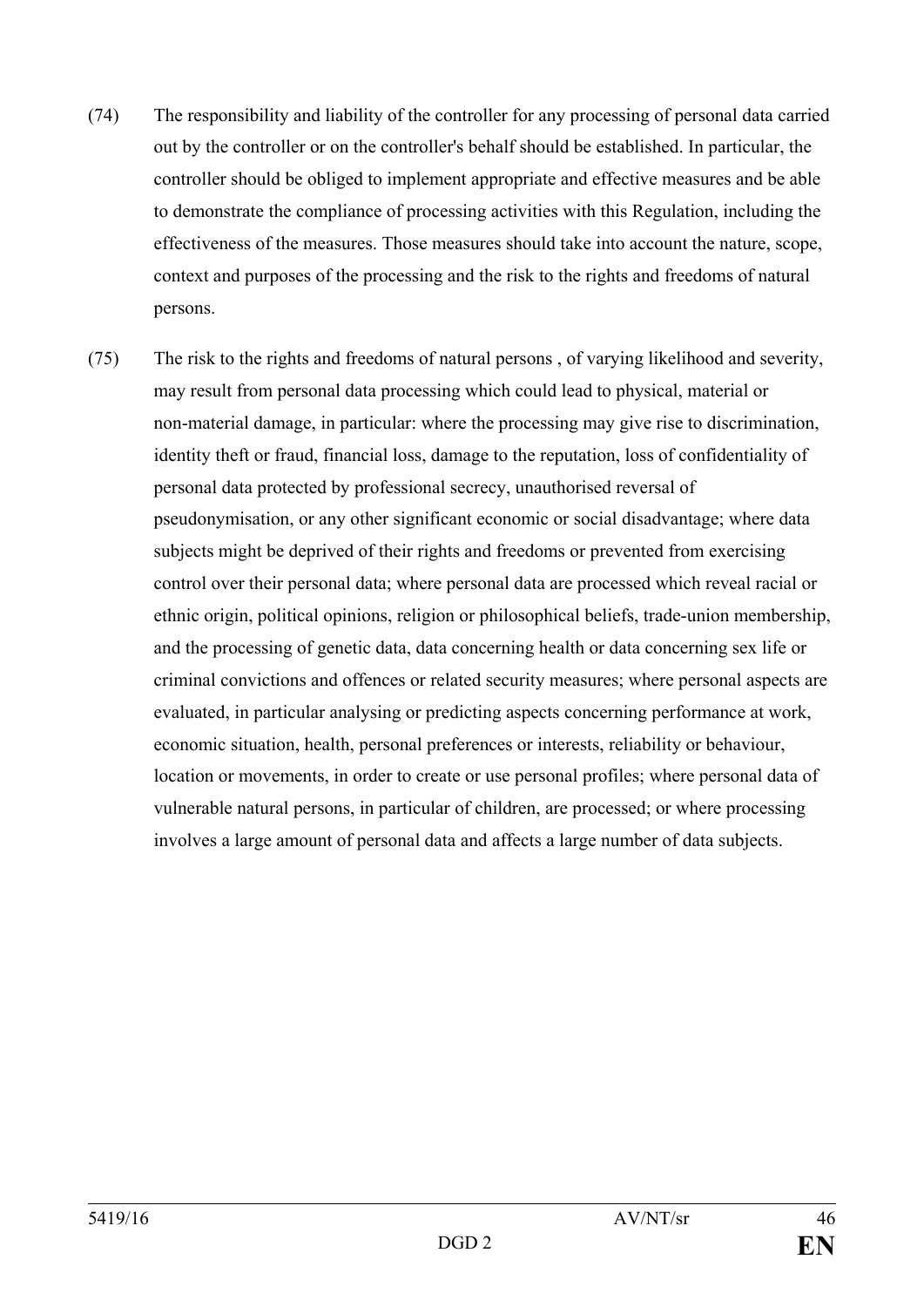- (76) The likelihood and severity of the risk to the rights and freedoms of the data subject should be determined by reference to the nature, scope, context and purposes of the processing. Risk should be evaluated on the basis of an objective assessment, by which it is established whether data processing operations involve a risk or a high risk.
- (77) Guidance on the implementation of appropriate measures and on the demonstration of compliance by the controller or the processor, especially as regards the identification of the risk related to the processing, their assessment in terms of origin, nature, likelihood and severity, and the identification of best practices to mitigate the risk, could be provided in particular by means of approved codes of conduct, approved certifications, guidelines provided by the Board or indications provided by a data protection officer. The Board may also issue guidelines on processing operations that are considered to be unlikely to result in a high risk to the rights and freedoms of natural persons and indicate what measures may be sufficient in such cases to address such risk.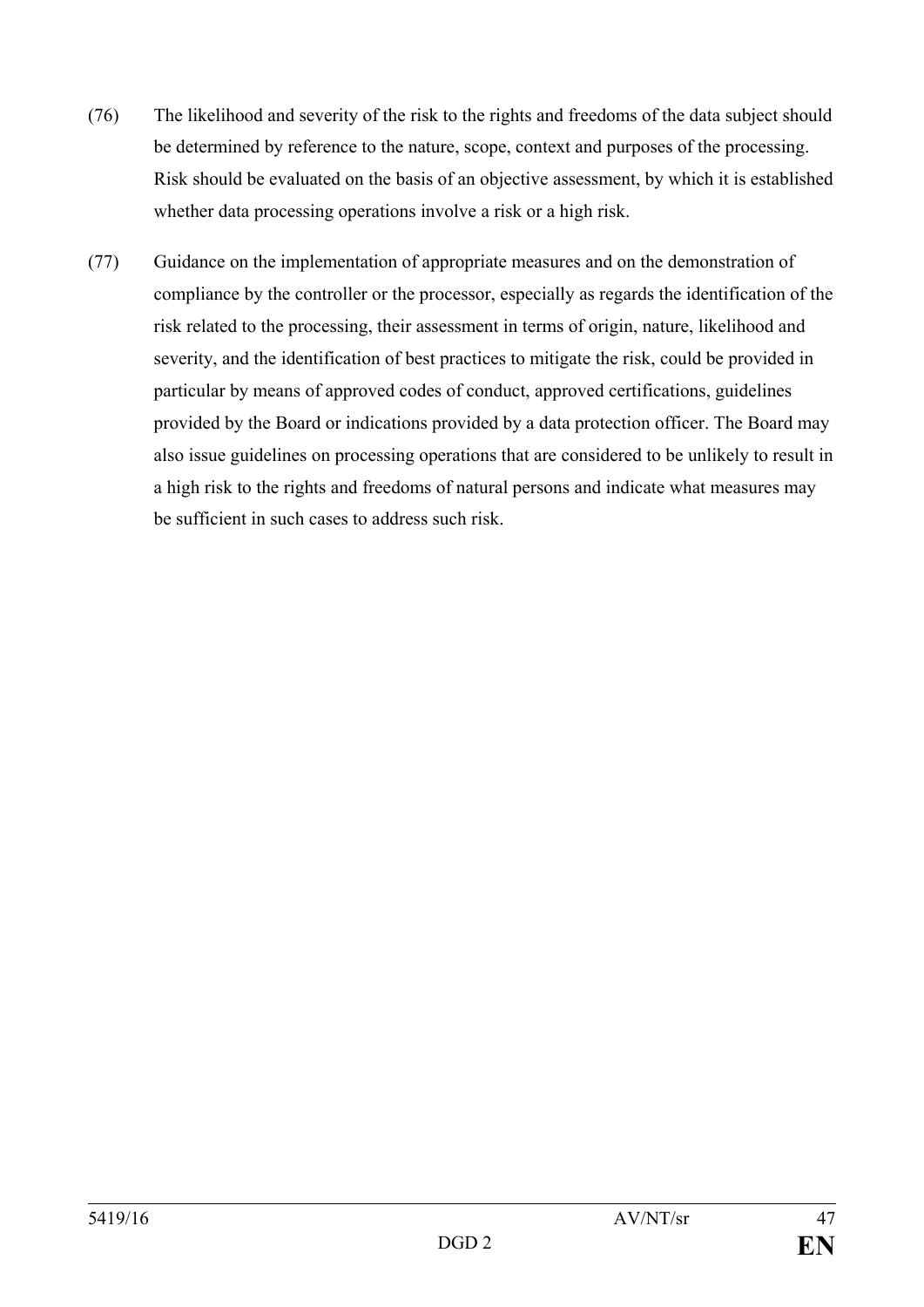- (78) The protection of the rights and freedoms of natural persons with regard to the processing of personal data require that appropriate technical and organisational measures be taken to ensure that the requirements of this Regulation are met. In order to be able to demonstrate compliance with this Regulation, the controller should adopt internal policies and implement measures which meet in particular the principles of data protection by design and data protection by default. Such measures could consist, inter alia, of minimising the processing of personal data, pseudonymising personal data as soon as possible, transparency with regard to the functions and processing of personal data, enabling the data subject to monitor the data processing, enabling the controller to create and improve security features. When developing, designing, selecting and using applications, services and products that are based on the processing of personal data or process personal data to fulfil their task, producers of the products, services and applications should be encouraged to take into account the right to data protection when developing and designing such products, services and applications and, with due regard to the state of the art, to make sure that controllers and processors are able to fulfil their data protection obligations.The principles of data protection by design and by default should also be taken into consideration in the context of public tenders.
- (79) The protection of the rights and freedoms of data subjects as well as the responsibility and liability of controllers and processors, also in relation to the monitoring by and measures of supervisory authorities, requires a clear allocation of the responsibilities under this Regulation, including where a controller determines the purposes and means of the processing jointly with other controllers or where a processing operation is carried out on behalf of a controller.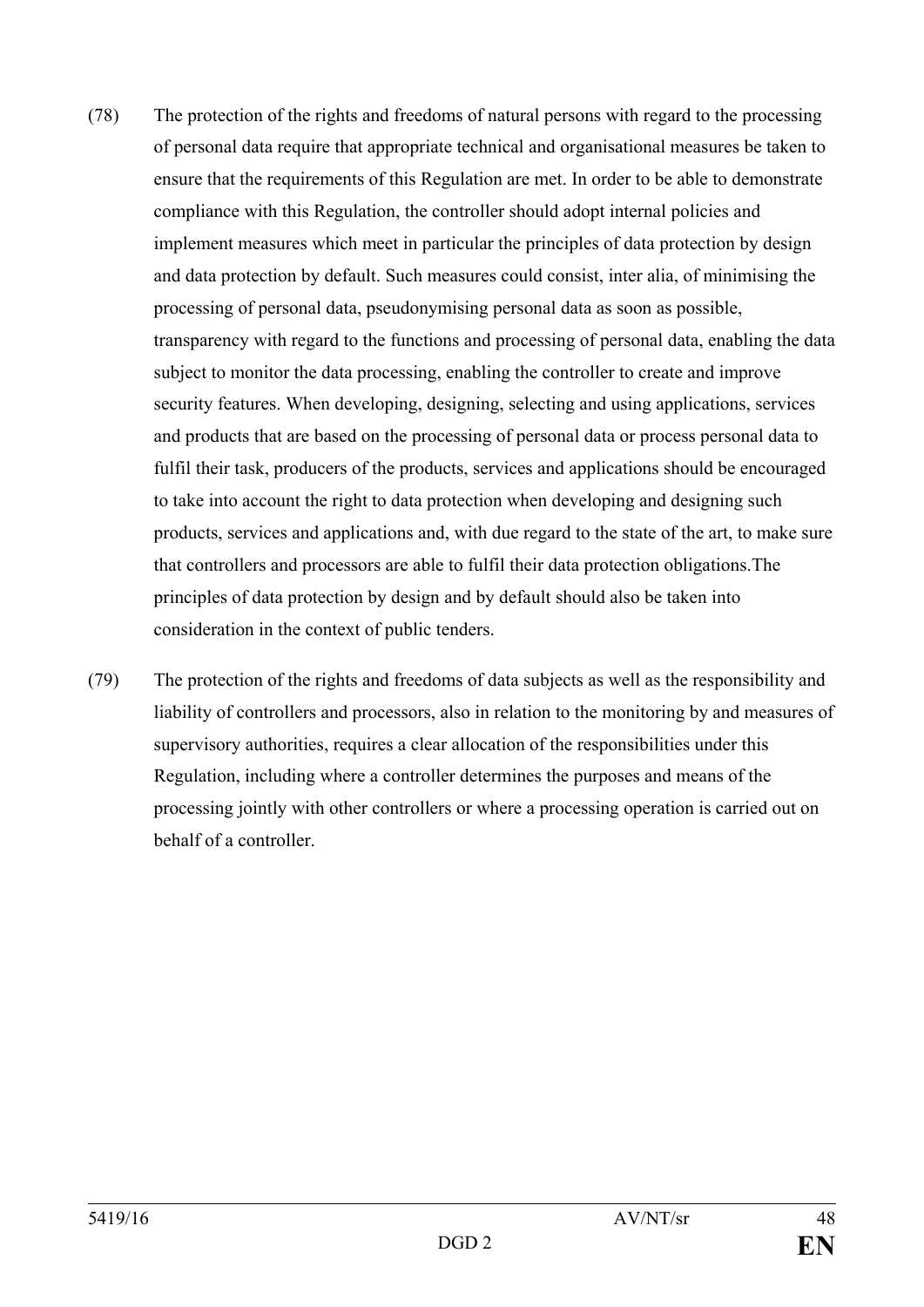(80) Where a controller or a processor not established in the Union is processing personal data of data subjects who are in the Union whose processing activities are related to the offering of goods or services, irrespective of whether a payment of the data subject is required, to such data subjects in the Union, or to the monitoring of their behaviour as far as their behaviour takes place within the Union, the controller or the processor should designate a representative, unless the processing is occasional, does not include processing, on a large scale, of special categories of personal data or the processing of personal data relating to criminal convictions and offences, and is unlikely to result in a risk to the rights and freedoms of natural persons, taking into account the nature, context, scope and purposes of the processing or if the controller is a public authority or body. The representative should act on behalf of the controller or the processor and may be addressed by any supervisory authority. The representative should be explicitly designated by a written mandate of the controller or the processor to act on its behalf with regard to their obligations under this Regulation. The designation of such representative does not affect the responsibility and liability of the controller or the processor under this Regulation. Such representative should perform its tasks according to the mandate received from the controller or processor, including to cooperate with the competent supervisory authorities on any action taken in ensuring compliance with this Regulation. The designated representative should be subject to enforcement proceedings in the event of non-compliance by the controller or processor.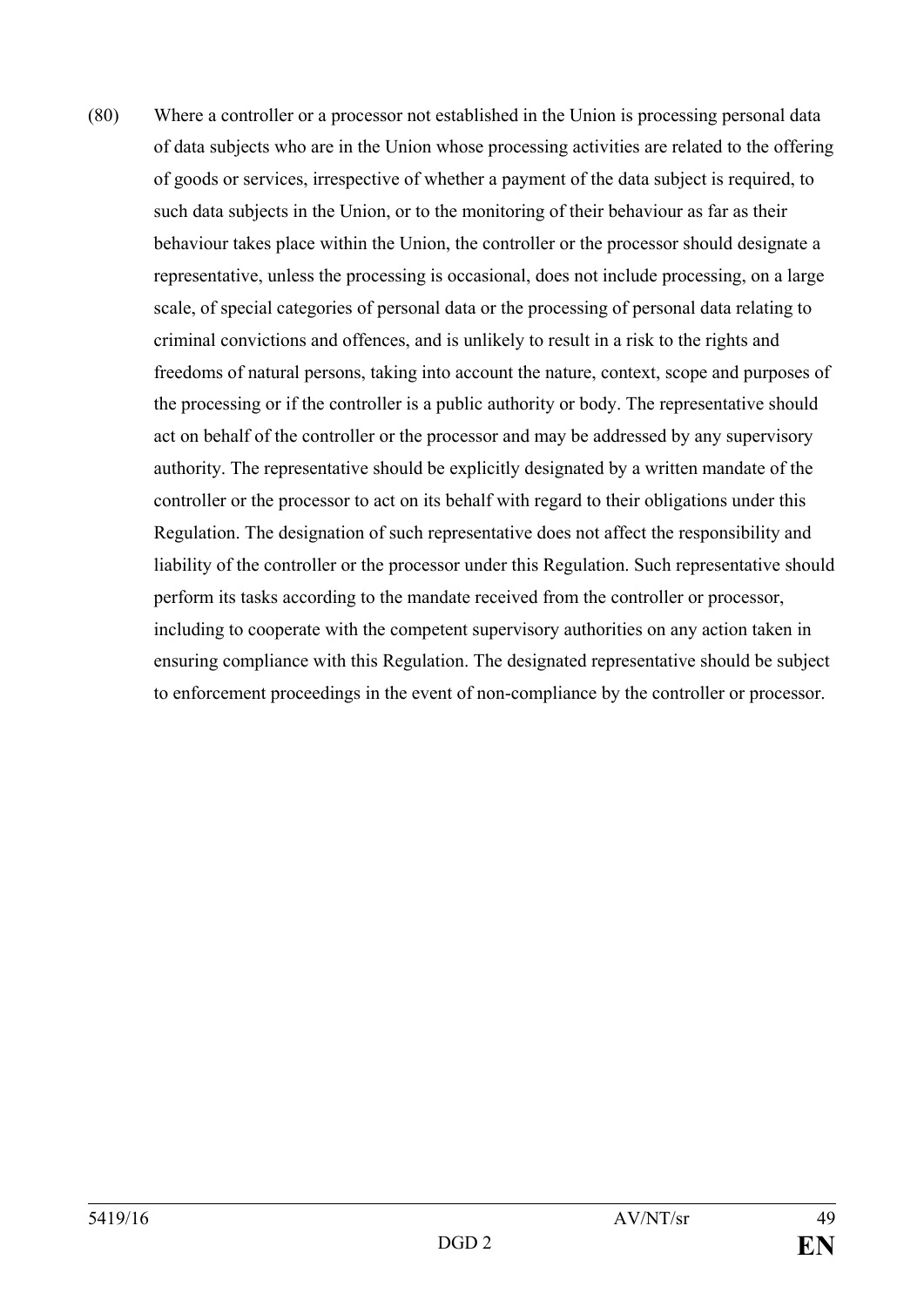(81) To ensure compliance with the requirements of this Regulation in respect of the processing to be carried out by the processor on behalf of the controller, when entrusting a processor with processing activities, the controller should use only processors providing sufficient guarantees, in particular in terms of expert knowledge, reliability and resources, to implement technical and organisational measures which will meet the requirements of this Regulation, including for the security of processing. The adherence of the processor to an approved code of conduct or an approved certification mechanism may be used as an element to demonstrate compliance with the obligations of the controller. The carrying-out of processing by a processor should be governed by a contract or other legal act under Union or Member State law, binding the processor to the controller, setting out the subject-matter and duration of the processing, the nature and purposes of the processing, the type of personal data and categories of data subjects, taking into account the specific tasks and responsibilities of the processor in the context of the processing to be carried out and the risk to the rights and freedoms of the data subject. The controller and processor may choose to use an individual contract or standard contractual clauses which are adopted either directly by the Commission or by a supervisory authority in accordance with the consistency mechanism and then adopted by the Commission. After the completion of the processing on behalf of the controller, the processor should, at the choice of the controller, return or delete the personal data, unless there is a requirement to store the personal data under Union or Member State law to which the processor is subject.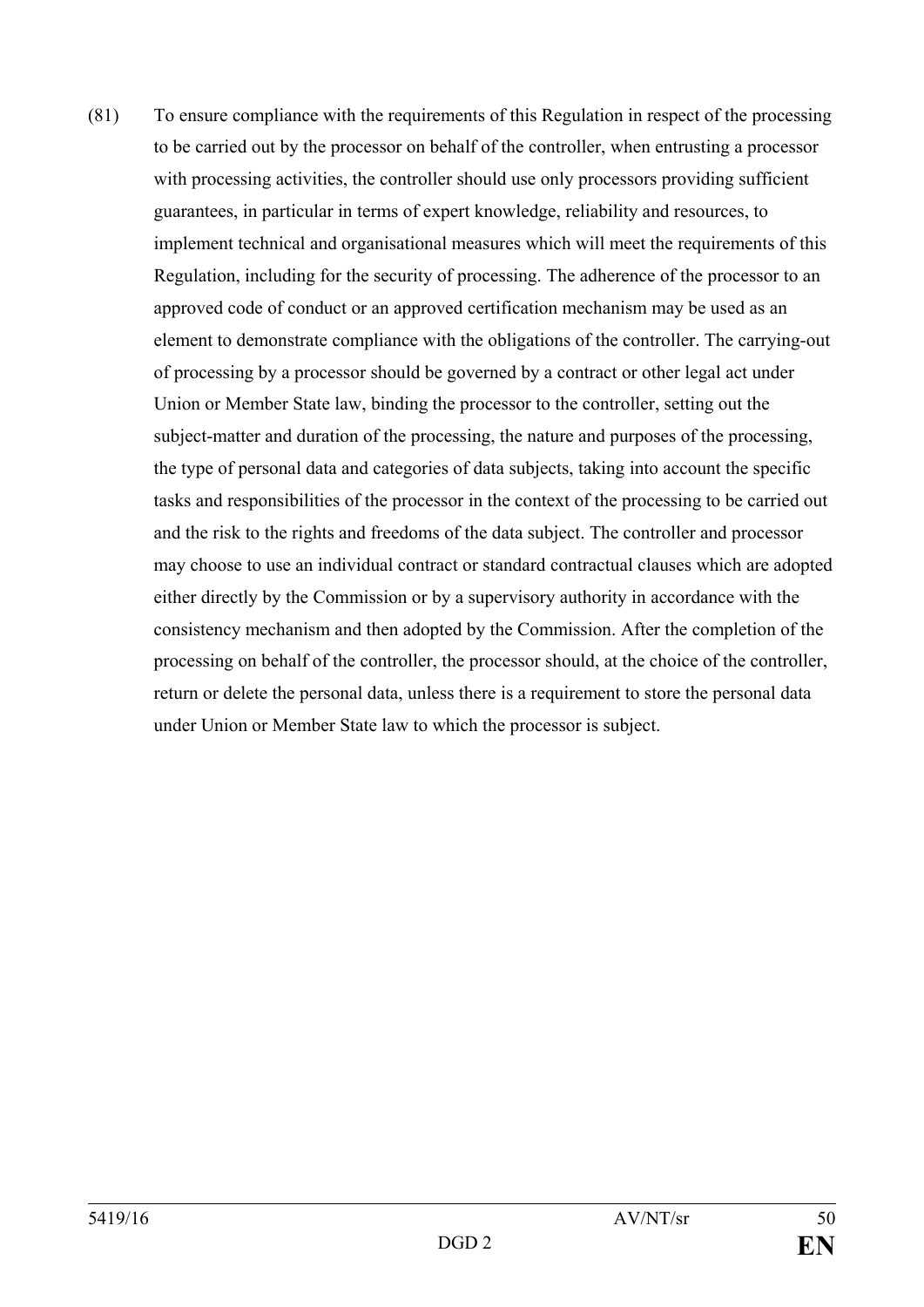- (82) In order to demonstrate compliance with this Regulation, the controller or processor should maintain records of processing activities under its responsibility. Each controller and processor should be obliged to cooperate with the supervisory authority and make those records, on request, available to it, so that it might serve for monitoring those processing operations.
- (83) In order to maintain security and to prevent processing in infringement of this Regulation, the controller or processor should evaluate the risks inherent in the processing and implement measures to mitigate those risks, such as encryption. Those measures should ensure an appropriate level of security, including confidentiality, taking into account the stateof the art and the costs of implementation in relation to the risks and the nature of the personal data to be protected. In assessing data security risk, consideration should be given to the risks that are presented by personal data processing, such as accidental or unlawful destruction, loss, alteration, unauthorised disclosure of, or access to, personal data transmitted, stored or otherwise processed which may in particular lead to physical, material or non-material damage.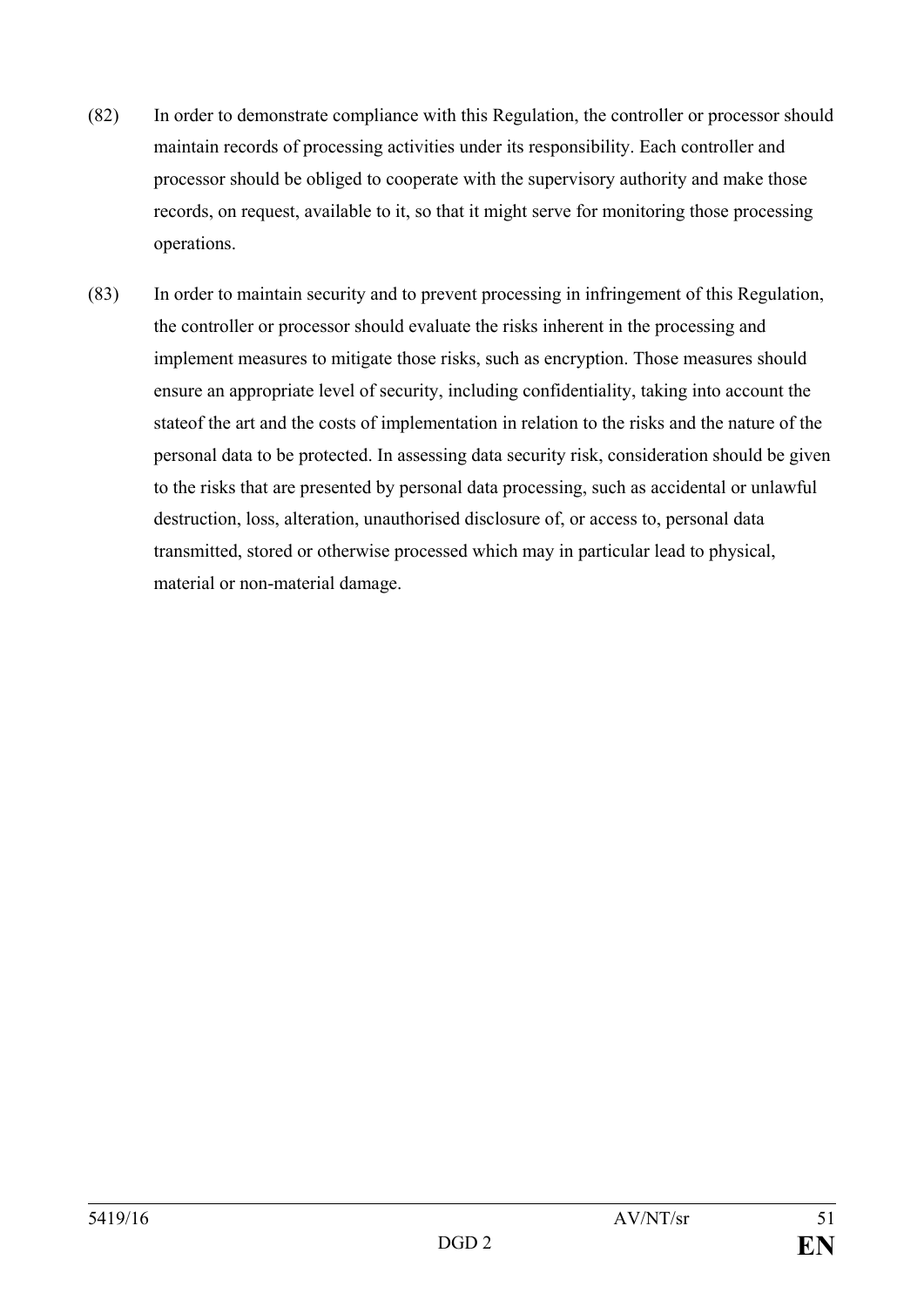(84) In order to enhance compliance with this Regulation where processing operations are likely to result in a high risk to the rights and freedoms of natural persons, the controller should be responsible for the carrying-out of a data protection impact assessment to evaluate, in particular, the origin, nature, particularity and severity of that risk. The outcome of the assessment should be taken into account when determining the appropriate measures to be taken in order to demonstrate that the processing of personal data complies with this Regulation. Where a data-protection impact assessment indicates that processing operations involve a high risk which the controller cannot mitigate by appropriate measures in terms of available technology and costs of implementation, a consultation of the supervisory authority should take place prior to the processing.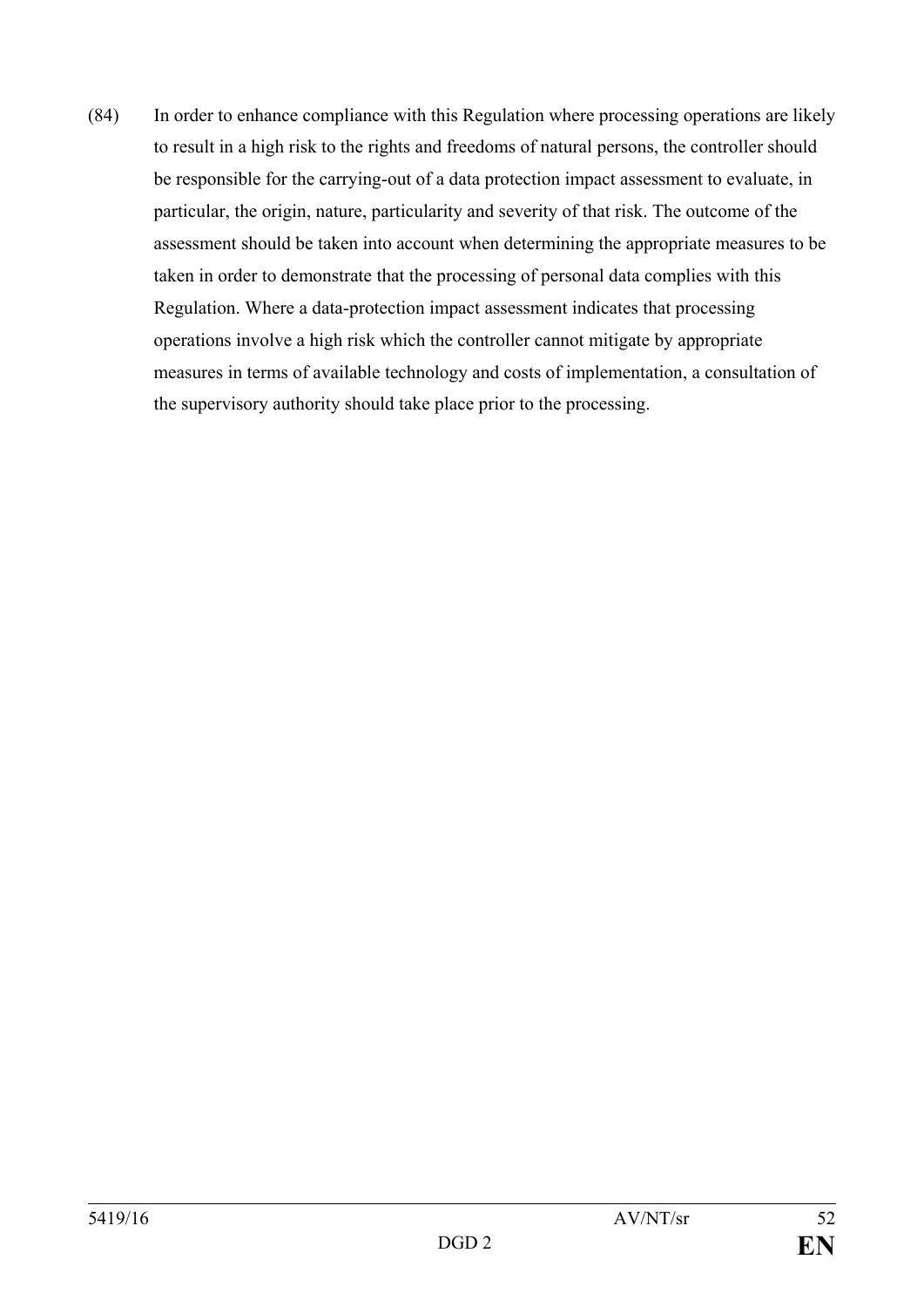(85) A personal data breach may, if not addressed in an appropriate and timely manner, result in physical, material or non-material damage to natural persons such as loss of control over their personal data or limitation of their rights, discrimination, identity theft or fraud, financial loss, unauthorised reversal of pseudonymisation, damage to reputation, loss of confidentiality of personal data protected by professional secrecy or any other significant economic or social disadvantage to the natural person concerned. Therefore, as soon as the controller becomes aware that a personal data breach has occurred, the controller should notify the personal data breach to the supervisory authority without undue delay and, where feasible, not later than 72 hours after having become aware of it, unless the controller is able to demonstrate, in accordance with the accountability principle, that the personal data breach is unlikely to result in a risk to the rights and freedoms of natural persons. Where such notification cannot be achieved within 72 hours, the reasons for the delay should accompany the notification and information may be provided in phases without undue further delay.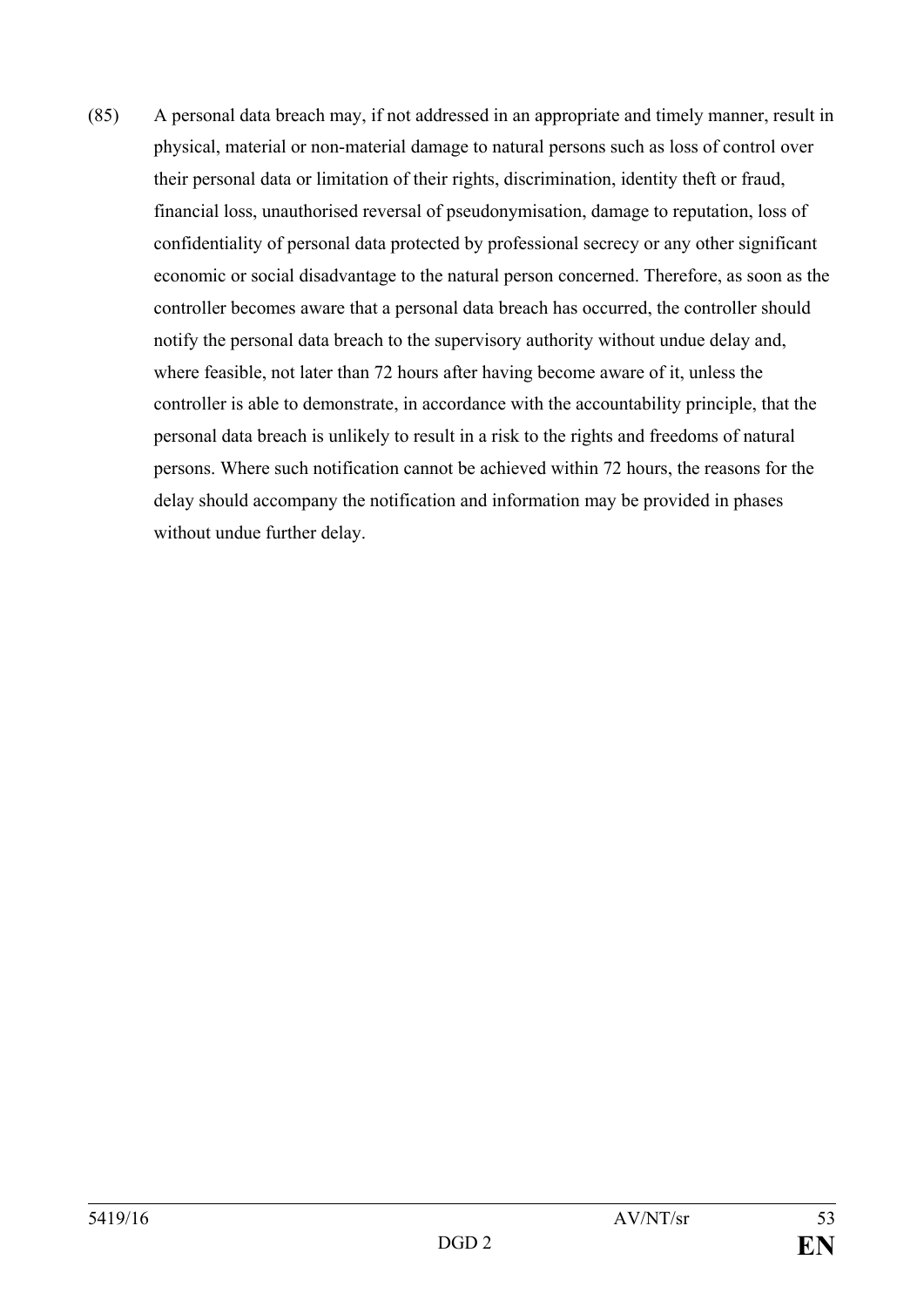- (86) The controller should communicate to the data subject a personal data breach, without undue delay, where that personal data breach is likely to result in a high risk to the rights and freedoms of the natural person in order to allow him or her to take the necessary precautions. The communication should describe the nature of the personal data breach as well as recommendations for the natural person concerned to mitigate potential adverse effects. Such communications to data subjects should be made as soon as reasonably feasible and in close cooperation with the supervisory authority, respecting guidance provided by it or by other relevant authorities such as law-enforcement authorities. For example, the need to mitigate an immediate risk of damage would call for prompt communication with data subjects whereas the need to implement appropriate measures against continuing or similar personal data breaches may justify more time for communication.
- (87) It should be ascertained whether all appropriate technological protection and organisational measures have been implemented to establish immediately whether a personal data breach has taken place and to inform promptly the supervisory authority and the data subject. The fact that the notification was made without undue delay should be established taking into account in particular the nature and gravity of the personal data breach and its consequences and adverse effects for the data subject. Such notification may result in an intervention of the supervisory authority in accordance with its tasks and powers laid down in this Regulation.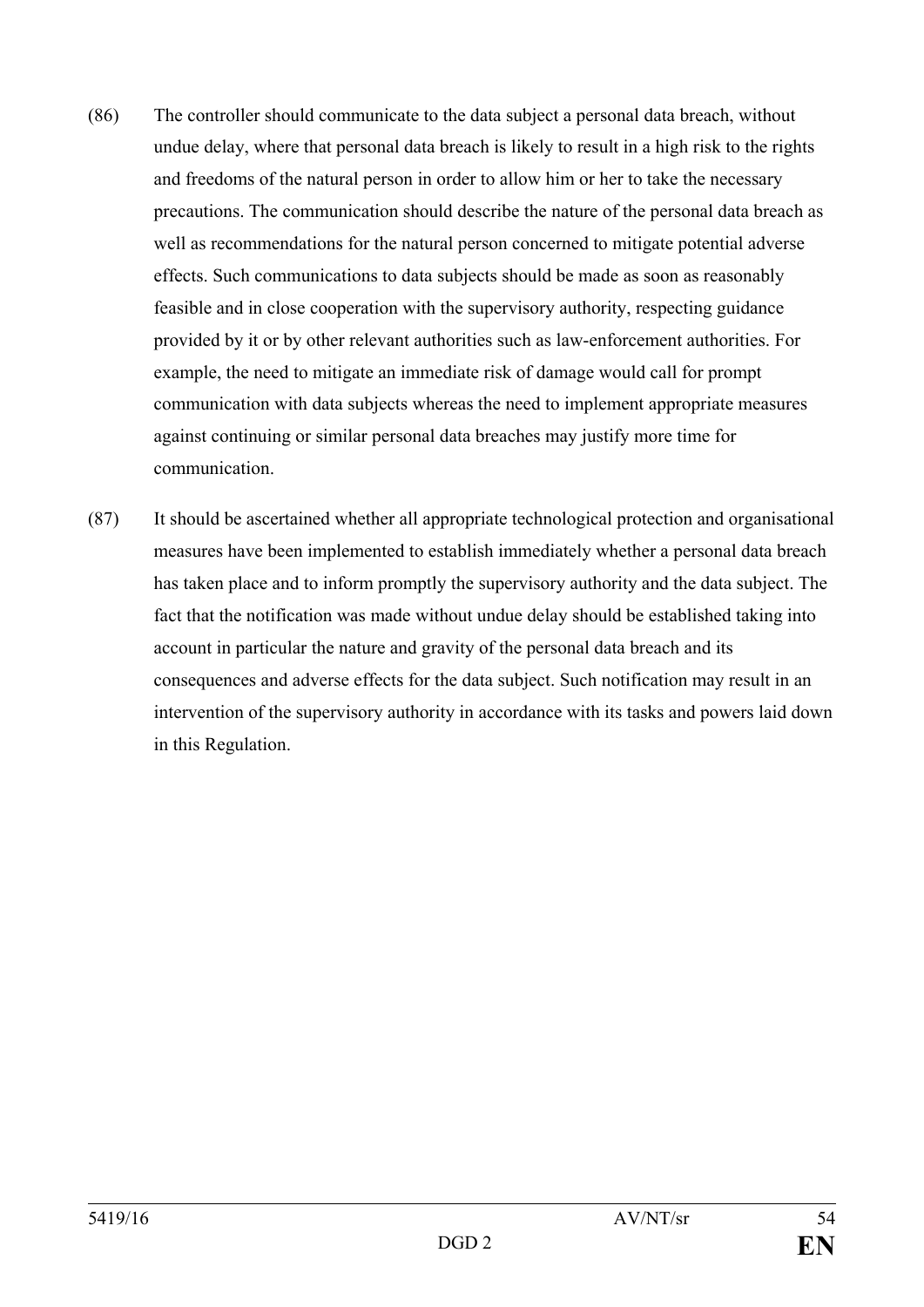- (88) In setting detailed rules concerning the format and procedures applicable to the notification of personal data breaches, due consideration should be given to the circumstances of that breach, including whether or not personal data had been protected by appropriate technical protection measures, effectively limiting the likelihood of identity fraud or other forms of misuse. Moreover, such rules and procedures should take into account the legitimate interests of law-enforcement authorities where early disclosure could unnecessarily hamper the investigation of the circumstances of a personal data breach.
- (89) Directive 95/46/EC provided for a general obligation to notify the processing of personal data to the supervisory authorities. While that obligation produces administrative and financial burdens, it did not in all cases contribute to improving the protection of personal data. Such indiscriminate general notification obligations should therefore be abolished, and replaced by effective procedures and mechanisms which focus instead on those types of processing operations which are likely to result in a high risk to the rights and freedoms of natural persons by virtue of their nature, scope, context and purposes. Such types of processing operations may be those which in, particular, involve using new technologies, or are of a new kind and where no data protection impact assessment has been carried out before by the controller, or where they become necessary in the light of the time that has elapsed since the initial processing.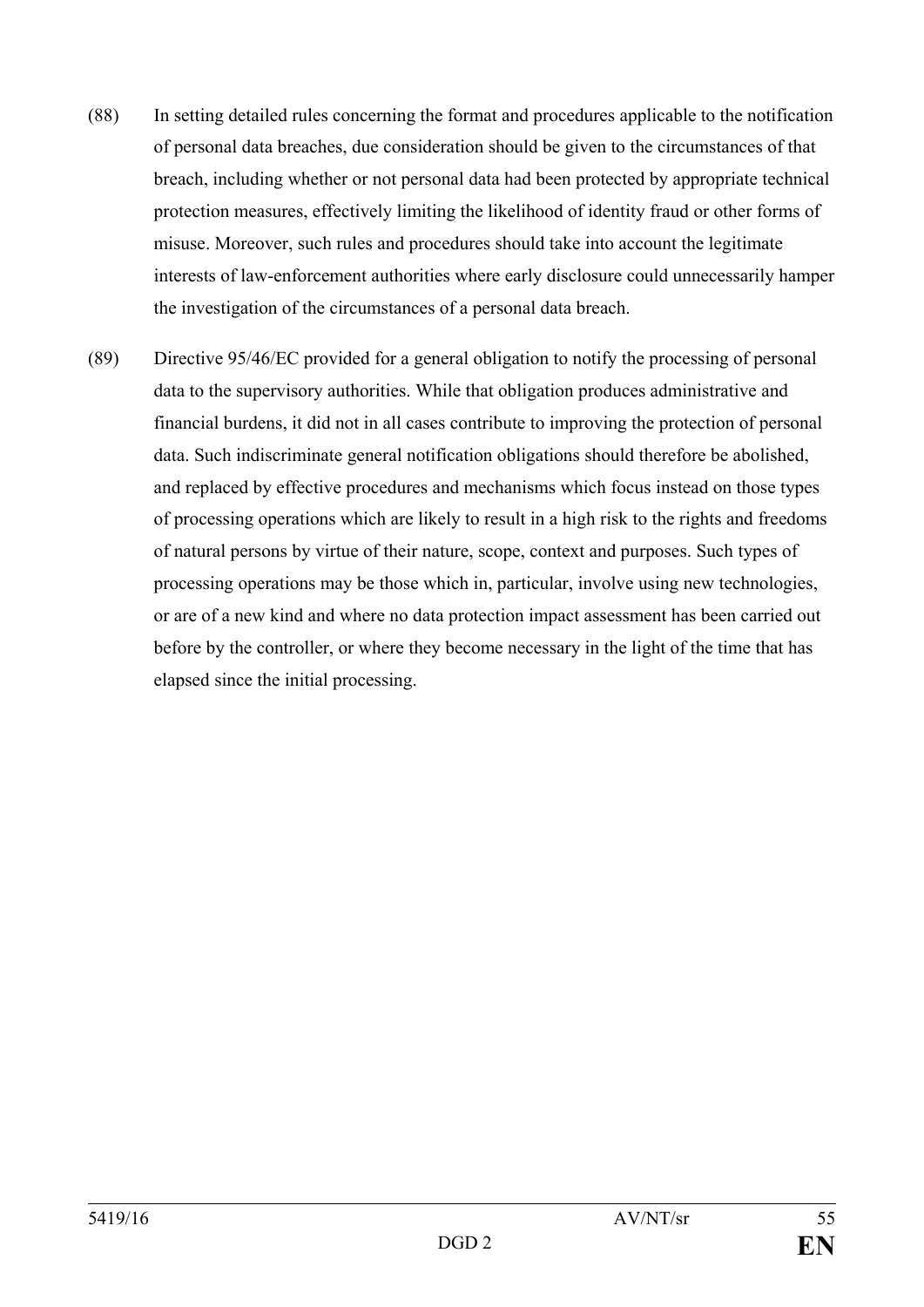(90) In such cases, a data protection impact assessment should be carried out by the controller prior to the processing in order to assess the particular likelihood and severity of the high risk, taking into account the nature, scope, context and purposes of the processing and the sources of the risk. That impact assessment should include, in particular, the measures, safeguards and mechanisms envisaged for mitigating that risk, ensuring the protection of personal data and demonstrating compliance with this Regulation.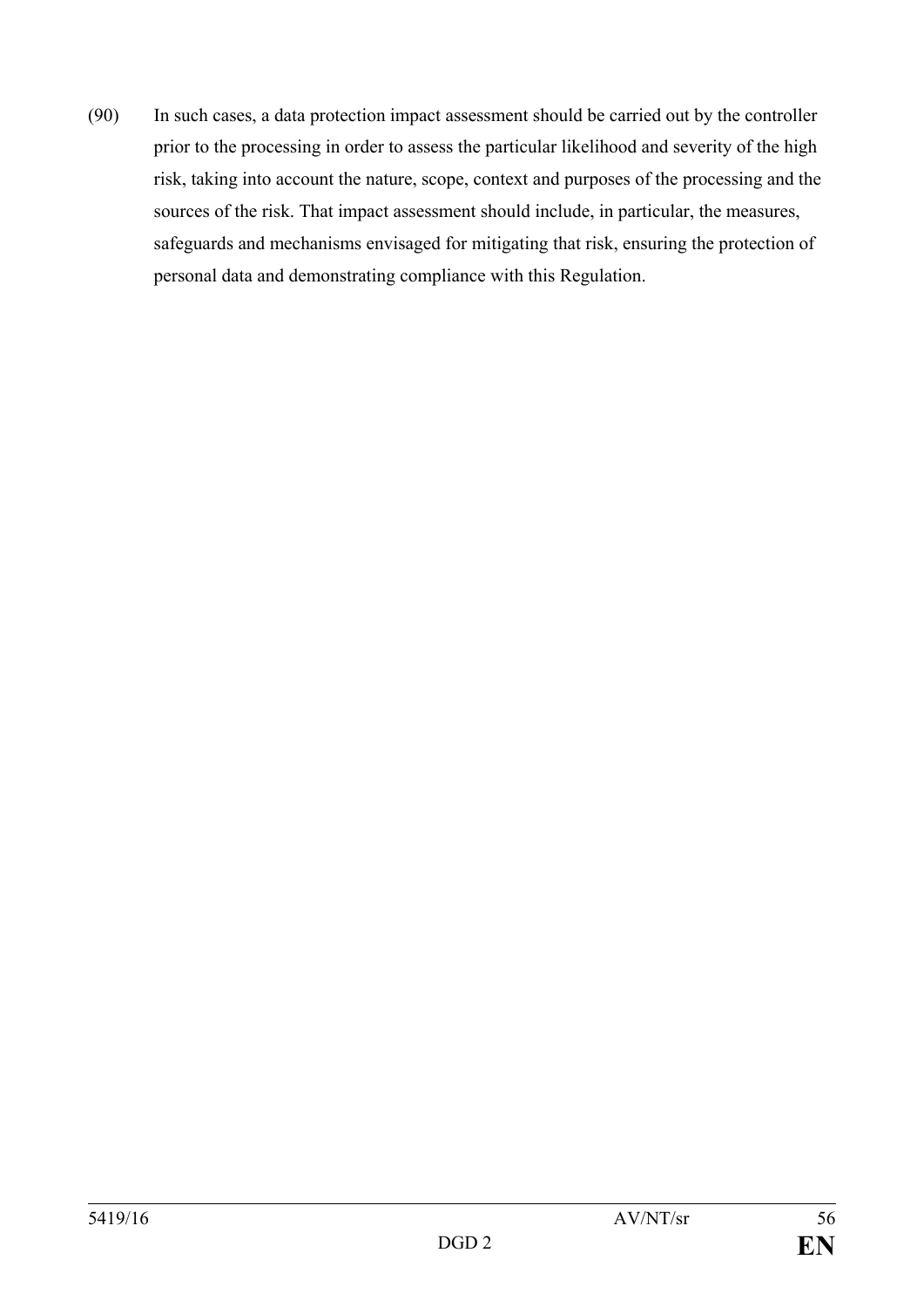(91) This should in particular apply to large-scale processing operations which aim to process a considerable amount of personal data at regional, national or supranational level and which could affect a large number of data subjects and which are likely to result in a high risk, for example, on account of their sensitivity, where in accordance with the achieved state of technological knowledge a new technology is used on a large scale as well as to other processing operations which result in a high risk to the rights and freedoms of data subjects, in particular where those operations render it more difficult for data subjects to exercise their rights. A data protection impact assessment should also be made where personal data are processed for taking decisions regarding specific natural persons following any systematic and extensive evaluation of personal aspects relating to natural persons based on profiling those data or following the processing of special categories of personal data, biometric data, or data on criminal convictions and offences or related security measures. A data protection impact assessment is equally required for monitoring publicly accessible areas on a large scale, especially when using optic-electronic devices or for any other operations where the competent supervisory authority considers that the processing is likely to result in a high risk to the rights and freedoms of data subjects, in particular because they prevent data subjects from exercising a right or using a service or a contract, or because they are carried out systematically on a large scale. The processing of personal data should not be considered to be on a large scale if the processing concerns personal data from patients or clients by an individual physician, other health care professional or lawyer. In such cases, a data protection impact assessment should not be mandatory.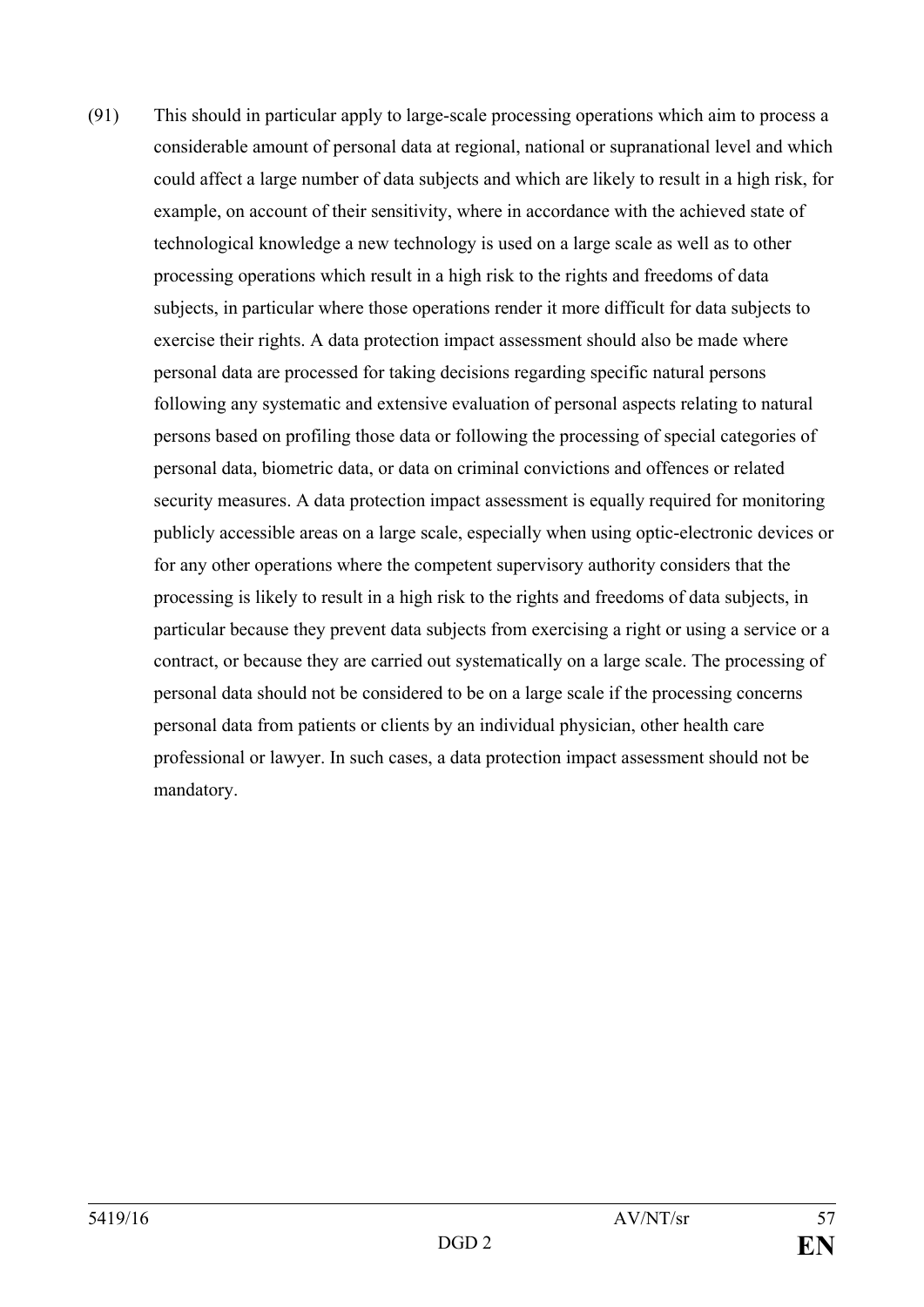- (92) There are circumstances under which it may be reasonable and economical for the subject of a data protection impact assessment to be broader than a single project, for example where public authorities or bodies intend to establish a common application or processing platform or where several controllers plan to introduce a common application or processing environment across an industry sector or segment or for a widely used horizontal activity.
- (93) In the context of the adoption of the Member State law on which the performance of the tasks of the public authority or public body is based and which regulates the specific processing operation or set of operations in question, Member States may deem it necessary to carry out such assessment prior to the processing activities.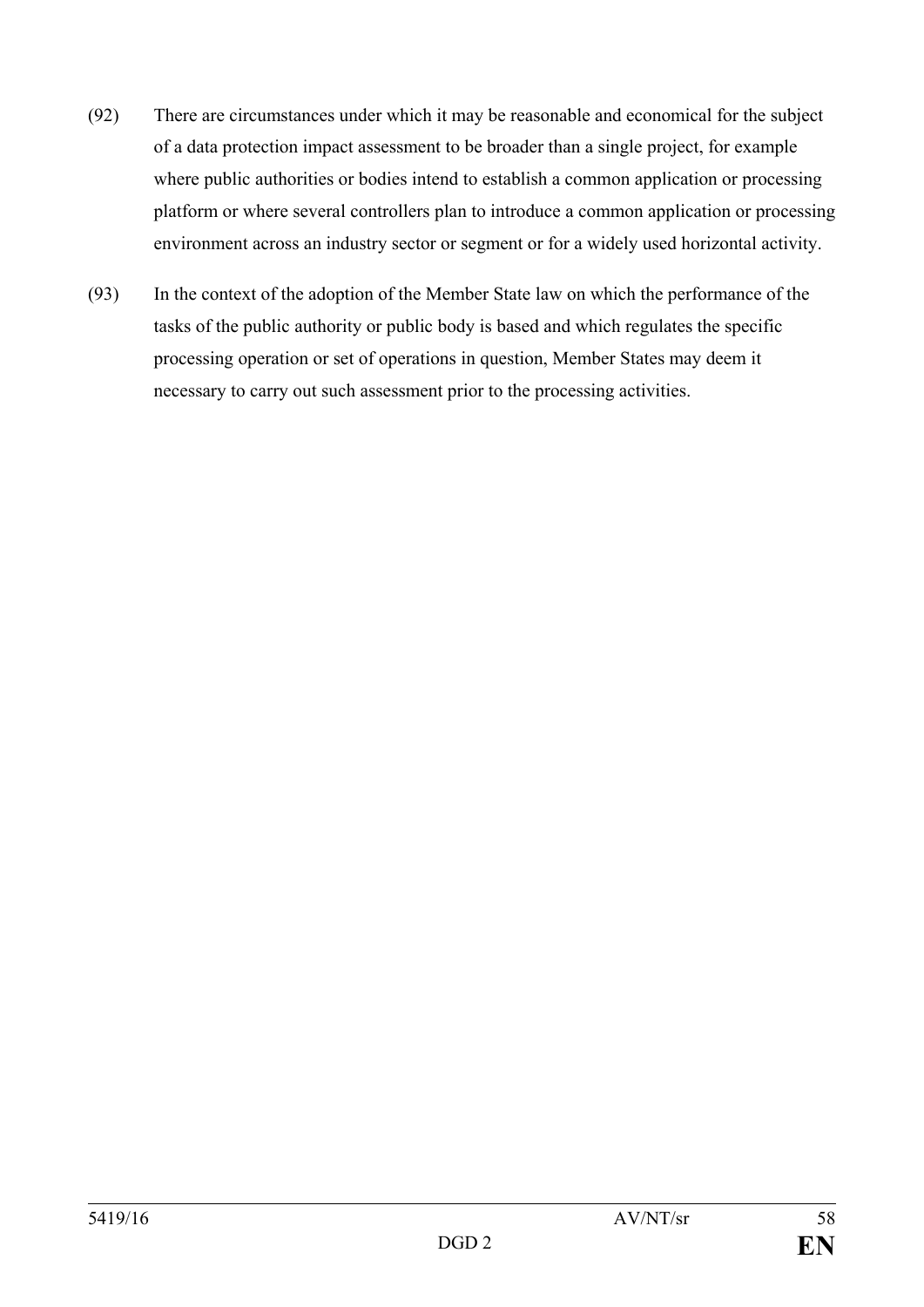- (94) Where a data protection impact assessment indicates that the processing would, in the absence of safeguards, security measures and mechanisms to mitigate the risk, result in a high risk to the rights and freedoms of natural persons and the controller is of the opinion that the risk cannot be mitigated by reasonable means in terms of available technologies and costs of implementation, the supervisory authority should be consulted prior to the start of processing activities. Such high risk is likely to result from certain types of processing and the extent and frequency of processing, which may result also in a realisation of damage or interference with the rights and freedoms of the natural person. The supervisory authority should respond to the request for consultation within a specified period. However, the absence of a reaction of the supervisory authority within that period should be without prejudice to any intervention of the supervisory authority in accordance with its tasks and powers laid down in this Regulation, including the power to prohibit processing operations. As part of that consultation process, the outcome of a data protection impact assessment carried out with regard to the processing at issue may be submitted to the supervisory authority, in particular the measures envisaged to mitigate the risk to the rights and freedoms of natural persons.
- (95) The processor should assist the controller, where necessary and upon request, in ensuring compliance with the obligations deriving from the carrying out of data protection impact assessments and from prior consultation of the supervisory authority.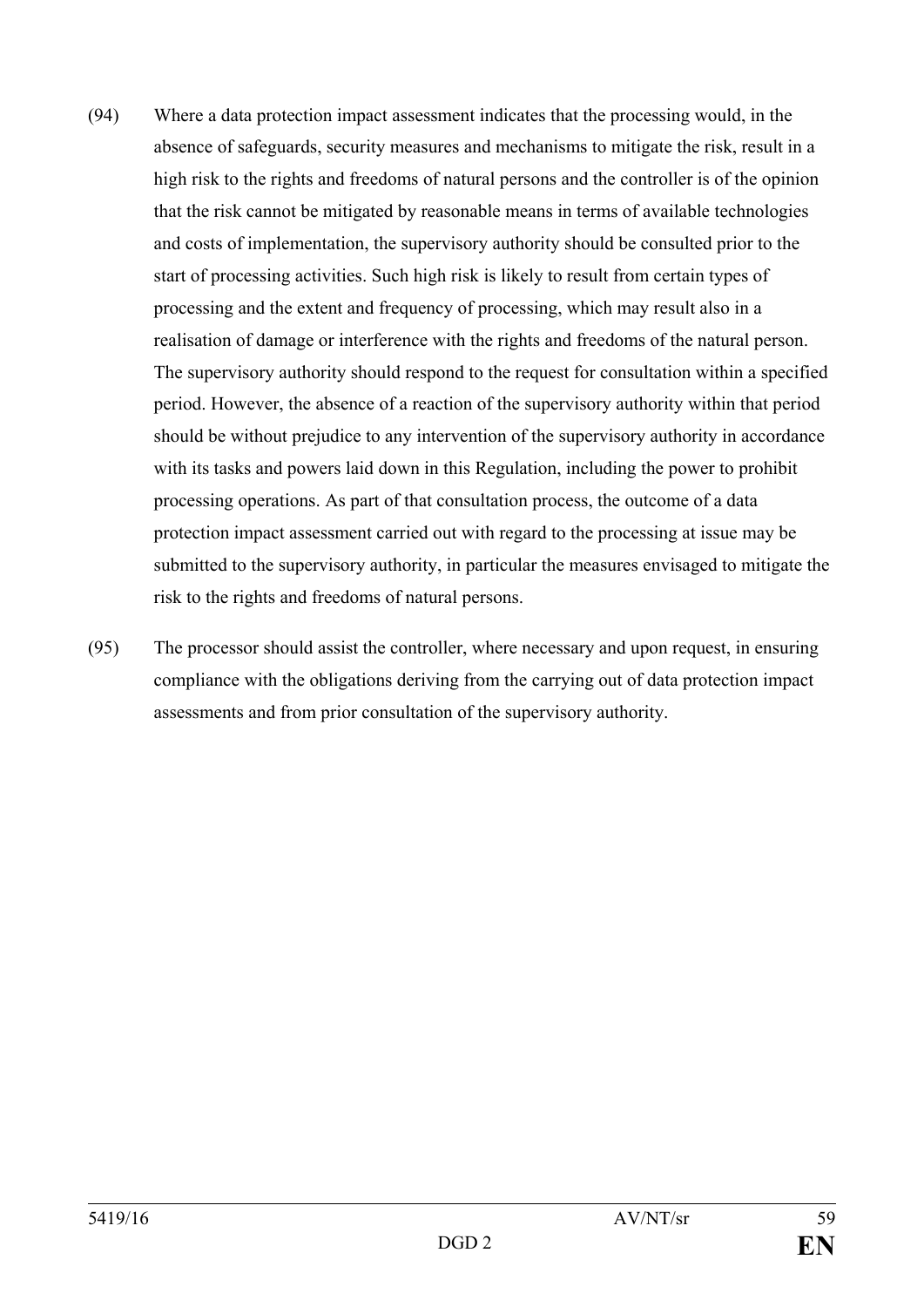- (96) A consultation of the supervisory authority should also take place in the course of the preparation of a legislative or regulatory measure which provides for the processing of personal data, in order to ensure compliance of the intended processing with this Regulation and in particular to mitigate the risk involved for the data subject.
- (97) Where the processing is carried out by a public authority, except for courts or independent judicial authorities when acting in their judicial capacity, where, in the private sector, processing is carried out by a controller whose core activities consist of processing operations that require regular and systematic monitoring of the data subjects on a large scale, or where the core activities of the controller or the processor consist of processing on a large scale of special categories of personal data and data relating to criminal convictions and offences, a person with expert knowledge of data protection law and practices should assist the controller or processor to monitor internal compliance with this Regulation. In the private sector, the core activities of a controller relate to its primary activities and do not relate to the processing of personal data as ancillary activities. The necessary level of expert knowledge should be determined in particular according to the data processing operations carried out and the protection required for the personal data processed by the controller or the processor. Such data protection officers, whether or not they are an employee of the controller, should be in a position to perform their duties and tasks in an independent manner.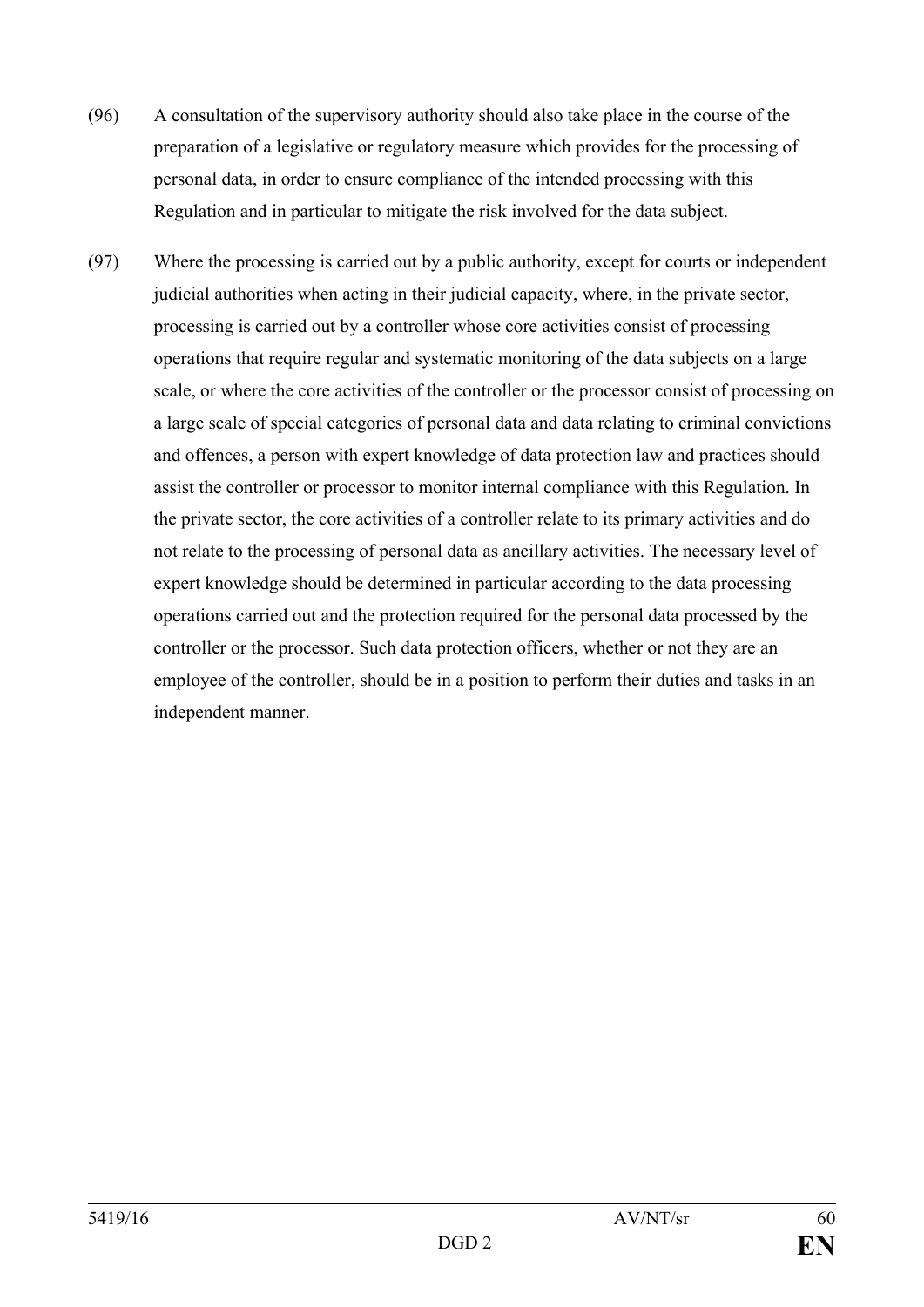- (98) Associations or other bodies representing categories of controllers or processors should be encouraged to draw up codes of conduct, within the limits of this Regulation, so as to facilitate the effective application of this Regulation, taking account of the specific characteristics of the processing carried out in certain sectors and the specific needs of micro, small and medium enterprises. In particular, such codes of conduct could calibrate the obligations of controllers and processors, taking into account the risk likely to result from the processing for the rights and freedoms of natural persons.
- (99) When drawing up a code of conduct, or when amending or extending such a code, associations and other bodies representing categories of controllers or processors should consult relevant stakeholders, including data subjects where feasible, and have regard to submissions received and views expressed in response to such consultations.
- (100) In order to enhance transparency and compliance with this Regulation, the establishment of certification mechanisms and data protection seals and marks should be encouraged, allowing data subjects to quickly assess the level of data protection of relevant products and services.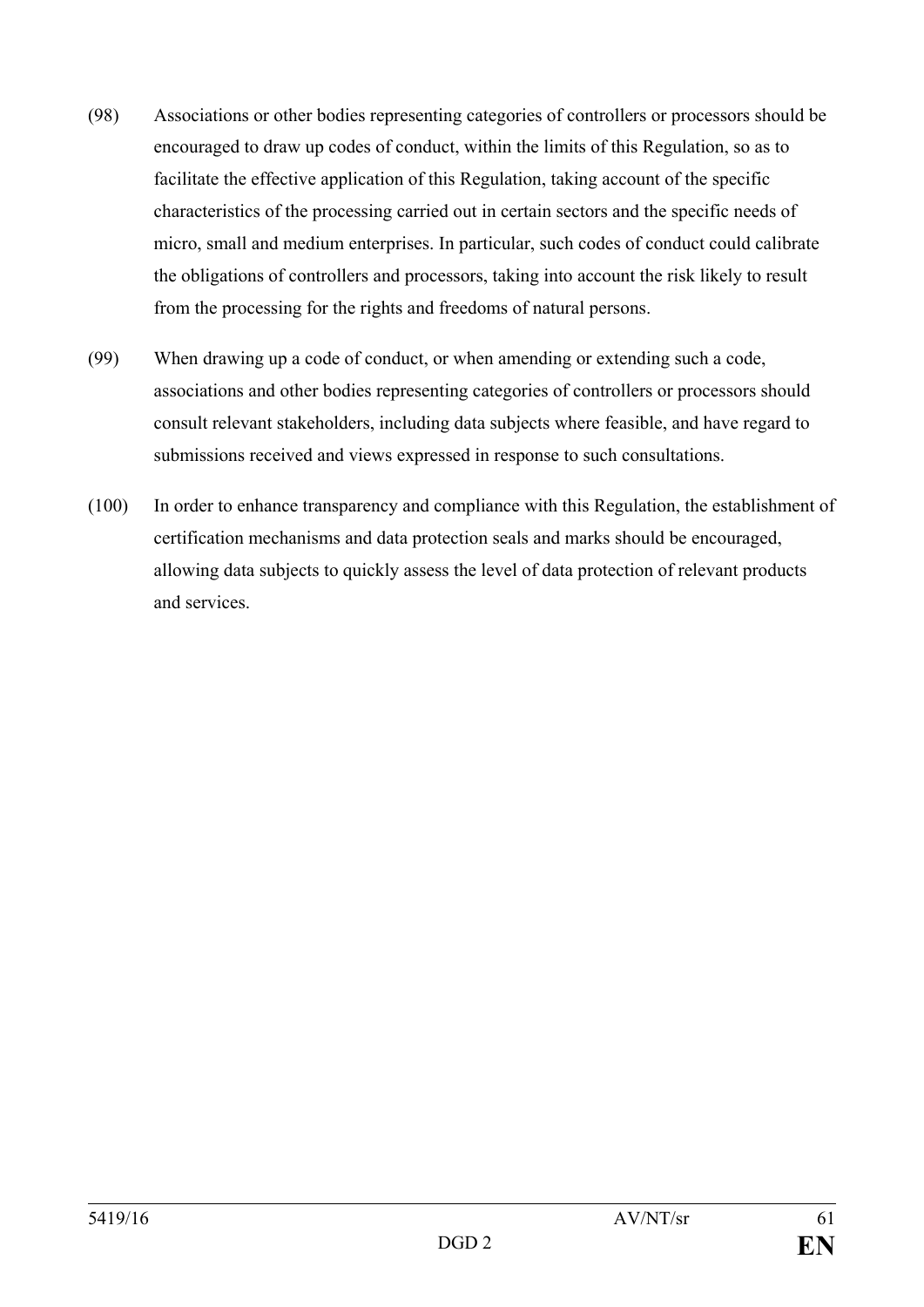- (101) Flows of personal data to and from countries outside the Union and international organisations are necessary for the expansion of international trade and international cooperation. The increase in such flows has raised new challenges and concerns with regard to the protection of personal data. However, when personal data are transferred from the Union to controllers, processors or other recipients in third countries or to international organisations, the level of protection of natural persons ensured in the Union by this Regulation should not be undermined, including in cases of onward transfers of personal data from the third country or international organisation to controllers, processors in the same or another third country or international organisation. In any event, transfers to third countries and international organisations may only be carried out in full compliance with this Regulation. A transfer could take place only if, subject to the other provisions of this Regulation, the conditions laid down in the provisions of this Regulation relating to the transfer of personal data to third countries or international organisations are complied with by the controller or processor.
- (102) This Regulation is without prejudice to international agreements concluded between the Union and third countries regulating the transfer of personal data including appropriate safeguards for the data subjects. Member States may conclude international agreements which involve the transfer of personal data to third countries or international organisations, as far as such agreements do not affect this Regulation or any other provisions of Union law and include an appropriate level of protection for the fundamental rights of the data subjects.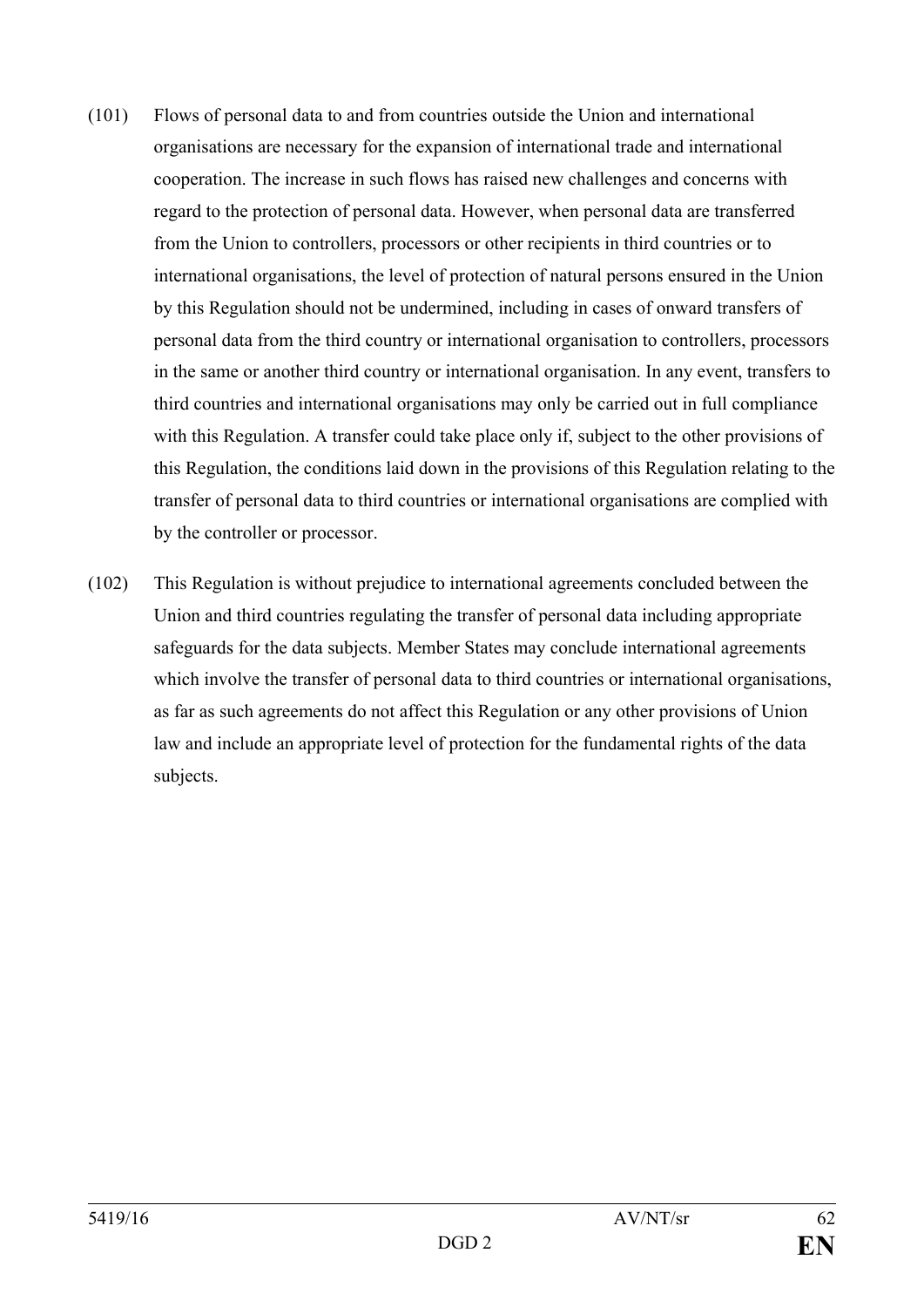(103) The Commission may decide with effect for the entire Union that a third country, a territory or specified sector within a third country, or an international organisation, offers an adequate level of data protection, thus providing legal certainty and uniformity throughout the Union as regards the third country or international organisation which is considered to provide such level of protection. In such cases, transfers of personal data to that third country or international organisation may take place without the need to obtain any further authorisation. The Commission may also decide, having given notice and a full statement setting out the reasons to the third country or international organisation, to revoke such a decision.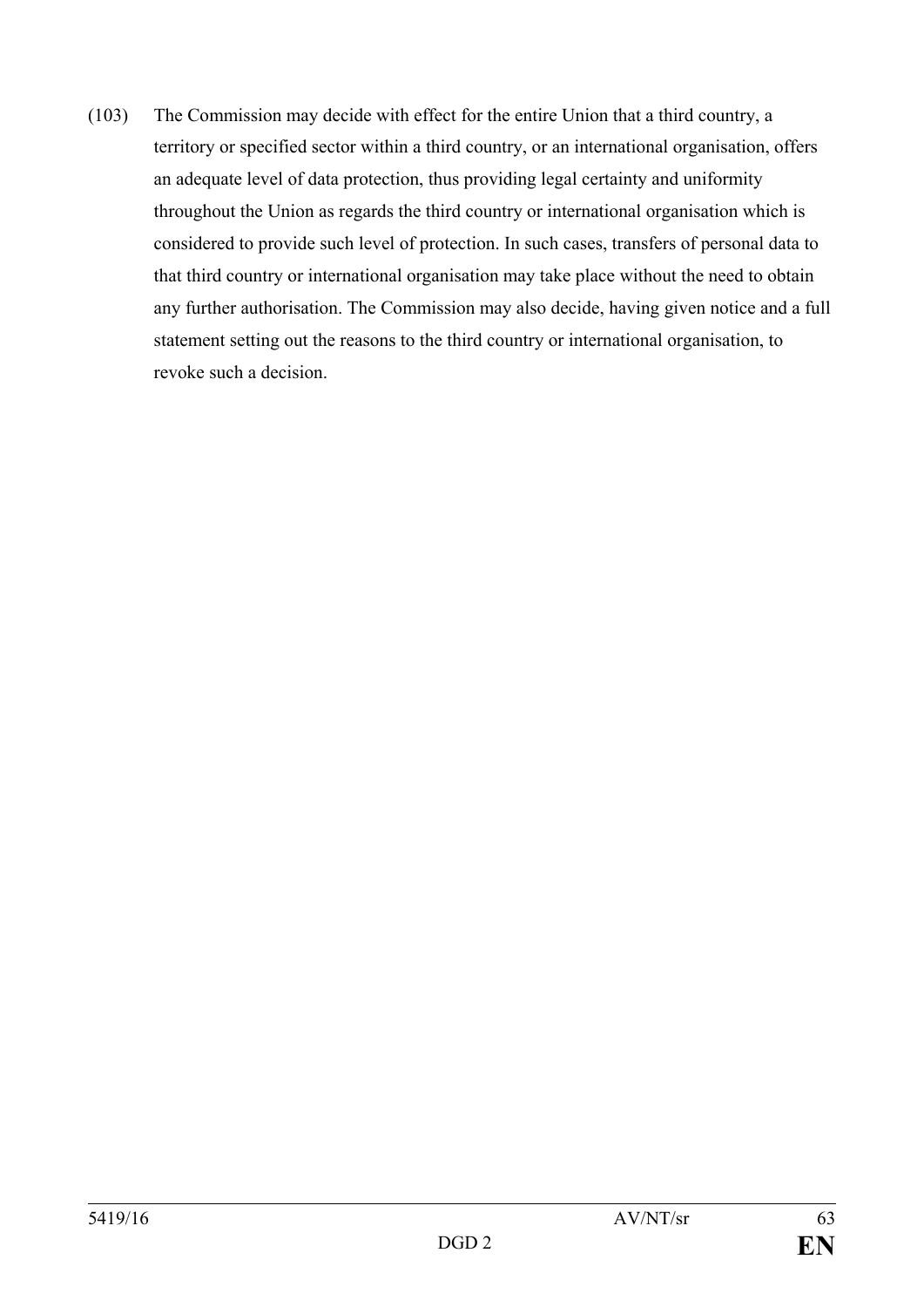(104) In line with the fundamental values on which the Union is founded, in particular the protection of human rights, the Commission should, in its assessment of the third country, or of a territory or specified sector within a third country, take into account how a particular third country respects the rule of law, access to justice as well as international human rights norms and standards and its general and sectoral law, including legislation concerning public security, defence and national security as well as public order and criminal law. The adoption of an adequacy decision with regard to a territory or a specified sector in a third country should take into account clear and objective criteria, such as specific processing activities and the scope of applicable legal standards and legislation in force in the third country. The third country should offer guarantees ensuring an adequate level of protection essentially equivalent to that ensured within the Union, in particular where personal data are processed in one or several specific sectors. In particular, the third country should ensure effective independent data protection supervision and should provide for cooperation mechanisms with the Member States' data protection authorities, and the data subjects should be provided with effective and enforceable rights and effective administrative and judicial redress.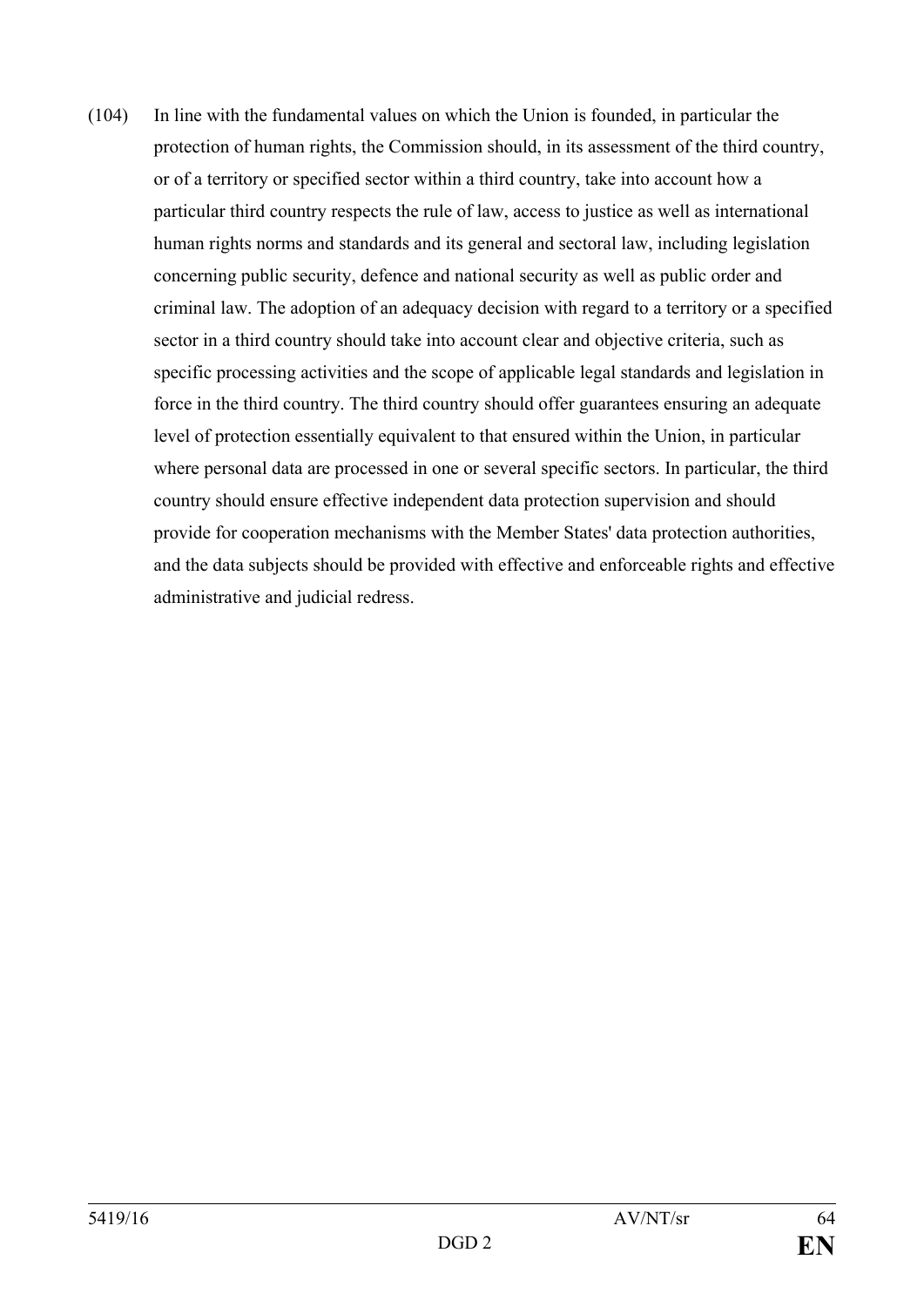(105) Apart from the international commitments the third country or international organisation has entered into, the Commission should take account of obligations arising from the third country's or international organisation's participation in multilateral or regional systems in particular in relation to the protection of personal data, as well as the implementation of such obligations. In particular, the third country's accession to the Council of Europe Convention of 28 January 1981 for the Protection of Individuals with regard to the Automatic Processing of Personal Data and its Additional Protocol should be taken into account. The Commission should consult the Board when assessing the level of protection in third countries or international organisations.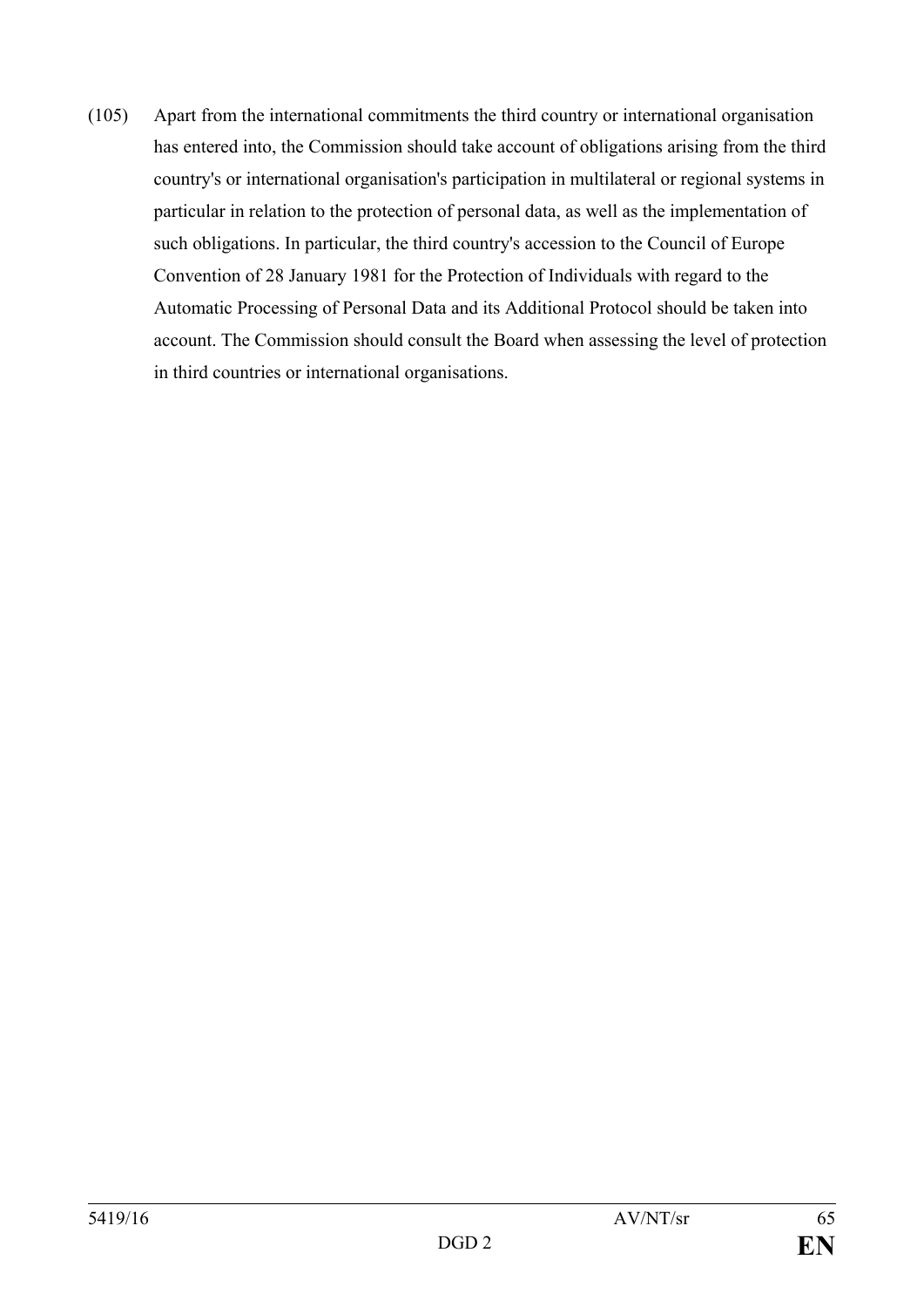(106) The Commission should monitor the functioning of decisions on the level of protection in a third country, a territory or specified sector within a third country, or an international organisation, and monitor the functioning of decisions adopted on the basis of Article 25(6) or Article 26(4) of Directive 95/46/EC. In its adequacy decisions, the Commission should provide for a periodic review mechanism of their functioning. That periodic review should be conducted in consultation with the third country or international organisation in question and take into account all relevant developments in the third country or international organisation. For the purposes of monitoring and of carrying out the periodic reviews, the Commission should take into consideration the views and findings of the European Parliament and of the Council as well as of other relevant bodies and sources. The Commission should evaluate, within a reasonable time, the functioning of the latter decisions and report any relevant findings to the Committee within the meaning of Regulation (EU) No 182/2011 of the European Parliament and of the Council**[1](#page-66-0)** as established under this Regulation, to the European Parliament and to the Council.

<span id="page-66-0"></span> **1** Regulation (EU) No 182/2011 of the European Parliament and of the Council of 16 February 2011 laying down the rules and general principles concerning mechanisms for control by Member States of the Commission's exercise of implementing powers (OJ L 55, 28.2.2011, p. 13).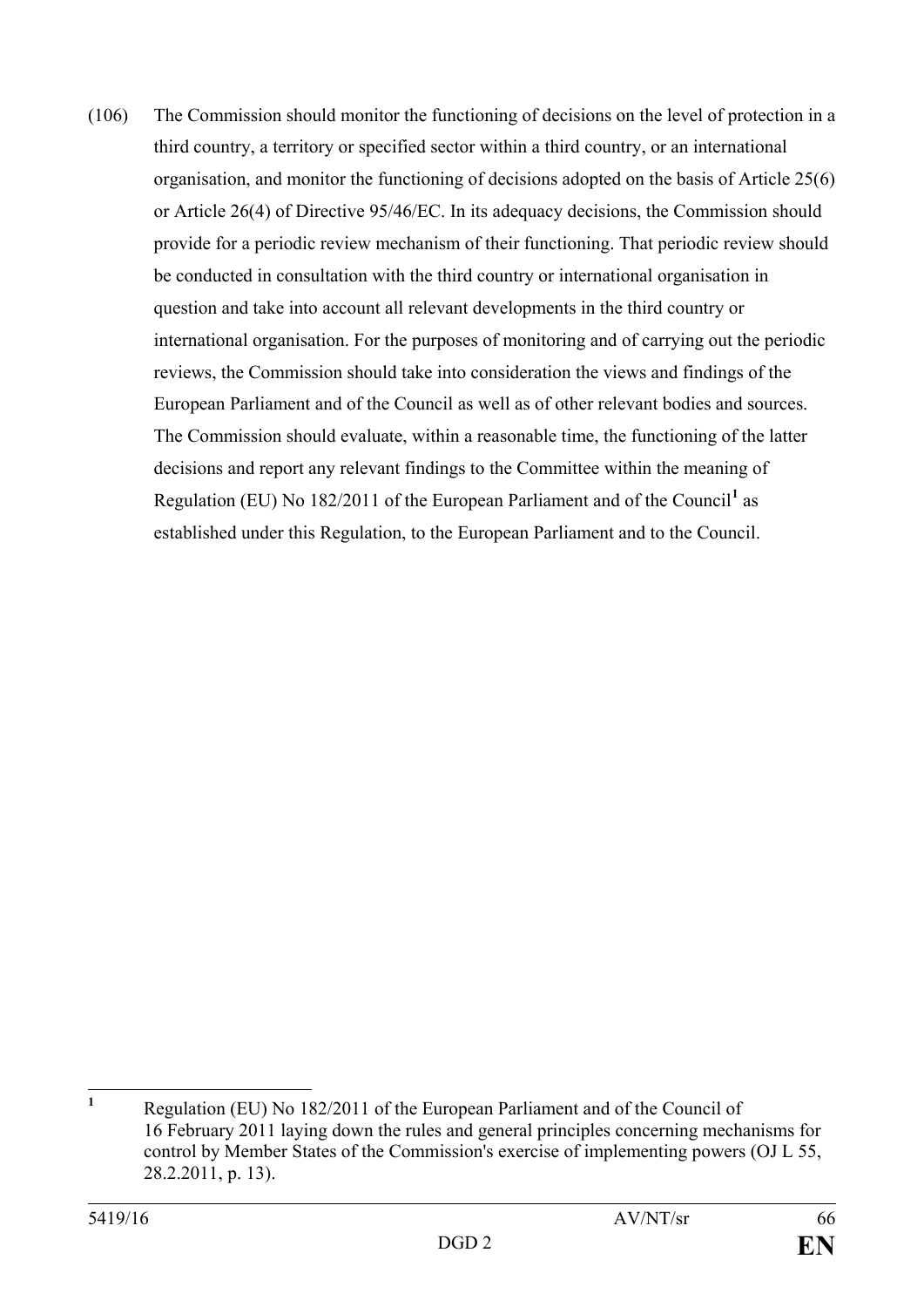(107) The Commission may recognise that a third country, a territory or a specified sector within a third country, or an international organisation no longer ensures an adequate level of data protection. Consequently the transfer of personal data to that third country or international organisation should be prohibited, unless the requirements in this Regulation relating to transfers subject to appropriate safeguards, including binding corporate rules, and derogations for specific situations are fulfilled. In that case, provision should be made for consultations between the Commission and such third countries or international organisations. The Commission should, in a timely manner, inform the third country or international organisation of the reasons and enter into consultations with it in order to remedy the situation.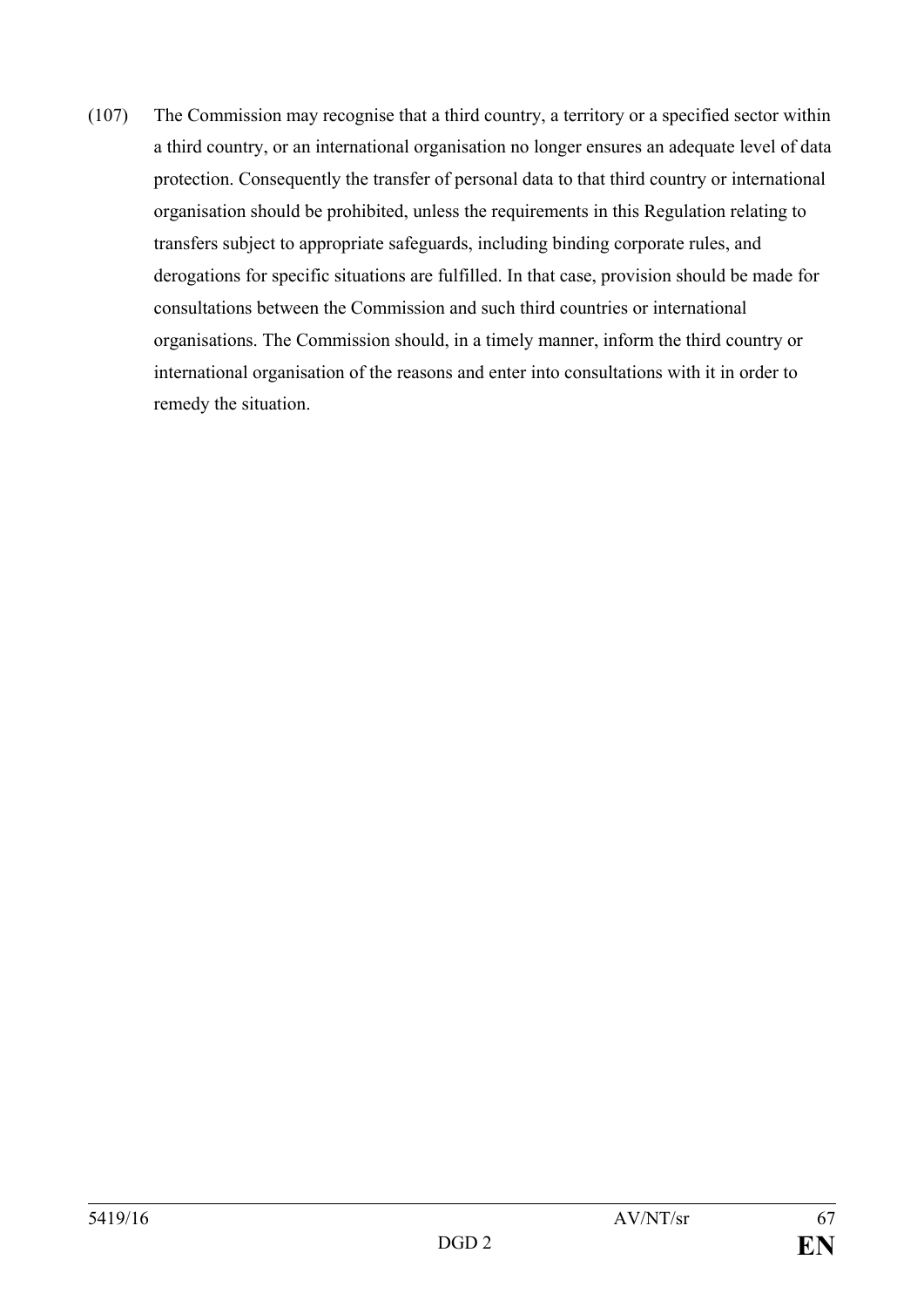(108) In the absence of an adequacy decision, the controller or processor should take measures to compensate for the lack of data protection in a third country by way of appropriate safeguards for the data subject. Such appropriate safeguards may consist of making use of binding corporate rules, standard data protection clauses adopted by the Commission, standard data protection clauses adopted by a supervisory authority or contractual clauses authorised by a supervisory authority. Those safeguards should ensure compliance with data protection requirements and the rights of the data subjects appropriate to processing within the Union, including the availability of enforceable data subject rights and of effective legal remedies, including to obtain effective administrative or judicial redress and to claim compensation, in the Union or in a third country. They should relate in particular to compliance with the general principles relating to personal data processing, the principles of data protection by design and by default. Transfers may also be carried out by public authorities or bodies with public authorities or bodies in third countries or with international organisations with corresponding duties or functions, including on the basis of provisions to be inserted into administrative arrangements, such as a memorandum of understanding, providing for enforceable and effective rights for data subjects. Authorisation by the competent supervisory authority should be obtained when the safeguards are provided for in administrative arrangements that are not legally binding.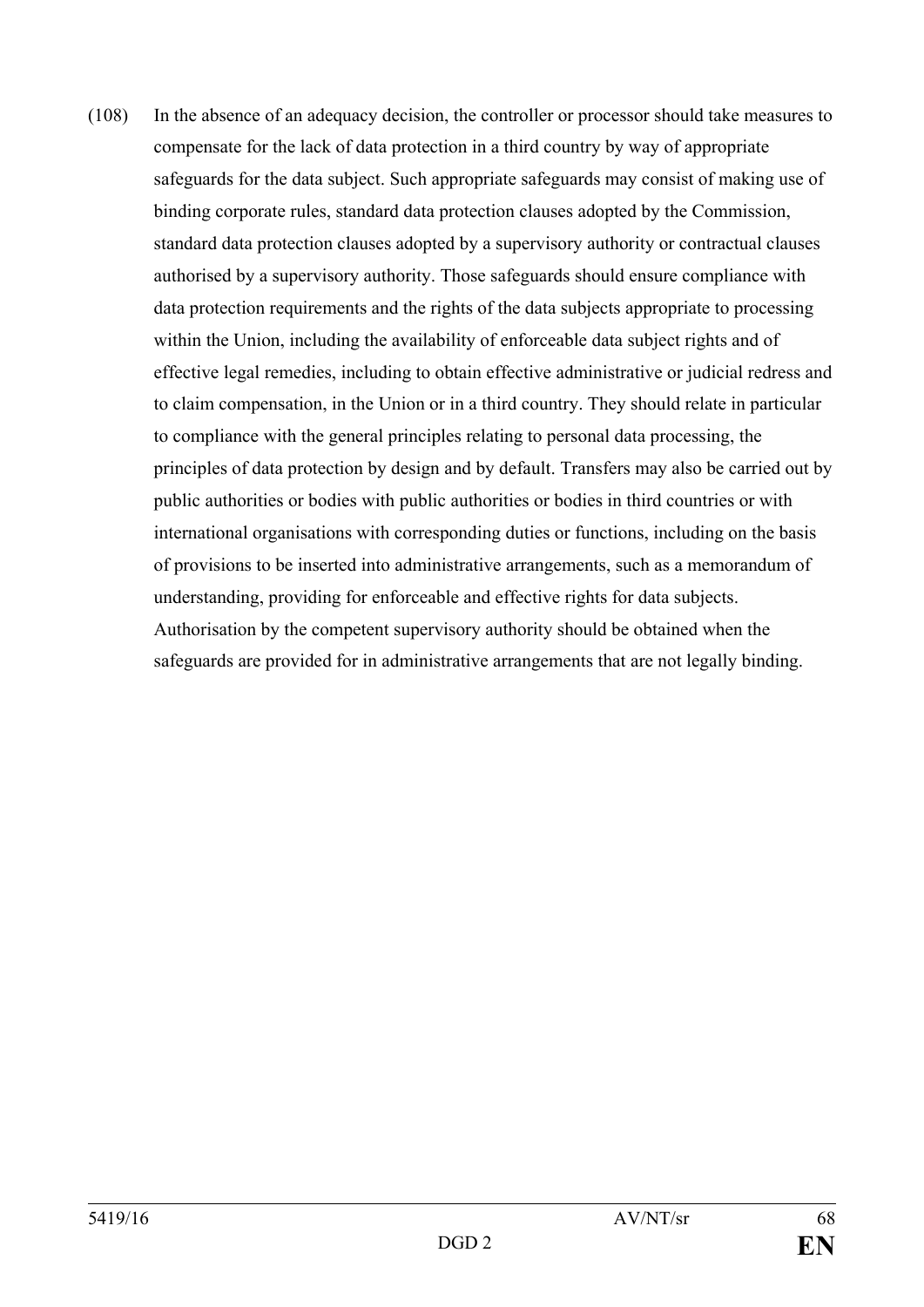- (109) The possibility for the controller or processor to use standard data-protection clauses adopted by the Commission or by a supervisory authority should prevent controllers or processors neither from including the standard data-protection clauses in a wider contract, such as a contract between the processor and another processor, nor from adding other clauses or additional safeguards provided that they do not contradict, directly or indirectly, the standard contractual clauses adopted by the Commission or by a supervisory authority or prejudice the fundamental rights or freedoms of the data subjects. Controllers and processors should be encouraged to provide additional safeguards via contractual commitments that supplement standard protection clauses.
- (110) A group of undertakings, or a group of enterprises engaged in a joint economic activity, should be able to make use of approved binding corporate rules for its international transfers from the Union to organisations within the same group of undertakings, or group of enterprises engaged in a joint economic activity, provided that such corporate rules include all essential principles and enforceable rights to ensure appropriate safeguards for transfers or categories of transfers of personal data.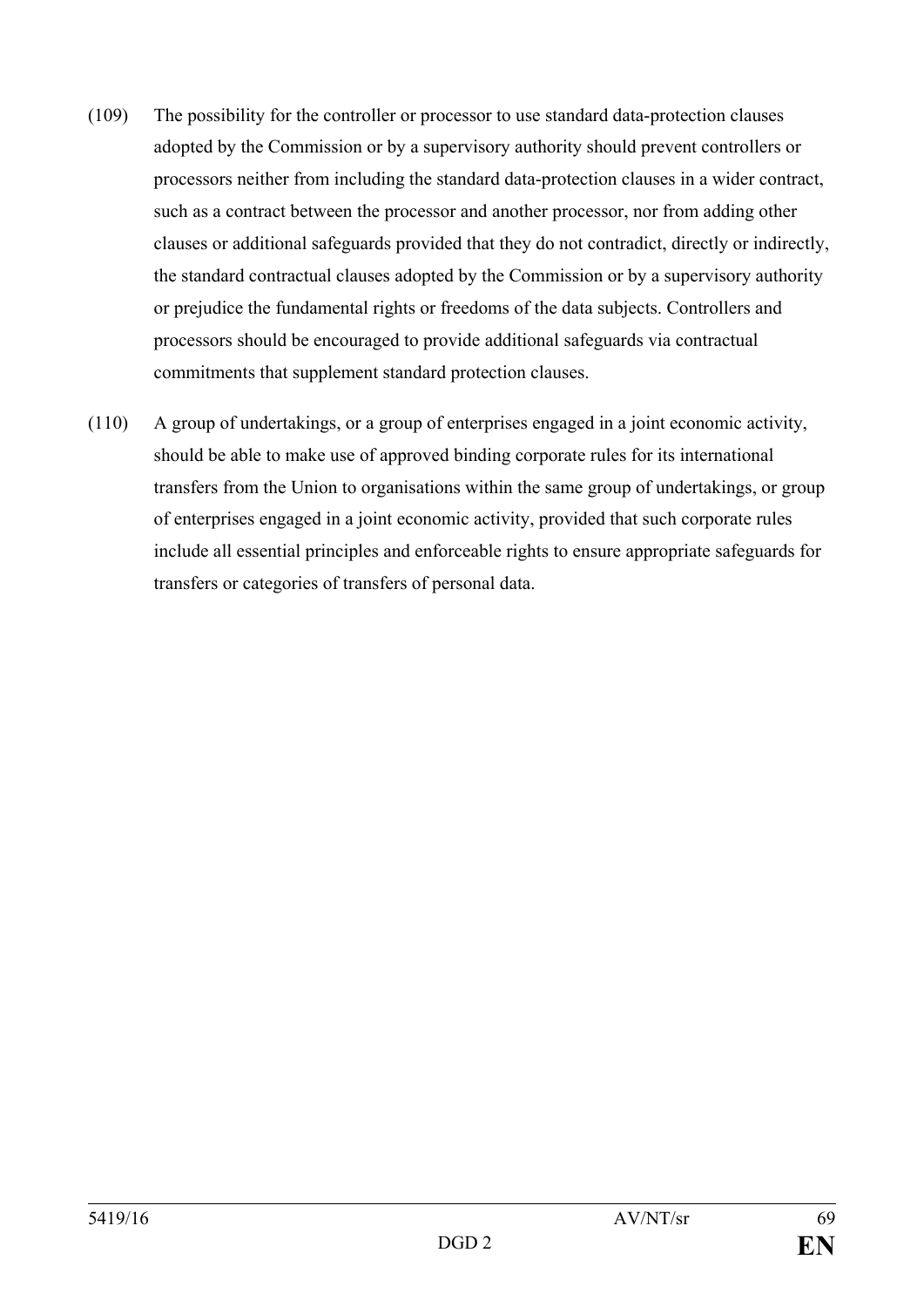(111) Provisions should be made for the possibility for transfers in certain circumstances where the data subject has given his or her explicit consent, where the transfer is occasional and necessary in relation to a contract or a legal claim, regardless of whether in a judicial procedure or whether in an administrative or any out-of-court procedure, including procedures before regulatory bodies. Provision should also be made for the possibility for transfers where important grounds of public interest laid down by Union or Member State law so require or where the transfer is made from a register established by law and intended for consultation by the public or persons having a legitimate interest. In the latter case, such a transfer should not involve the entirety of the personal data or entire categories of the data contained in the register and, when the register is intended for consultation by persons having a legitimate interest, the transfer should be made only at the request of those persons or, if they are to be the recipients, taking into full account the interests and fundamental rights of the data subject.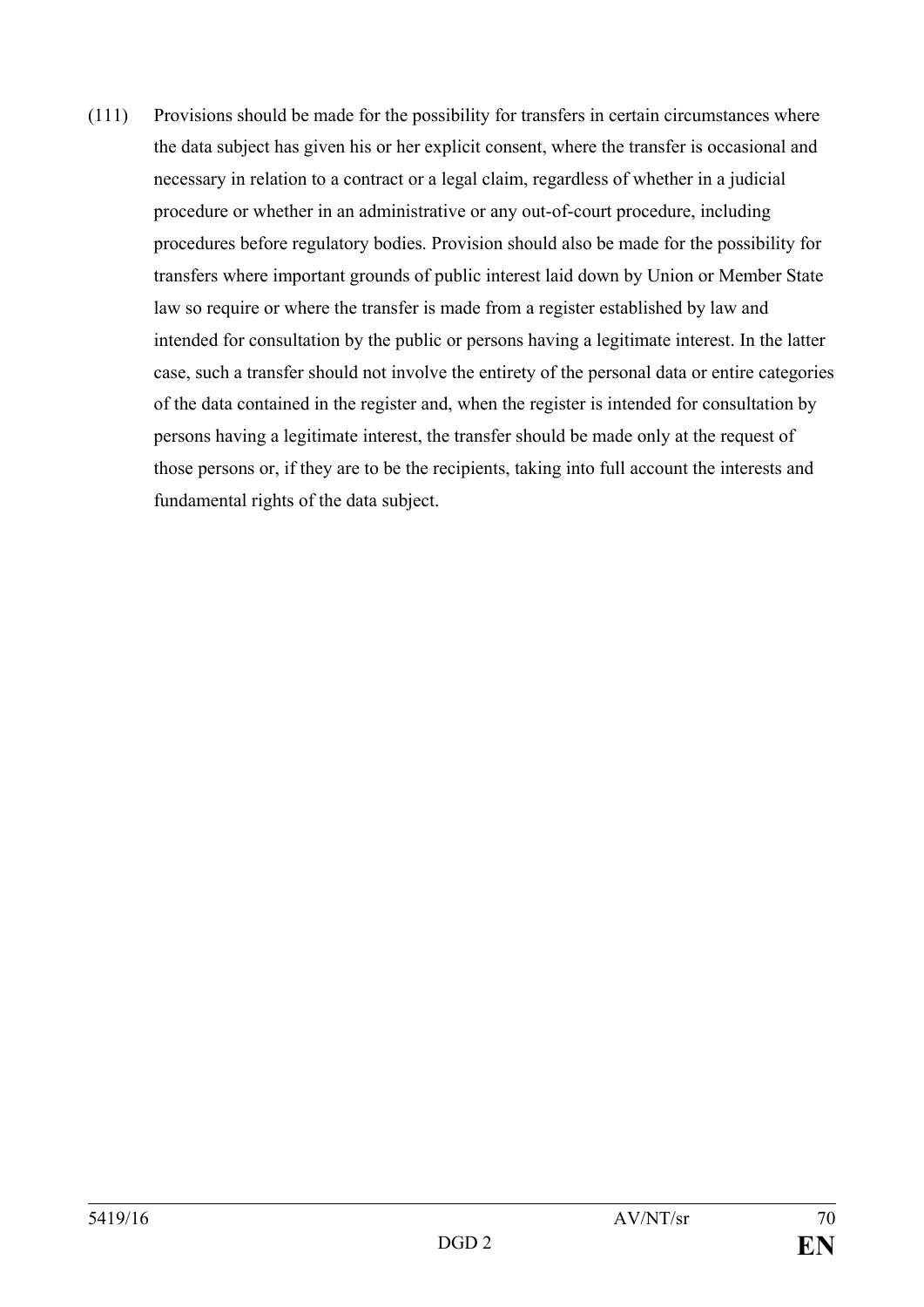(112) Those derogations should in particular apply to data transfers required and necessary for important reasons of public interest, for example in cases of international data exchange between competition authorities, tax or customs administrations, between financial supervisory authorities, between services competent for social security matters, or for public health, for example in the case of contact tracing for contagious diseases or in order to reduce and/or eliminate doping in sport. A transfer of personal data should also be regarded as lawful where it is necessary to protect an interest which is essential for the data subject's or another person's vital interests, including physical integrity or life, if the data subject is incapable of giving consent. In the absence of an adequacy decision, Union or Member State law may, for important reasons of public interest, expressly set limits to the transfer of specific categories of data to a third country or an international organisation. Member States should notify such provisions to the Commission. Any transfer to an international humanitarian organisation of personal data of a data subject who is physically or legally incapable of giving consent, with a view to accomplishing a task incumbent under the Geneva Conventions or to complying with international humanitarian law applicable in armed conflicts, could be considered to be necessary for an important reason of public interest or because it is in the vital interest of the data subject.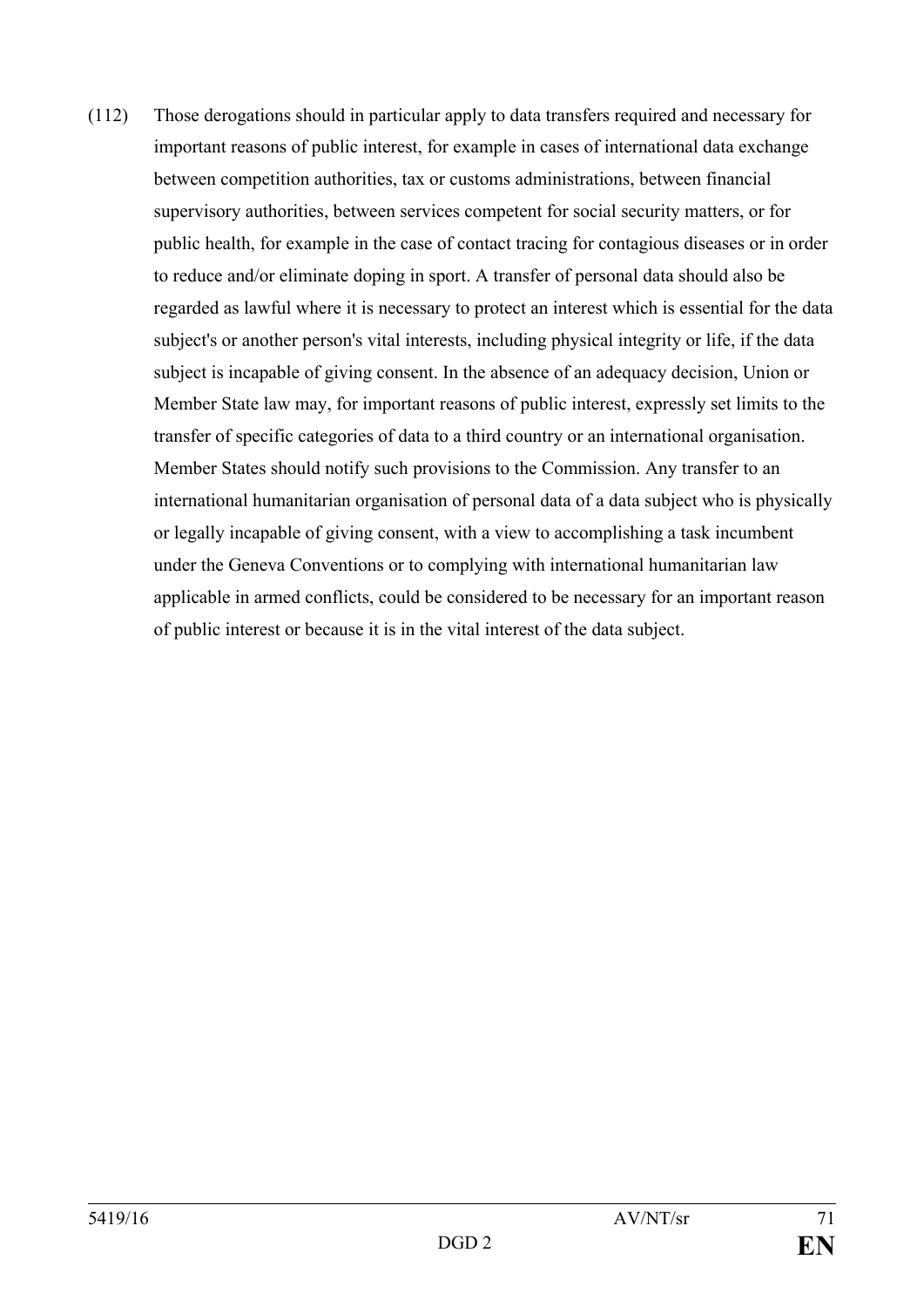- (113) Transfers which can be qualified as not repetitive and that only concern a limited number of data subjects, could also be possible for the purposes of the compelling legitimate interests pursued by the controller, when those interests are not overridden by the interests or rights and freedoms of the data subject and when the controller has assessed all the circumstances surrounding the data transfer. The controller should give particular consideration to the nature of the personal data, the purpose and duration of the proposed processing operation or operations, as well as the situation in the country of origin, the third country and the country of final destination, and should provide suitable safeguards to protect fundamental rights and freedoms of natural persons with regard to the processing of their personal data. Such transfers should be possible only in residual cases where none of the other grounds for transfer are applicable. For scientific or historical research purposes or statistical purposes, the legitimate expectations of society for an increase of knowledge should be taken into consideration. The controller should inform the supervisory authority and the data subject about the transfer.
- (114) In any case, where the Commission has taken no decision on the adequate level of data protection in a third country, the controller or processor should make use of solutions that provide data subjects with enforceable and effective rights as regards the processing of their data in the Union once those data have been transferred so that that they will continue to benefit from fundamental rights and safeguards.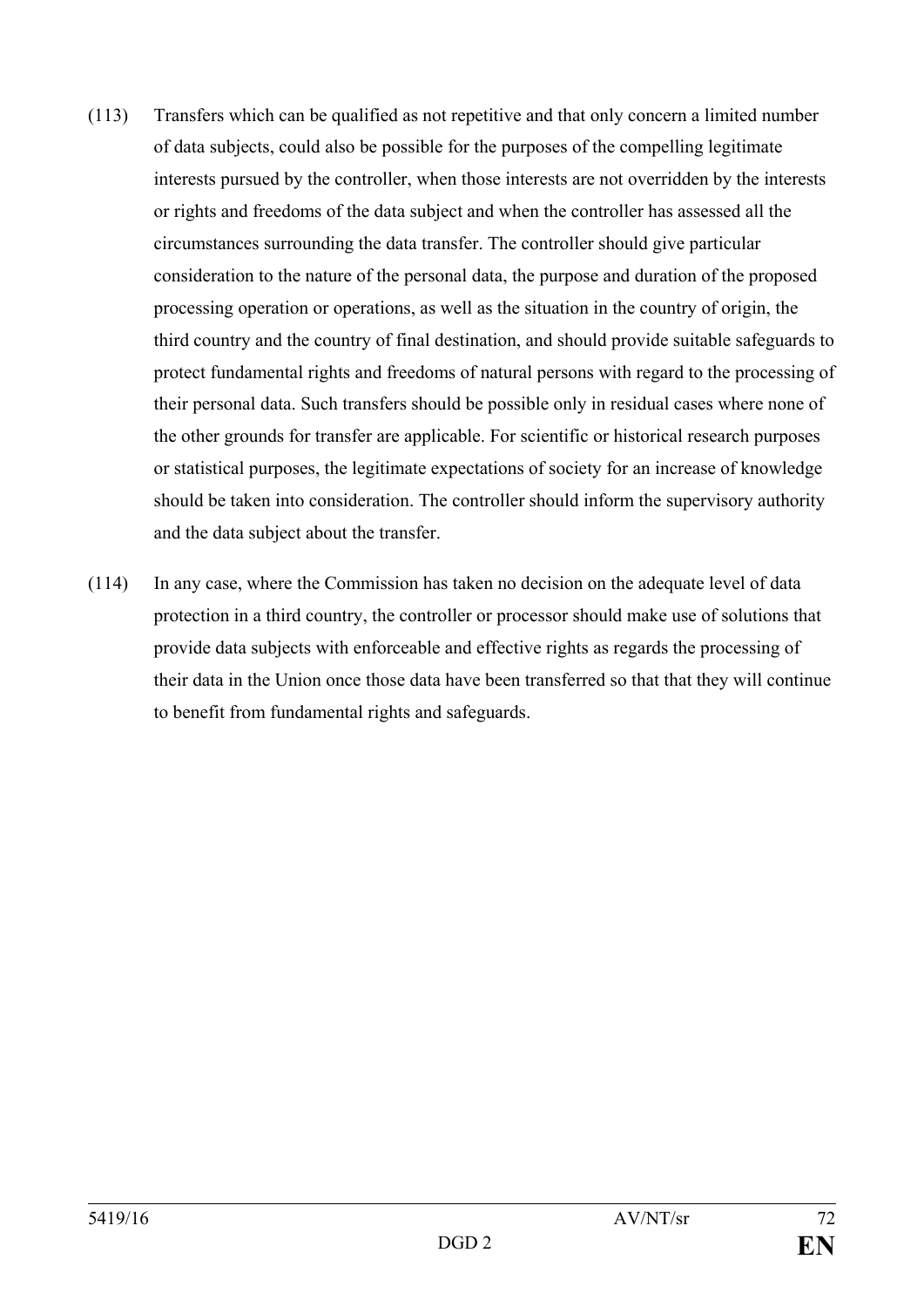(115) Some third countries adopt laws, regulations and other legal acts which purport to directly regulate the processing activities of natural and legal persons under the jurisdiction of the Member States. This may include judgments of courts or tribunals or decisions of administrative authorities in third countries requiring a controller or processor to transfer or disclose personal data, and which are not based on an international agreement, such as a mutual legal assistance treaty, in force between the requesting third country and the Union or a Member State. The extraterritorial application of those laws, regulations and other legal acts may be in breach of international law and may impede the attainment of the protection of natural persons ensured in the Union by this Regulation. Transfers should only be allowed where the conditions of this Regulation for a transfer to third countries are met. This may inter alia be the case where the disclosure is necessary for an important ground of public interest recognised in Union or Member State law to which the controller is subject.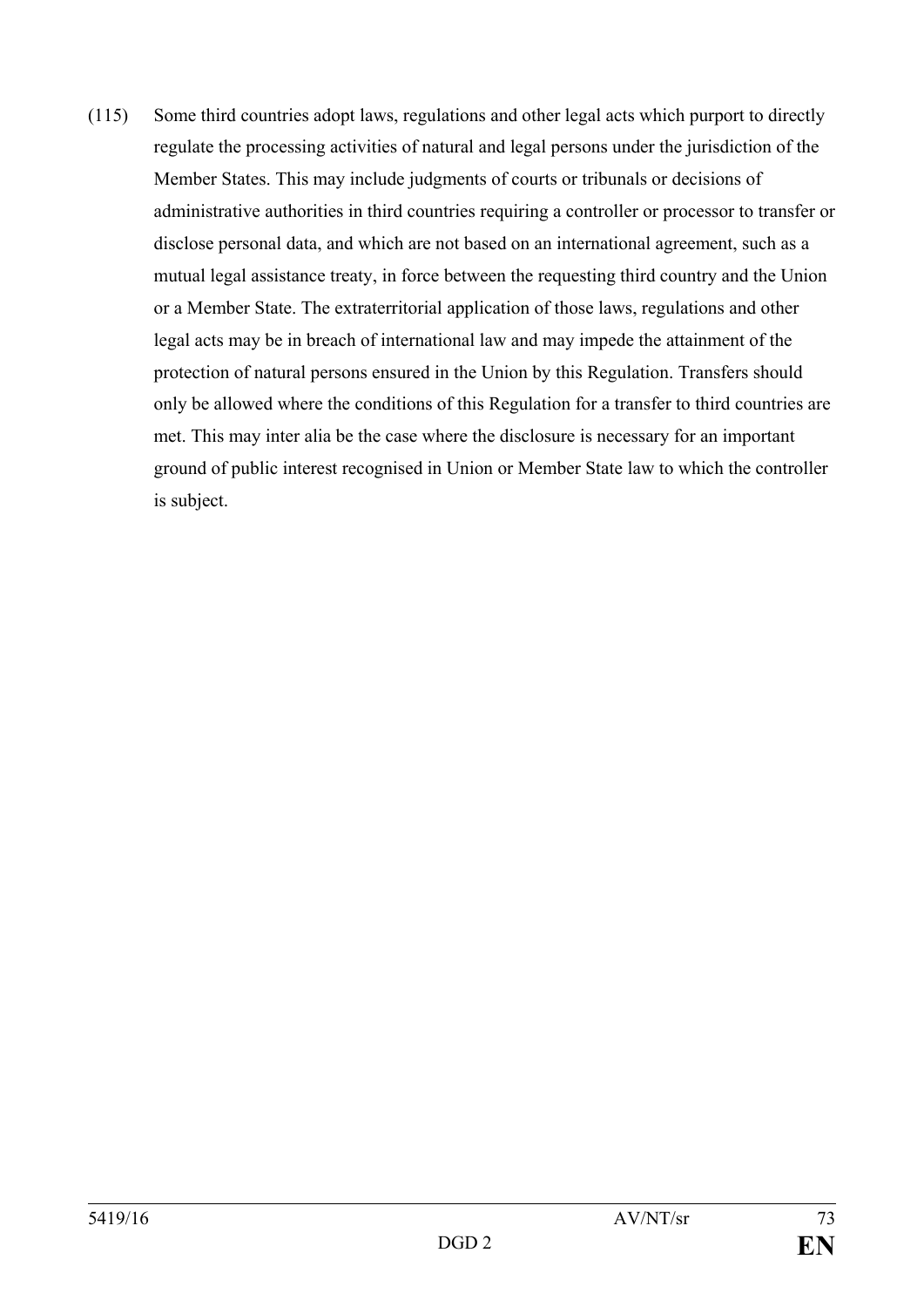- (116) When personal data moves across borders outside the Union it may put at increased risk the ability of natural persons to exercise data protection rights in particular to protect themselves from the unlawful use or disclosure of that information. At the same time, supervisory authorities may find that they are unable to pursue complaints or conduct investigations relating to the activities outside their borders. Their efforts to work together in the cross-border context may also be hampered by insufficient preventative or remedial powers, inconsistent legal regimes, and practical obstacles like resource constraints. Therefore, there is a need to promote closer cooperation among data protection supervisory authorities to help them exchange information and carry out investigations with their international counterparts. For the purposes of developing international cooperation mechanisms to facilitate and provide international mutual assistance for the enforcement of legislation for the protection of personal data, the Commission and the supervisory authorities should exchange information and cooperate in activities related to the exercise of their powers with competent authorities in third countries, based on reciprocity and in accordance with this Regulation.
- (117) The establishment of supervisory authorities in Member States, empowered to perform their tasks and exercise their powers with complete independence, is an essential component of the protection of natural persons with regard to the processing of their personal data. Member States should be able to establish more than one supervisory authority, to reflect their constitutional, organisational and administrative structure.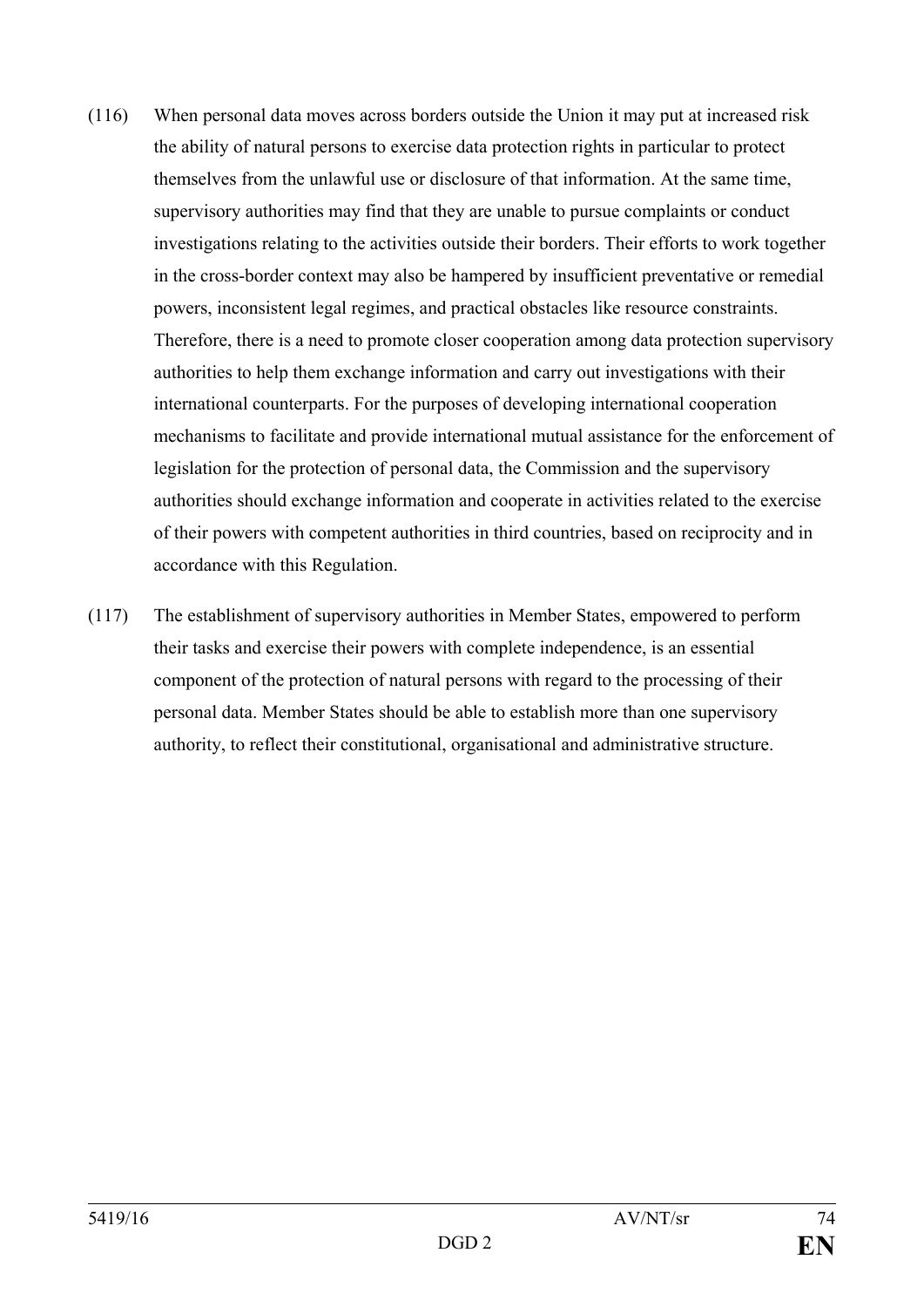- (118) The independence of supervisory authorities should not mean that the supervisory authorities cannot be subject to control or monitoring mechanisms regarding their financial expenditure or to judicial review.
- (119) Where a Member State establishes several supervisory authorities, it should establish by law mechanisms for ensuring the effective participation of those supervisory authorities in the consistency mechanism. That Member State should in particular designate the supervisory authority which functions as a single contact point for the effective participation of those authorities in the mechanism, to ensure swift and smooth cooperation with other supervisory authorities, the Board and the Commission.
- (120) Each supervisory authority should be provided with the financial and human resources, premises and infrastructure necessary for the effective performance of their tasks, including those related to mutual assistance and cooperation with other supervisory authorities throughout the Union. Each supervisory authority should have a separate, public annual budget, which may be part of the overall state or national budget.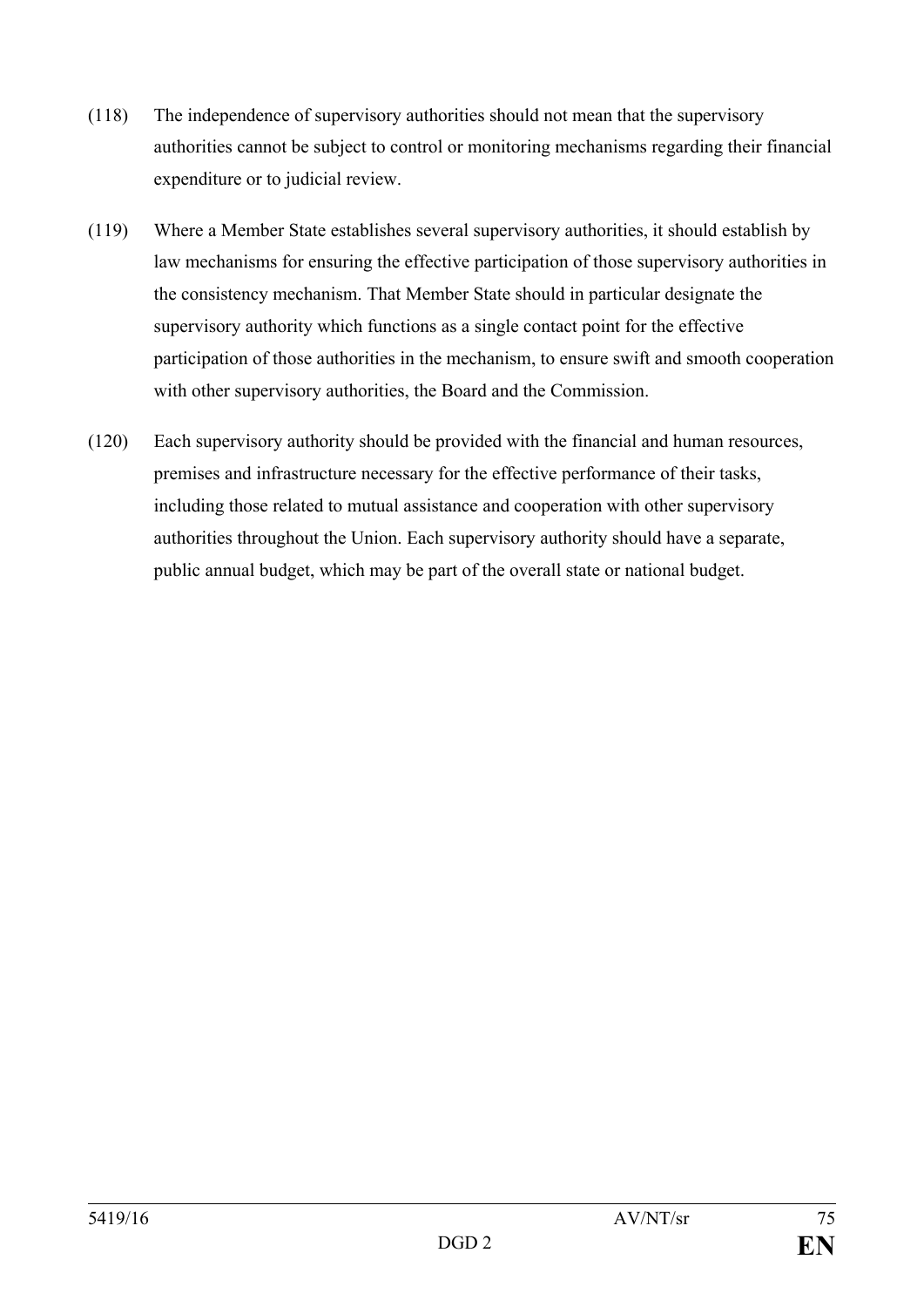- (121) The general conditions for the member or members of the supervisory authority should be laid down by law in each Member State and should in particular provide that those members are to be appointed, by means of a transparent procedure, either by the parliament, government or the head of State of the Member State on the basis of a proposal from the government, a member of the government, the parliament or a chamber of the parliament, or by an independent body entrusted under Member State law. In order to ensure the independence of the supervisory authority, the member or members should act with integrity, refrain from any action that is incompatible with their duties and should not, during their term of office, engage in any incompatible occupation, whether gainful or not. The supervisory authority should have its own staff, chosen by the supervisory authority or an independent body established by Member State law, which should be subject to the exclusive direction of the member or members of the supervisory authority.
- (122) Each supervisory authority should be competent on the territory of its own Member State to exercise the powers and to perform the tasks conferred on it in accordance with this Regulation. This should cover in particular the processing in the context of the activities of an establishment of the controller or processor on the territory of its own Member State, the processing of personal data carried out by public authorities or private bodies acting in the public interest, processing affecting data subjects on its territory or processing carried out by a controller or processor not established in the Union when targeting data subjects residing on its territory. This should include handling complaints lodged by a data subject, conducting investigations on the application of this Regulation and promoting public awareness of the risks, rules, safeguards and rights in relation to the processing of personal data.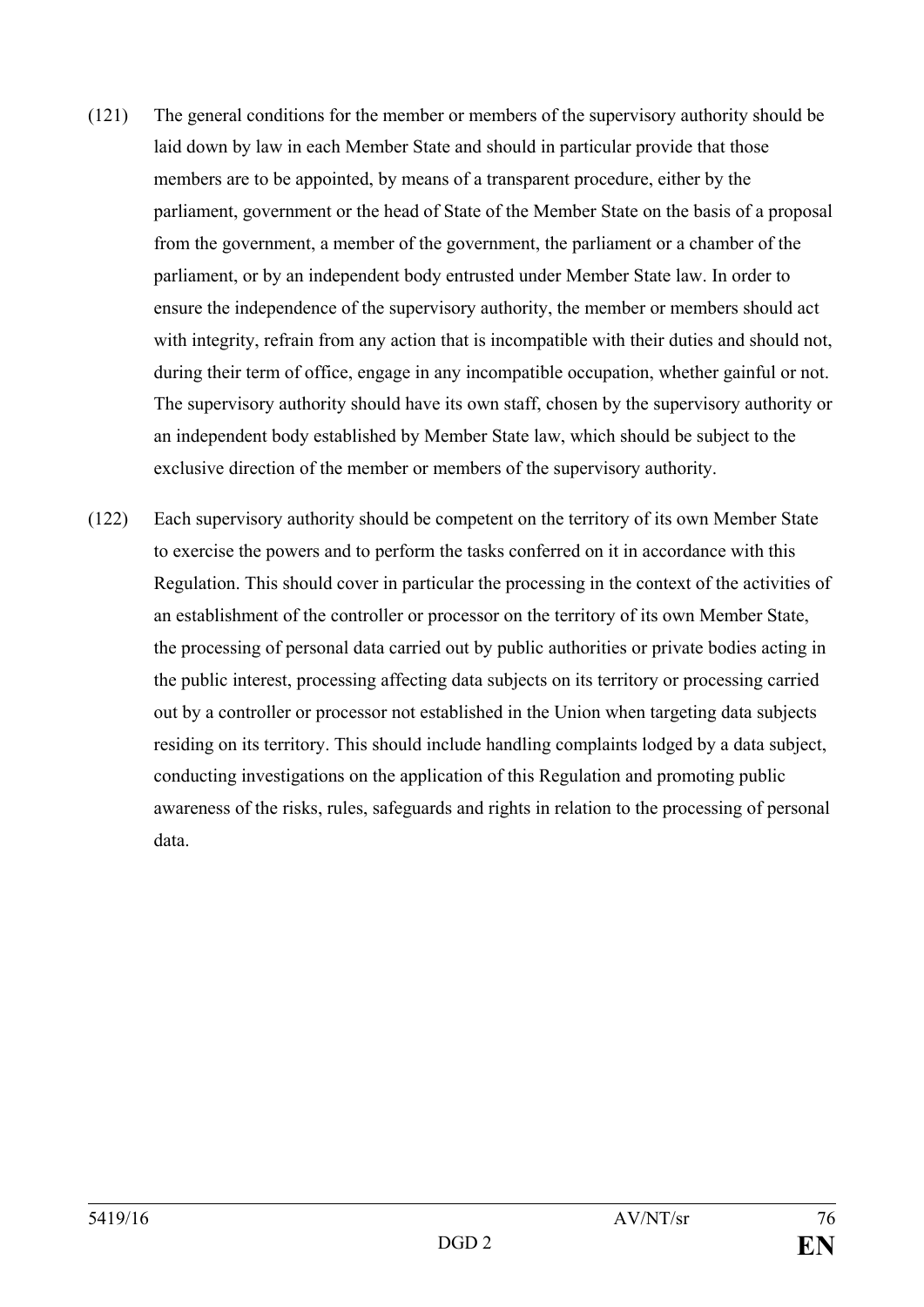(123) The supervisory authorities should monitor the application of the provisions pursuant to this Regulation and contribute to its consistent application throughout the Union, in order to protect natural persons in relation to the processing of their personal data and to facilitate the free flow of personal data within the internal market. For that purpose, the supervisory authorities should cooperate with each other and with the Commission, without the need for any agreement between Member States on the provision of mutual assistance or on such cooperation.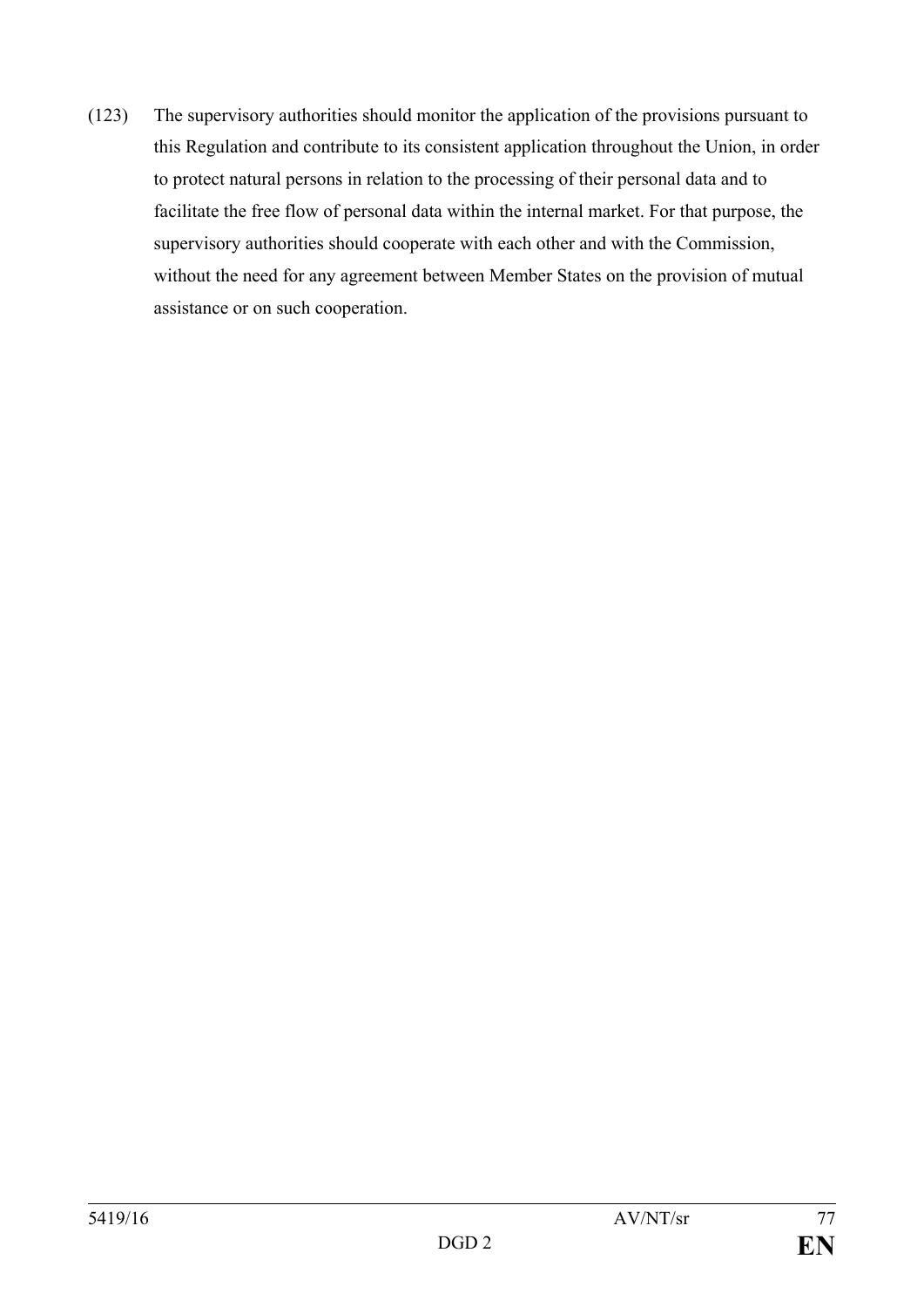(124) Where the processing of personal data takes place in the context of the activities of an establishment of a controller or a processor in the Union and the controller or processor is established in more than one Member State, or where processing taking place in the context of the activities of a single establishment of a controller or processor in the Union substantially affects or is likely to substantially affect data subjects in more than one Member State, the supervisory authority for the main establishment of the controller or processor or for the single establishment of the controller or processor should act as lead authority. It should cooperate with the other authorities concerned, because the controller or processor has an establishment on the territory of their Member State, because data subjects residing on their territory are substantially affected, or because a complaint has been lodged with them. Also where a data subject not residing in that Member State has lodged a complaint, the supervisory authority with which such complaint has been lodged should also be a supervisory authority concerned. Within its tasks to issue guidelines on any question covering the application of this Regulation, the Board should be able to issue guidelines in particular on the criteria to be taken into account in order to ascertain whether the processing in question substantially affects data subjects in more than one Member State and on what constitutes a relevant and reasoned objection.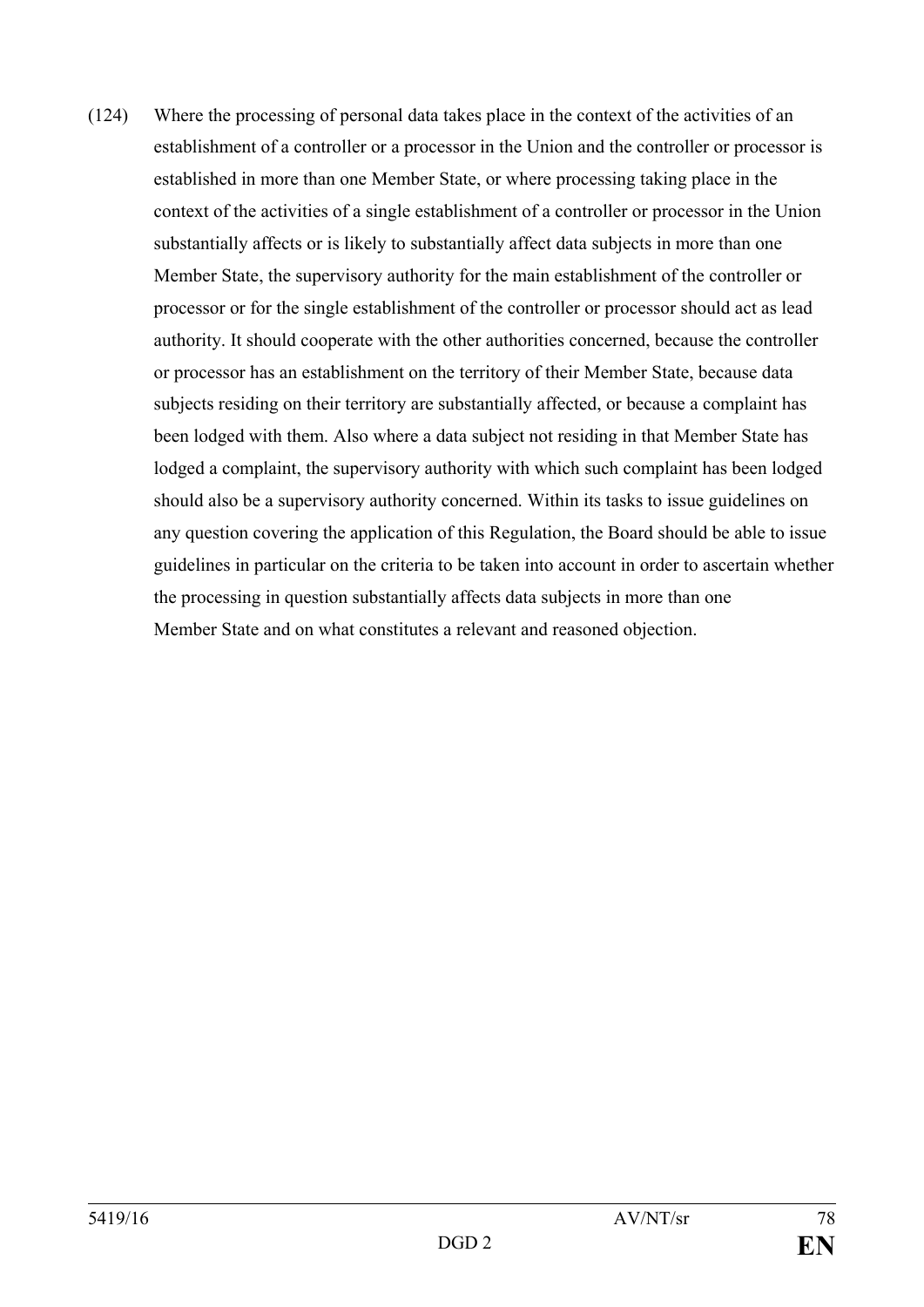- (125) The lead authority should be competent to adopt binding decisions regarding measures applying the powers conferred on it in accordance with this Regulation. In its capacity as lead authority, the supervisory authority should closely involve and coordinate the supervisory authorities concerned in the decision-making process. Where the decision is to reject the complaint by the data subject in whole or in part, that decision should be adopted by the supervisory authority with which the complaint has been lodged.
- (126) The decision should be agreed jointly by the lead supervisory authority and the supervisory authorities concerned and should be directed towards the main or single establishment of the controller or processor and be binding on the controller and processor. The controller or processor should take the necessary measures to ensure compliance with this Regulation and the implementation of the decision notified by the lead supervisory authority to the main establishment of the controller or processor as regards the processing activities in the Union.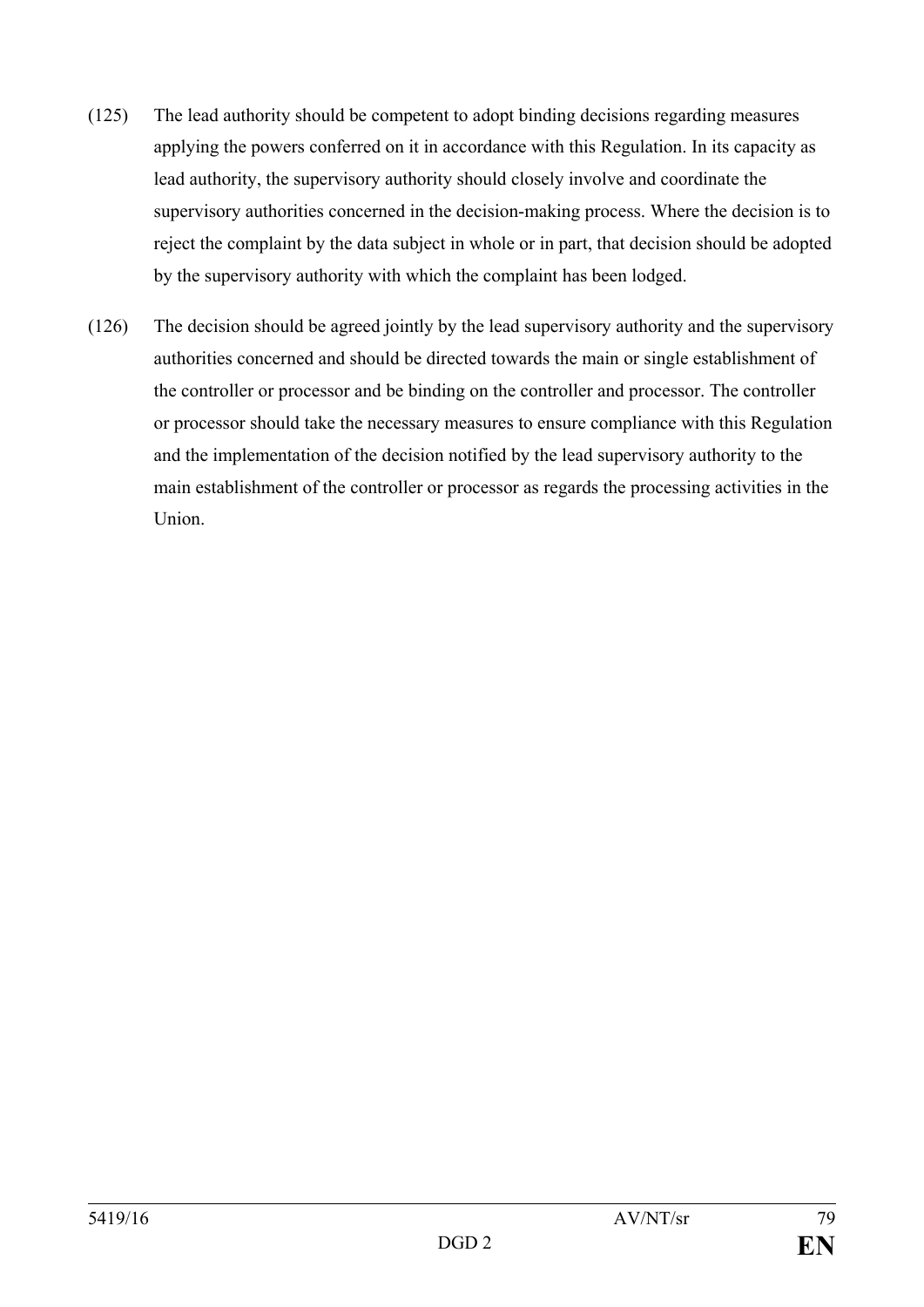(127) Each supervisory authority not acting as the lead supervisory authority should be competent to handle local cases where the controller or processor is established in more than one Member State, but the subject matter of the specific processing concerns only processing carried out in a single Member State and involves only data subjects in that single Member State, for example, where the subject matter concerns the processing of employees' personal data in the specific employment context of a Member State. In such cases, the supervisory authority should inform the lead supervisory authority without delay about the matter. After being informed, the lead supervisory authority should decide, whether it will handle the case pursuant to the provision on cooperation between the lead supervisory authority and other supervisory authorites concerned ('one-stop-shop mechanism'), or whether the supervisory authority which informed it should handle the case at local level. When deciding whether it will handle the case, the lead supervisory authority should take into account whether there is an establishment of the controller or processor in the Member State of the supervisory authority which informed it in order to ensure effective enforcement of a decision vis-à-vis the controller or processor. Where the lead supervisory authority decides to handle the case, the supervisory authority which informed it should have the possibility to submit a draft for a decision, of which the lead supervisory authority should take utmost account when preparing its draft decision in that one-stop-shop mechanism.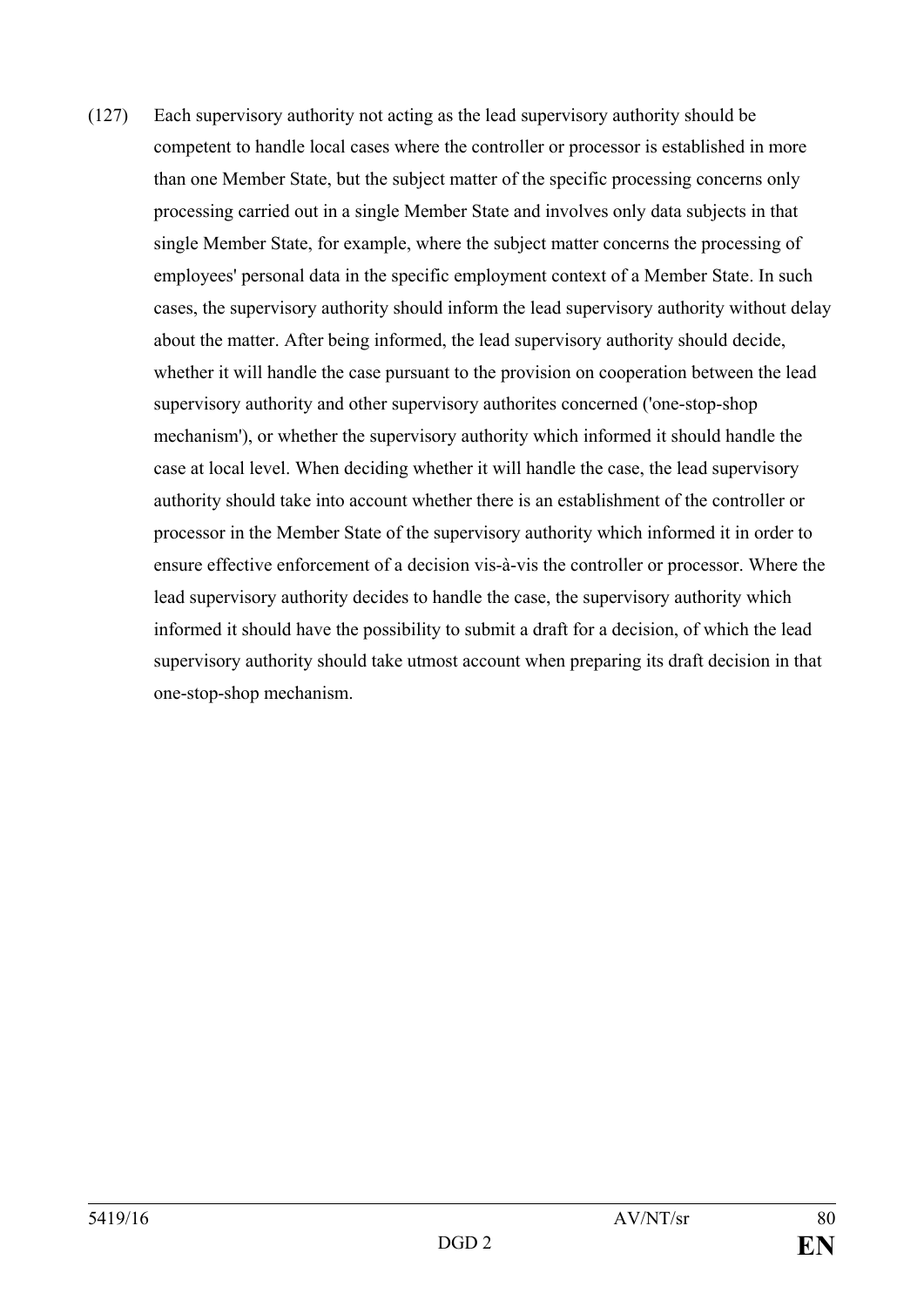(128) The rules on the lead supervisory authority and the one-stop-shop mechanism should not apply where the processing is carried out by public authorities or private bodies in the public interest. In such cases the only supervisory authority competent to exercise the powers conferred to it in accordance with this Regulation should be the supervisory authority of the Member State where the public authority or private body is established.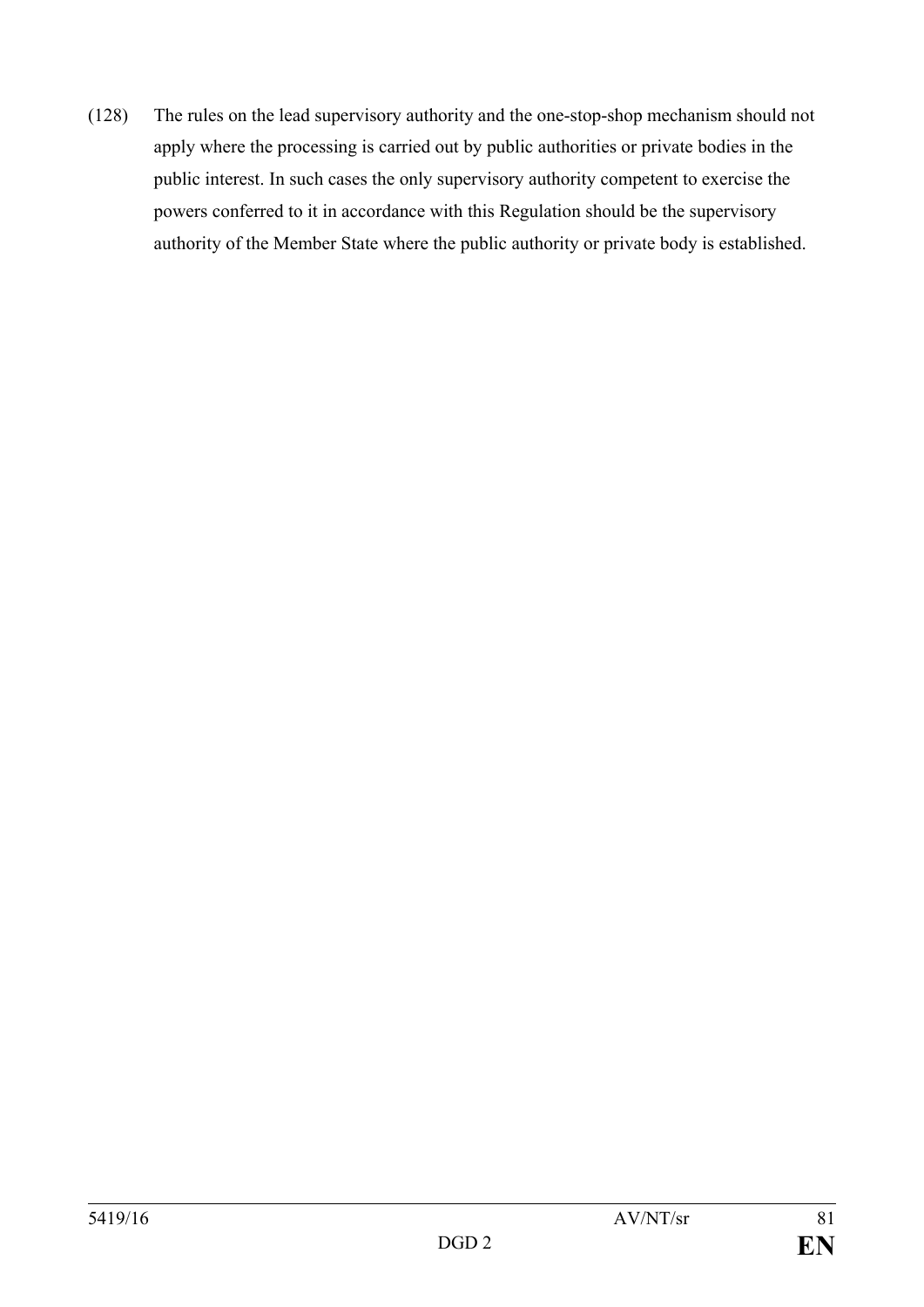(129) In order to ensure consistent monitoring and enforcement of this Regulation throughout the Union, the supervisory authorities should have in each Member State the same tasks and effective powers, including powers of investigation, corrective powers and sanctions, and authorisation and advisory powers, in particular in cases of complaints from natural persons, and without prejudice to the powers of prosecutorial authorities under Member State law, to bring infringements of this Regulation to the attention of the judicial authorities and engage in legal proceedings. Such powers should also include the power to impose a temporary or definitive limitation, including a ban, on processing. Member States may specify other tasks related to the protection of personal data under this Regulation. The powers of supervisory authorities should be exercised in accordance with appropriate procedural safeguards set out in Union and Member State law, impartially, fairly and within a reasonable time. In particular each measure should be appropriate, necessary and proportionate in view of ensuring compliance with this Regulation, taking into account the circumstances of each individual case, respect the right of every person to be heard before any individual measure which would affect him or her adversely is taken and avoid superfluous costs and excessive inconveniences for the persons concerned. Investigatory powers as regards access to premises should be exercised in accordance with specific requirements in Member State procedural law, such as the requirement to obtain a prior judicial authorisation. Each legally binding measure of the supervisory authority should be in writing, be clear and unambiguous, indicate the supervisory authority which has issued the measure, the date of issue of the measure, bear the signature of the head, or a member of the supervisory authority authorised by him or her, give the reasons for the measure, and refer to the right of an effective remedy. This should not preclude additional requirements pursuant to Member State procedural law. The adoption of a legally binding decision implies that it may give rise to judicial review in the Member State of the supervisory authority that adopted the decision.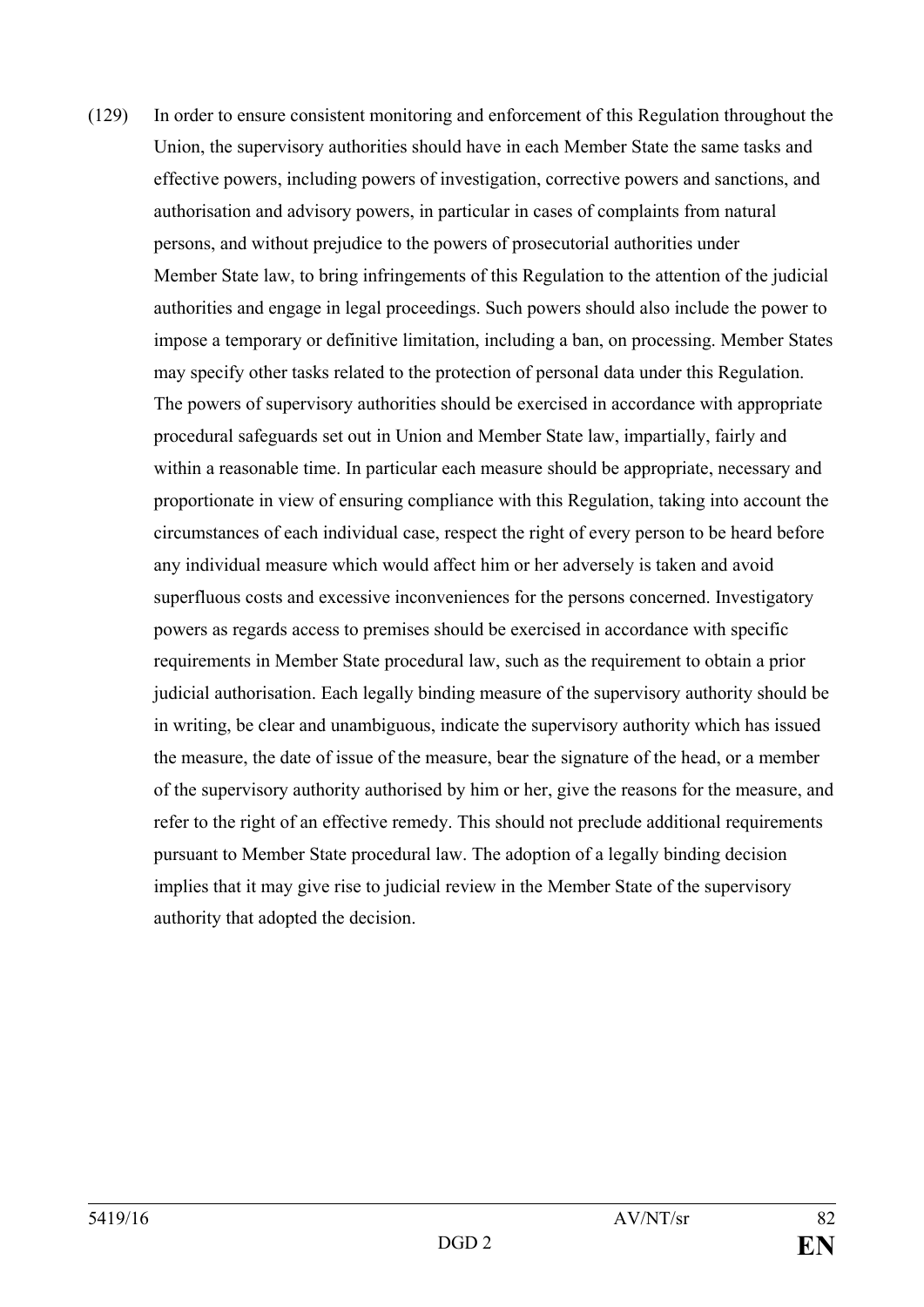- (130) Where the supervisory authority with which the complaint has been lodged is not the lead supervisory authority, the lead supervisory authority should closely cooperate with the supervisory authority with which the complaint has been lodged in accordance with the provisions on cooperation and consistency laid down in this Regulation. In such cases, the lead supervisory authority should, when taking measures intended to produce legal effects, including the imposition of administrative fines, take utmost account of the view of the supervisory authority with which the complaint has been lodged and which should remain competent to carry out any investigation on the territory of its own Member State in liaison with the competent supervisory authority.
- (131) Where another supervisory authority should act as a lead supervisory authority for the processing activities of the controller or processor but the concrete subject matter of a complaint or the possible infringement concerns only processing activities of the controller or processor in the Member State where the complaint has been lodged or the possible infringement detected and the matter does not substantially affect or is not likely to substantially affect data subjects in other Member States, the supervisory authority receiving a complaint or detecting or being informed otherwise of situations that entail possible infringements of this Regulation should seek an amicable settlement with the controller and, if this proves unsuccessful, exercise its full range of powers. This should include: specific processing carried out in the territory of the Member State of the supervisory authority or with regard to data subjects on the territory of that Member State; processing that is carried out in the context of an offer of goods or services specifically aimed at data subjects in the territory of the Member State of the supervisory authority; or processing that has to be assessed taking into account relevant legal obligations under Member State law.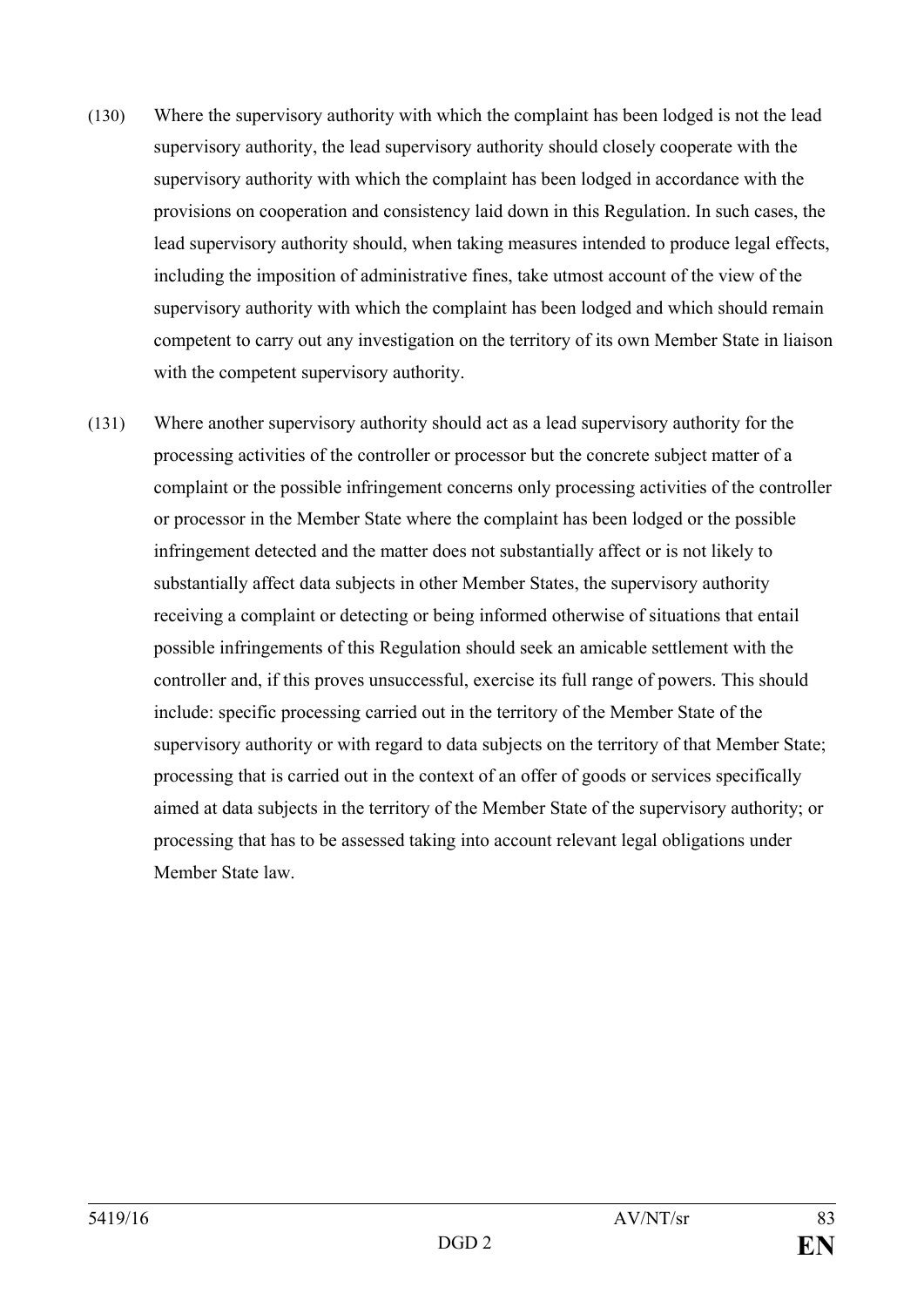- (132) Awareness-raising activities by supervisory authorities addressed to the public should include specific measures directed at controllers and processors, including micro, small and medium-sized enterprises, as well as natural persons in particular in the educational context.
- (133) The supervisory authorities should assist each other in performing their tasks and provide mutual assistance, so as to ensure the consistent application and enforcement of this Regulation in the internal market. A supervisory authority requesting mutual assistance may adopt a provisional measure if it receives no response to a request for mutual assistance within one month of the receipt of that request by the other supervisory authority.
- (134) Each supervisory authority should, where appropriate, participate in joint operations with other supervisory authorities. The requested supervisory authority should be obliged to respond to the request within a specified time period.
- (135) In order to ensure the consistent application of this Regulation throughout the Union, a consistency mechanism for cooperation between the supervisory authorities should be established. That mechanism should in particular apply where a supervisory authority intends to adopt a measure intended to produce legal effects as regards processing operations which substantially affect a significant number of data subjects in several Member States. It should also apply where any supervisory authority concerned or the Commission requests that such matter should be handled in the consistency mechanism. That mechanism should be without prejudice to any measures that the Commission may take in the exercise of its powers under the Treaties.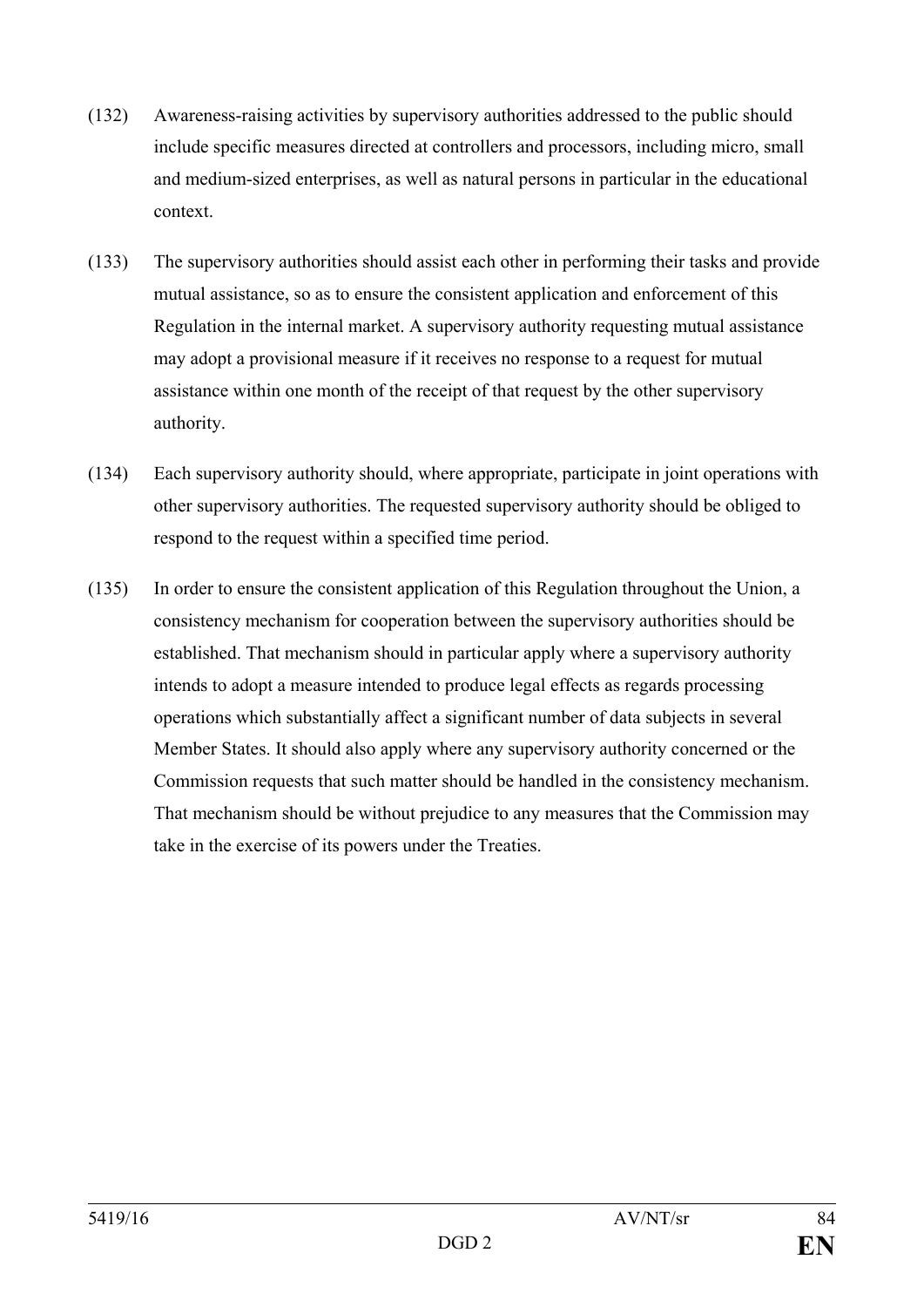- (136) In applying the consistency mechanism, the Board should, within a determined period of time, issue an opinion, if a majority of its members so decides or if so requested by any supervisory authority concerned or the Commission. The Board should also be empowered to adopt legally binding decisions where there are disputes between supervisory authorities. For that purpose, it should issue, in principle with a two-third majority of its members, legally binding decisions in clearly specified cases where there are conflicting views among supervisory authorities, in particular in the cooperation mechanism between the lead supervisory authority and supervisory authorities concerned on the merits of the case, in particular whether there is an infringement of this Regulation.
- (137) There may be an urgent need to act in order to protect the rights and freedoms of data subjects, in particular when the danger exists that the enforcement of a right of a data subject could be considerably impeded.A supervisory authority should therefore be able to adopt duly justified provisional measures on its territory with a specified period of validity which should not exceed three months.
- (138) The application of such mechanism should be a condition for the lawfulness of a measure intended to produce legal effects by a supervisory authority in those cases where its application is mandatory. In other cases of cross-border relevance, the cooperation mechanism between the lead supervisory authority and supervisory authorities concerned should be applied and mutual assistance and joint operations might be carried out between the supervisory authorities concerned on a bilateral or multilateral basis without triggering the consistency mechanism.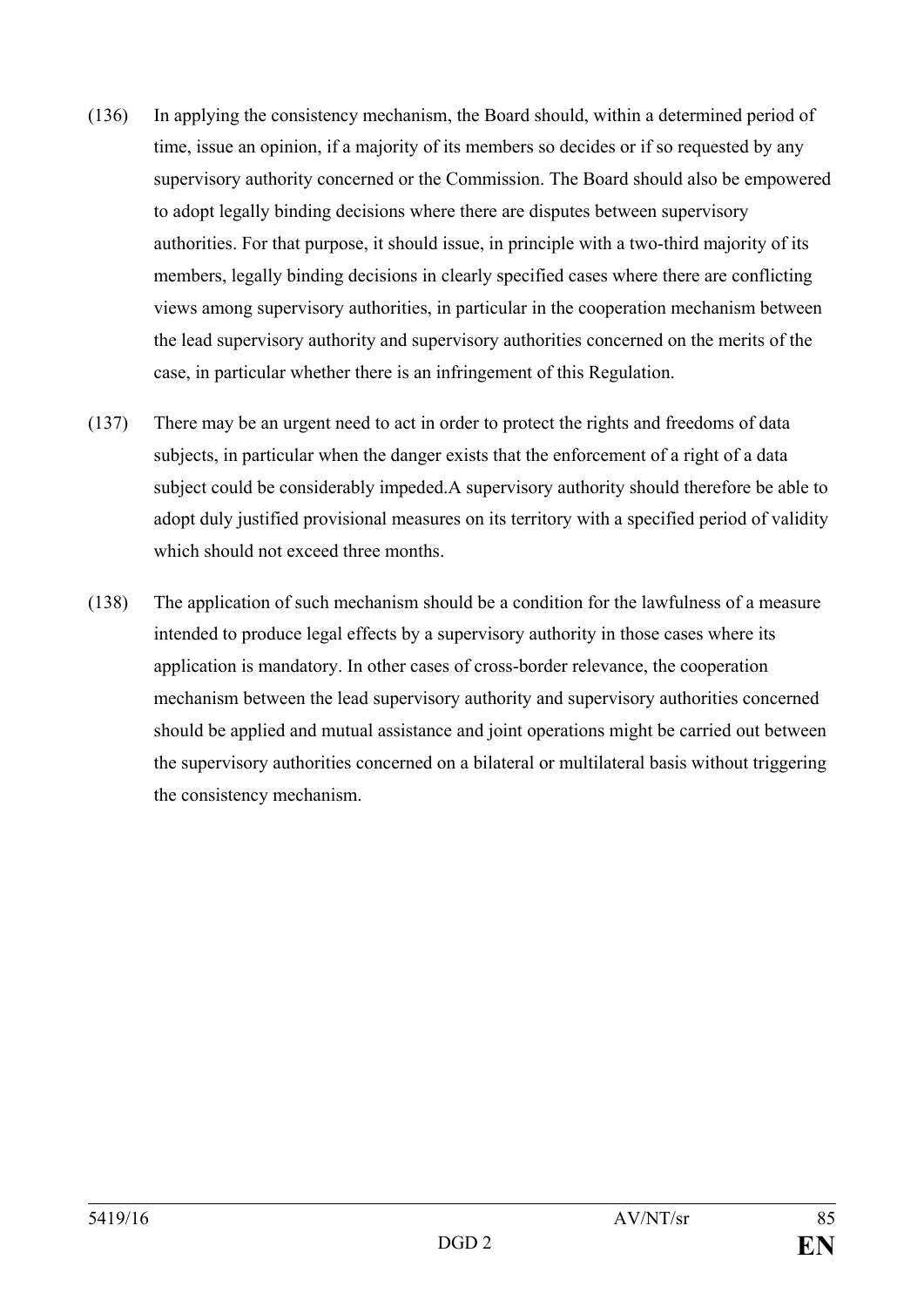- (139) In order to promote the consistent application of this Regulation, the Board should be set up as an independent body of the Union. To fulfil its objectives, the Board should have legal personality. The Board should be represented by its Chair. It should replace the Working Party on the Protection of Individuals with Regard to the Processing of Personal Data established by Directive 95/46/EC. It should consist of the head of a supervisory authority of each Member State and the European Data Protection Supervisor or their respective representatives. The Commission should participate in the Board's activities without voting rights and the European Data Protection Supervisor should have specific voting rights. The Board should contribute to the consistent application of this Regulation throughout the Union, including by advising the Commission, in particular on the level of protection in third countries or international organisations, and promoting cooperation of the supervisory authorities throughout the Union. The Board should act independently when performing its tasks.
- (140) The Board should be assisted by a secretariat provided by the European Data Protection Supervisor. The staff of the European Data Protection Supervisor involved in carrying out the tasks conferred on the Board by this Regulation should perform its tasks exclusively under the instructions of, and report to, the Chair of the Board.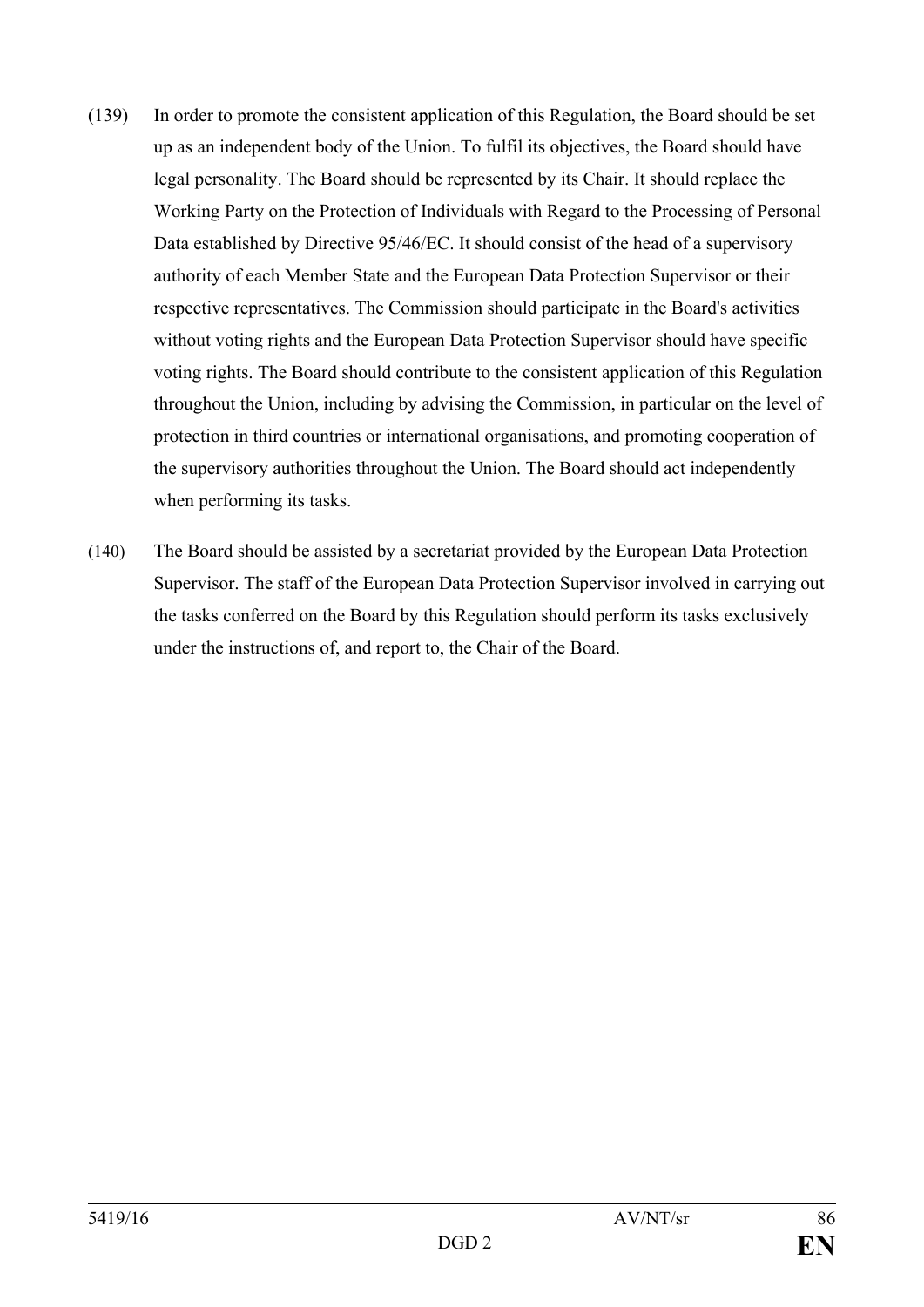(141) Every data subject should have the right to lodge a complaint with a single supervisory authority, in particular in the Member State of his or her habitual residence, and the right to an effective judicial remedy in accordance with Article 47 of the Charter if the data subject considers that his or her rights under this Regulation are infringed or where the supervisory authority does not act on a complaint, partially or wholly rejects or dismisses a complaint or does not act where such action is necessary to protect the rights of the data subject. The investigation following a complaint should be carried out, subject to judicial review, to the extent that is appropriate in the specific case. The supervisory authority should inform the data subject of the progress and the outcome of the complaint within a reasonable period. If the case requires further investigation or coordination with another supervisory authority, intermediate information should be given to the data subject. In order to facilitate the submission of complaints, each supervisory authority should take measures such as providing a complaint submission form which can also be completed electronically, without excluding other means of communication.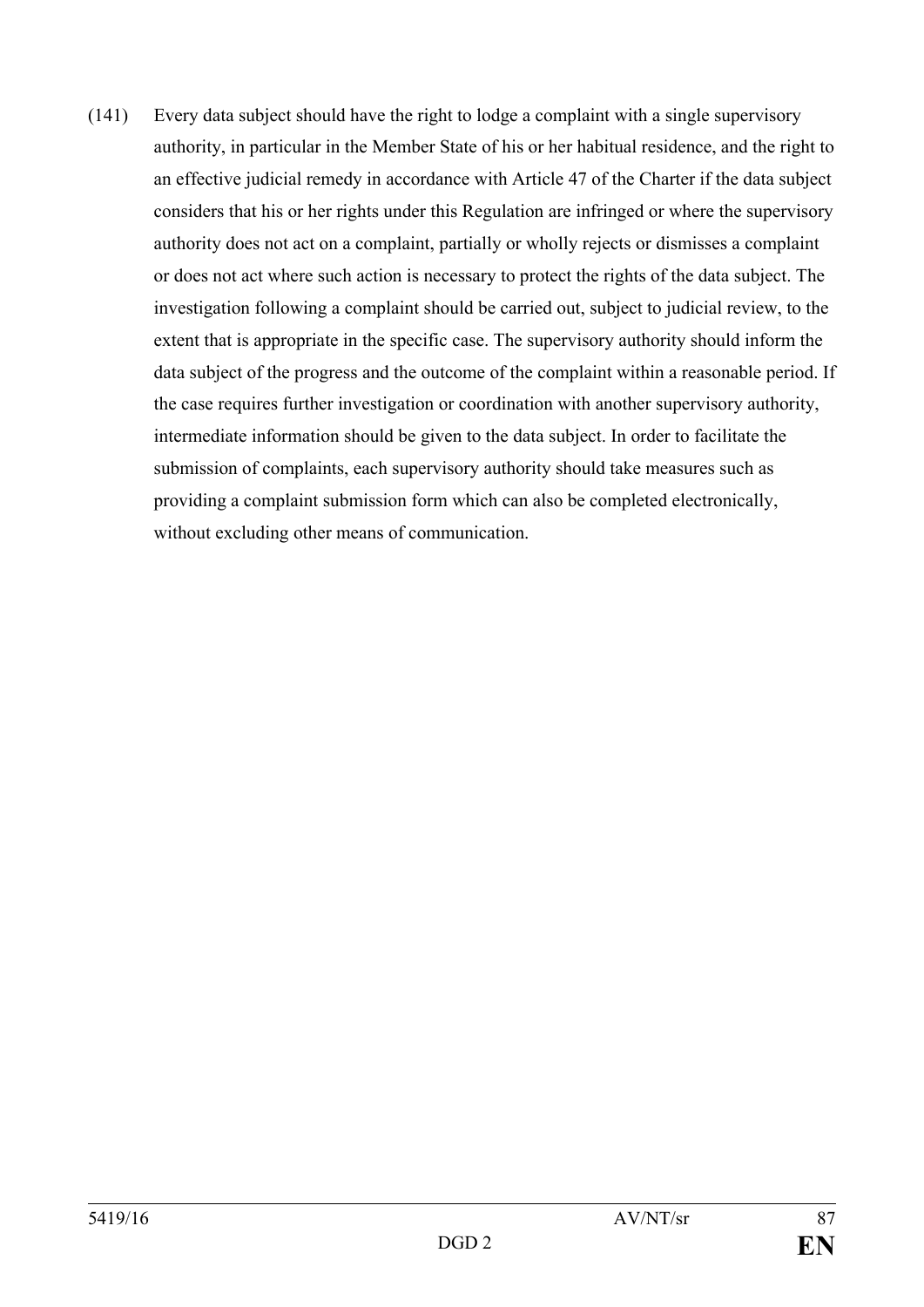(142) Where a data subject considers that his or her rights under this Regulation are infringed, he or she should have the right to mandate a not-for-profit body, organisation or association which is constituted in accordance with the law of a Member State, has statutory objectives which are in the public interest and is active in the field of the protection of personal data to lodge a complaint on his or her behalf with a supervisory authority, exercise the right to a judicial remedy on behalf of data subjects or, if provided for in Member State law, exercise the right to receive compensation on behalf of data subjects. A Member State may provide for such a body, organisation or association to have the right to lodge a complaint in that Member State, independently of a data subject's mandate, and the right to an effective judicial remedy where it has reasons to consider that the rights of a data subject have been infringed as a result of the processing of personal data which infringes this Regulation. That body, organisation or association may not be allowed to claim compensation on a data subject's behalf independently of the data subject's mandate.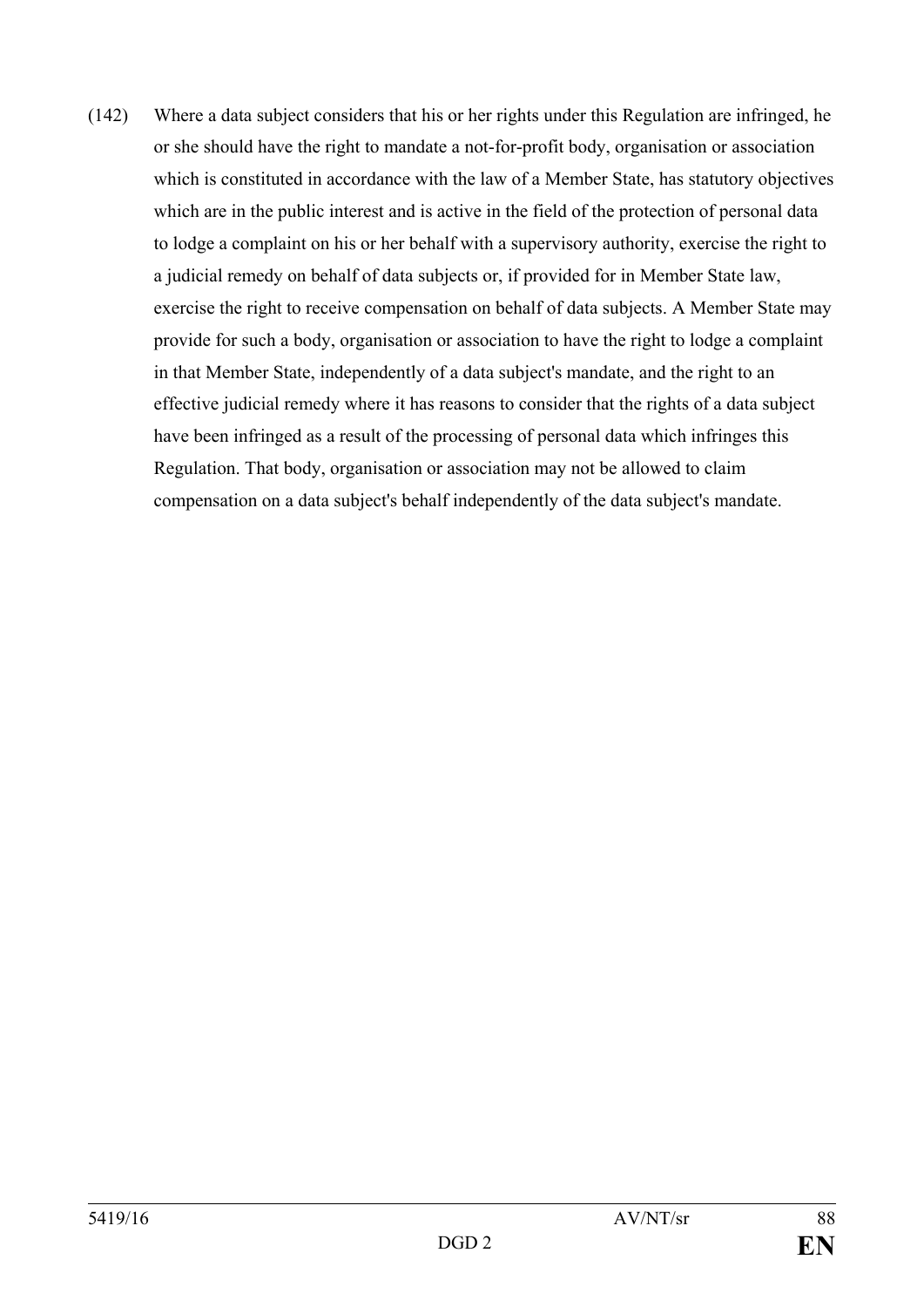(143) Any natural or legal person has the right to bring an action for annulment of decisions of the Board before the Court of Justice under the conditions provided for in Article 263 TFEU. As addressees of such decisions, the supervisory authorities concernedwhich wish to challenge them have to bring action within two months of being notified of them, in accordance with Article 263 TFEU. Where decisions of the Board are of direct and individual concern to a controller, processor or complainant, the latter may bring an action for annulment against those decisions within two months of their publication on the website of the Board, in accordance with Article 263 TFEU. Without prejudice to this right under Article 263 TFEU, each natural or legal person should have an effective judicial remedy before the competent national court against a decision of a supervisory authority which produces legal effects concerning that person. Such a decision concerns in particular the exercise of investigative, corrective and authorisation powers by the supervisory authority or the dismissal or rejection of complaints. However, the right to an effective judicial remedy does not encompass measures taken by supervisory authorities which are not legally binding, such as opinions issued by or advice provided by the supervisory authority. Proceedings against a supervisory authority should be brought before the courts of the Member State where the supervisory authority is established and should be conducted in accordance with that Member State's procedural law. Those courts should exercise full jurisdiction, which should include jurisdiction to examine all questions of fact and law relevant to the dispute before them.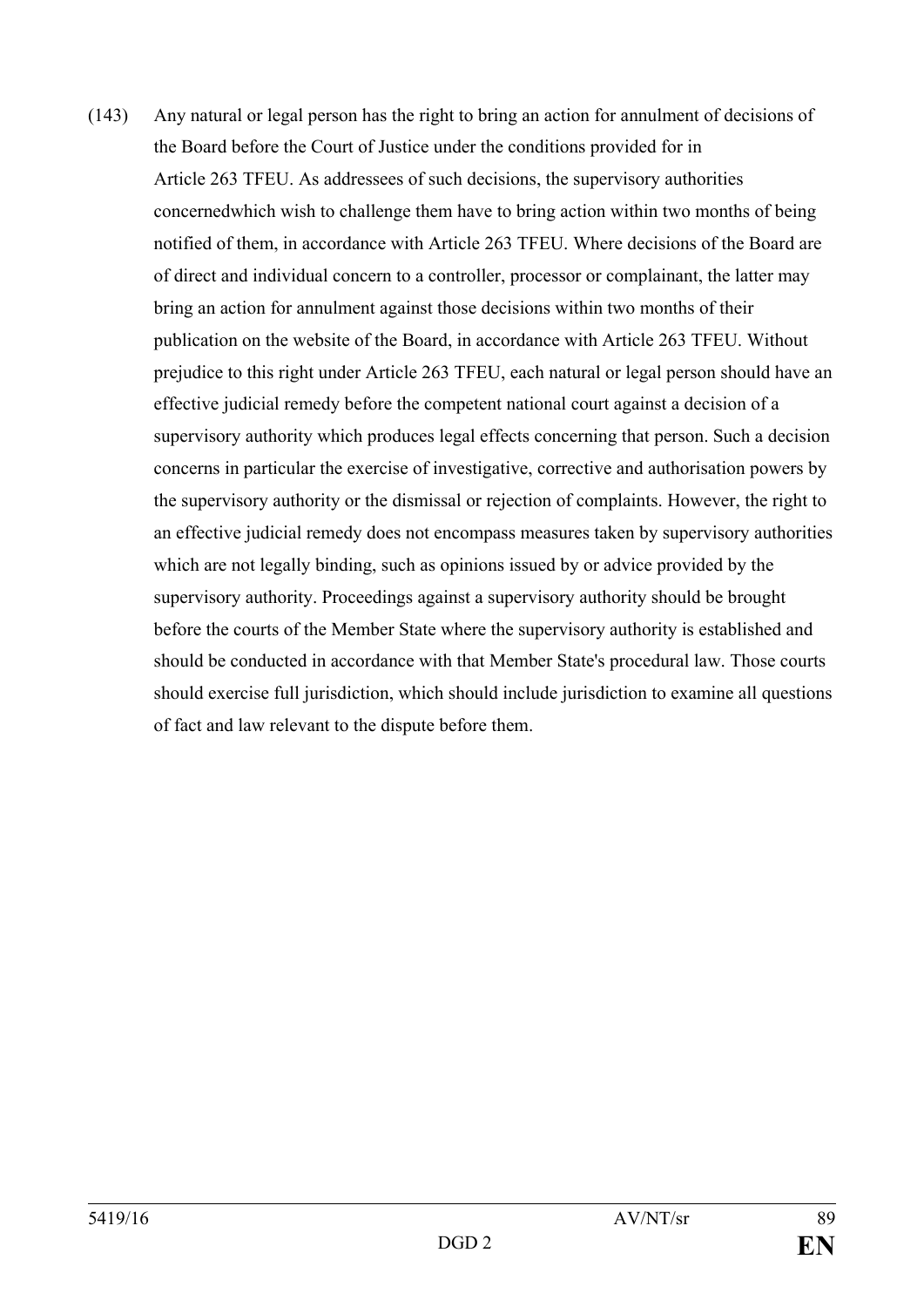Where a complaint has been rejected or dismissed by a supervisory authority, the complainant may bring proceedings before the courts in the same Member State. In the context of judicial remedies relating to the application of this Regulation, national courts which consider a decision on the question necessary to enable them to give judgment, may, or in the case provided for in Article 267 TFEU, must, request the Court of Justice to give a preliminary ruling on the interpretation of Union law, including this Regulation. Furthermore, where a decision of a supervisory authority implementing a decision of the Board is challenged before a national court and the validity of the decision of the Board is at issue, that national court does not have the power to declare the Board's decision invalid but must refer the question of validity to the Court of Justice in accordance with Article 267 TFEU as interpreted by the Court of Justice, where it considers the decision invalid. However, a national court may not refer a question on the validity of the decision of the Board at the request of a natural or legal person which had the opportunity to bring an action for annulment of that decision, in particular if it was directly and individually concerned by that decision, but had not done so within the period laid down by Article 263 TFEU.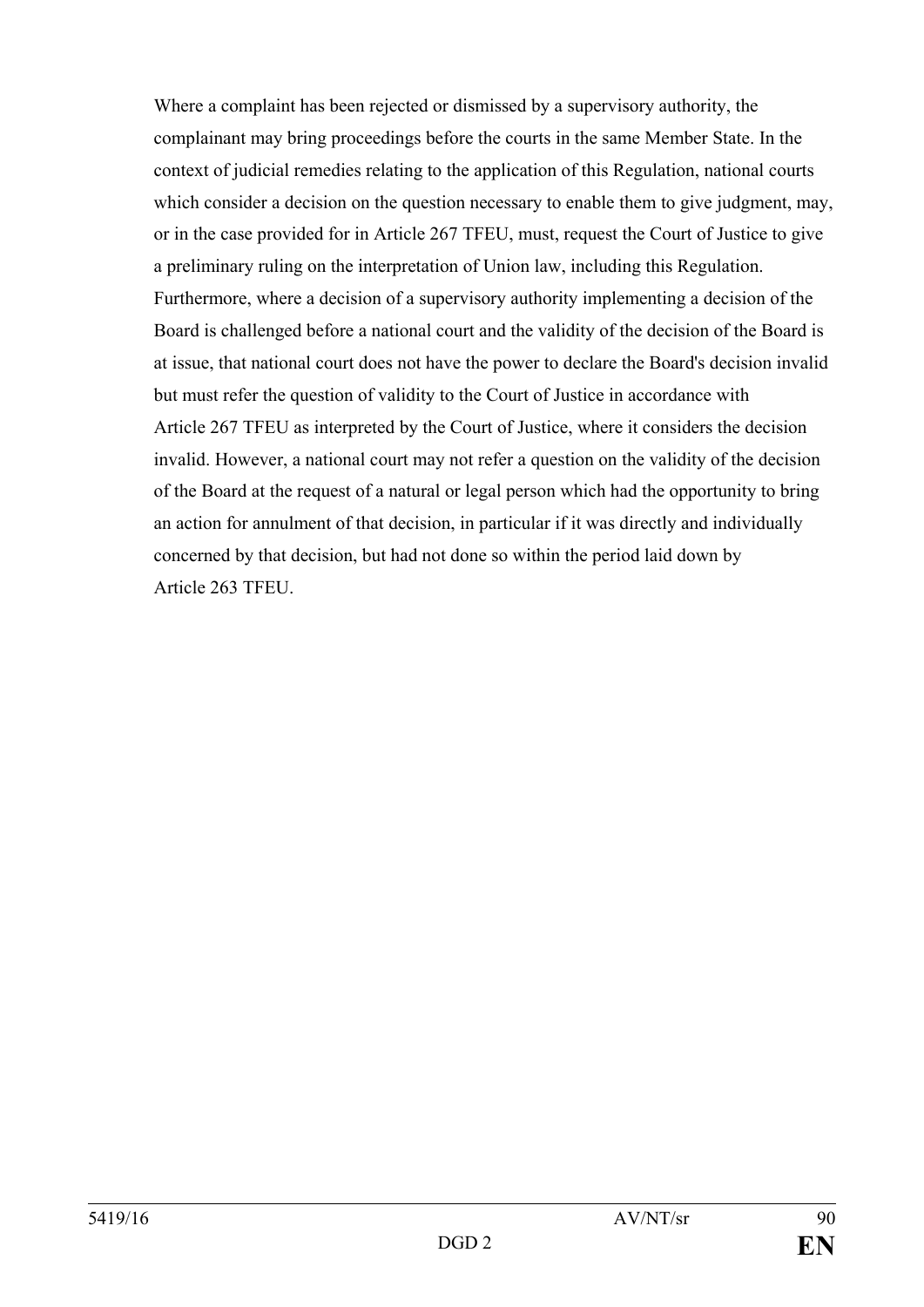- (144) Where a court seized of proceedings against a decision by a supervisory authority has reason to believe that proceedings concerning the same processing, such as the same subject matter as regards processing by the same controller or processor, or the same cause of action, are brought before a competent court in another Member State, it should contact that court in order to confirm the existence of such related proceedings. If related proceedings are pending before a court in another Member State, any court other than the court first seized may stay its proceedings or may, on request of one of the parties, decline jurisdiction in favour of the court first seized if that court has jurisdiction over the proceedings in question and its law permits the consolidation of such related proceedings. Proceedings are deemed to be related where they are so closely connected that it is expedient to hear and determine them together in order to avoid the risk of irreconcilable judgments resulting from separate proceedings.
- (145) For proceedings against a controller or processor, the plaintiff should have the choice to bring the action before the courts of the Member States where the controller or processor has an establishment or where the data subject resides, unless the controller is a public authority of a Member State acting in the exercise of its public powers.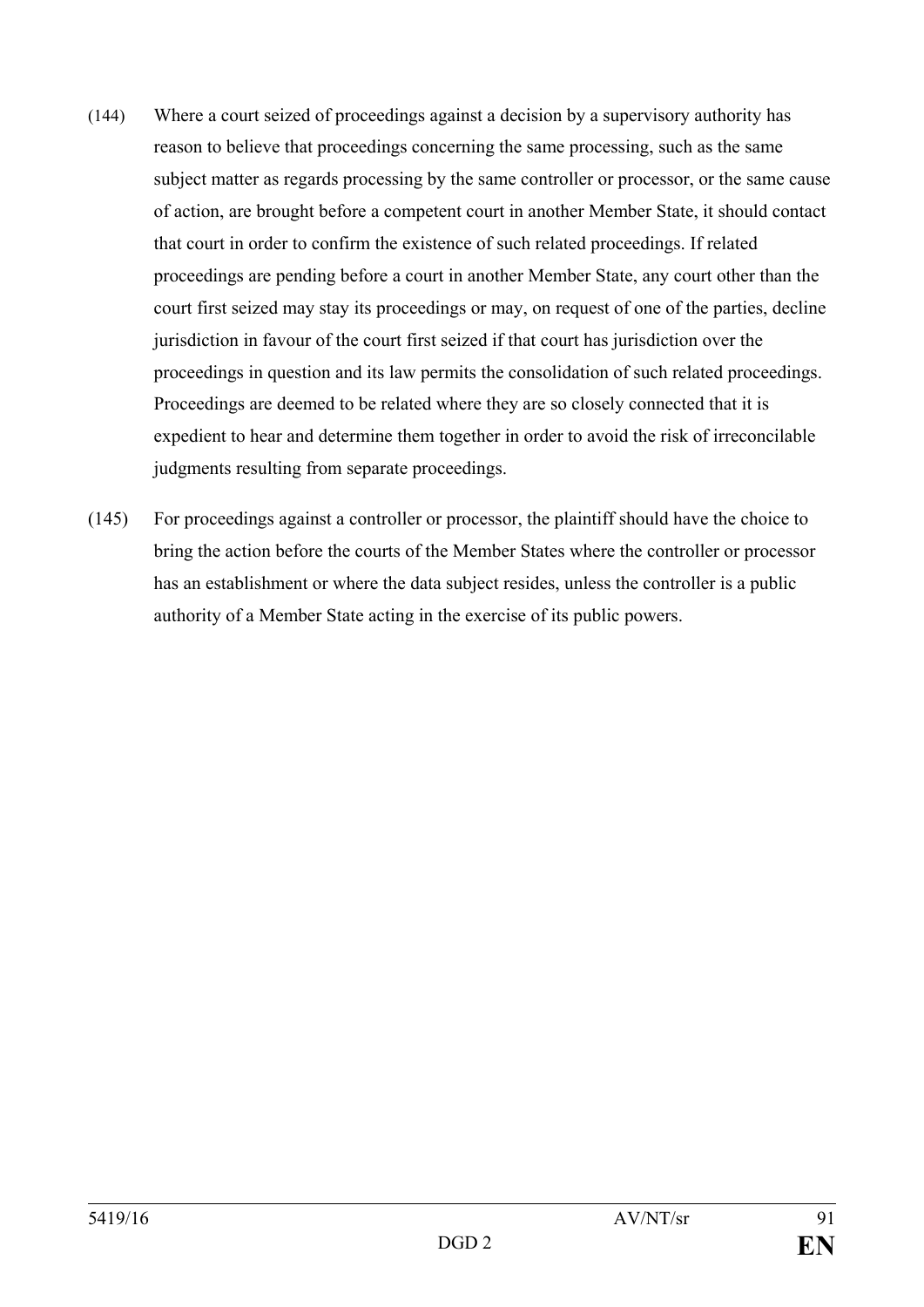(146) The controller or processor should compensate any damage which a person may suffer as a result of processing that infringes this Regulation. The controller or processor should be exempt from liability if it proves that it is not in any way responsible for the damage. The concept of damage should be broadly interpreted in the light of the case-law of the Court of Justice in a manner which fully reflects the objectives of this Regulation. This is without prejudice to any claims for damage deriving from the violation of other rules in Union or Member State law. Processing that infringes this Regulation also includes processing that infringes delegated and implementing acts adopted in accordance with this Regulation and Member State law specifying rules of this Regulation. Data subjects should receive full and effective compensation for the damage they have suffered. Where controllers or processors are involved in the same processing, each controller or processor should be held liable for the entire damage. However, where they are joined to the same judicial proceedings, in accordance with Member State law, compensation may be apportioned according to the responsibility of each controller or processor for the damage caused by the processing, provided that full and effective compensation of the data subject who suffered the damage is ensured. Any controller or processor which has paid full compensation may subsequently institute recourse proceedings against other controllers or processors involved in the same processing.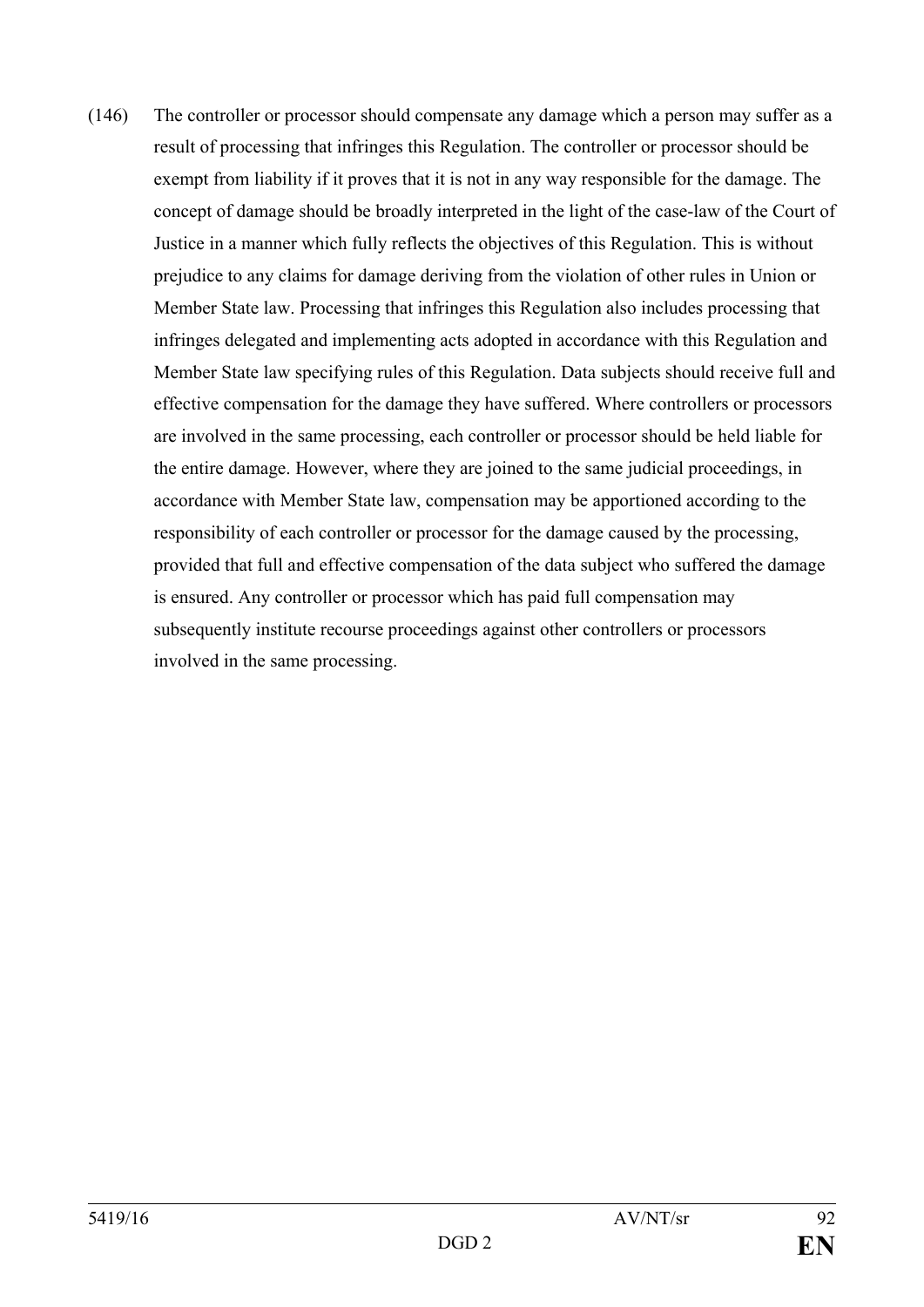- (147) Where specific rules on jurisdiction are contained in this Regulation, in particular as regards proceedings seeking a judicial remedy including compensation, against a controller or processor, general jurisdiction rules such as those of Regulation (EU) No 1215/2012 of the European Parliament and of the Council**[1](#page-93-0)** should not prejudice the application of such specific rules.
- (148) In order to strengthen the enforcement of the rules of this Regulation, penalties including administrative fines should be imposed for any infringement of this Regulation, in addition to, or instead of appropriate measures imposed by the supervisory authority pursuant to this Regulation. In a case of a minor infringement or if the fine likely to be imposed would constitute a disproportionate burden to a natural person, a reprimand may be issued instead of a fine. Due regard should however be given to the nature, gravity and duration of the infringement, the intentional character of the infringement, actions taken to mitigate the damage suffered, degree of responsibility or any relevant previous infringements, the manner in which the infringement became known to the supervisory authority, compliance with measures ordered against the controller or processor, adherence to a code of conduct and any other aggravating or mitigating factor. The imposition of penalties including administrative fines should be subject to appropriateprocedural safeguards in accordance with the general principles of Union law and the Charter, including effective judicial protection and due process.

<span id="page-93-0"></span> $\mathbf{1}$ **<sup>1</sup>** Regulation (EU) No 1215/2012 of the European Parliament and of the Council of 12 December 2012 on jurisdiction and the recognition and enforcement of judgments in civil and commercial matters (OJ L 351, 20.12.2012, p. 1).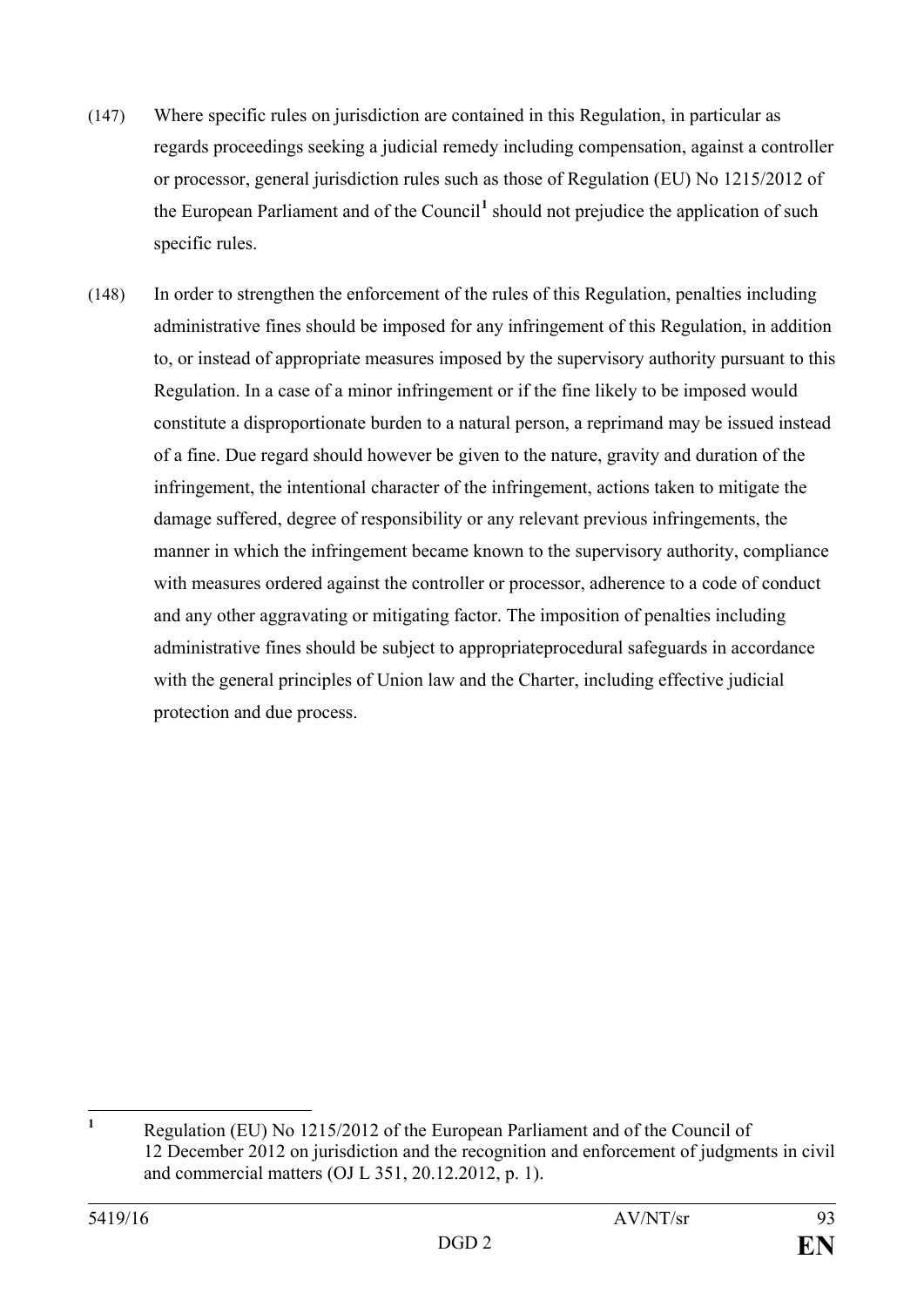(149) Member States should be able to lay down the rules on criminal penalties for infringements of this Regulation, including for infringements of national rules adopted pursuant to and within the limits of this Regulation. Those criminal penalties may also allow for the deprivation of the profits obtained through infringements of this Regulation. However, the imposition of criminal penalties for infringements of such national rules and of administrative penalties should not lead to a breach of the principle of *ne bis in idem*, as interpreted by the Court of Justice.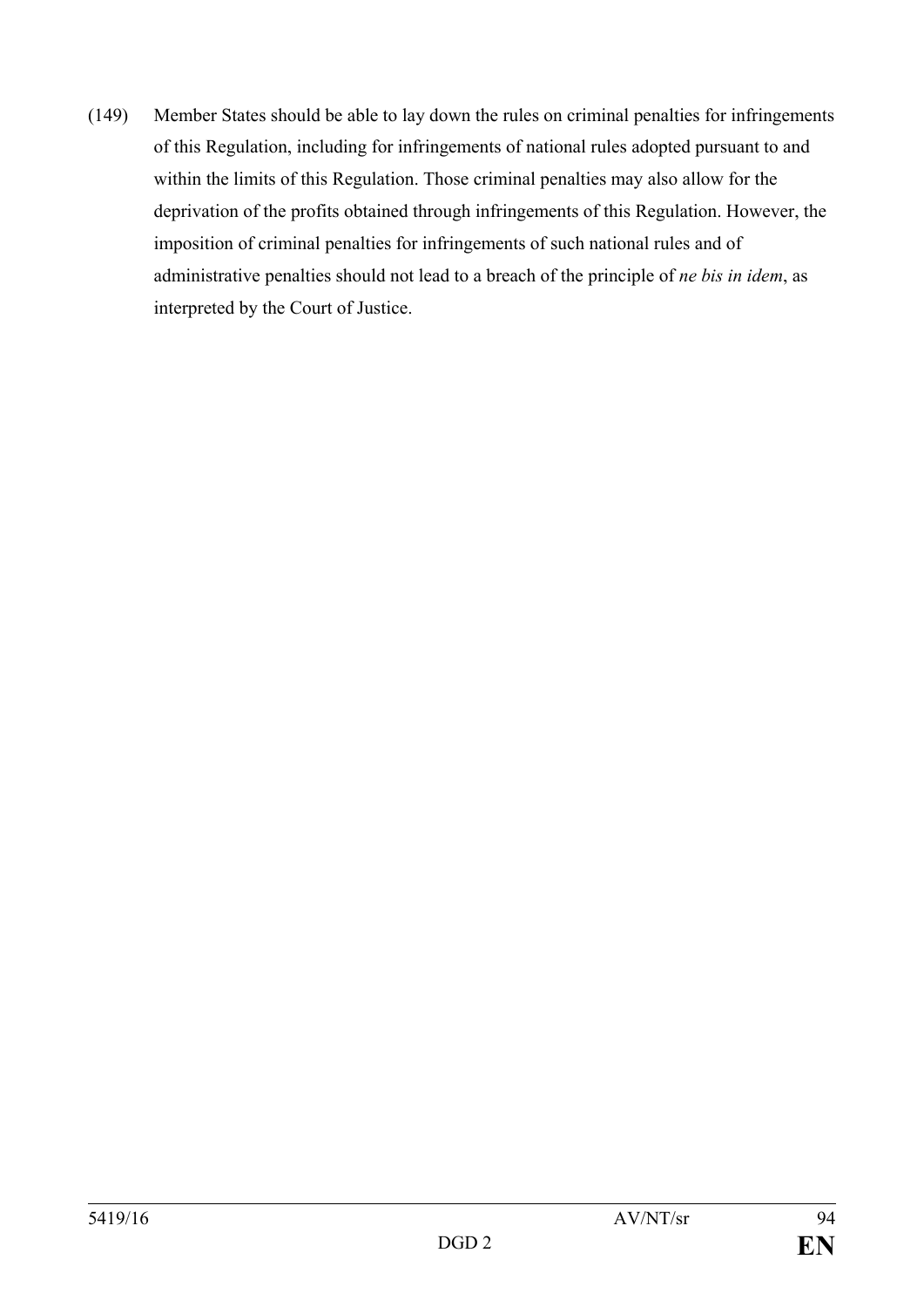(150) In order to strengthen and harmonise administrative penalties for infringements of this Regulation, each supervisory authority should have the power to impose administrative fines. This Regulation should indicate infringements and the upper limit and criteria for fixing the related administrative fines, which should be determined by the competent supervisory authority in each individual case, taking into account all relevant circumstances of the specific situation, with due regard in particular to the nature, gravity and duration of the infringement and of its consequences and the measures taken to ensure compliance with the obligations under this Regulation and to prevent or mitigate the consequences of the infringement. Where administrative fines are imposed on an undertaking, an undertaking should be understood to be an undertaking in accordance with Articles 101 and 102 TFEU for those purposes. Where administrative fines are imposed on persons that are not an undertaking, the supervisory authority should take account of the general level of income in the Member State as well as the economic situation of the person in considering the appropriate amount of the fine. The consistency mechanism may also be used to promote a consistent application of administrative fines. It should be for the Member States to determine whether and to which extent public authorities should be subject to administrative fines. Imposing an administrative fine or giving a warning does not affect the application of other powers of the supervisory authorities or of other penalties under this Regulation.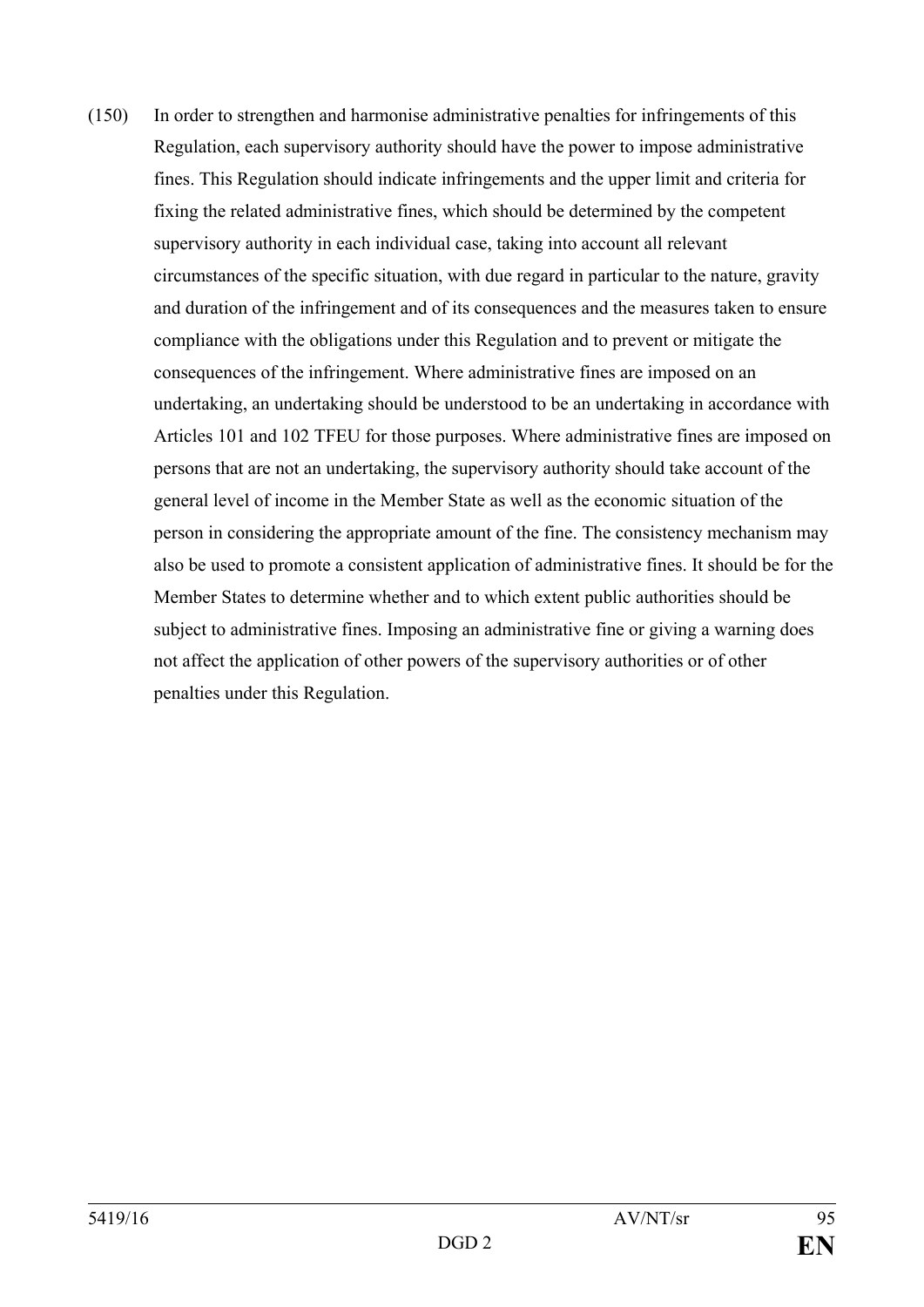- (151) The legal systems of Denmark and Estonia do not allow for administrative fines as set out in this Regulation. The rules on administrative fines may be applied in such a manner that in Denmark the fine is imposed by competent national courts as a criminal penalty and in Estonia the fine is imposed by the supervisory authority in the framework of a misdemeanor procedure, provided that such an application of the rules in those Member States has an equivalent effect to administrative fines imposed by supervisory authorities. Therefore the competent national courts should take into account the recommendation by the supervisory authority initiating the fine. In any event, the fines imposed should be effective, proportionate and dissuasive.
- (152) Where this Regulation does not harmonise administrative penalties or where necessary in other cases, for example in cases of serious infringements of this Regulation, Member States should implement a system which provides for effective, proportionate and dissuasive penalties. The nature of such penalties, criminal or administrative, should be determined by Member State law.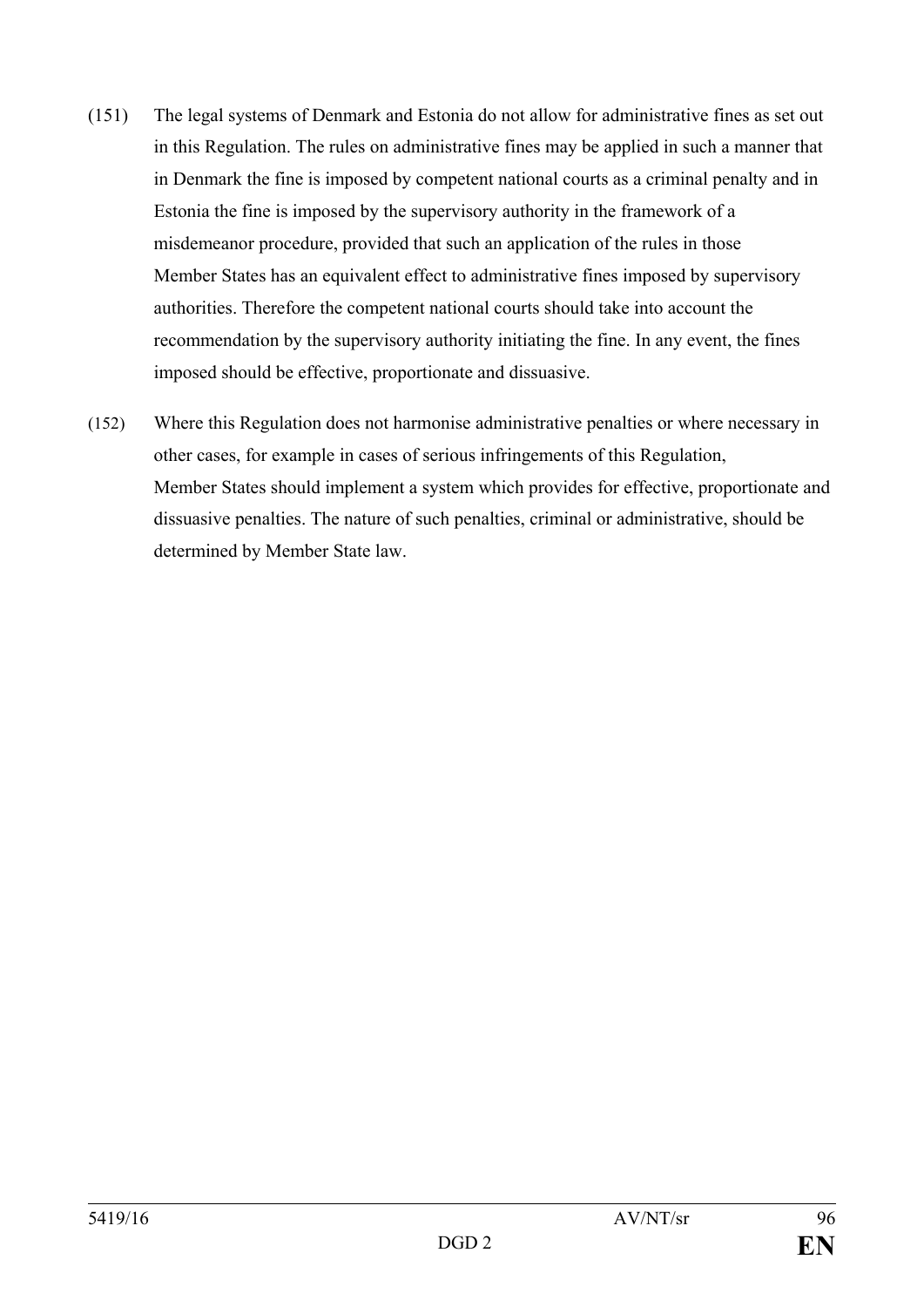(153) Member States law should reconcile the rules governing freedom of expression and information, including journalistic, academic, artistic and or literary expression with the right to the protection of personal data pursuant to this Regulation. The processing of personal data solely for journalistic purposes, or for the purposes of academic, artistic or literary expression should be subject to derogations or exemptions from certain provisions of this Regulation if necessary to reconcile the right to the protection of personal data with the right to freedom of expression and information, as enshrined in Article 11 of the Charter. This should apply in particular to the processing of personal data in the audiovisual field and in news archives and press libraries. Therefore, Member States should adopt legislative measures which lay down the exemptions and derogations necessary for the purpose of balancing those fundamental rights. Member States should adopt such exemptions and derogations on general principles, the rights of the data subject, the controller and the processor, the transfer of personal data to third countries or international organisations, the independent supervisory authorities, cooperation and consistency, and specific data-processing situations. Where such exemptions or derogations differ from one Member State to another, the law of the Member State to which the controller is subject should apply. In order to take account of the importance of the right to freedom of expression in every democratic society, it is necessary to interpret notions relating to that freedom, such as journalism, broadly.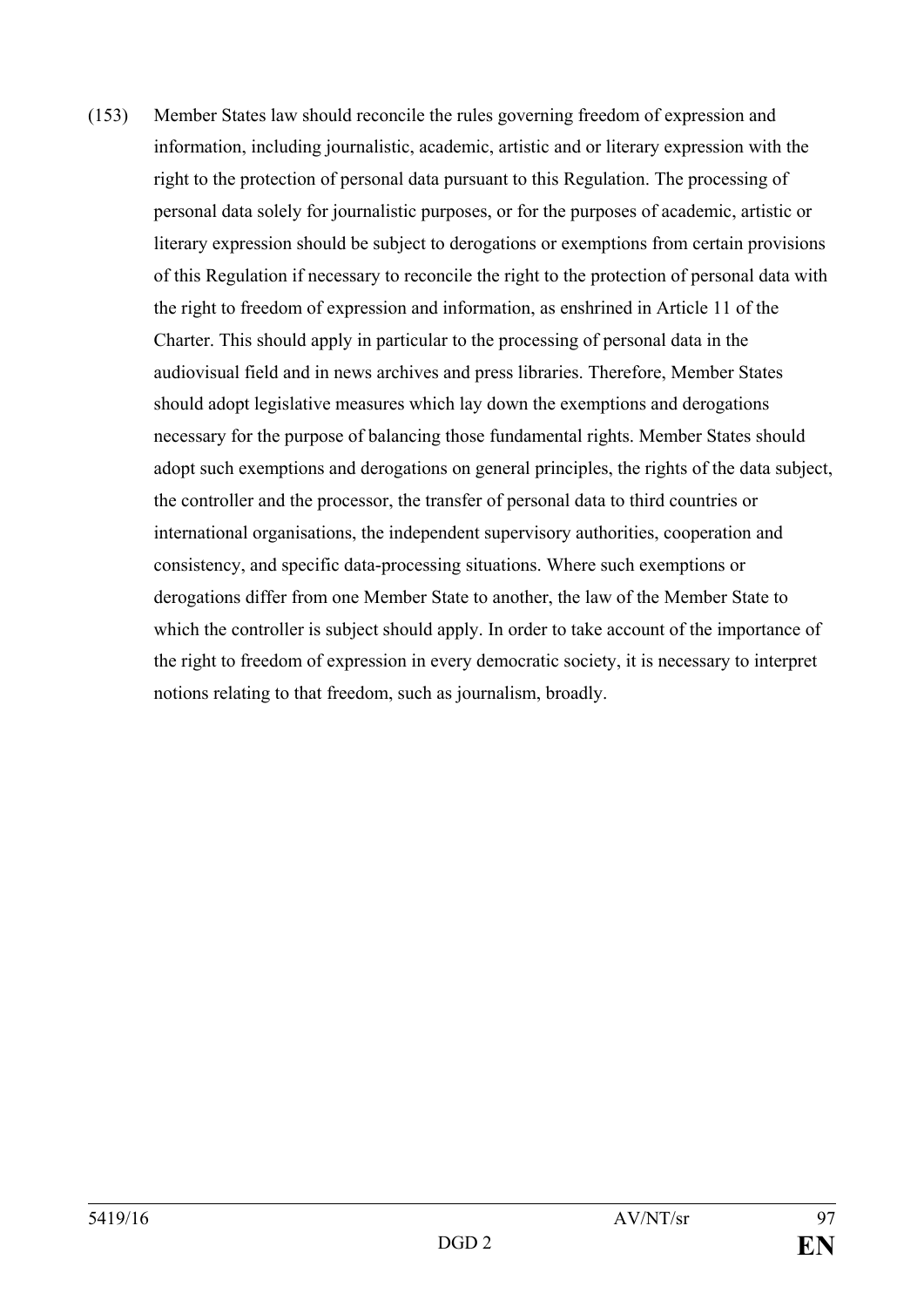(154) This Regulation allows the principle of public access to official documents to be taken into account when applying this Regulation. Public access to official documents may be considered to be in the public interest. Personal data in documents held by a public authority or a public body should be able to be publicly disclosed by that authority or body if the disclosure is provided for by Union or Member State law to which the public authority or public body is subject. Such laws should reconcile public access to official documents and the reuse of public sector information with the right to the protection of personal data and may therefore provide for the necessary reconciliation with the right to the protection of personal data pursuant to this Regulation. The reference to public authorities and bodies should in that context include all authorities or other bodies covered by Member State law on public access to documents. Directive 2003/98/EC of the European Parliament and of the Council**[1](#page-98-0)** leaves intact and in no way affects the level of protection of natural persons with regard to the processing of personal data under the provisions of Union and Member State law, and in particular does not alter the obligations and rights set out in this Regulation. In particular, that Directive should not apply to documents to which access is excluded or restricted by virtue of the access regimes on the grounds of protection of personal data, and parts of documents accessible by virtue of those regimes which contain personal data the re-use of which has been provided for by law as being incompatible with the law concerning the protection of natural persons with regard to the processing of personal data.

<span id="page-98-0"></span> $\mathbf{1}$ **<sup>1</sup>** Directive 2003/98/EC of the European Parliament and of the Council of 17 November 2003 on the re-use of public sector information (OJ L 345, 31.12.2003, p. 90).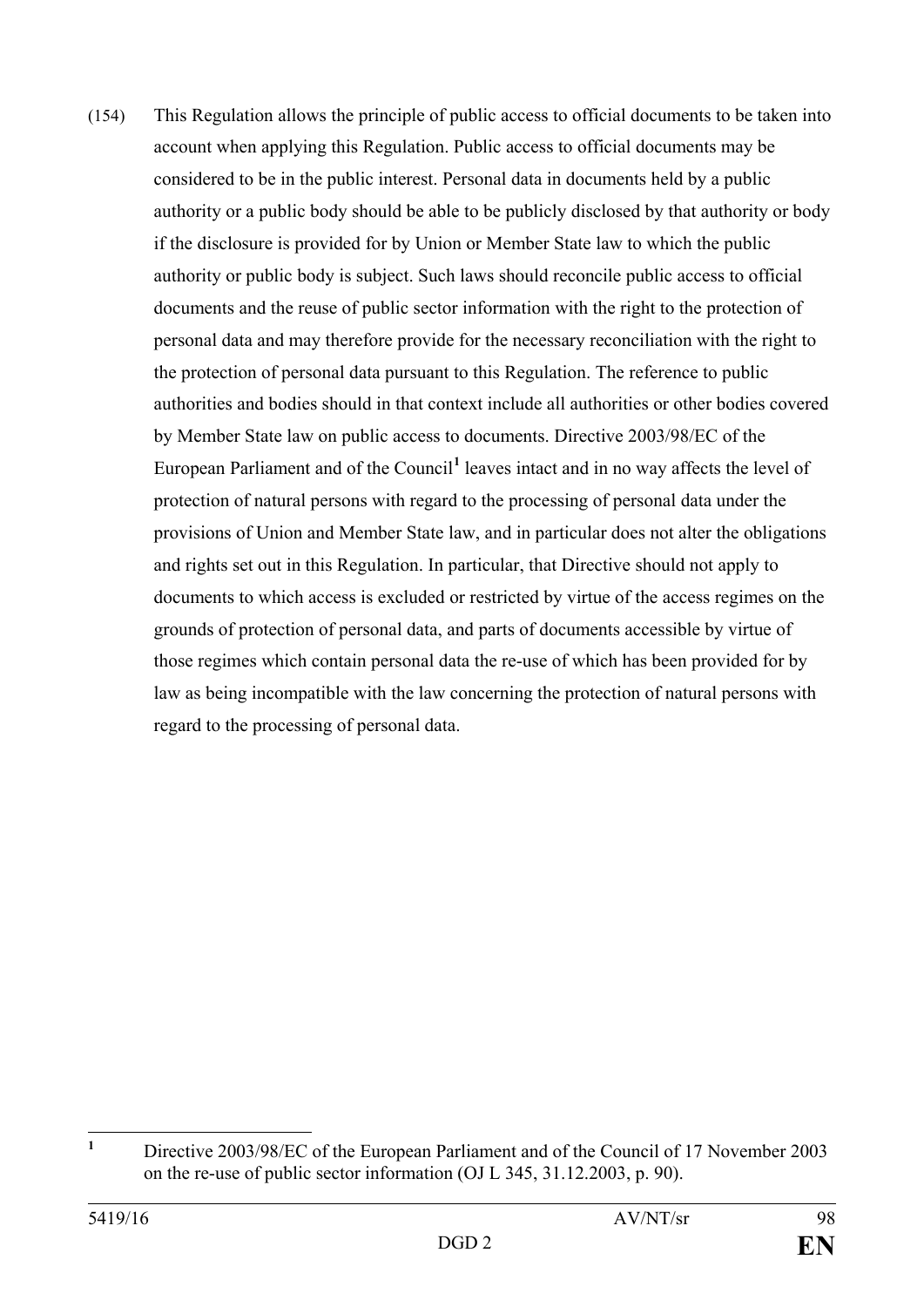(155) Member State law or collective agreements, including 'works agreements', may provide for specific rules on the processing of employees' personal data in the employment context, in particular for the conditions under which personal data in the employment context may be processed on the basis of the consent of the employee, the purposes of the recruitment, the performance of the contract of employment, including discharge of obligations laid down by law or by collective agreements, management, planning and organisation of work, equality and diversity in the workplace, health and safety at work, and for the purposes of the exercise and enjoyment, on an individual or collective basis, of rights and benefits related to employment, and for the purpose of the termination of the employment relationship.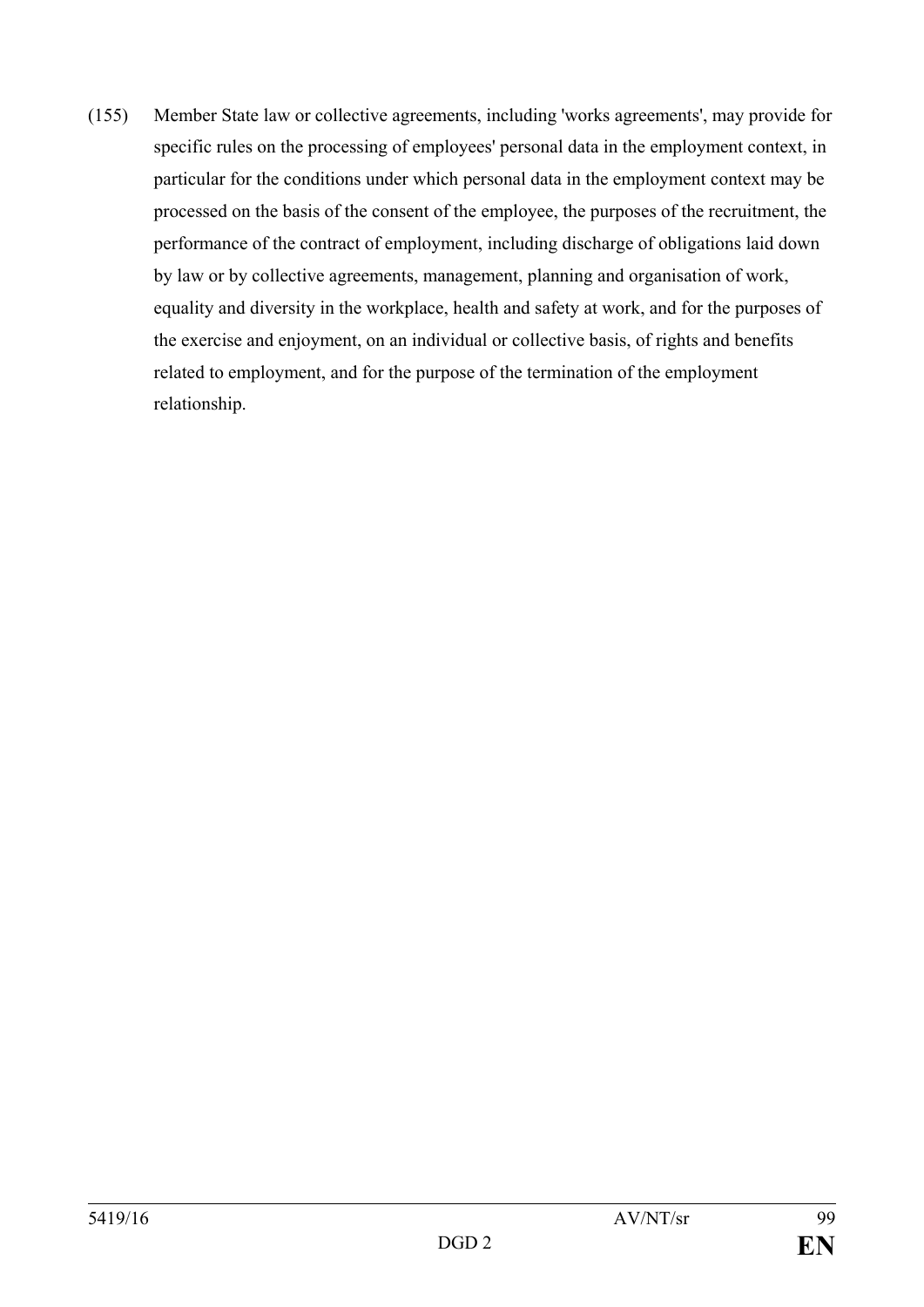(156) The processing of personal data for archiving purposes in the public interest, scientific or historical research purposes or statistical purposes should be subject to appropriate safeguards for the rights and freedoms of the data subject pursuant to this Regulation. Those safeguards should ensure that technical and organisational measures are in place in order to ensure, in particular, the principle of data minimisation. The further processing of personal data for archiving purposes in the public interest, scientific or historical research purposes or statistical purposes is to be carried out when the controller has assessed the feasibility to fulfil those purposes by processing data which do not permit or no longer permit the identification of data subjects, provided that appropriate safeguards exist (such as, for instance, pseudonymisation of the data). Member States should provide for appropriate safeguards for the processing of personal data for archiving purposes in the public interest, scientific or historical research purposes or statistical purposes. Member States should be authorised to provide, under specific conditions and subject to appropriate safeguards for data subjects, specifications and derogations with regard to the information requirements and rights to rectification, to erasure, to be forgotten, to restriction of processing, to data portability, and to object when processing personal data for archiving purposes in the public interest, scientific or historical research purposes or statistical purposes. The conditions and safeguards in question may entail specific procedures for data subjects to exercise those rights if this is appropriate in the light of the purposes sought by the specific processing along with technical and organisational measures aimed at minimising the processing of personal data in pursuance of the proportionality and necessity principles. The processing of personal data for scientific purposes should also comply with other relevant legislation such as on clinical trials.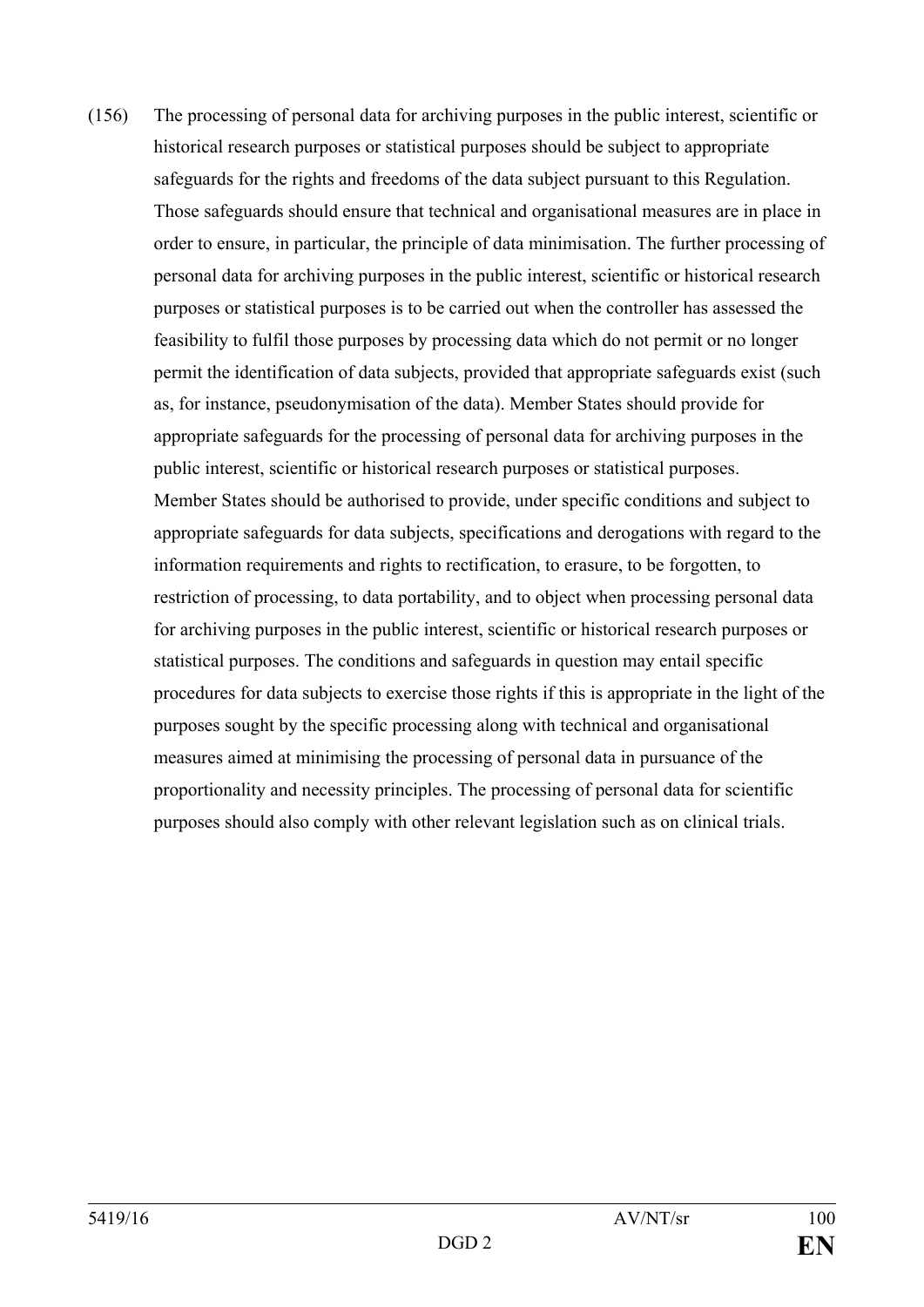- (157) By coupling information from registries, researchers can obtain new knowledge of great value with regard to widespread medical conditions such as cardiovascular disease, cancer and depression. On the basis of registries, research results can be enhanced, as they draw on a larger population. Within social science, research on the basis of registries enables researchers to obtain essential knowledge about the long-term correlation of a number of social conditions such as unemployment and education with other life conditions. Research results obtained through registries provide solid, high-quality knowledge which can provide the basis for the formulation and implementation of knowledge-based policy, improve the quality of life for a number of people and improve the efficiency of social services. In order to facilitate scientific research, personal data can be processed for scientific research purposes, subject to appropriate conditions and safeguards set out in Union or Member State law.
- (158) Where personal data are processed for archiving purposes, this Regulation should also apply to that processing, bearing in mind that this Regulation should not apply to deceased persons. Public authorities or public or private bodies that hold records of public interest should be services which, pursuant to Union or Member State law, have a legal obligation to acquire, preserve, appraise, arrange, describe, communicate, promote, disseminate and provide access to records of enduring value for general public interest. Member States should also be authorised to provide for the further processing of personal data for archiving purposes, for example with a view to providing specific information related to the political behaviour under former totalitarian state regimes, genocide, crimes against humanity, in particular the Holocaust, or war crimes.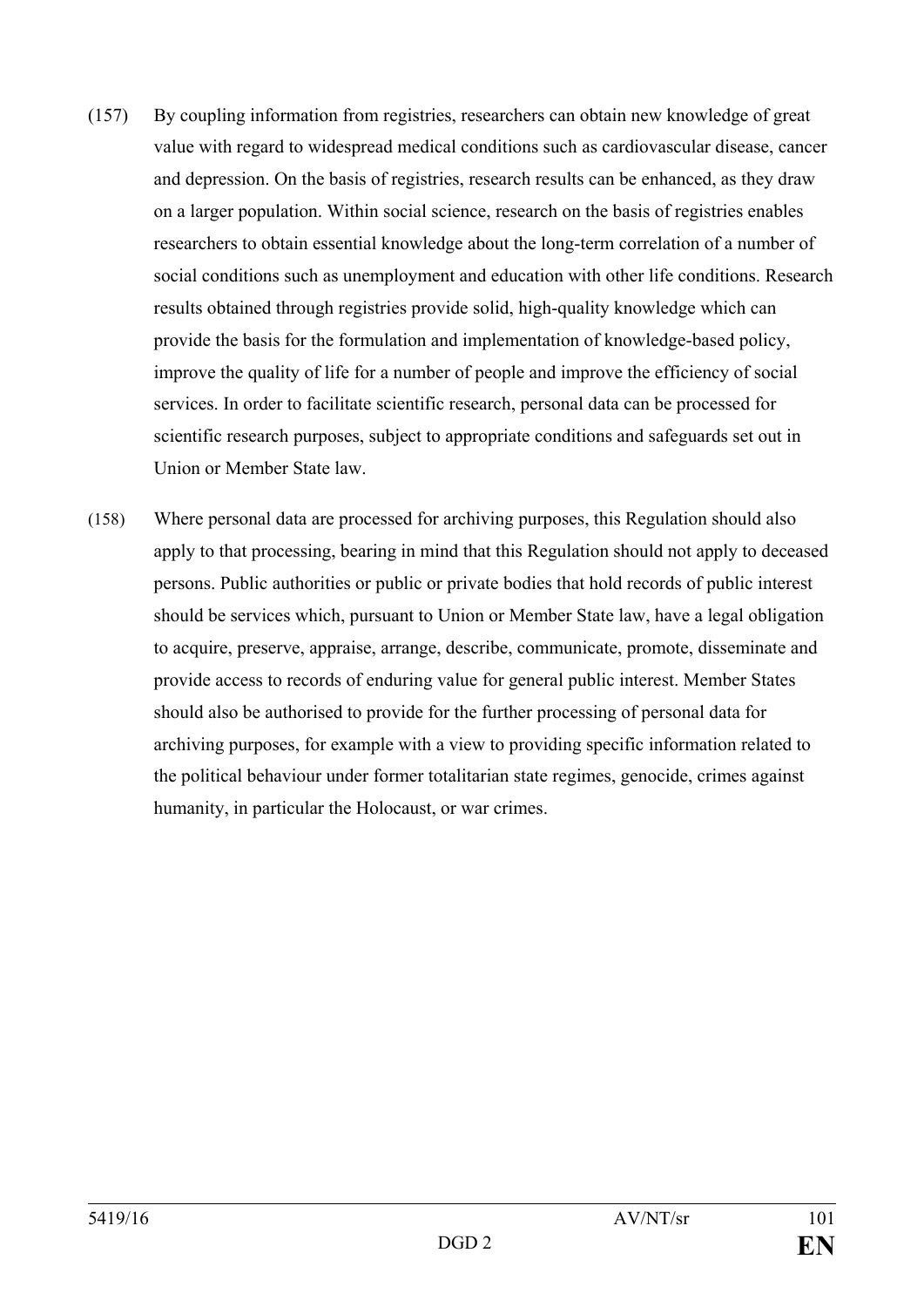- (159) Where personal data are processed for scientific research purposes, this Regulation should also apply to that processing. For the purposes of this Regulation, the processing of personal data for scientific research purposes should be interpreted in a broad manner including for example technological development and demonstration, fundamental research, applied research and privately funded research. In addition, it should take into account the Union's objective under Article 179(1) TFEU of achieving a European Research Area. Scientific research purposes should also include studies conducted in the public interest in the area of public health. To meet the specificities of processing personal data for scientific research purposes, specific conditions should apply in particular as regards the publication or otherwise disclosure of personal data in the context of scientific research purposes. If the result of scientific research in particular in the health context gives reason for further measures in the interest of the data subject, the general rules of this Regulation should apply in view of those measures.
- (160) Where personal data are processed for historical research purposes, this Regulation should also apply to that processing. This should also include historical research and research for genealogical purposes, bearing in mind that this Regulation should not apply to deceased persons.
- (161) For the purpose of consenting to the participation in scientific research activities in clinical trials, the relevant provisions of Regulation (EU) No 536/2014 of the European Parliament and of the Council<sup>[1](#page-102-0)</sup> should apply.

<span id="page-102-0"></span> $\mathbf{1}$ **<sup>1</sup>** Regulation (EU) No 536/2014 of the European Parliament and of the Council of 16 April 2014 on clinical trials on medicinal products for human use, and repealing Directive 2001/20/EC (OJ L 158, 27.5.2014, p. 1).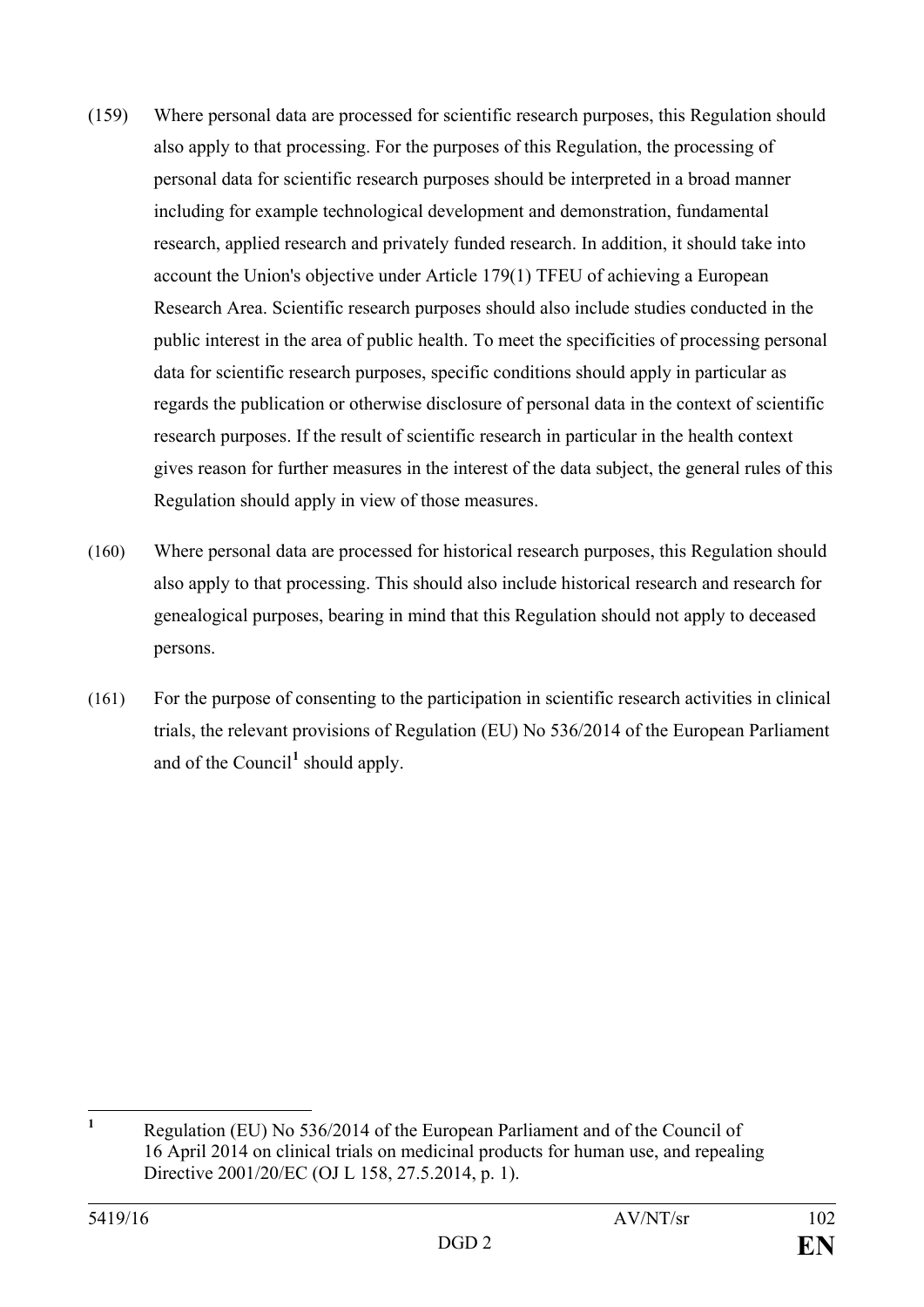- (162) Where personal data are processed for statistical purposes, this Regulation should apply to that processing. Union or Member State law should, within the limits of this Regulation, determine statistical content, control of access, specifications for the processing of personal data for statistical purposes and appropriate measures to safeguard the rights and freedoms of the data subject and for ensuring statistical confidentiality. Statistical purposes mean any operation of collection and the processing of personal data necessary for statistical surveys or for the production of statistical results. Those statistical results may further be used for different purposes, including a scientific research purpose. The statistical purpose implies that the result of processing for statistical purposes is not personal data, but aggregate data, and that this result or the personal data are not used in support of measures or decisions regarding any particular natural person.
- (163) The confidential information which the Union and national statistical authorities collect for the production of official European and official national statistics should be protected. European statistics should be developed, produced and disseminated in accordance with the statistical principles as set out in Article 338(2) TFEU, while national statistics should also comply with Member State law. Regulation (EC) No 223/2009 of the European Parliament and of the Council<sup>[1](#page-103-0)</sup> provides further specifications on statistical confidentiality for European statistics.

<span id="page-103-0"></span> **1** Regulation (EC) No 223/2009 of the European Parliament and of the Council of 11 March 2009 on European statistics and repealing Regulation (EC, Euratom) No 1101/2008 of the European Parliament and of the Council on the transmission of data subject to statistical confidentiality to the Statistical Office of the European Communities, Council Regulation (EC) No 322/97 on Community Statistics, and Council Decision 89/382/EEC, Euratom establishing a Committee on the Statistical Programmes of the European Communities (OJ L 87, 31.3.2009, p. 164).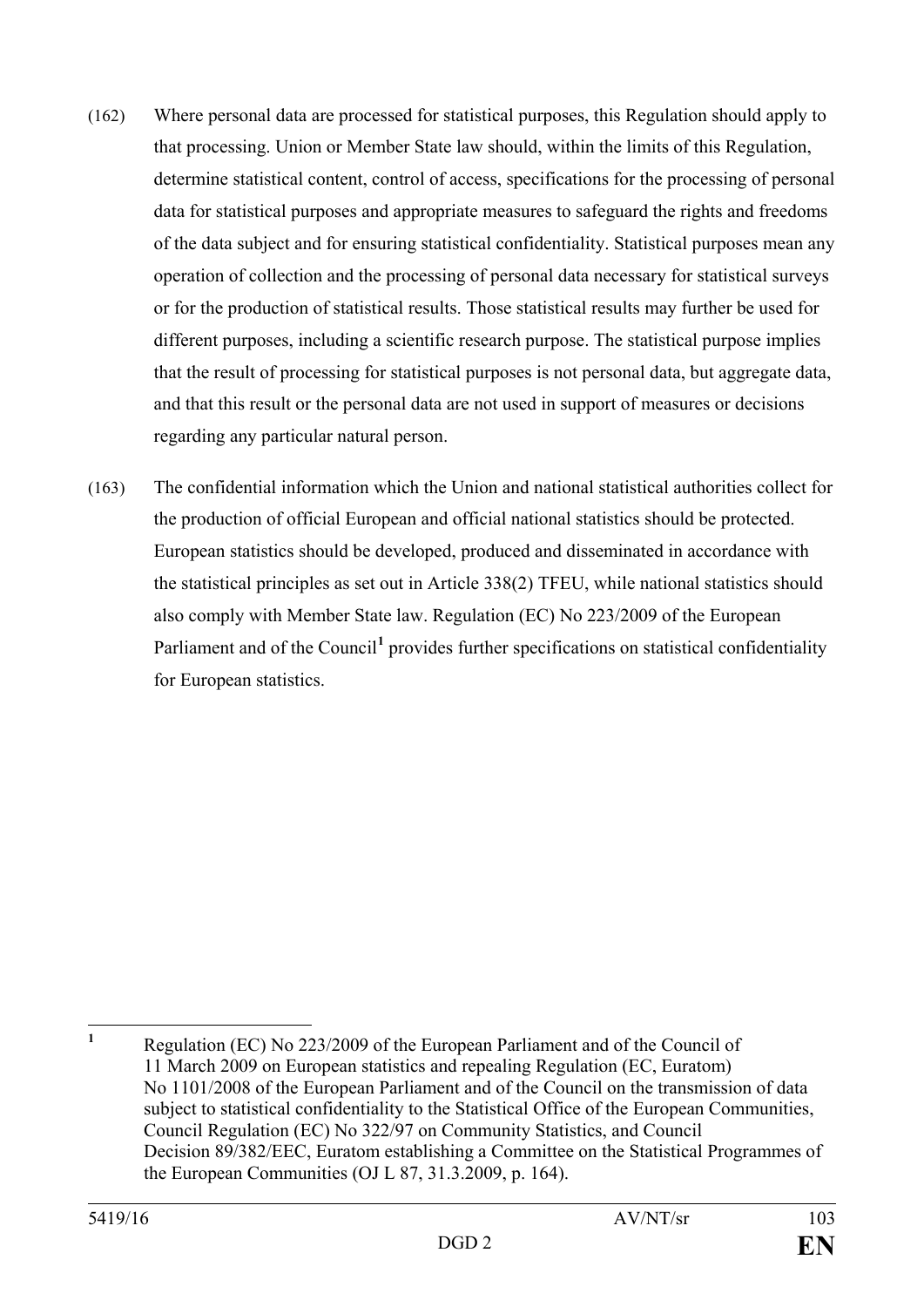- (164) As regards the powers of the supervisory authorities to obtain from the controller or processor access to personal data and access to their premises, Member States may adopt by law, within the limits of this Regulation, specific rules in order to safeguard the professional or other equivalent secrecy obligations, in so far as necessary to reconcile the right to the protection of personal data with an obligation of professional secrecy. This is without prejudice to existing Member State obligations to adopt rules on professional secrecy where required by Union law.
- (165) This Regulation respects and does not prejudice the status under existing constitutional law of churches and religious associations or communities in the Member States, as recognised in Article 17 TFEU.
- (166) In order to fulfil the objectives of this Regulation, namely to protect the fundamental rights and freedoms of natural persons and in particular their right to the protection of personal data and to ensure the free movement of personal data within the Union, the power to adopt acts in accordance with Article 290 TFEU should be delegated to the Commission. In particular, delegated acts should be adopted in respect of criteria and requirements for certification mechanisms, information to be presented by standardised icons and procedures for providing such icons. It is of particular importance that the Commission carry out appropriate consultations during its preparatory work, including at expert level. The Commission, when preparing and drawing-up delegated acts, should ensure a simultaneous, timely and appropriate transmission of relevant documents to the European Parliament and to the Council.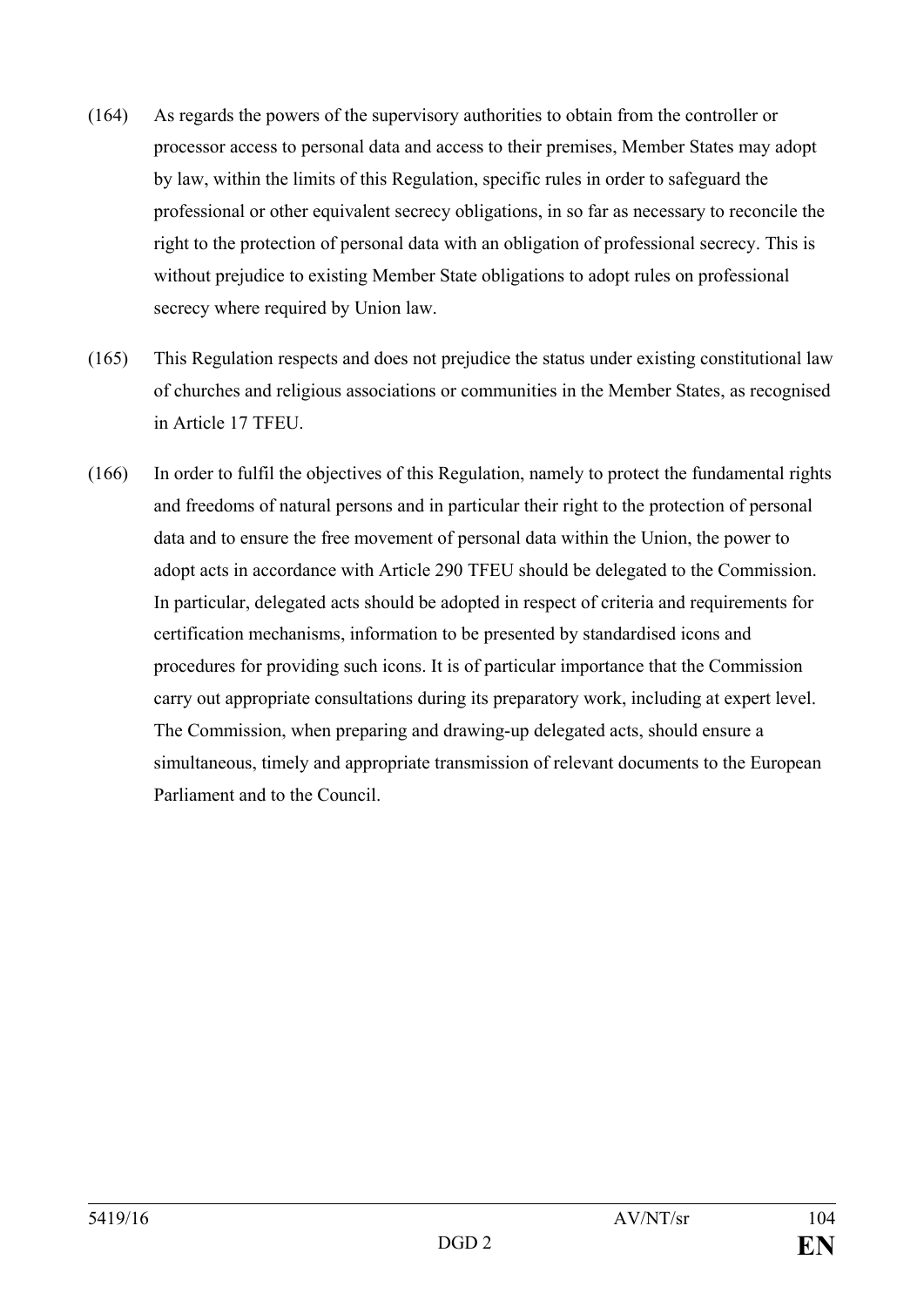- (167) In order to ensure uniform conditions for the implementation of this Regulation, implementing powers should be conferred on the Commission when provided for by this Regulation. Those powers should be exercised in accordance with Regulation (EU) No 182/2011. In that context, the Commission should consider specific measures for micro, small and medium-sized enterprises.
- (168) The examination procedure should be used for the adoption of implementing acts on standard contractual clauses between controllers and processors and between processors; codes of conduct; technical standards and mechanisms for certification; the adequate level of protection afforded by a third country, a territory or a specified sector within that third country, or an international organisation; standard protection clauses; formats and procedures for the exchange of information by electronic means between controllers, processors and supervisory authorities for binding corporate rules; mutual assistance; and arrangements for the exchange of information by electronic means between supervisory authorities, and between supervisory authorities and the Board.
- (169) The Commission should adopt immediately applicable implementing acts where available evidence reveals that a third country, a territory or a specified sector within that third country, or an international organisation does not ensure an adequate level of protection, and imperative grounds of urgency so require.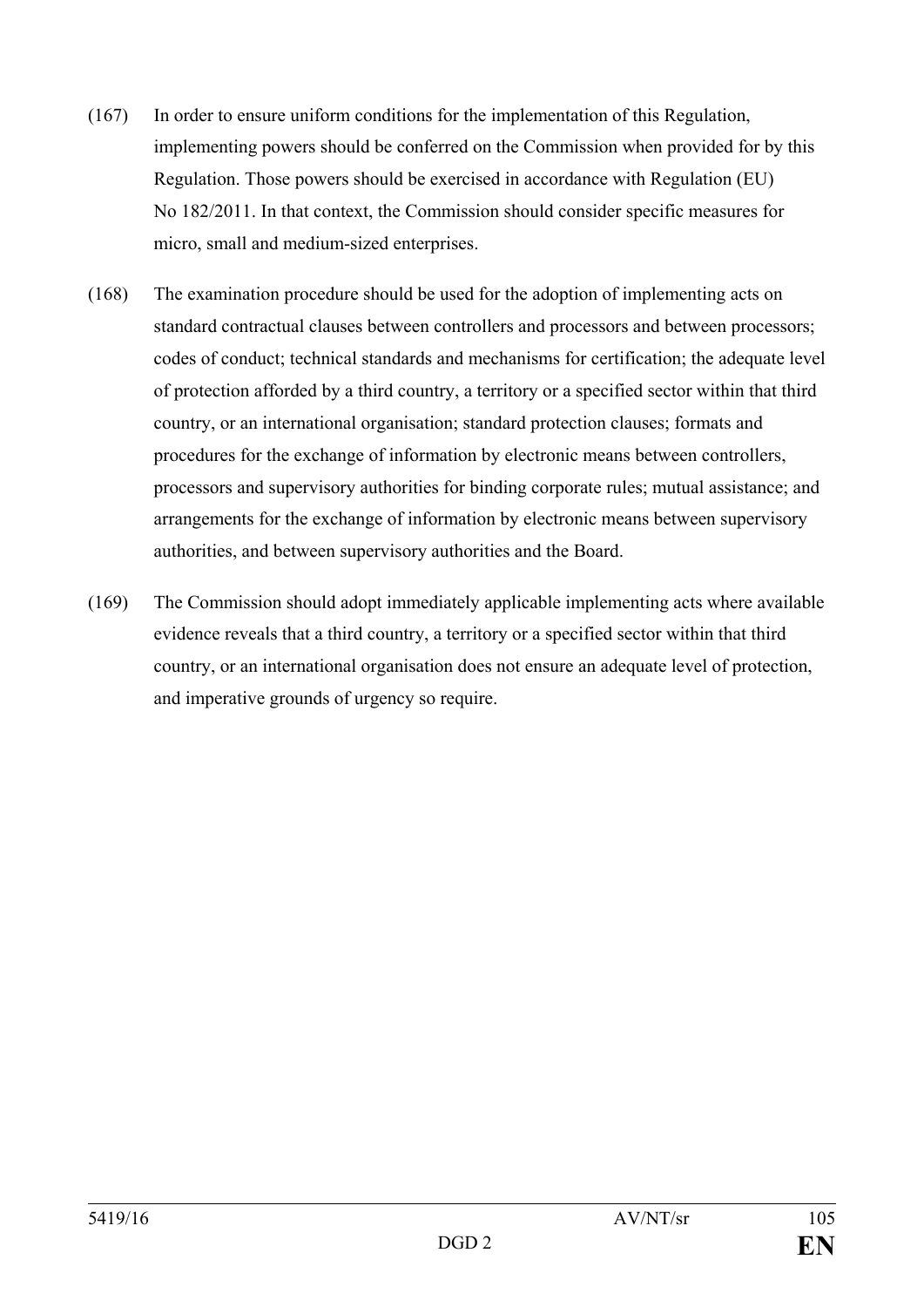- (170) Since the objective of this Regulation, namely to ensure an equivalent level of protection of natural persons and the free flow of personal data throughout the Union, cannot be sufficiently achieved by the Member States and can rather, by reason of the scale or effects of the action, be better achieved at Union level, the Union may adopt measures, in accordance with the principle of subsidiarity as set out in Article 5 of the Treaty on European Union (TEU). In accordance with the principle of proportionality as set out in that Article, this Regulation does not go beyond what is necessary in order to achieve that objective.
- (171) Directive 95/46/EC should be repealed by this Regulation. Processing already under way on the date of application of this Regulation should be brought into conformity with this Regulation within the period of two years after which this Regulation enters into force. Where processing is based on consent pursuant to Directive 95/46/EC, it is not necessary for the data subject to give his or her consent again if the manner in which the consent has been given is in line with the conditions of this Regulation, so as to allow the controller to continue such processing after the date of application of this Regulation. Commission decisions adopted and authorisations by supervisory authorities based on Directive 95/46/EC remain in force until amended, replaced or repealed.
- (172) The European Data Protection Supervisor was consulted in accordance with Article 28(2) of Regulation (EC) No 45/2001 and delivered an opinion on 7 March 2012**[1](#page-106-0)** .

<span id="page-106-0"></span> $\mathbf{1}$ **<sup>1</sup>** OJ C 192, 30.6.2012, p. 7.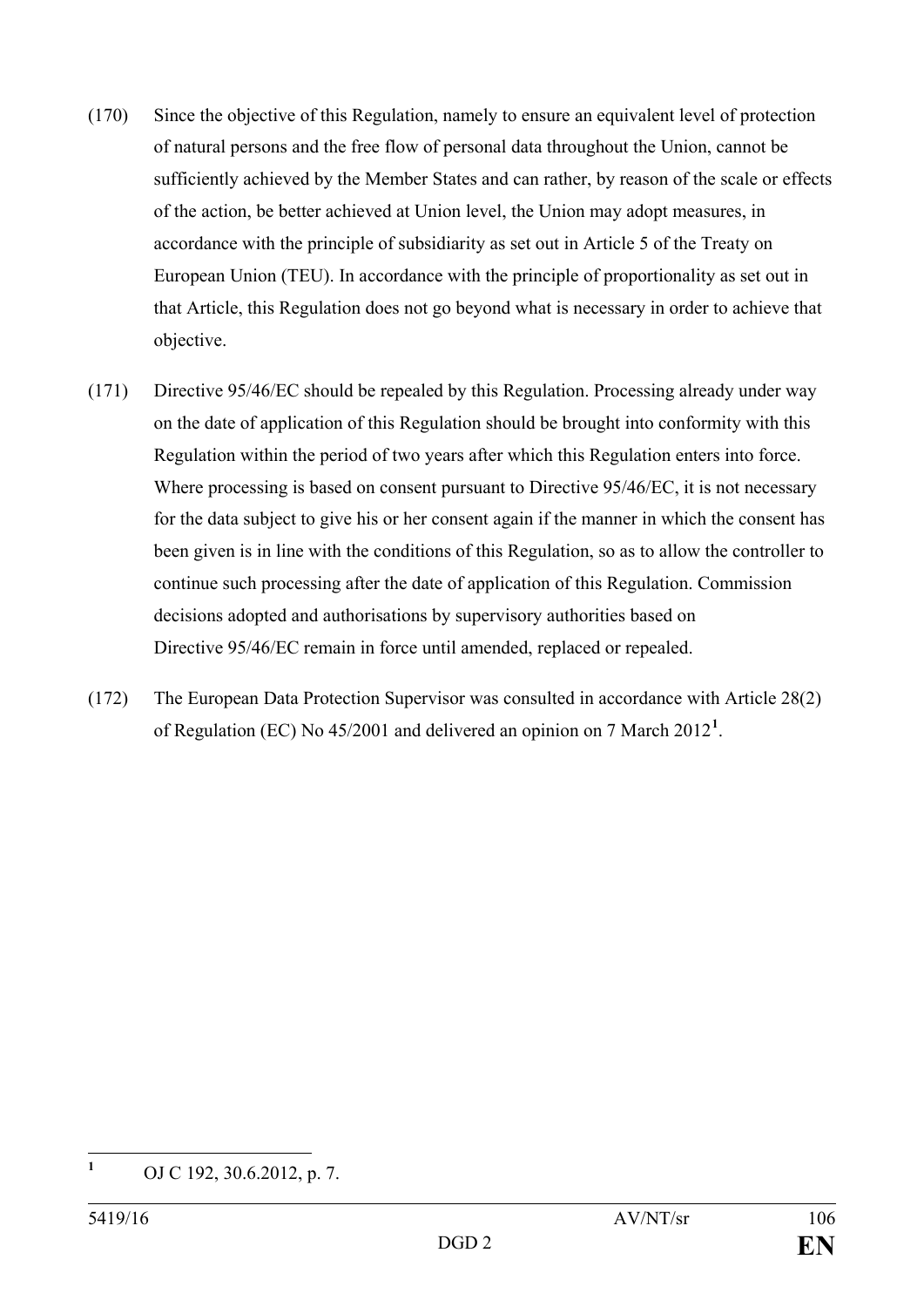(173) This Regulation should apply to all matters concerning the protection of fundamental rights and freedoms vis-à-vis the processing of personal data which are not subject to specific obligations with the same objective set out in Directive 2002/58/EC of the European Parliament and of the Council<sup>[1](#page-107-0)</sup>, including the obligations on the controller and the rights of natural persons. In order to clarify the relationship between this Regulation and Directive 2002/58/EC, that Directive should be amended accordingly. Once this Regulation is adopted, Directive 2002/58/EC should be reviewed in particular in order to ensure consistency with this Regulation,

HAVE ADOPTED THIS REGULATION:

<span id="page-107-0"></span> $\mathbf{1}$ **<sup>1</sup>** Directive 2002/58/EC of the European Parliament and of the Council of 12 July 2002 concerning the processing of personal data and the protection of privacy in the electronic communications sector (Directive on privacy and electronic communications) (OJ L 201, 31.7.2002, p. 37).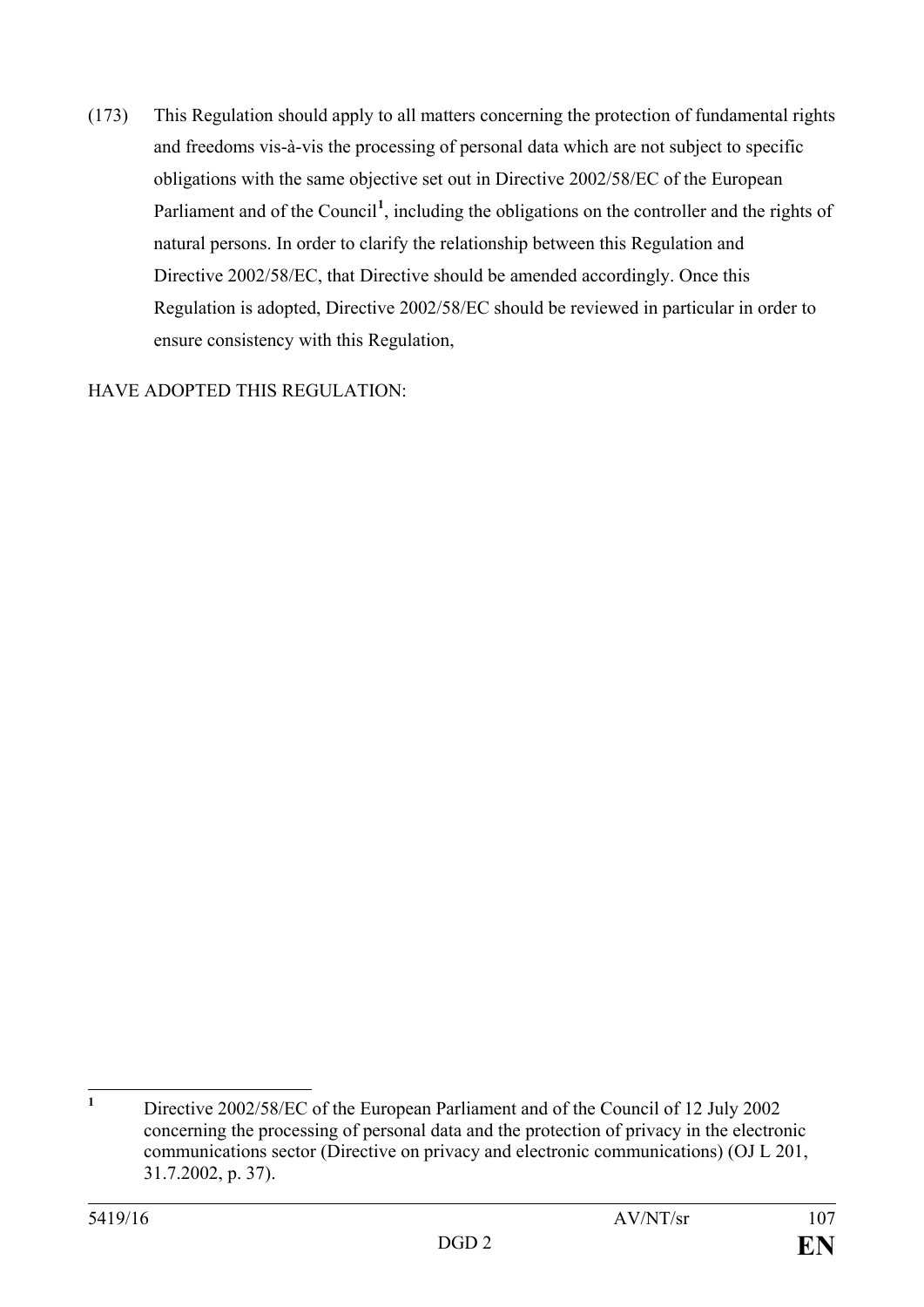# **CHAPTER I GENERAL PROVISIONS**

#### *Article 1*

#### *Subject-matter and objectives*

- 1. This Regulation lays down rules relating to the protection of natural persons with regard to the processing of personal data and rules relating to the free movement of personal data.
- 2. This Regulation protects fundamental rights and freedoms of natural persons and in particular their right to the protection of personal data.
- 3. The free movement of personal data within the Union shall be neither restricted nor prohibited for reasons connected with the protection of natural persons with regard to the processing of personal data.

#### *Article 2*

#### *Material scope*

1. This Regulation applies to the processing of personal data wholly or partly by automated means and to the processing other than by automated means of personal data which form part of a filing system or are intended to form part of a filing system.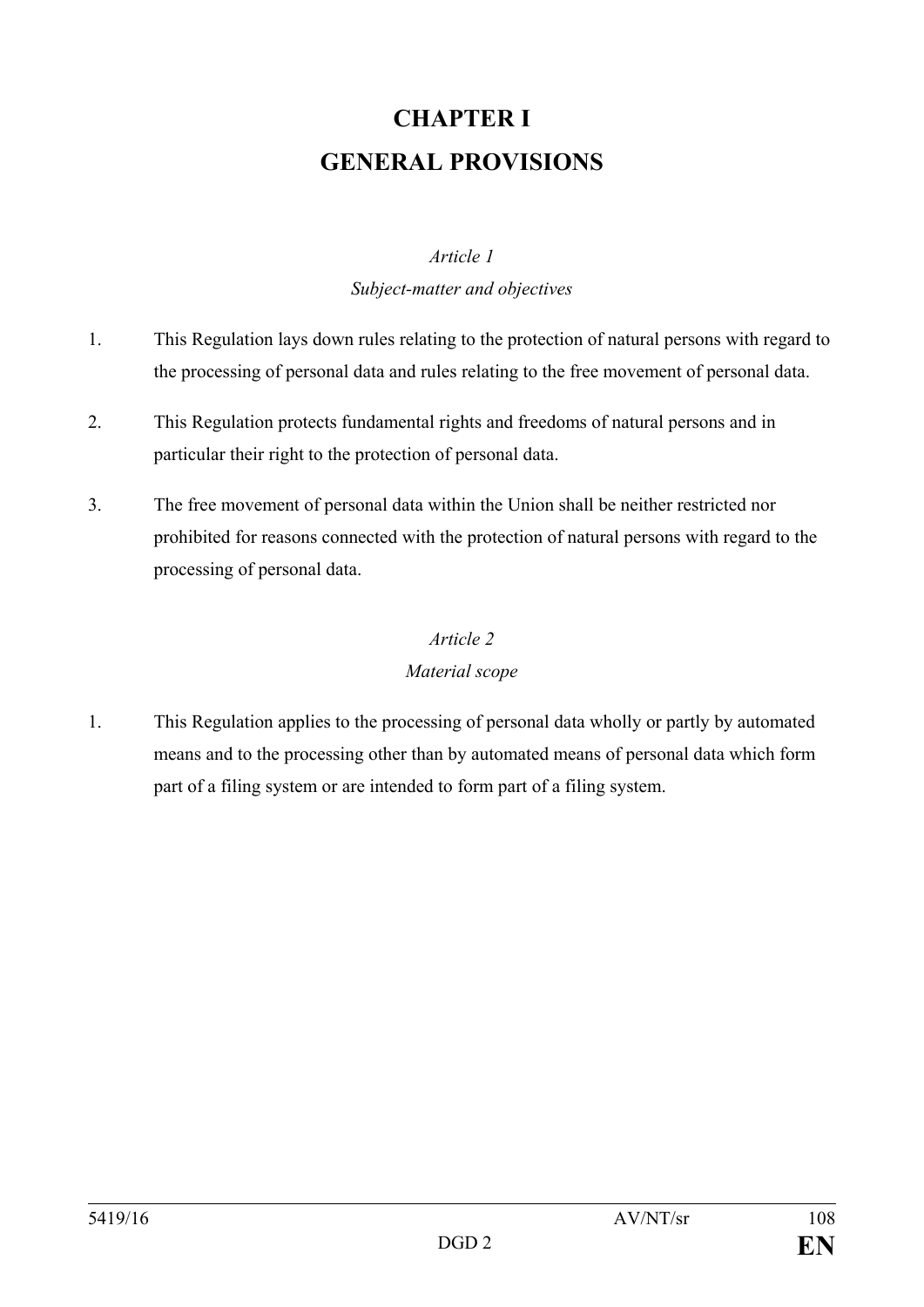- 2. This Regulation does not apply to the processing of personal data:
	- (a) in the course of an activity which falls outside the scope of Union law;
	- (b) by the Member States when carrying out activities which fall within the scope of Chapter 2 of Title V of the TEU;
	- (c) by a natural person in the course of a purely personal or household activity;
	- (d) by competent authorities for the purposes of the prevention, investigation, detection or prosecution of criminal offences, the execution of criminal penalties, including the safeguarding against and the prevention of threats to public security.
- 3. For the processing of personal data by the Union institutions, bodies, offices and agencies, Regulation (EC) No 45/2001 applies. Regulation (EC) No 45/2001 and other Union legal acts applicable to such processing of personal data shall be adapted to the principles and rules of this Regulation in accordance with Article 98.
- 4. This Regulation shall be without prejudice to the application of Directive 2000/31/EC, in particular of the liability rules of intermediary service providers in Articles 12 to 15 of that Directive.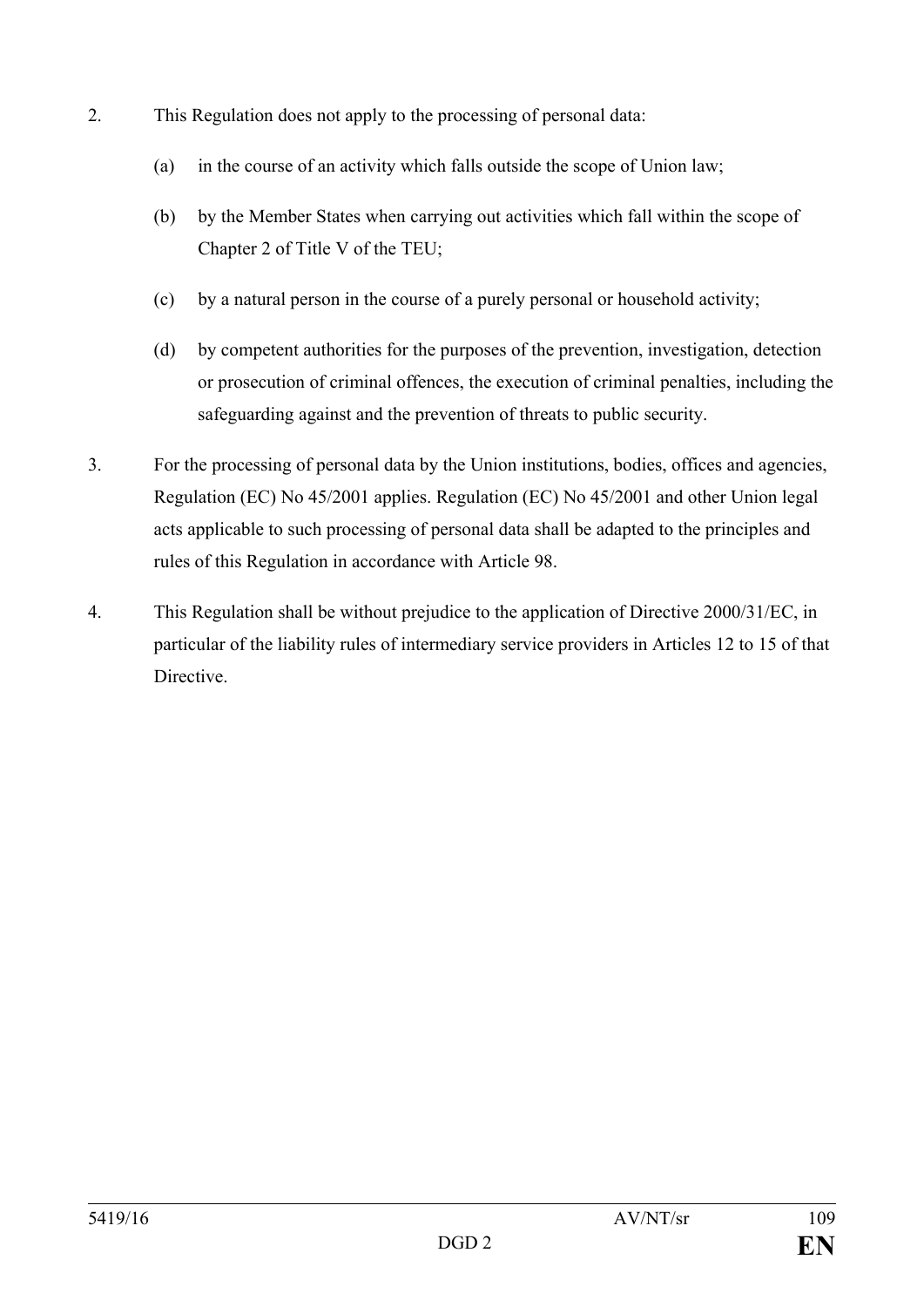#### *Territorial scope*

- 1. This Regulation applies to the processing of personal data in the context of the activities of an establishment of a controller or a processor in the Union, regardless of whether the processing takes place in the Union or not.
- 2. This Regulation applies to the processing of personal data of data subjects who are in the Union by a controller or processor not established in the Union, where the processing activities are related to:
	- (a) the offering of goods or services, irrespective of whether a payment of the data subject is required, to such data subjects in the Union; or
	- (b) the monitoring of their behaviour as far as their behaviour takes place within the Union.
- 3. This Regulation applies to the processing of personal data by a controller not established in the Union, but in a place where Member State law applies by virtue of public international law.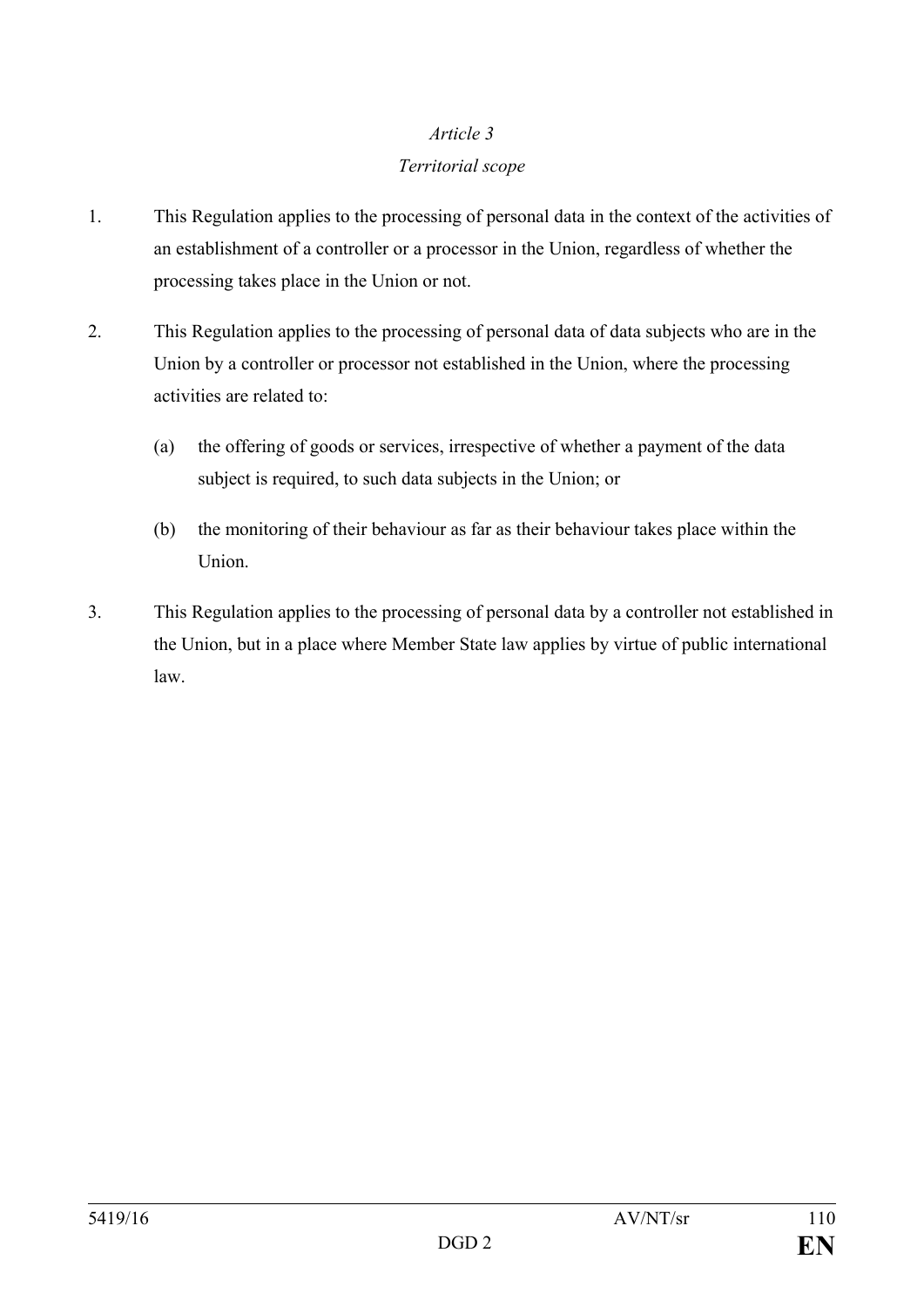# *Article 4 Definitions*

For the purposes of this Regulation:

- (1) 'personal data' means any information relating to an identified or identifiable natural person ('data subject'); an identifiable natural person is one who can be identified, directly or indirectly, in particular by reference to an identifier such as a name, an identification number, location data, an online identifier or to one or more factors specific to the physical, physiological, genetic, mental, economic, cultural or social identity of that natural person;
- (2) 'processing' means any operation or set of operations which is performed on personal data or on sets of personal data, whether or not by automated means, such as collection, recording, organisation, structuring, storage, adaptation or alteration, retrieval, consultation, use, disclosure by transmission, dissemination or otherwise making available, alignment or combination, restriction, erasure or destruction;
- (3) 'restriction of processing' means the marking of stored personal data with the aim of limiting their processing in the future;
- (4) 'profiling' means any form of automated processing of personal data consisting of the use of personal data to evaluate certain personal aspects relating to a natural person, in particular to analyse or predict aspects concerning that natural person's performance at work, economic situation, health, personal preferences, interests, reliability, behaviour, location or movements;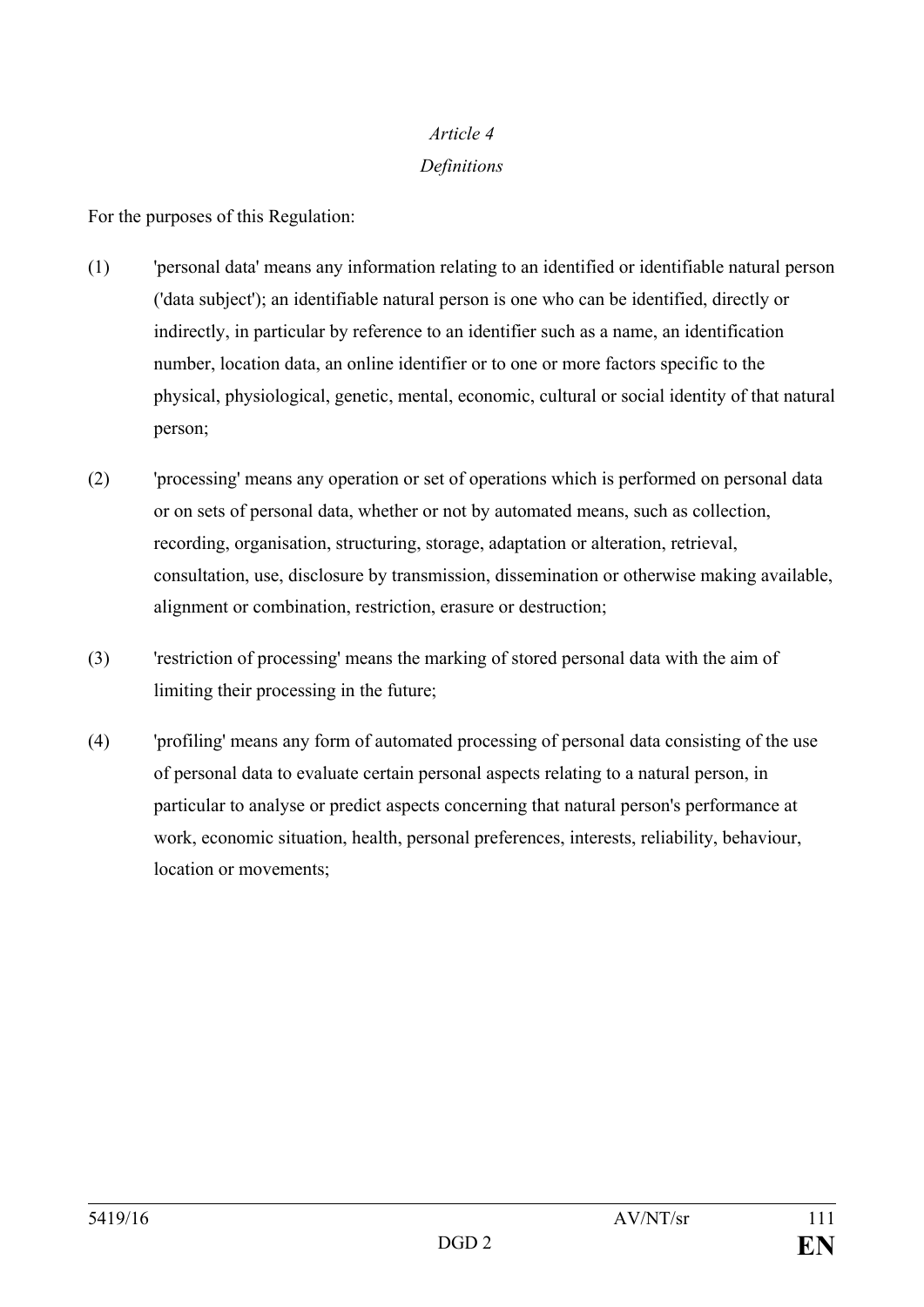- (5) 'pseudonymisation' means the processing of personal data in such a manner that the personal data can no longer be attributed to a specific data subject without the use of additional information, provided that such additional information is kept separately and is subject to technical and organisational measures to ensure that the personal data are not attributed to an identified or identifiable natural person;
- (6) 'filing system' means any structured set of personal data which are accessible according to specific criteria, whether centralised, decentralised or dispersed on a functional or geographical basis;
- (7) 'controller' means the natural or legal person, public authority, agency or other body which, alone or jointly with others, determines the purposes and means of the processing of personal data; where the purposes and means of such processing are determined by Union or Member State law, the controller or the specific criteria for its nomination may be provided for by Union or Member State law;
- (8) 'processor' means a natural or legal person, public authority, agency or other body which processes personal data on behalf of the controller;
- (9) 'recipient' means a natural or legal person, public authority, agency or another body, to which the personal data are disclosed, whether a third party or not. However, public authorities which may receive personal data in the framework of a particular inquiry in accordance with Union or Member State law shall not be regarded as recipients; the processing of those data by those public authorities shall be in compliance with the applicable data protection rules according to the purposes of the processing;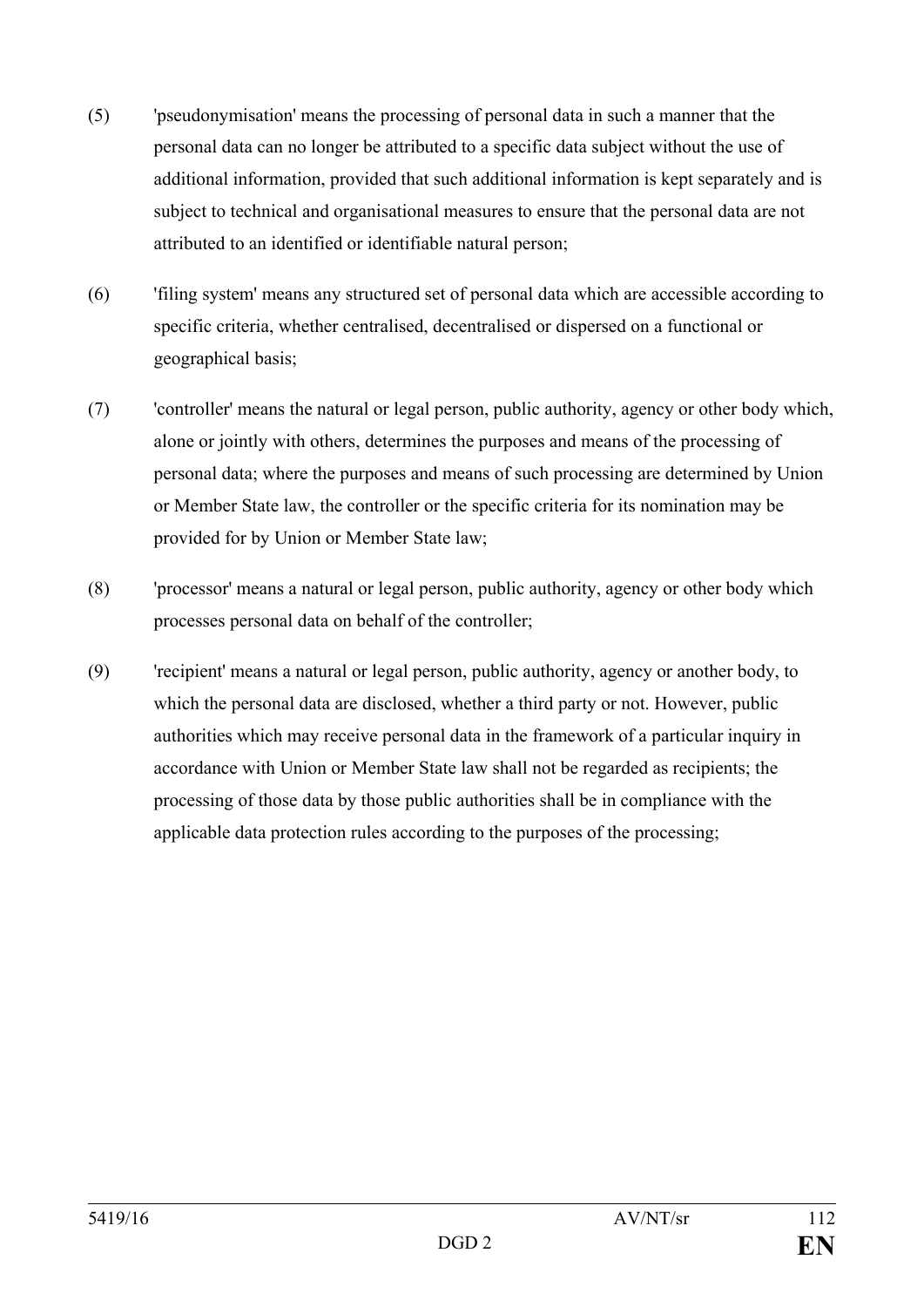- (10) 'third party' means a natural or legal person, public authority, agency or body other than the data subject, controller, processor and persons who, under the direct authority of the controller or processor, are authorised to process personal data;
- (11) 'consent' of the data subject means any freely given, specific, informed and unambiguous indication of the data subject's wishes by which he or she, by a statement or by a clear affirmative action, signifies agreement to the processing of personal data relating to him or her;
- (12) 'personal data breach' means a breach of security leading to the accidental or unlawful destruction, loss, alteration, unauthorised disclosure of, or access to, personal data transmitted, stored or otherwise processed;
- (13) 'genetic data' means personal data relating to the inherited or acquired genetic characteristics of a natural person which give unique information about the physiology or the health of that natural person and which result, in particular, from an analysis of a biological sample from the natural person in question;
- (14) 'biometric data' means personal data resulting from specific technical processing relating to the physical, physiological or behavioural characteristics of a natural person, which allow or confirm the unique identification of that natural person, such as facial images or dactyloscopic data;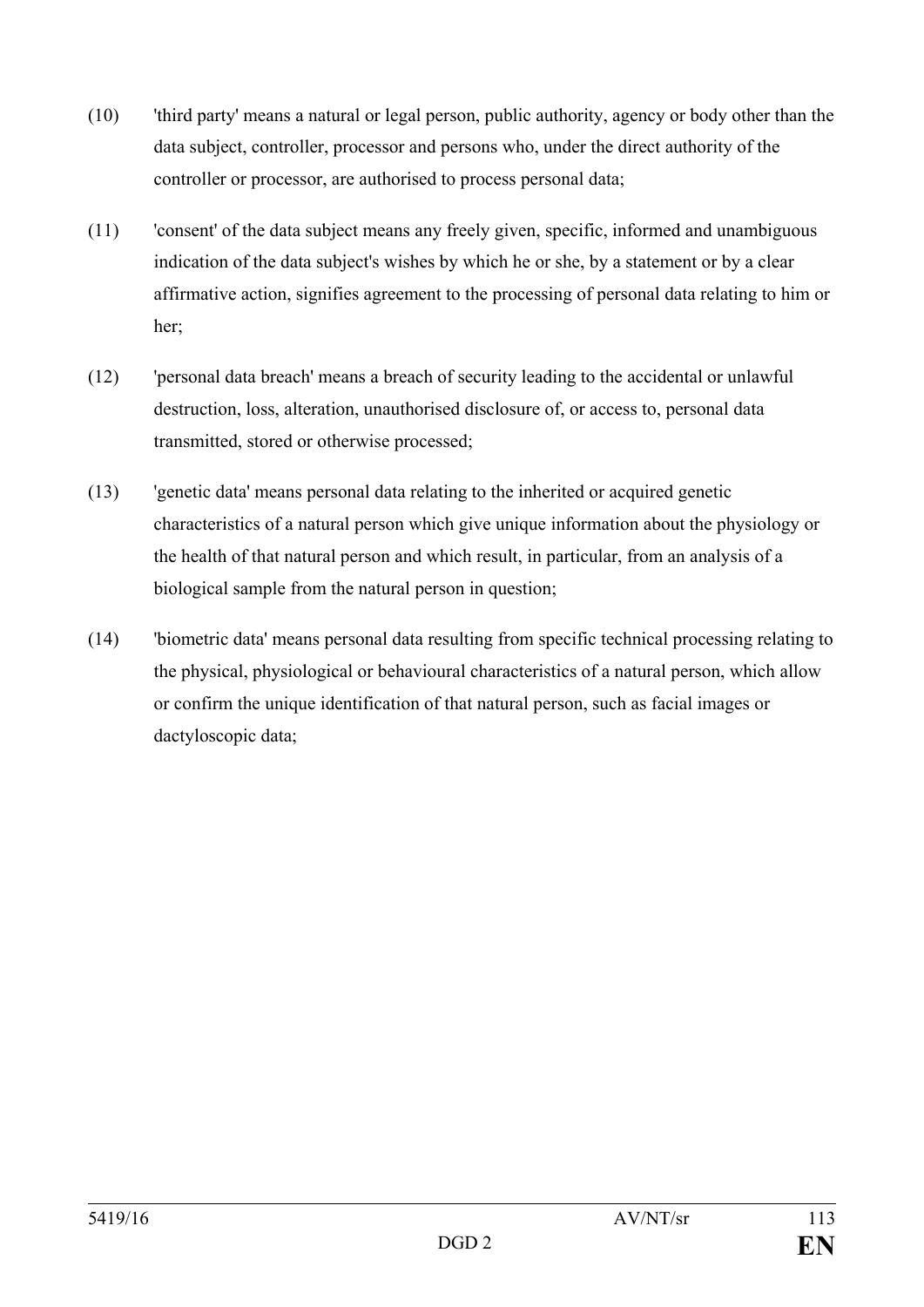- (15) 'data concerning health' means personal data related to the physical or mental health of a natural person, including the provision of health care services, which reveal information about his or her health status;
- (16) 'main establishment' means:
	- (a) as regards a controller with establishments in more than one Member State, the place of its central administration in the Union, unless the decisions on the purposes and means of the processing of personal data are taken in another establishment of the controller in the Union and the latter establishment has the power to have such decisions implemented, in which case the establishment having taken such decisions is to be considered to be the main establishment;
	- (b) as regards a processor with establishments in more than one Member State, the place of its central administration in the Union, or, if the processor has no central administration in the Union, the establishment of the processor in the Union where the main processing activities in the context of the activities of an establishment of the processor take place to the extent that the processor is subject to specific obligations under this Regulation;
- (17) 'representative' means a natural or legal person established in the Union who, designated by the controller or processor in writing pursuant to Article 27, represents the controller or processor with regard to their respective obligations under this Regulation;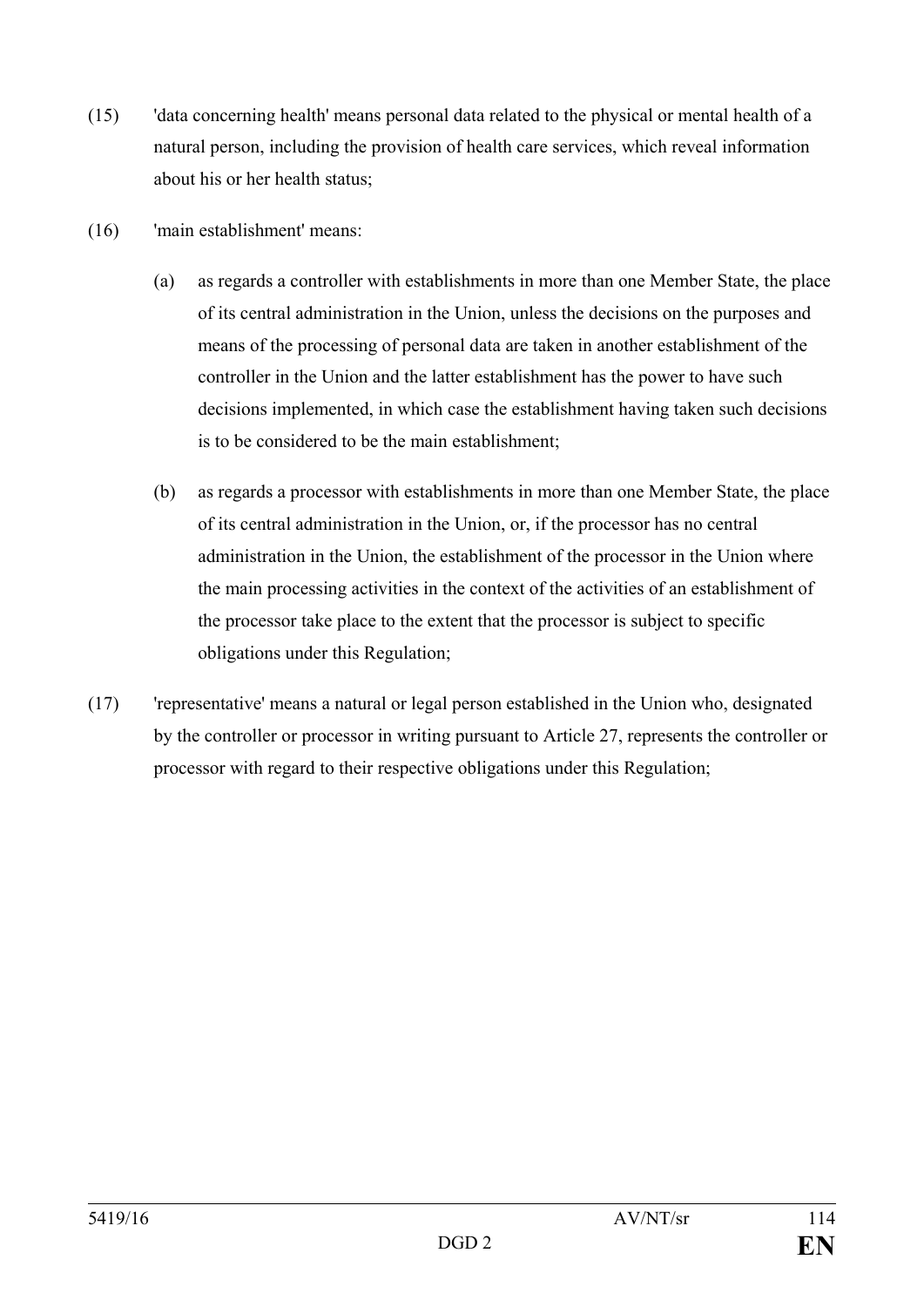- (18) 'enterprise' means a natural or legal person engaged in an economic activity, irrespective of its legal form, including partnerships or associations regularly engaged in an economic activity;
- (19) 'group of undertakings' means a controlling undertaking and its controlled undertakings;
- (20) 'binding corporate rules' means personal data protection policies which are adhered to by a controller or processor established on the territory of a Member State for transfers or a set of transfers of personal data to a controller or processor in one or more third countries within a group of undertakings, or group of enterprises engaged in a joint economic activity;
- (21) 'supervisory authority' means an independent public authority which is established by a Member State pursuant to Article 51;
- (22) 'supervisory authority concerned' means a supervisory authority which is concerned by the processing of personal data because:
	- (a) the controller or processor is established on the territory of the Member State of that supervisory authority;
	- (b) data subjects residing in the Member State of that supervisory authority are substantially affected or likely to be substantially affected by the processing; or
	- (c) a complaint has been lodged with that supervisory authority;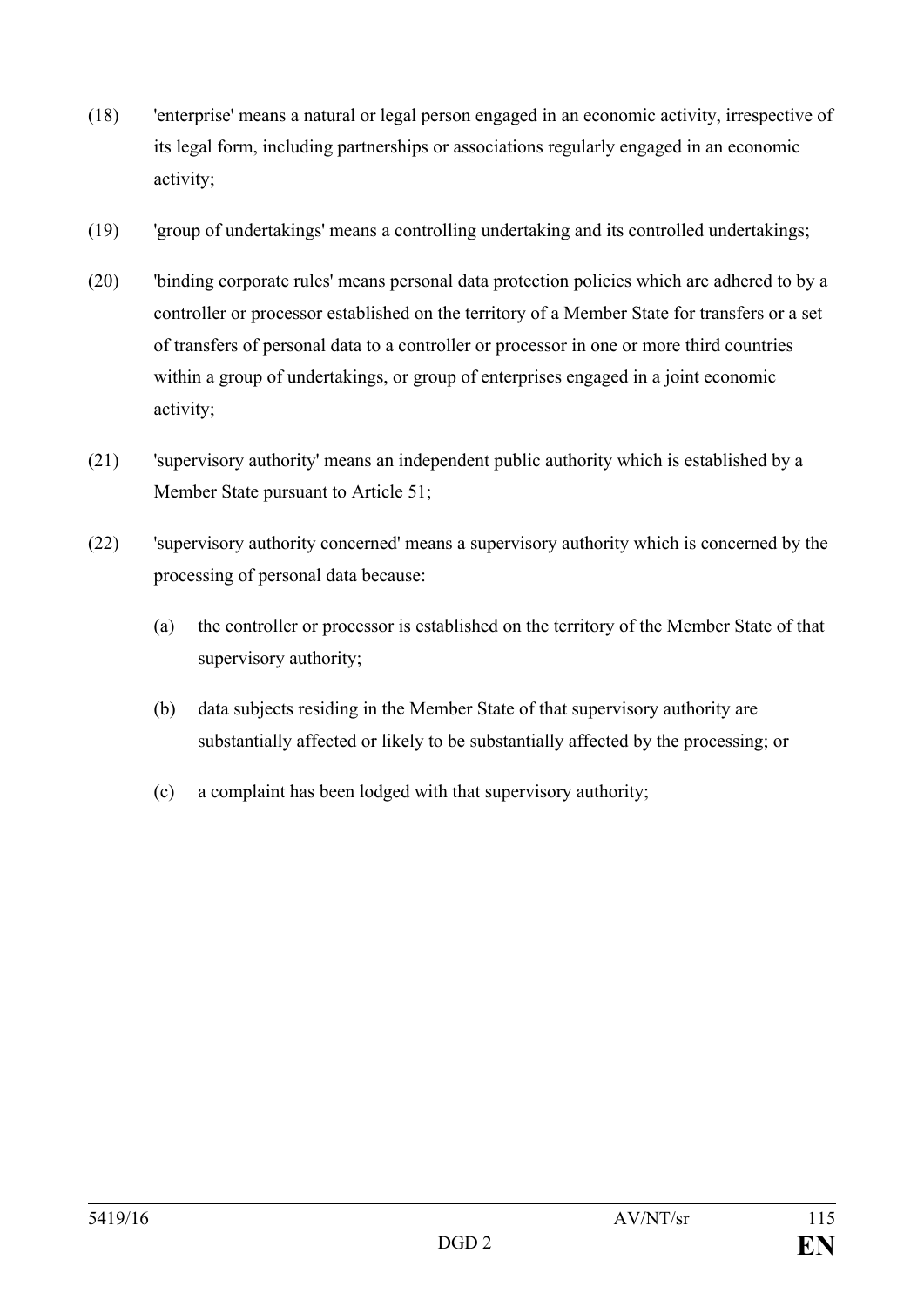- (23) 'cross-border processing' means either:
	- (a) processing of personal data which takes place in the context of the activities of establishments in more than one Member State of a controller or processor in the Union where the controller or processor is established in more than one Member State; or
	- (b) processing of personal data which takes place in the context of the activities of a single establishment of a controller or processor in the Union but which substantially affects or is likely to substantially affect data subjects in more than one Member State.
- (24) 'relevant and reasoned objection' means an objection as to whether there is an infringement of this Regulation or not, or whether the envisaged action in relation to the controller or processor complies with this Regulation, which clearly demonstrates the significance of the risks posed by the draft decision as regards the fundamental rights and freedoms of data subjects and, where applicable, the free flow of personal data within the Union;
- (25) 'information society service' means a service as defined in point (b) of Article 1(1) of Directive (EU) 20[1](#page-116-0)5/1535 of the European Parliament and of the Council<sup>1</sup>;
- (26) 'international organisation' means an organisation and its subordinate bodies governed by public international law, or any other body which is set up by, or on the basis of, an agreement between two or more countries.

<span id="page-116-0"></span> $\mathbf{1}$ **<sup>1</sup>** Directive (EU) 2015/1535 of the European Parliament and of the Council of 9 September 2015 laying down a procedure for the provision of information in the field of technical regulations and of rules on Information Society services (OJ L 241, 17.9.2015, p. 1).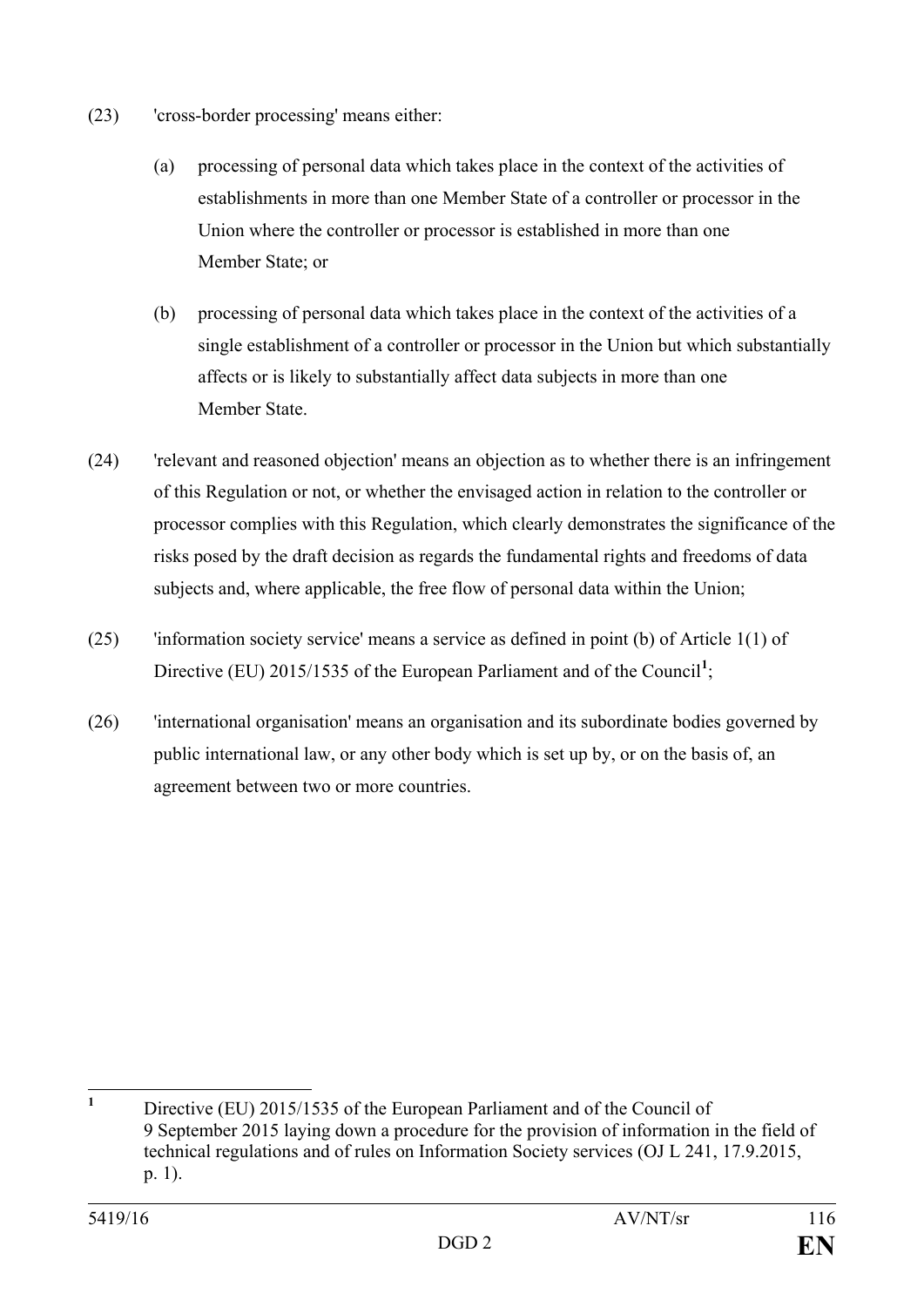# **CHAPTER II PRINCIPLES**

#### *Article 5*

#### *Principles relating to processing of personal data*

- 1. Personal data shall be:
	- (a) processed lawfully, fairly and in a transparent manner in relation to the data subject ('lawfulness, fairness and transparency');
	- (b) collected for specified, explicit and legitimate purposes and not further processed in a manner that is incompatible with those purposes; further processing for archiving purposes in the public interest, scientific or historical research purposes or statistical purposes shall, in accordance with Article 89(1), not be considered to be incompatible with the initial purposes ('purpose limitation');
	- (c) adequate, relevant and limited to what is necessary in relation to the purposes for which they are processed ('data minimisation');
	- (d) accurate and, where necessary, kept up to date; every reasonable step must be taken to ensure that personal data that are inaccurate, having regard to the purposes for which they are processed, are erased or rectified without delay ('accuracy');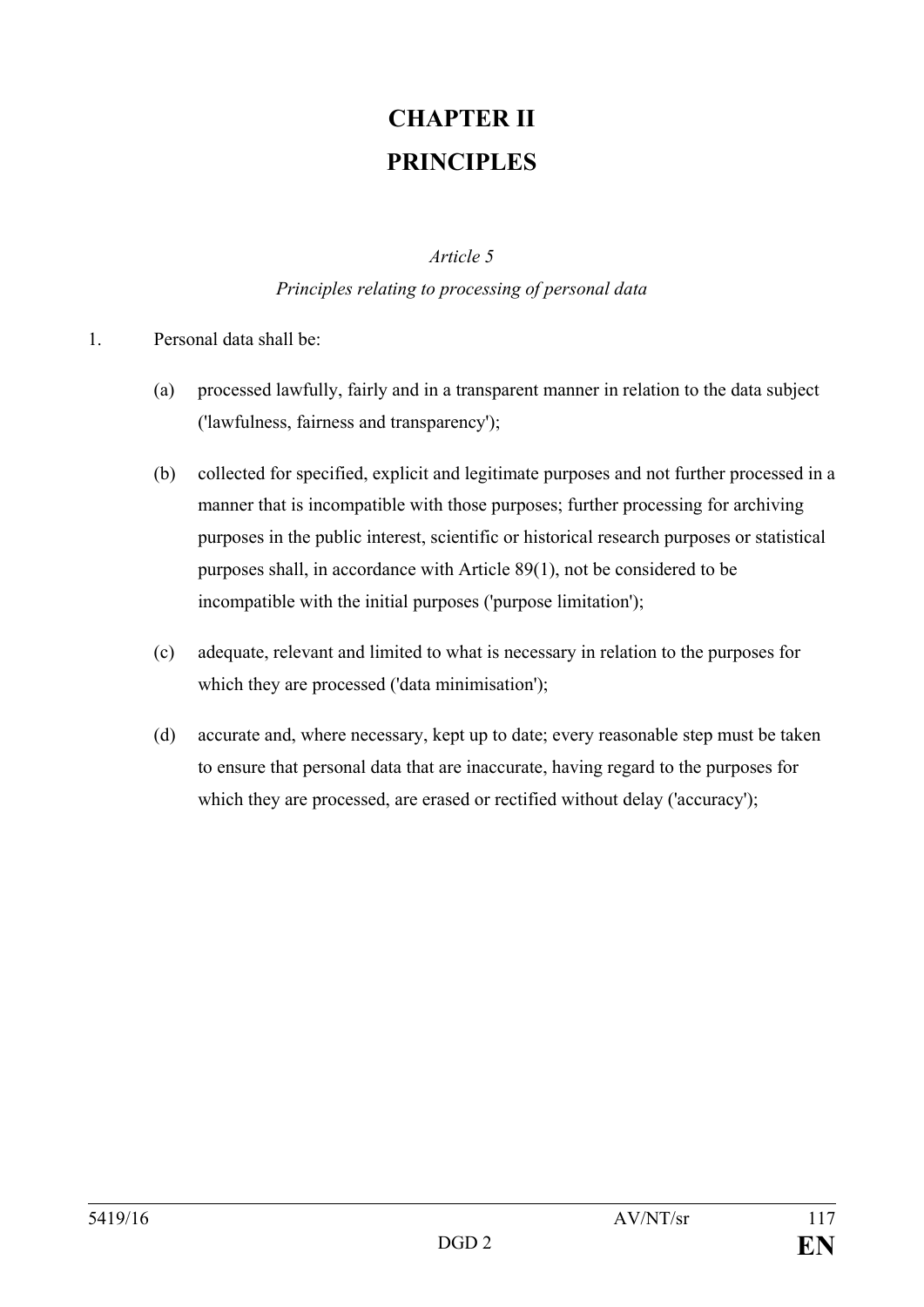- (e) kept in a form which permits identification of data subjects for no longer than is necessary for the purposes for which the personal data are processed; personal data may be stored for longer periods insofar as the personal data will be processed solely for archiving purposes in the public interest, scientific or historical research purposes or statistical purposes in accordance with Article 89(1) subject to implementation of the appropriate technical and organisational measures required by this Regulation in order to safeguard the rights and freedoms of the data subject ('storage limitation');
- (f) processed in a manner that ensures appropriate security of the personal data, including protection against unauthorised or unlawful processing and against accidental loss, destruction or damage, using appropriate technical or organisational measures ('integrity and confidentiality').
- 2. The controller shall be responsible for, and be able to demonstrate compliance with, paragraph 1 ('accountability').

## *Article 6 Lawfulness of processing*

- 1. Processing shall be lawful only if and to the extent that at least one of the following applies:
	- (a) the data subject has given consent to the processing of his or her personal data for one or more specific purposes;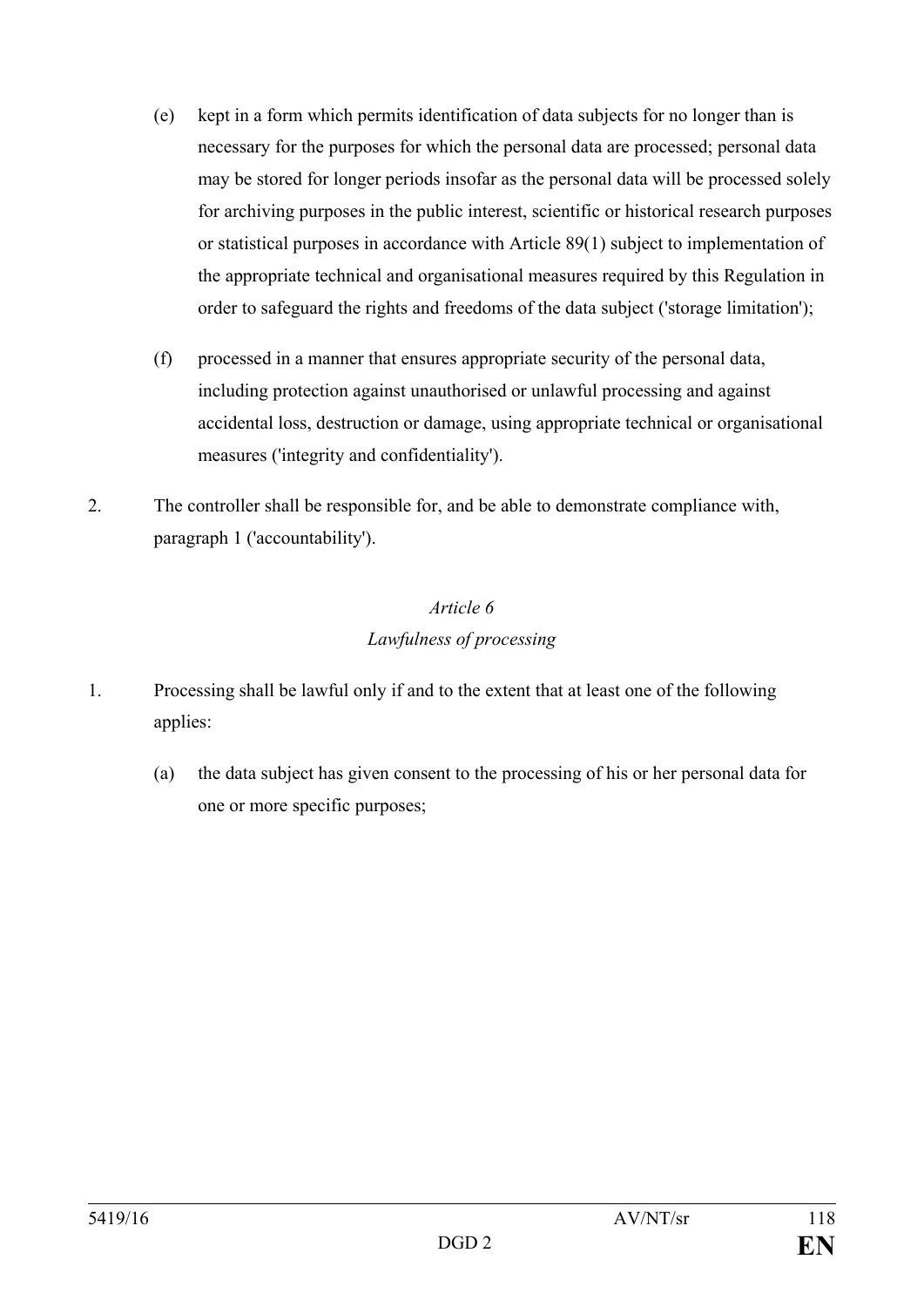- (b) processing is necessary for the performance of a contract to which the data subject is party or in order to take steps at the request of the data subject prior to entering into a contract;
- (c) processing is necessary for compliance with a legal obligation to which the controller is subject;
- (d) processing is necessary in order to protect the vital interests of the data subject or of another natural person;
- (e) processing is necessary for the performance of a task carried out in the public interest or in the exercise of official authority vested in the controller;
- (f) processing is necessary for the purposes of the legitimate interests pursued by the controller or by a third party, except where such interests are overridden by the interests or fundamental rights and freedoms of the data subject which require protection of personal data, in particular where the data subject is a child.

Point (f) of the first subparagraph shall not apply to processing carried out by public authorities in the performance of their tasks.

2. Member States may maintain or introduce more specific provisions to adapt the application of the rules of this Regulation with regard to processing for compliance with points (c) and (e) of paragraph 1 by determining more precisely specific requirements for the processing and other measures to ensure lawful and fair processing including for other specific processing situations as provided for in Chapter IX.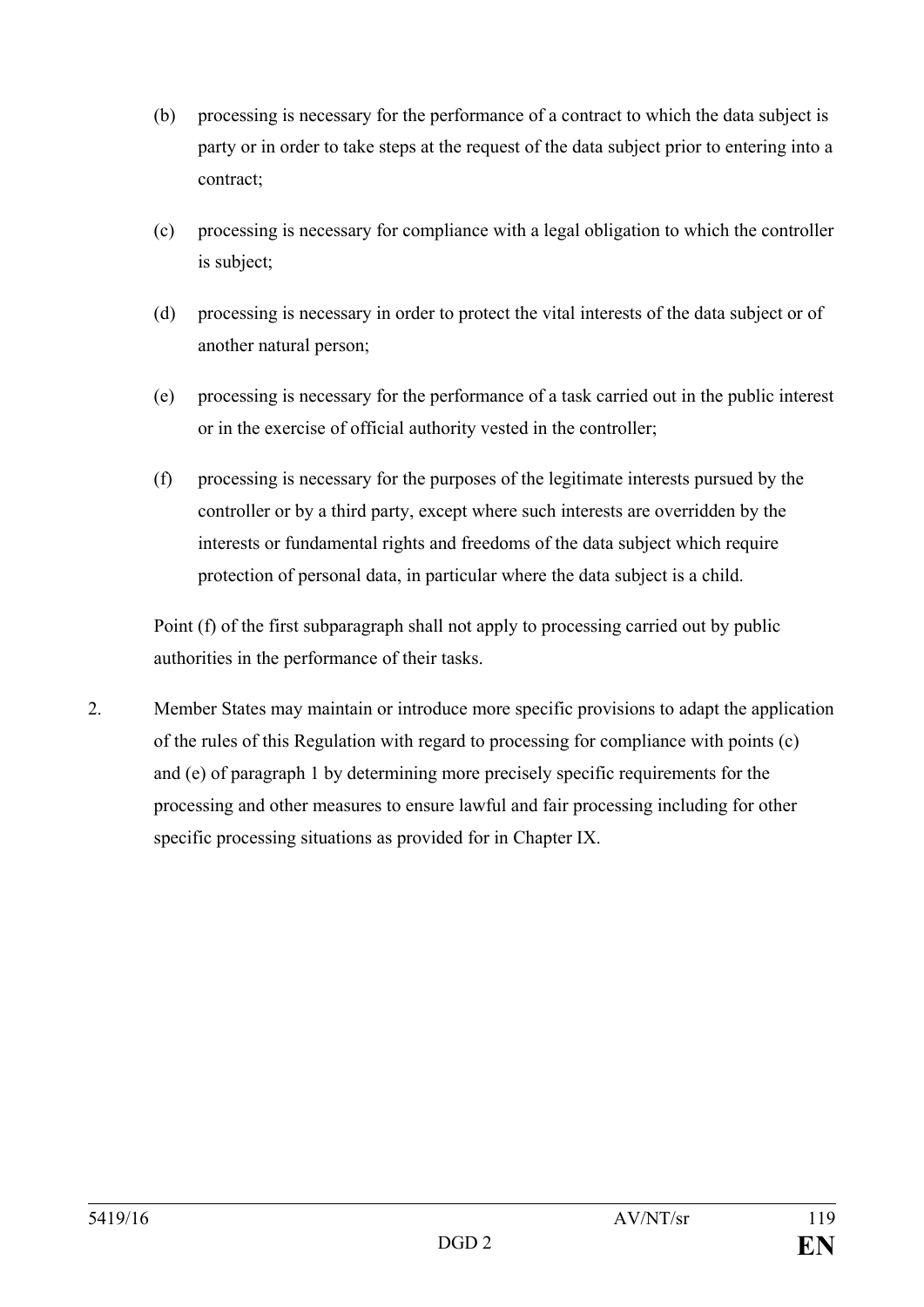- 3. The basis for the processing referred to in point (c) and (e) of paragraph 1 shall be laid down by:
	- (a) Union law; or
	- (b) Member State law to which the controller is subject.

The purpose of the processing shall be determined in that legal basis or, as regards the processing referred to in point (e) of paragraph 1, shall be necessary for the performance of a task carried out in the public interest or in the exercise of official authority vested in the controller. That legal basis may contain specific provisions to adapt the application of rules of this Regulation, inter alia: the general conditions governing the lawfulness of processing by the controller; the types of data which are subject to the processing; the data subjects concerned; the entities to, and the purposes for which, the personal data may be disclosed; the purpose limitation; storage periods; and processing operations and processing procedures, including measures to ensure lawful and fair processing such as those for other specific processing situations as provided for in Chapter IX. The Union or the Member State law shall meet an objective of public interest and be proportionate to the legitimate aim pursued.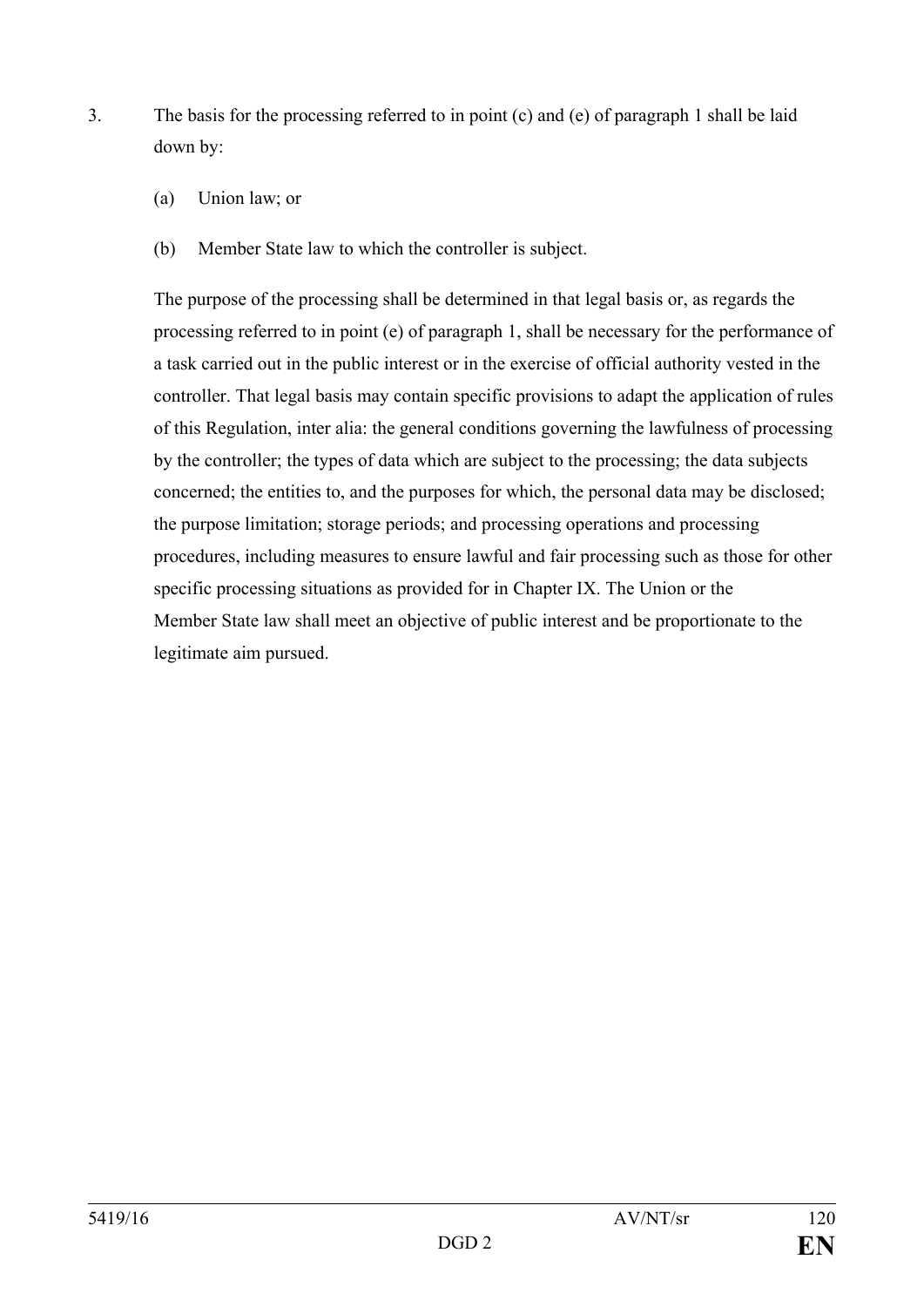- 4. Where the processing for a purpose other than that for which the personal data have been collected is not based on the data subject's consent or on a Union or Member State law which constitutes a necessary and proportionate measure in a democratic society to safeguard the objectives referred to in Article 23(1), the controller shall, in order to ascertain whether processing for another purpose is compatible with the purpose for which the personal data are initially collected, take into account, inter alia:
	- (a) any link between the purposes for which the personal data have been collected and the purposes of the intended further processing;
	- (b) the context in which the personal data have been collected, in particular regarding the relationship between data subjects and the controller;
	- (c) the nature of the personal data, in particular whether special categories of personal data are processed, pursuant to Article 9, or whether personal data related to criminal convictions and offences are processed, pursuant to Article 10;
	- (d) the possible consequences of the intended further processing for data subjects;
	- (e) the existence of appropriate safeguards, which may include encryption or pseudonymisation.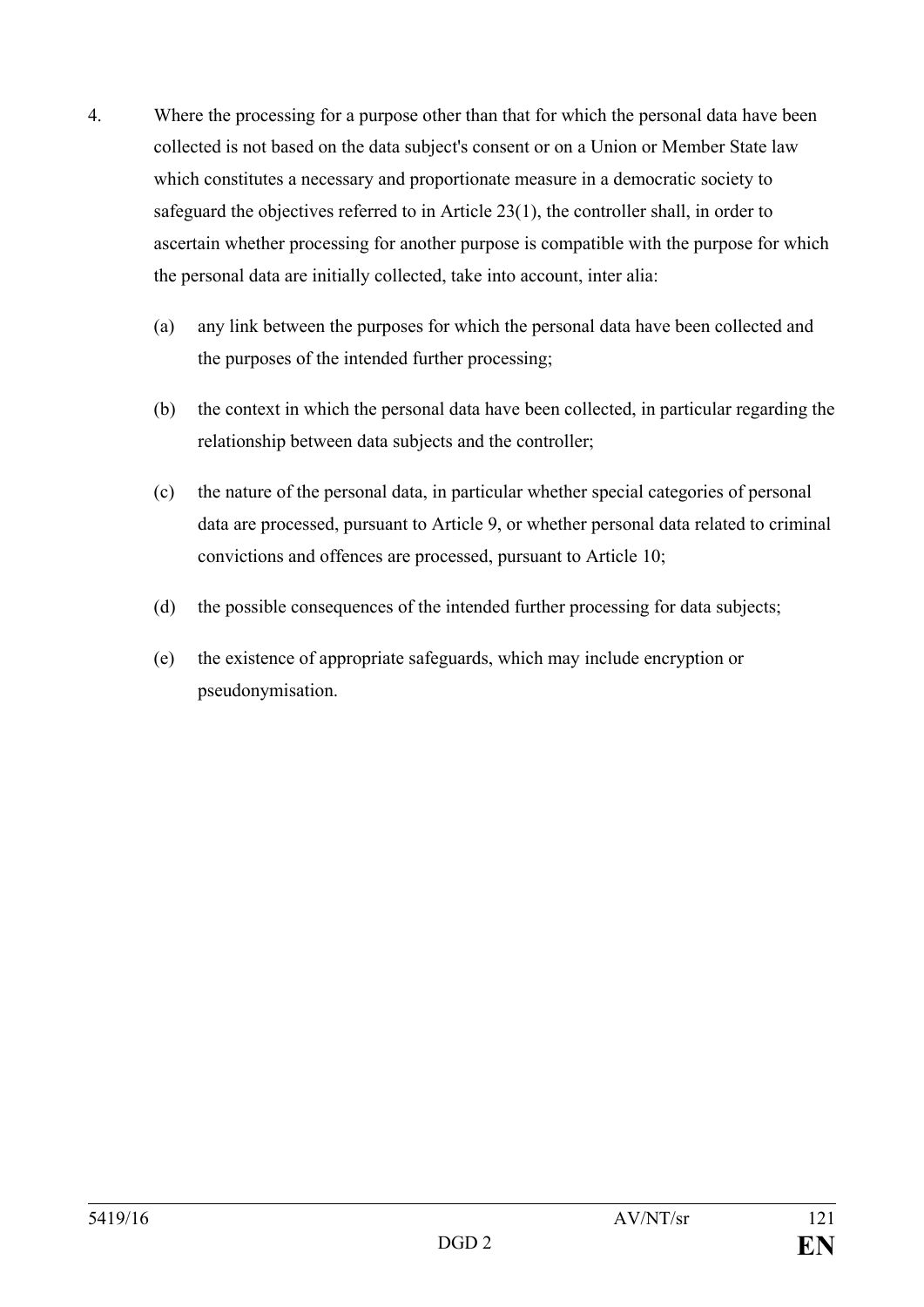# *Article 7 Conditions for consent*

- 1. Where processing is based on consent, the controller shall be able to demonstrate that the data subject has consented to processing of his or her personal data.
- 2. If the data subject's consent is given in the context of a written declaration which also concerns other matters, the request for consent shall be presented in a manner which is clearly distinguishable from the other matters, in an intelligible and easily accessible form, using clear and plain language. Any part of such a declaration which constitutes an infringement of this Regulation shall not be binding.
- 3. The data subject shall have the right to withdraw his or her consent at any time. The withdrawal of consent shall not affect the lawfulness of processing based on consent before its withdrawal. Prior to giving consent, the data subject shall be informed thereof. It shall be as easy to withdraw consent as to give it.
- 4. When assessing whether consent is freely given, utmost account shall be taken of whether, *inter alia*, the performance of a contract, including the provision of a service, is conditional on consent to the processing of personal data that is not necessary for the performance of that contract.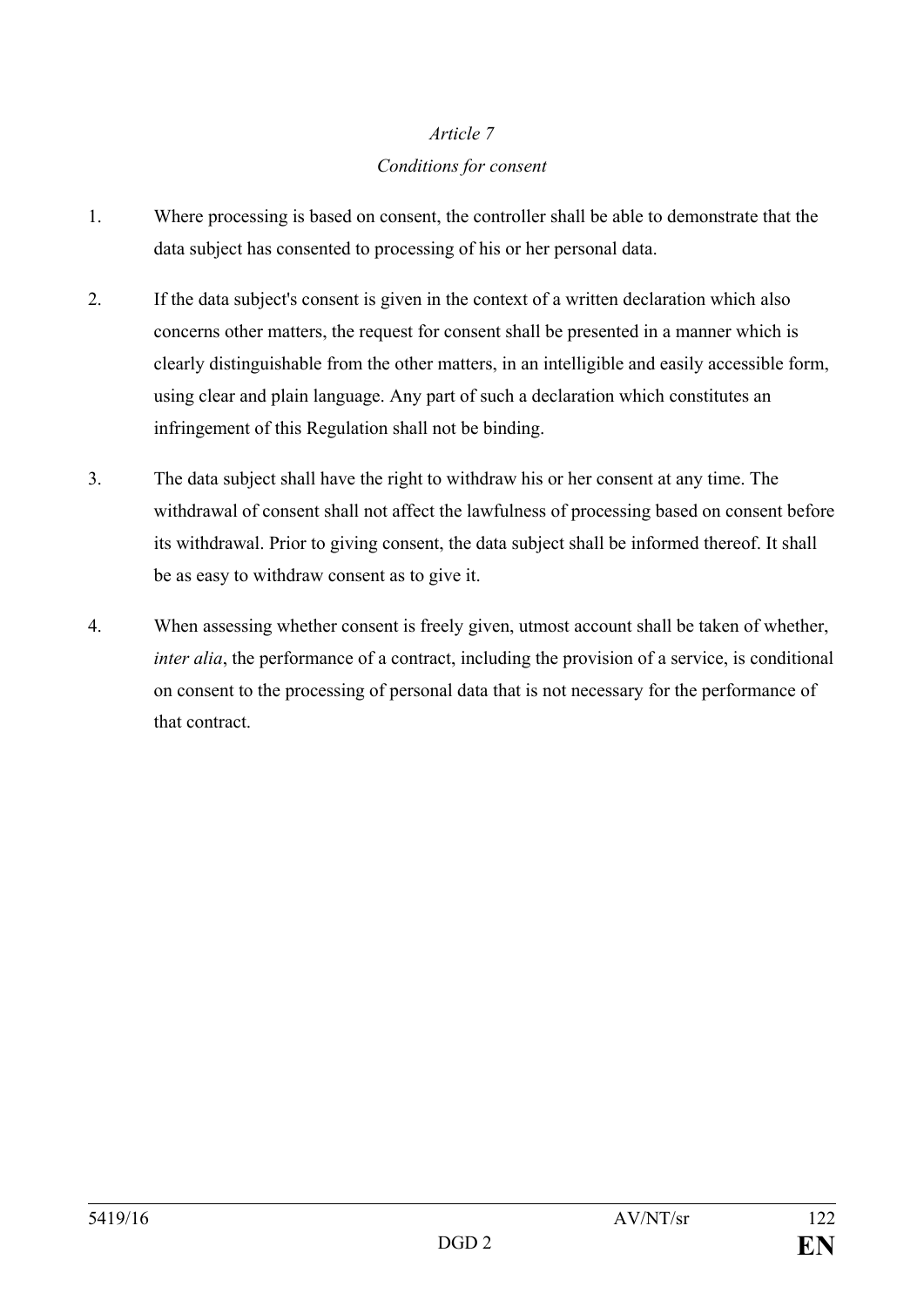## *Conditions applicable to child's consent in relation to information society services*

1. Where point (a) of Article 6(1) applies, in relation to the offer of information society services directly to a child, the processing of the personal data of a child shall be lawful where the child is at least 16 years old. Where the child is below the age of 16 years, such processing shall be lawful only if and to the extent that consent is given or authorised by the holder of parental responsibility over the child.

Member States may provide by law for a lower age for those purposes provided that such lower age is not below 13 years.

- 2. The controller shall make reasonable efforts to verify in such cases that consent is given or authorised by the holder of parental responsibility over the child, taking into consideration available technology.
- 3. Paragraph 1 shall not affect the general contract law of Member States such as the rules on the validity, formation or effect of a contract in relation to a child.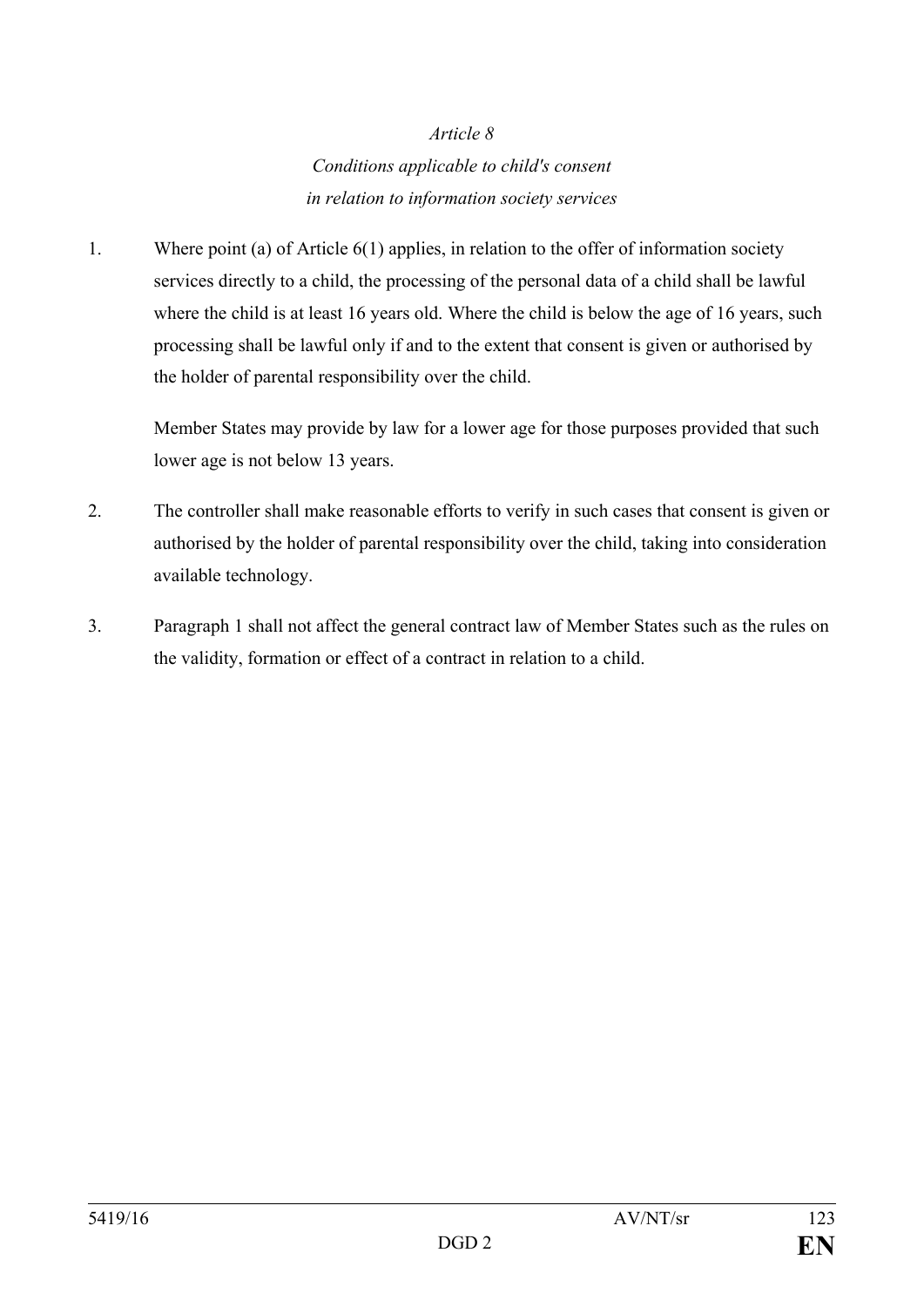## *Processing of special categories of personal data*

- 1. Processing of personal data revealing racial or ethnic origin, political opinions, religious or philosophical beliefs, or trade-union membership, and the processing of genetic data, biometric data for the purpose of uniquely identifying a natural person, data concerning health or data concerning a natural person's sex life or sexual orientation shall be prohibited.
- 2. Paragraph 1 shall not apply if one of the following applies:
	- (a) the data subject has given explicit consent to the processing of those personal data for one or more specified purposes, except where Union or Member State law provide that the prohibition referred to in paragraph 1 may not be lifted by the data subject;
	- (b) processing is necessary for the purposes of carrying out the obligations and exercising specific rights of the controller or of the data subject in the field of employment and social security and social protection law in so far as it is authorised by Union or Member State law or a collective agreement pursuant to Member State law providing for appropriate safeguards for the fundamental rights and the interests of the data subject;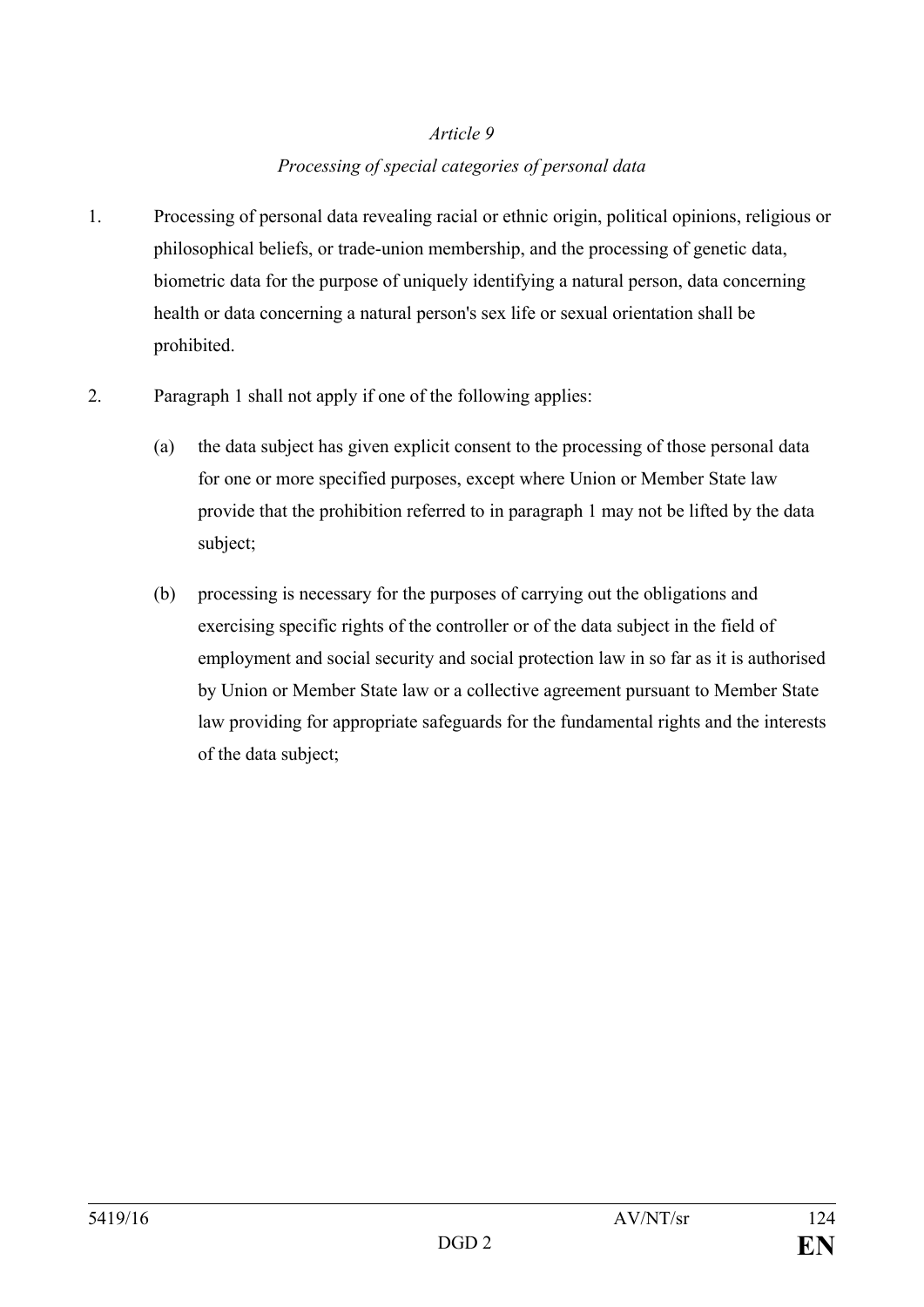- (c) processing is necessary to protect the vital interests of the data subject or of another natural person where the data subject is physically or legally incapable of giving consent;
- (d) processing is carried out in the course of its legitimate activities with appropriate safeguards by a foundation, association or any other not-for-profit body with a political, philosophical, religious or trade-union aim and on condition that the processing relates solely to the members or to former members of the body or to persons who have regular contact with it in connection with its purposes and that the personal data are not disclosed outside that body without the consent of the data subjects;
- (e) processing relates to personal data which are manifestly made public by the data subject;
- (f) processing is necessary for the establishment, exercise or defence of legal claims or whenever courts are acting in their judicial capacity;
- (g) processing is necessary for reasons of substantial public interest, on the basis of Union or Member State law which shall be proportionate to the aim pursued, respect the essence of the right to data protection and provide for suitable and specific measures to safeguard the fundamental rights and the interests of the data subject;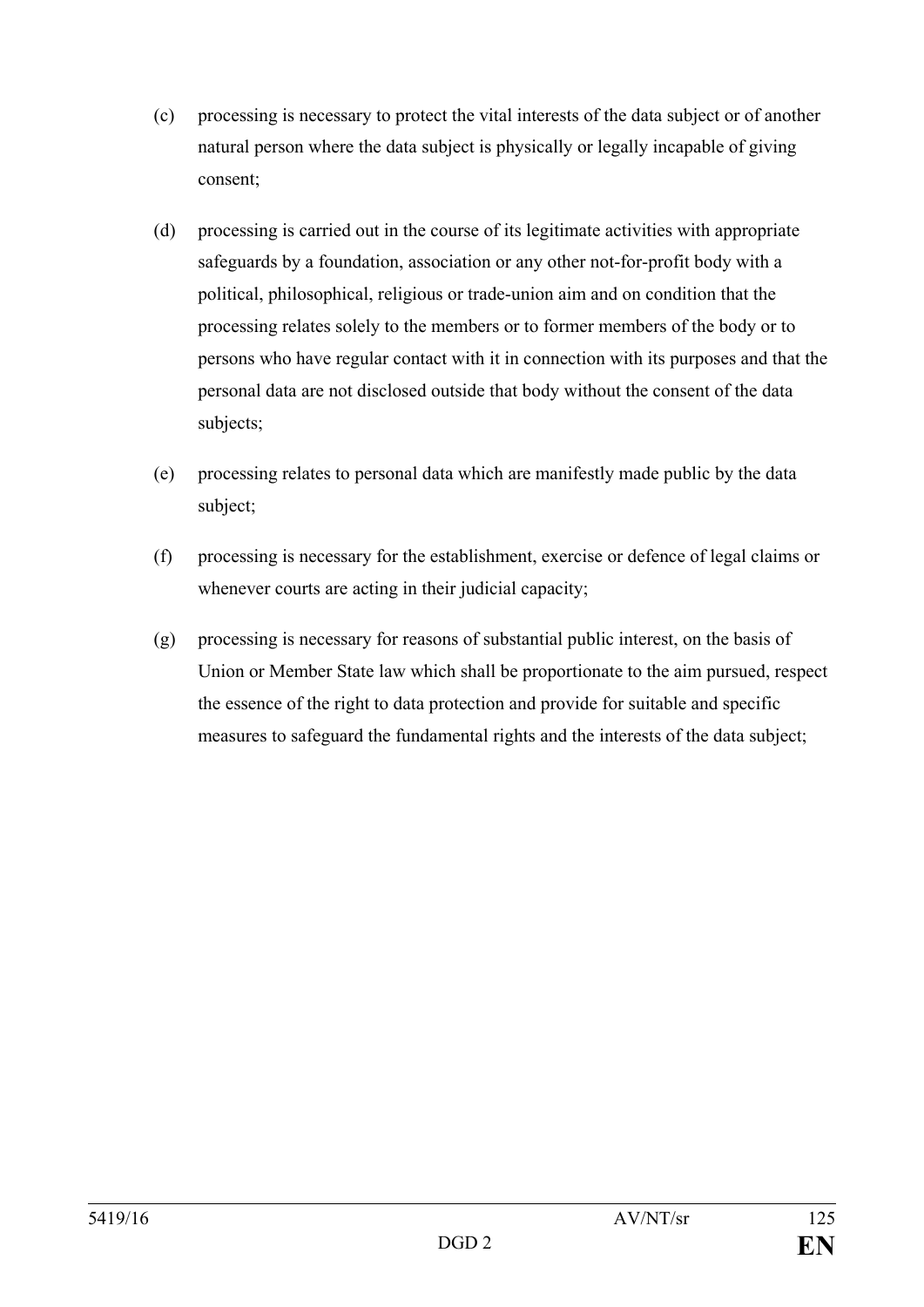- (h) processing is necessary for the purposes of preventive or occupational medicine, for the assessment of the working capacity of the employee, medical diagnosis, the provision of health or social care or treatment or the management of health or social care systems and services on the basis of Union or Member State law or pursuant to contract with a health professional and subject to the conditions and safeguards referred to in paragraph 3;
- (i) processing is necessary for reasons of public interest in the area of public health, such as protecting against serious cross-border threats to health or ensuring high standards of quality and safety of health care and of medicinal products or medical devices, on the basis of Union or Member State law which provides for suitable and specific measures to safeguard the rights and freedoms of the data subject, in particular professional secrecy; or
- (j) processing is necessary for archiving purposes in the public interest, scientific or historical research purposes or statistical purposes in accordance with Article 89(1) based on Union or Member State law which shall be proportionate to the aim pursued, respect the essence of the right to data protection and provide for suitable and specific measures to safeguard the fundamental rights and the interests of the data subject.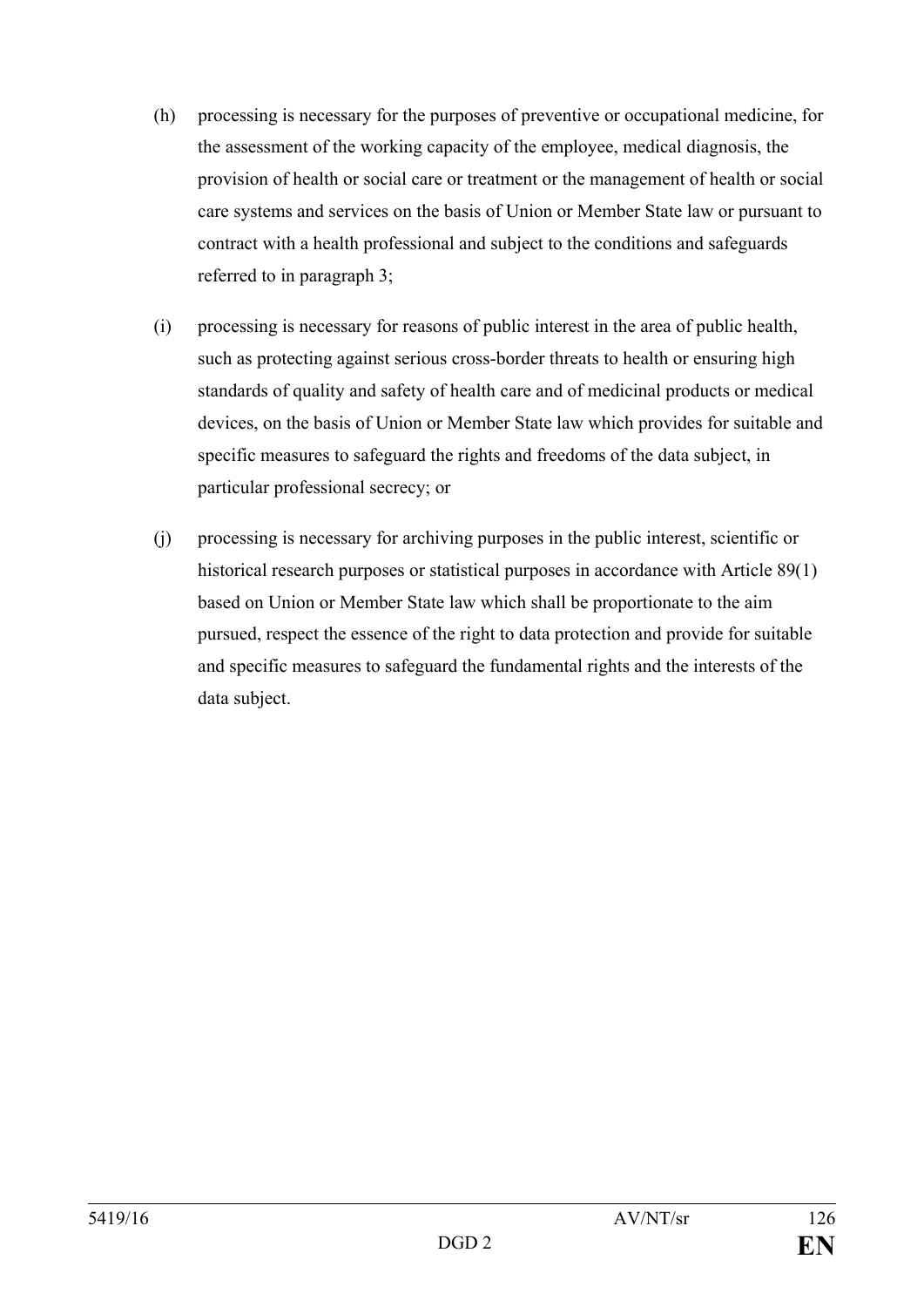- 3. Personal data referred to in paragraph 1 may be processed for the purposes referred to in point (h) of paragraph 2 when those data are processed by or under the responsibility of a professional subject to the obligation of professional secrecy under Union or Member State law or rules established by national competent bodies or by another person also subject to an obligation of secrecy under Union or Member State law or rules established by national competent bodies.
- 4. Member States may maintain or introduce further conditions, including limitations, with regard to the processing of genetic data, biometric data or data concerning health.

#### *Processing of personal data relating to criminal convictions and offences*

Processing of personal data relating to criminal convictions and offences or related security measures based on Article 6(1) shall be carried out only under the control of official authority or when the processing is authorised by Union or Member State law providing for appropriate safeguards for the rights and freedoms of data subjects. Any comprehensive register of criminal convictions shall be kept only under the control of official authority.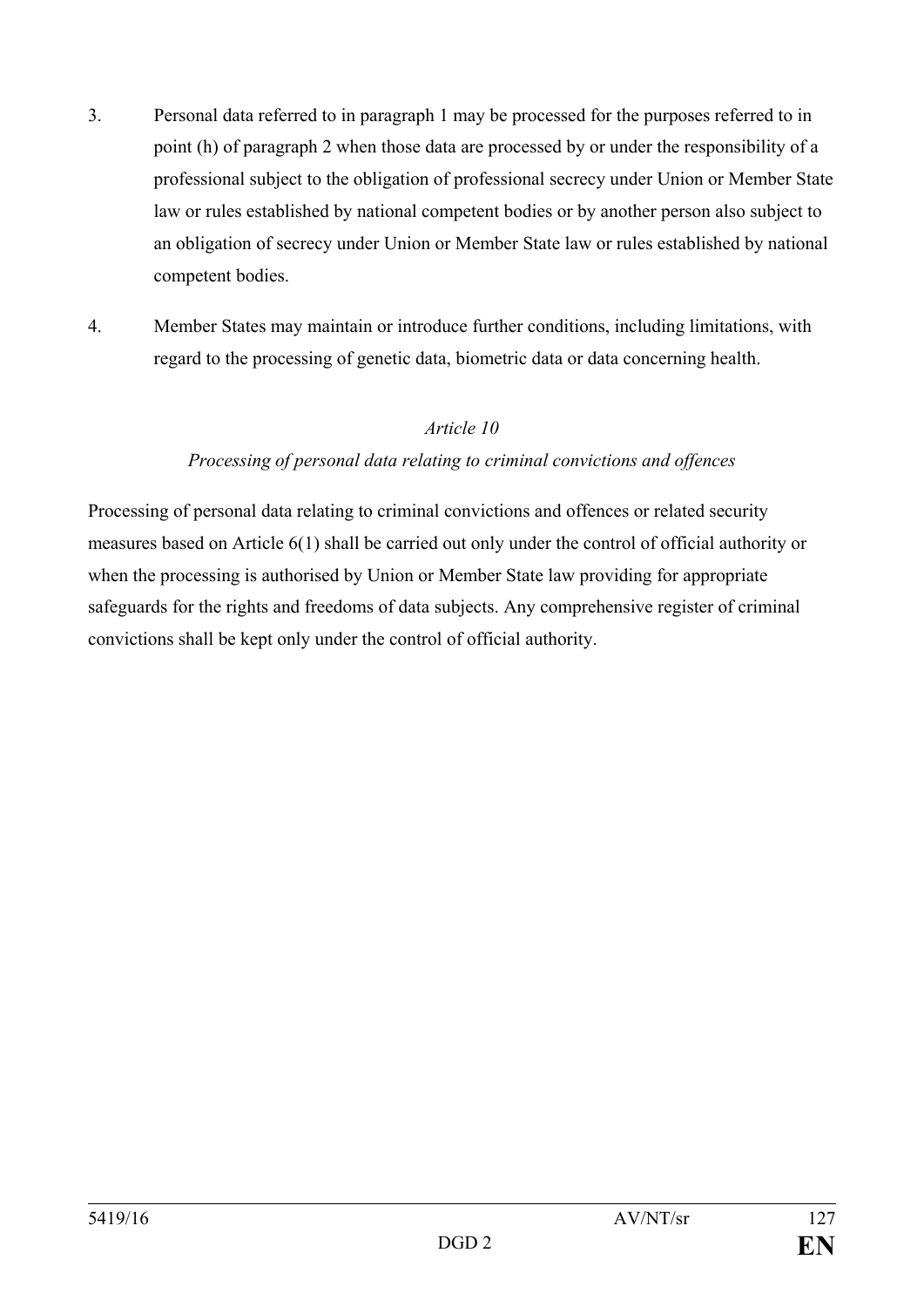#### *Processing which does not require identification*

- 1. If the purposes for which a controller processes personal data do not or do no longer require the identification of a data subject by the controller, the controller shall not be obliged to maintain, acquire or process additional information in order to identify the data subject for the sole purpose of complying with this Regulation.
- 2. Where, in cases referred to in paragraph 1 of this Article, the controller is able to demonstrate that it is not in a position to identify the data subject, the controller shall inform the data subject accordingly, if possible. In such cases, Articles 15 to 20 shall not apply except where the data subject, for the purpose of exercising his or her rights under those articles, provides additional information enabling his or her identification.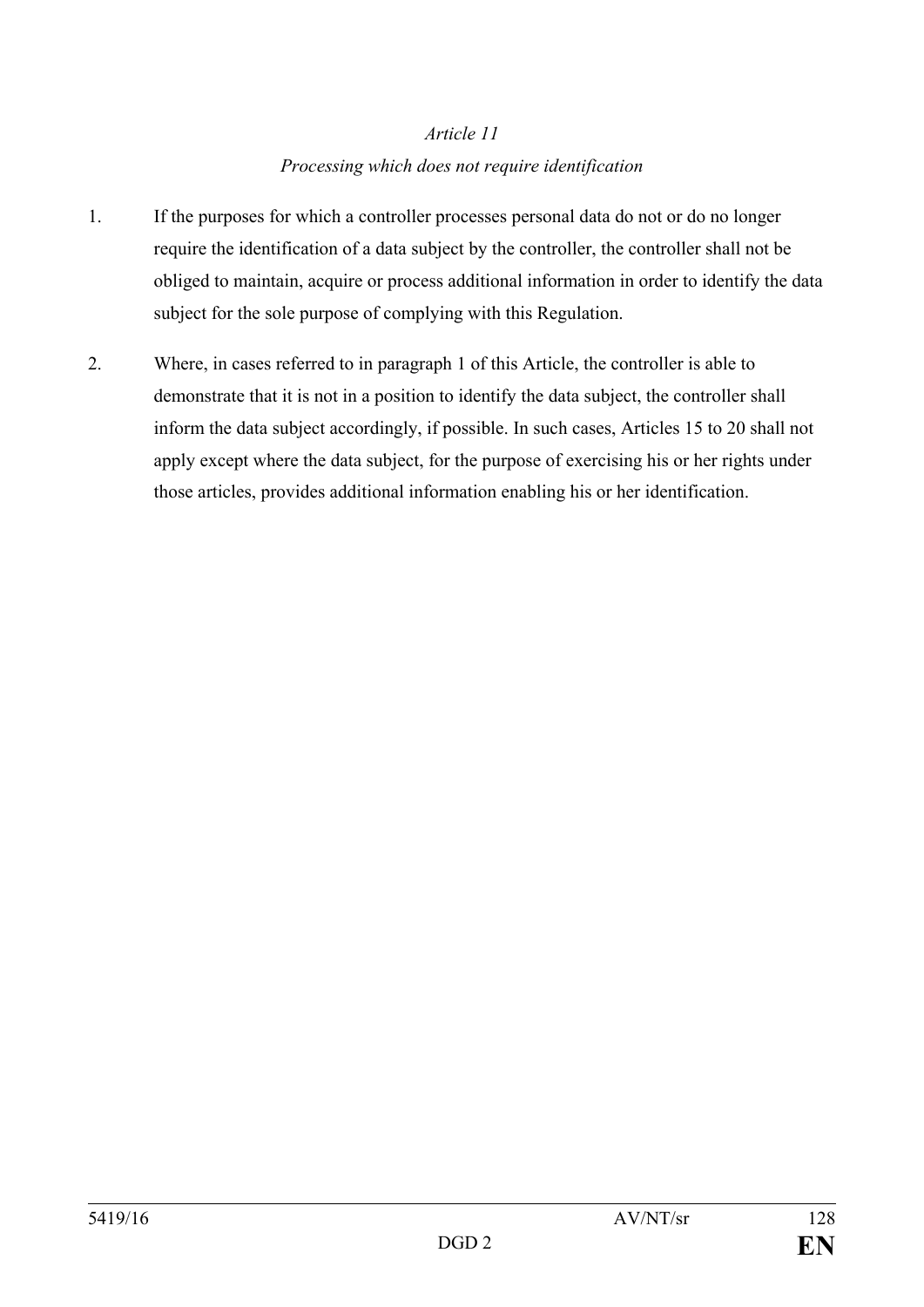# **CHAPTER III RIGHTS OF THE DATA SUBJECT**

#### **SECTION 1**

#### **TRANSPARENCY AND MODALITIES**

#### *Article 12*

*Transparent information, communication and modalities for the exercise of the rights of the data subject*

- 1. The controller shall take appropriate measures to provide any information referred to in Articles 13 and 14 and any communication under Articles 15 to 22 and 34 relating to processing to the data subject in a concise, transparent, intelligible and easily accessible form, using clear and plain language, in particular for any information addressed specifically to a child. The information shall be provided in writing, or by other means, including, where appropriate, by electronic means. When requested by the data subject, the information may be provided orally, provided that the identity of the data subject is proven by other means.
- 2. The controller shall facilitate the exercise of data subject rights under Articles 15 to 22. In the cases referred to in Article 11(2), the controller shall not refuse to act on the request of the data subject for exercising his or her rights under Articles 15 to 22, unless the controller demonstrates that it is not in a position to identify the data subject.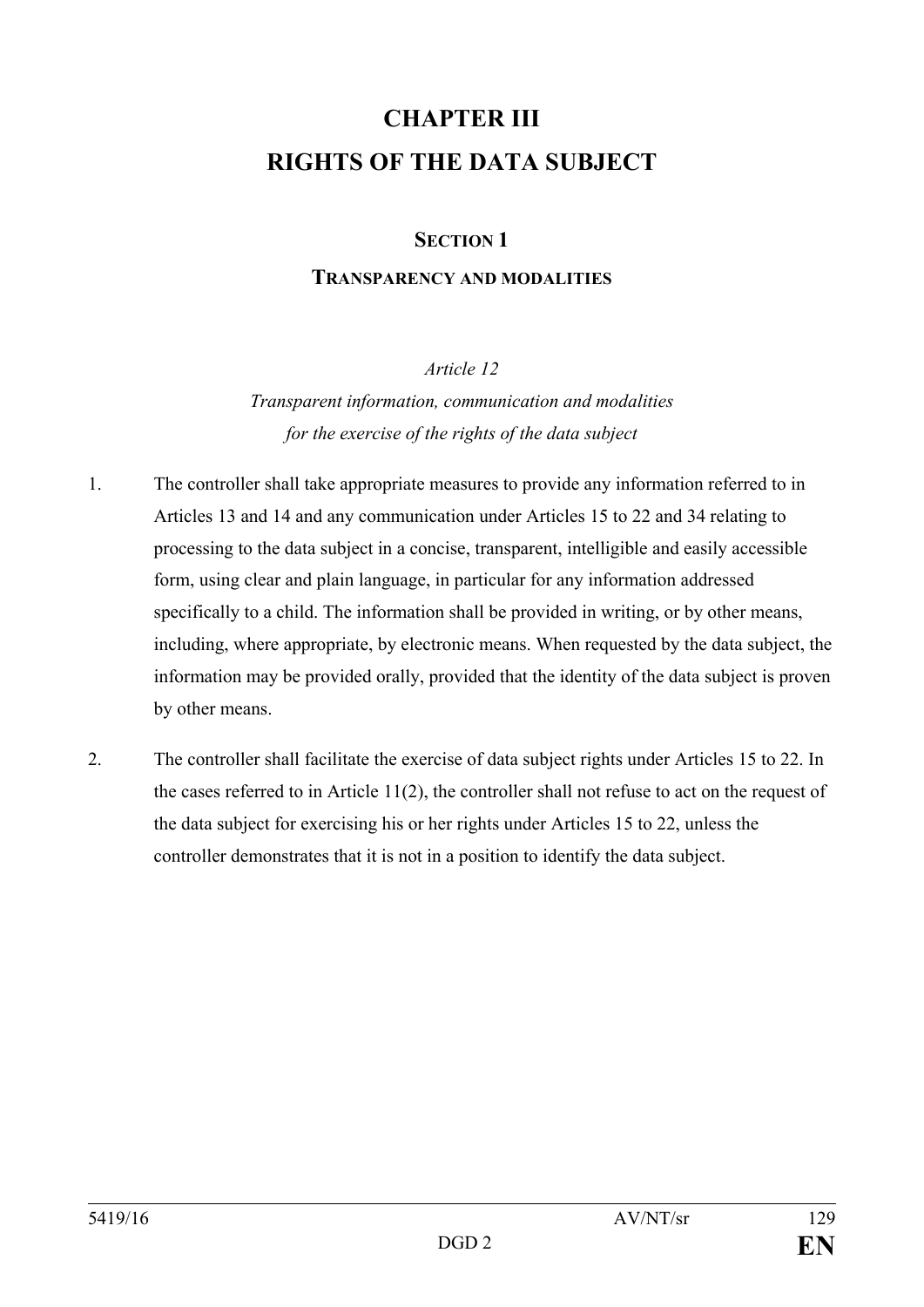- 3. The controller shall provide information on action taken on a request under Articles 15 to 22 to the data subject without undue delay and in any event within one month of receipt of the request. That period may be extended by two further months where necessary, taking into account the complexity and number of the requests. The controller shall inform the data subject of any such extension within one month of receipt of the request, together with the reasons for the delay. Where the data subject makes the request by electronic form means, the information shall be provided by electronic means where possible, unless otherwise requested by the data subject.
- 4. If the controller does not take action on the request of the data subject, the controller shall inform the data subject without delay and at the latest within one month of receipt of the request of the reasons for not taking action and on the possibility of lodging a complaint with a supervisory authority and seeking a judicial remedy.
- 5. Information provided under Articles 13 and 14 and any communication and any actions taken under Articles 15 to 22 and 34 shall be provided free of charge. Where requests from a data subject are manifestly unfounded or excessive, in particular because of their repetitive character, the controller may either:
	- (a) charge a reasonable fee taking into account the administrative costs of providing the information or communication or taking the action requested; or
	- (b) refuse to act on the request.

The controller shall bear the burden of demonstrating the manifestly unfounded or excessive character of the request.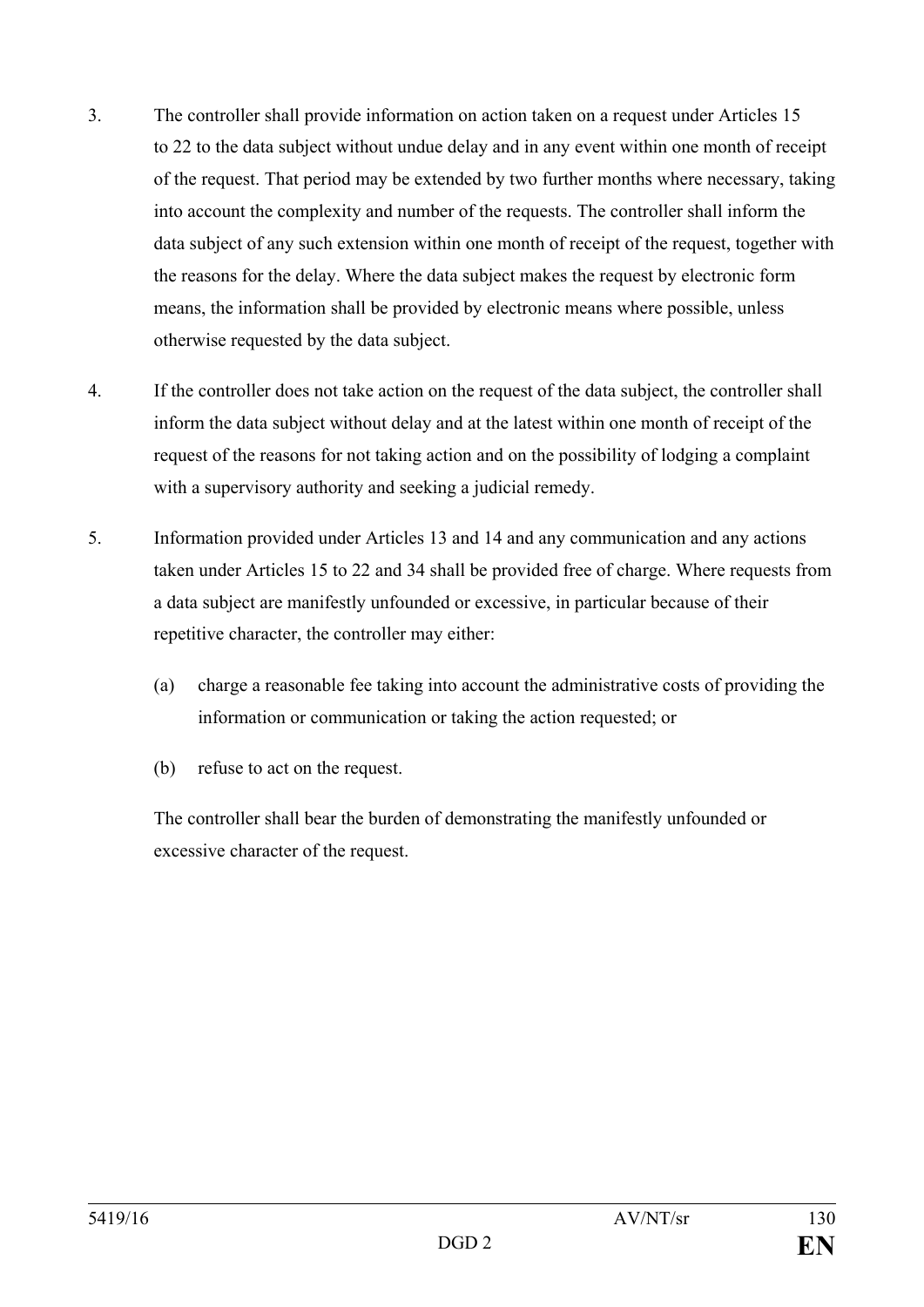- 6. Without prejudice to Article 11, where the controller has reasonable doubts concerning the identity of the natural person making the request referred to in Articles 15 to 21, the controller may request the provision of additional information necessary to confirm the identity of the data subject.
- 7. The information to be provided to data subjects pursuant to Articles 13 and 14 may be provided in combination with standardised icons in order to give in an easily visible, intelligible and clearly legible manner a meaningful overview of the intended processing. Where the icons are presented electronically they shall be machine-readable.
- 8. The Commission shall be empowered to adopt delegated acts in accordance with Article 92 for the purpose of determining the information to be presented by the icons and the procedures for providing standardised icons.

## **SECTION 2**

## **INFORMATION AND ACCESS TO PERSONAL DATA**

## *Article 13*

#### *Information to be provided where personal data are collected from the data subject*

- 1. Where personal data relating to a data subject are collected from the data subject, the controller shall, at the time when personal data are obtained, provide the data subject with all of the following information:
	- (a) the identity and the contact details of the controller and, where applicable, of the controller's representative;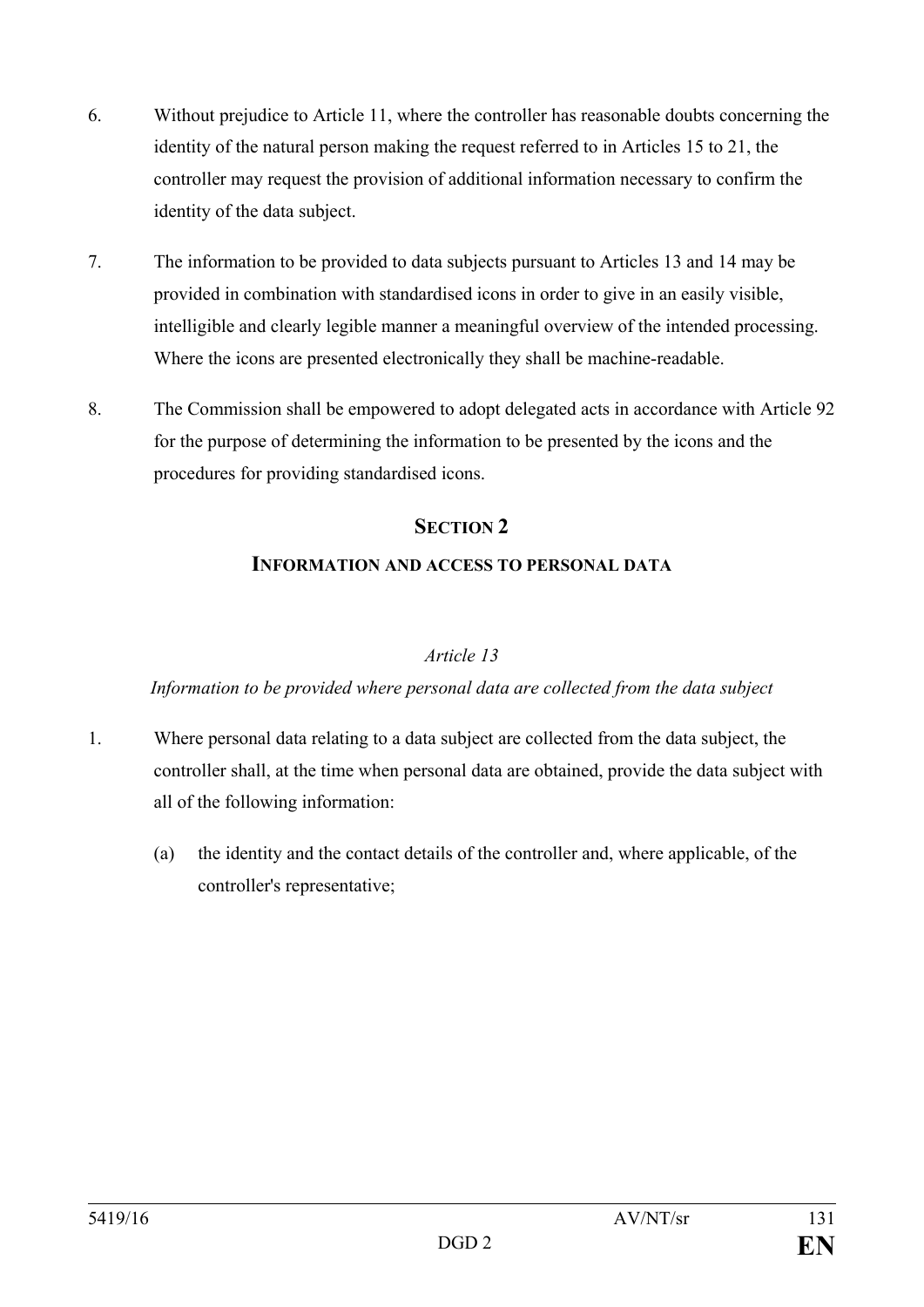- (b) the contact details of the data protection officer, where applicable;
- (c) the purposes of the processing for which the personal data are intended as well as the legal basis for the processing;
- (d) where the processing is based on point (f) of Article 6(1), the legitimate interests pursued by the controller or by a third party;
- (e) the recipients or categories of recipients of the personal data, if any;
- (f) where applicable, the fact that the controller intends to transfer personal data to a third country or international organisation and the existence or absence of an adequacy decision by the Commission, or in the case of transfers referred to in Article 46 or 47, or the second subparagraph of Article 49(1), reference to the appropriate or suitable safeguards and the means by which to obtain a copy of them or where they have been made available.
- 2. In addition to the information referred to in paragraph 1, the controller shall, at the time when personal data are obtained, provide the data subject with the following further information necessary to ensure fair and transparent processing:
	- (a) the period for which the personal data will be stored, or if that is not possible, the criteria used to determine that period;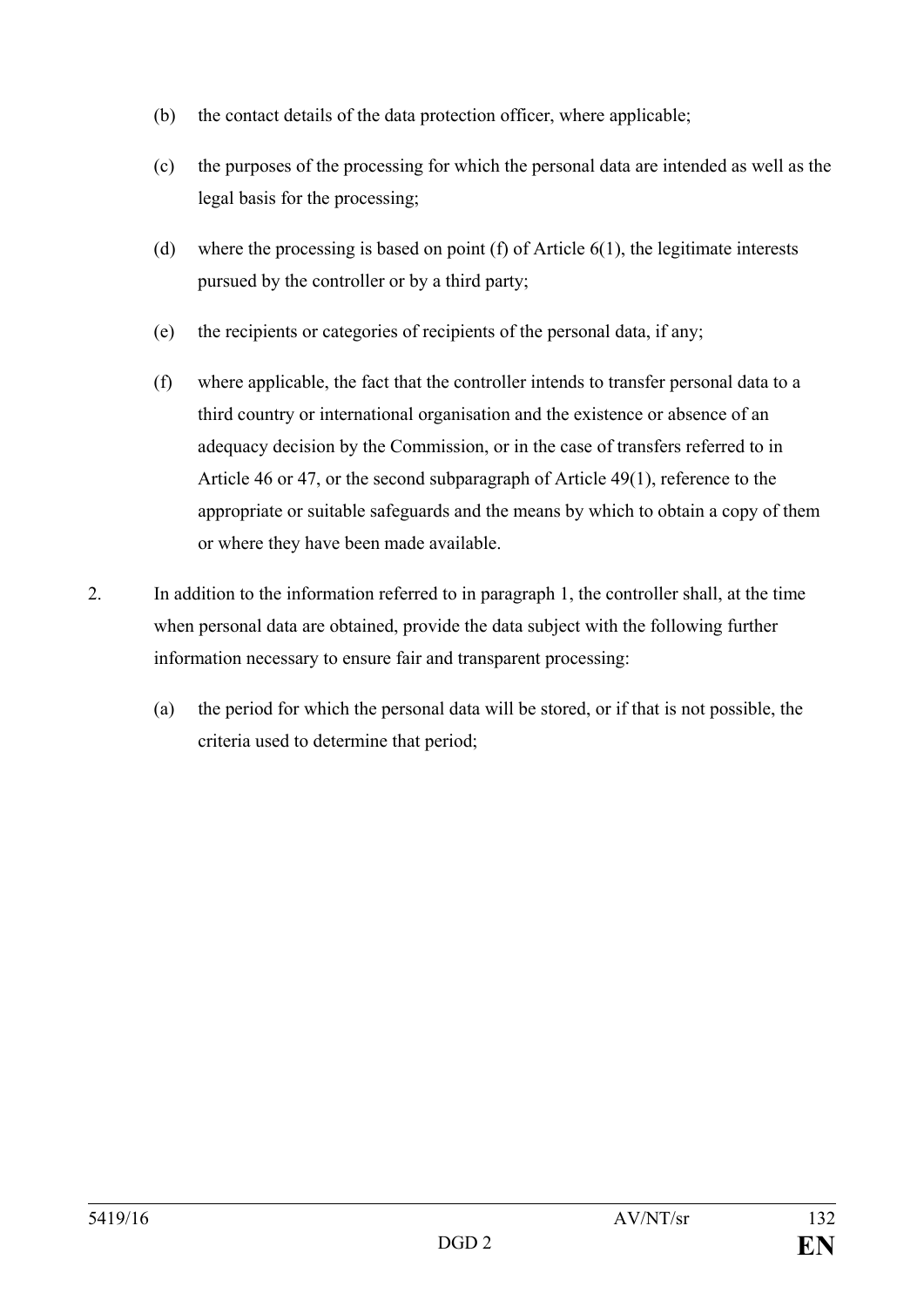- (b) the existence of the right to request from the controller access to and rectification or erasure of personal data or restriction of processing concerning the data subject or to object to processing as well as the right to data portability;
- (c) where the processing is based on point (a) of Article  $6(1)$  or point (a) of Article  $9(2)$ , the existence of the right to withdraw consent at any time, without affecting the lawfulness of processing based on consent before its withdrawal;
- (d) the right to lodge a complaint with a supervisory authority;
- (e) whether the provision of personal data is a statutory or contractual requirement, or a requirement necessary to enter into a contract, as well as whether the data subject is obliged to provide the personal data and of the possible consequences of failure to provide such data;
- (f) the existence of automated decision-making, including profiling, referred to in Article 22(1) and (4) and, at least in those cases, meaningful information about the logic involved, as well as the significance and the envisaged consequences of such processing for the data subject.
- 3. Where the controller intends to further process the personal data for a purpose other than that for which the personal data were collected, the controller shall provide the data subject prior to that further processing with information on that other purpose and with any relevant further information as referred to in paragraph 2.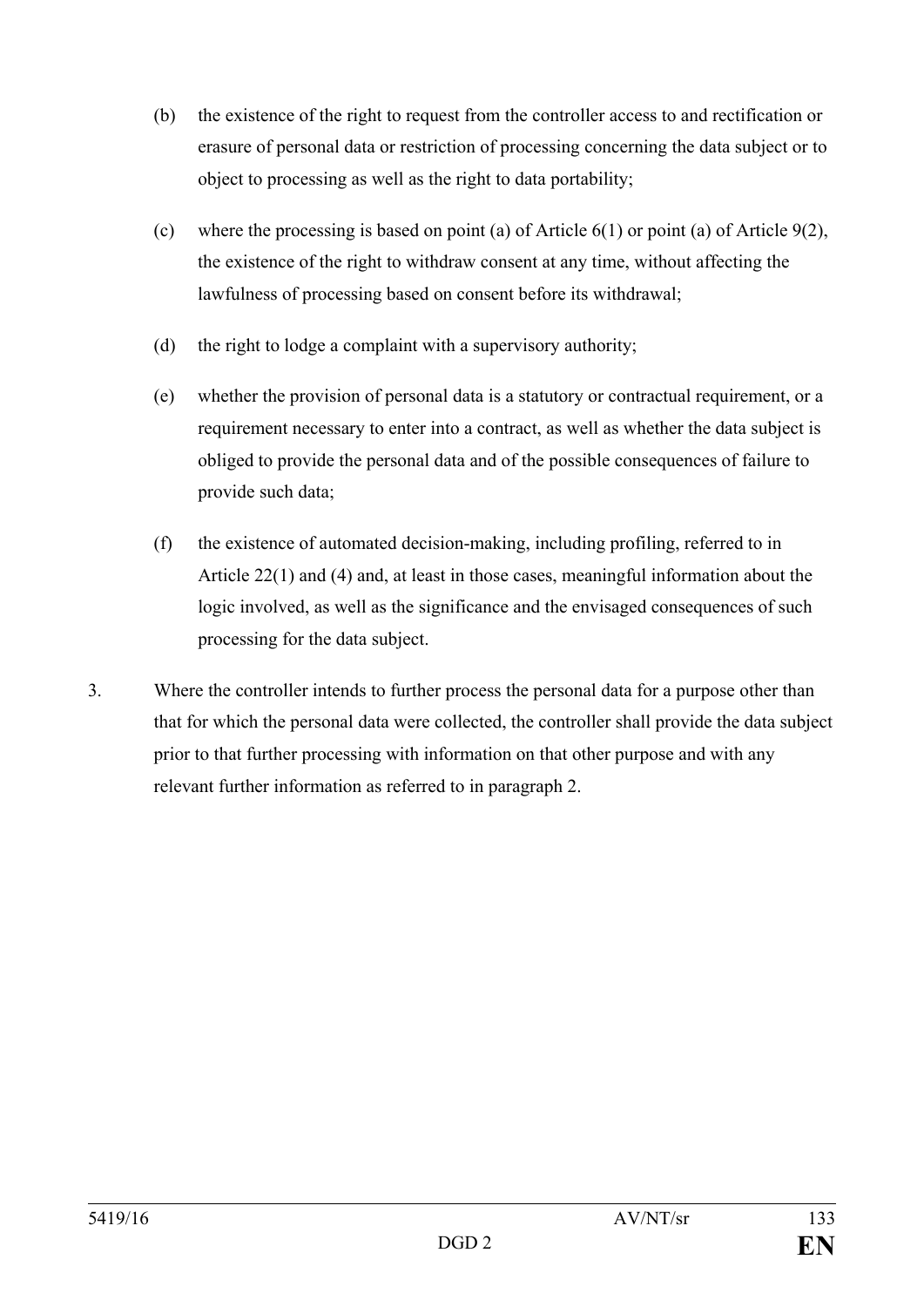4. Paragraphs 1, 2 and 3 shall not apply where and insofar as the data subject already has the information.

### *Article 14*

#### *Information to be provided where personal data have not been obtained from the data subject*

- 1. Where personal data have not been obtained from the data subject, the controller shall provide the data subject with the following information:
	- (a) the identity and the contact details of the controller and, if any, of the controller's representative;
	- (b) the contact details of the data protection officer, where applicable;
	- (c) the purposes of the processing for which the personal data are intended as well as the legal basis for the processing;
	- (d) the categories of personal data concerned;
	- (e) the recipients or categories of recipients of the personal data, where applicable;
	- (f) where applicable, that the controller intends to transfer personal data to a recipient in a third country or international organisation and the existence or absence of an adequacy decision by the Commission, or in the case of transfers referred to in Article 46 or 47, or the second subparagraph of Article 49(1), reference to the appropriate or suitable safeguards and the means to obtain a copy of them or where they have been made available.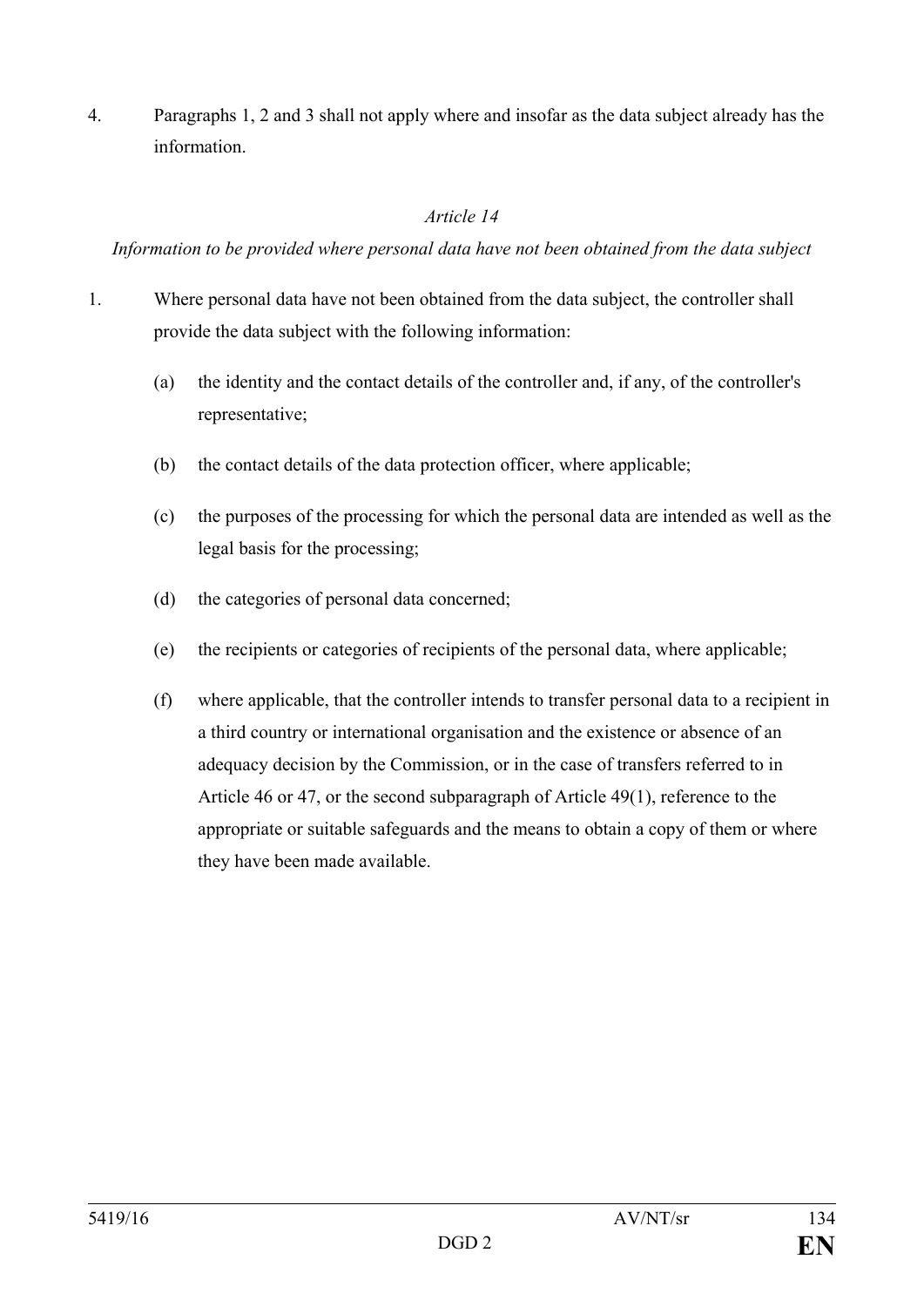- 2. In addition to the information referred to in paragraph 1, the controller shall provide the data subject with the following information necessary to ensure fair and transparent processing in respect of the data subject:
	- (a) the period for which the personal data will be stored, or if that is not possible, the criteria used to determine that period;
	- (b) where the processing is based on point (f) of Article 6(1), the legitimate interests pursued by the controller or by a third party;
	- (c) the existence of the right to request from the controller access to and rectification or erasure of personal data or restriction of processing concerning the data subject and to object to processing as well as the right to data portability;
	- (d) where processing is based on point (a) of Article 6(1) or point (a) of Article 9(2), the existence of the right to withdraw consent at any time, without affecting the lawfulness of processing based on consent before its withdrawal;
	- (e) the right to lodge a complaint with a supervisory authority;
	- (f) from which source the personal data originate, and if applicable, whether it came from publicly accessible sources;
	- (g) the existence of automated decision-making, including profiling, referred to in Article 22(1) and (4) and, at least in those cases, meaningful information about the logic involved, as well as the significance and the envisaged consequences of such processing for the data subject.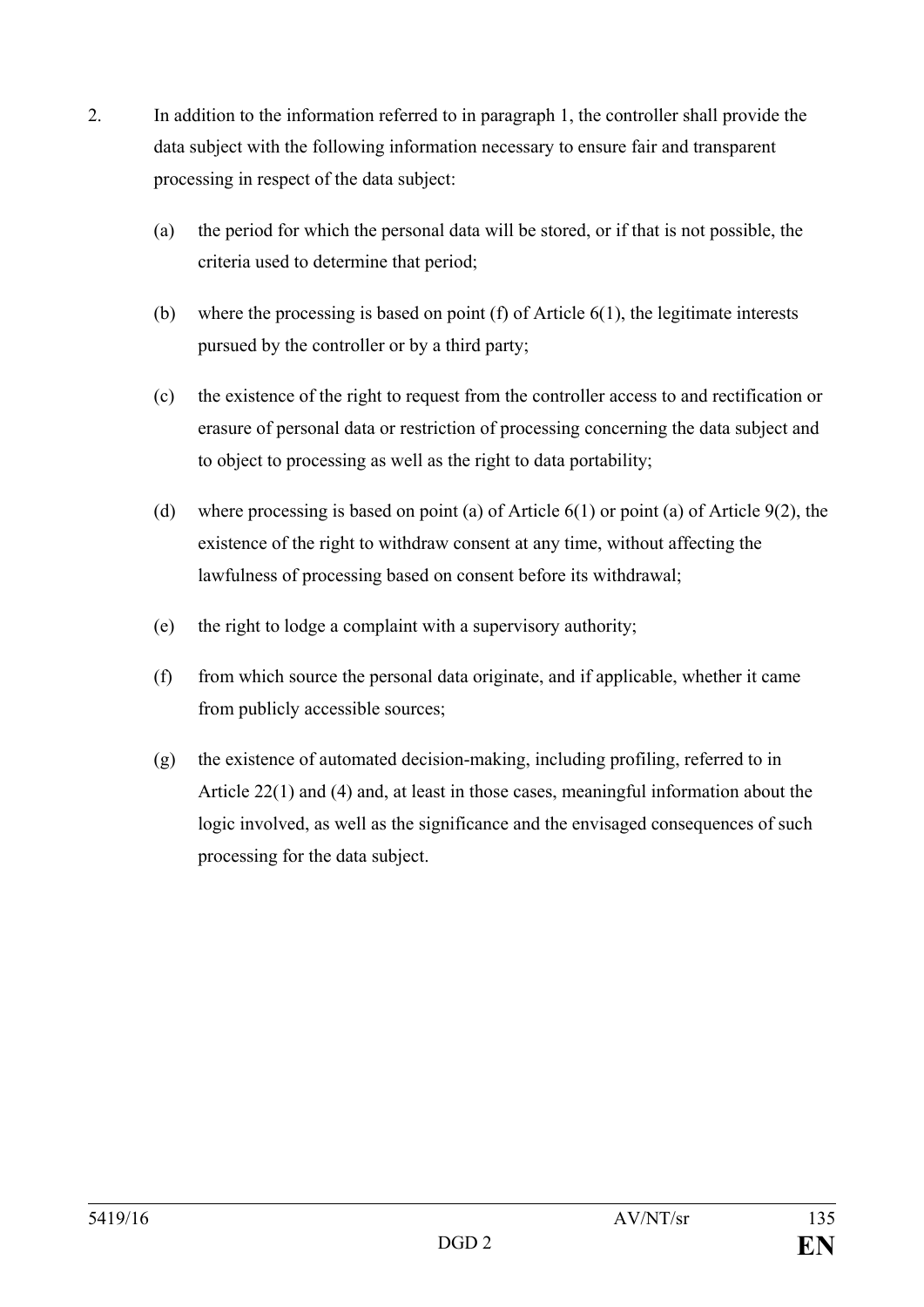- 3. The controller shall provide the information referred to in paragraphs 1 and 2:
	- (a) within a reasonable period after obtaining the personal data, but at the latest within one month, having regard to the specific circumstances in which the personal data are processed;
	- (b) if the personal data are to be used for communication with the data subject, at the latest at the time of the first communication to that data subject; or
	- (c) if a disclosure to another recipient is envisaged, at the latest when the personal data are first disclosed.
- 4. Where the controller intends to further process the personal data for a purpose other than that for which the personal data were obtained, the controller shall provide the data subject prior to that further processing with information on that other purpose and with any relevant further information as referred to in paragraph 2.
- 5. Paragraphs 1 to 4 shall not apply where and insofar as:
	- (a) the data subject already has the information;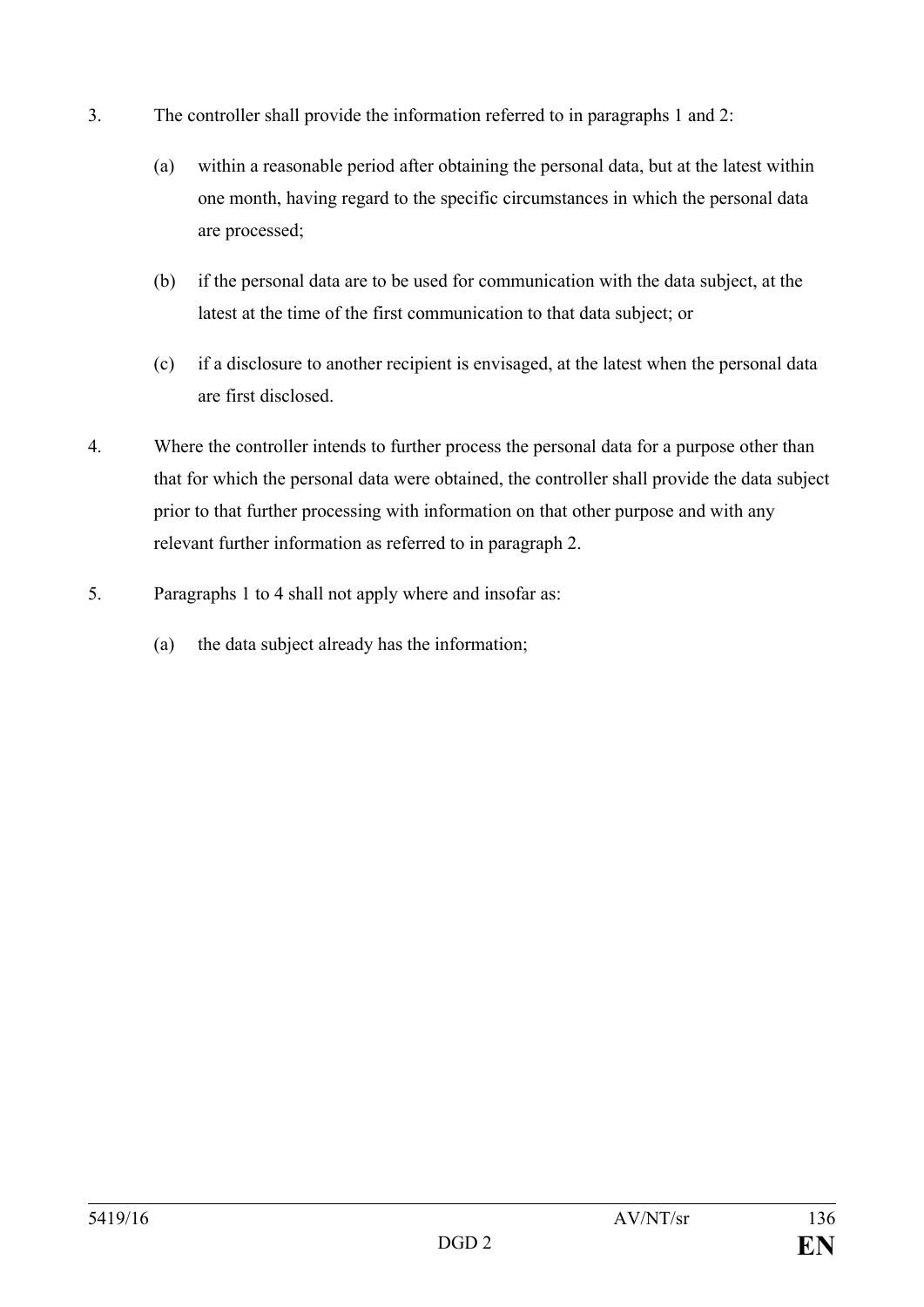- (b) the provision of such information proves impossible or would involve a disproportionate effort, in particular for processing for archiving purposes in the public interest, scientific or historical research purposes or statistical purposes, subject to the conditions and safeguards referred to in Article 89(1) or in so far as the obligation referred to in paragraph 1 of this Article is likely to render impossible or seriously impair the achievement of the objectives of that processing. In such cases the controller shall take appropriate measures to protect the data subject's rights and freedoms and legitimate interests, including making the information publicly available;
- (c) obtaining or disclosure is expressly laid down by Union or Member State law to which the controller is subject and which provides appropriate measures to protect the data subject's legitimate interests; or
- (d) where the personal data must remain confidential subject to an obligation of professional secrecy regulated by Union or Member State law, including a statutory obligation of secrecy.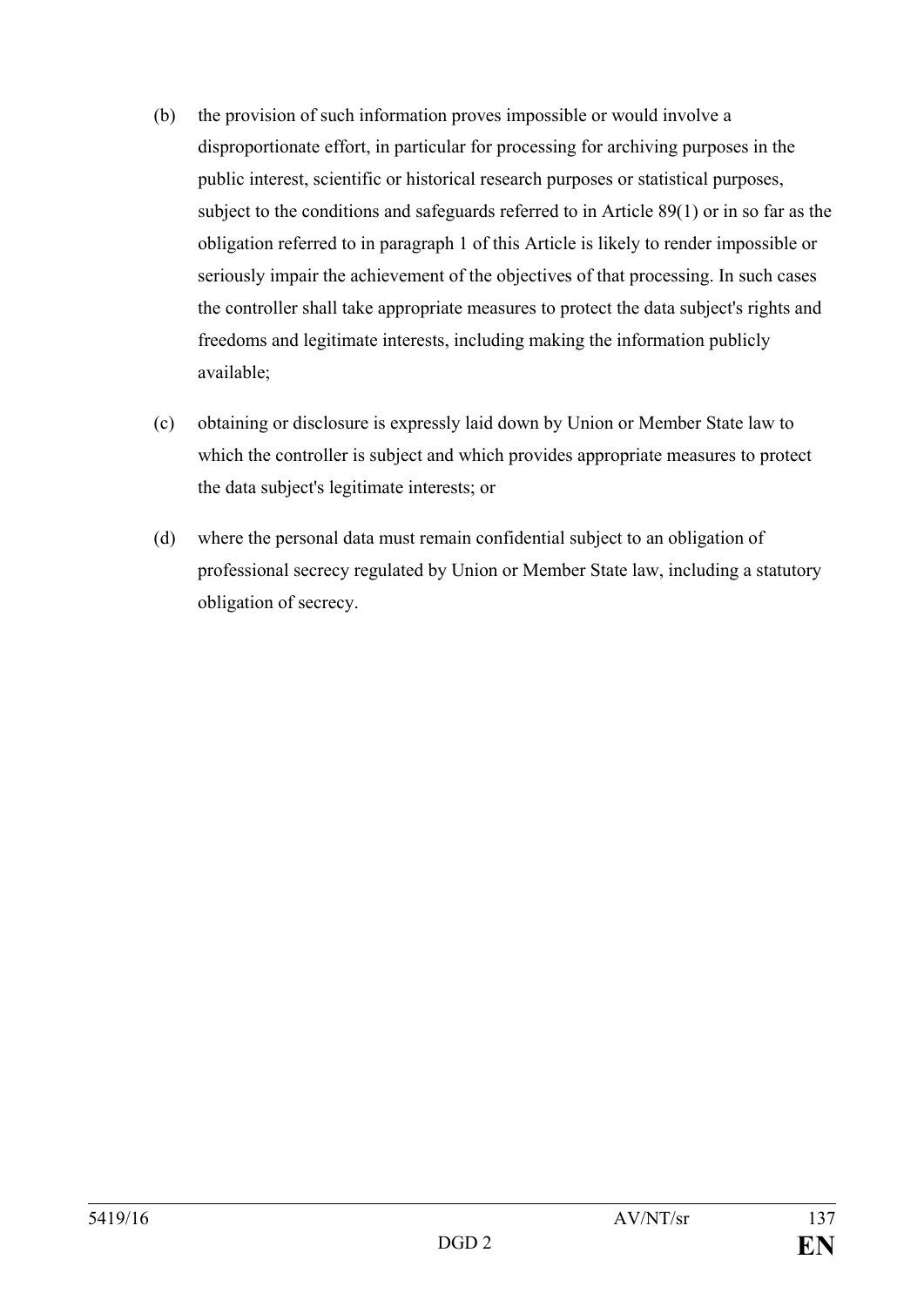# *Article 15 Right of access by the data subject*

- 1. The data subject shall have the right to obtain from the controller confirmation as to whether or not personal data concerning him or her are being processed, and where that is the case, access to the personal data and the following information:
	- (a) the purposes of the processing;
	- (b) the categories of personal data concerned;
	- (c) the recipients or categories of recipient to whom the personal data have been or will be disclosed, in particular recipients in third countries or international organisations;
	- (d) where possible, the envisaged period for which the personal data will be stored, or, if not possible, the criteria used to determine that period;
	- (e) the existence of the right to request from the controller rectification or erasure of personal data or restriction of processing of personal data concerning the data subject or to object to such processing;
	- (f) the right to lodge a complaint with a supervisory authority;
	- (g) where the personal data are not collected from the data subject, any available information as to their source;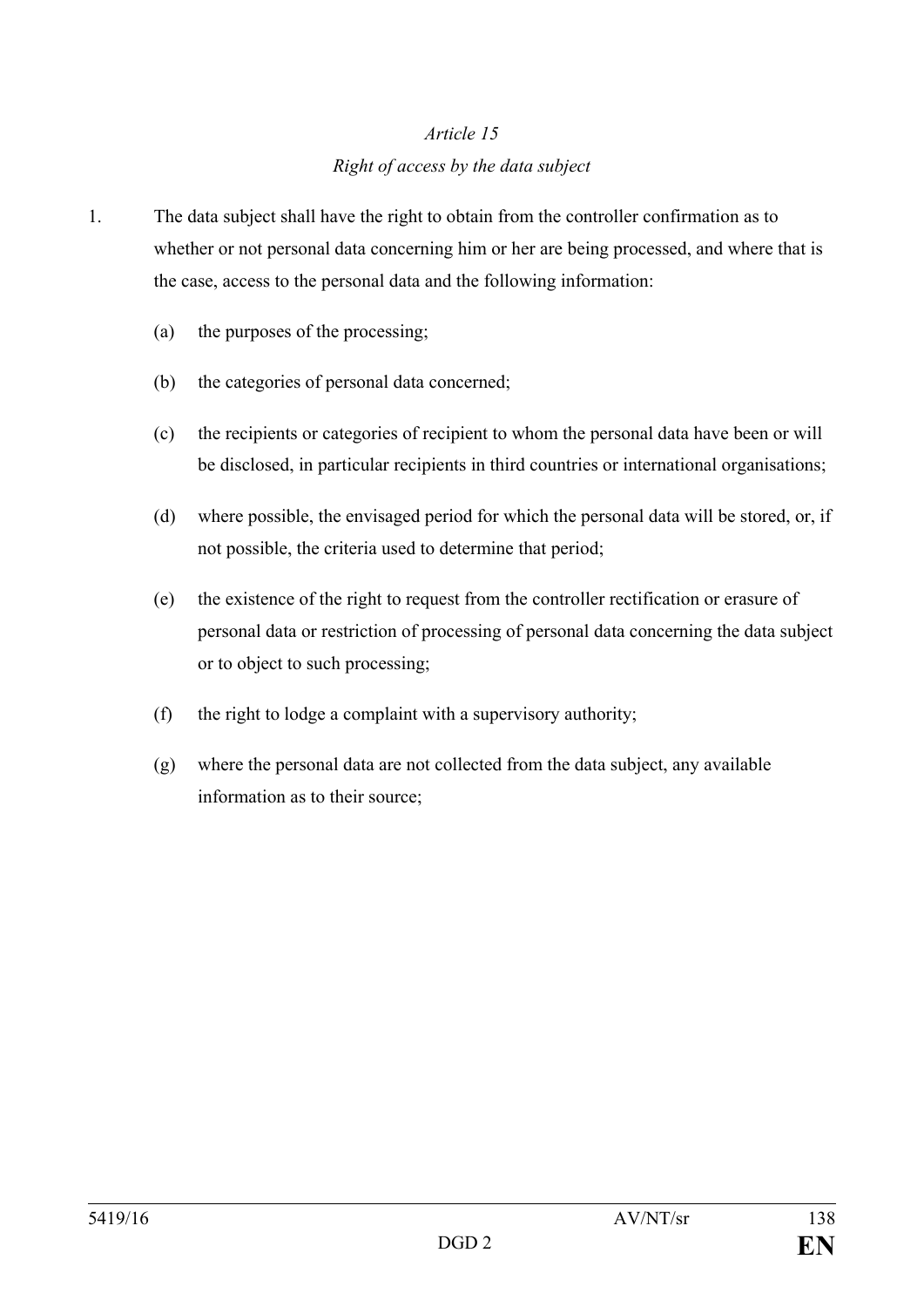- (h) the existence of automated decision-making, including profiling, referred to in Article 22(1) and (4) and, at least in those cases, meaningful information about the logic involved, as well as the significance and the envisaged consequences of such processing for the data subject.
- 2. Where personal data are transferred to a third country or to an international organisation, the data subject shall have the right to be informed of the appropriate safeguards pursuant to Article 46 relating to the transfer.
- 3. The controller shall provide a copy of the personal data undergoing processing. For any further copies requested by the data subject, the controller may charge a reasonable fee based on administrative costs. Where the data subject makes the request by electronic means, and unless otherwise requested by the data subject, the information shall be provided in a commonly used electronic form.
- 4. The right to obtain a copy referred to in paragraph 3 shall not adversely affect the rights and freedoms of others.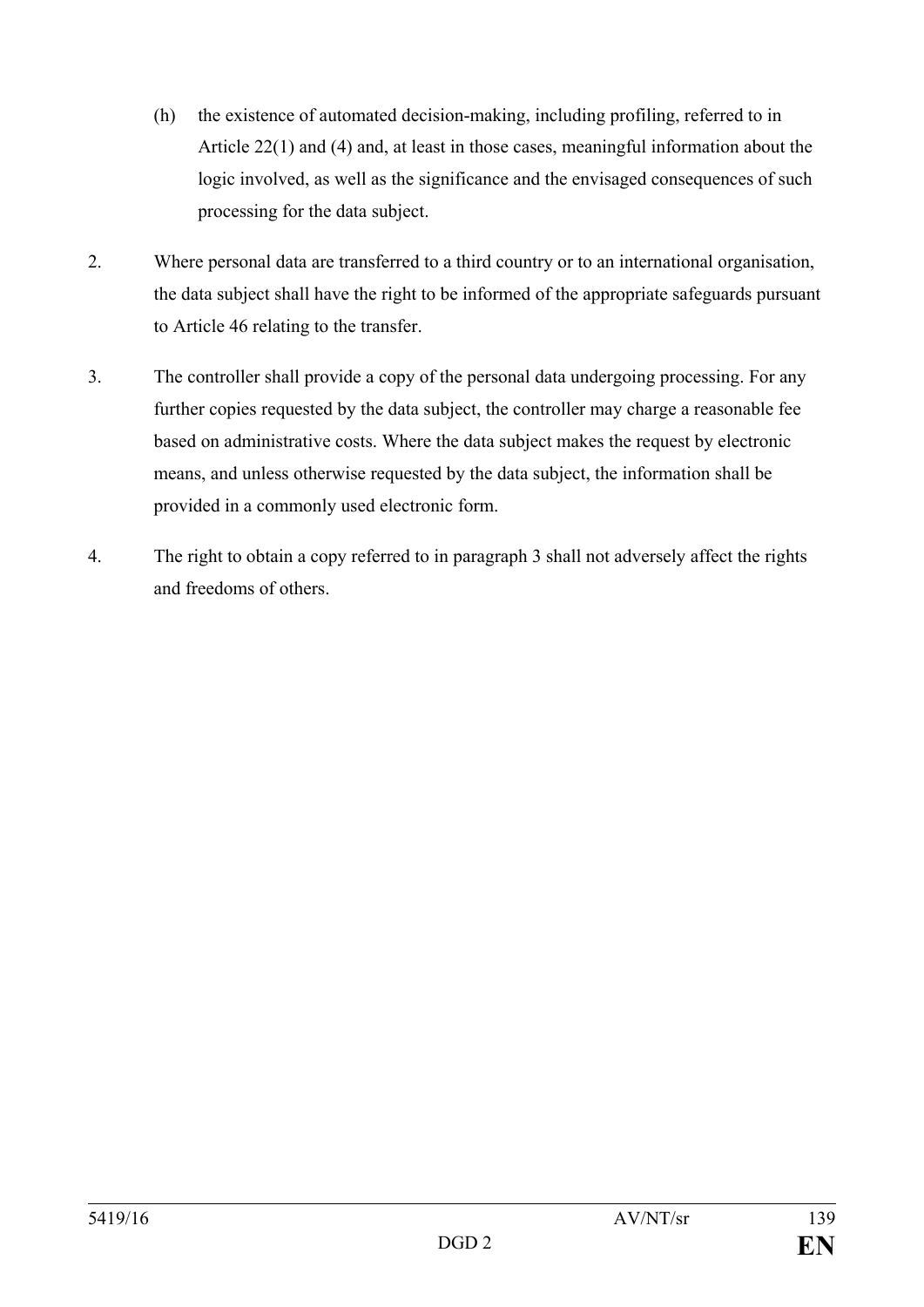### **SECTION 3**

#### **RECTIFICATION AND ERASURE**

## *Article 16 Right to rectification*

The data subject shall have the right to obtain from the controller without undue delay the rectification of inaccurate personal data concerning him or her . Taking into account the purposes of the processing, the data subject shall have the right to have incomplete personal data completed, including by means of providing a supplementary statement.

## *Article 17 Right to erasure ('right to be forgotten')*

- 1. The data subject shall have the right to obtain from the controller the erasure of personal data concerning him or her without undue delay and the controller shall have the obligation to erase personal data without undue delay where one of the following grounds applies:
	- (a) the personal data are no longer necessary in relation to the purposes for which they were collected or otherwise processed;
	- (b) the data subject withdraws consent on which the processing is based according to point (a) of Article 6(1), or point (a) of Article 9(2), and where there is no other legal ground for the processing;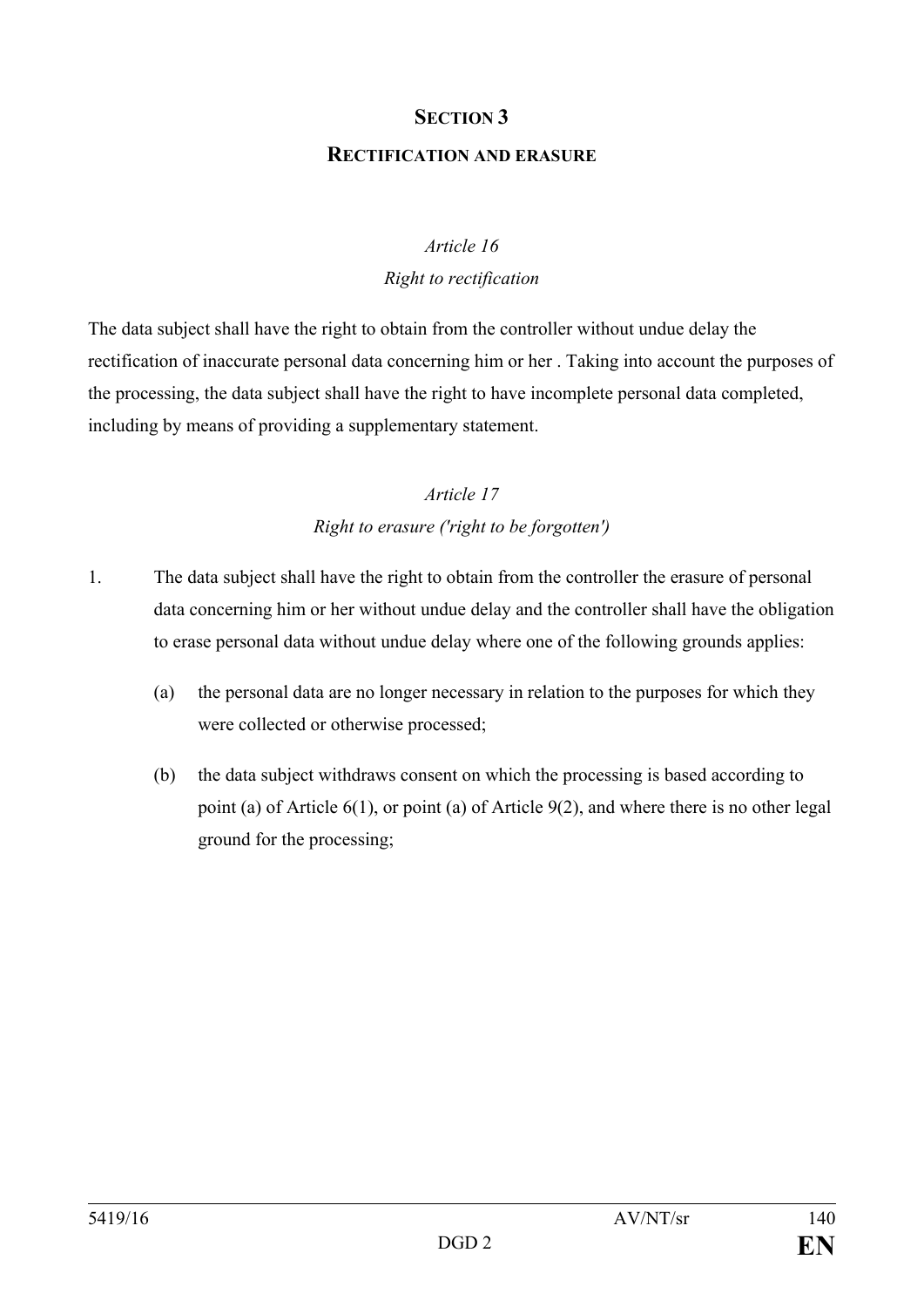- (c) the data subject objects to the processing pursuant to Article 21(1) and there are no overriding legitimate grounds for the processing, or the data subject objects to the processing pursuant to Article 21(2);
- (d) the personal data have been unlawfully processed;
- (e) the personal data have to be erased for compliance with a legal obligation in Union or Member State law to which the controller is subject;
- (f) the personal data have been collected in relation to the offer of information society services referred to in Article 8(1).
- 2. Where the controller has made the personal data public and is obliged pursuant to paragraph 1 to erase the personal data, the controller, taking account of available technology and the cost of implementation, shall take reasonable steps, including technical measures, to inform controllers which are processing the personal data that the data subject has requested the erasure by such controllers of any links to, or copy or replication of, those personal data.
- 3. Paragraphs 1 and 2 shall not apply to the extent that processing is necessary:
	- (a) for exercising the right of freedom of expression and information;
	- (b) for compliance with a legal obligation which requires processing by Union or Member State law to which the controller is subject or for the performance of a task carried out in the public interest or in the exercise of official authority vested in the controller;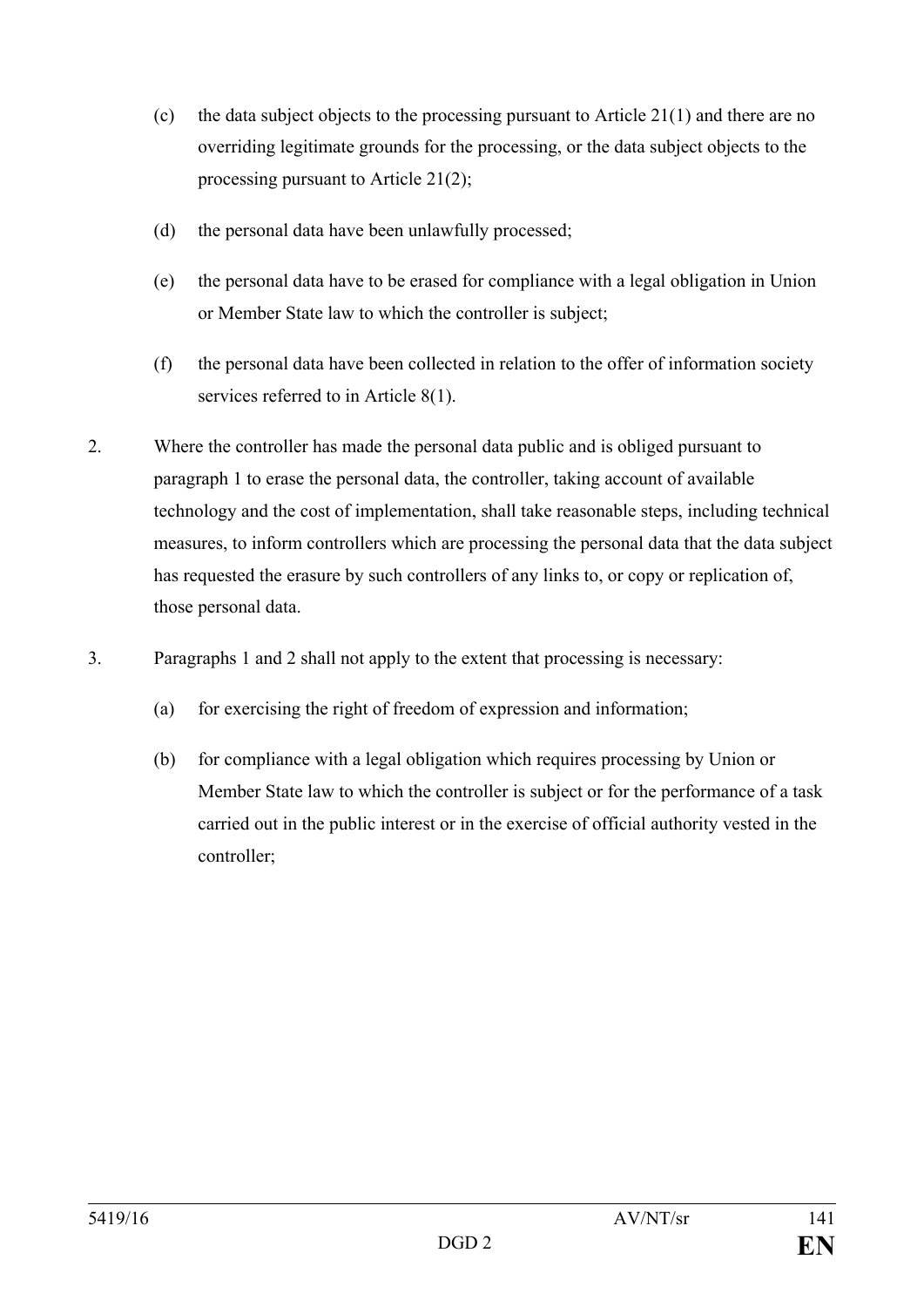- (c) for reasons of public interest in the area of public health in accordance with points (h) and (i) of Article 9(2) as well as Article 9(3);
- (d) for archiving purposes in the public interest, scientific or historical research purposes or statistical purposes in accordance with Article 89(1) in so far as the right referred to in paragraph 1 is likely to render impossible or seriously impair the achievement of the objectives of that processing; or
- (e) for the establishment, exercise or defence of legal claims.

# *Article 18 Right to restriction of processing*

- 1. The data subject shall have the right to obtain from the controller restriction of processing where one of the following applies:
	- (a) the accuracy of the personal data is contested by the data subject, for a period enabling the controller to verify the accuracy of the personal data;
	- (b) the processing is unlawful and the data subject opposes the erasure of the personal data and requests the restriction of their use instead;
	- (c) the controller no longer needs the personal data for the purposes of the processing, but they are required by the data subject for the establishment, exercise or defence of legal claims;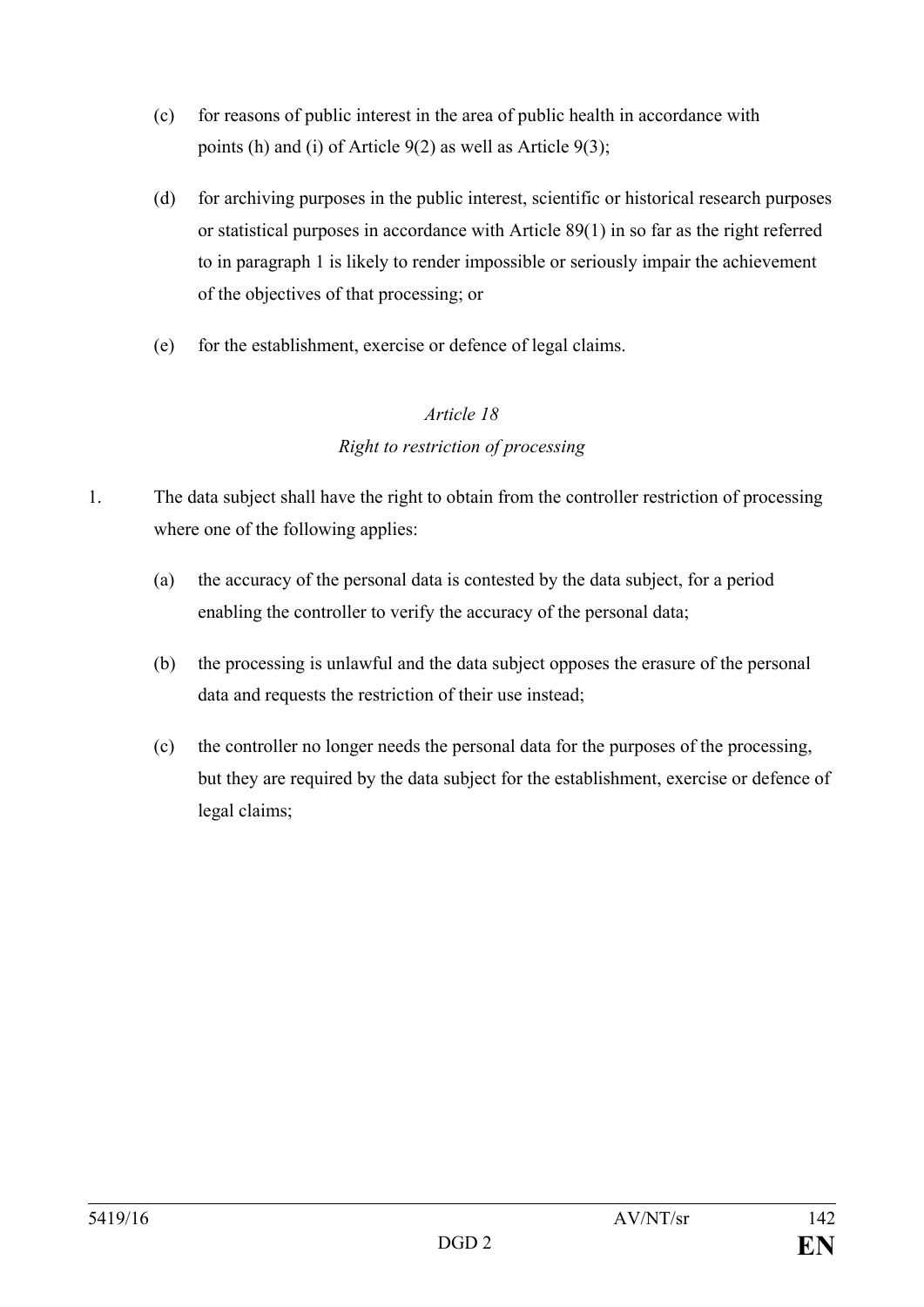- (d) the data subject has objected to processing pursuant to Article 21(1) pending the verification whether the legitimate grounds of the controller override those of the data subject.
- 2. Where processing has been restricted under paragraph 1, such personal data shall, with the exception of storage, only be processed with the data subject's consent or for the establishment, exercise or defence of legal claims or for the protection of the rights of another natural or legal person or for reasons of important public interest of the Union or of a Member State.
- 3. A data subject who has obtained restriction of processing pursuant to paragraph 1 shall be informed by the controller before the restriction of processing is lifted.

# *Article 19 Notification obligation regarding rectification or erasure of personal data or restriction of processing*

The controller shall communicate any rectification or erasure of personal data or restriction of processing carried out in accordance with Articles 16, 17(1) and 18 to each recipient to whom the personal data have been disclosed, unless this proves impossible or involves disproportionate effort. The controller shall inform the data subject about those recipients if the data subject requests it.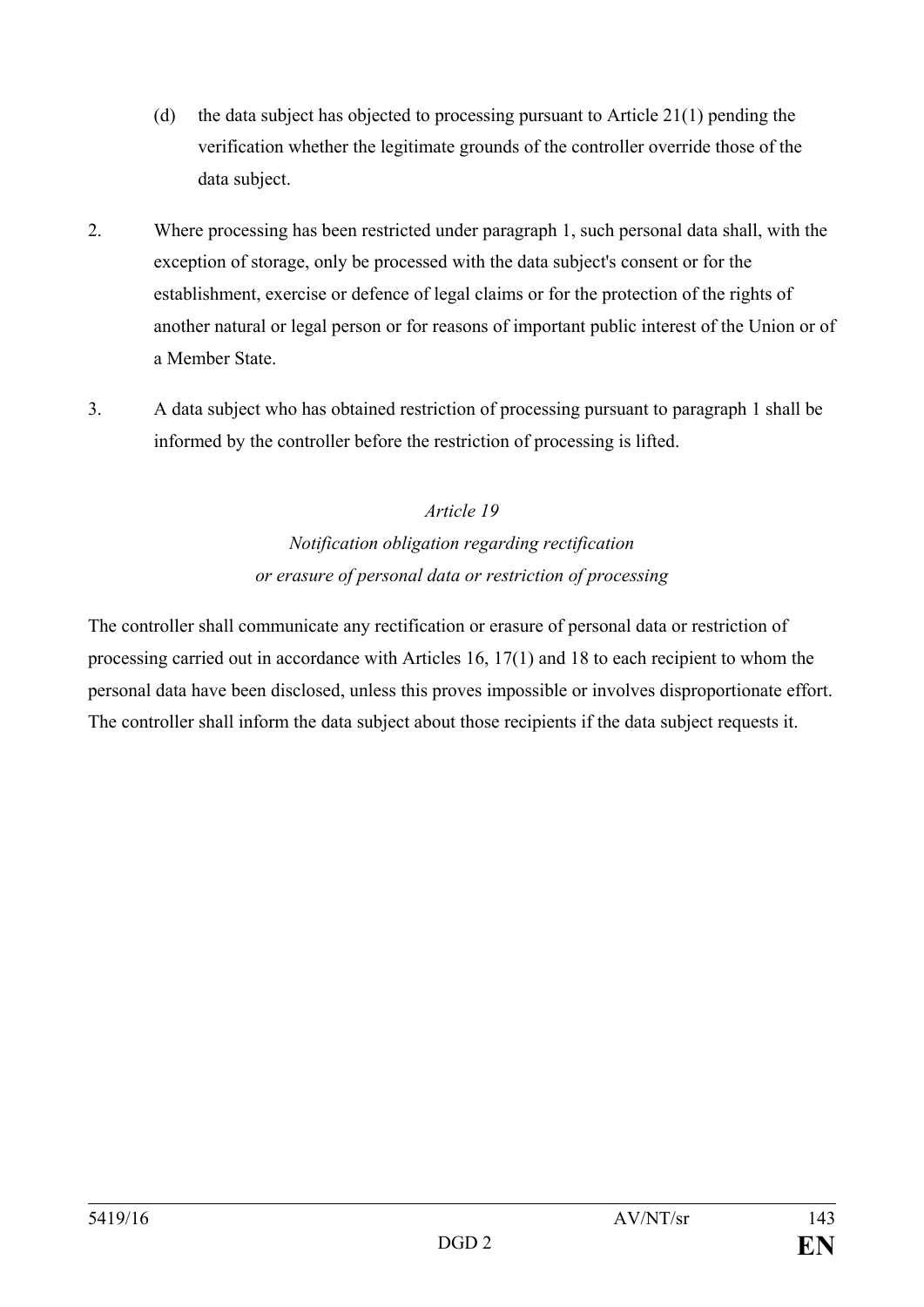## *Article 20 Right to data portability*

- 1. The data subject shall have the right to receive the personal data concerning him or her, which he or she has provided to a controller, in a structured, commonly used and machine-readable format and have the right to transmit those data to another controller without hindrance from the controller to which the personal data have been provided, where:
	- (a) the processing is based on consent pursuant to point (a) of Article  $6(1)$  or point (a) of Article 9(2) or on a contract pursuant to point (b) of Article 6(1); and
	- (b) the processing is carried out by automated means.
- 2. In exercising his or her right to data portability pursuant to paragraph 1, the data subject shall have the right to have the personal data transmitted directly from one controller to another, where technically feasible.
- 3. The exercise of the right referred to in paragraph 1 of this Article shall be without prejudice to Article 17. That right shall not apply to processing necessary for the performance of a task carried out in the public interest or in the exercise of official authority vested in the controller.
- 4. The right referred to in paragraph 1 shall not adversely affect the rights and freedoms of others.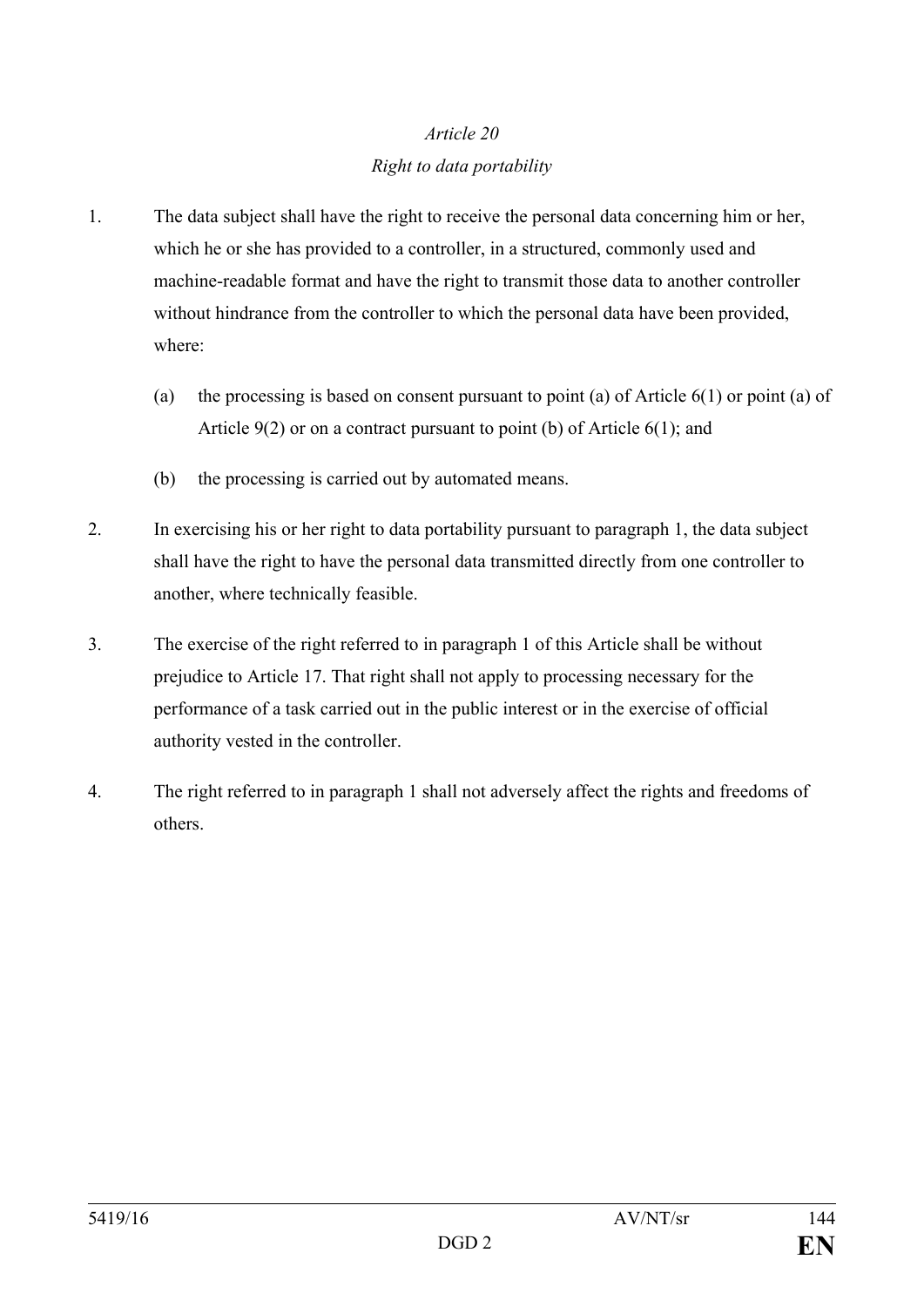#### **SECTION 4**

#### **RIGHT TO OBJECT AND AUTOMATED INDIVIDUAL DECISION-MAKING**

#### *Article 21*

#### *Right to object*

- 1. The data subject shall have the right to object, on grounds relating to his or her particular situation, at any time to processing of personal data concerning him or her which is based on points (e) or (f) of Article 6(1), including profiling based on those provisions. The controller shall no longer process the personal data unless the controller demonstrates compelling legitimate grounds for the processing which override the interests, rights and freedoms of the data subject or for the establishment, exercise or defence of legal claims.
- 2. Where personal data are processed for direct marketing purposes, the data subject shall have the right to object at any time to processing of personal data concerning him or her for such marketing, which includes profiling to the extent that it is related to such direct marketing.
- 3. Where the data subject objects to processing for direct marketing purposes, the personal data shall no longer be processed for such purposes.
- 4. At the latest at the time of the first communication with the data subject, the right referred to in paragraphs 1 and 2 shall be explicitly brought to the attention of the data subject and shall be presented clearly and separately from any other information.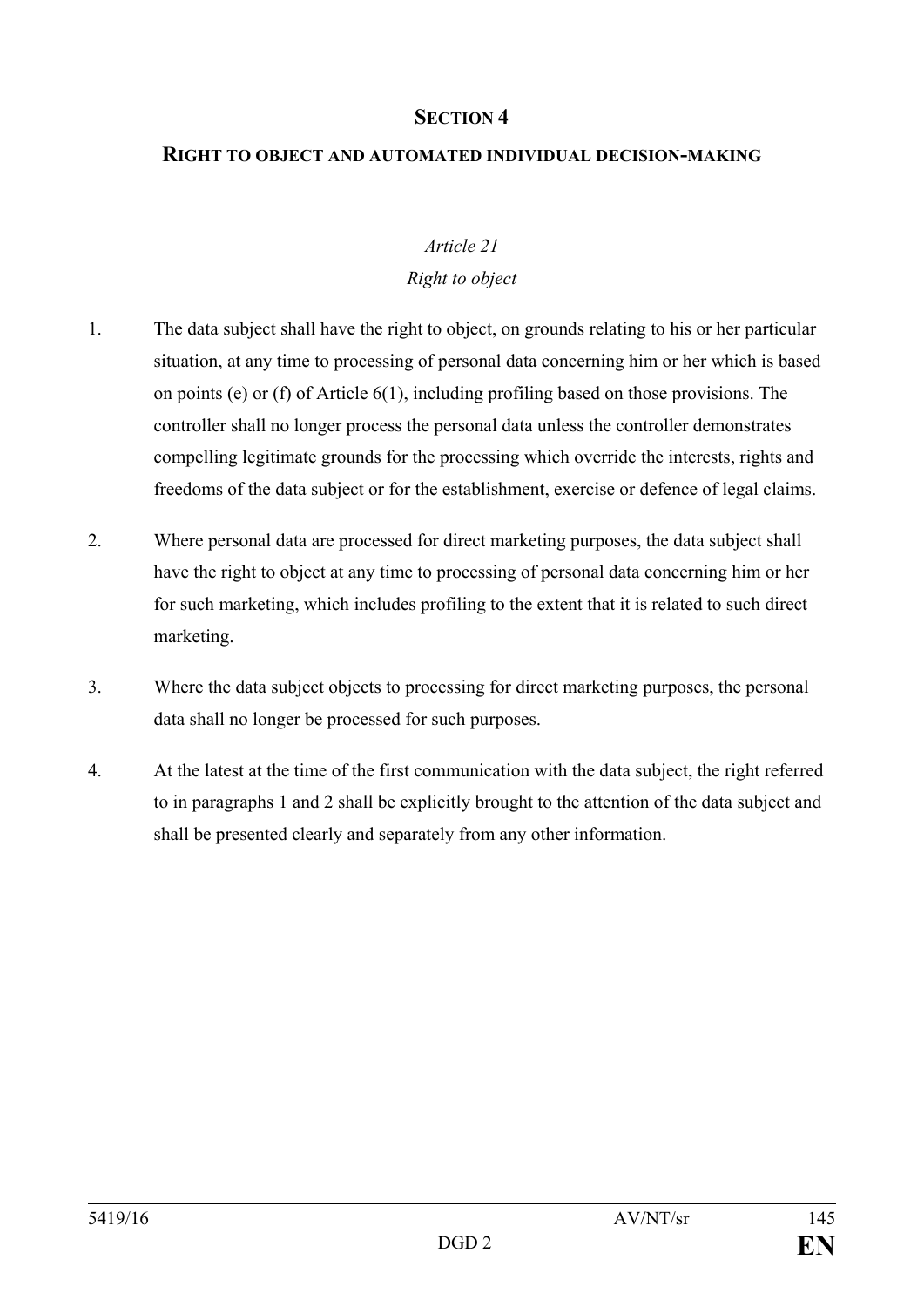- 5. In the context of the use of information society services, and notwithstanding Directive 2002/58/EC, the data subject may exercise his or her right to object by automated means using technical specifications.
- 6. Where personal data are processed for scientific or historical research purposes or statistical purposes pursuant to Article 89(1), the data subject, on grounds relating to his or her particular situation, shall have the right to object to processing of personal data concerning him or her, unless the processing is necessary for the performance of a task carried out for reasons of public interest.

#### *Article 22*

#### *Automated individual decision-making, including profiling*

- 1. The data subject shall have the right not to be subject to a decision based solely on automated processing, including profiling, which produces legal effects concerning him or her or similarly significantly affects him or her.
- 2. Paragraph 1 shall not apply if the decision:
	- (a) is necessary for entering into, or performance of, a contract between the data subject and a data controller;
	- (b) is authorised by Union or Member State law to which the controller is subject and which also lays down suitable measures to safeguard the data subject's rights and freedoms and legitimate interests; or
	- (c) is based on the data subject's explicit consent.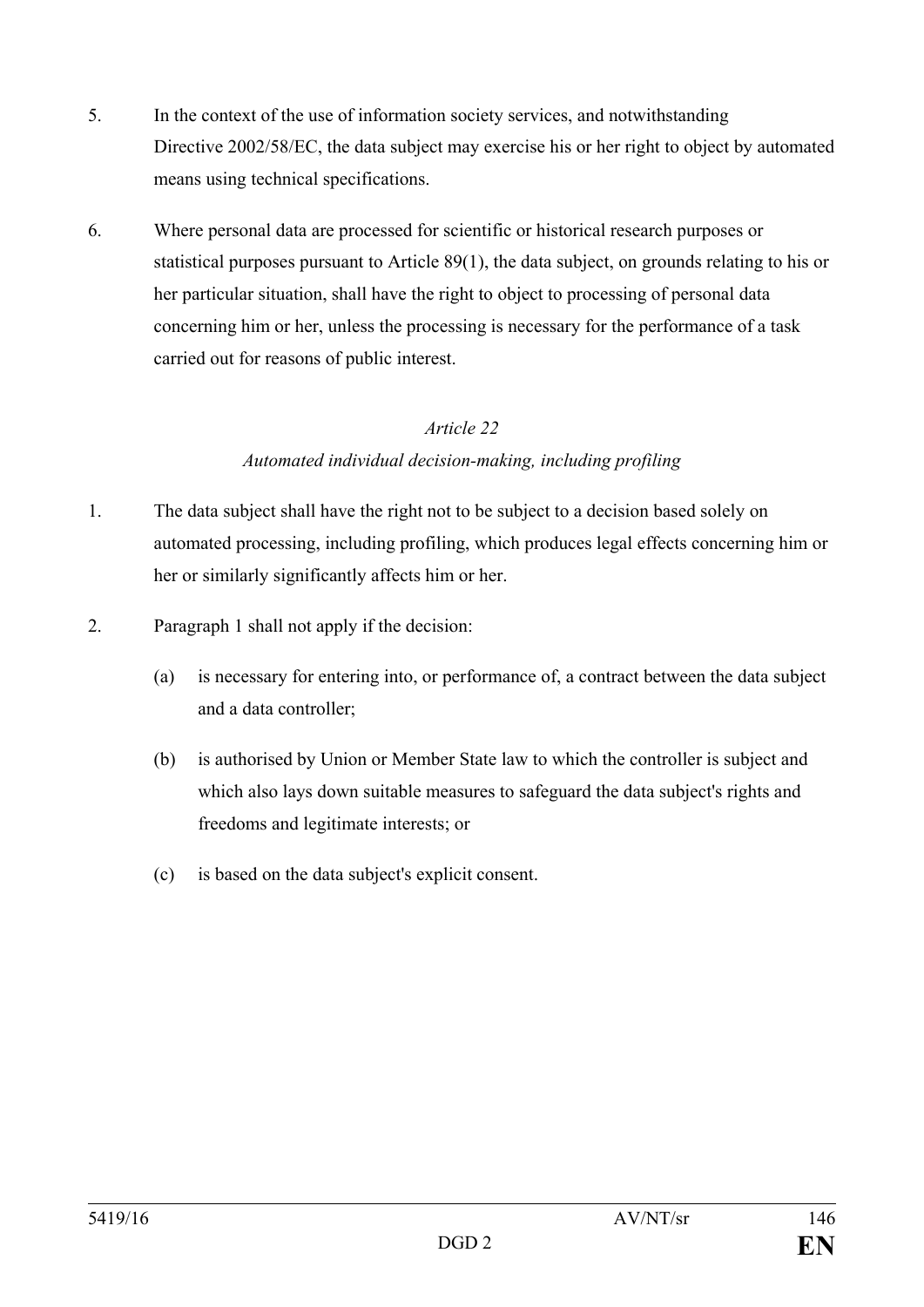- 3. In the cases referred to in points (a) and (c) of paragraph 2, the data controller shall implement suitable measures to safeguard the data subject's rights and freedoms and legitimate interests, at least the right to obtain human intervention on the part of the controller, to express his or her point of view and to contest the decision.
- 4. Decisions referred to in paragraph 2 shall not be based on special categories of personal data referred to in Article 9(1), unless point (a) or (g) of Article 9(2) apply and suitable measures to safeguard the data subject's rights and freedoms and legitimate interests are in place.

#### **SECTION 5**

#### **RESTRICTIONS**

#### *Article 23 Restrictions*

- 1. Union or Member State law to which the data controller or processor is subject may restrict by way of a legislative measure the scope of the obligations and rights provided for in Articles 12 to 22 and Article 34, as well as Article 5 in so far as its provisions correspond to the rights and obligations provided for in Articles 12 to 22, when such a restriction respects the essence of the fundamental rights and freedoms and is a necessary and proportionate measure in a democratic society to safeguard:
	- (a) national security;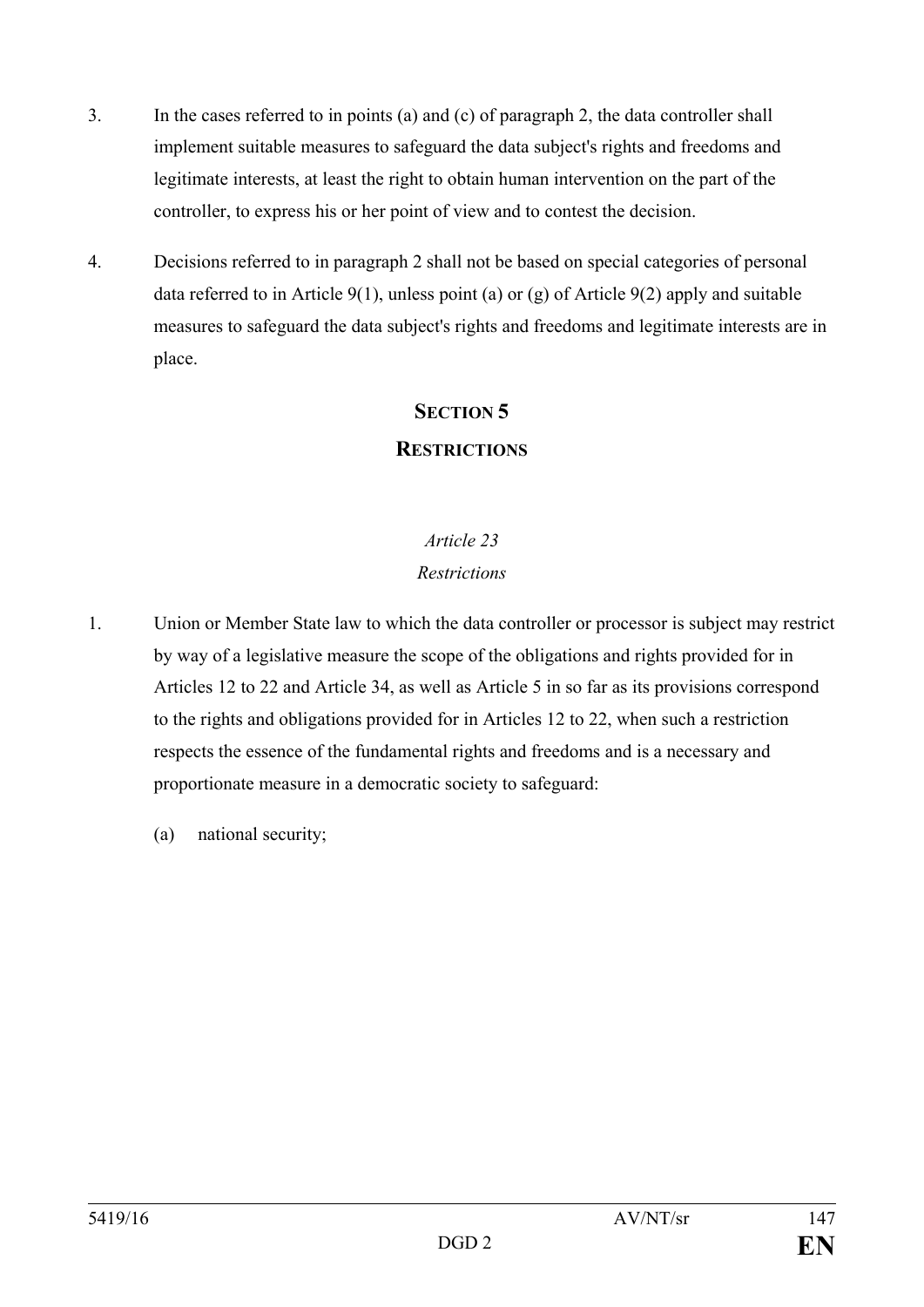- (b) defence;
- (c) public security;
- (d) the prevention, investigation, detection or prosecution of criminal offences or the execution of criminal penalties, including the safeguarding against and the prevention of threats to public security;
- (e) other important objectives of general public interest of the Union or of a Member State, in particular an important economic or financial interest of the Union or of a Member State, including monetary, budgetary and taxation a matters, public health and social security;
- (f) the protection of judicial independence and judicial proceedings;
- (g) the prevention, investigation, detection and prosecution of breaches of ethics for regulated professions;
- (h) a monitoring, inspection or regulatory function connected, even occasionally, to the exercise of official authority in the cases referred to in points  $(a)$ ,  $(b)$ ,  $(c)$ ,  $(d)$ ,  $(e)$ and  $(g)$ ;
- (i) the protection of the data subject or the rights and freedoms of others;
- (j) the enforcement of civil law claims.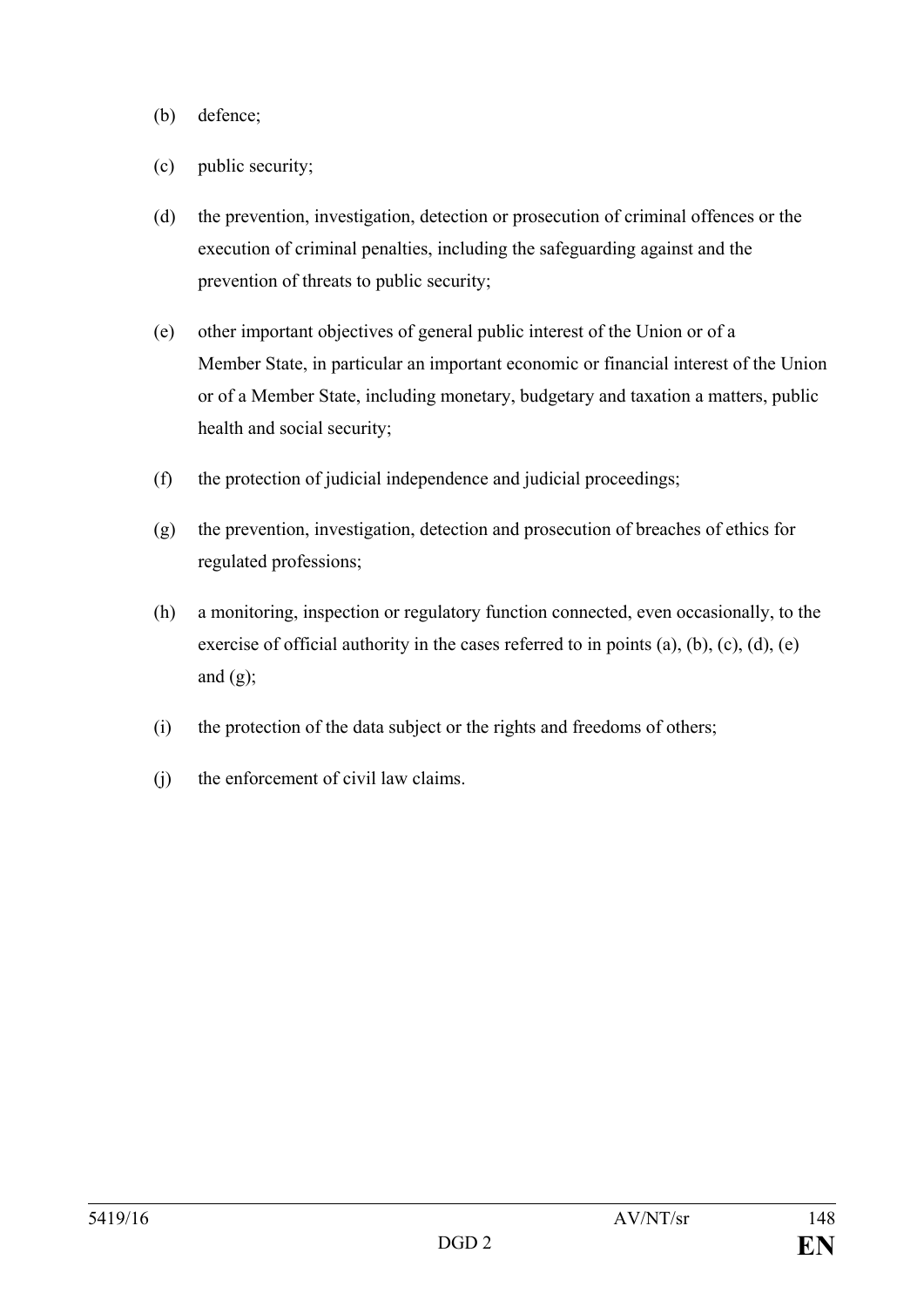- 2. In particular, any legislative measure referred to in paragraph 1 shall contain specific provisions at least, where relevant, as to:
	- (a) the purposes of the processing or categories of processing;
	- (b) the categories of personal data;
	- (c) the scope of the restrictions introduced;
	- (d) the safeguards to prevent abuse or unlawful access or transfer;
	- (e) the specification of the controller or categories of controllers;
	- (f) the storage periods and the applicable safeguards taking into account the nature, scope and purposes of the processing or categories of processing;
	- (g) the risks to the rights and freedoms of data subjects; and
	- (h) the right of data subjects to be informed about the restriction, unless that may be prejudicial to the purpose of the restriction.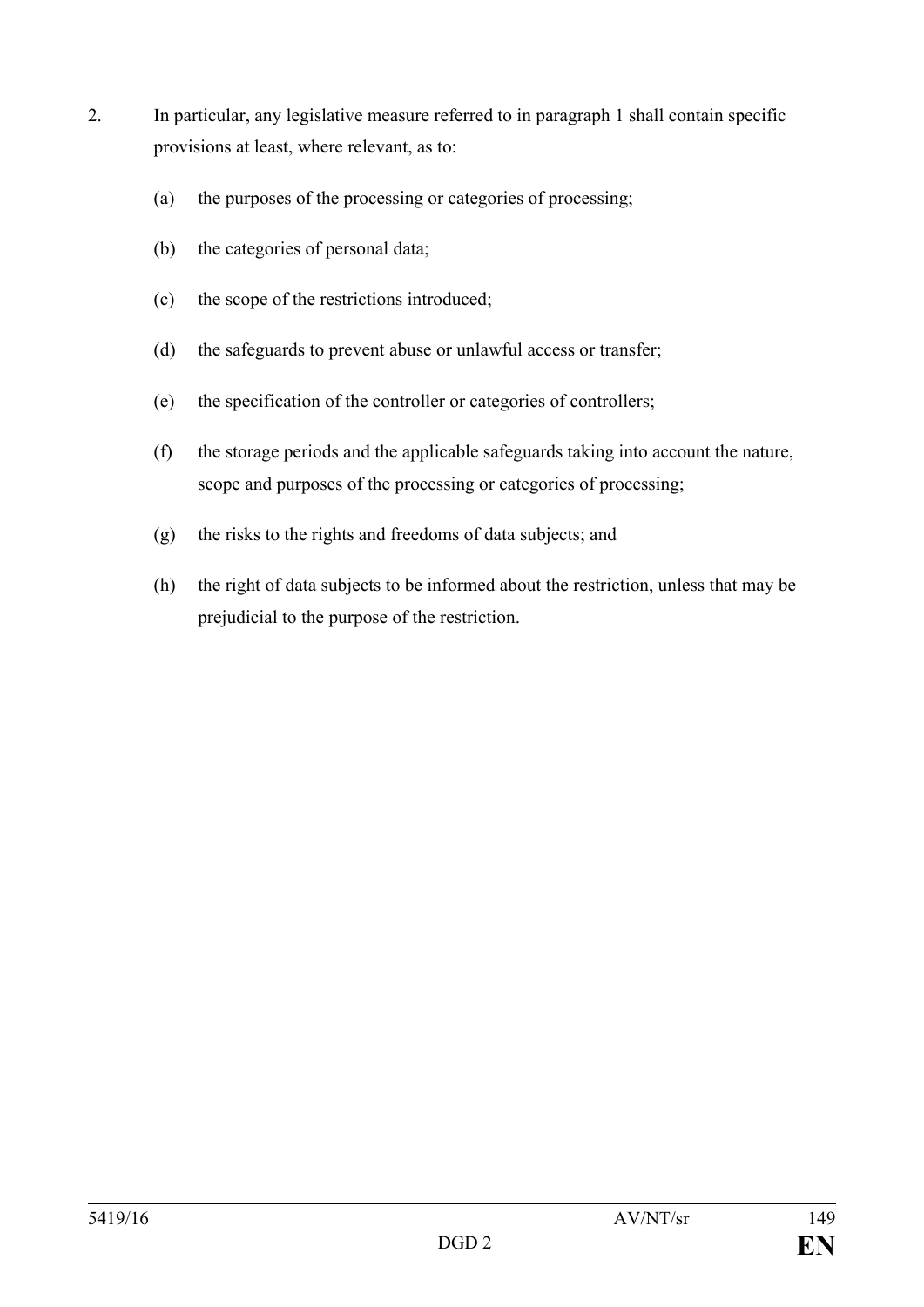# **CHAPTER IV CONTROLLER AND PROCESSOR**

#### **SECTION 1**

#### **GENERAL OBLIGATIONS**

# *Article 24 Responsibility of the controller*

- 1. Taking into account the nature, scope, context and purposes of processing as well as the risks of varying likelihood and severity for the rights and freedoms of natural persons, the controller shall implement appropriate technical and organisational measures to ensure and to be able to demonstrate that processing is performed in accordance with this Regulation. Those measures shall be reviewed and updated where necessary.
- 2. Where proportionate in relation to processing activities, the measures referred to in paragraph 1 shall include the implementation of appropriate data protection policies by the controller.
- 3. Adherence to approved codes of conduct as referred to in Article 40 or approved certification mechanisms as referred to in Article 42 may be used as an element by which to demonstrate compliance with the obligations of the controller.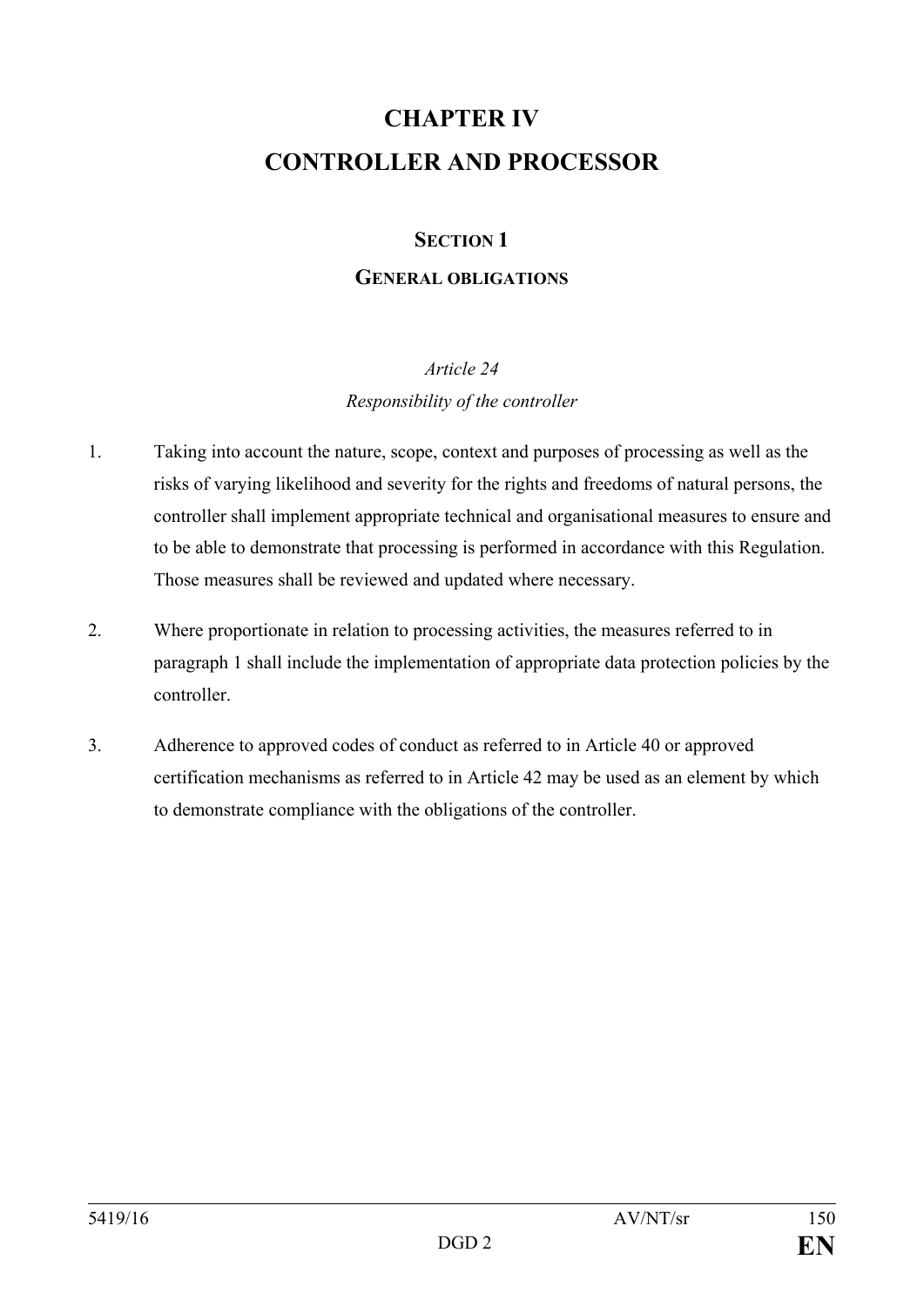## *Article 25 Data protection by design and by default*

- 1. Taking into account the state of the art, the cost of implementation and the nature, scope, context and purposes of processing as well as the risks of varying likelihood and severity for rights and freedoms of natural persons posed by the processing, the controller shall, both at the time of the determination of the means for processing and at the time of the processing itself, implement appropriate technical and organisational measures, such as pseudonymisation, which are designed to implement data-protection principles, such as data minimisation, in an effective manner and to integrate the necessary safeguards into the processing in order to meet the requirements of this Regulation and protect the rights of data subjects.
- 2. The controller shall implement appropriate technical and organisational measures for ensuring that, by default, only personal data which are necessary for each specific purpose of the processing are processed. That obligation applies to the amount of personal data collected, the extent of their processing, the period of their storage and their accessibility. In particular, such measures shall ensure that by default personal data are not made accessible without the individual's intervention to an indefinite number of natural persons.
- 3. An approved certification mechanism pursuant to Article 42 may be used as an element to demonstrate compliance with the requirements set out in paragraphs 1 and 2 of this Article.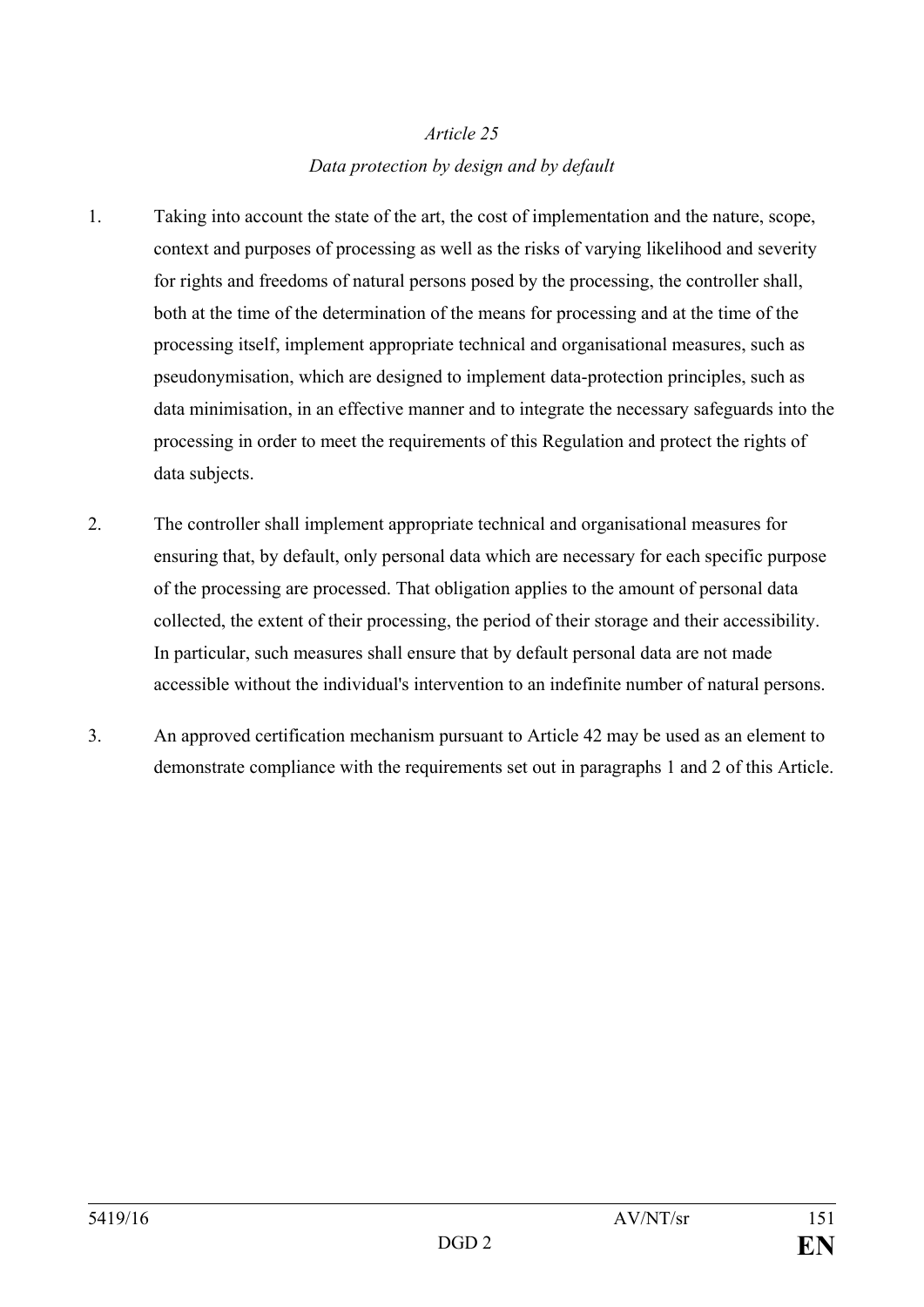# *Article 26 Joint controllers*

- 1. Where two or more controllers jointly determine the purposes and means of processing, they shall be joint controllers. They shall in a transparent manner determine their respective responsibilities for compliance with the obligations under this Regulation, in particular as regards the exercising of the rights of the data subject and their respective duties to provide the information referred to in Articles 13 and 14, by means of an arrangement between them unless, and in so far as, the respective responsibilities of the controllers are determined by Union or Member State law to which the controllers are subject. The arrangement may designate a contact point for data subjects.
- 2. The arrangement referred to in paragraph 1 shall duly reflect the respective roles and relationships of the joint controllers vis-à-vis the data subjects. The essence of the arrangement shall be made available to the data subject.
- 3. Irrespective of the terms of the arrangement referred to in paragraph 1, the data subject may exercise his or her rights under this Regulation in respect of and against each of the controllers.

#### *Article 27*

#### *Representatives of controllers or processors not established in the Union*

1. Where Article 3(2) applies, the controller or the processor shall designate in writing a representative in the Union.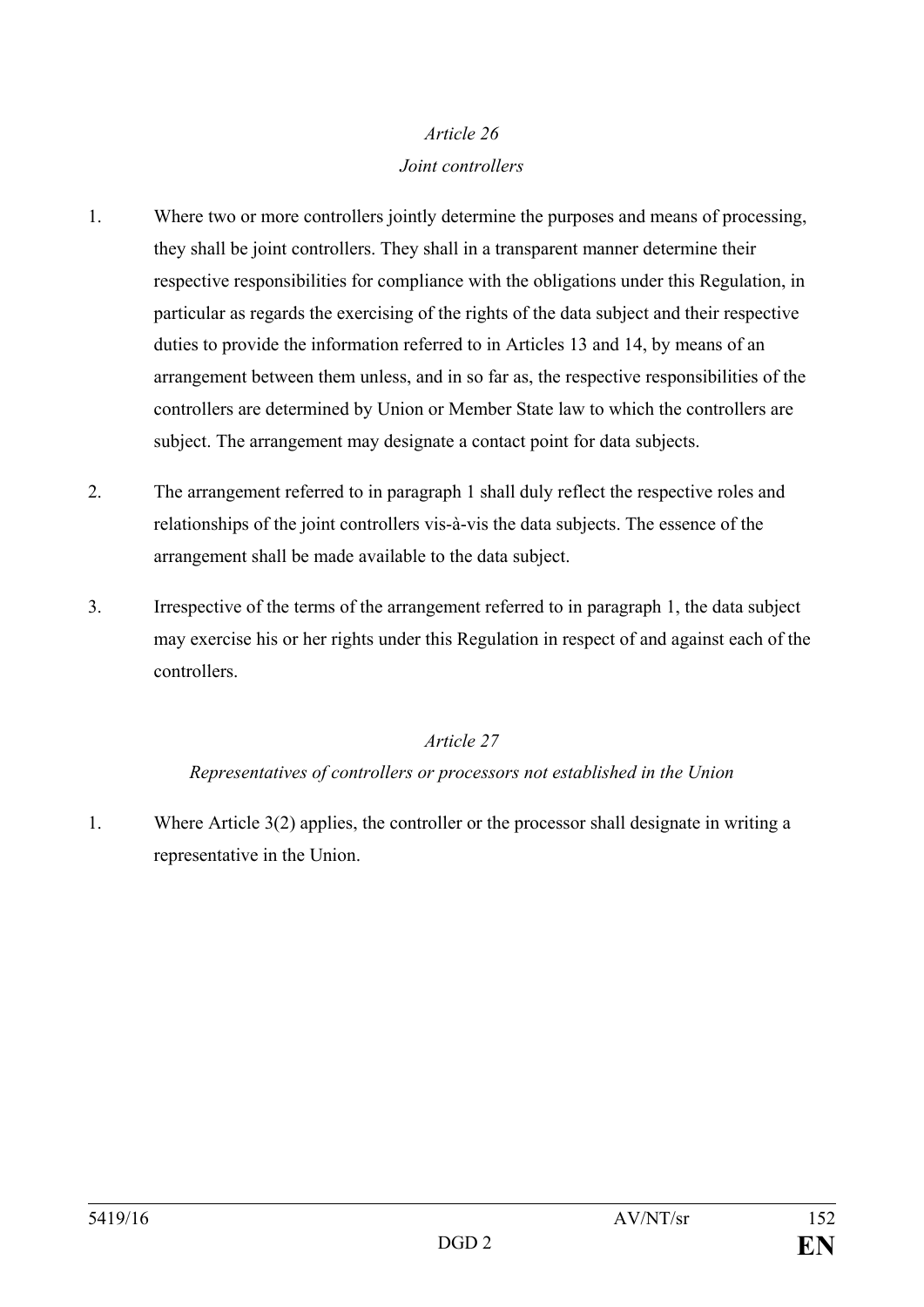- 2. This obligation shall not apply to:
	- (a) processing which is occasional, does not include, on a large scale, processing of special categories of data as referred to in Article 9(1) or processing of personal data relating to criminal convictions and offences referred to in Article 10, and is unlikely to result in a risk to the rights and freedoms of natural persons, taking into account the nature, context, scope and purposes of the processing; or
	- (b) a public authority or body.
- 3. The representative shall be established in one of those Member States where the data subjects are and whose personal data are processed in relation to the offering of goods or services to them, or whose behaviour is monitored.
- 4. The representative shall be mandated by the controller or processor to be addressed in addition to or instead of the controller or the processor by, in particular, supervisory authorities and data subjects, on all issues related to processing, for the purposes of ensuring compliance with this Regulation.
- 5. The designation of a representative by the controller or processor shall be without prejudice to legal actions which could be initiated against the controller or the processor themselves.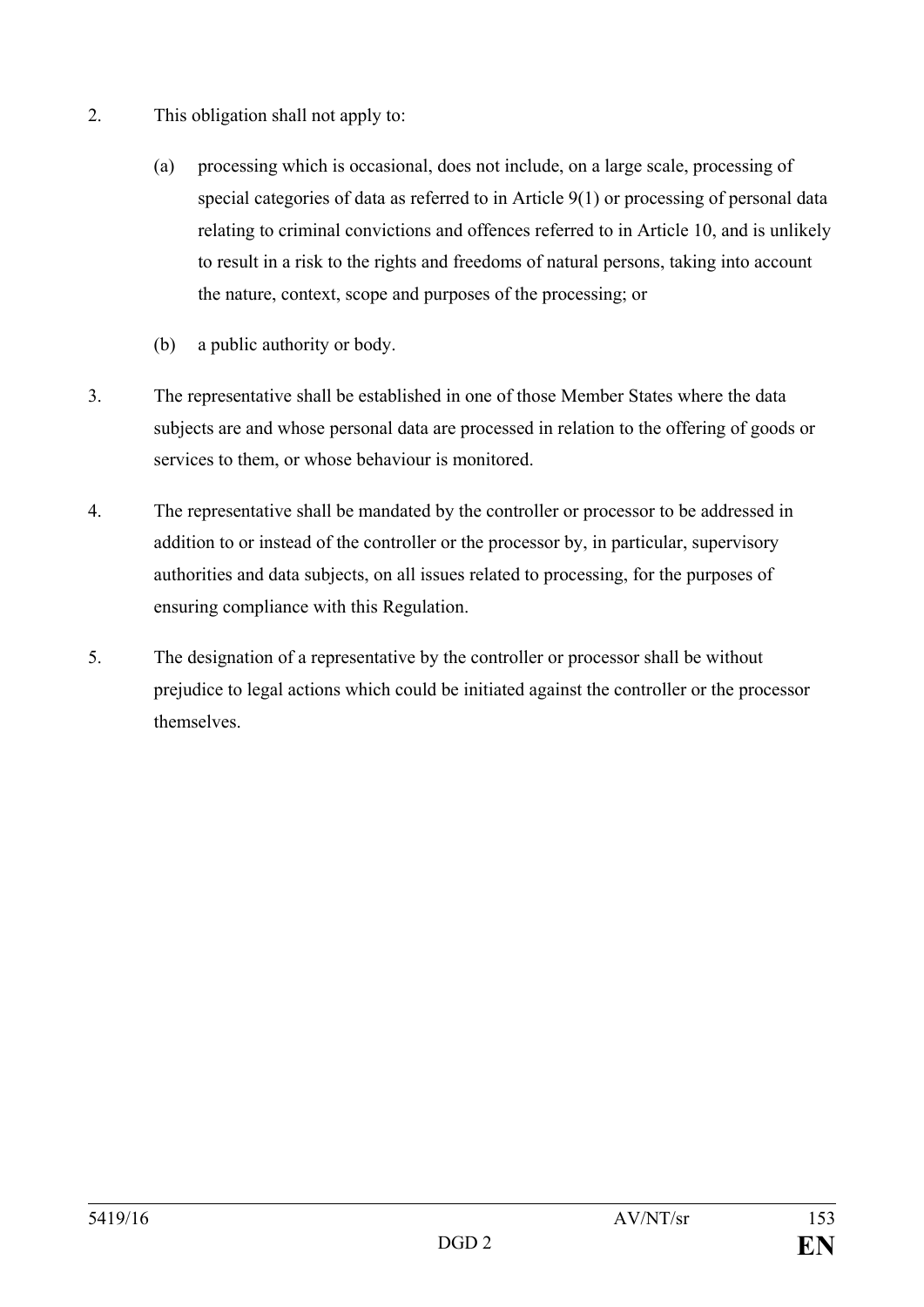# *Article 28*

#### *Processor*

- 1. Where processing is to be carried out on behalf of a controller, the controller shall use only processors providing sufficient guarantees to implement appropriate technical and organisational measures in such a manner that processing will meet the requirements of this Regulation and ensure the protection of the rights of the data subject.
- 2. The processor shall not engage another processor without prior specific or general written authorisation of the controller. In the case of general written authorisation, the processor shall inform the controller of any intended changes concerning the addition or replacement of other processors, thereby giving the controller the opportunity to object to such changes.
- 3. Processing by a processor shall be governed by a contract or other legal act under Union or Member State law, that is binding on the processor with regard to the controller and that sets out the subject-matter and duration of the processing, the nature and purpose of the processing, the type of personal data and categories of data subjects and the obligations and rights of the controller. That contract or other legal act shall stipulate, in particular, that the processor:
	- (a) processes the personal data only on documented instructions from the controller, including with regard to transfers of personal data to a third country or an international organisation, unless required to do so by Union or Member State law to which the processor is subject; in such a case, the processor shall inform the controller of that legal requirement before processing, unless that law prohibits such information on important grounds of public interest;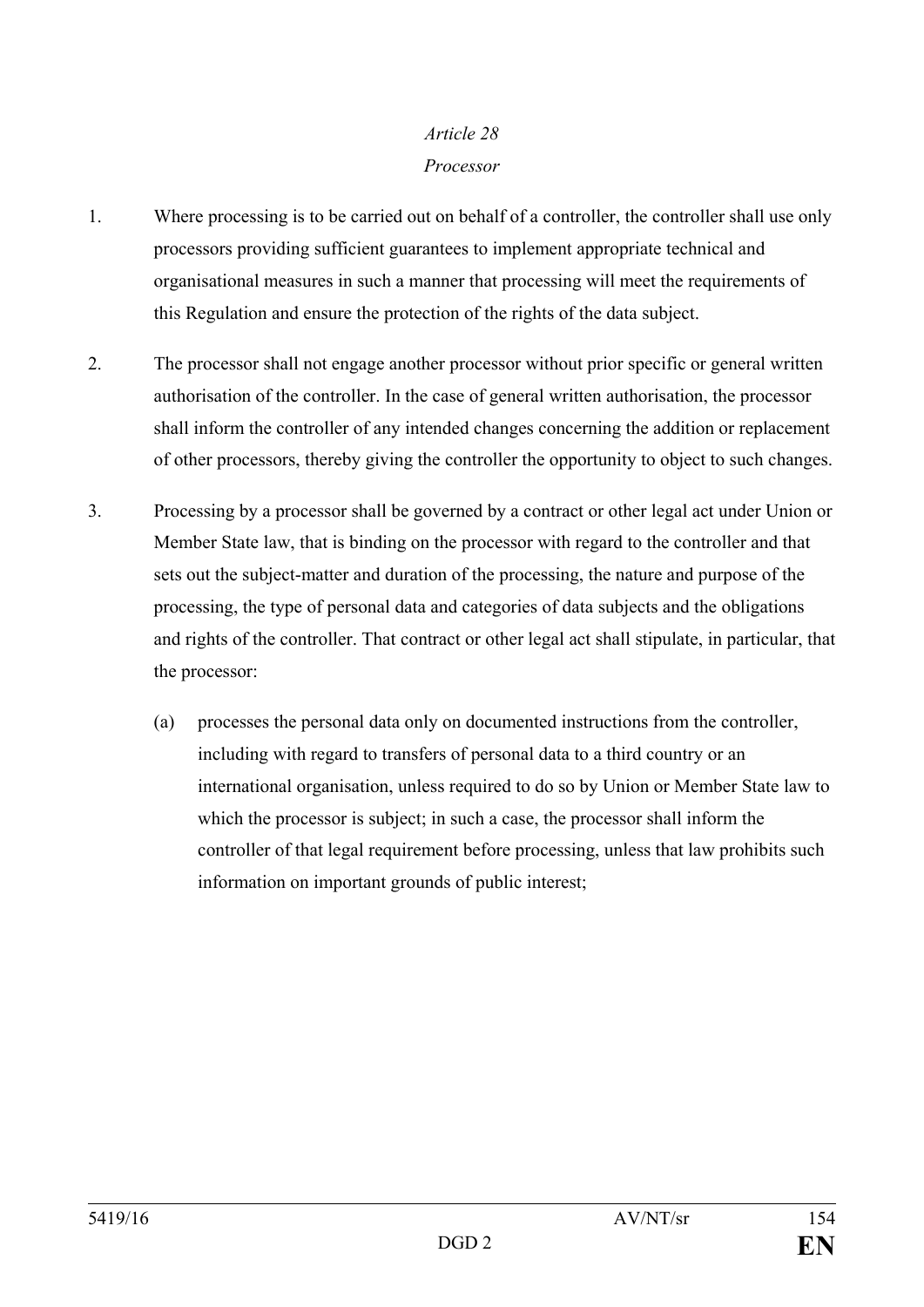- (b) ensures that persons authorised to process the personal data have committed themselves to confidentiality or are under an appropriate statutory obligation of confidentiality;
- (c) takes all measures required pursuant to Article 32;
- (d) respects the conditions referred to in paragraphs 2 and 4 for engaging another processor;
- (e) taking into account the nature of the processing, assists the controller by appropriate technical and organisational measures, insofar as this is possible, for the fulfilment of the controller's obligation to respond to requests for exercising the data subject's rights laid down in Chapter III;
- (f) assists the controller in ensuring compliance with the obligations pursuant to Articles 32 to 36 taking into account the nature of processing and the information available to the processor;
- (g) at the choice of the controller, deletes or returns all the personal data to the controller after the end of the provision of services relating to processing, and deletes existing copies unless Union or Member State law requires storage of the personal data;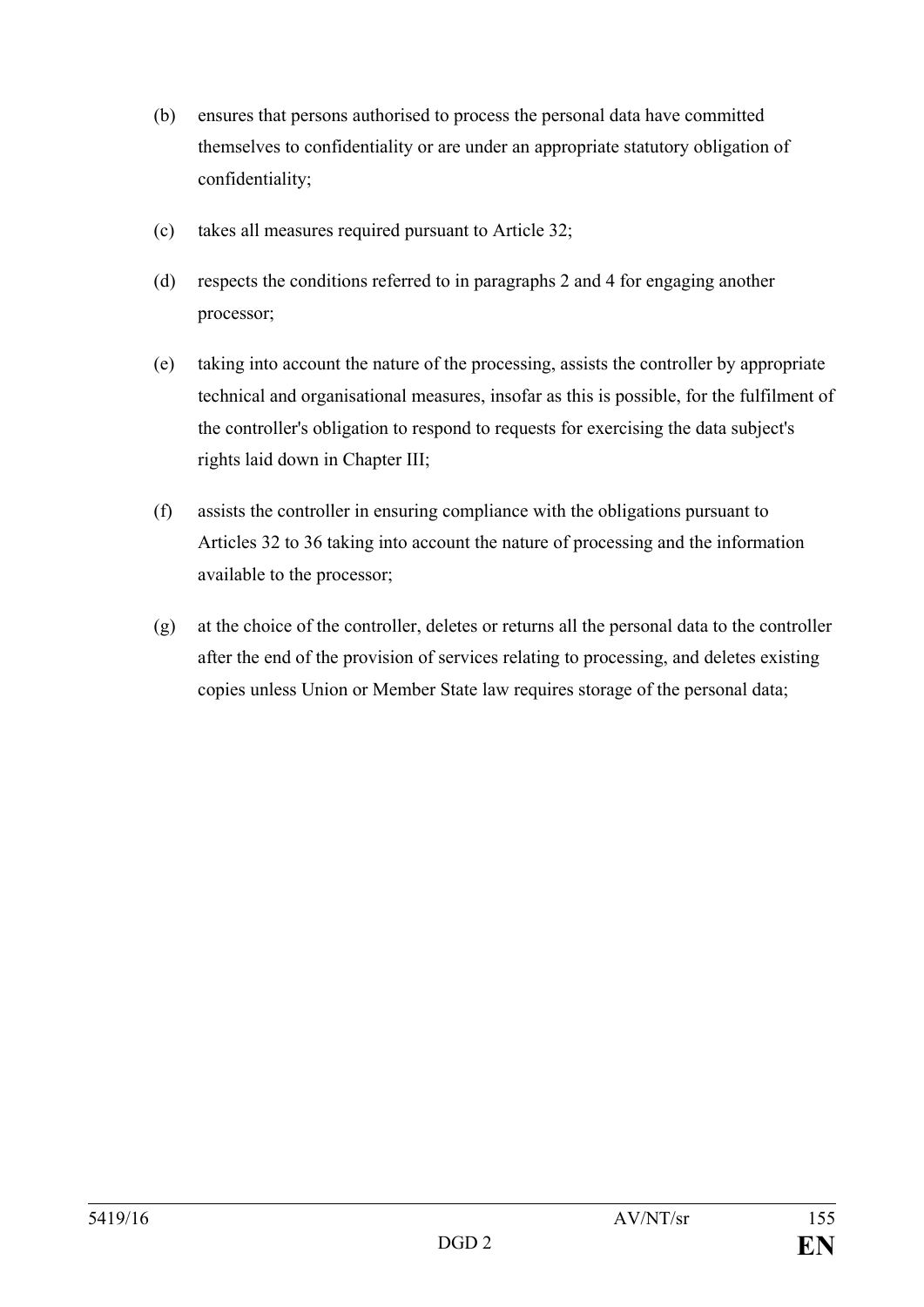(h) makes available to the controller all information necessary to demonstrate compliance with the obligations laid down in this Article and allow for and contribute to audits, including inspections, conducted by the controller or another auditor mandated by the controller.

With regard to point (h) of the first subparagraph, the processor shall immediately inform the controller if, in its opinion, an instruction infringes this Regulation or other Union or Member State data protection provisions.

- 4. Where a processor engages another processor for carrying out specific processing activities on behalf of the controller, the same data protection obligations as set out in the contract or other legal act between the controller and the processor as referred to in paragraph 3 shall be imposed on that other processor by way of a contract or other legal act under Union or Member State law, in particular providing sufficient guarantees to implement appropriate technical and organisational measures in such a manner that the processing will meet the requirements of this Regulation. Where that other processor fails to fulfil its data protection obligations, the initial processor shall remain fully liable to the controller for the performance of that other processor's obligations.
- 5. Adherence of a processor to an approved code of conduct as referred to in Article 40 or an approved certification mechanism as referred to in Article 42 may be used as an element by which to demonstrate sufficient guarantees as referred to in paragraphs 1 and 4 of this Article.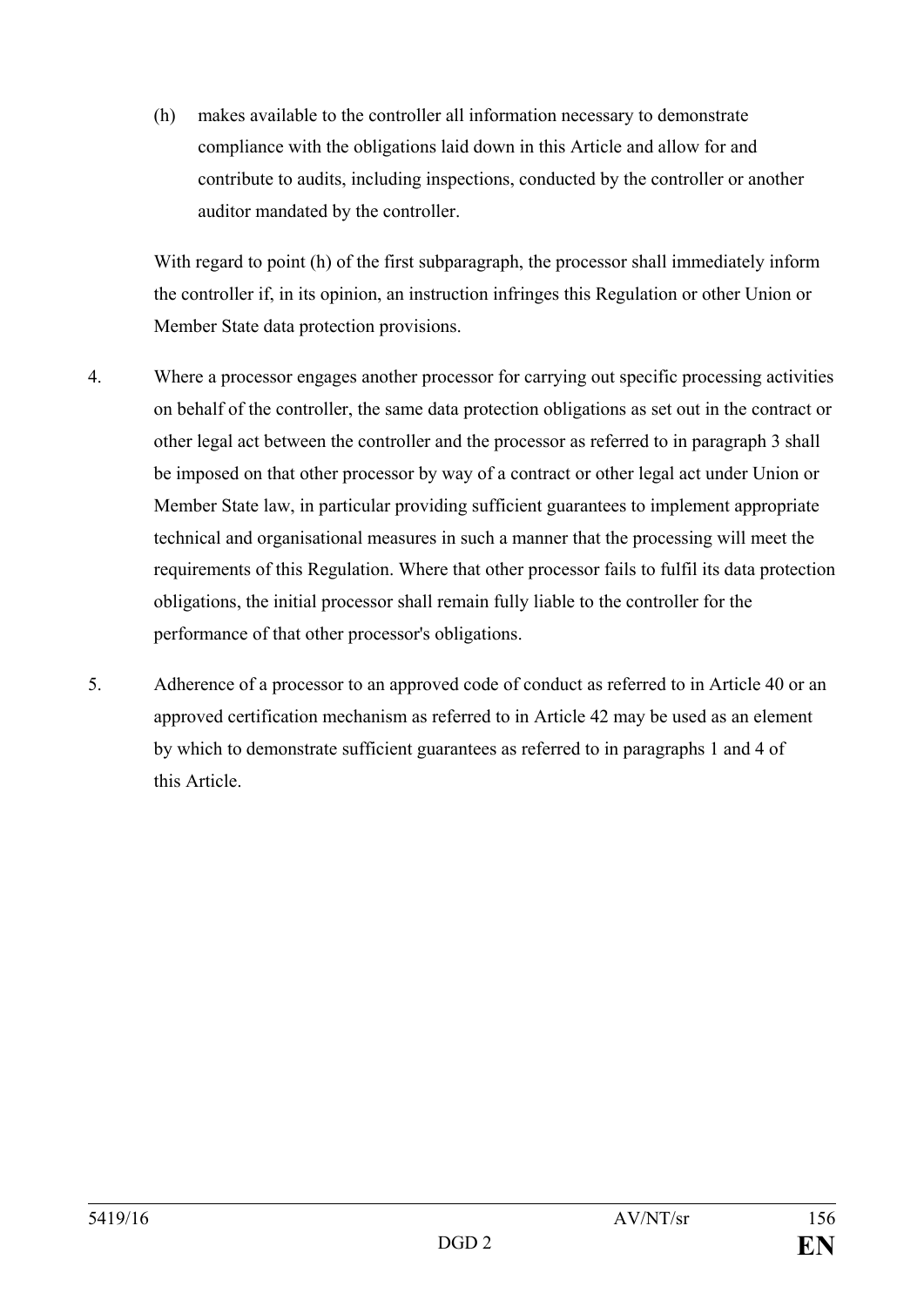- 6. Without prejudice to an individual contract between the controller and the processor, the contract or the other legal act referred to in paragraphs 3 and 4 of this Article may be based, in whole or in part, on standard contractual clauses referred to in paragraphs 7 and 8 of this Article, including when they are part of a certification granted to the controller or processor pursuant to Articles 42 and 43.
- 7. The Commission may lay down standard contractual clauses for the matters referred to in paragraph 3 and 4 of this Article and in accordance with the examination procedure referred to in Article 93(2).
- 8. A supervisory authority may adopt standard contractual clauses for the matters referred to in paragraph 3 and 4 of this Article and in accordance with the consistency mechanism referred to in Article 63.
- 9. The contract or the other legal act referred to in paragraphs 3 and 4 shall be in writing, including in electronic form.
- 10. Without prejudice to Articles 82, 83 and 84, if a processor infringes this Regulation by determining the purposes and means of processing, the processor shall be considered to be a controller in respect of that processing.

#### *Article 29*

#### *Processing under the authority of the controller or processor*

The processor and any person acting under the authority of the controller or of the processor, who has access to personal data, shall not process those data except on instructions from the controller, unless required to do so by Union or Member State law.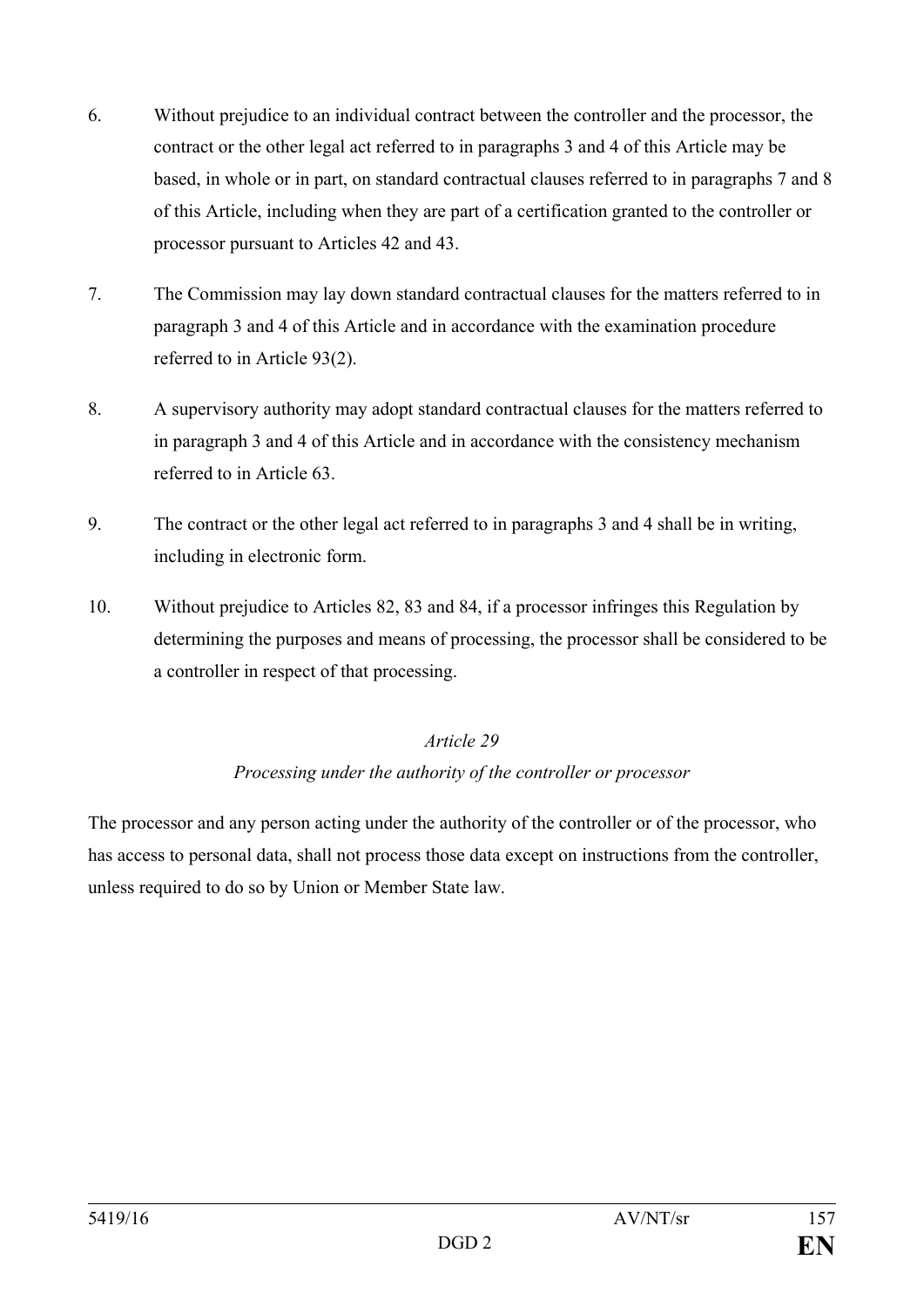# *Article 30 Records of processing activities*

- 1. Each controller and, where applicable, the controller's representative, shall maintain a record of processing activities under its responsibility. That record shall contain all of the following information:
	- (a) the name and contact details of the controller and, where applicable, the joint controller, the controller's representative and the data protection officer;
	- (b) the purposes of the processing;
	- (c) a description of the categories of data subjects and of the categories of personal data;
	- (d) the categories of recipients to whom the personal data have been or will be disclosed including recipients in third countries or international organisations;
	- (e) where applicable, transfers of personal data to a third country or an international organisation, including the identification of that third country or international organisation and, in the case of transfers referred to in the second subparagraph of Article 49(1), the documentation of appropriate safeguards;
	- (f) where possible, the envisaged time limits for erasure of the different categories of data;
	- (g) where possible, a general description of the technical and organisational security measures referred to in Article 32(1).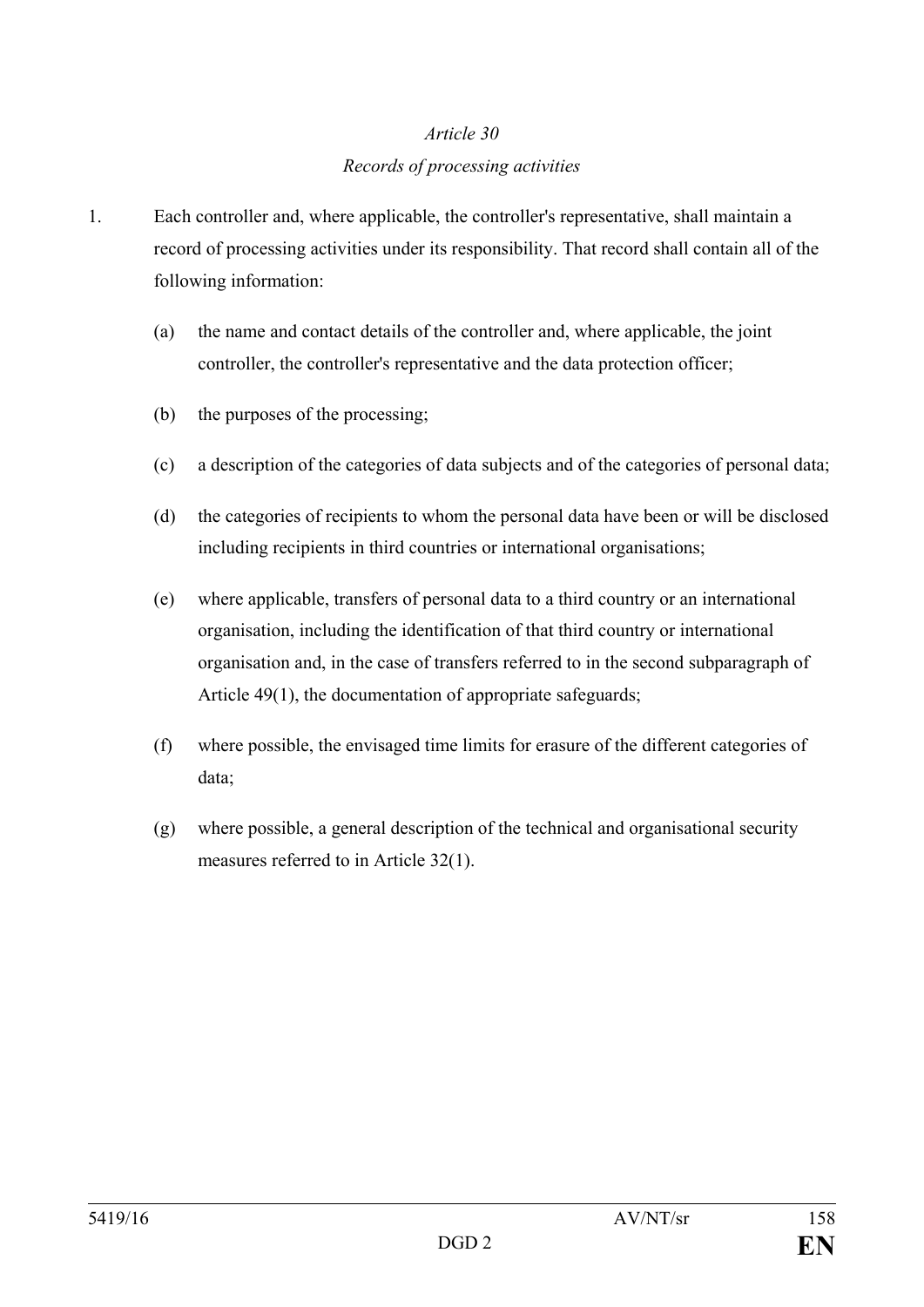- 2. Each processor and, where applicable, the processor's representative shall maintain a record of all categories of processing activities carried out on behalf of a controller, containing:
	- (a) the name and contact details of the processor or processors and of each controller on behalf of which the processor is acting, and, where applicable, of the controller's or the processor's representative, and the data protection officer;
	- (b) the categories of processing carried out on behalf of each controller;
	- (c) where applicable, transfers of personal data to a third country or an international organisation, including the identification of that third country or international organisation and, in the case of transfers referred to in the second subparagraph of Article 49(1), the documentation of appropriate safeguards;
	- (d) where possible, a general description of the technical and organisational security measures referred to in Article 32(1).
- 3. The records referred to in paragraphs 1 and 2 shall be in writing, including in electronic form.
- 4. The controller or the processor and, where applicable, the controller's or the processor's representative, shall make the record available to the supervisory authority on request.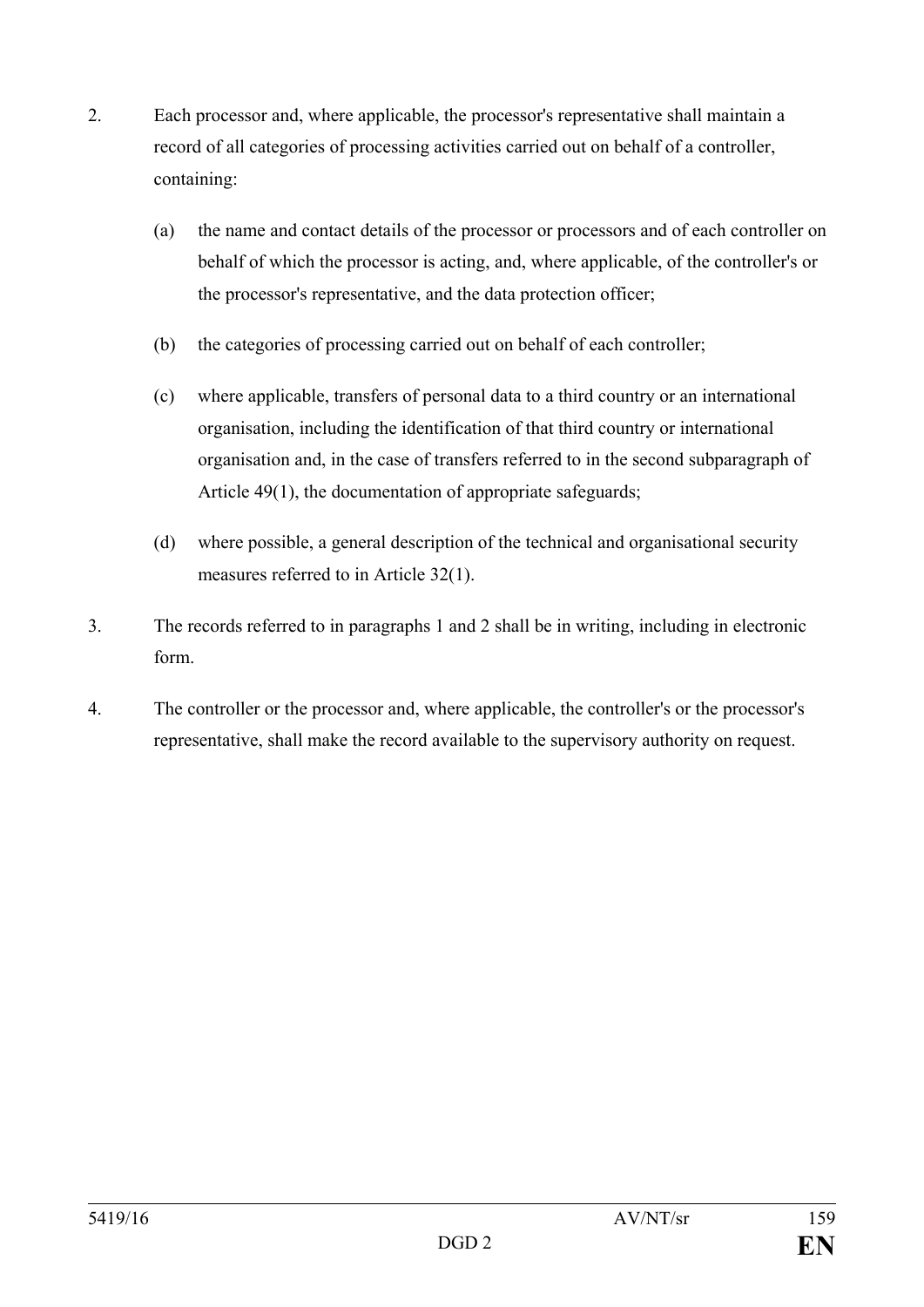5. The obligations referred to in paragraphs 1 and 2 shall not apply to an enterprise or an organisation employing fewer than 250 persons unless the processing it carries out is likely to result in a risk to the rights and freedoms of data subjects, the processing is not occasional, or the processing includes special categories of data as referred to in Article 9(1) or personal data relating to criminal convictions and offences referred to in Article 10.

# *Article 31 Cooperation with the supervisory authority*

The controller and the processor and, where applicable, their representatives, shall cooperate, on request, with the supervisory authority in the performance of its tasks.

# **SECTION 2 SECURITY OF PERSONAL DATA**

#### *Article 32*

#### *Security of processing*

- 1. Taking into account the state of the art, the costs of implementation and the nature, scope, context and purposes of processing as well as the risk of varying likelihood and severity for the rights and freedoms of natural persons, the controller and the processor shall implement appropriate technical and organisational measures to ensure a level of security appropriate to the risk, including inter alia as appropriate:
	- (a) the pseudonymisation and encryption of personal data;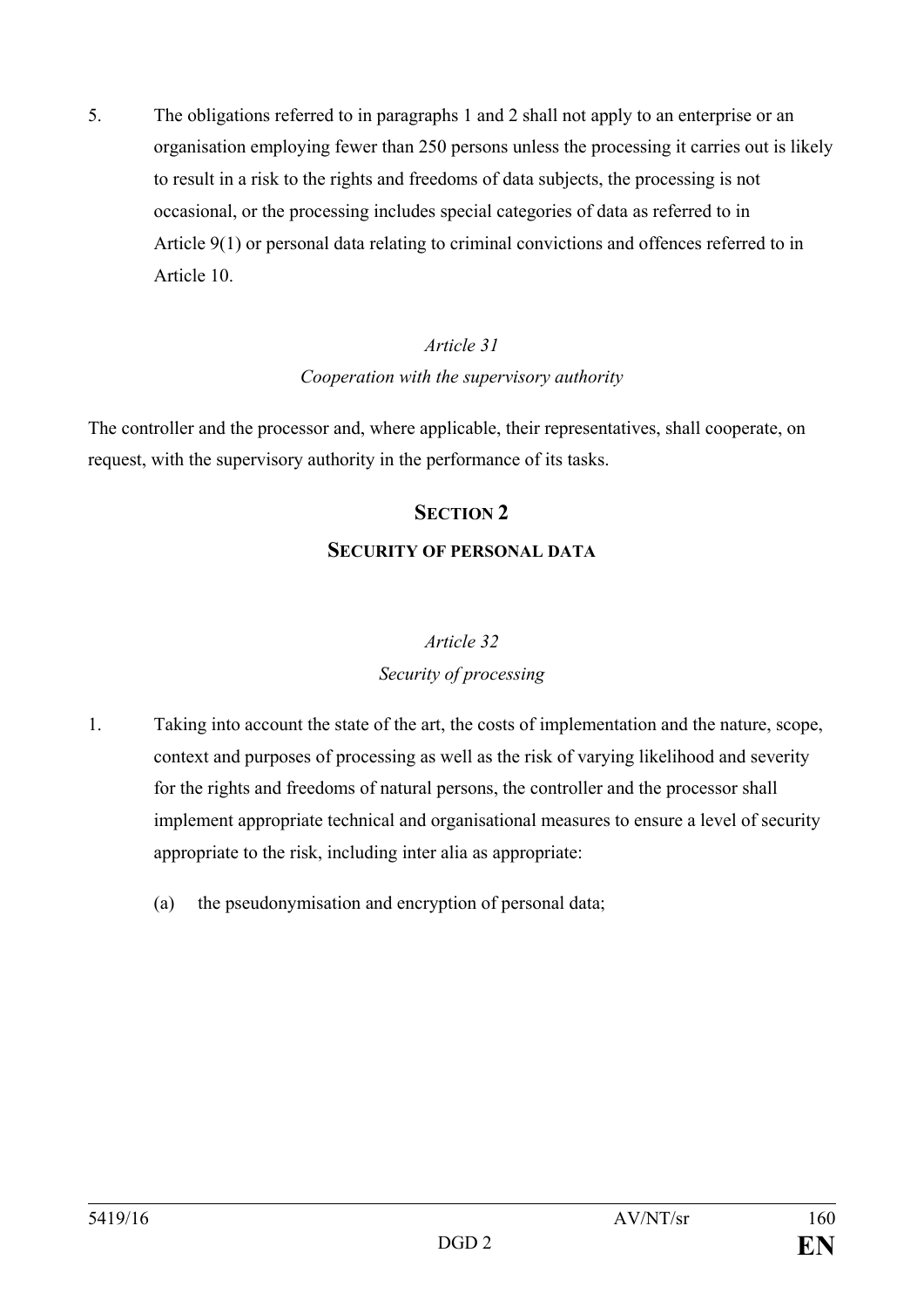- (b) the ability to ensure the ongoing confidentiality, integrity, availability and resilience of processing systems and services;
- (c) the ability to restore the availability and access to personal data in a timely manner in the event of a physical or technical incident;
- (d) a process for regularly testing, assessing and evaluating the effectiveness of technical and organisational measures for ensuring the security of the processing.
- 2. In assessing the appropriate level of security account shall be taken in particular of the risks that are presented by processing, in particular from accidental or unlawful destruction, loss, alteration, unauthorised disclosure of, or access to personal data transmitted, stored or otherwise processed.
- 3. Adherence to an approved code of conduct as referred to in Article 40 or an approved certification mechanism as referred to in Article 42 may be used as an element by which to demonstrate compliance with the requirements set out in paragraph 1 of this Article.
- 4. The controller and processor shall take steps to ensure that any natural person acting under the authority of the controller or the processor who has access to personal data does not process them except on instructions from the controller, unless he or she is required to do so by Union or Member State law.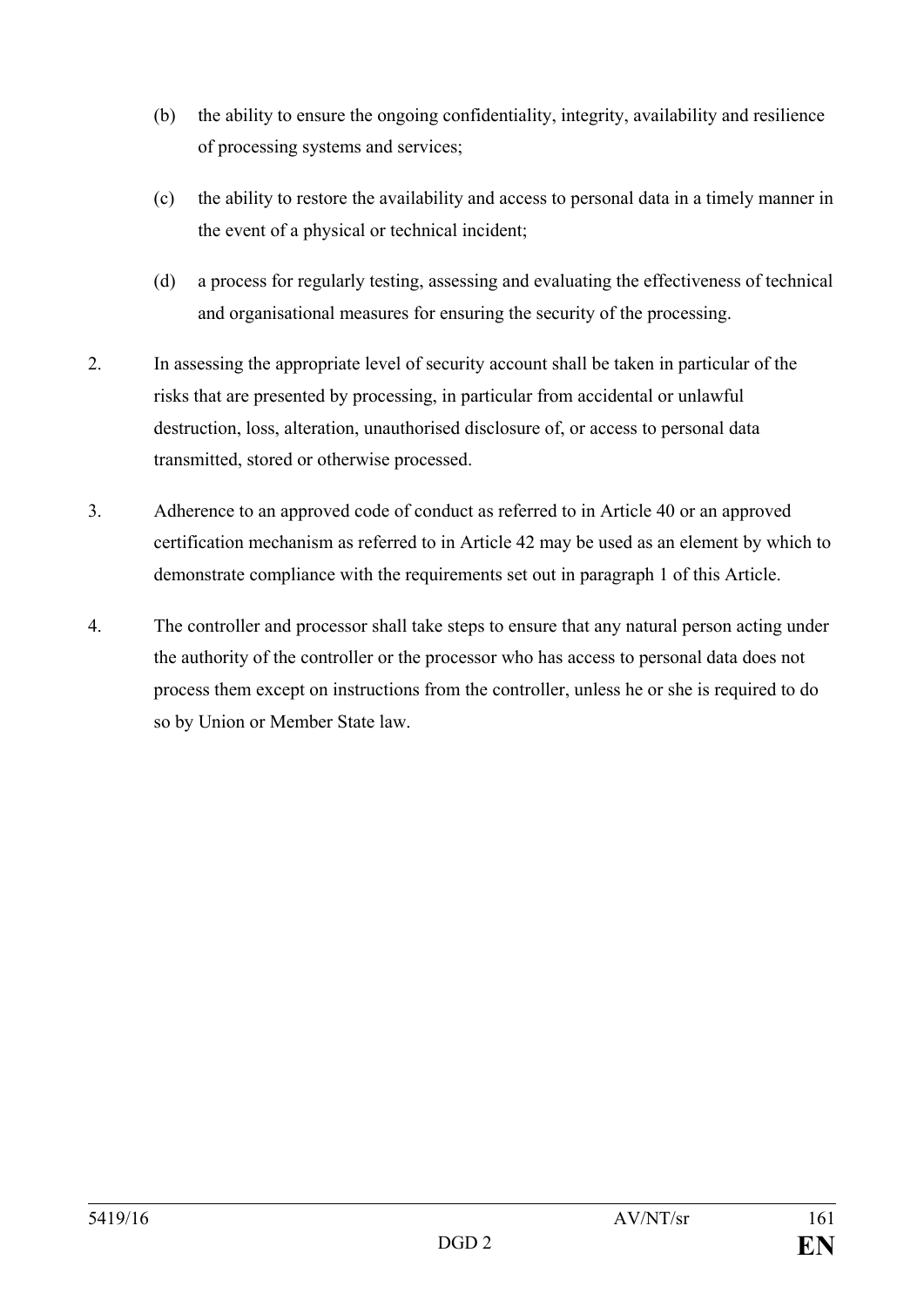#### *Article 33*

#### *Notification of a personal data breach to the supervisory authority*

- 1. In the case of a personal data breach, the controller shall without undue delay and, where feasible, not later than 72 hours after having become aware of it, notify the personal data breach to the supervisory authority competent in accordance with Article 55, unless the personal data breach is unlikely to result in a risk to the rights and freedoms of natural persons. Where the notification to the supervisory authority is not made within 72 hours, it shall be accompanied by reasons for the delay.
- 2. The processor shall notify the controller without undue delay after becoming aware of a personal data breach.
- 3. The notification referred to in paragraph 1 shall at least:
	- (a) describe the nature of the personal data breach including where possible, the categories and approximate number of data subjects concerned and the categories and approximate number of personal data records concerned;
	- (b) communicate the name and contact details of the data protection officer or other contact point where more information can be obtained;
	- (c) describe the likely consequences of the personal data breach;
	- (d) describe the measures taken or proposed to be taken by the controller to address the personal data breach, including, where appropriate, measures to mitigate its possible adverse effects.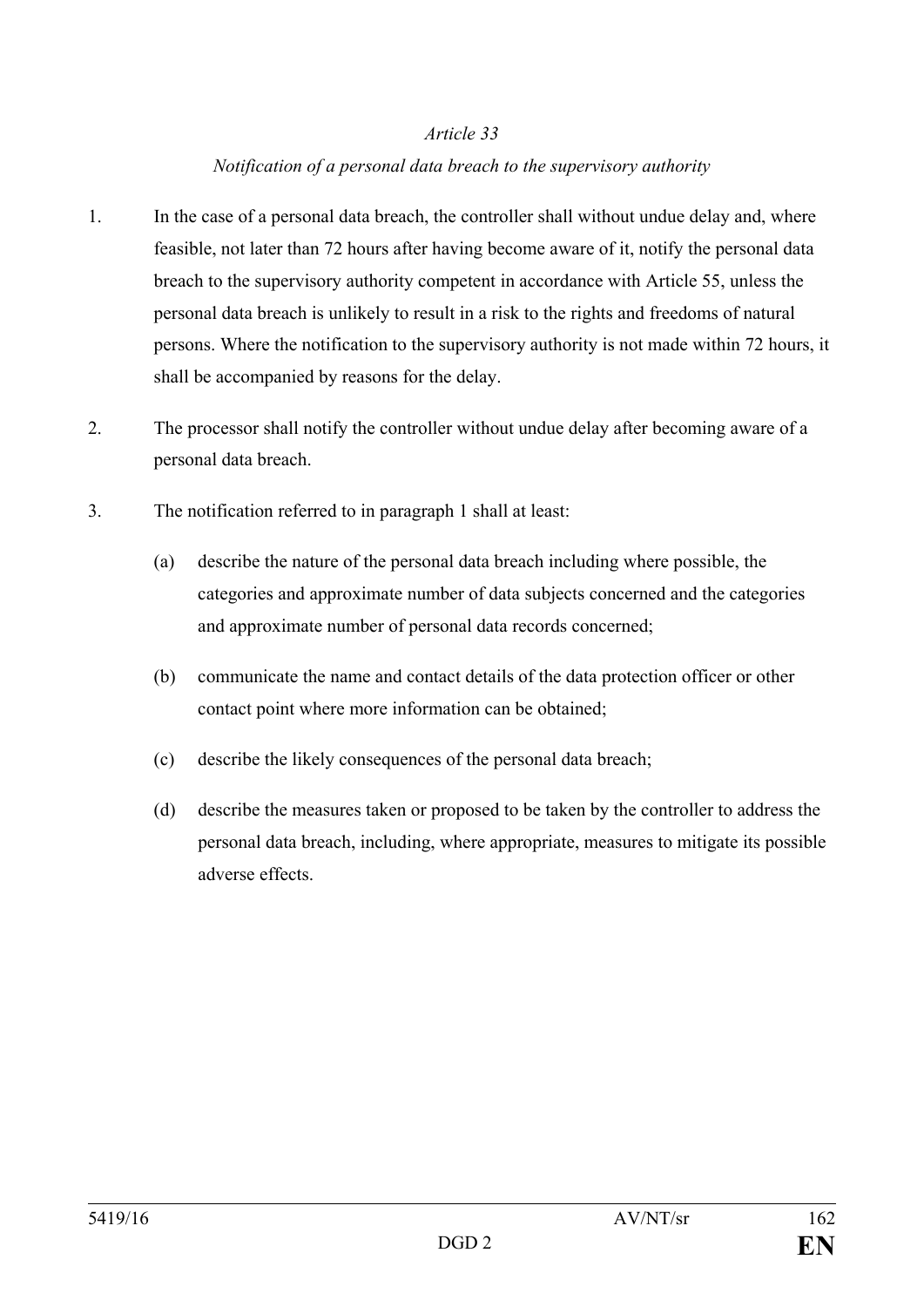- 4. Where, and in so far as, it is not possible to provide the information at the same time, the information may be provided in phases without undue further delay.
- 5. The controller shall document any personal data breaches, comprising the facts relating to the personal data breach, its effects and the remedial action taken. That documentation shall enable the supervisory authority to verify compliance with this Article.

#### *Article 34 Communication of a personal data breach to the data subject*

- 1. When the personal data breach is likely to result in a high risk to the rights and freedoms of natural persons, the controller shall communicate the personal data breach to the data subject without undue delay.
- 2. The communication to the data subject referred to in paragraph 1 of this Article shall describe in clear and plain language the nature of the personal data breach and contain at least the information and the recommendations provided for in points (b), (c) and (d) of Article 33(3).
- 3. The communication to the data subject referred to in paragraph 1 shall not be required if any of the following conditions are met:
	- (a) the controller has implemented appropriate technical and organisational protection measures, and that those measures were applied to the personal data affected by the personal data breach, in particular those that render the personal data unintelligible to any person who is not authorised to access it, such as encryption;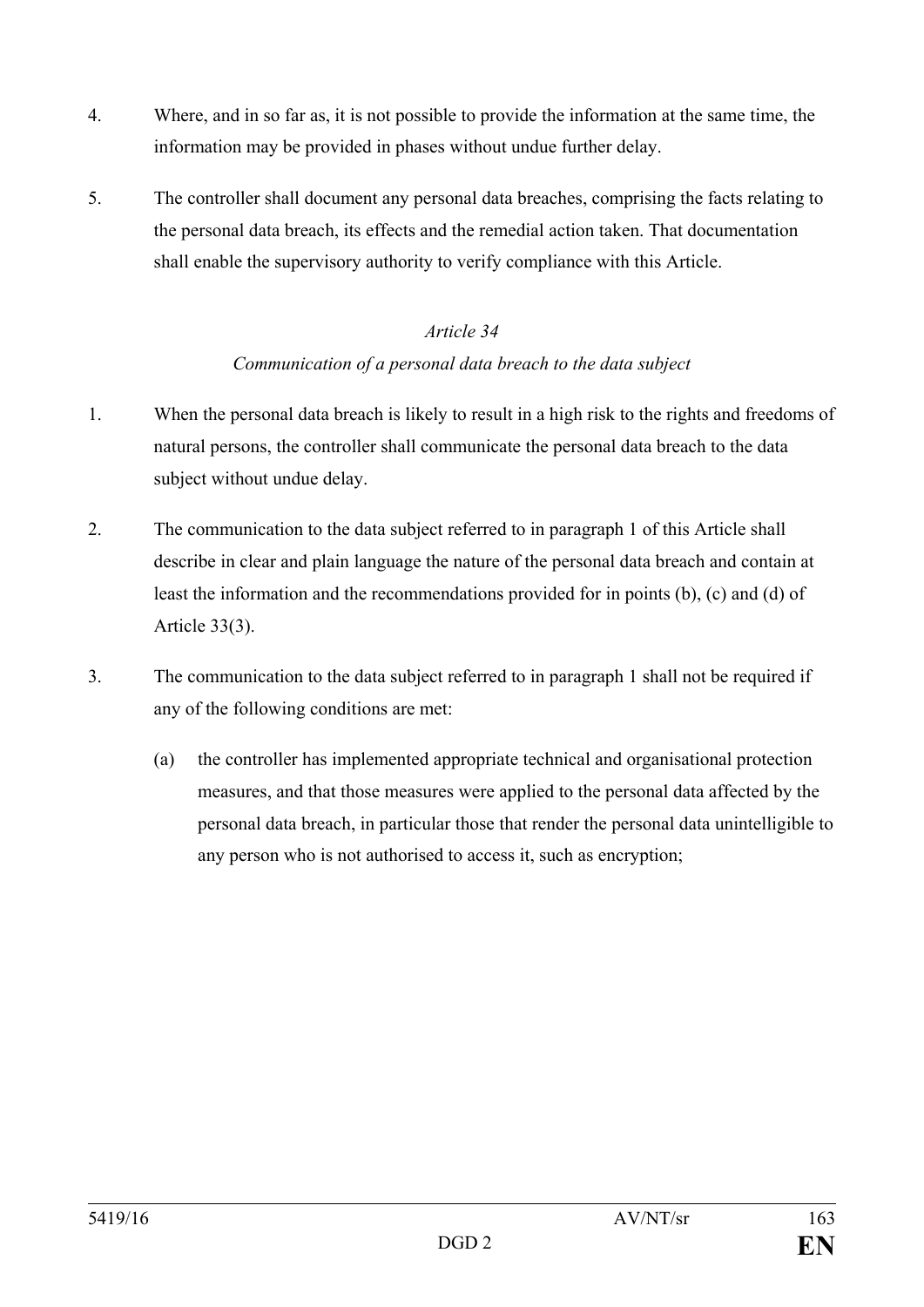- (b) the controller has taken subsequent measures which ensure that the high risk to the rights and freedoms of data subjects referred to in paragraph 1 is no longer likely to materialise;
- (c) it would involve disproportionate effort. In such a case, there shall instead be a public communication or similar measure whereby the data subjects are informed in an equally effective manner.
- 4. If the controller has not already communicated the personal data breach to the data subject, the supervisory authority, having considered the likelihood of the personal data breach resulting in a high risk, may require it to do so or may decide that any of the conditions referred to in paragraph 3 are met.

#### **SECTION 3**

#### **DATA PROTECTION IMPACT ASSESSMENT AND PRIOR CONSULTATION**

#### *Article 35*

#### *Data protection impact assessment*

1. Where a type of processing in particular using new technologies, and taking into account the nature, scope, context and purposes of the processing, is likely to result in a high risk to the rights and freedoms of natural persons, the controller shall, prior to the processing, carry out an assessment of the impact of the envisaged processing operations on the protection of personal data. A single assessment may address a set of similar processing operations that present similar high risks.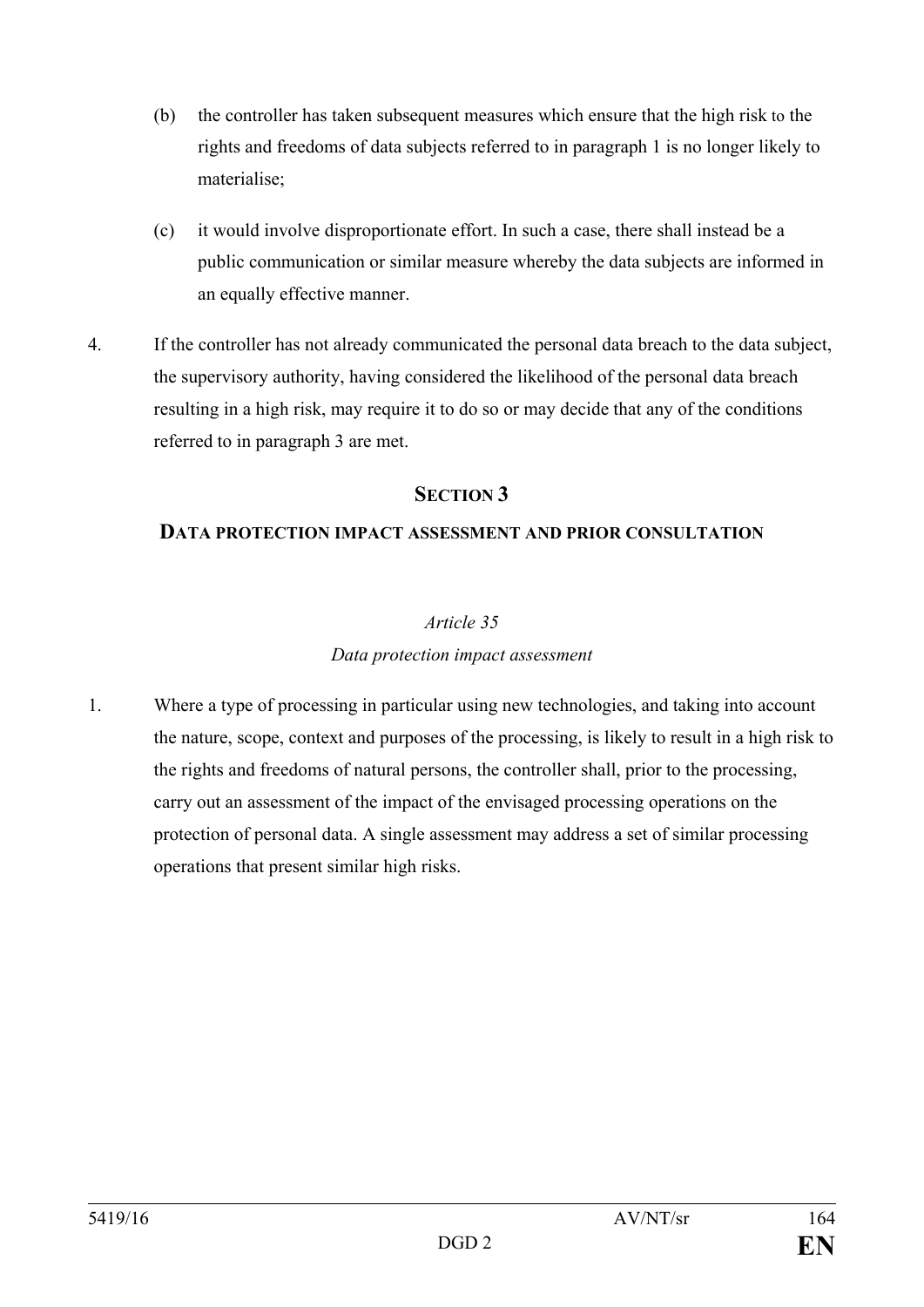- 2. The controller shall seek the advice of the data protection officer, where designated, when carrying out a data protection impact assessment.
- 3. A data protection impact assessment referred to in paragraph 1 shall in particular be required in the case of:
	- (a) a systematic and extensive evaluation of personal aspects relating to natural persons which is based on automated processing, including profiling, and on which decisions are based that produce legal effects concerning the natural person or similarly significantly affect the natural person;
	- (b) processing on a large scale of special categories of data referred to in Article 9(1), or of personal data relating to criminal convictions and offences referred to in Article 10; or
	- (c) a systematic monitoring of a publicly accessible area on a large scale.
- 4. The supervisory authority shall establish and make public a list of the kind of processing operations which are subject to the requirement for a data protection impact assessment pursuant to paragraph 1. The supervisory authority shall communicate those lists to the Board referred to in Article 68.
- 5. The supervisory authority may also establish and make public a list of the kind of processing operations for which no data protection impact assessment is required. The supervisory authority shall communicate those lists to the Board.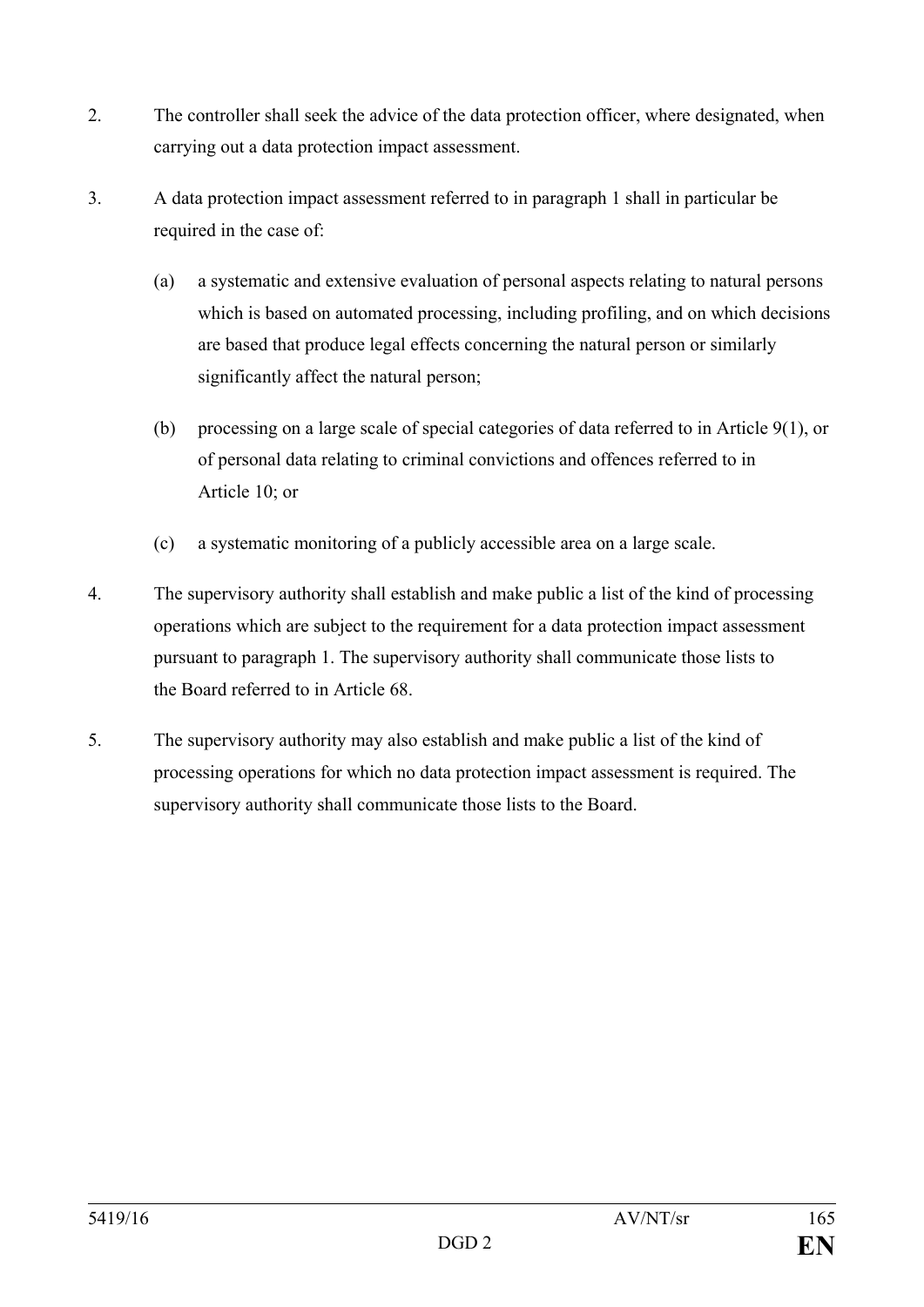- 6. Prior to the adoption of the lists referred to in paragraphs 4 and 5, the competent supervisory authority shall apply the consistency mechanism referred to in Article 63 where such lists involve processing activities which are related to the offering of goods or services to data subjects or to the monitoring of their behaviour in several Member States, or may substantially affect the free movement of personal data within the Union.
- 7. The assessment shall contain at least:
	- (a) a systematic description of the envisaged processing operations and the purposes of the processing, including, where applicable, the legitimate interest pursued by the controller;
	- (b) an assessment of the necessity and proportionality of the processing operations in relation to the purposes;
	- (c) an assessment of the risks to the rights and freedoms of data subjects referred to in paragraph 1; and
	- (d) the measures envisaged to address the risks, including safeguards, security measures and mechanisms to ensure the protection of personal data and to demonstrate compliance with this Regulation taking into account the rights and legitimate interests of data subjects and other persons concerned.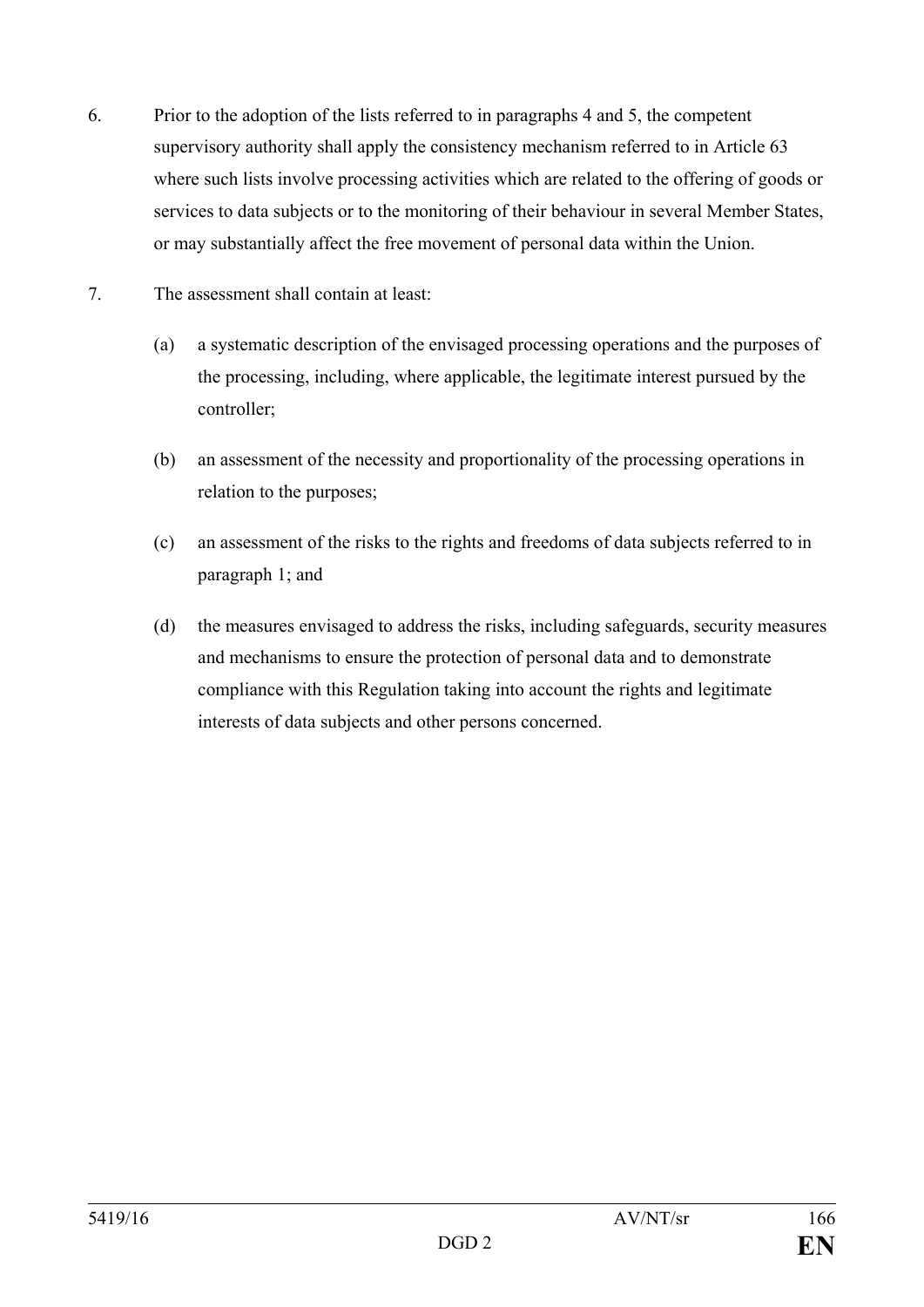- 8. Compliance with approved codes of conduct referred to in Article 40 by the relevant controllers or processors shall be taken into due account in assessing the impact of the processing operations performed by such controllers or processors, in particular for the purposes of a data protection impact assessment.
- 9. Where appropriate, the controller shall seek the views of data subjects or their representatives on the intended processing, without prejudice to the protection of commercial or public interests or the security of processing operations.
- 10. Where processing pursuant to point (c) or (e) of Article 6(1) has a legal basis in Union law or in the law of the Member State to which the controller is subject, that law regulates the specific processing operation or set of operations in question, and a data protection impact assessment has already been carried out as part of a general impact assessment in the context of the adoption of that legal basis, paragraphs 1 to 7 shall not apply unless Member States deem it to be necessary to carry out such an assessment prior to processing activities.
- 11. Where necessary, the controller shall carry out a review to assess if processing is performed in accordance with the data protection impact assessment at least when there is a change of the risk represented by processing operations.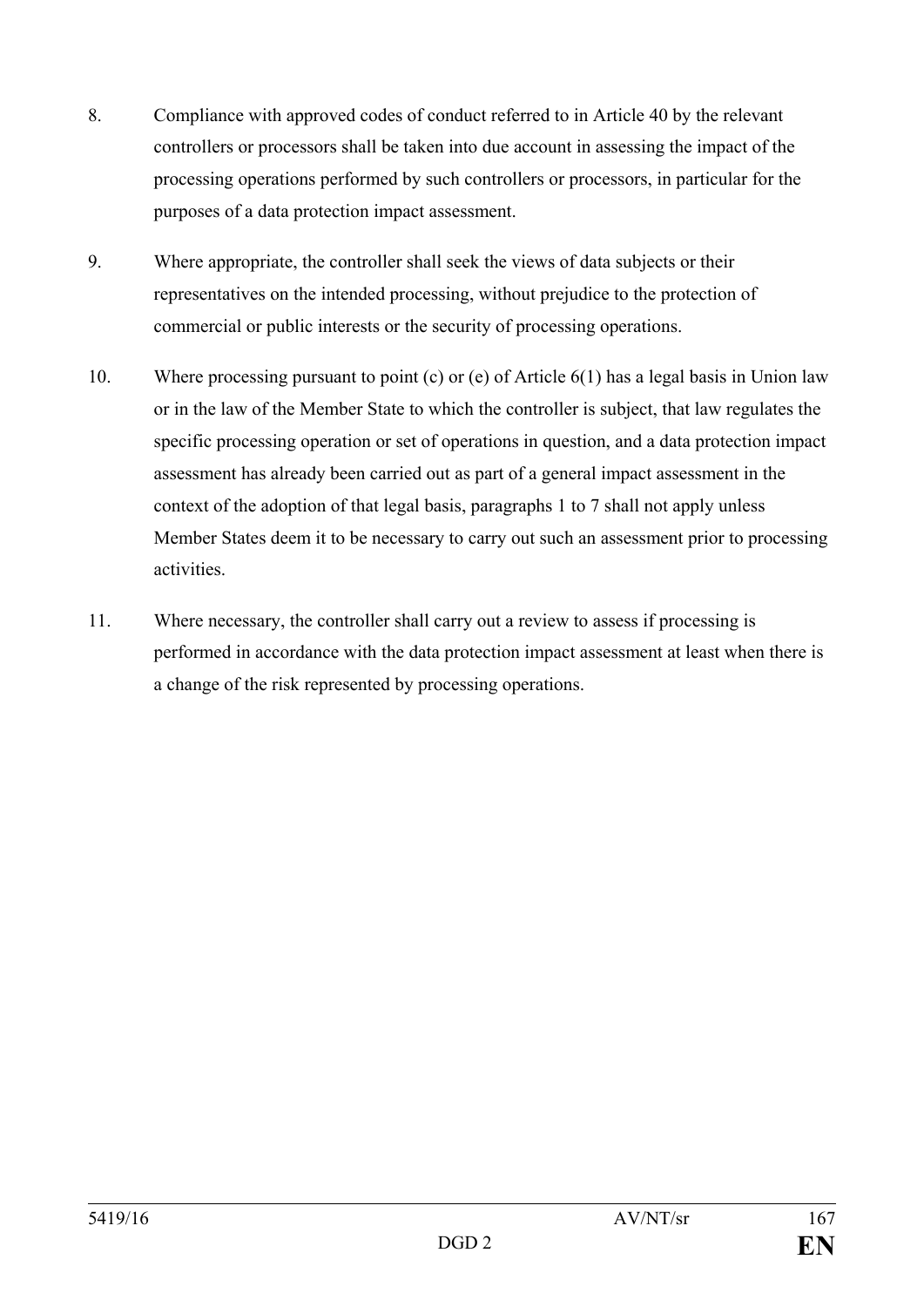# *Article 36 Prior consultation*

- 1. The controller shall consult the supervisory authority prior to processing where a data protection impact assessment under Article 35 indicates that the processing would result in a high risk in the absence of measures taken by the controller to mitigate the risk.
- 2. Where the supervisory authority is of the opinion that the intended processing referred to in paragraph 1 would infringe this Regulation, in particular where the controller has insufficiently identified or mitigated the risk, the supervisory authority shall, within period of up to eight weeks of receipt of the request for consultation, provide written advice to the controller and, where applicable to the processor, and may use any of its powers referred to in Article 58. That period may be extended by six weeks, taking into account the complexity of the intended processing. The supervisory authority shall inform the controller and, where applicable, the processor, of any such extension within one month of receipt of the request for consultation together with the reasons for the delay. Those periods may be suspended until the supervisory authority has obtained information it has requested for the purposes of the consultation.
- 3. When consulting the supervisory authority pursuant to paragraph 1, the controller shall provide the supervisory authority with:
	- (a) where applicable, the respective responsibilities of the controller, joint controllers and processors involved in the processing, in particular for processing within a group of undertakings;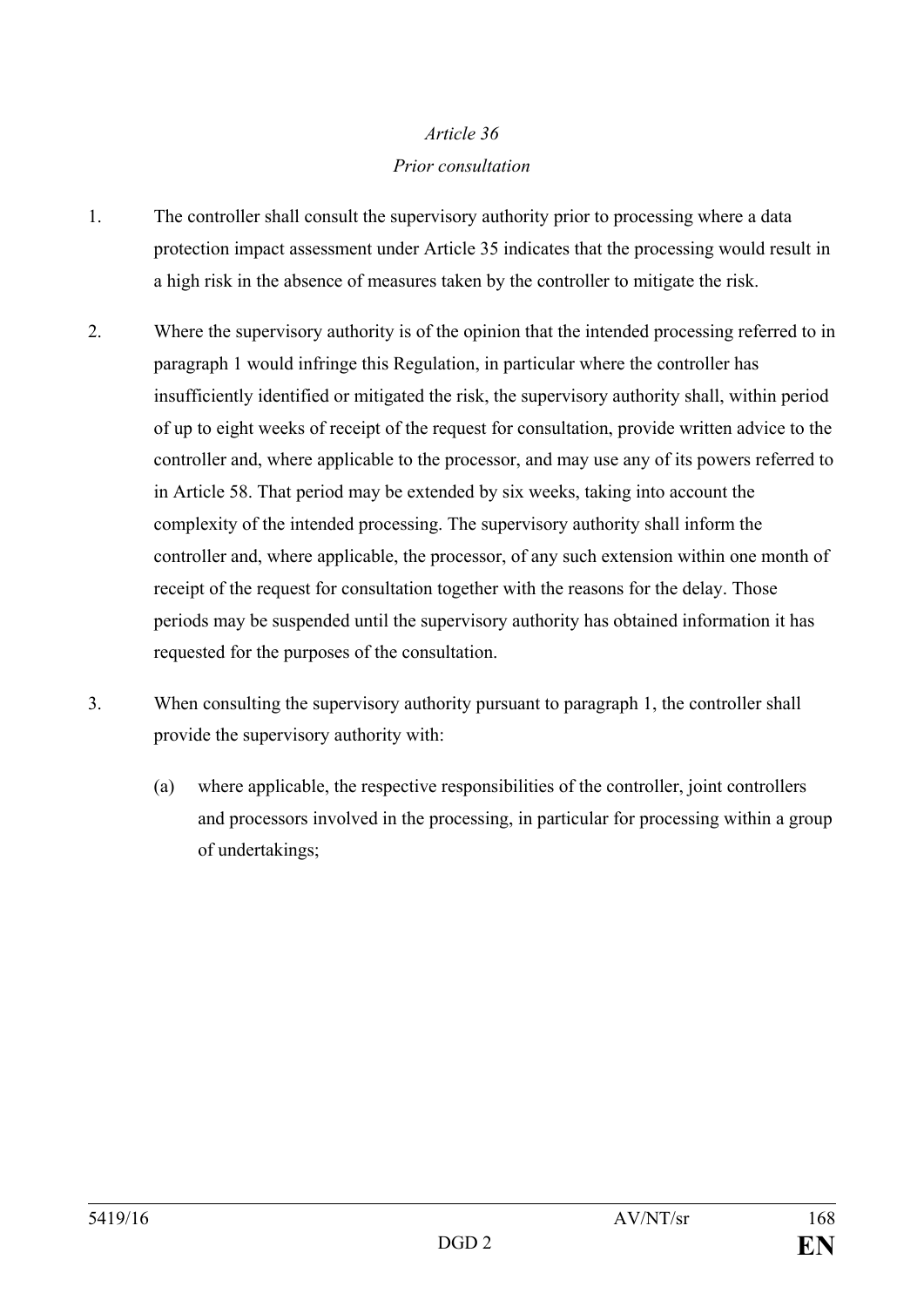- (b) the purposes and means of the intended processing;
- (c) the measures and safeguards provided to protect the rights and freedoms of data subjects pursuant to this Regulation;
- (d) where applicable, the contact details of the data protection officer;
- (e) the data protection impact assessment provided for in Article 35; and
- (f) any other information requested by the supervisory authority.
- 4. Member States shall consult the supervisory authority during the preparation of a proposal for a legislative measure to be adopted by a national parliament, or of a regulatory measure based on such a legislative measure, which relates to processing.
- 5. Notwithstanding paragraph 1, Member State law may require controllers to consult with, and obtain prior authorisation from, the supervisory authority in relation to processing by a controller for the performance of a task carried out by the controller in the public interest, including processing in relation to social protection and public health.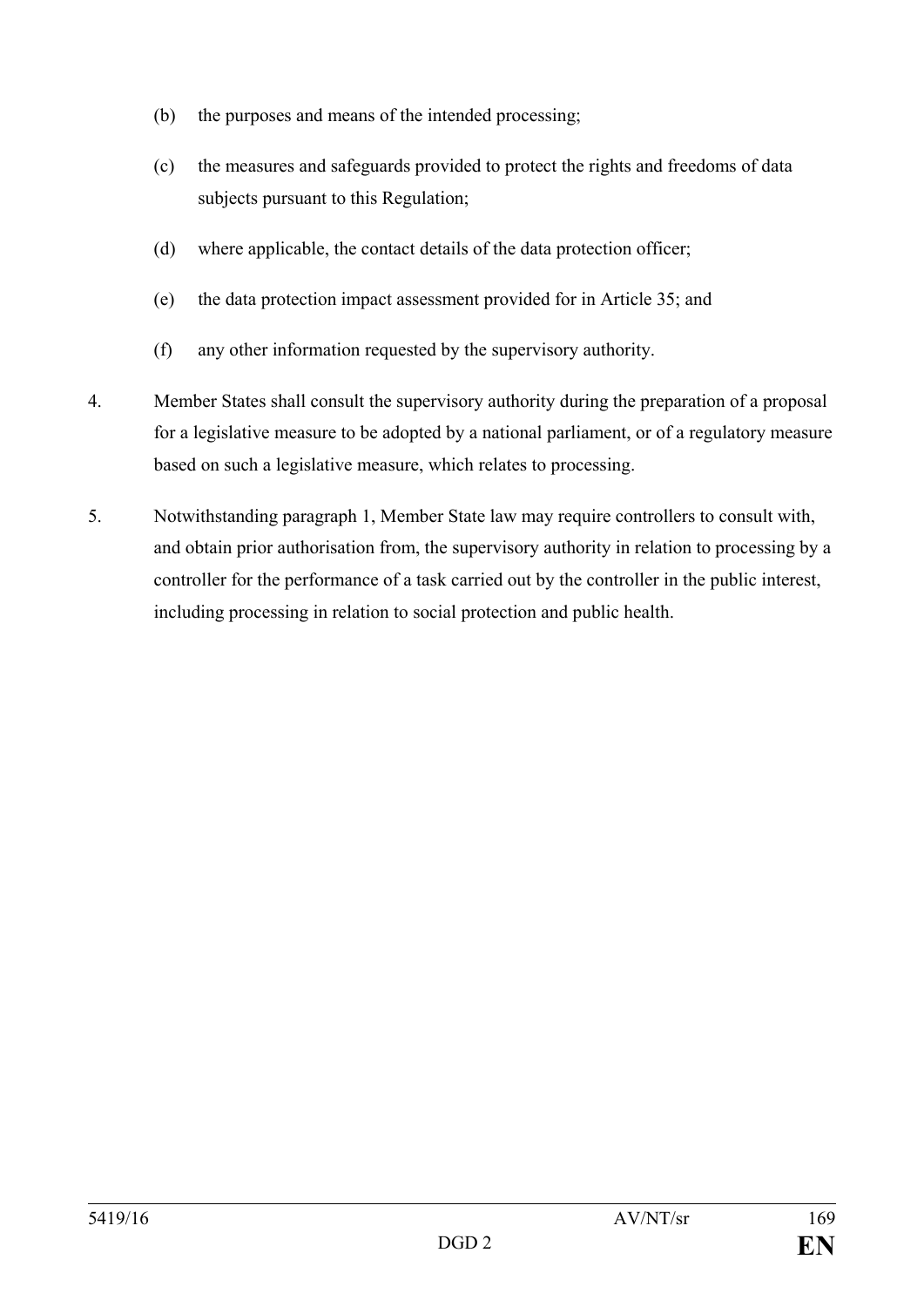#### **SECTION 4**

#### **DATA PROTECTION OFFICER**

#### *Article 37*

#### *Designation of the data protection officer*

- 1. The controller and the processor shall designate a data protection officer in any case where:
	- (a) the processing is carried out by a public authority or body, except for courts acting in their judicial capacity;
	- (b) the core activities of the controller or the processor consist of processing operations which, by virtue of their nature, their scope and/or their purposes, require regular and systematic monitoring of data subjects on a large scale; or
	- (c) the core activities of the controller or the processor consist of processing on a large scale of special categories of data pursuant to Article 9 and personal data relating to criminal convictions and offences referred to in Article 10.
- 2. A group of undertakings may appoint a single data protection officer provided that a data protection officer is easily accessible from each establishment.
- 3. Where the controller or the processor is a public authority or body, a single data protection officer may be designated for several such authorities or bodies, taking account of their organisational structure and size.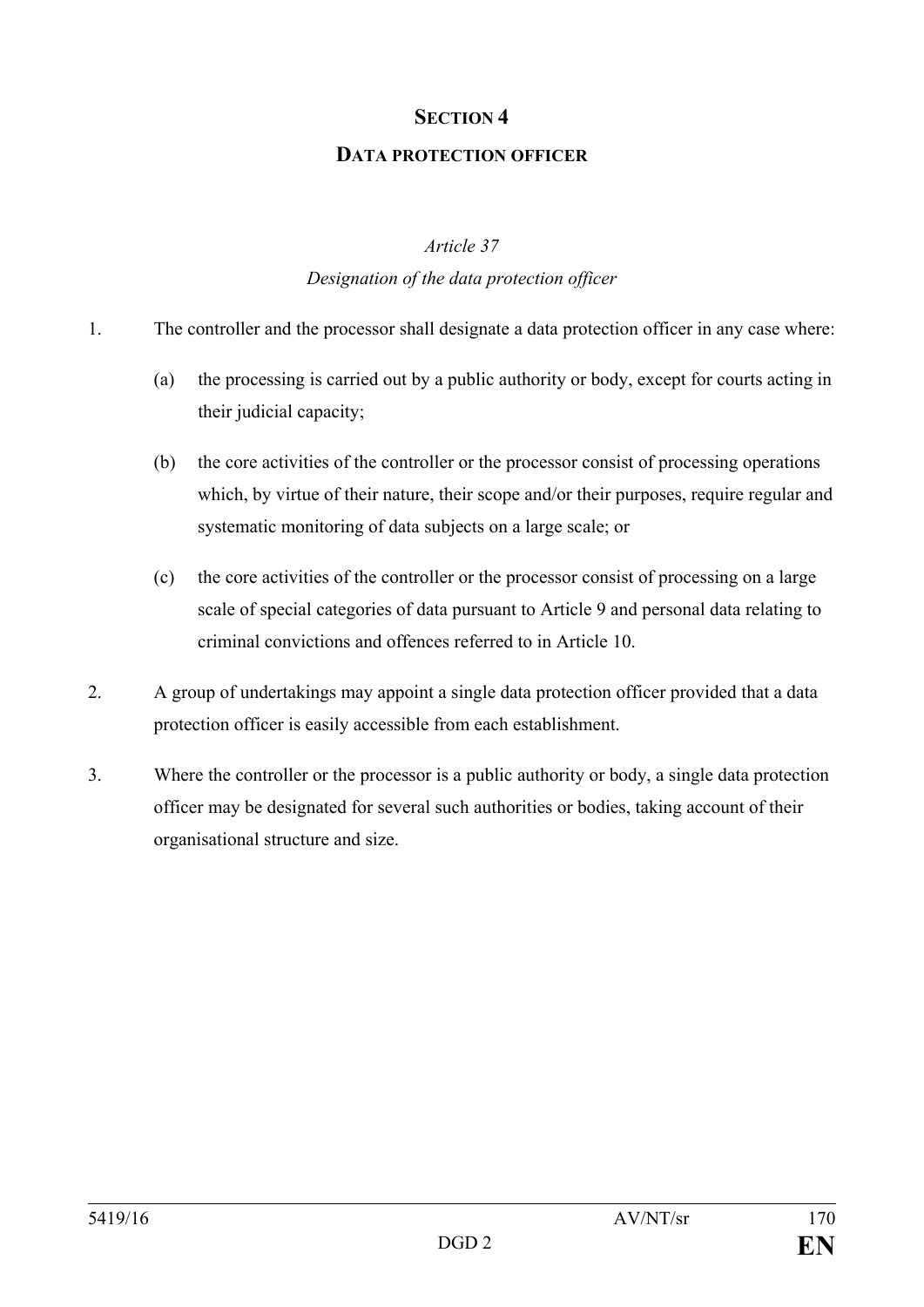- 4. In cases other than those referred to in paragraph 1, the controller or processor or associations and other bodies representing categories of controllers or processors may or, where required by Union or Member State law shall, designate a data protection officer. The data protection officer may act for such associations and other bodies representing controllers or processors.
- 5. The data protection officer shall be designated on the basis of professional qualities and, in particular, expert knowledge of data protection law and practices and the ability to fulfil the tasks referred to in Article 39.
- 6. The data protection officer may be a staff member of the controller or processor, or fulfil the tasks on the basis of a service contract.
- 7. The controller or the processor shall publish the contact details of the data protection officer and communicate them to the supervisory authority.

### *Article 38 Position of the data protection officer*

1. The controller and the processor shall ensure that the data protection officer is involved, properly and in a timely manner, in all issues which relate to the protection of personal data.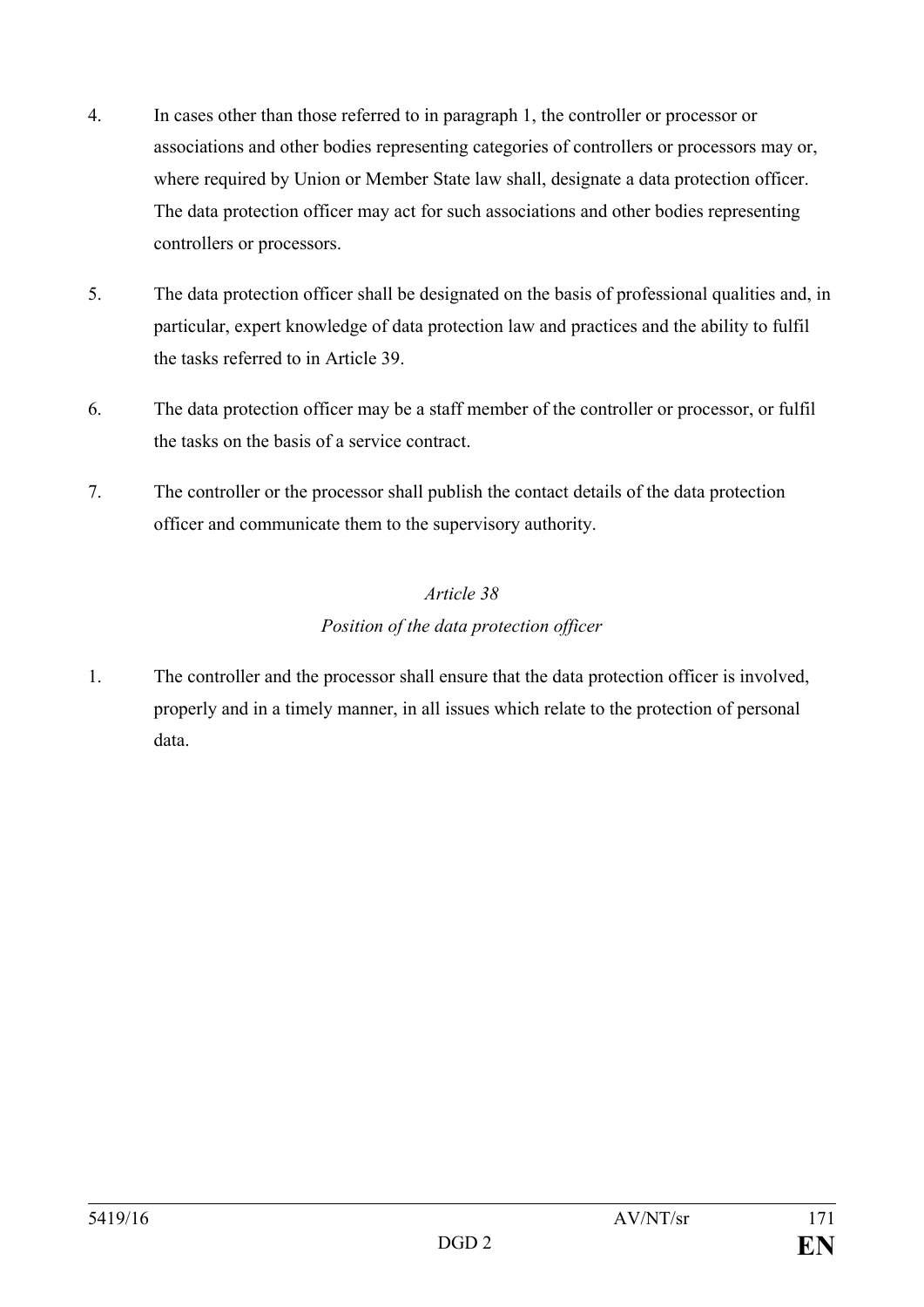- 2. The controller and processor shall support the data protection officer in performing the tasks referred to in Article 39 by providing resources necessary to carry out those tasks and access to personal data and processing operations, and to maintain his or her expert knowledge.
- 3. The controller and processor shall ensure that the data protection officer does not receive any instructions regarding the exercise of those tasks. He or she shall not be dismissed or penalised by the controller or the processor for performing his tasks. The data protection officer shall directly report to the highest management level of the controller or the processor.
- 4. Data subjects may contact the data protection officer with regard to all issues related to processing of their personal data and to the exercise of their rights under this Regulation.
- 5. The data protection officer shall be bound by secrecy or confidentiality concerning the performance of his or her tasks, in accordance with Union or Member State law.
- 6. The data protection officer may fulfil other tasks and duties. The controller or processor shall ensure that any such tasks and duties do not result in a conflict of interests.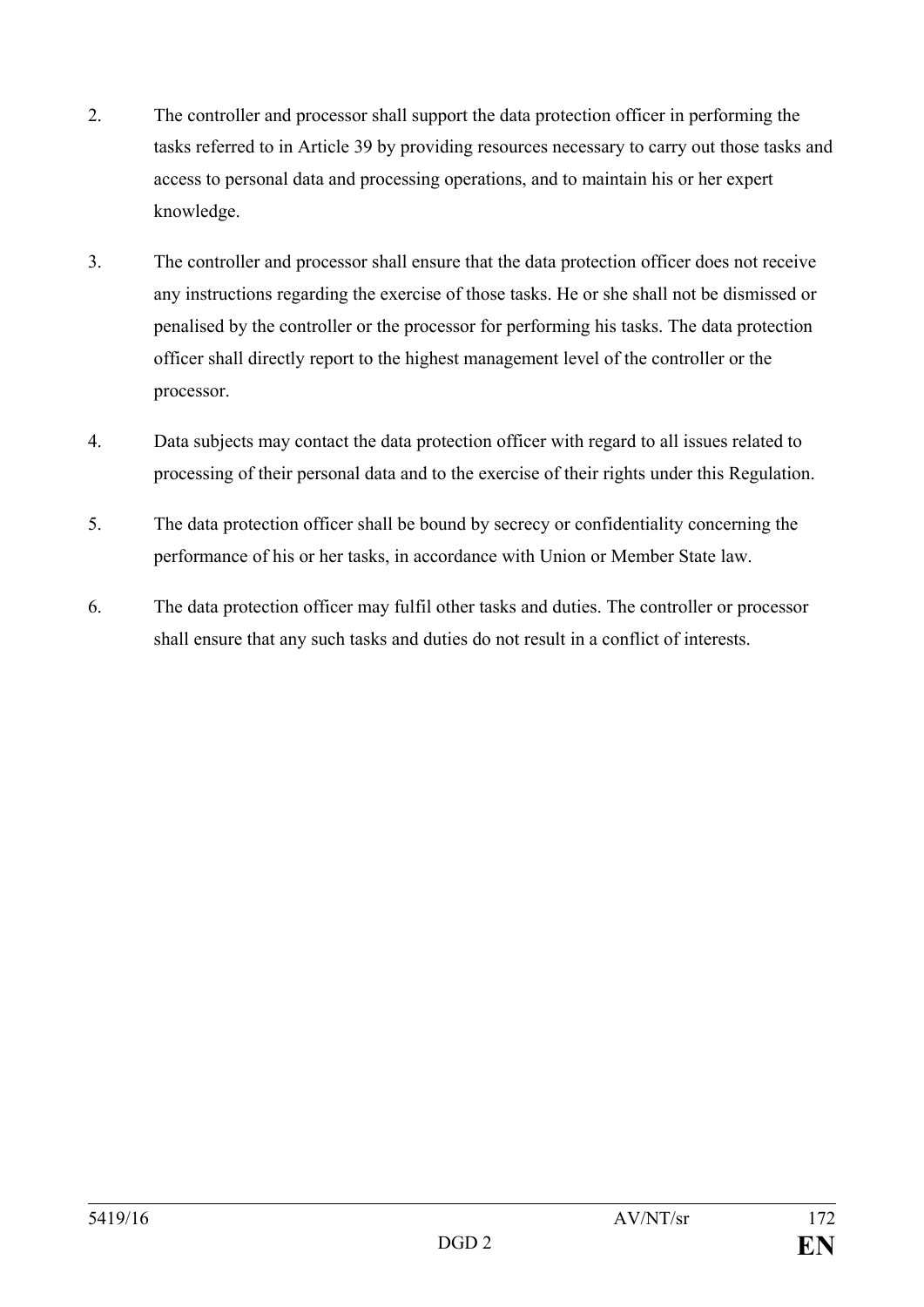# *Article 39 Tasks of the data protection officer*

- 1. The data protection officer shall have at least the following tasks:
	- (a) to inform and advise the controller or the processor and the employees who carry out processing of their obligations pursuant to this Regulation and to other Union or Member State data protection provisions;
	- (b) to monitor compliance with this Regulation, with other Union or Member State data protection provisions and with the policies of the controller or processor in relation to the protection of personal data, including the assignment of responsibilities, awareness-raising and training of staff involved in processing operations, and the related audits;
	- (c) to provide advice where requested as regards the data protection impact assessment and monitor its performance pursuant to Article 35;
	- (d) to cooperate with the supervisory authority;
	- (e) to act as the contact point for the supervisory authority on issues relating to processing, including the prior consultation referred to in Article 36, and to consult, where appropriate, with regard to any other matter.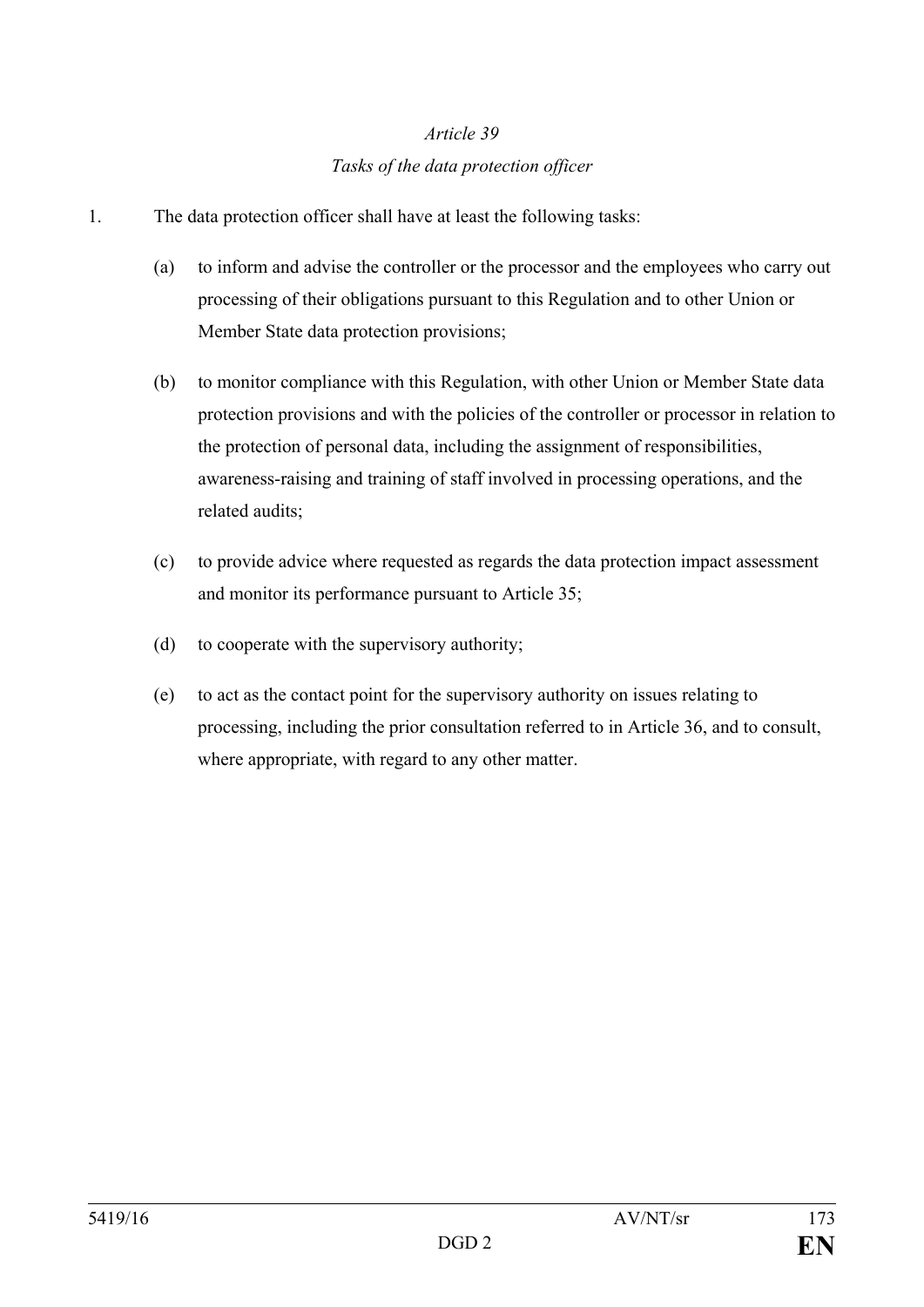2. The data protection officer shall in the performance of his or her tasks have due regard to the risk associated with processing operations, taking into account the nature, scope, context and purposes of processing.

#### **SECTION 5**

#### **CODES OF CONDUCT AND CERTIFICATION**

# *Article 40*

#### *Codes of conduct*

- 1. The Member States, the supervisory authorities, the Board and the Commission shall encourage the drawing up of codes of conduct intended to contribute to the proper application of this Regulation, taking account of the specific features of the various processing sectors and the specific needs of micro, small and medium-sized enterprises.
- 2. Associations and other bodies representing categories of controllers or processors may prepare codes of conduct, or amend or extend such codes, for the purpose of specifying the application of this Regulation, such as with regard to:
	- (a) fair and transparent processing;
	- (b) the legitimate interests pursued by controllers in specific contexts;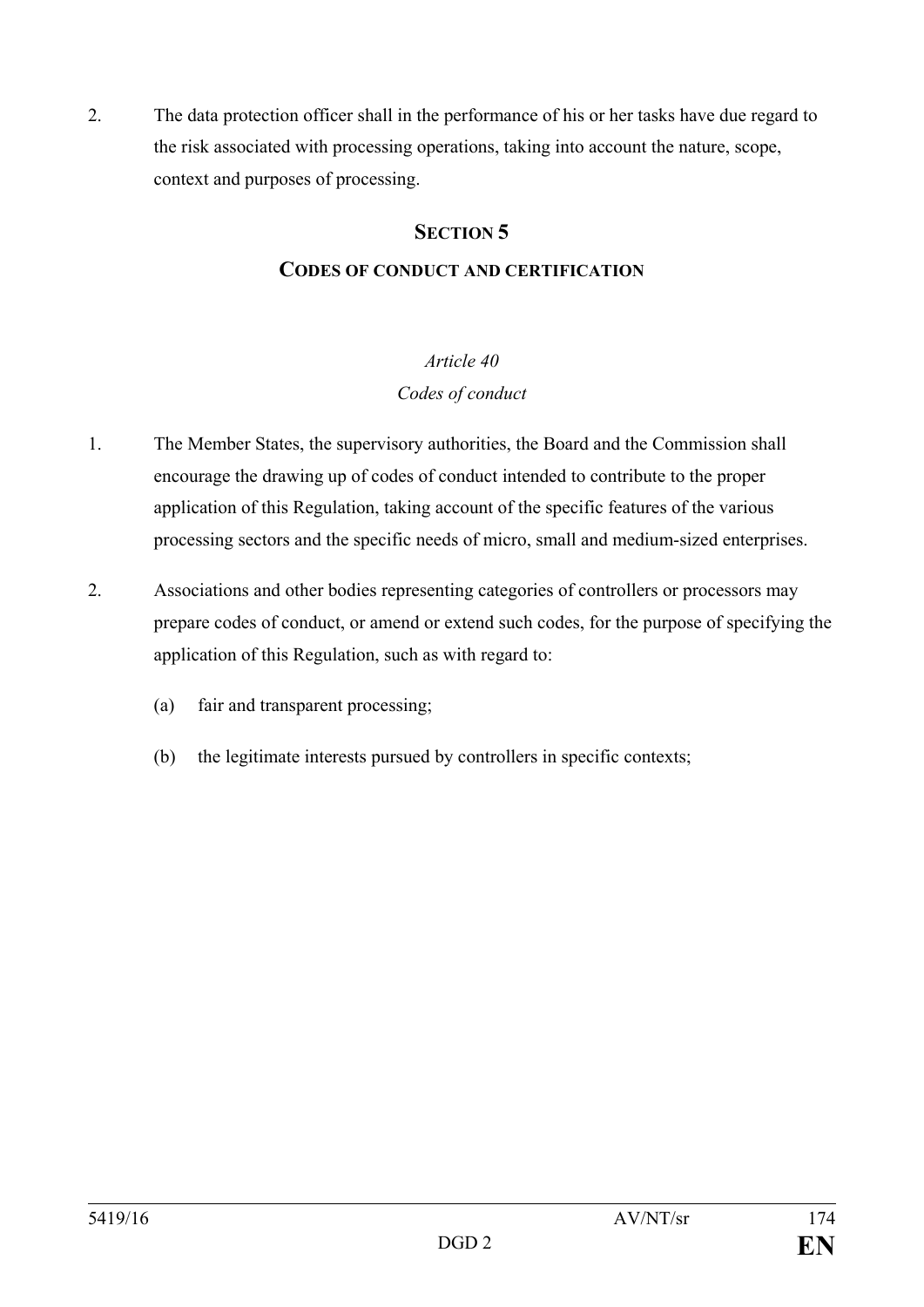- (c) the collection of personal data;
- (d) the pseudonymisation of personal data;
- (e) the information provided to the public and to data subjects;
- (f) the exercise of the rights of data subjects;
- (g) the information provided to, and the protection of, children, and the manner in which the consent of the holders of parental responsibility over children is to be obtained;
- (h) the measures and procedures referred to in Articles 24 and 25 and the measures to ensure security of processing referred to in Article 32;
- (i) the notification of personal data breaches to supervisory authorities and the communication of such personal data breaches to data subjects;
- (j) the transfer of personal data to third countries or international organisations; or
- (k) out-of-court proceedings and other dispute resolution procedures for resolving disputes between controllers and data subjects with regard to processing, without prejudice to the rights of data subjects pursuant to Articles 77 and 79.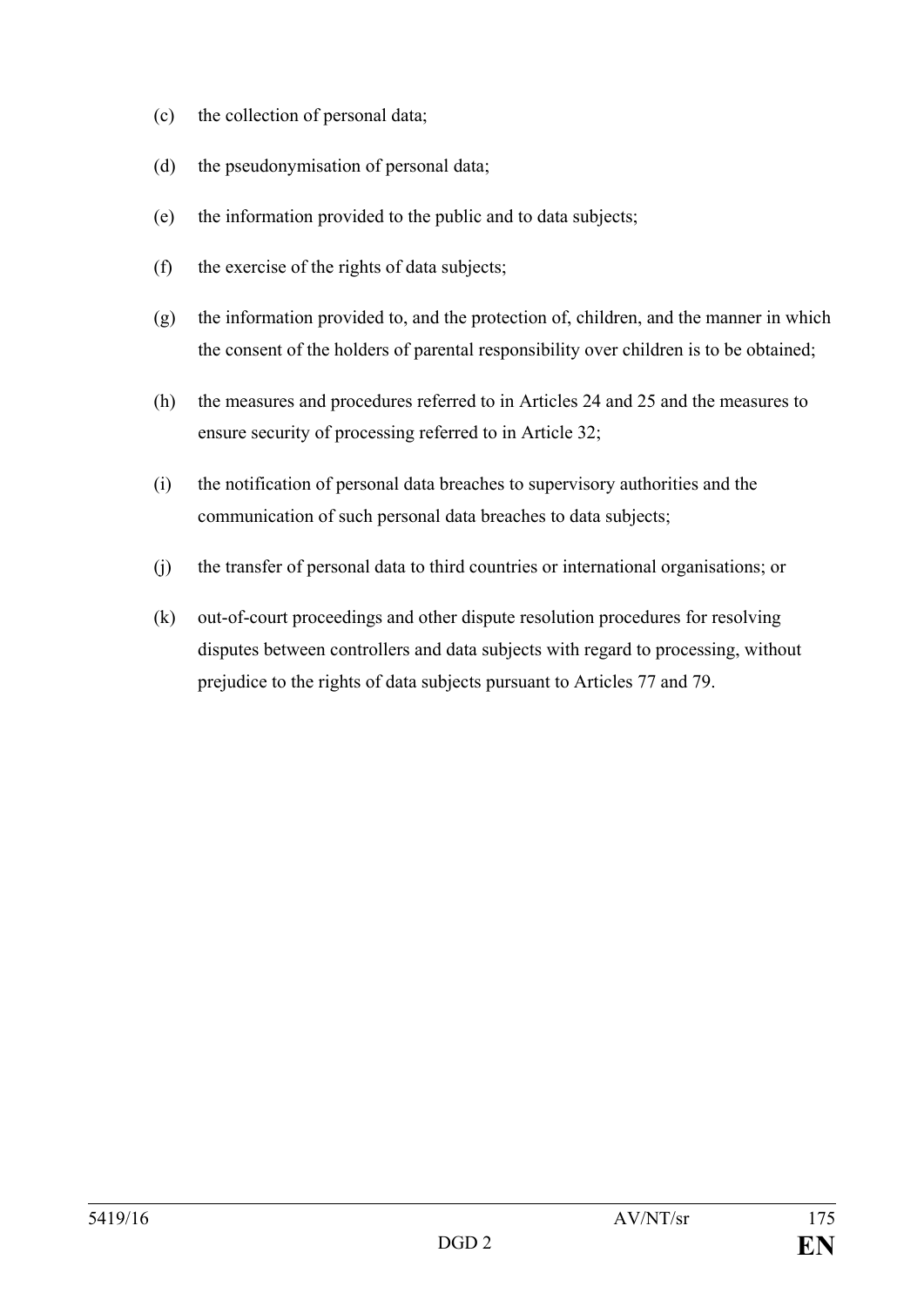- 3. In addition to adherence by controllers or processors subject to this Regulation, codes of conduct approved pursuant to paragraph 5 of this Article and having general validity pursuant to paragraph 9 of this Article may also be adhered to by controllers or processors that are not subject to this Regulation pursuant to Article 3 in order to provide appropriate safeguards within the framework of personal data transfers to third countries or international organisations under the terms referred to in point (e) of Article 46(2). Such controllers or processors shall make binding and enforceable commitments, via contractual or other legally binding instruments, to apply those appropriate safeguards including with regard to the rights of data subjects.
- 4. A code of conduct referred to in paragraph 2 of this Article shall contain mechanisms which enable the body referred to in Article 41(1) to carry out the mandatory monitoring of compliance with its provisions by the controllers or processors which undertake to apply it, without prejudice to the tasks and powers of supervisory authorities competent pursuant to Article 55 or 56.
- 5. Associations and other bodies referred to in paragraph 2 of this Article which intend to prepare a code of conduct or to amend or extend an existing code shall submit the draft code, amendment or extension to the supervisory authority which is competent pursuant to Article 55. The supervisory authority shall provide an opinion on whether the draft code, amendment or extension complies with this Regulation and shall approve that draft code, amendment or extension if it finds that it provides sufficient appropriate safeguards.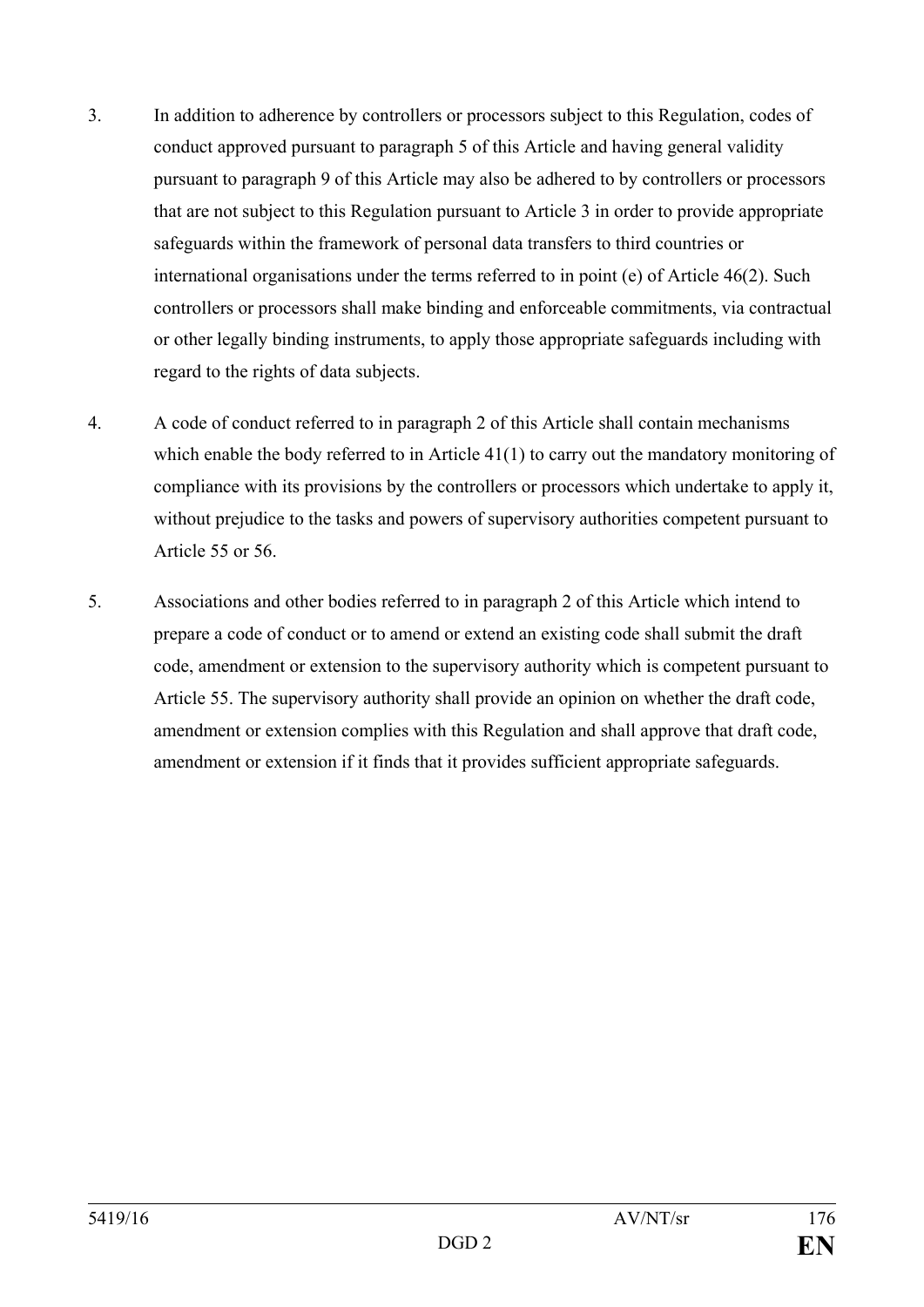- 6. Where the draft code, or amendment or extension is approved in accordance with paragraph 5, and where the code of conduct concerned does not relate to processing activities in several Member States, the supervisory authority shall register and publish the code.
- 7. Where a draft code of conduct relates to processing activities in several Member States, the supervisory authority which is competent pursuant to Article 55 shall, before approving the draft code, amendment or extension, submit it in the procedure referred to in Article 63 to the Board which shall provide an opinion on whether the draft code, amendment or extension complies with this Regulation or, in the situation referred to in paragraph 3, provides appropriate safeguards.
- 8. Where the opinion referred to in paragraph 7 confirms that the draft code, amendment or extension complies with this Regulation, or, in the situation referred to in paragraph 3, provides appropriate safeguards, the Board shall submit its opinion to the Commission.
- 9. The Commission may, by way of implementing acts, decide that the approved code of conduct, amendment or extension submitted to it pursuant to paragraph 8 have general validity within the Union. Those implementing acts shall be adopted in accordance with the examination procedure set out in Article 93(2).
- 10. The Commission shall ensure appropriate publicity for the approved codes which have been decided as having general validity in accordance with paragraph 9.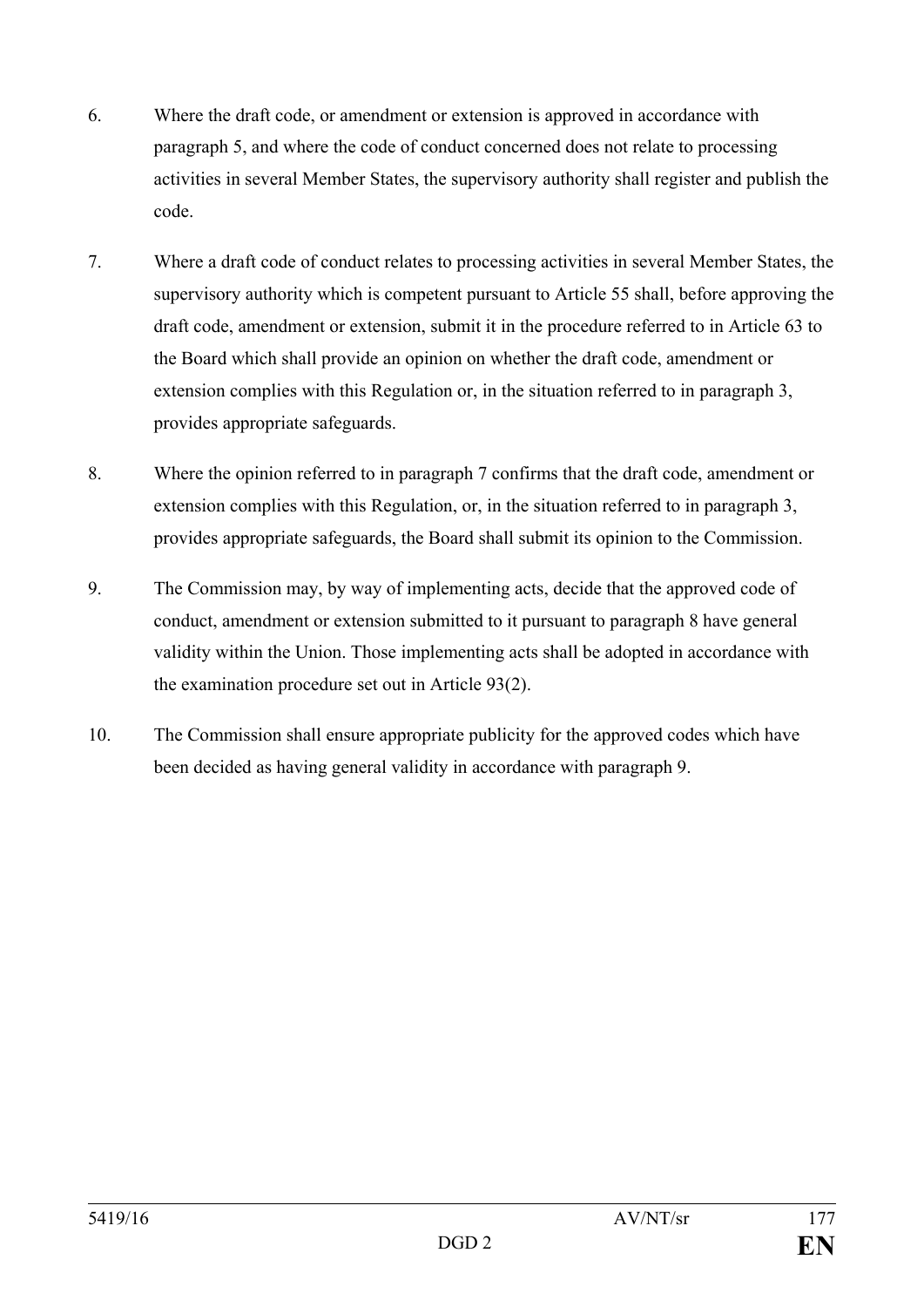11. The Board shall collate all approved codes of conduct, amendments and extensions in a register and shall make them publicly available by way of appropriate means.

#### *Article 41*

#### *Monitoring of approved codes of conduct*

- 1. Without prejudice to the tasks and powers of the competent supervisory authority under Articles 57 and 58, the monitoring of compliance with a code of conduct pursuant to Article 40 may be carried out by a body which has an appropriate level of expertise in relation to the subject-matter of the code and is accredited for that purpose by the competent supervisory authority.
- 2. A body as referred to in paragraph 1 may be accredited to monitor compliance with a code of conduct where that body has:
	- (a) demonstrated its independence and expertise in relation to the subject-matter of the code to the satisfaction of the competent supervisory authority;
	- (b) established procedures which allow it to assess the eligibility of controllers and processors concerned to apply the code, to monitor their compliance with its provisions and to periodically review its operation;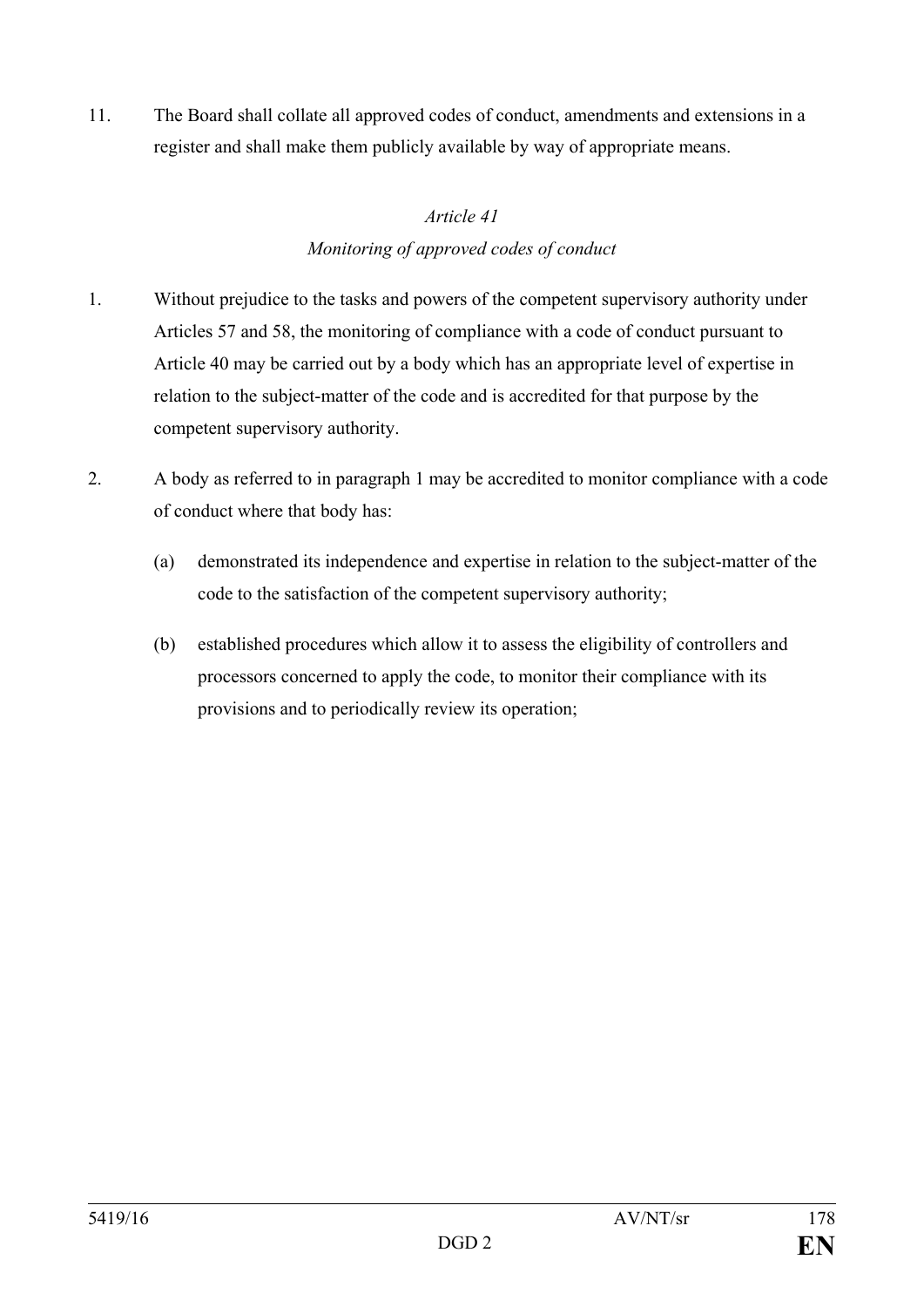- (c) established procedures and structures to handle complaints about infringements of the code or the manner in which the code has been, or is being, implemented by a controller or processor, and to make those procedures and structures transparent to data subjects and the public; and
- (d) demonstrated to the satisfaction of the competent supervisory authority that its tasks and duties do not result in a conflict of interests.
- 3. The competent supervisory authority shall submit the draft criteria for accreditation of a body as referred to in paragraph 1 of this Article to the Board pursuant to the consistency mechanism referred to in Article 63.
- 4. Without prejudice to the tasks and powers of the competent supervisory authority and the provisions of Chapter VIII, a body as referred to in paragraph 1 shall, subject to appropriate safeguards, take appropriate action in cases of infringement of the code by a controller or processor, including suspension or exclusion of the controller or processor concerned from the code. It shall inform the competent supervisory authority of such actions and the reasons for taking them.
- 5. The competent supervisory authority shall revoke the accreditation of a body as referred to in paragraph 1 if the conditions for accreditation are not, or are no longer, met or where actions taken by the body infringe this Regulation.
- 6. This Article shall not apply to processing carried out by public authorities and bodies.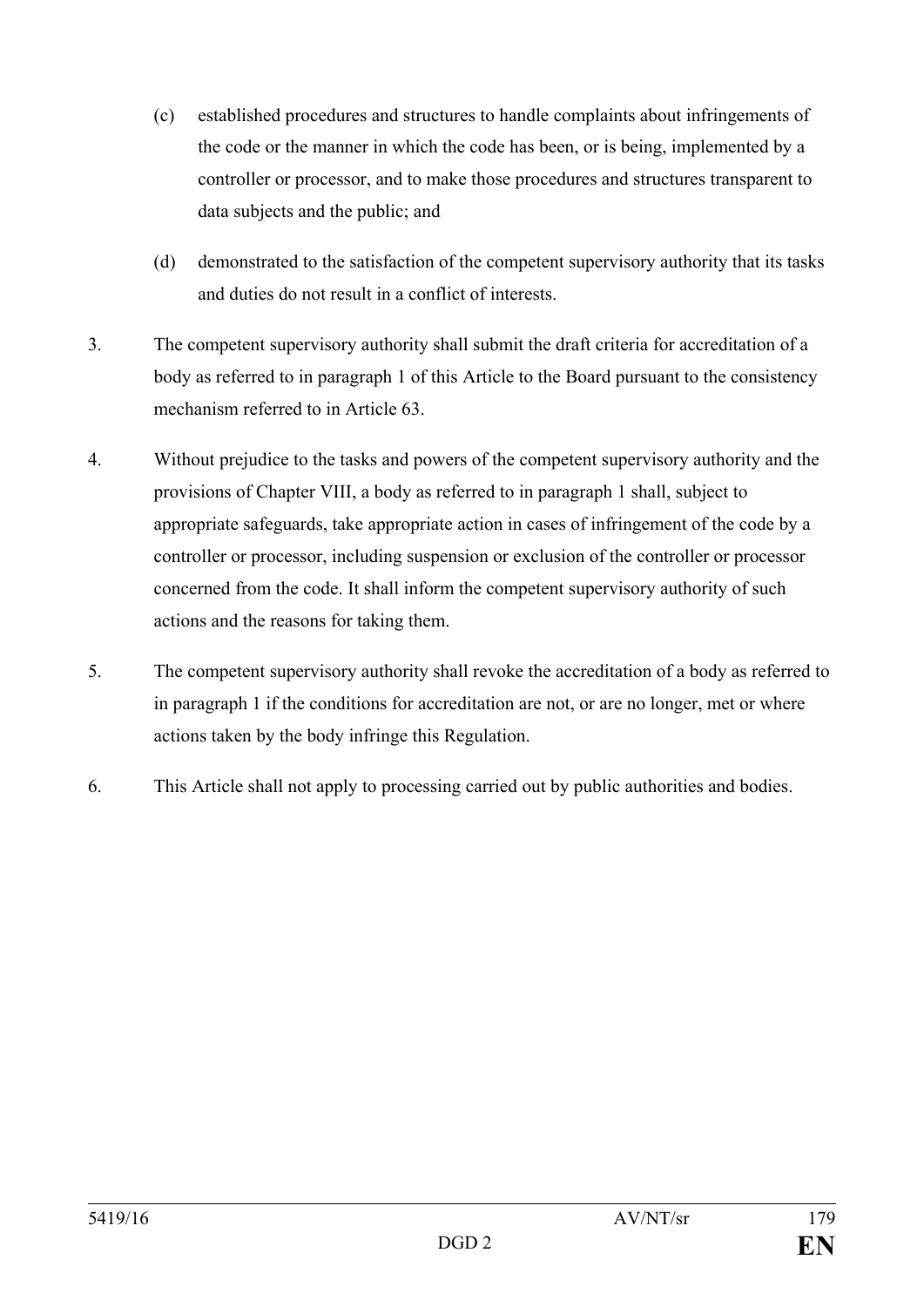# *Article 42 Certification*

- 1. The Member States, the supervisory authorities, the Board and the Commission shall encourage, in particular at Union level, the establishment of data protection certification mechanisms and of data protection seals and marks, for the purpose of demonstrating compliance with this Regulation of processing operations by controllers and processors. The specific needs of micro, small and medium-sized enterprises shall be taken into account.
- 2. In addition to adherence by controllers or processors subject to this Regulation, data protection certification mechanisms, seals or marks approved pursuant to paragraph 5 of this Article may be established for the purpose of demonstrating the existence of appropriate safeguards provided by controllers or processors that are not subject to this Regulation pursuant to Article 3 within the framework of personal data transfers to third countries or international organisations under the terms referred to in point (f) of Article 46(2). Such controllers or processors shall make binding and enforceable commitments, via contractual or other legally binding instruments, to apply those appropriate safeguards, including with regard to the rights of data subjects.
- 3. The certification shall be voluntary and available via a process that is transparent.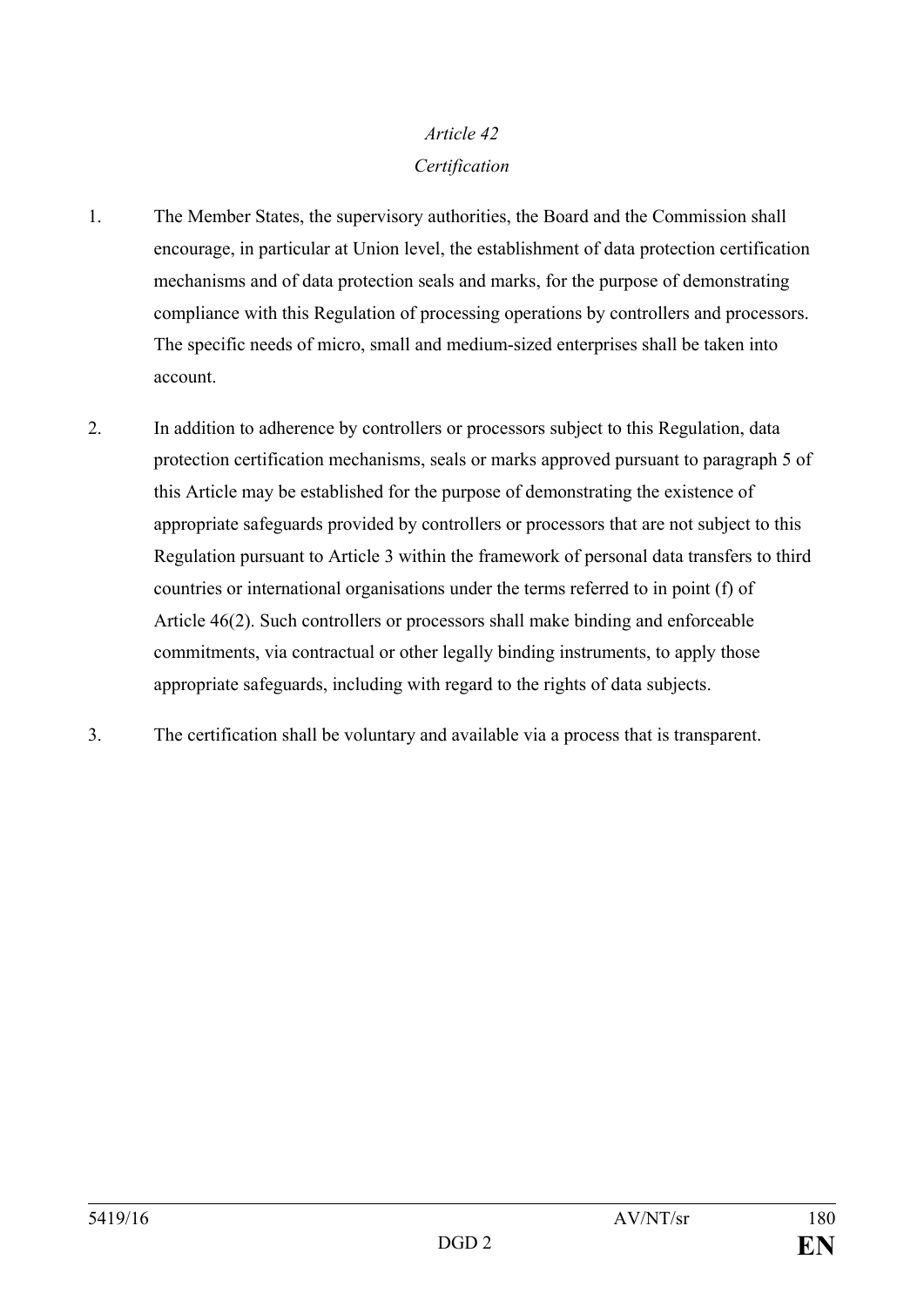- 4. A certification pursuant to this Article does not reduce the responsibility of the controller or the processor for compliance with this Regulation and is without prejudice to the tasks and powers of the supervisory authorities which are competent pursuant to Article 55 or 56.
- 5. A certification pursuant to this Article shall be issued by the certification bodies referred to in Article 43 or by the competent supervisory authority, on the basis of criteria approved by that competent supervisory authority pursuant to Article 58(3) or by the Board pursuant to Article 63. Where the criteria are approved by the Board, this may result in a common certification, the European Data Protection Seal.
- 6. The controller or processor which submits its processing to the certification mechanism shall provide the certification body referred to in Article 43, or where applicable, the competent supervisory authority, with all information and access to its processing activities which are necessary to conduct the certification procedure.
- 7. Certification shall be issued to a controller or processor for a maximum period of three years and may be renewed, under the same conditions, provided that the relevant requirements continue to be met. Certification shall be withdrawn, as applicable, by the certification bodies referred to in Article 43 or by the competent supervisory authority where the requirements for the certification are not or are no longer met.
- 8. The Board shall collate all certification mechanisms and data protection seals and marks in a register and shall make them publicly available by any appropriate means.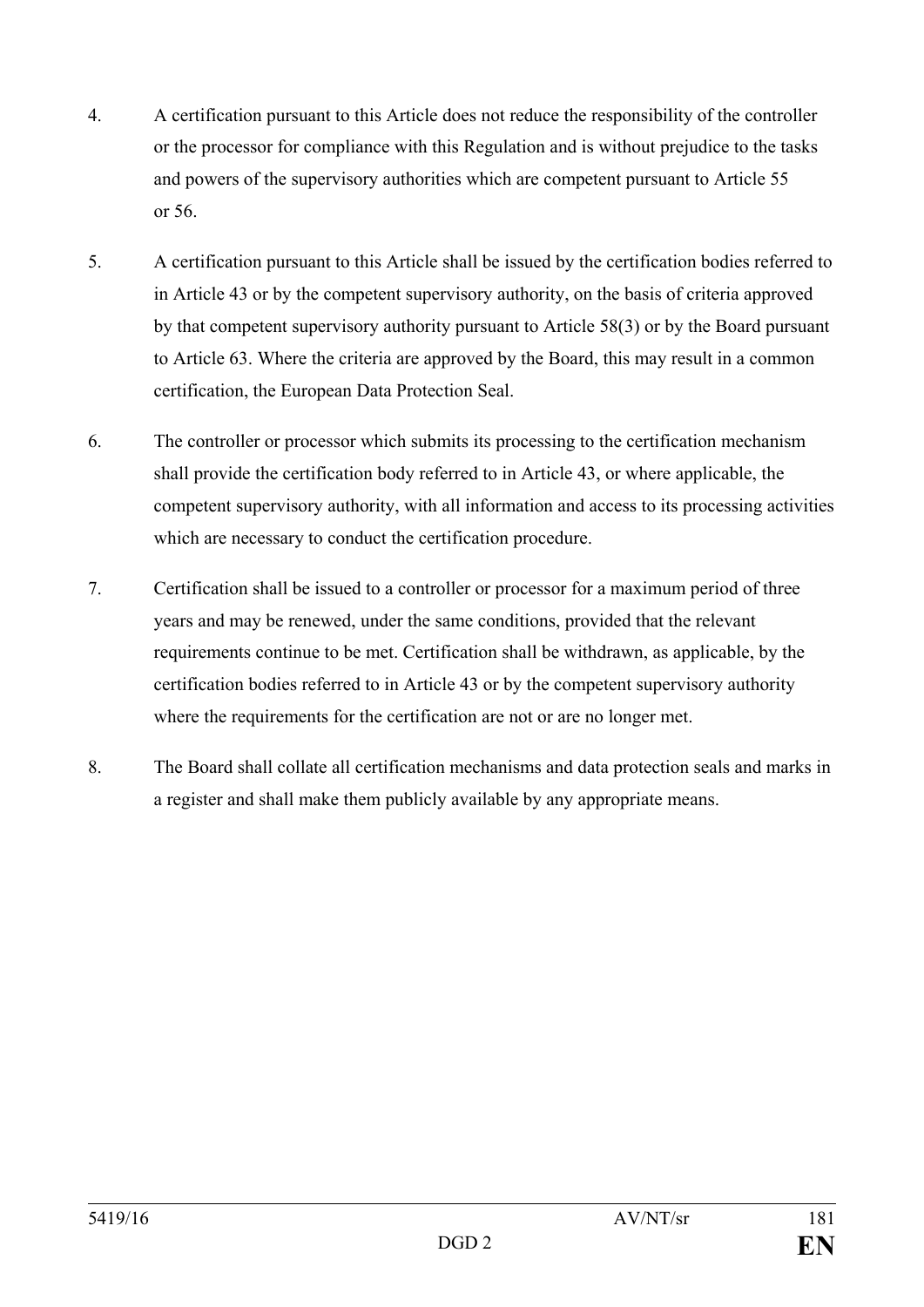# *Article 43 Certification bodies*

- 1. Without prejudice to the tasks and powers of the competent supervisory authority under Articles 57 and 58, certification bodies which have an appropriate level of expertise in relation to data protection shall, after informing the supervisory authority in order to allow it to exercise its powers pursuant to point (h) of Article 58(2) where necessary, issue and renew certification. Member States shall ensure that those certification bodies are accredited by one or both of the following:
	- (a) the supervisory authority which is competent pursuant to Article 55 or 56;
	- (b) the national accreditation body named in accordance with Regulation (EC) No 765/2008 of the European Parliament and of the Council**[1](#page-182-0)** in accordance with EN-ISO/IEC 17065/2012 and with the additional requirements established by the supervisory authority which is competent pursuant to Article 55 or 56.
- 2. Certification bodies referred to in paragraph 1 shall be accredited in accordance with paragraph 1 only where they have:
	- (a) demonstrated their independence and expertise in relation to the subject-matter of the certification to the satisfaction of the competent supervisory authority;

<span id="page-182-0"></span> $\mathbf{1}$ **<sup>1</sup>** Regulation (EC) No 765/2008 of the European Parliament and of the Council of 9 July 2008 setting out the requirements for accreditation and market surveillance relating to the marketing of products and repealing Regulation (EEC) No 339/93 (OJ L 218, 13.8.2008, p. 30).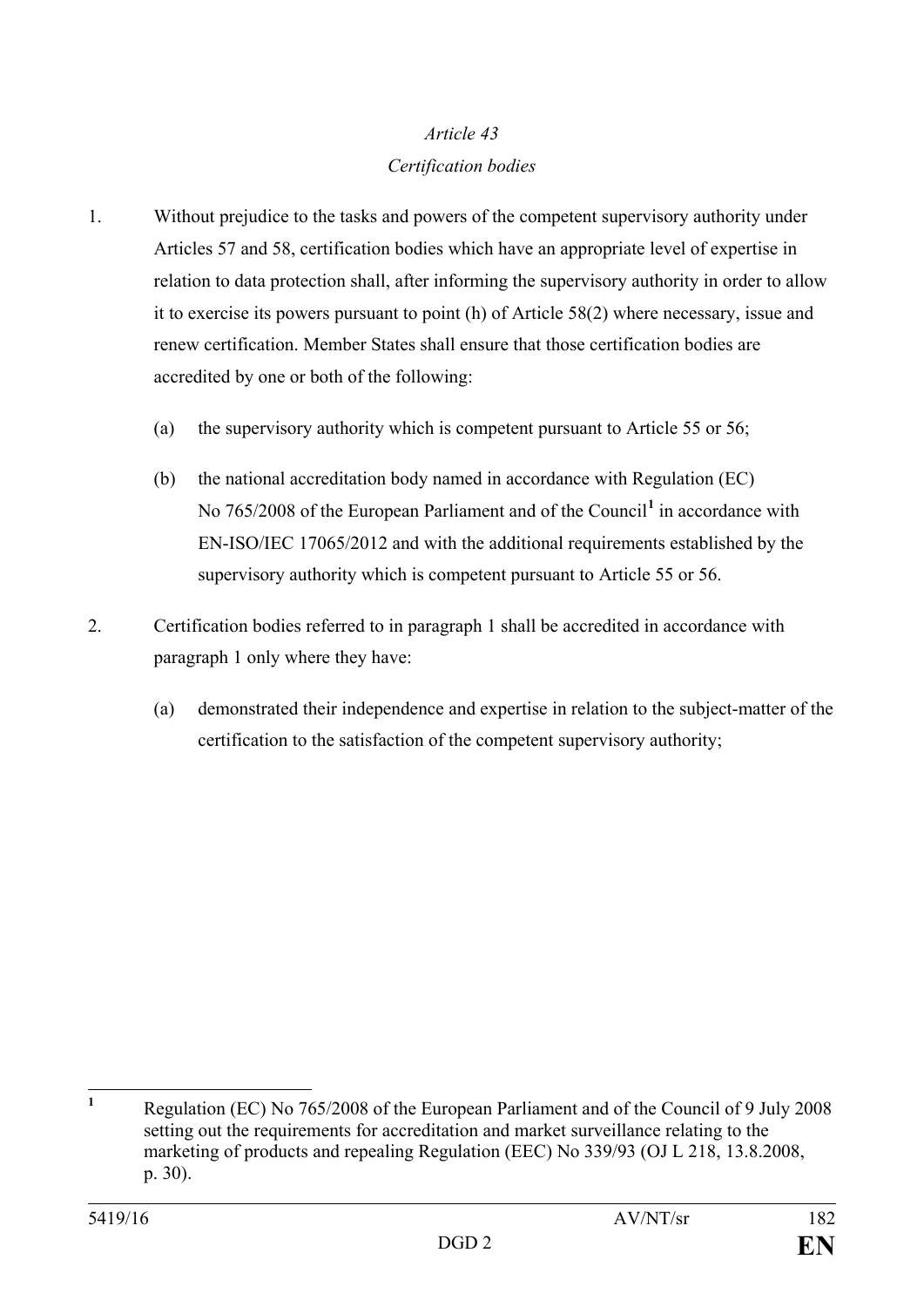- (b) undertaken to respect the criteria referred to in Article 42(5) and approved by the supervisory authority which is competent pursuant to Article 55 or 56 or by the Board pursuant to Article 63;
- (c) established procedures for the issuing, periodic review and withdrawal of data protection certification, seals and marks;
- (d) established procedures and structures to handle complaints about infringements of the certification or the manner in which the certification has been, or is being, implemented by the controller or processor, and to make those procedures and structures transparent to data subjects and the public; and
- (e) demonstrated, to the satisfaction of the competent supervisory authority, that their tasks and duties do not result in a conflict of interests.
- 3. The accreditation of certification bodies as referred to in paragraphs 1 and 2 shall take place on the basis of criteria approved by the supervisory authority which is competent pursuant to Article 55 or 56 or by the Board pursuant to Article 63. In the case of accreditation pursuant to point (b) of paragraph 1 of this Article, those requirements shall complement those envisaged in Regulation (EC) No 765/2008 and the technical rules that describe the methods and procedures of the certification bodies.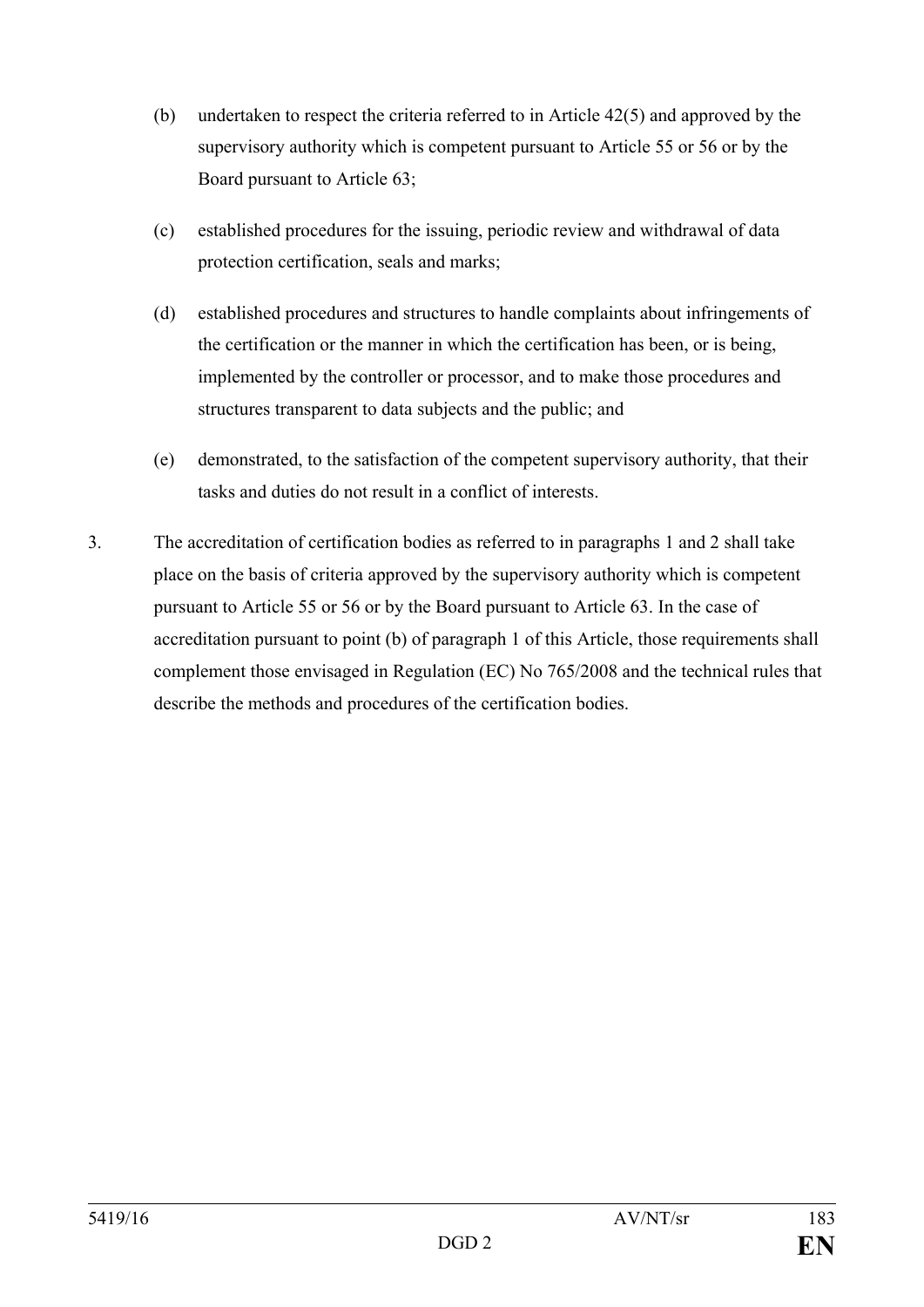- 4. The certification bodies referred to in paragraph 1 shall be responsible for the proper assessment leading to the certification or the withdrawal of such certification without prejudice to the responsibility of the controller or processor for compliance with this Regulation. The accreditation shall be issued for a maximum period of five years and may be renewed on the same conditions provided that the certification body meets the requirements set out in this Article.
- 5. The certification bodies referred to in paragraph 1 shall provide the competent supervisory authorities with the reasons for granting or withdrawing the requested certification.
- 6. The requirements referred to in paragraph 3 of this Article and the criteria referred to in Article 42(5) shall be made public by the supervisory authority in an easily accessible form. The supervisory authorities shall also transmit those requirements and criteria to the Board. The Board shall collate all certification mechanisms and data protection seals in a register and shall make them publicly available by any appropriate means.
- 7. Without prejudice to Chapter VIII, the competent supervisory authority or the national accreditation body shall revoke an accreditation of a certification body pursuant to paragraph 1 of this Article where the conditions for the accreditation are not, or are no longer, met or where actions taken by a certification body infringe this Regulation.
- 8. The Commission shall be empowered to adopt delegated acts in accordance with Article 92 for the purpose of specifying the requirements to be taken into account for the data protection certification mechanisms referred to in Article 42(1).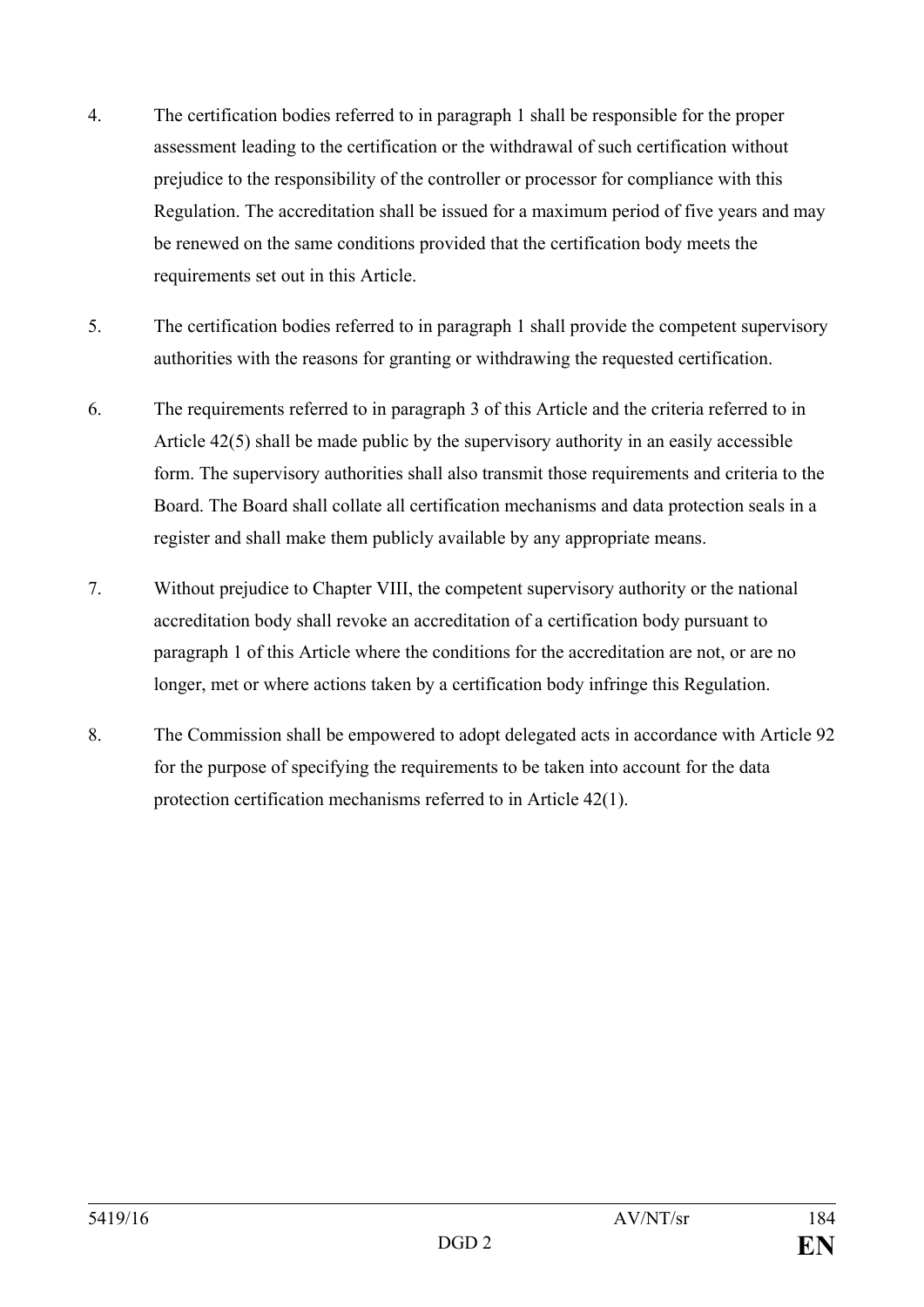9. The Commission may adopt implementing acts laying down technical standards for certification mechanisms and data protection seals and marks, and mechanisms to promote and recognise those certification mechanisms, seals and marks. Those implementing acts shall be adopted in accordance with the examination procedure referred to in Article 93(2).

# **CHAPTER V TRANSFER OF PERSONAL DATA TO THIRD COUNTRIES OR INTERNATIONAL ORGANISATIONS**

#### *Article 44*

*General principle for transfers*

Any transfer of personal data which are undergoing processing or are intended for processing after transfer to a third country or to an international organisation shall take place only if, subject to the other provisions of this Regulation, the conditions laid down in this Chapter are complied with by the controller and processor, including for onward transfers of personal data from the third country or an international organisation to another third country or to another international organisation. All provisions in this Chapter shall be applied in order to ensure that the level of protection of natural persons guaranteed by this Regulation is not undermined.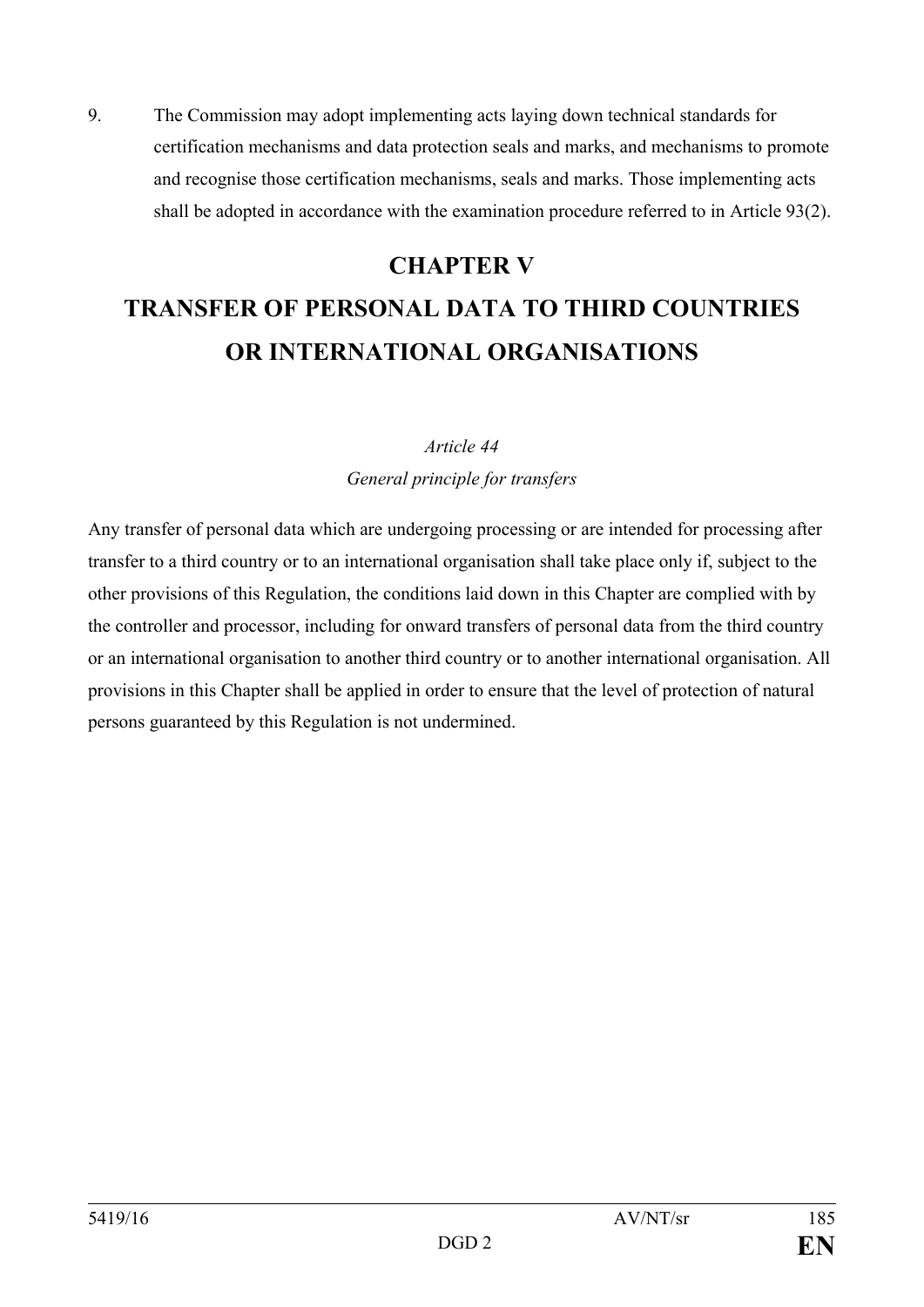# *Article 45 Transfers on the basis of an adequacy decision*

- 1. A transfer of personal data to a third country or an international organisation may take place where the Commission has decided that the third country, a territory or one or more specified sectors within that third country, or the international organisation in question ensures an adequate level of protection. Such a transfer shall not require any specific authorisation.
- 2. When assessing the adequacy of the level of protection, the Commission shall, in particular, take account of the following elements:
	- (a) the rule of law, respect for human rights and fundamental freedoms, relevant legislation, both general and sectoral, including concerning public security, defence, national security and criminal law and the access of public authorities to personal data, as well as the implementation of such legislation, data protection rules, professional rules and security measures, including rules for the onward transfer of personal data to another third country or international organisation which are complied with in that country or international organisation, case-law, as well as effective and enforceable data subject rights and effective administrative and judicial redress for the data subjects whose personal data are being transferred;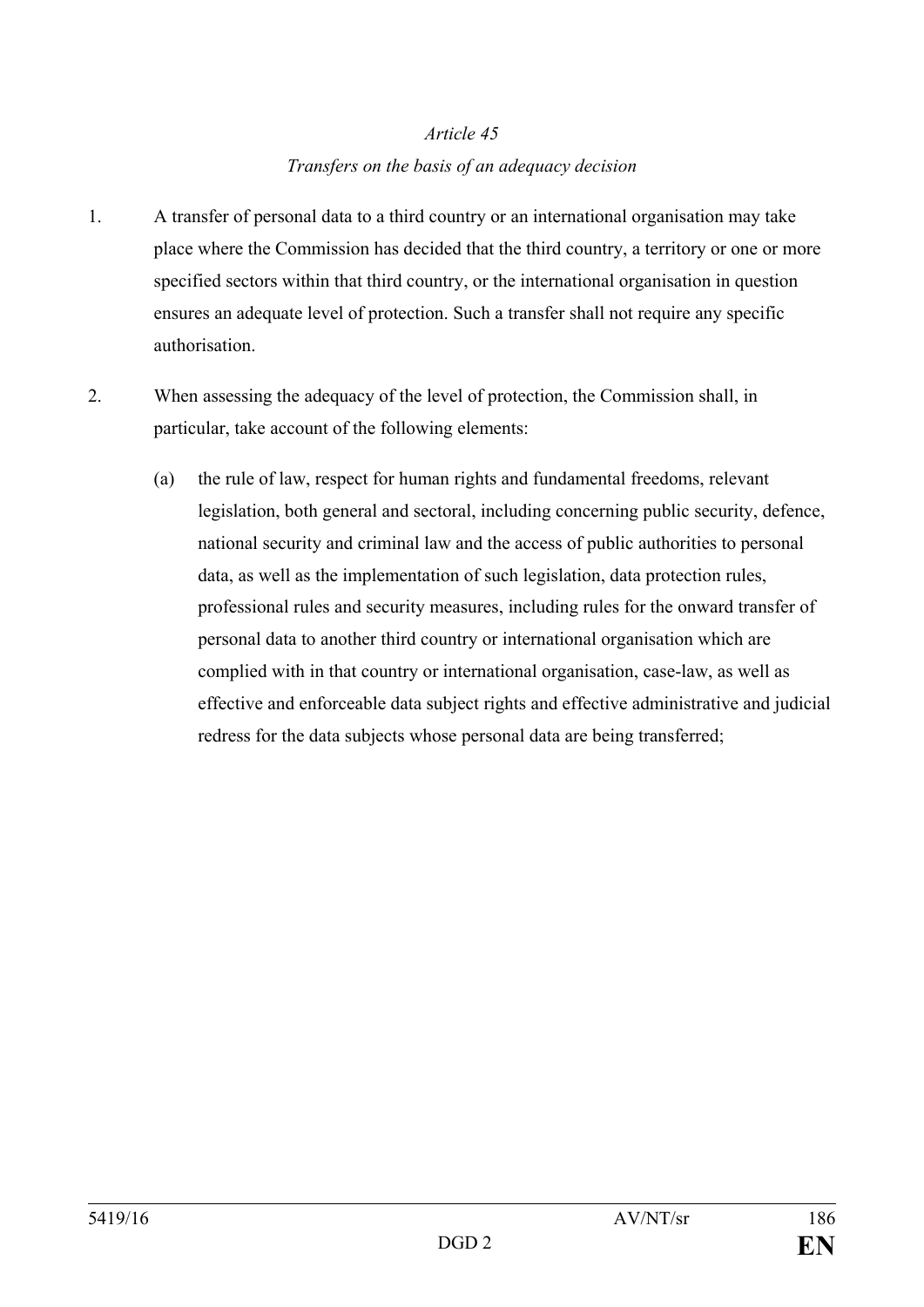- (b) the existence and effective functioning of one or more independent supervisory authorities in the third country or to which an international organisation is subject, with responsibility for ensuring and enforcing compliance with the data protection rules, including adequate enforcement powers, for assisting and advising the data subjects in exercising their rights and for cooperation with the supervisory authorities of the Member States; and
- (c) the international commitments the third country or international organisation concerned has entered into, or other obligations arising from legally binding conventions or instruments as well as from its participation in multilateral or regional systems, in particular in relation to the protection of personal data.
- 3. The Commission, after assessing the adequacy of the level of protection, may decide, by means of implementing act, that a third country, a territory or one or more specified sectors within a third country, or an international organisation ensures an adequate level of protection within the meaning of paragraph 2 of this Article. The implementing act shall provide for a mechanism for a periodic review, at least every four years, which shall take into account all relevant developments in the third country or international organisation. The implementing act shall specify its territorial and sectoral application and, where applicable, identify the supervisory authority or authorities referred to in point (b) of paragraph 2 of this Article. The implementing act shall be adopted in accordance with the examination procedure referred to in Article 93(2).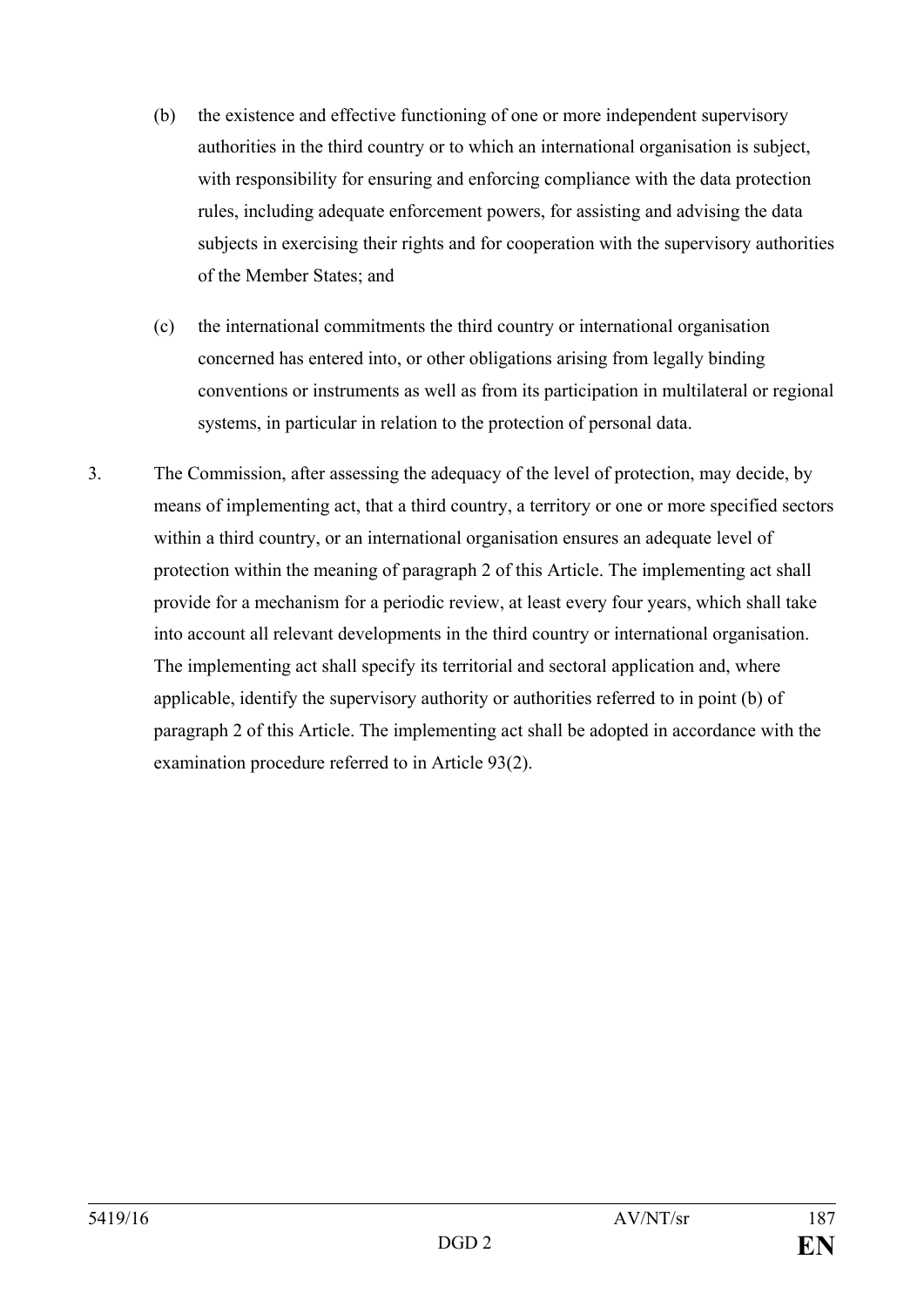- 4. The Commission shall, on an ongoing basis, monitor developments in third countries and international organisations that could affect the functioning of decisions adopted pursuant to paragraph 3 of this Article and decisions adopted on the basis of Article 25(6) of Directive 95/46/EC.
- 5. The Commission shall, where available information reveals, in particular following the review referred to in paragraph 3 of this Article, that a third country, a territory or one or more specified sectors within a third country, or an international organisation no longer ensures an adequate level of protection within the meaning of paragraph 2 of this Article, to the extent necessary, repeal, amend or suspend the decision referred to in paragraph 3 of this Article by means of implementing acts without retro-active effect. Those implementing acts shall be adopted in accordance with the examination procedure referred to in Article 93(2).

On duly justified imperative grounds of urgency, the Commission shall adopt immediately applicable implementing acts in accordance with the procedure referred to in Article 93(3).

- 6. The Commission shall enter into consultations with the third country or international organisation with a view to remedying the situation giving rise to the decision made pursuant to paragraph 5.
- 7. A decision pursuant to paragraph 5 of this Article is without prejudice to transfers of personal data to the third country, a territory or one or more specified sectors within that third country, or the international organisation in question pursuant to Articles 46 to 49.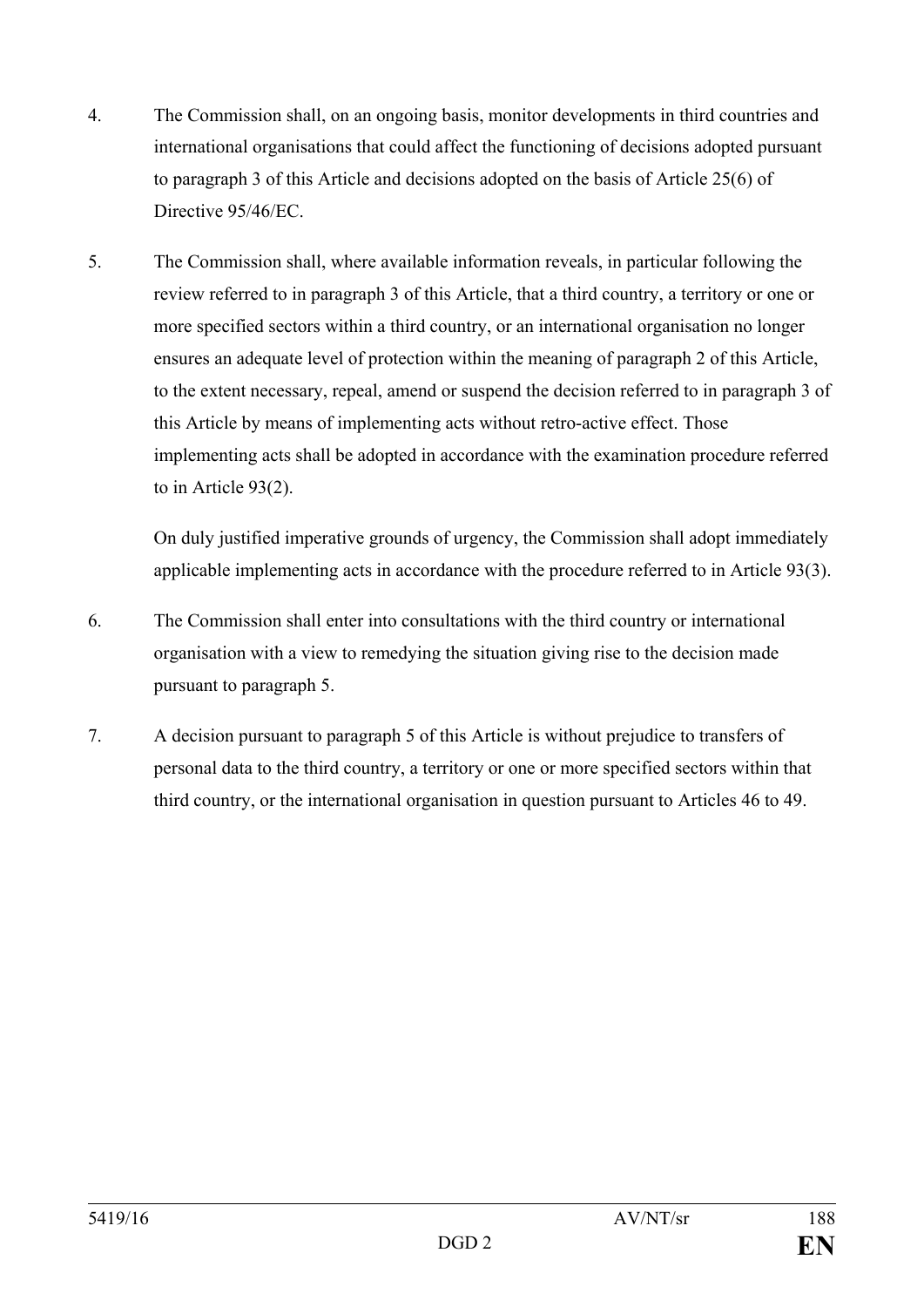- 8. The Commission shall publish in the *Official Journal of the European Union* and on its website a list of the third countries, territories and specified sectors within a third country and international organisations for which it has decided that an adequate level of protection is or is no longer ensured.
- 9. Decisions adopted by the Commission on the basis of Article 25(6) of Directive 95/46/EC shall remain in force until amended, replaced or repealed by a Commission Decision adopted in accordance with paragraph 3 or 5 of this Article.

# *Article 46 Transfers subject to appropriate safeguards*

- 1. In the absence of a decision pursuant to Article 45(3), a controller or processor may transfer personal data to a third country or an international organisation only if the controller or processor has provided appropriate safeguards, and on condition that enforceable data subject rights and effective legal remedies for data subjects are available.
- 2. The appropriate safeguards referred to in paragraph 1 may be provided for, without requiring any specific authorisation from a supervisory authority, by:
	- (a) a legally binding and enforceable instrument between public authorities or bodies;
	- (b) binding corporate rules in accordance with Article 47;
	- (c) standard data protection clauses adopted by the Commission in accordance with the examination procedure referred to in Article 93(2);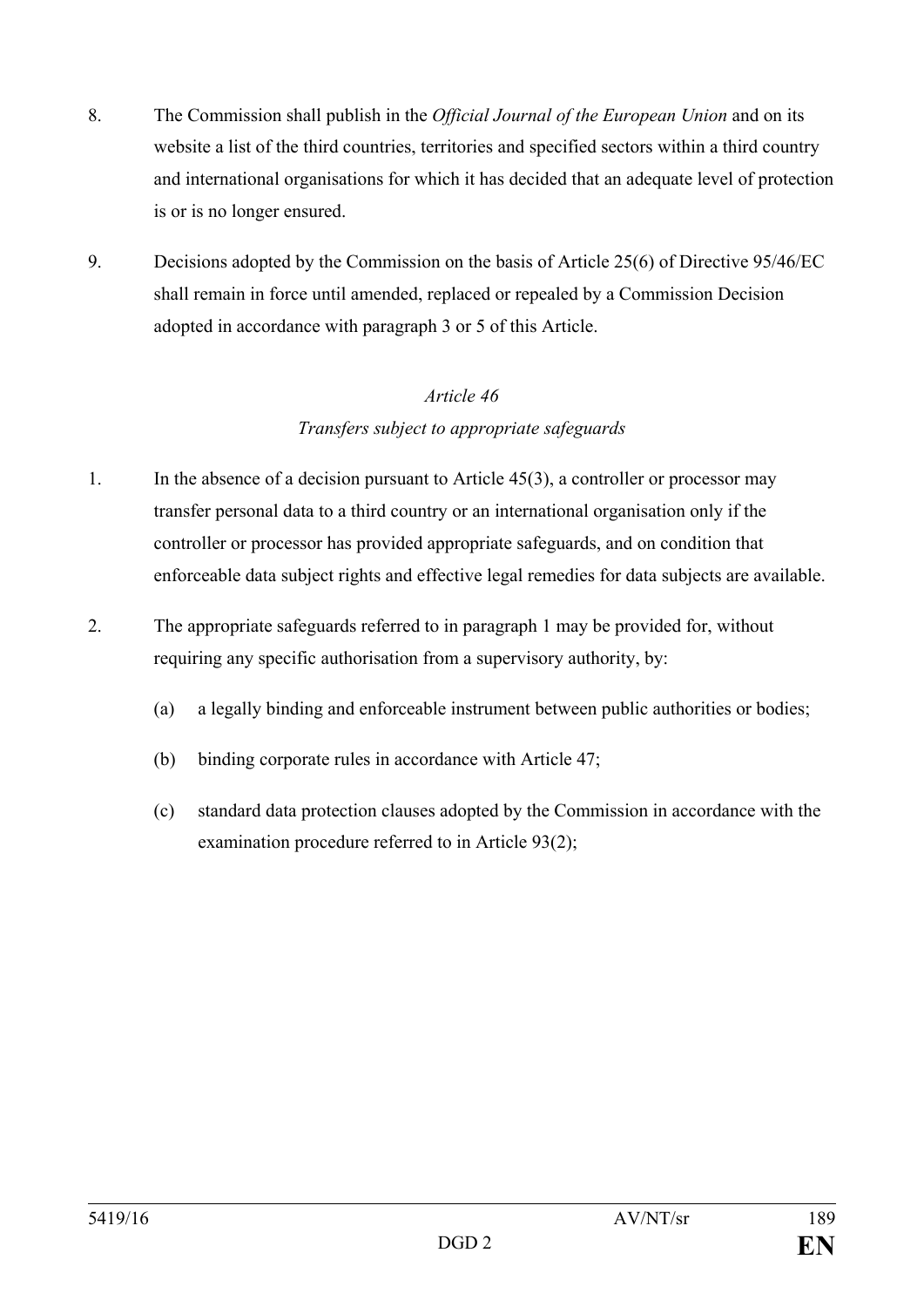- (d) standard data protection clauses adopted by a supervisory authority and approved by the Commission pursuant to the examination procedure referred to in Article 93(2);
- (e) an approved code of conduct pursuant to Article 40 together with binding and enforceable commitments of the controller or processor in the third country to apply the appropriate safeguards, including as regards data subjects' rights; or
- (f) an approved certification mechanism pursuant to Article 42 together with binding and enforceable commitments of the controller or processor in the third country to apply the appropriate safeguards, including as regards data subjects' rights.
- 3. Subject to the authorisation from the competent supervisory authority, the appropriate safeguards referred to in paragraph 1 may also be provided for, in particular, by:
	- (a) contractual clauses between the controller or processor and the controller, processor or the recipient of the personal data in the third country or international organisation; or
	- (b) provisions to be inserted into administrative arrangements between public authorities or bodies which include enforceable and effective data subject rights.
- 4. The supervisory authority shall apply the consistency mechanism referred to in Article 63 in the cases referred to in paragraph 3 of this Article.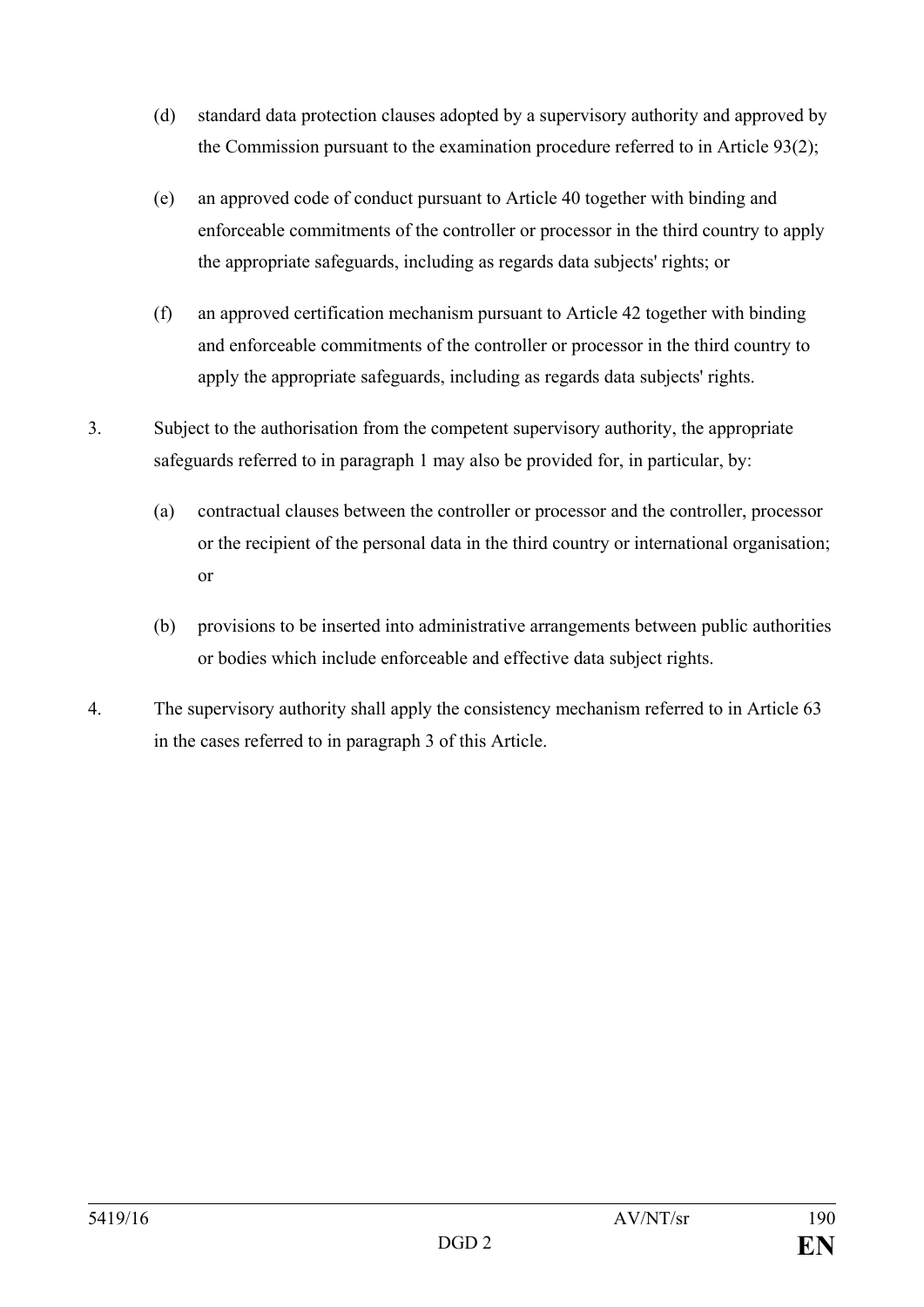5. Authorisations by a Member State or supervisory authority on the basis of Article 26(2) of Directive 95/46/EC shall remain valid until amended, replaced or repealed, if necessary, by that supervisory authority. Decisions adopted by the Commission on the basis of Article 26(4) of Directive 95/46/EC shall remain in force until amended, replaced or repealed, if necessary, by a Commission Decision adopted in accordance with paragraph 2 of this Article.

# *Article 47 Binding corporate rules*

- 1. The competent supervisory authority shall approve binding corporate rules in accordance with the consistency mechanism set out in Article 63, provided that they:
	- (a) are legally binding and apply to and are enforced by every member concerned of the group of undertakings, or group of enterprises engaged in a joint economic activity, including their employees;
	- (b) expressly confer enforceable rights on data subjects with regard to the processing of their personal data; and
	- (c) fulfil the requirements laid down in paragraph 2.
- 2. The binding corporate rules referred to in paragraph 1 shall specify at least:
	- (a) the structure and contact details of the group of undertakings, or group of enterprises engaged in a joint economic activity and of each of its members;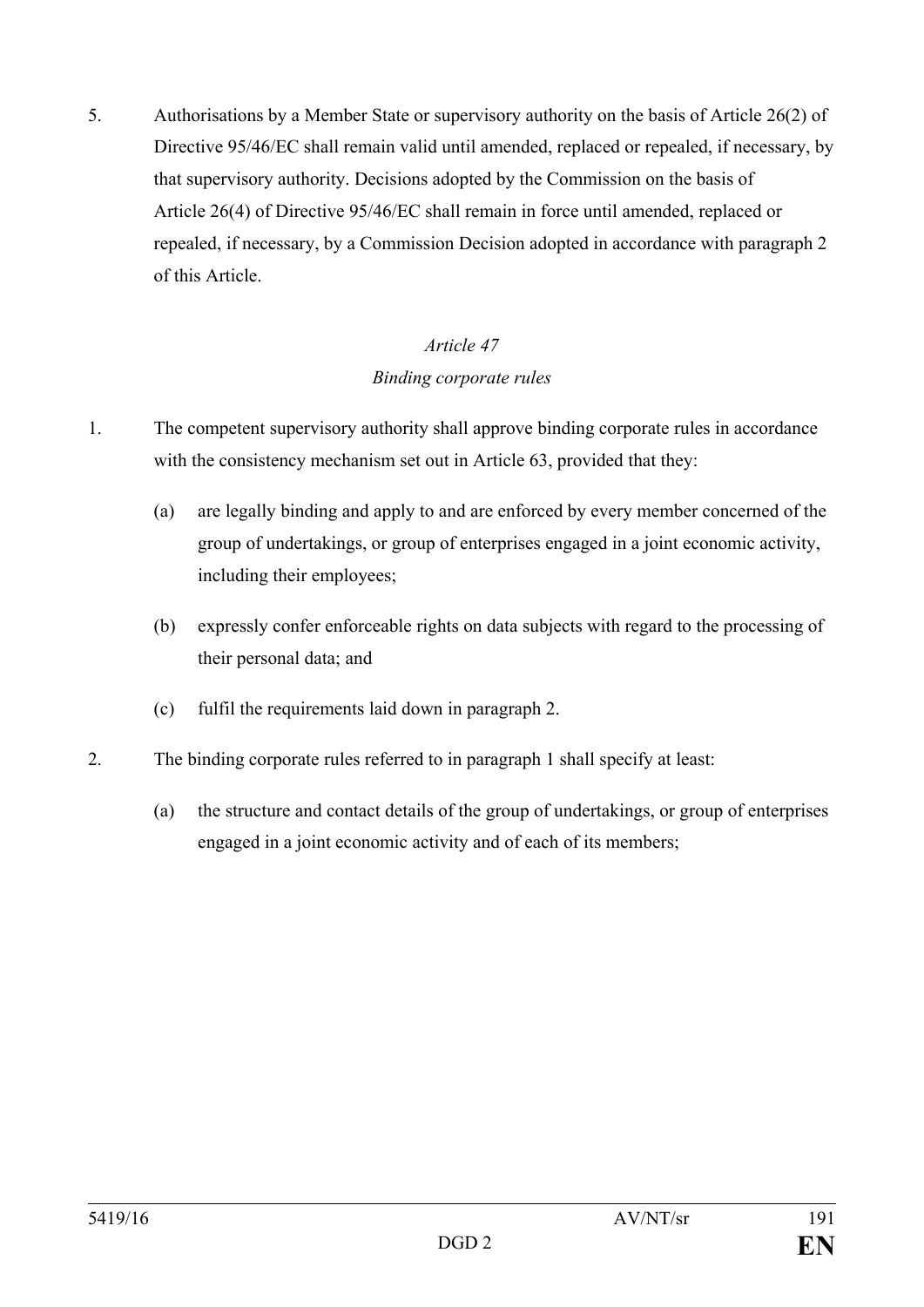- (b) the data transfers or set of transfers, including the categories of personal data, the type of processing and its purposes, the type of data subjects affected and the identification of the third country or countries in question;
- (c) their legally binding nature, both internally and externally;
- (d) the application of the general data protection principles, in particular purpose limitation, data minimisation, limited storage periods, data quality, data protection by design and by default, legal basis for processing, processing of special categories of personal data, measures to ensure data security, and the requirements in respect of onward transfers to bodies not bound by the binding corporate rules;
- (e) the rights of data subjects in regard to processing and the means to exercise those rights, including the right not to be subject to decisions based solely on automated processing, including profiling in accordance with Article 22, the right to lodge a complaint with the competent supervisory authority and before the competent courts of the Member States in accordance with Article 79, and to obtain redress and, where appropriate, compensation for a breach of the binding corporate rules;
- (f) the acceptance by the controller or processor established on the territory of a Member State of liability for any breaches of the binding corporate rules by any member concerned not established in the Union; the controller or the processor shall be exempt from that liability, in whole or in part, only if it proves that that member is not responsible for the event giving rise to the damage;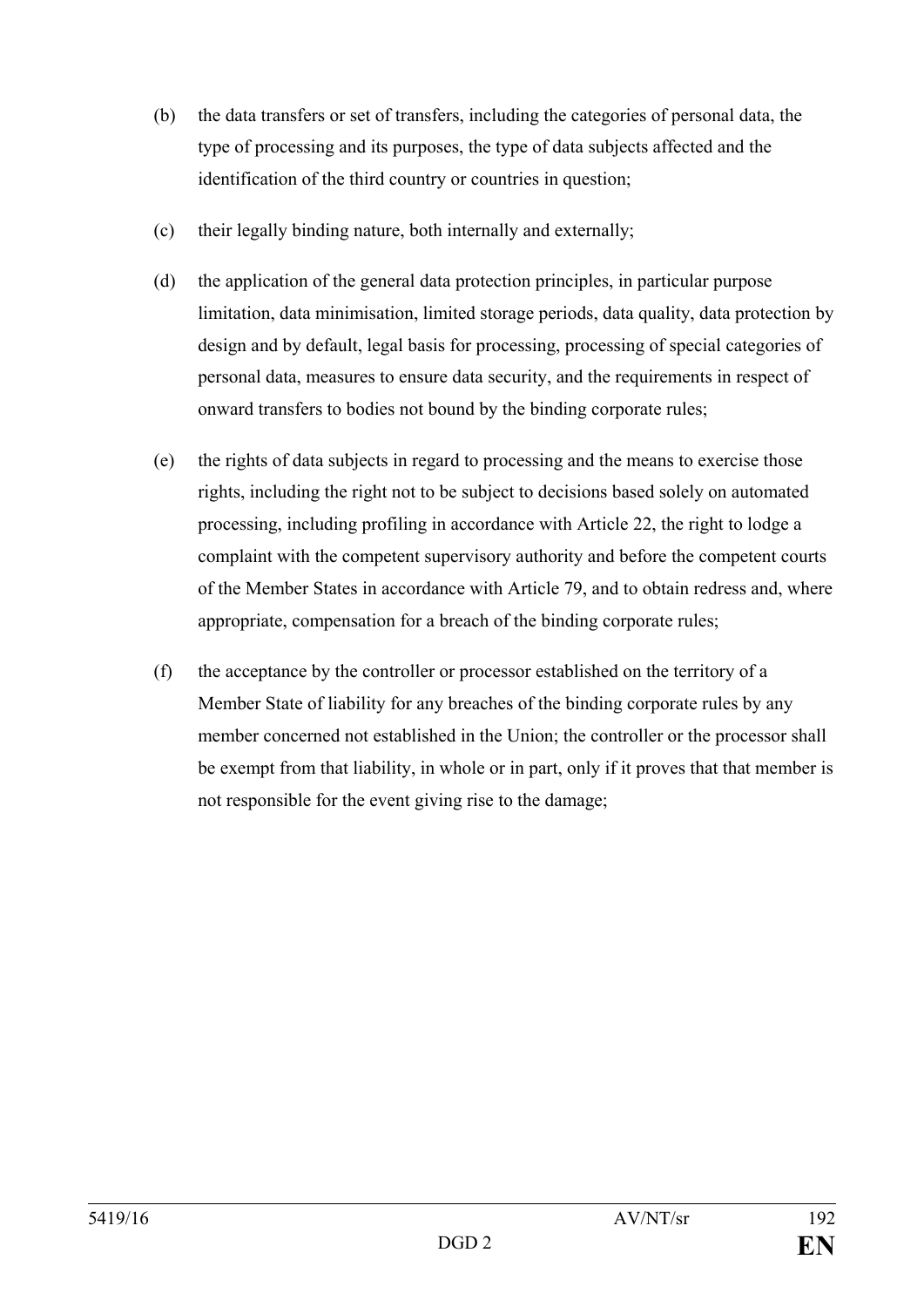- (g) how the information on the binding corporate rules, in particular on the provisions referred to in points (d), (e) and (f) of this paragraph is provided to the data subjects in addition to Articles 13 and 14;
- (h) the tasks of any data protection officer designated in accordance with Article 37 or any other person or entity in charge of the monitoring compliance with the binding corporate rules within the group of undertakings, or group of enterprises engaged in a joint economic activity, as well as monitoring training and complaint-handling;
- (i) the complaint procedures;
- (j) the mechanisms within the group of undertakings, or group of enterprises engaged in a joint economic activity for ensuring the verification of compliance with the binding corporate rules. Such mechanisms shall include data protection audits and methods for ensuring corrective actions to protect the rights of the data subject. Results of such verification should be communicated to the person or entity referred under point (h) and to the board of the controlling undertaking of a group of undertakings, or of the group of enterprises engaged in a joint economic activity, and should be available upon request to the competent supervisory authority;
- (k) the mechanisms for reporting and recording changes to the rules and reporting those changes to the supervisory authority;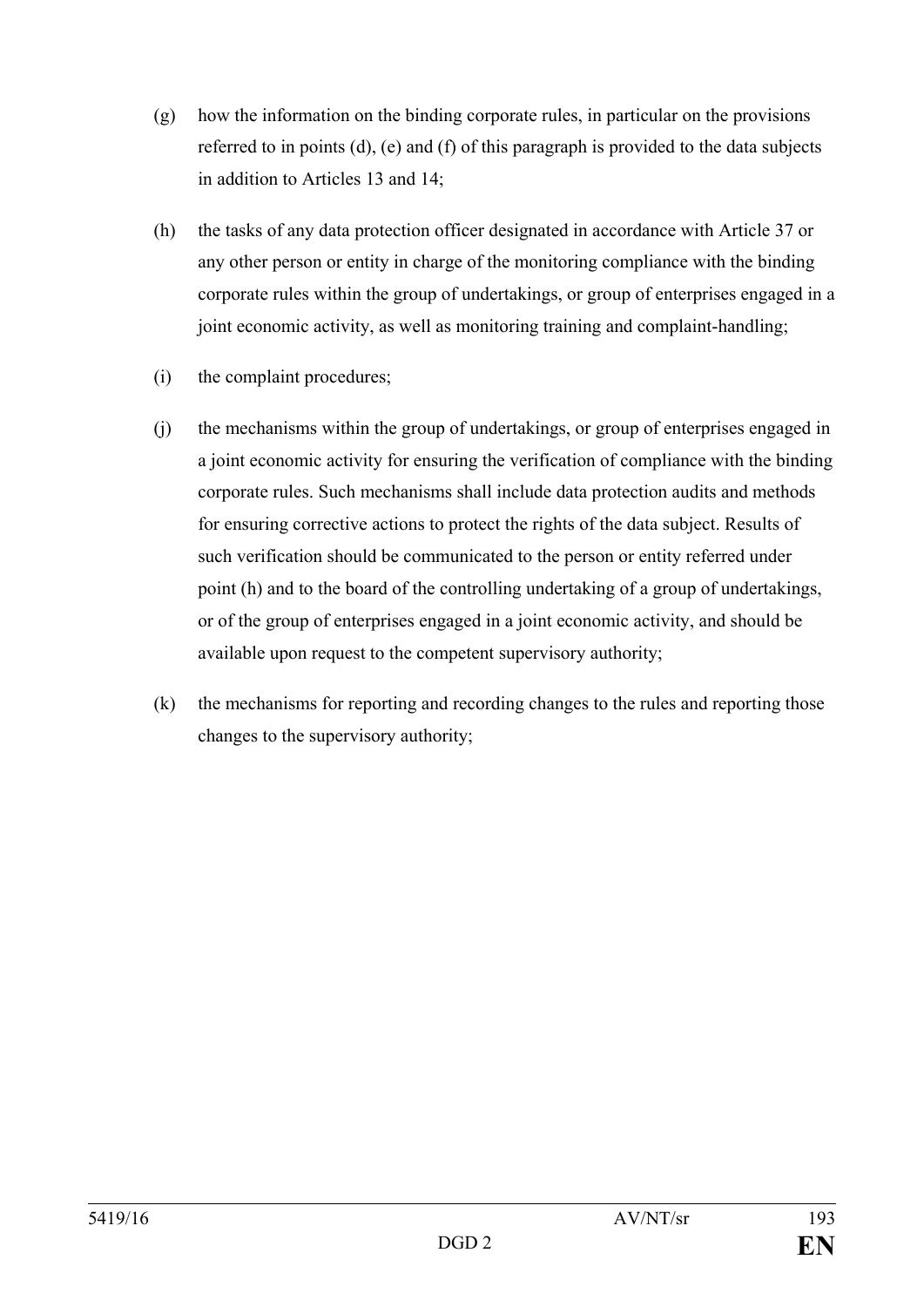- (l) the cooperation mechanism with the supervisory authority to ensure compliance by any member of the group of undertakings, or group of enterprises engaged in a joint economic activity, in particular by making available to the supervisory authority the results of verifications of the measures referred to in point (j);
- (m) the mechanisms for reporting to the competent supervisory authority any legal requirements to which a member of the group of undertakings, or group of enterprises engaged in a joint economic activity is subject in a third country which are likely to have a substantial adverse effect on the guarantees provided by the binding corporate rules; and
- (n) the appropriate data protection training to personnel having permanent or regular access to personal data.
- 3. The Commission may specify the format and procedures for the exchange of information between controllers, processors and supervisory authorities for binding corporate rules within the meaning of this Article. Those implementing acts shall be adopted in accordance with the examination procedure set out in Article 93(2).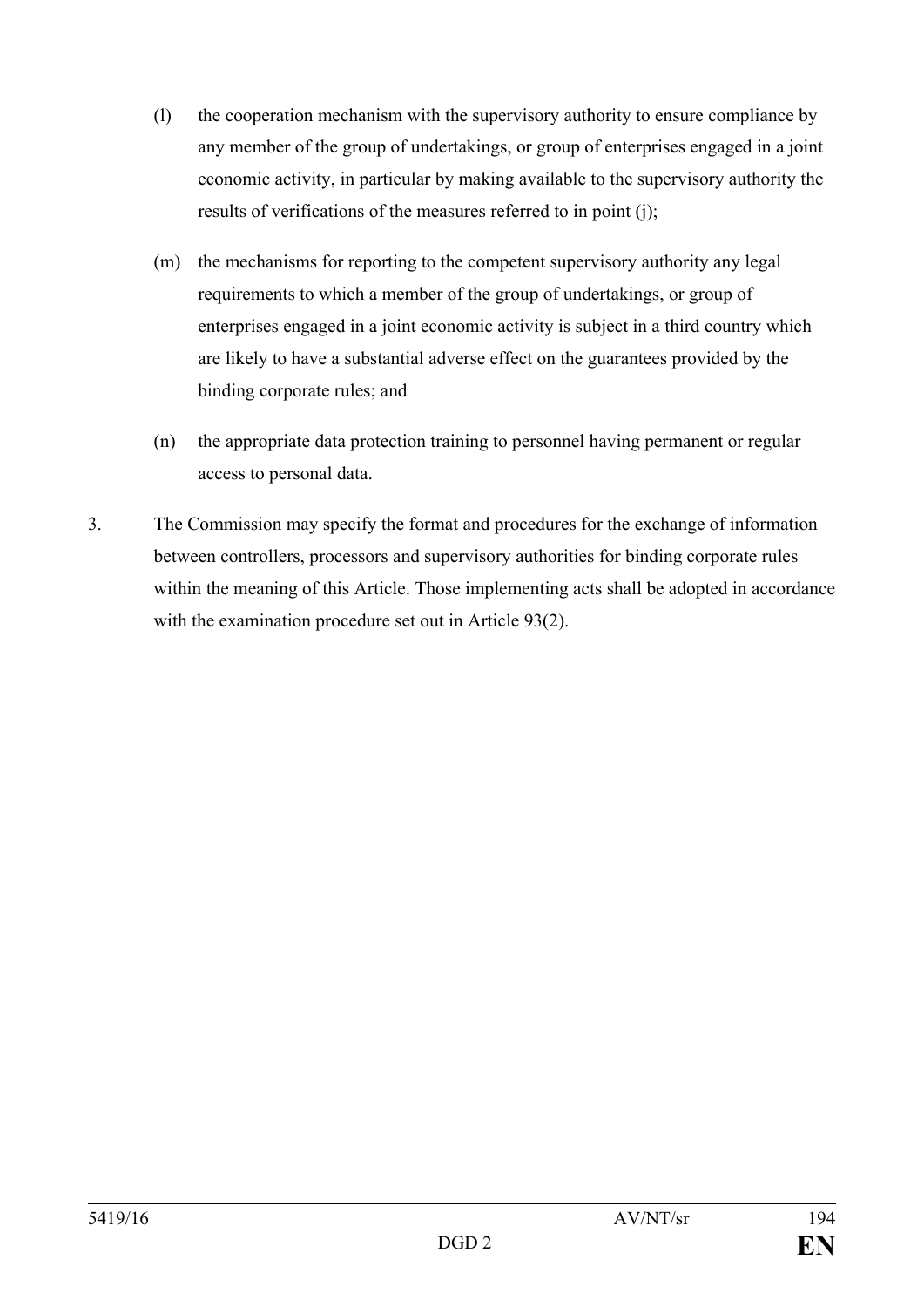#### *Transfers or disclosures not authorised by Union law*

Any judgment of a court or tribunal and any decision of an administrative authority of a third country requiring a controller or processor to transfer or disclose personal data may only be recognised or enforceable in any manner if based on an international agreement, such as a mutual legal assistance treaty, in force between the requesting third country and the Union or a Member State, without prejudice to other grounds for transfer pursuant to this Chapter.

#### *Article 49*

#### *Derogations for specific situations*

- 1. In the absence of an adequacy decision pursuant to Article 45(3), or of appropriate safeguards pursuant to Article 46, including binding corporate rules, a transfer or a set of transfers of personal data to a third country or an international organisation shall take place only on one of the following conditions:
	- (a) the data subject has explicitly consented to the proposed transfer, after having been informed of the possible risks of such transfers for the data subject due to the absence of an adequacy decision and appropriate safeguards;
	- (b) the transfer is necessary for the performance of a contract between the data subject and the controller or the implementation of pre-contractual measures taken at the data subject's request;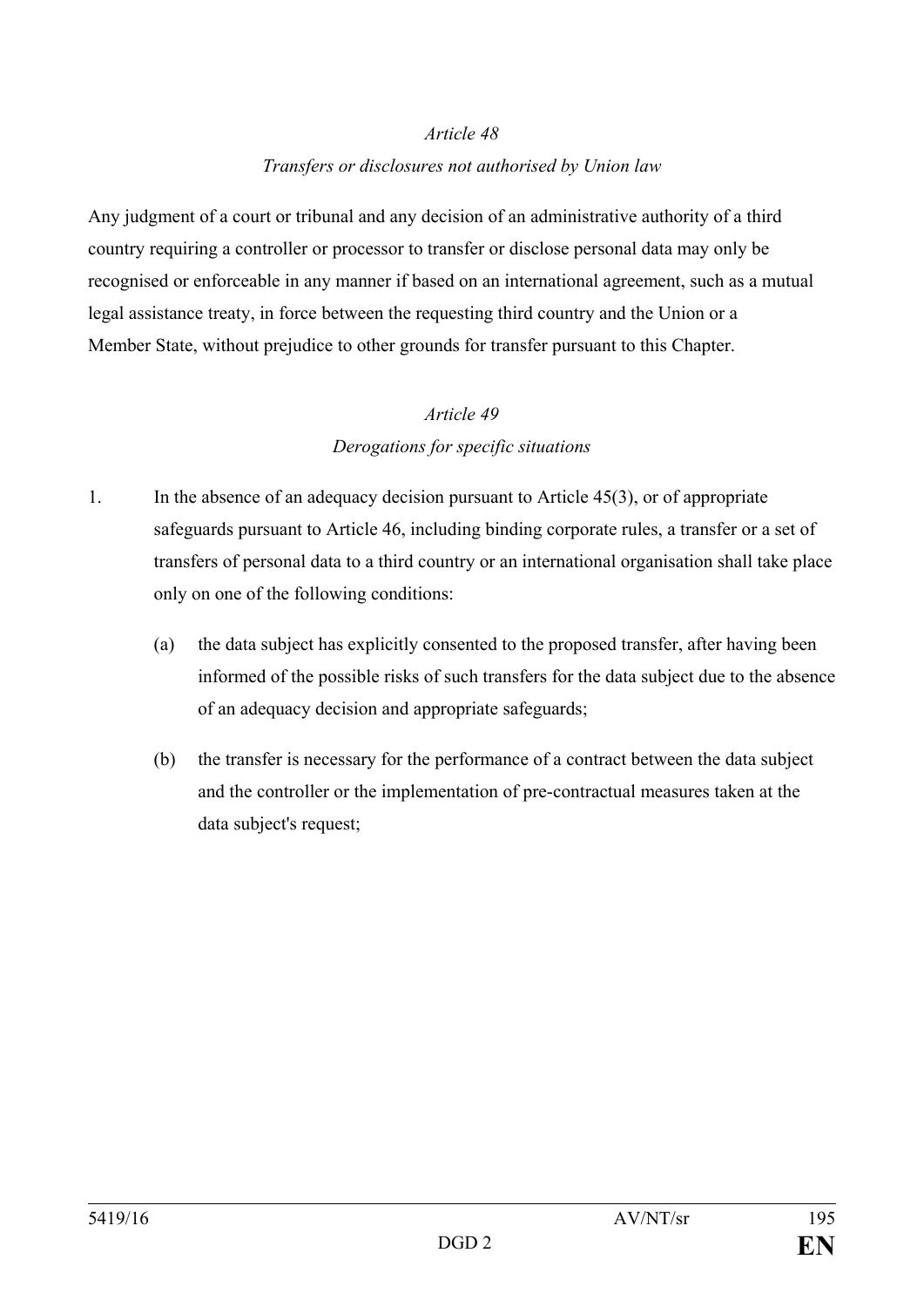- (c) the transfer is necessary for the conclusion or performance of a contract concluded in the interest of the data subject between the controller and another natural or legal person;
- (d) the transfer is necessary for important reasons of public interest;
- (e) the transfer is necessary for the establishment, exercise or defence of legal claims;
- (f) the transfer is necessary in order to protect the vital interests of the data subject or of other persons, where the data subject is physically or legally incapable of giving consent;
- (g) the transfer is made from a register which according to Union or Member State law is intended to provide information to the public and which is open to consultation either by the public in general or by any person who can demonstrate a legitimate interest, but only to the extent that the conditions laid down in Union or Member State law for consultation are fulfilled in the particular case.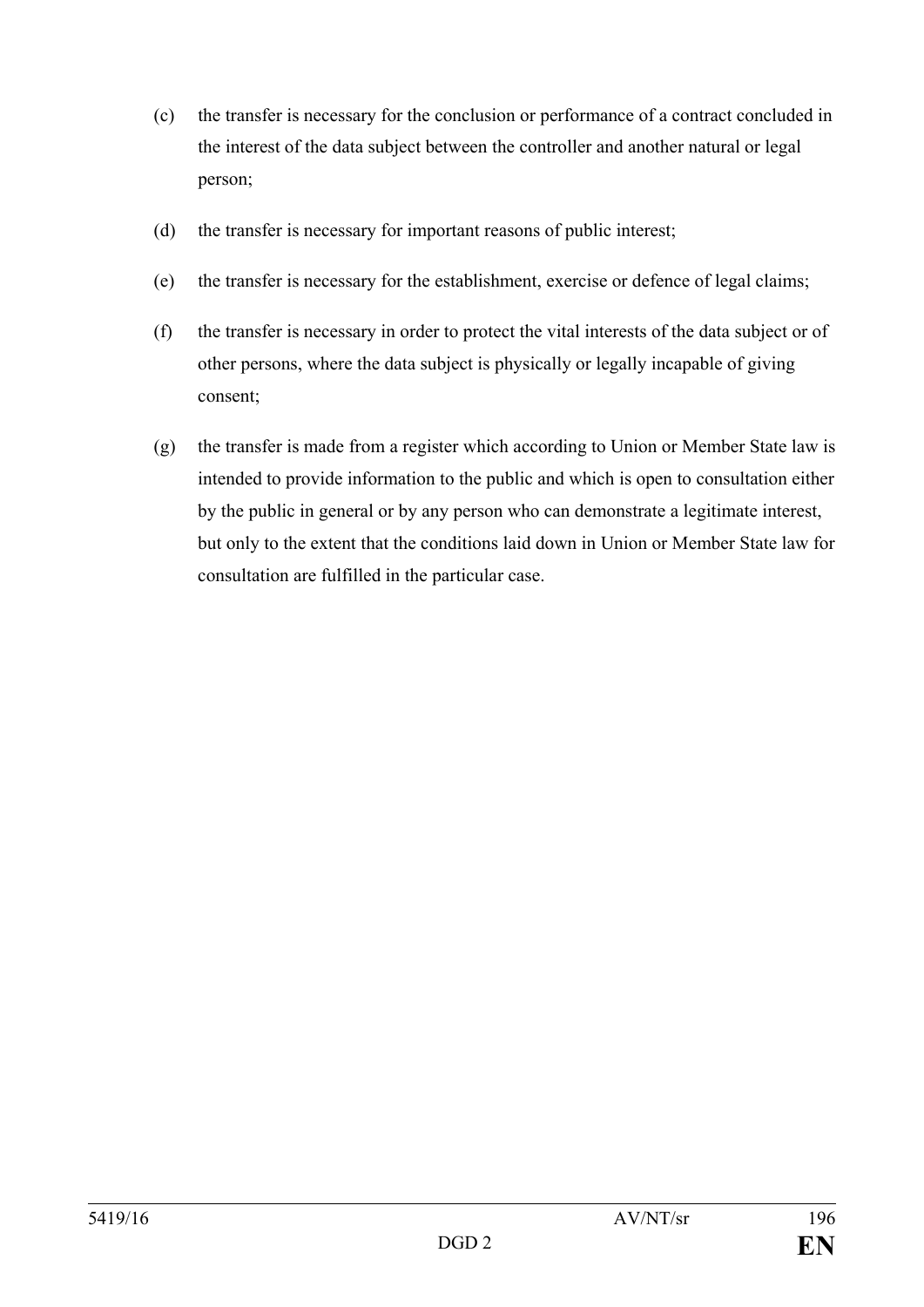Where a transfer could not be based on a provision in Articles 45 or 46, including the provisions on binding corporate rules, and none of the derogations for a specific situation pursuant to points (a) to (g) of this paragraph is applicable, a transfer to a third country or an international organisation may take place only if the transfer is not repetitive, concerns only a limited number of data subjects, is necessary for the purposes of compelling legitimate interests pursued by the controller which are not overridden by the interests or rights and freedoms of the data subject, and the controller has assessed all the circumstances surrounding the data transfer and has on the basis of that assessment provided suitable safeguards with regard to the protection of personal data. The controller shall inform the supervisory authority of the transfer. The controller shall, in addition to providing the information referred to in Articles 13 and 14, inform the data subject of the transfer and on the compelling legitimate interests pursued.

- 2. A transfer pursuant to point (g) of paragraph 1 shall not involve the entirety of the personal data or entire categories of the personal data contained in the register. Where the register is intended for consultation by persons having a legitimate interest, the transfer shall be made only at the request of those persons or if they are to be the recipients.
- 3. Points (a), (b) and (c) of the first subparagraph and the second subparagraph of paragraph 1 shall not apply to activities carried out by public authorities in the exercise of their public powers.
- 4. The public interest referred to in point (d) of paragraph 1 shall be recognised in Union law or in the law of the Member State to which the controller is subject.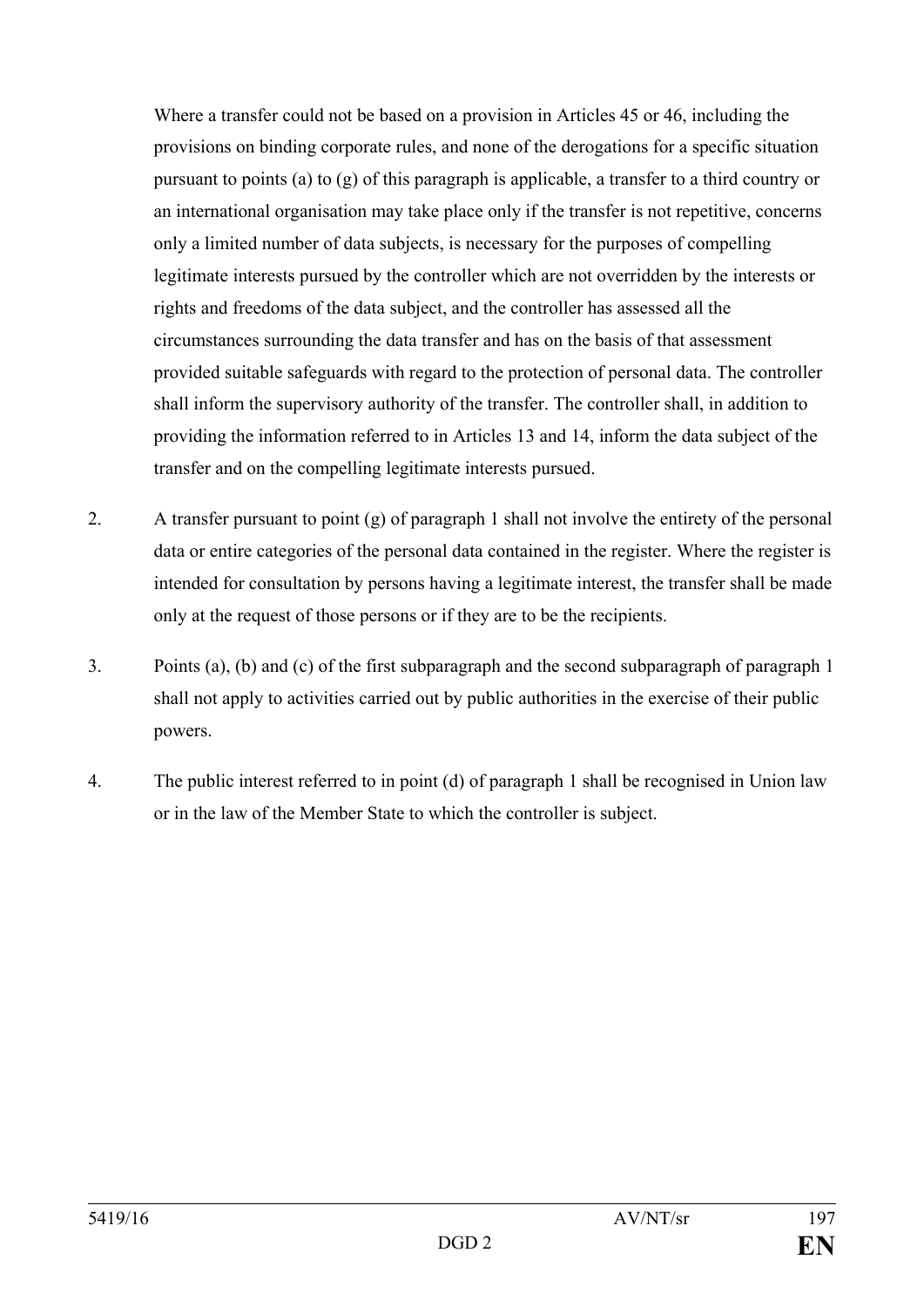- 5. In the absence of an adequacy decision, Union or Member State law may, for important reasons of public interest, expressly set limits to the transfer of specific categories of personal data to a third country or an international organisation. Member States shall notify such provisions to the Commission.
- 6. The controller or processor shall document the assessment as well as the suitable safeguards referred to in the second subparagraph of paragraph 1 of this Article in the records referred to in Article 30.

#### *International cooperation for the protection of personal data*

In relation to third countries and international organisations, the Commission and supervisory authorities shall take appropriate steps to:

- (a) develop international cooperation mechanisms to facilitate the effective enforcement of legislation for the protection of personal data;
- (b) provide international mutual assistance in the enforcement of legislation for the protection of personal data, including through notification, complaint referral, investigative assistance and information exchange, subject to appropriate safeguards for the protection of personal data and other fundamental rights and freedoms;
- (c) engage relevant stakeholders in discussion and activities aimed at furthering international cooperation in the enforcement of legislation for the protection of personal data;
- (d) promote the exchange and documentation of personal data protection legislation and practice, including on jurisdictional conflicts with third countries.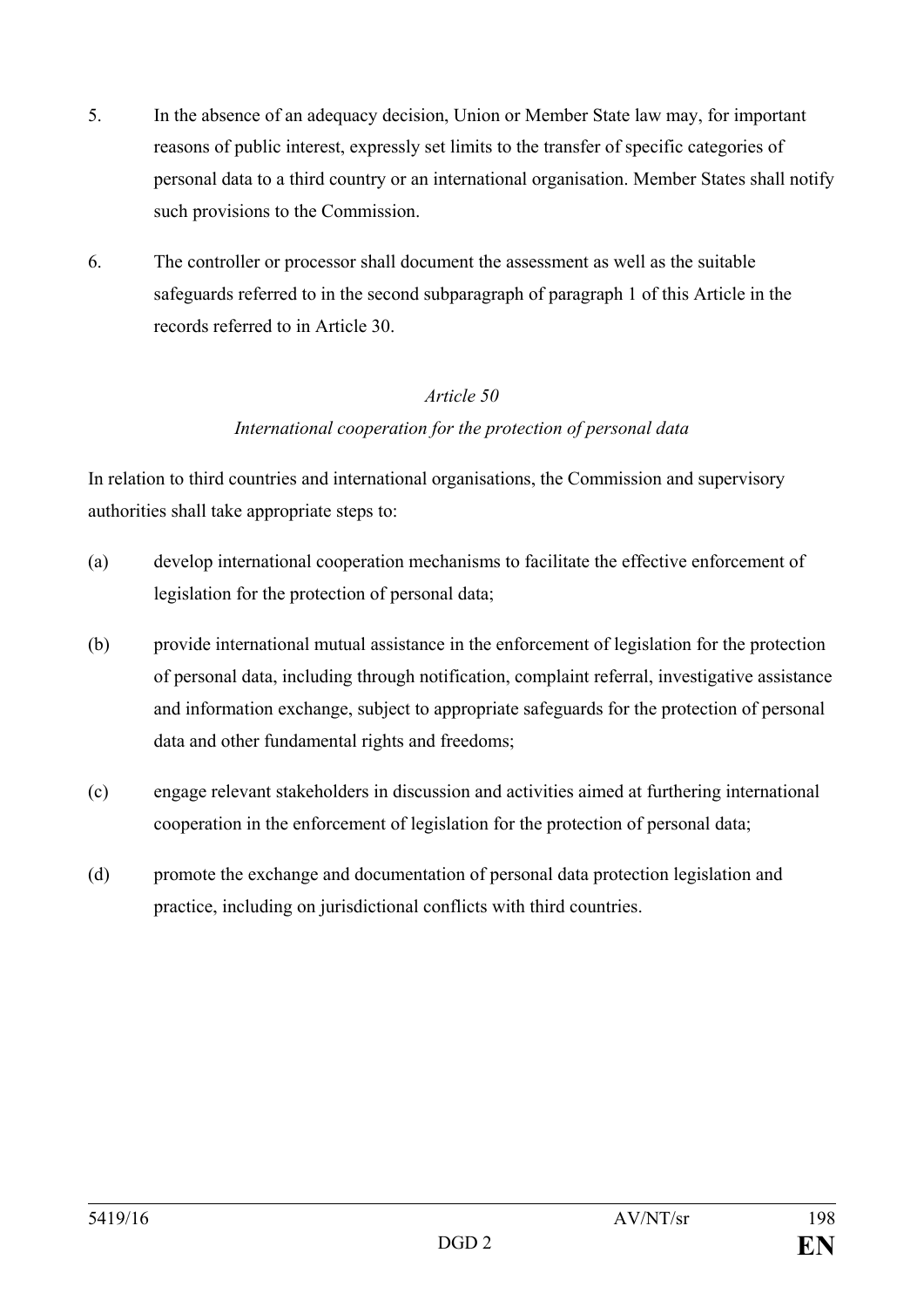# **CHAPTER VI INDEPENDENT SUPERVISORY AUTHORITIES**

### **SECTION 1**

#### **INDEPENDENT STATUS**

# *Article 51 Supervisory authority*

- 1. Each Member State shall provide for one or more independent public authorities to be responsible for monitoring the application of this Regulation, in order to protect the fundamental rights and freedoms of natural persons in relation to processing and to facilitate the free flow of personal data within the Union.
- 2. Each supervisory authority shall contribute to the consistent application of this Regulation throughout the Union. For that purpose, the supervisory authorities shall cooperate with each other and the Commission in accordance with Chapter VII.
- 3. Where more than one supervisory authority is established in a Member State, that Member State shall designate the supervisory authority which is to represent those authorities in the Board and shall set out the mechanism to ensure compliance by the other authorities with the rules relating to the consistency mechanism referred to in Article 63.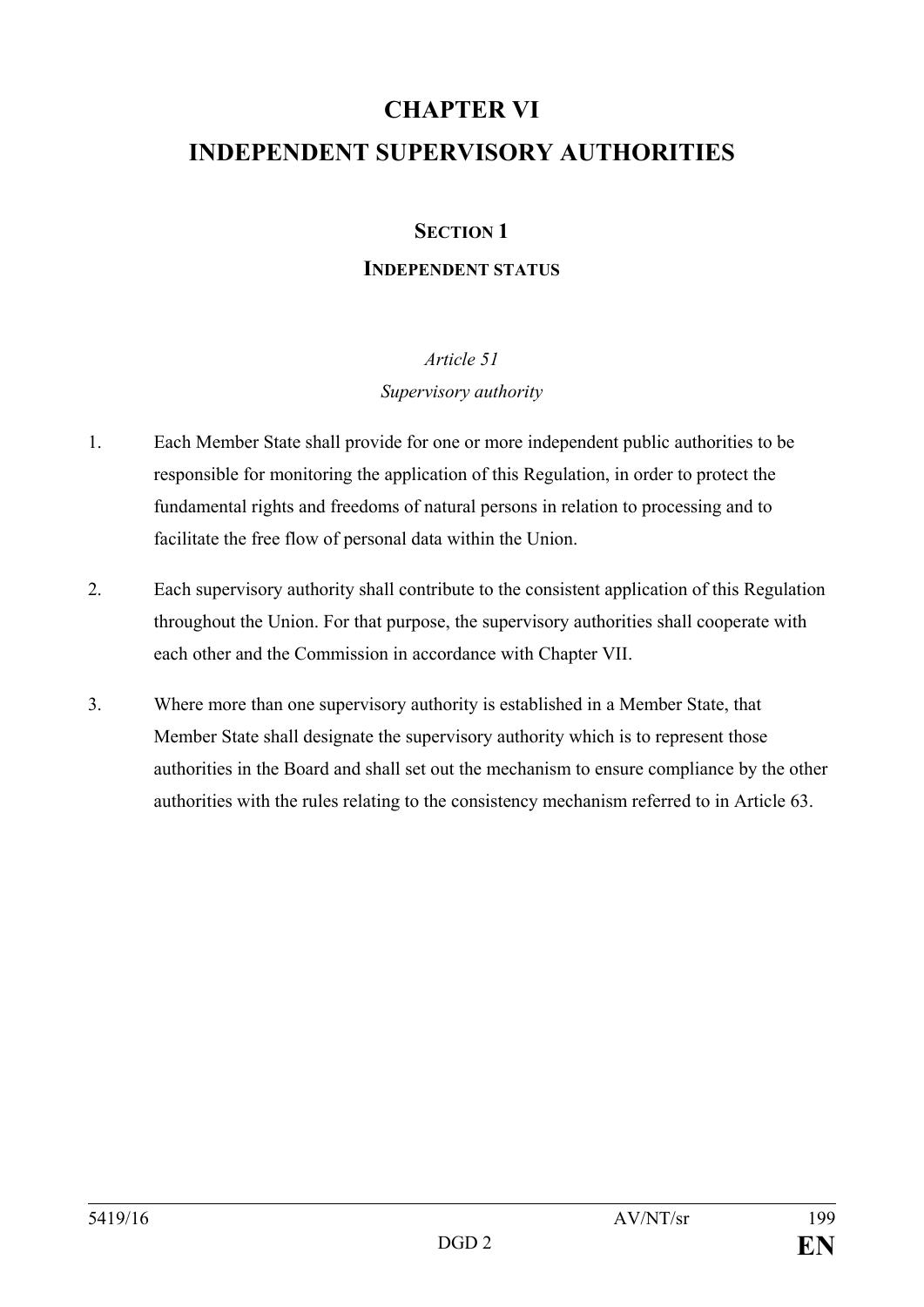4. Each Member State shall notify to the Commission the provisions of its law which it adopts pursuant to this Chapter, by … [*two years from the date of entry into force of this Regulation*] at the latest and, without delay, any subsequent amendment affecting them.

#### *Article 52*

#### *Independence*

- 1. Each supervisory authority shall act with complete independence in performing its tasks and exercising its powers in accordance with this Regulation.
- 2. The member or members of each supervisory authority shall, in the performance of their tasks and exercise of their powers in accordance with this Regulation, remain free from external influence, whether direct or indirect, and shall neither seek nor take instructions from anybody.
- 3. Member or members of each supervisory authority shall refrain from any action incompatible with their duties and shall not, during their term of office, engage in any incompatible occupation, whether gainful or not.
- 4. Each Member State shall ensure that each supervisory authority is provided with the human, technical and financial resources, premises and infrastructure necessary for the effective performance of its tasks and exercise of its powers, including those to be carried out in the context of mutual assistance, cooperation and participation in the Board.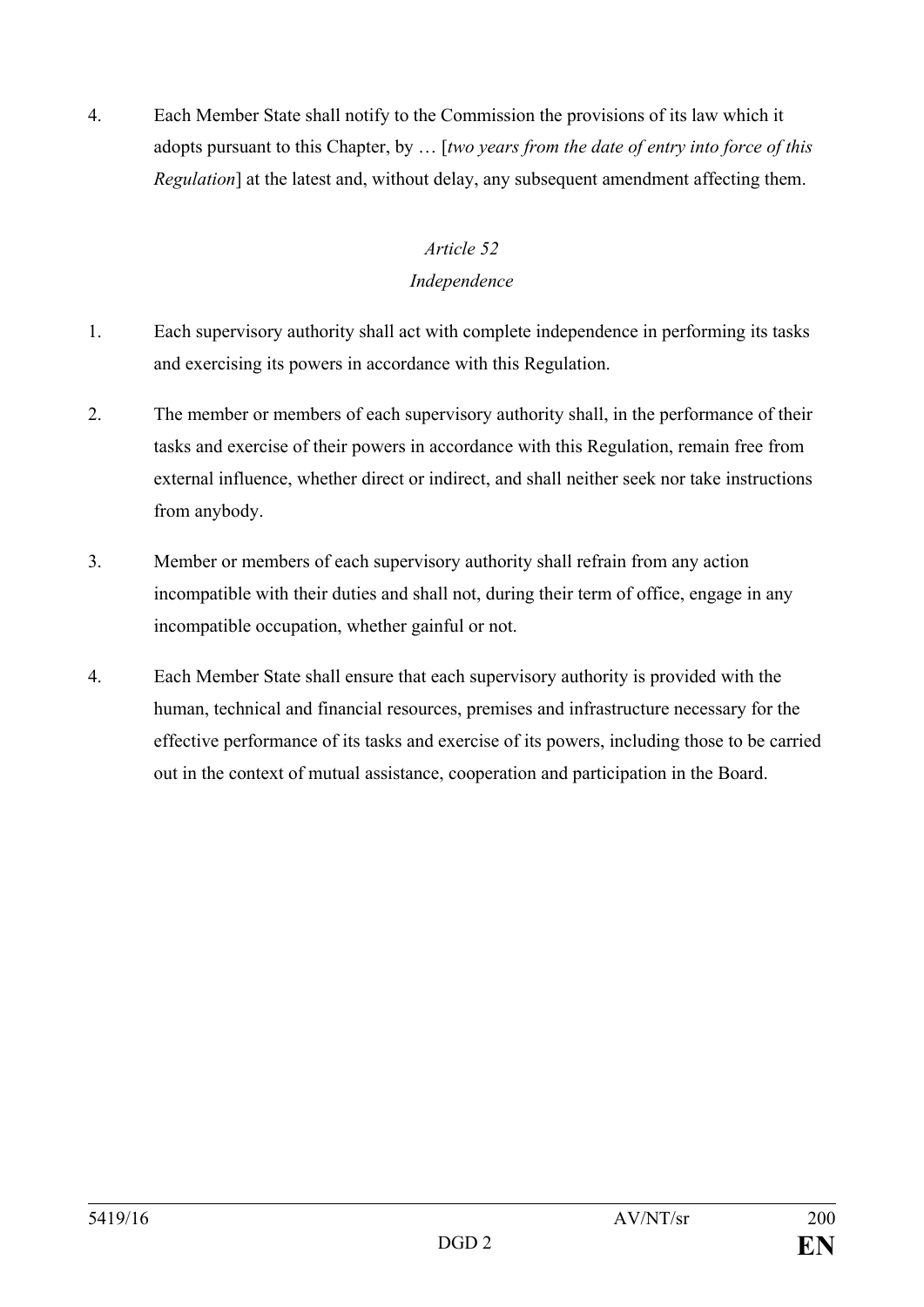- 5. Each Member State shall ensure that each supervisory authority chooses and has its own staff which shall be subject to the exclusive direction of the member or members of the supervisory authority concerned.
- 6. Each Member State shall ensure that each supervisory authority is subject to financial control which does not affect its independence and that it has separate, public annual budgets, which may be part of the overall state or national budget.

#### *General conditions for the members of the supervisory authority*

- 1. Member States shall provide for each member of their supervisory authorities to be appointed by means of a transparent procedure by:
	- their parliament;
	- their government;
	- their head of State; or
	- an independent body entrusted with the appointment under Member State law.
- 2. Each member shall have the qualifications, experience and skills, in particular in the area of the protection of personal data, required to perform its duties and exercise its powers.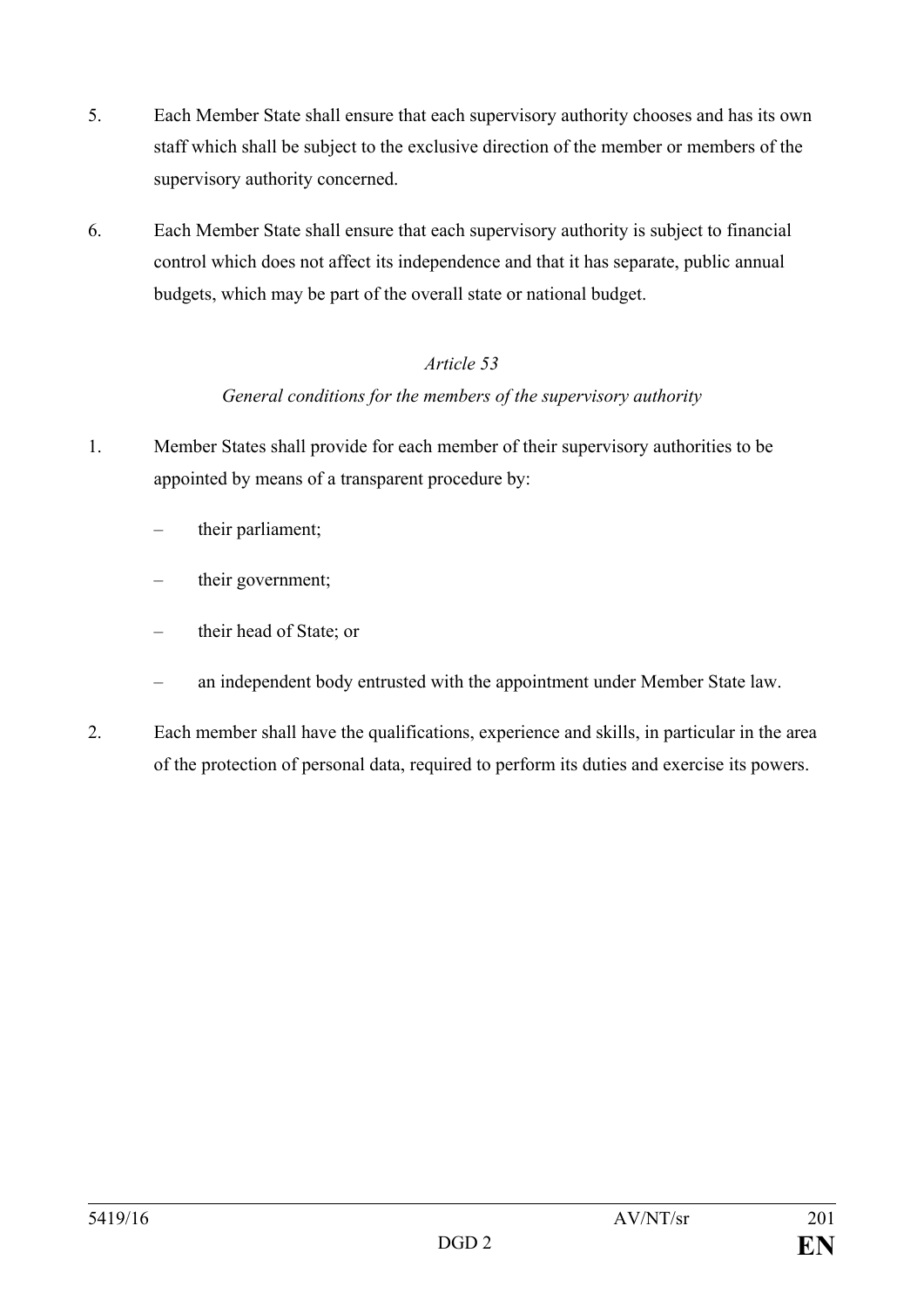- 3. The duties of a member shall end in the event of the expiry of the term of office, resignation or compulsory retirement, in accordance with the law of the Member State concerned.
- 4. A member shall be dismissed only in cases of serious misconduct or if the member no longer fulfils the conditions required for the performance of the duties.

## *Article 54 Rules on the establishment of the supervisory authority*

- 1. Each Member State shall provide by law for all of the following:
	- (a) the establishment of each supervisory authority;
	- (b) the qualifications and eligibility conditions required to be appointed as member of each supervisory authority;
	- (c) the rules and procedures for the appointment of the member or members of each supervisory authority;
	- (d) the duration of the term of the member or members of each supervisory authority of no less than four years, except for the first appointment after … [*the date of entry into force of this Regulation*], part of which may take place for a shorter period where that is necessary to protect the independence of the supervisory authority by means of a staggered appointment procedure;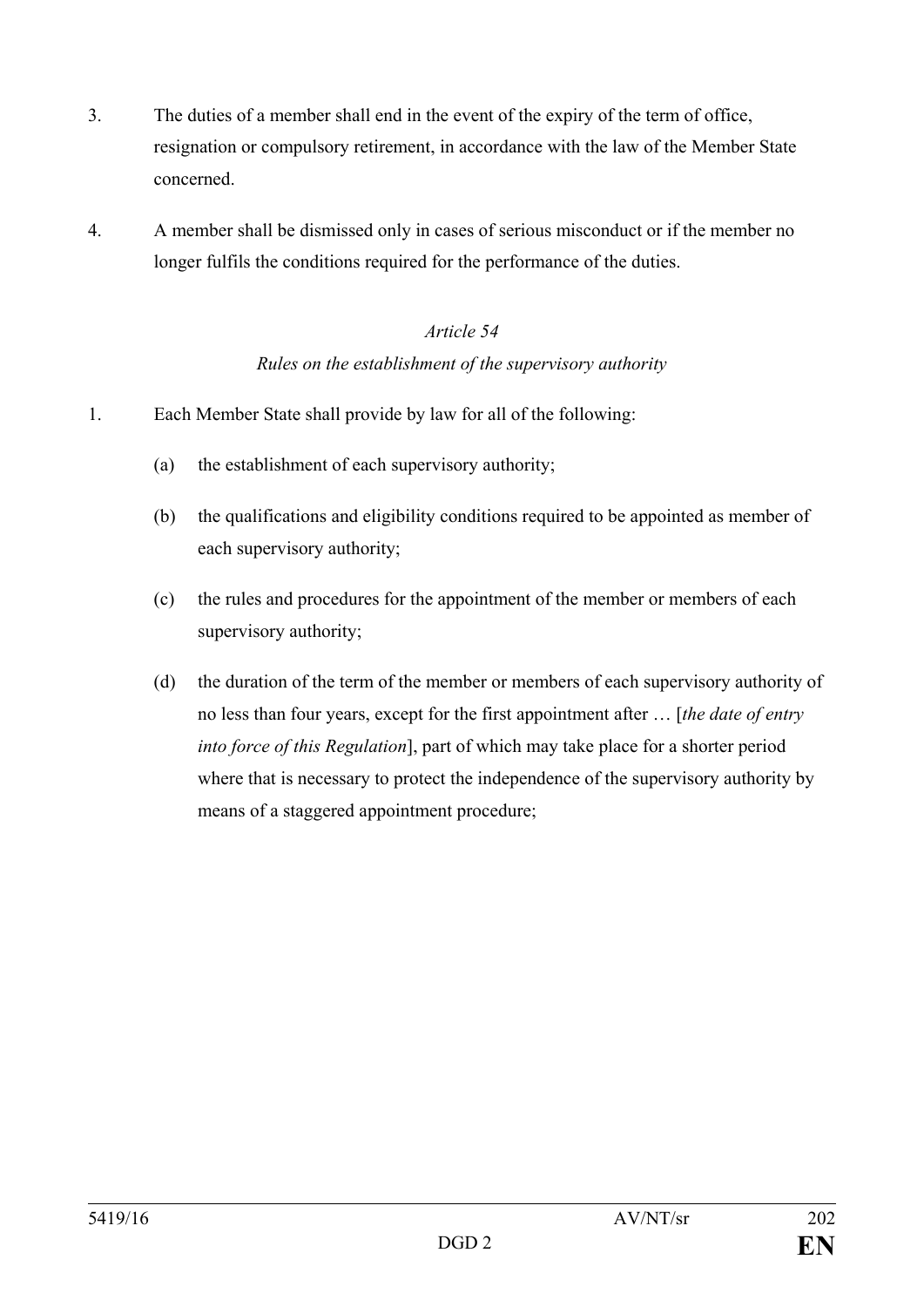- (e) whether and, if so, for how many terms the member or members of each supervisory authority is eligible for reappointment;
- (f) the conditions governing the obligations of the member or members and staff of each supervisory authority, prohibitions on actions, occupations and benefits incompatible therewith during and after the term of office and rules governing the cessation of employment.
- 2. The member or members and the staff of each supervisory authority shall, in accordance with Union or Member State law, be subject to a duty of professional secrecy both during and after their term of office, with regard to any confidential information which has come to their knowledge in the course of the performance of their tasks or exercise of their powers. During their term of office, that duty of professional secrecy shall in particular apply to reporting by natural persons of infringements of this Regulation.

#### **SECTION 2**

#### **COMPETENCE, TASKS AND POWERS**

#### *Article 55*

#### *Competence*

1. Each supervisory authority shall be competent for the performance of the tasks assigned to and the exercise of the powers conferred on it in accordance with this Regulation on the territory of its own Member State.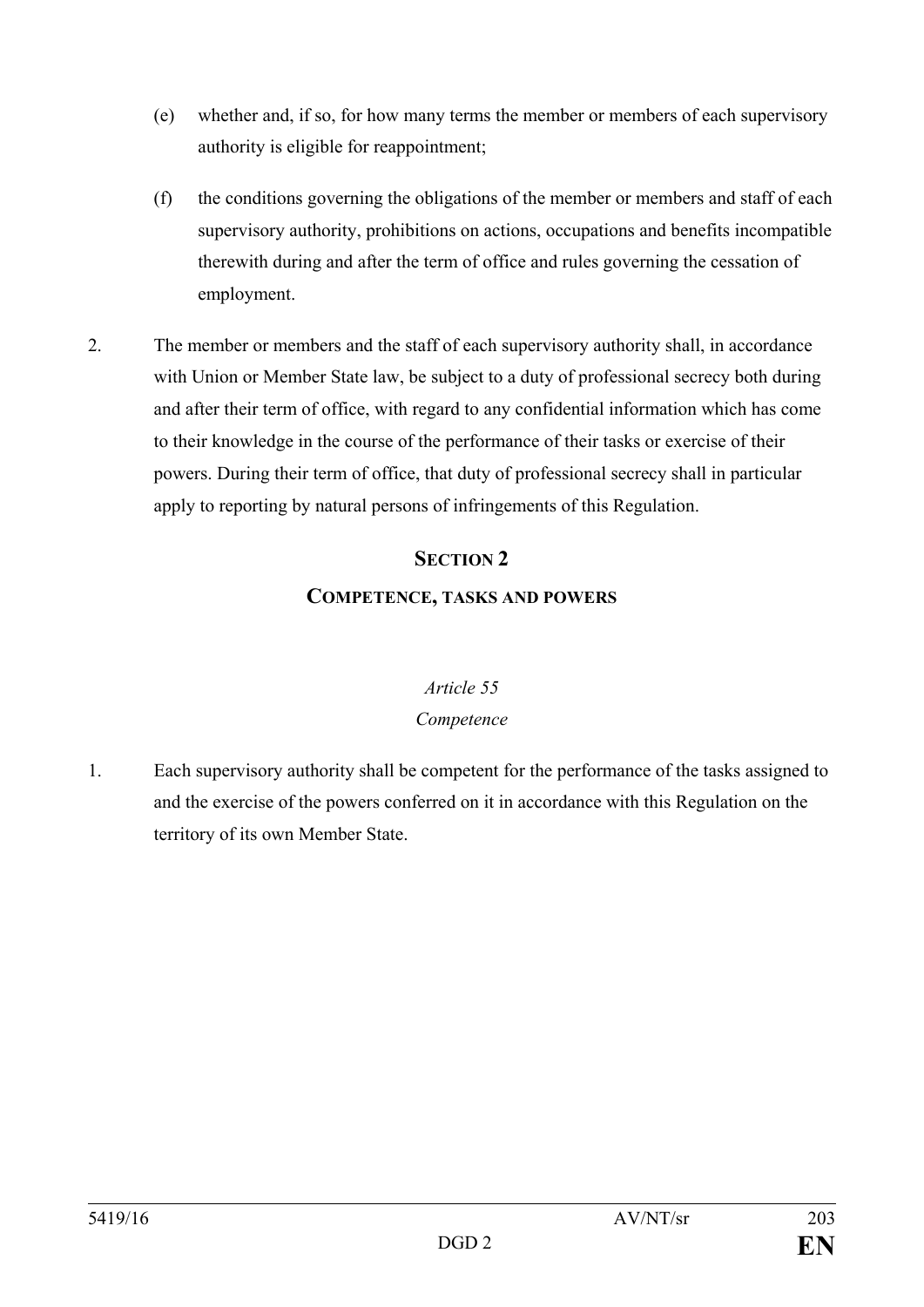- 2. Where processing is carried out by public authorities or private bodies acting on the basis of points (c) or (e) of Article 6(1), the supervisory authority of the Member State concerned shall be competent. In such cases Article 56 does not apply.
- 3. Supervisory authorities shall not be competent to supervise processing operations of courts acting in their judicial capacity.

## *Article 56 Competence of the lead supervisory authority*

- 1. Without prejudice to Article 55, the supervisory authority of the main establishment or of the single establishment of the controller or processor shall be competent to act as lead supervisory authority for the cross-border processing carried out by that controller or processor in accordance with the procedure provided in Article 60.
- 2. By derogation from paragraph 1, each supervisory authority shall be competent to handle a complaint lodged with it or a possible infringement of this Regulation, if the subject matter relates only to an establishment in its Member State or substantially affects data subjects only in its Member State.
- 3. In the cases referred to in paragraph 2 of this Article, the supervisory authority shall inform the lead supervisory authority without delay on that matter. Within a period of three weeks after being informed the lead supervisory authority shall decide whether or not it will handle the case in accordance with the procedure provided in Article 60, taking into account whether or not there is an establishment of the controller or processor in the Member State of which the supervisory authority informed it.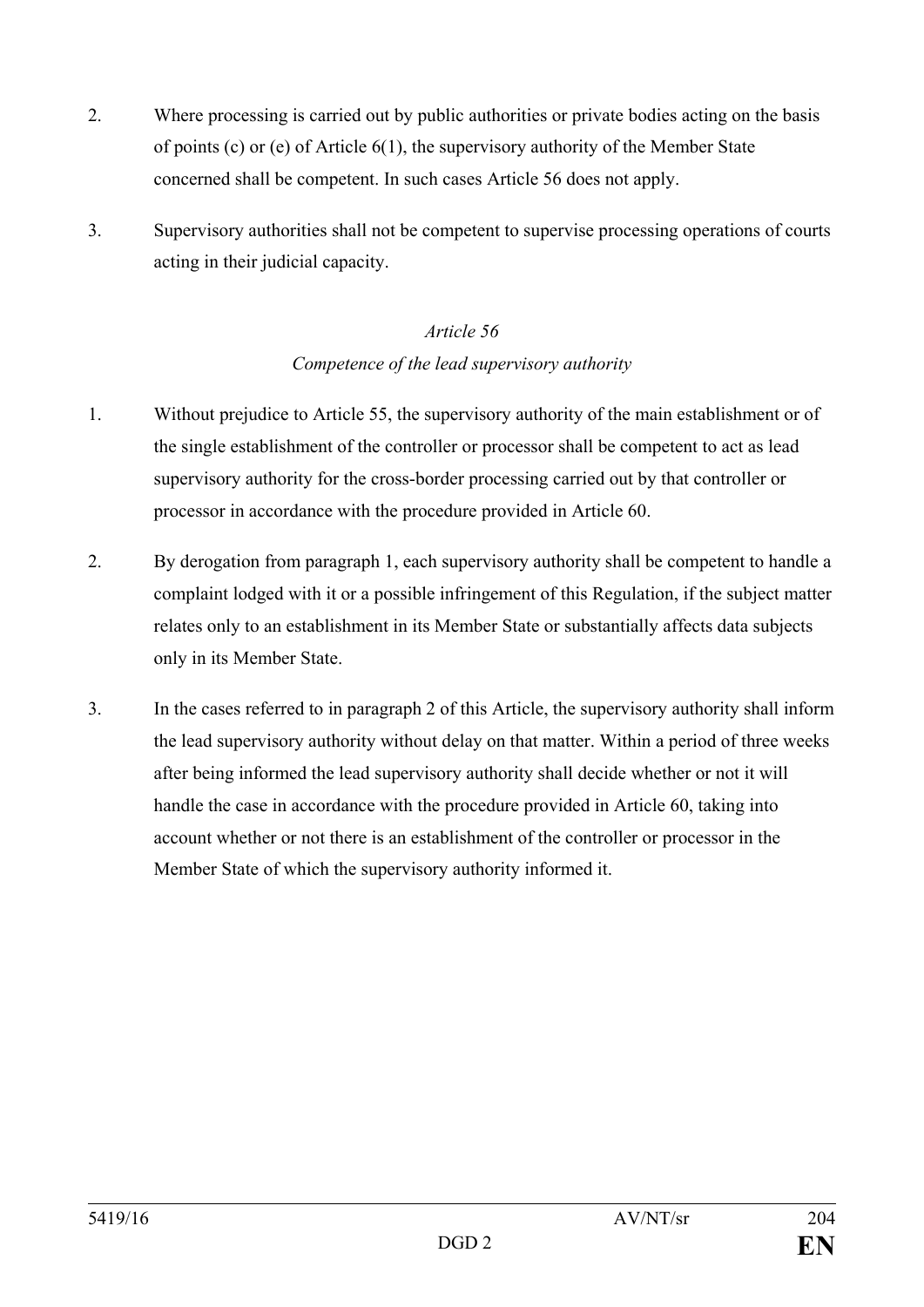- 4. Where the lead supervisory authority decides to handle the case, the procedure provided in Article 60 shall apply. The supervisory authority which informed the lead supervisory authority may submit to the lead supervisory authority a draft for a decision. The lead supervisory authority shall take utmost account of that draft when preparing the draft decision referred to in Article 60(3).
- 5. Where the lead supervisory authority decides not to handle the case, the supervisory authority which informed the lead supervisory authority shall handle it according to Articles 61 and 62.
- 6. The lead supervisory authority shall be the sole interlocutor of the controller or processor for the cross-border processing carried out by that controller or processor.

#### *Tasks*

- 1. Without prejudice to other tasks set out under this Regulation, each supervisory authority shall on its territory:
	- (a) monitor and enforce the application of this Regulation;
	- (b) promote public awareness and understanding of the risks, rules, safeguards and rights in relation to processing. Activities addressed specifically to children shall receive specific attention;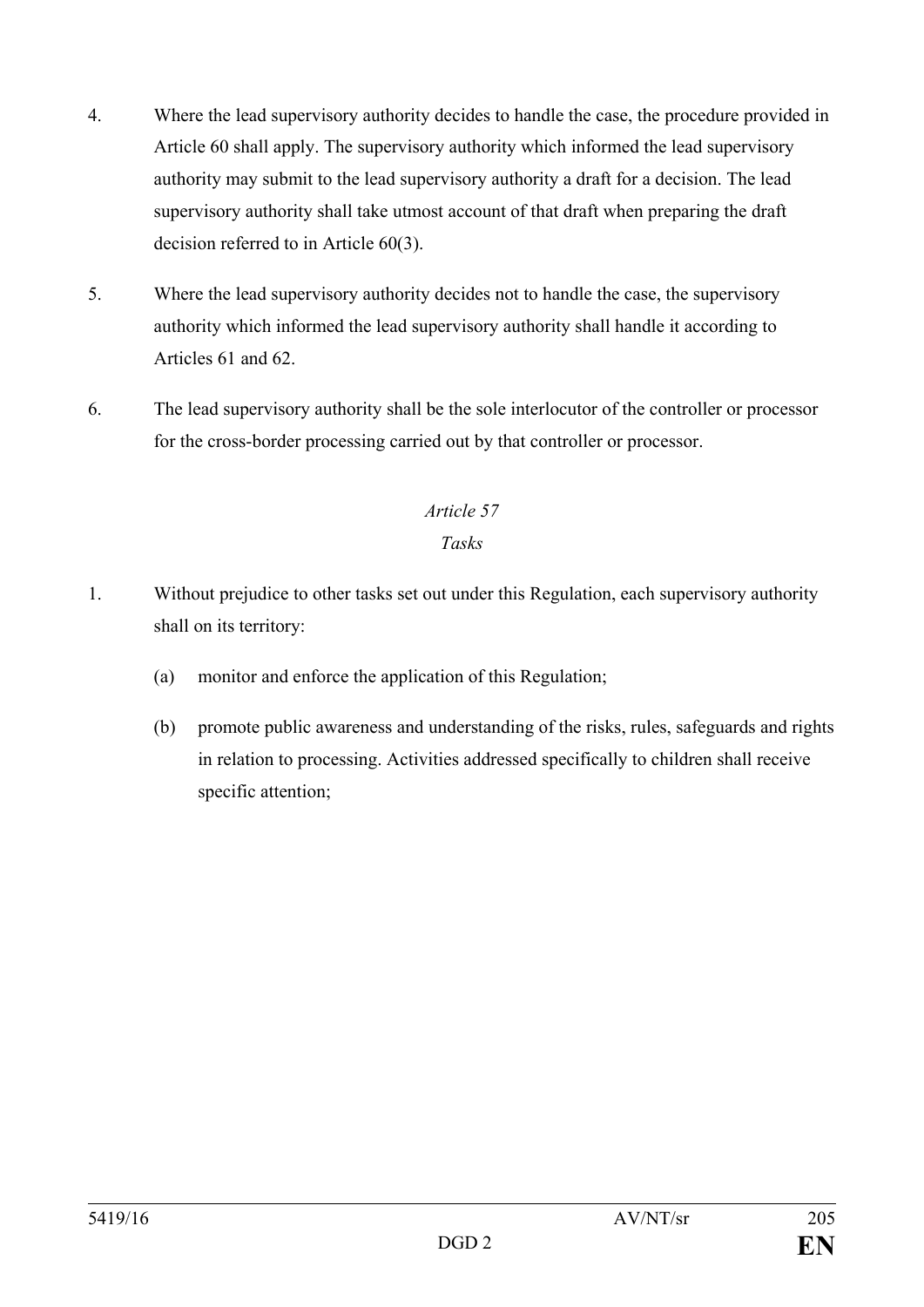- (c) advise, in accordance with Member State law, the national parliament, the government, and other institutions and bodies on legislative and administrative measures relating to the protection of natural persons' rights and freedoms with regard to processing;
- (d) promote the awareness of controllers and processors of their obligations under this Regulation;
- (e) upon request, provide information to any data subject concerning the exercise of their rights under this Regulation and, if appropriate, cooperate with the supervisory authorities in other Member States to that end;
- (f) handle complaints lodged by a data subject, or by a body, organisation or association in accordance with Article 80, and investigate, to the extent appropriate, the subject matter of the complaint and inform the complainant of the progress and the outcome of the investigation within a reasonable period, in particular if further investigation or coordination with another supervisory authority is necessary;
- (g) cooperate with, including sharing information and provide mutual assistance to, other supervisory authorities with a view to ensuring the consistency of application and enforcement of this Regulation;
- (h) conduct investigations on the application of this Regulation, including on the basis of information received from another supervisory authority or other public authority;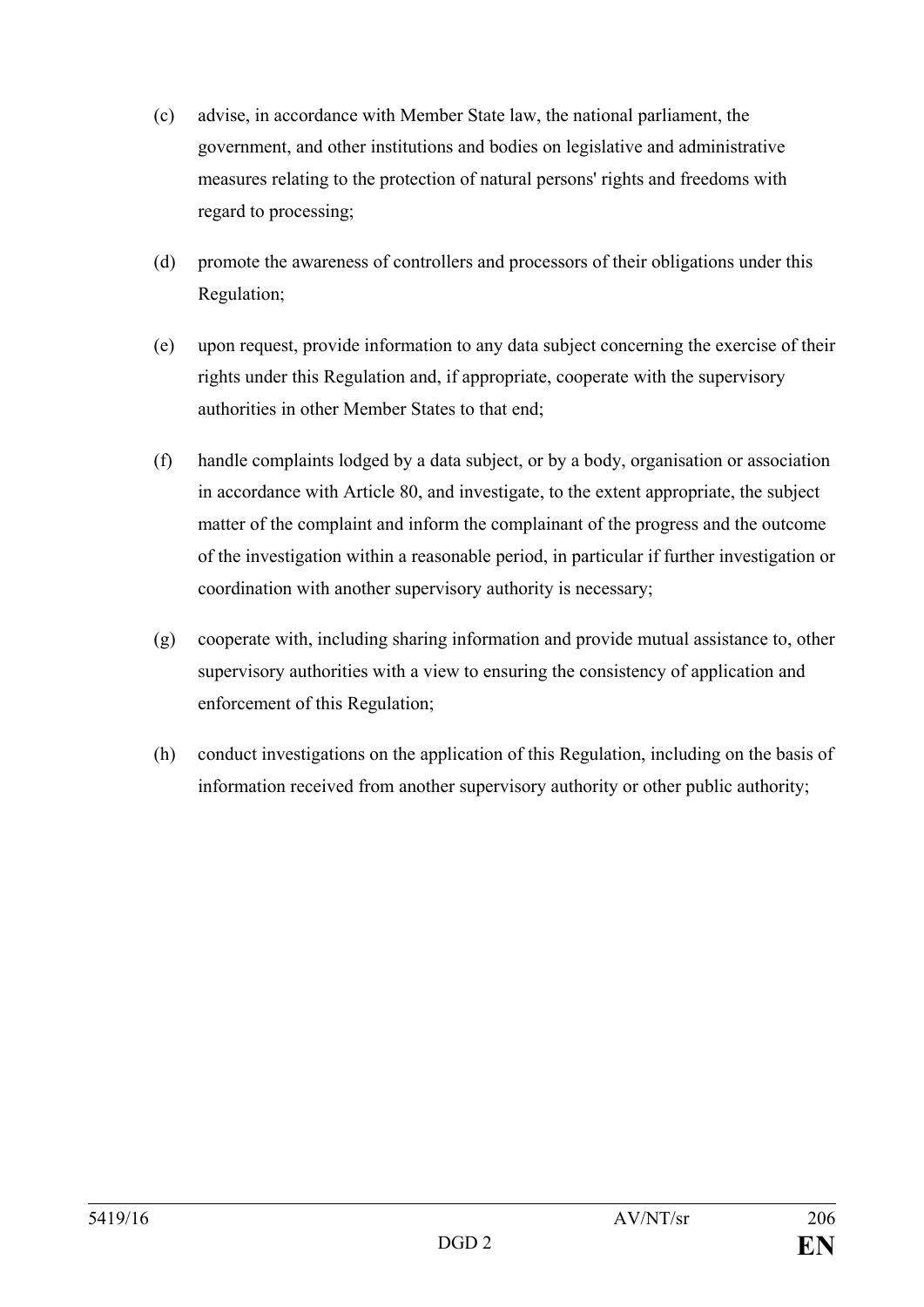- (i) monitor relevant developments, insofar as they have an impact on the protection of personal data, in particular the development of information and communication technologies and commercial practices;
- (j) adopt standard contractual clauses referred to in Article 28(8) and point (d) of Article  $46(2)$ ;
- (k) establish and maintain a list in relation to the requirement for data protection impact assessment pursuant to Article 35(4);
- (1) give advice on the processing operations referred to in Article  $36(2)$ ;
- (m) encourage the drawing up of codes of conduct pursuant to Article 40 and provide an opinion and approve such codes of conduct which provide sufficient safeguards, pursuant to Article 40(5);
- (n) encourage the establishment of data protection certification mechanisms and of data protection seals and marks pursuant to Article 42(1), and approve the criteria of certification pursuant to Article 42(5);
- (o) where applicable, carry out a periodic review of certifications issued in accordance with Article 42(7):
- (p) draft and publish the criteria for accreditation of a body for monitoring codes of conduct pursuant to Article 41 and of a certification body pursuant to Article 43;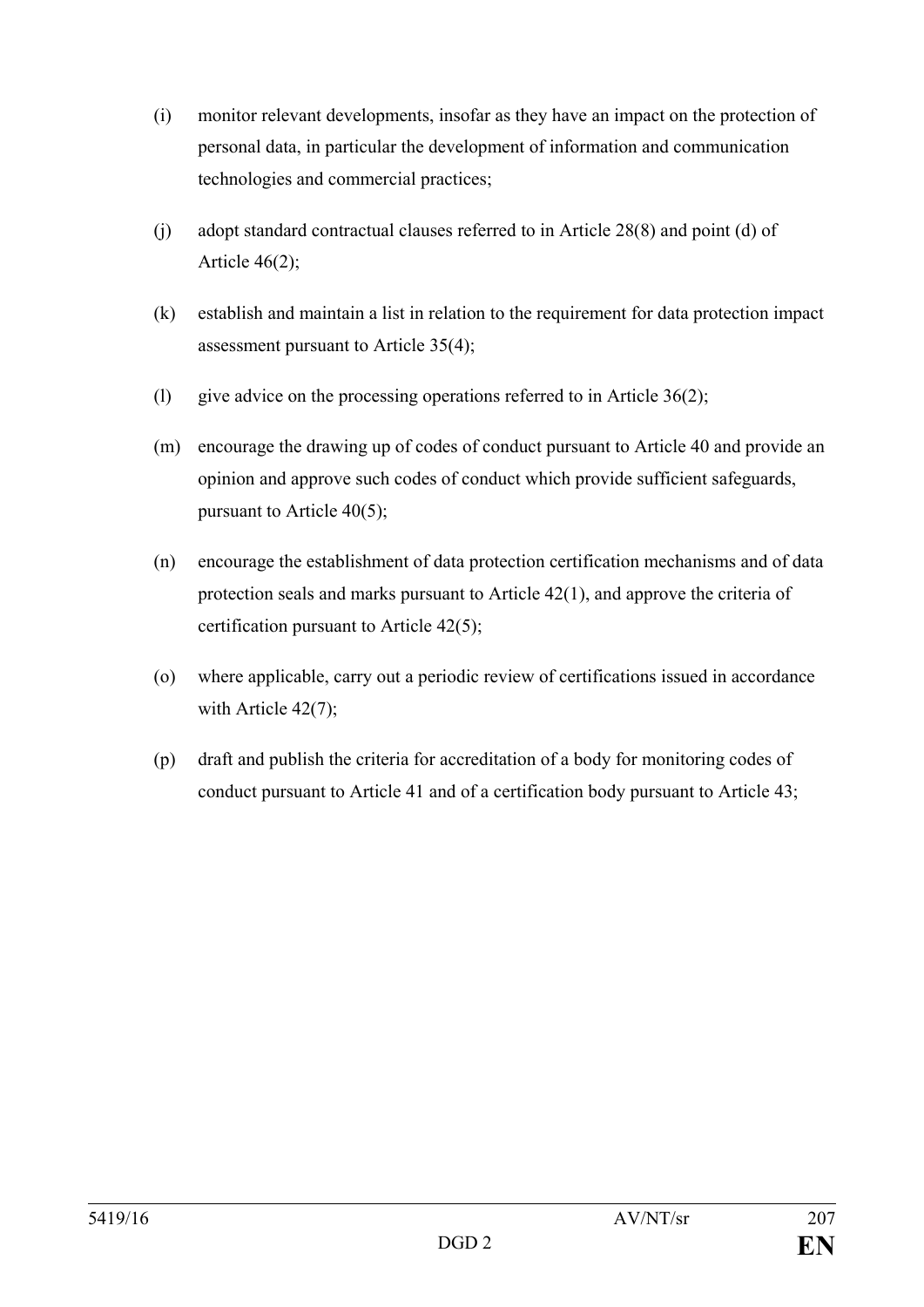- (q) conduct the accreditation of a body for monitoring codes of conduct pursuant to Article 41 and of a certification body pursuant to Article 43;
- (r) authorise contractual clauses and provisions referred to in Article 46(3);
- (s) approve binding corporate rules pursuant to Article 47;
- (t) contribute to the activities of the Board;
- (u) keep internal records of infringements of this Regulation and of measures taken in accordance with Article 58(2); and
- (v) fulfil any other tasks related to the protection of personal data.
- 2. Each supervisory authority shall facilitate the submission of complaints referred to in point (f) of paragraph 1, by measures such as a complaint submission form which may also be completed electronically, without excluding other means of communication.
- 3. The performance of the tasks of each supervisory authority shall be free of charge for the data subject and, where applicable, for the data protection officer.
- 4. Where requests are manifestly unfounded or excessive, in particular because of their repetitive character, the supervisory authority may charge a reasonable fee based on administrative costs, or refuse to act on the request. The supervisory authority shall bear the burden of demonstrating the manifestly unfounded or excessive character of the request.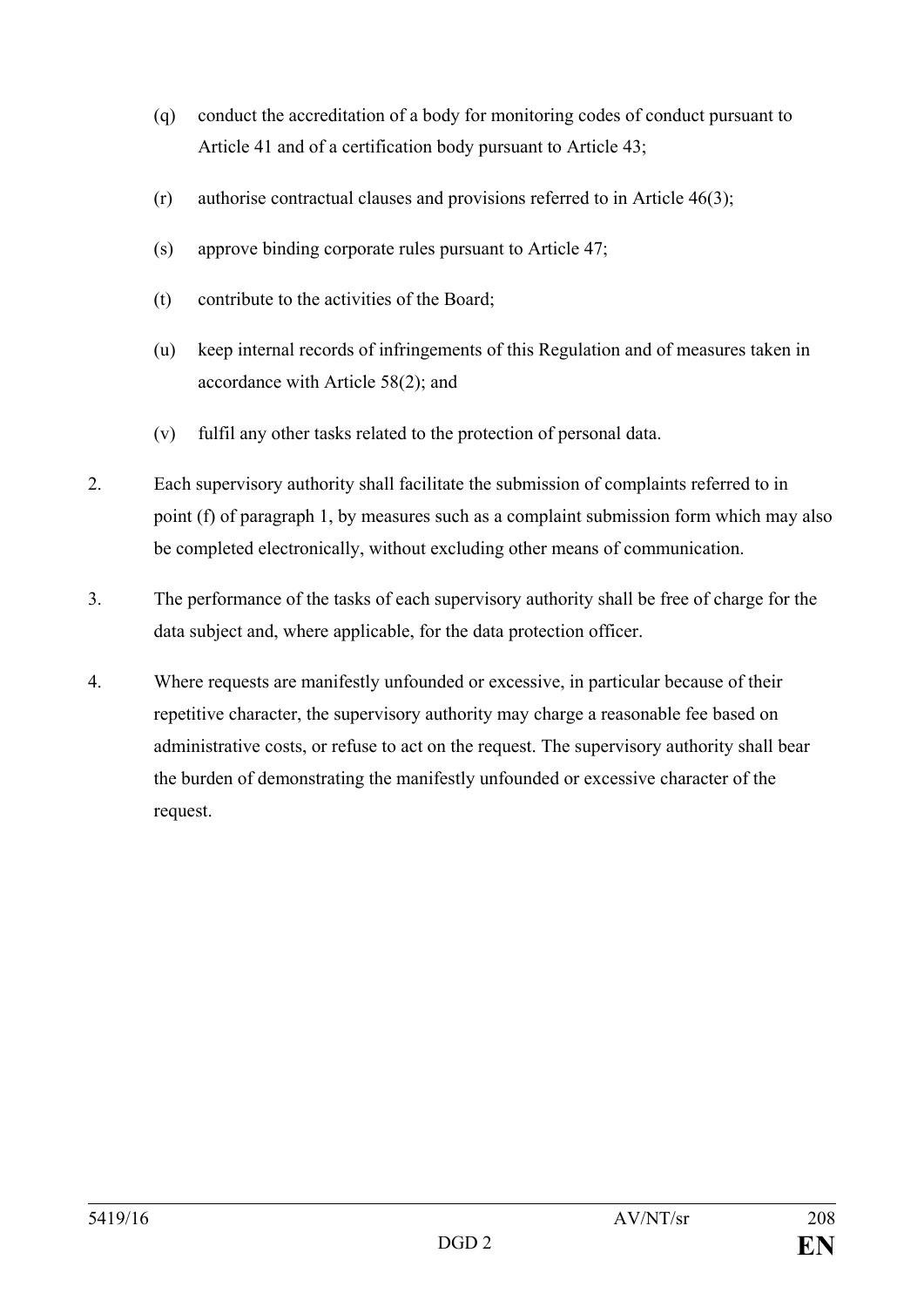#### *Powers*

- 1. Each supervisory authority shall have all of the following investigative powers:
	- (a) to order the controller and the processor, and, where applicable, the controller's or the processor's representative to provide any information it requires for the performance of its tasks;
	- (b) to carry out investigations in the form of data protection audits;
	- (c) to carry out a review on certifications issued pursuant to Article 42(7);
	- (d) to notify the controller or the processor of an alleged infringement of this Regulation;
	- (e) to obtain, from the controller and the processor, access to all personal data and to all information necessary for the performance of its tasks;
	- (f) to obtain access to any premises of the controller and the processor, including to any data processing equipment and means, in accordance with Union or Member State procedural law.
- 2. Each supervisory authority shall have all of the following corrective powers:
	- (a) to issue warnings to a controller or processor that intended processing operations are likely to infringe provisions of this Regulation;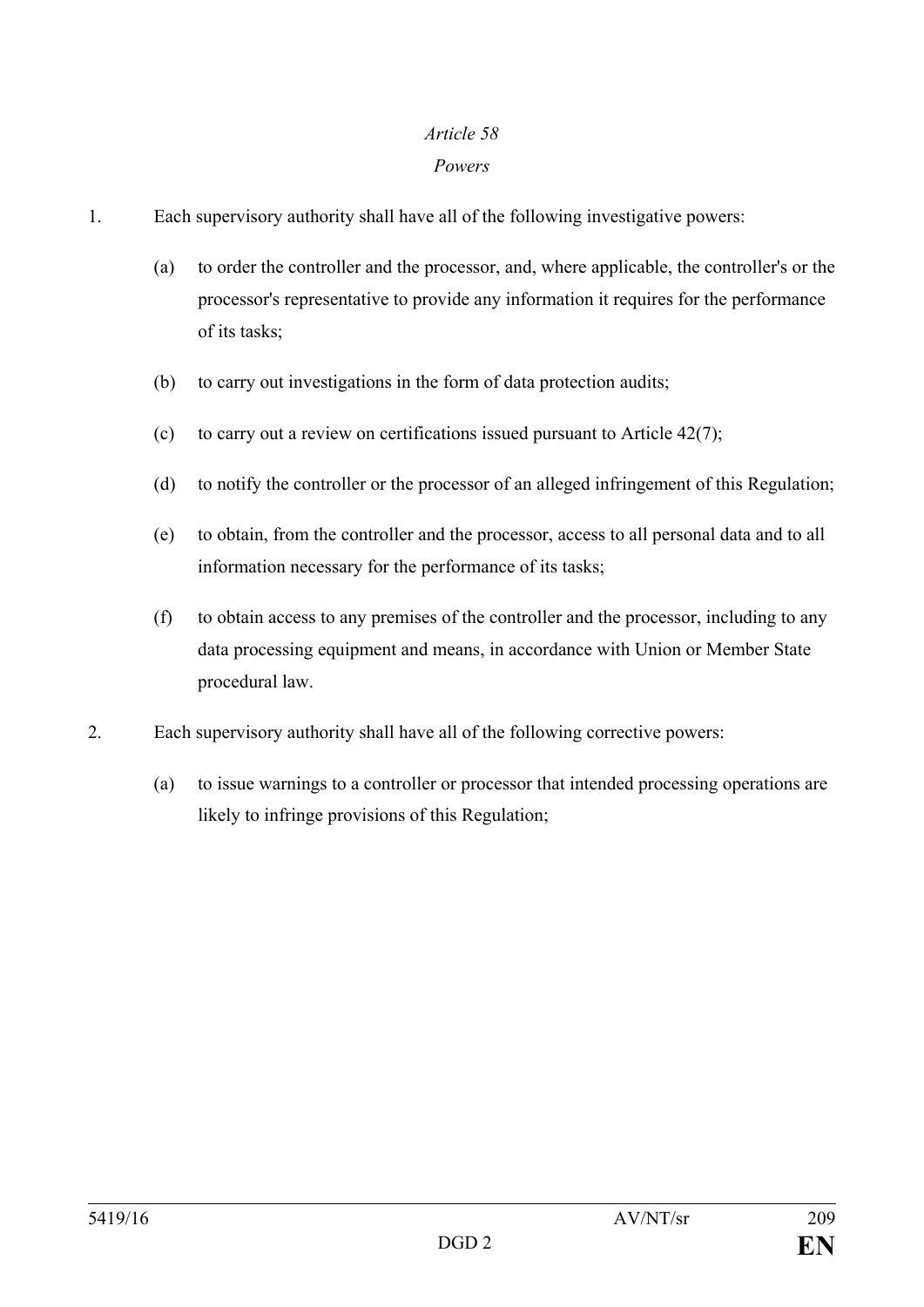- (b) to issue reprimands to a controller or a processor where processing operations have infringed provisions of this Regulation;
- (c) to order the controller or the processor to comply with the data subject's requests to exercise his or her rights pursuant to this Regulation;
- (d) to order the controller or processor to bring processing operations into compliance with the provisions of this Regulation, where appropriate, in a specified manner and within a specified period;
- (e) to order the controller to communicate a personal data breach to the data subject;
- (f) to impose a temporary or definitive limitation including a ban on processing;
- (g) to order the rectification or erasure of personal data or restriction of processing pursuant to Articles 16, 17 and 18 and the notification of such actions to recipients to whom the personal data have been disclosed pursuant to Articles 17(2) and 19;
- (h) to withdraw a certification or to order the certification body to withdraw a certification issued pursuant to Articles 42 and 43, or to order the certification body not to issue certification if the requirements for the certification are not or are no longer met;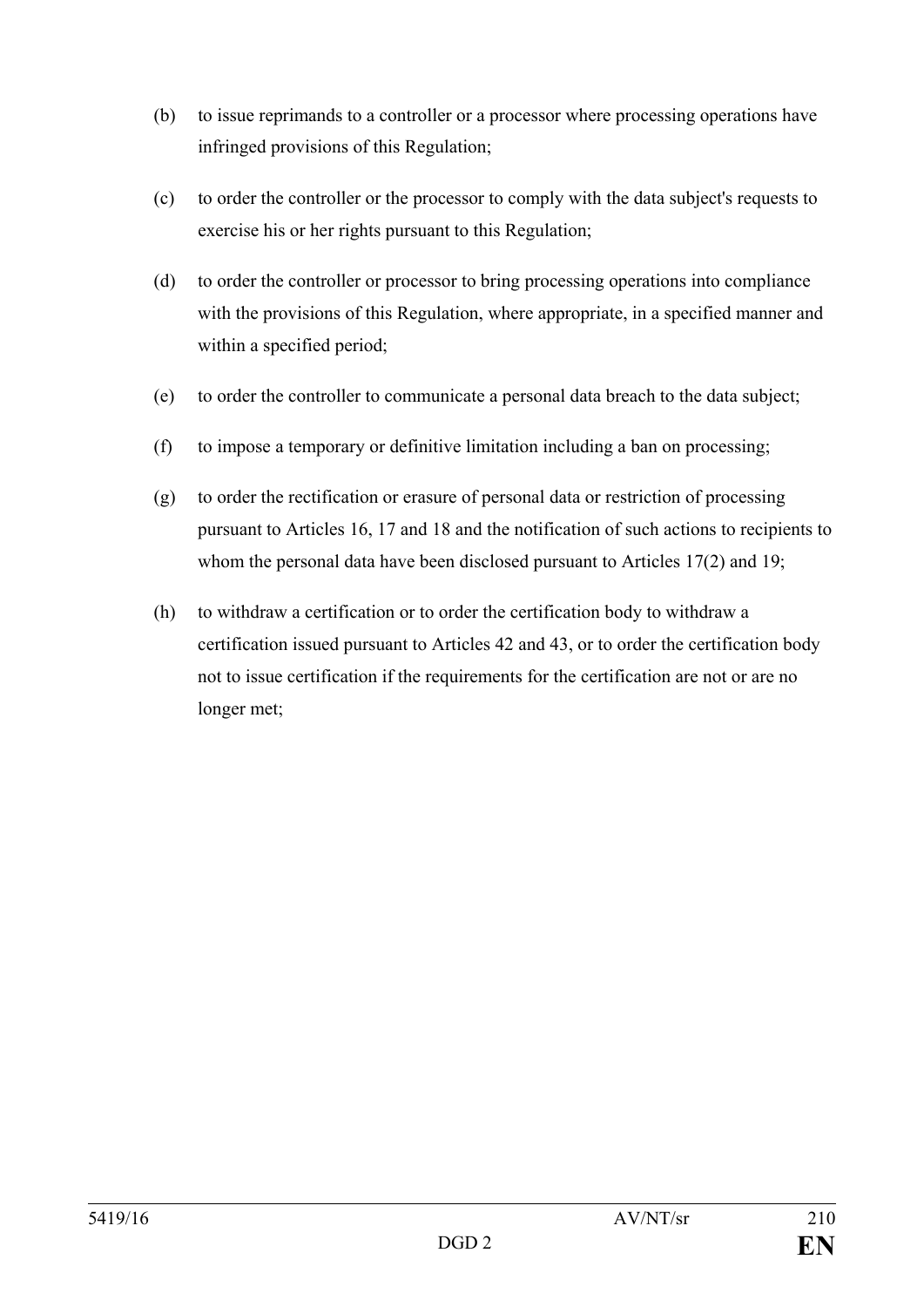- (i) to impose an administrative fine pursuant to Article 83, in addition to, or instead of measures referred to in this paragraph, depending on the circumstances of each individual case;
- (j) to order the suspension of data flows to a recipient in a third country or to an international organisation.
- 3. Each supervisory authority shall have all of the following authorisation and advisory powers:
	- (a) to advise the controller in accordance with the prior consultation procedure referred to in Article 36;
	- (b) to issue, on its own initiative or on request, opinions to the national parliament, the Member State government or, in accordance with Member State law, to other institutions and bodies as well as to the public on any issue related to the protection of personal data;
	- (c) to authorise processing referred to in Article 36(5), if the law of the Member State requires such prior authorisation;
	- (d) to issue an opinion and approve draft codes of conduct pursuant to Article  $40(5)$ ;
	- (e) to accredit certification bodies pursuant to Article 43;
	- (f) to issue certifications and approve criteria of certification in accordance with Article  $42(5)$ ;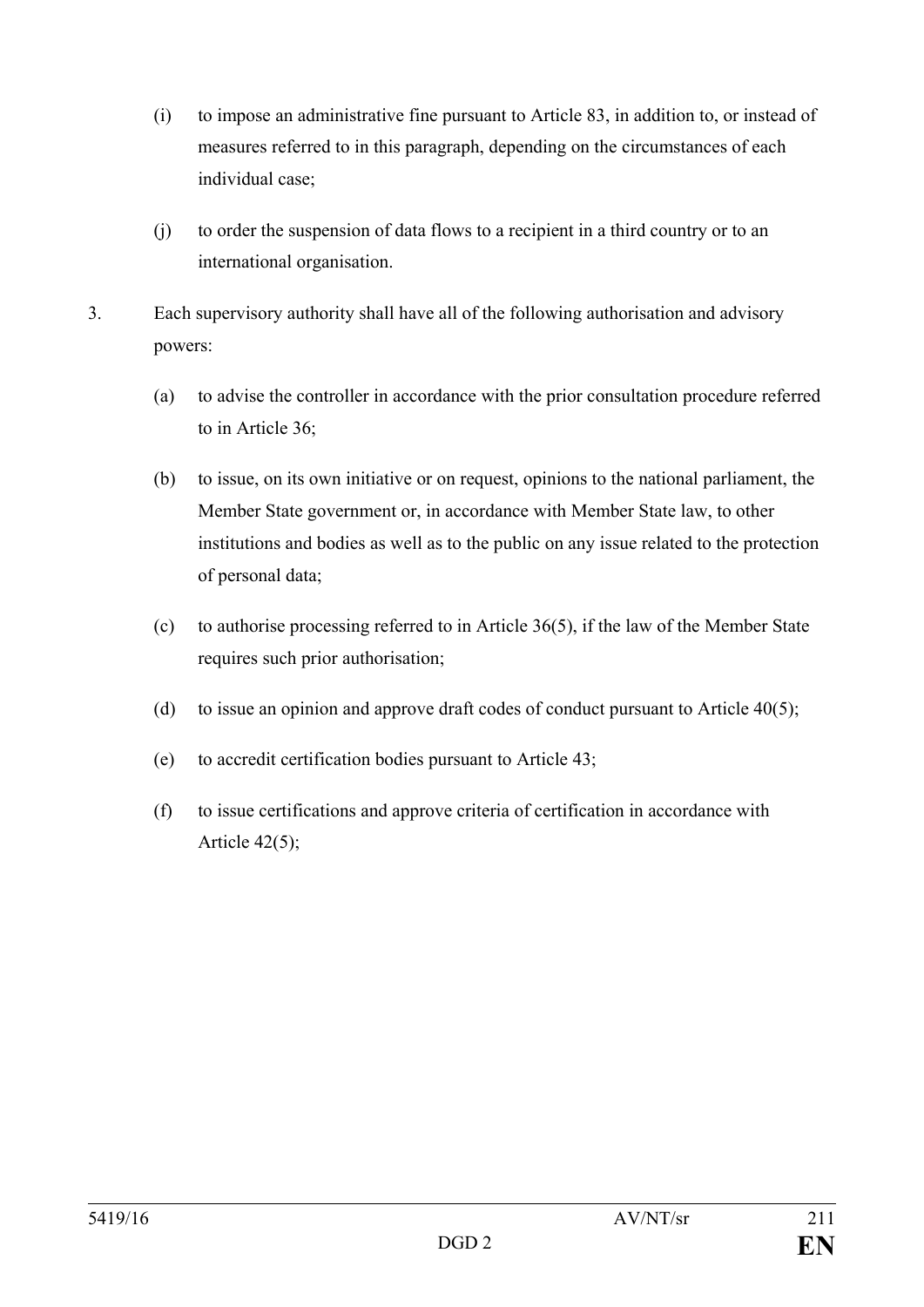- (g) to adopt standard data protection clauses referred to in Article 28(8) and in point (d) of Article 46(2);
- (h) to authorise contractual clauses referred to in point (a) of Article  $46(3)$ ;
- (i) to authorise administrative arrangements referred to in point (b) of Article  $46(3)$ ;
- (j) to approve binding corporate rules pursuant to Article 47.
- 4. The exercise of the powers conferred on the supervisory authority pursuant to this Article shall be subject to appropriate safeguards, including effective judicial remedy and due process, set out in Union and Member State law in accordance with the Charter.
- 5. Each Member State shall provide by law that its supervisory authority shall have the power to bring infringements of this Regulation to the attention of the judicial authorities and where appropriate, to commence or engage otherwise in legal proceedings, in order to enforce the provisions of this Regulation.
- 6. Each Member State may provide by law that its supervisory authority shall have additional powers to those referred to in paragraphs 1, 2 and 3. The exercise of those powers shall not impair the effective operation of Chapter VII.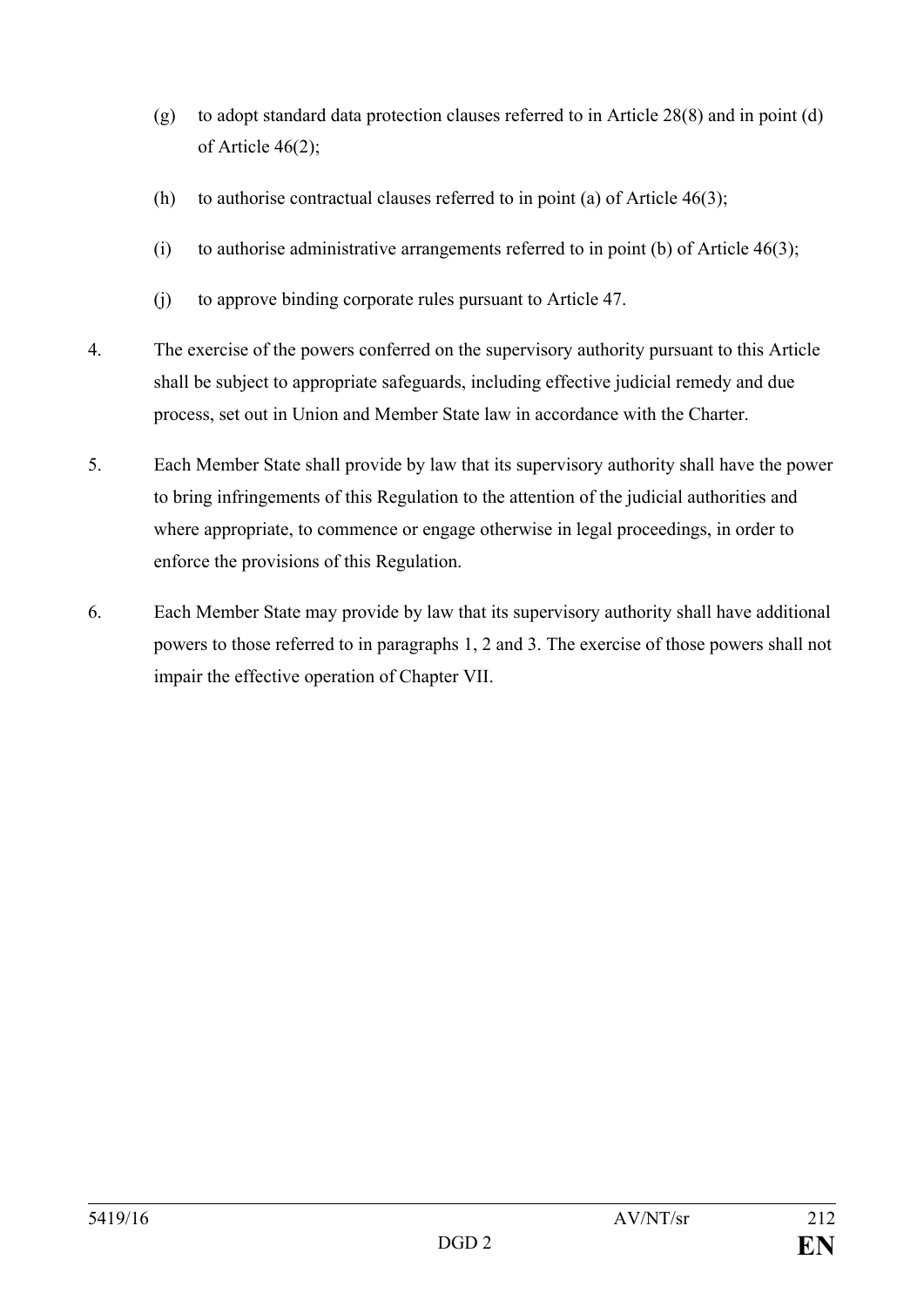#### *Activity reports*

Each supervisory authority shall draw up an annual report on its activities, which may include a list of types of infringement notified and types of measures taken in accordance with Article 58(2). Those reports shall be transmitted to the national parliament, the government and other authorities as designated by Member State law. They shall be made available to the public, to the Commission and to the Board.

# **CHAPTER VII COOPERATION AND CONSISTENCY**

# **SECTION 1 COOPERATION**

#### *Article 60*

*Cooperation between the lead supervisory authority and other supervisory authorities concerned*

1. The lead supervisory authority shall cooperate with the other supervisory authorities concerned in accordance with this Article in an endeavour to reach consensus. The lead supervisory authority and the supervisory authorities concerned shall exchange all relevant information with each other.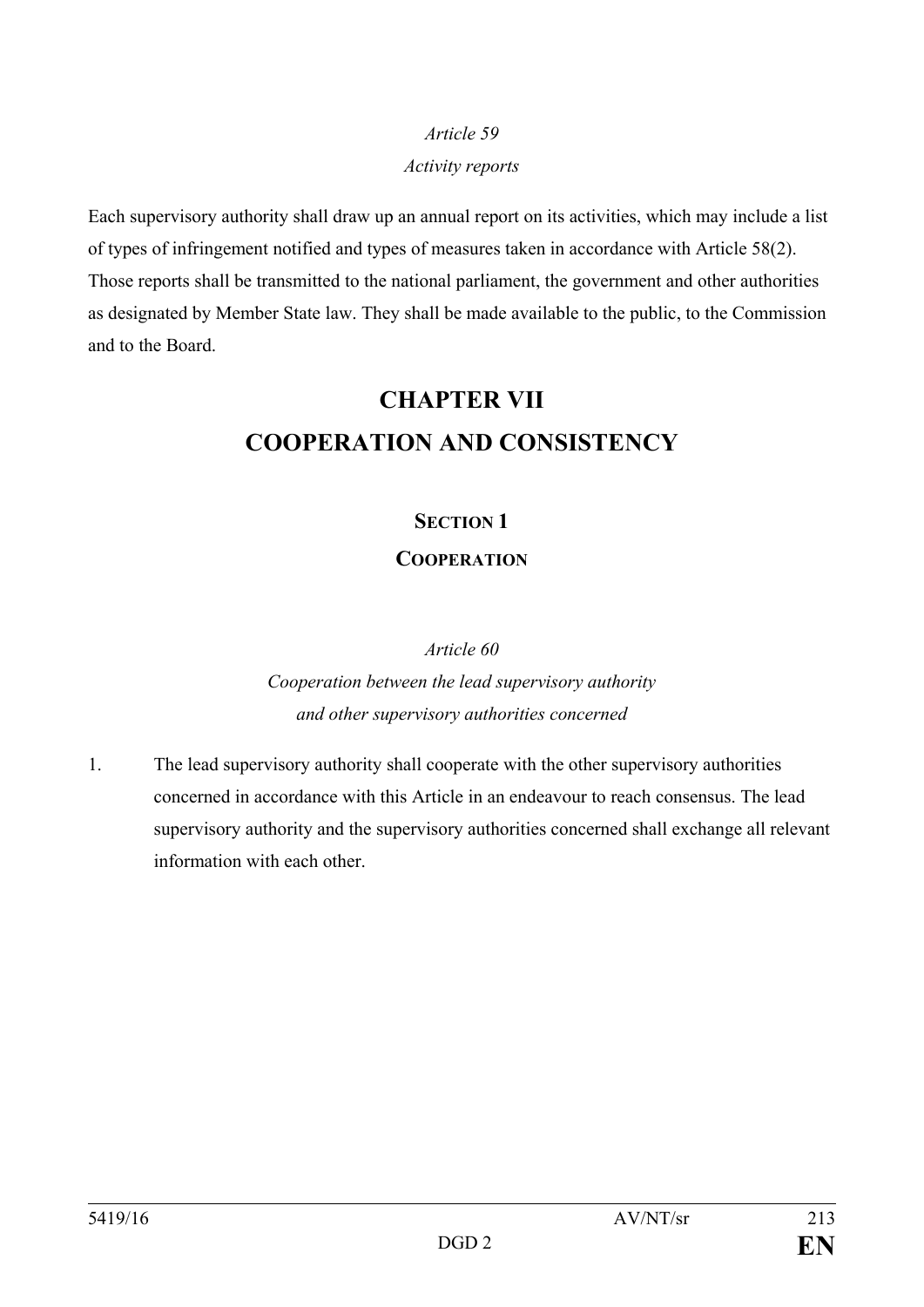- 2. The lead supervisory authority may request at any time other supervisory authorities concerned to provide mutual assistance pursuant to Article 61 and may conduct joint operations pursuant to Article 62, in particular for carrying out investigations or for monitoring the implementation of a measure concerning a controller or processor established in another Member State.
- 3. The lead supervisory authority shall, without delay, communicate the relevant information on the matter to the other supervisory authorities concerned. It shall without delay submit a draft decision to the other supervisory authorities concerned for their opinion and take due account of their views.
- 4. Where any of the other supervisory authorities concerned within a period of four weeks after having been consulted in accordance with paragraph 3 of this Article, expresses a relevant and reasoned objection to the draft decision, the lead supervisory authority shall, if it does not follow the relevant and reasoned objection or is of the opinion it is not relevant and reasoned, submit the matter to the consistency mechanism referred to in Article 63.
- 5. Where the lead supervisory authority intends to follow the relevant and reasoned objection made, it shall submit to the other supervisory authorities concerned a revised draft decision for their opinion. That revised draft decision shall be subject to the procedure referred to in paragraph 4 within a period of two weeks.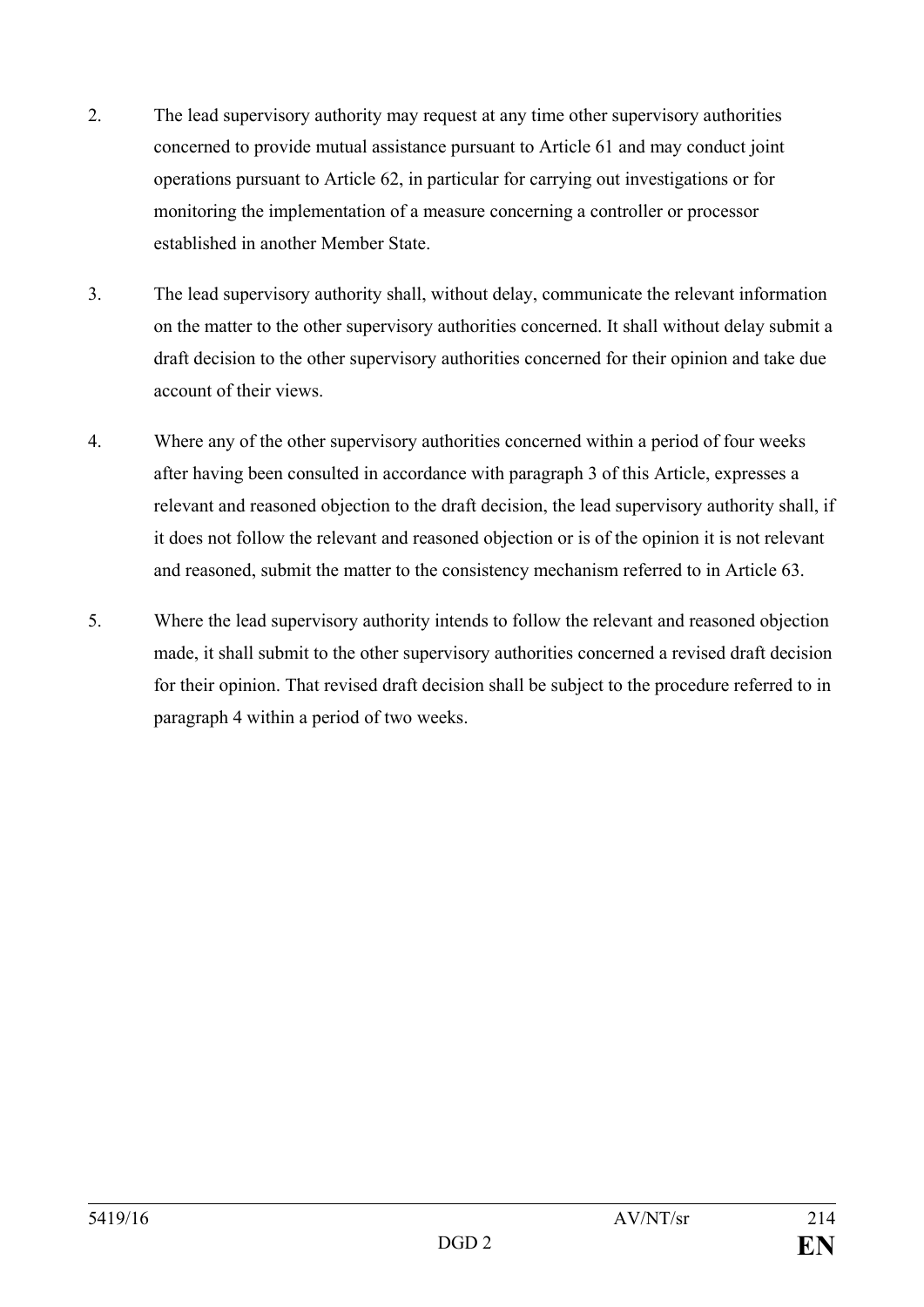- 6. Where none of the other supervisory authorities concerned has objected to the draft decision submitted by the lead supervisory authority within the period referred to in paragraphs 4 and 5, the lead supervisory authority and the supervisory authorities concerned shall be deemed to be in agreement with that draft decision and shall be bound by it.
- 7. The lead supervisory authority shall adopt and notify the decision to the main establishment or single establishment of the controller or processor, as the case may be and inform the other supervisory authorities concerned and the Board of the decision in question, including a summary of the relevant facts and grounds. The supervisory authority with which a complaint has been lodged shall inform the complainant on the decision.
- 8. By derogation from paragraph 7, where a complaint is dismissed or rejected, the supervisory authority with which the complaint was lodged shall adopt the decision and notify it to the complainant and shall inform the controller thereof.
- 9. Where the lead supervisory authority and the supervisory authorities concerned agree to dismiss or reject parts of a complaint and to act on other parts of that complaint, a separate decision shall be adopted for each of those parts of the matter. The lead supervisory authority shall adopt the decision for the part concerning actions in relation to the controller, shall notify it to the main establishment or single establishment of the controller or processor on the territory of its Member State and shall inform the complainant thereof, while the supervisory authority of the complainant shall adopt the decision for the part concerning dismissal or rejection of that complaint, and shall notify it to that complainant and shall inform the controller or processor thereof.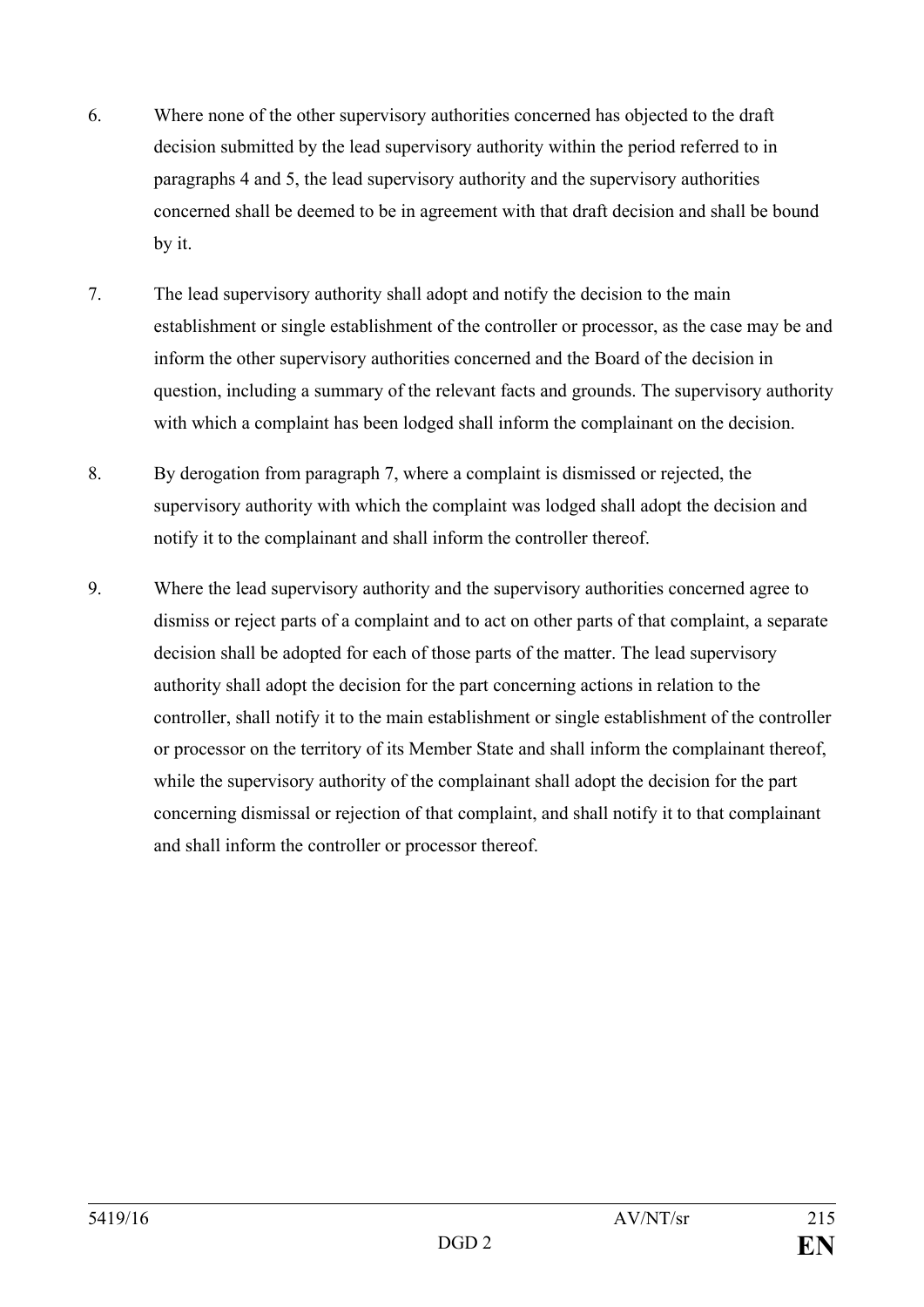- 10. After being notified of the decision of the lead supervisory authority pursuant to paragraphs7 and 9, the controller or processor shall take the necessary measures to ensure compliance with the decision as regards processing activities in the context of all its establishments in the Union. The controller or processor shall notify the measures taken for complying with the decision to the lead supervisory authority, which shall inform the other supervisory authorities concerned.
- 11. Where, in exceptional circumstances, a supervisory authority concerned has reasons to consider that there is an urgent need to act in order to protect the interests of data subjects, the urgency procedure referred to in Article 66 shall apply.
- 12. The lead supervisory authority and the other supervisory authorities concerned shall supply the information required under this Article to each other by electronic means, using a standardised format.

## *Article 61 Mutual assistance*

1. Supervisory authorities shall provide each other with relevant information and mutual assistance in order to implement and apply this Regulation in a consistent manner, and shall put in place measures for effective cooperation with one another. Mutual assistance shall cover, in particular, information requests and supervisory measures, such as requests to carry out prior authorisations and consultations, inspections and investigations.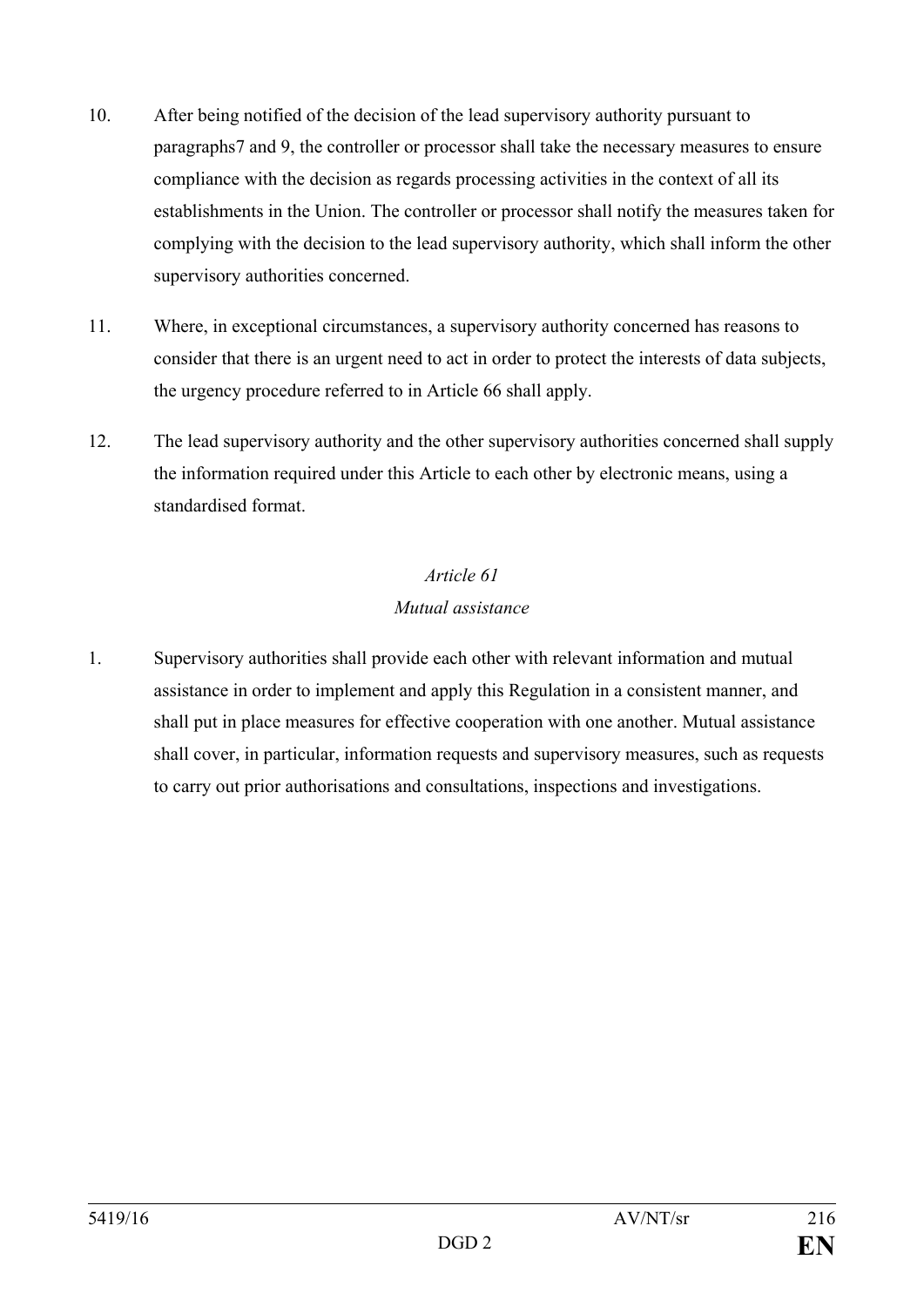- 2. Each supervisory authority shall take all appropriate measures required to reply to a request of another supervisory authority without undue delay and no later than one month after receiving the request. Such measures may include, in particular, the transmission of relevant information on the conduct of an investigation.
- 3. Requests for assistance shall contain all the necessary information, including the purpose of and reasons for the request. Information exchanged shall be used only for the purpose for which it was requested.
- 4. The requested supervisory authority shall not refuse to comply with the request unless:
	- (a) it is not competent for the subject-matter of the request or for the measures it is requested to execute; or
	- (b) compliance with the request would infringe this Regulation or Union or Member State law to which the supervisory authority receiving the request is subject.
- 5. The requested supervisory authority shall inform the requesting supervisory authority of the results or, as the case may be, of the progress of the measures taken in order to respond to the request. The requested supervisory authority shall provide reasons for any refusal to comply with a requestpursuant to paragraph 4.
- 6. Requested supervisory authorities shall, as a rule, supply the information requested by other supervisory authorities by electronic means, using a standardised format.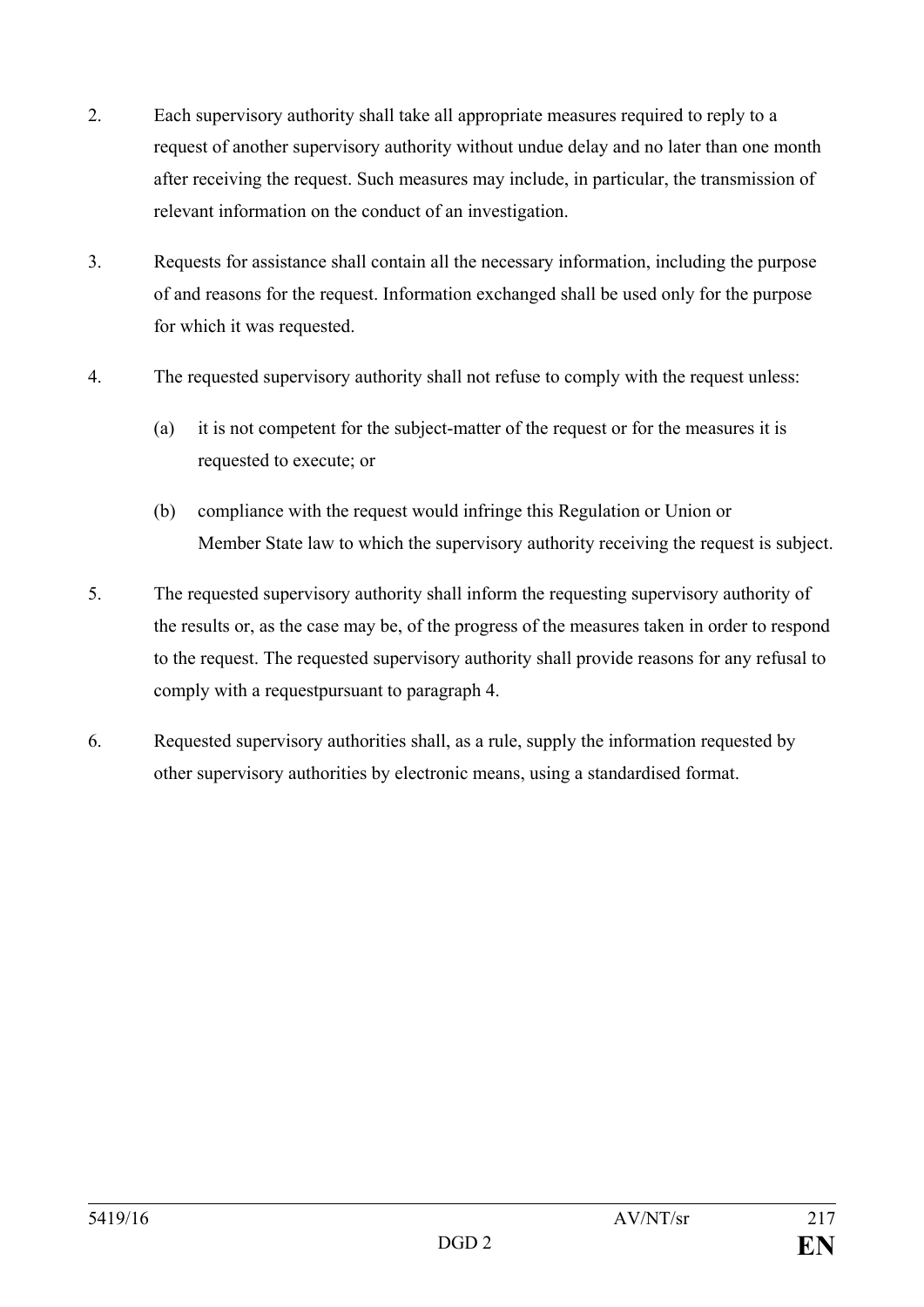- 7. Requested supervisory authorities shall not charge a fee for any action taken by them pursuant to a request for mutual assistance. Supervisory authorities may agree on rules to indemnify each other for specific expenditure arising from the provision of mutual assistance in exceptional circumstances.
- 8. Where a supervisory authority does not provide the information referred to in paragraph 5 within one month of receiving the request of another supervisory authority, the requesting supervisory authority may adopt a provisional measure on the territory of its Member State in accordance with Article  $55(1)$ . In that case, the urgent need to act under Article  $66(1)$ shall be presumed to be met and require an urgent binding decision from the Board pursuant to Article 66(2).
- 9. The Commission may, by means of implementing acts, specify the format and procedures for mutual assistance referred to in this Article and the arrangements for the exchange of information by electronic means between supervisory authorities, and between supervisory authorities and the Board, in particular the standardised format referred to in paragraph 6 of this Article. Those implementing acts shall be adopted in accordance with the examination procedure referred to in Article 93(2).

#### *Joint operations of supervisory authorities*

1. The supervisory authorities shall, where appropriate, conduct joint operations including joint investigations and joint enforcement measures in which members or staff from the supervisory authorities of other Member States are involved.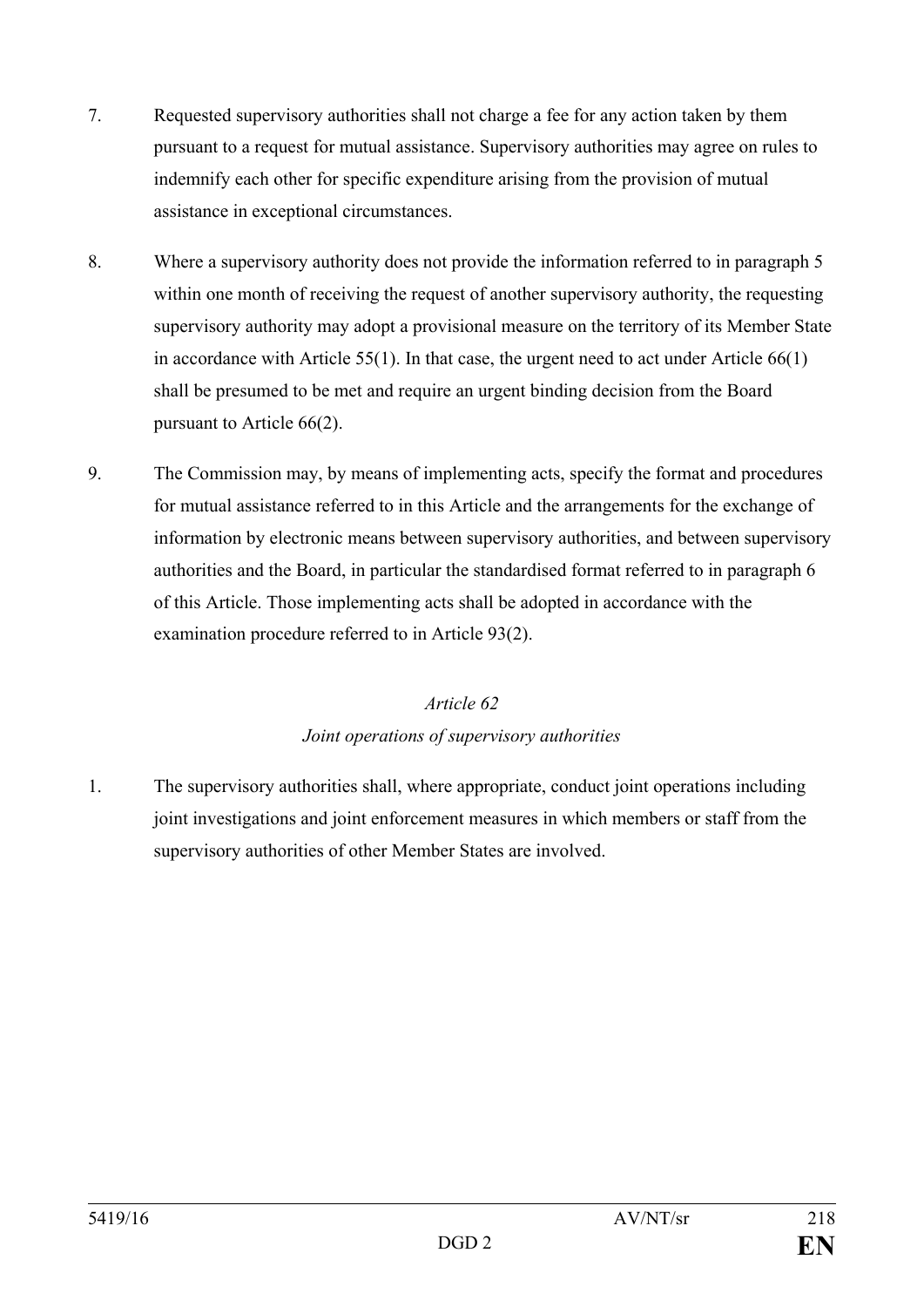- 2. Where the controller or processor has establishments in several Member States or where a significant number of data subjects in more than one Member State are likely to be substantially affected by processing operations, a supervisory authority of each of those Member States shall have the right to participate in joint operations. The supervisory authority which is competent pursuant to Article 56 (1) or 56(4) shall invite the supervisory authority of each of those Member States to take part in the joint operations and shall respond without delay to the request of a supervisory authority to participate.
- 3. A supervisory authority may, in accordance with Member State law, and with the seconding supervisory authority's authorisation, confer powers, including investigative powers on the seconding supervisory authority's members or staff involved in joint operations or, in so far as the law of the Member State of the host supervisory authority permits, allow the seconding supervisory authority's members or staff to exercise their investigative powers in accordance with the law of the Member State of the seconding supervisory authority. Such investigative powers may be exercised only under the guidance and in the presence of members or staff of the host supervisory authority. The seconding supervisory authority's members or staff shall be subject to the Member State law of the host supervisory authority.
- 4. Where, in accordance with paragraph 1, staff of a seconding supervisory authority operate in another Member State, the Member State of the host supervisory authority shall assume responsibility for their actions, including liability, for any damage caused by them during their operations, in accordance with the law of the Member State in whose territory they are operating.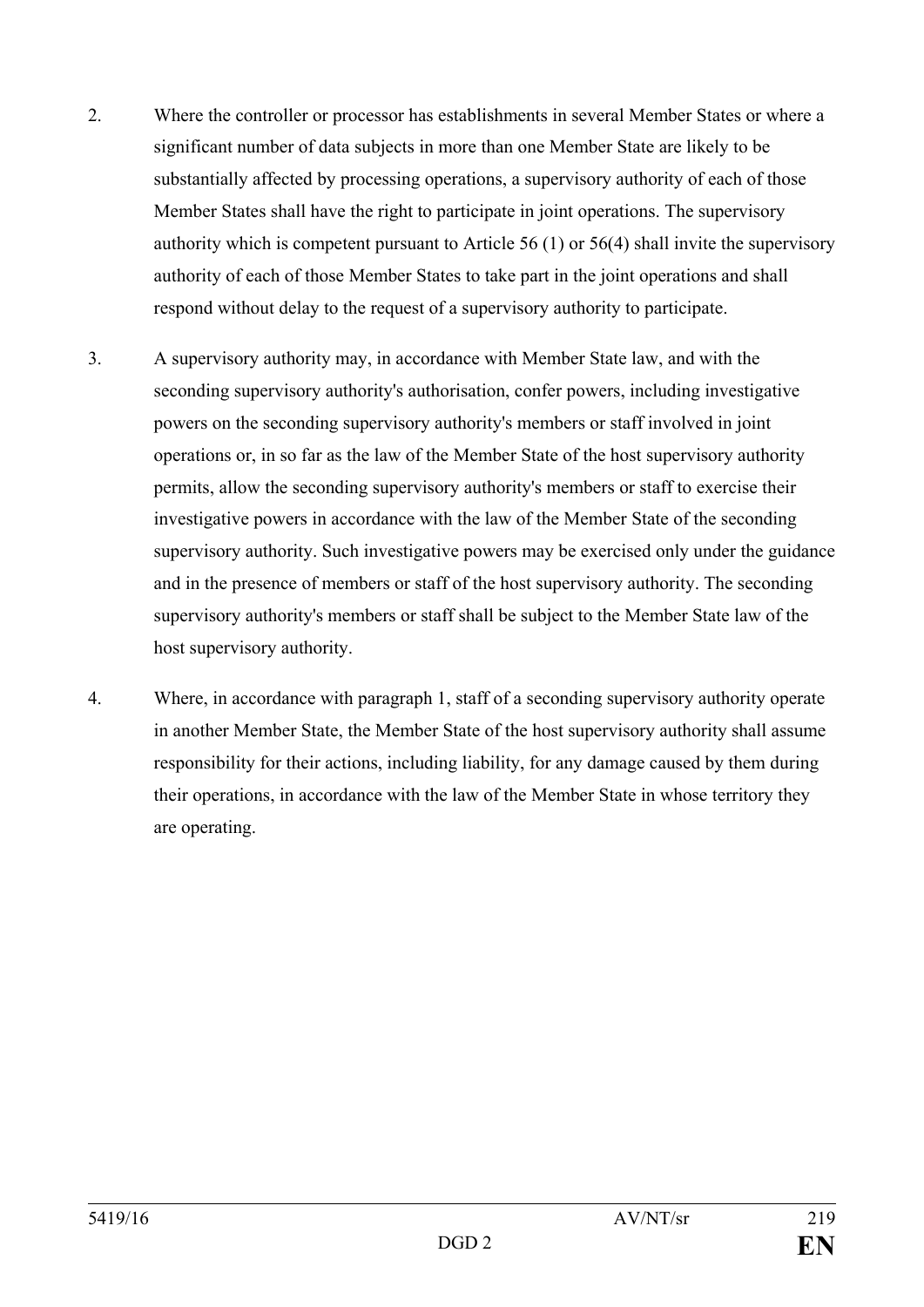- 5. The Member State in whose territory the damage was caused shall make good such damage under the conditions applicable to damage caused by its own staff. The Member State of the seconding supervisory authority whose staff has caused damage to any person in the territory of another Member State shall reimburse that other Member State in full any sums it has paid to the persons entitled on their behalf.
- 6. Without prejudice to the exercise of its rights vis-à-vis third parties and with the exception of paragraph 5, each Member State shall refrain, in the case provided for in paragraph 1, from requesting reimbursement from another Member State in relation to damage referred to in paragraph 4.
- 7. Where a joint operation is intended and a supervisory authority does not, within one month, comply with the obligation laid down in the second sentence of paragraph 2 of this Article, the other supervisory authorities may adopt a provisional measure on the territory of its Member State in accordance with Article 55. In that case, the urgent need to act under Article 66(1) shall be presumed to be met and require an opinion or an urgent binding decision from the Board pursuant to Article 66(2).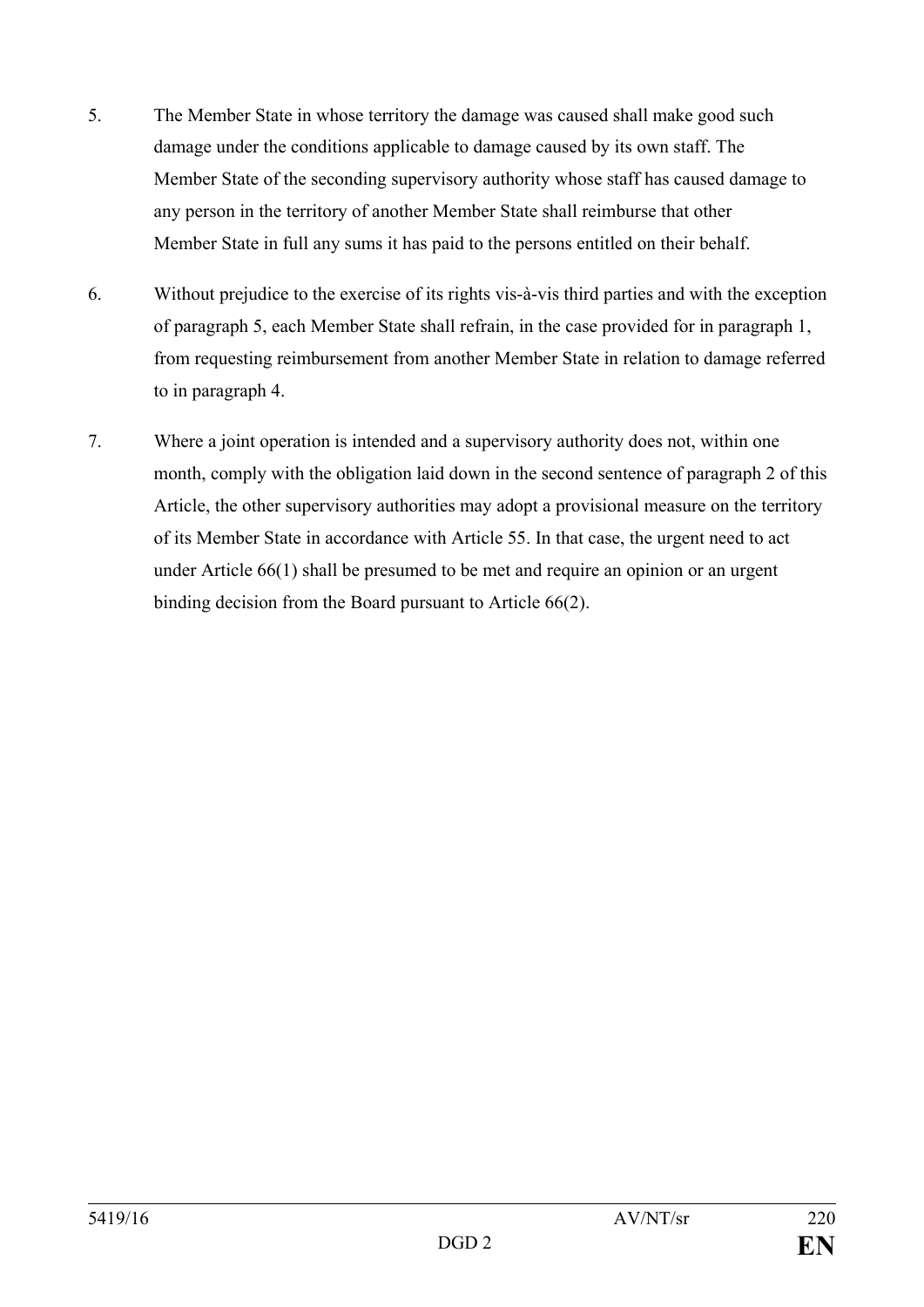#### **SECTION 2**

#### **CONSISTENCY**

## *Article 63 Consistency mechanism*

In order to contribute to the consistent application of this Regulation throughout the Union, the supervisory authorities shall cooperate with each other and, where relevant, with the Commission, through the consistency mechanism as set out in this Section.

## *Article 64 Opinion of the Board*

- 1. The Board shall issue an opinion where a competent supervisory authority intends to adopt any of the measures below. To that end, the competent supervisory authority shall communicate the draft decision to the Board, when it:
	- (a) aims to adopt a list of the processing operations subject to the requirement for a data protection impact assessment pursuant to Article 35(4);
	- (b) concerns a matter pursuant to Article 40(7) whether a draft code of conduct or an amendment or extension to a code of conduct complies with this Regulation;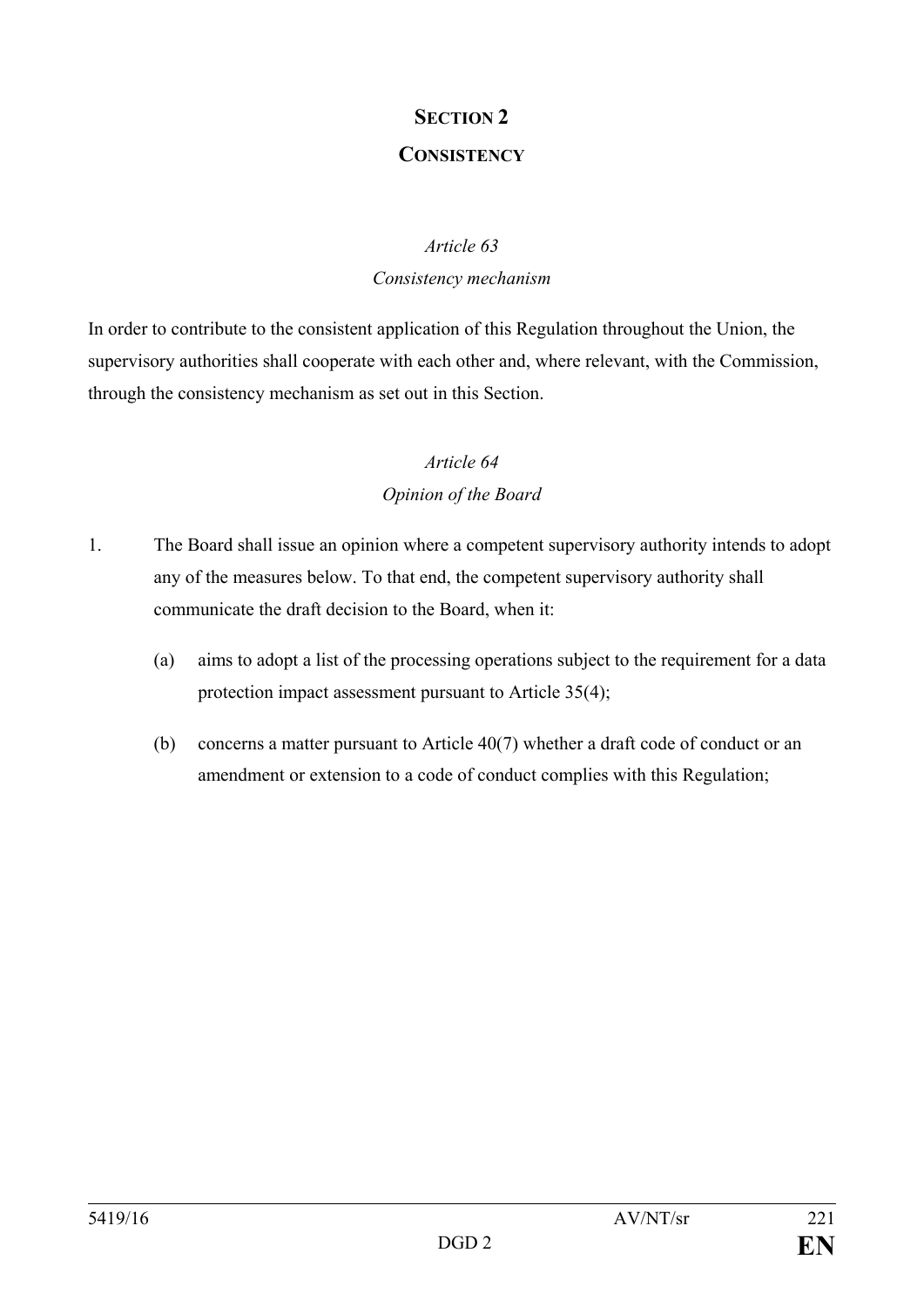- (c) aims to approve the criteria for accreditation of a body pursuant to Article 41(3) or a certification body pursuant to Article 43(3);
- (d) aims to determine standard data protection clauses referred to in point (d) of Article 46(2) and Article 28(8);
- (e) aims to authorise contractual clauses referred to in point (a) of Article 46(3); or
- (f) aims to approve binding corporate rules within the meaning of Article 47.
- 2. Any supervisory authority, the Chair of the Board or the Commission may request that any matter of general application or producing effects in more than one Member State be examined by the Board with a view to obtaining an opinion, in particular where a competent supervisory authority does not comply with the obligations for mutual assistance in accordance with Article 61 or for joint operations in accordance with Article 62.
- 3. In the cases referred to in paragraphs 1 and 2, the Board shall issue an opinion on the matter submitted to it provided that it has not already issued an opinion on the same matter. That opinion shall be adopted within eight weeks by simple majority of the members of the Board. That period may be extended by a further six weeks, taking into account the complexity of the subject matter. Regarding the draft decision referred to in paragraph 1 circulated to the members of the Board in accordance with paragraph 5, a member which has not objected within a reasonable period indicated by the Chair, shall be deemed to be in agreement with the draft decision.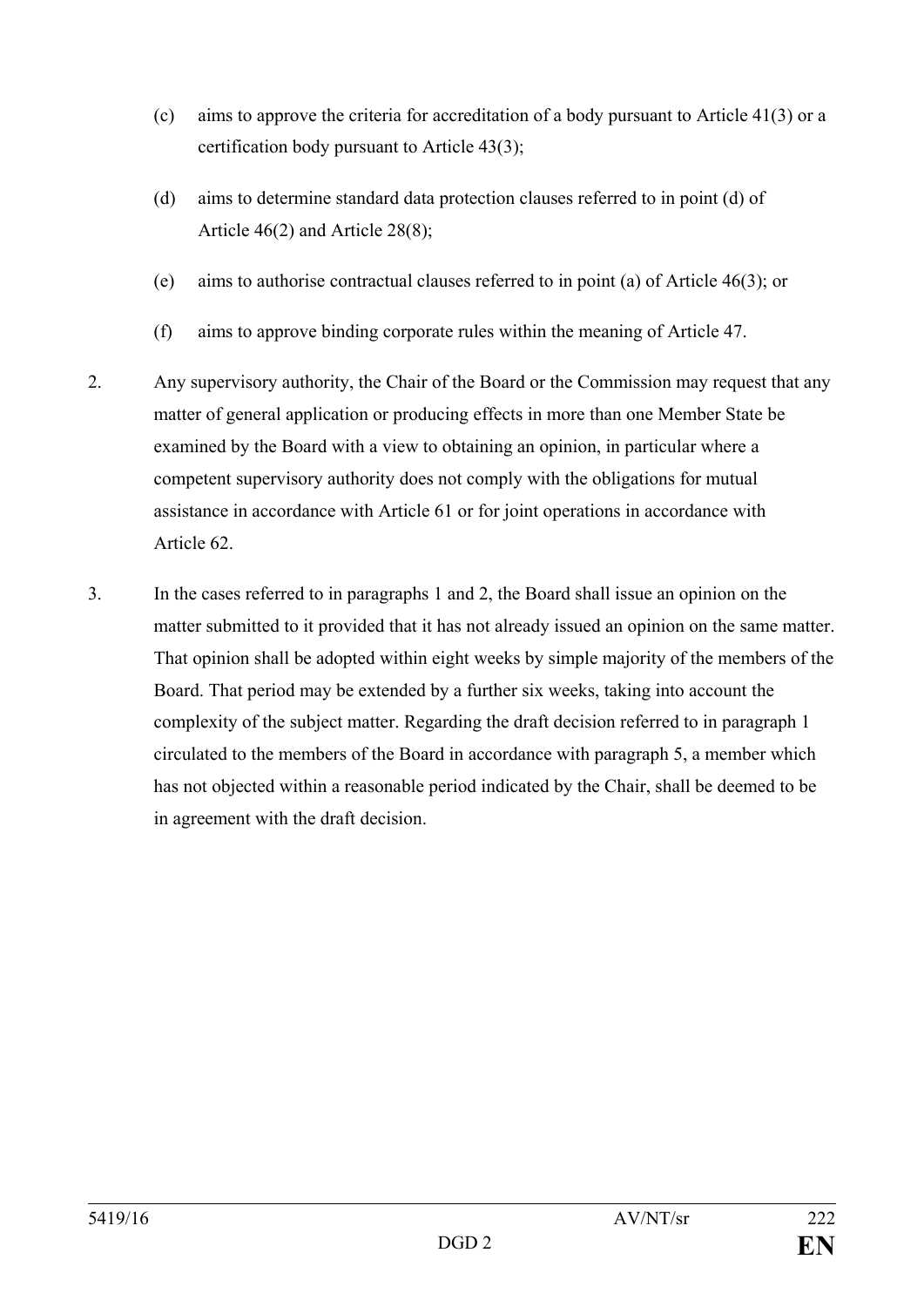- 4. Supervisory authorities and the Commission shall, without undue delay, communicate by electronic means to the Board, using a standardised format any relevant information, including as the case may be a summary of the facts, the draft decision, the grounds which make the enactment of such measure necessary, and the views of other supervisory authorities concerned.
- 5. The Chair of the Board shall, without undue, delay inform by electronic means:
	- (a) the members of the Board and the Commission of any relevant information which has been communicated to it using a standardised format. The secretariat of the Board shall, where necessary, provide translations of relevant information; and
	- (b) the supervisory authority referred to, as the case may be, in paragraphs 1 and 2, and the Commission of the opinion and make it public.
- 6. The competent supervisory authority shall not adopt its draft decision referred to in paragraph 1 within the period referred to in paragraph 3.
- 7. The supervisory authority referred to in paragraph 1 shall take utmost account of the opinion of the Board and shall within two weeks after receiving the opinion, electronically communicate to the Chair of the Board whether it maintains or will amend its draft decision and, if any, the amended draft decision, using a standardised format.
- 8. Where the supervisory authority concerned informs the Chair of the Board within the period referred to in paragraph 7 of this Article that it does not intend to follow the opinion of the Board, in whole or in part, providing the relevant grounds, Article 65(1) shall apply.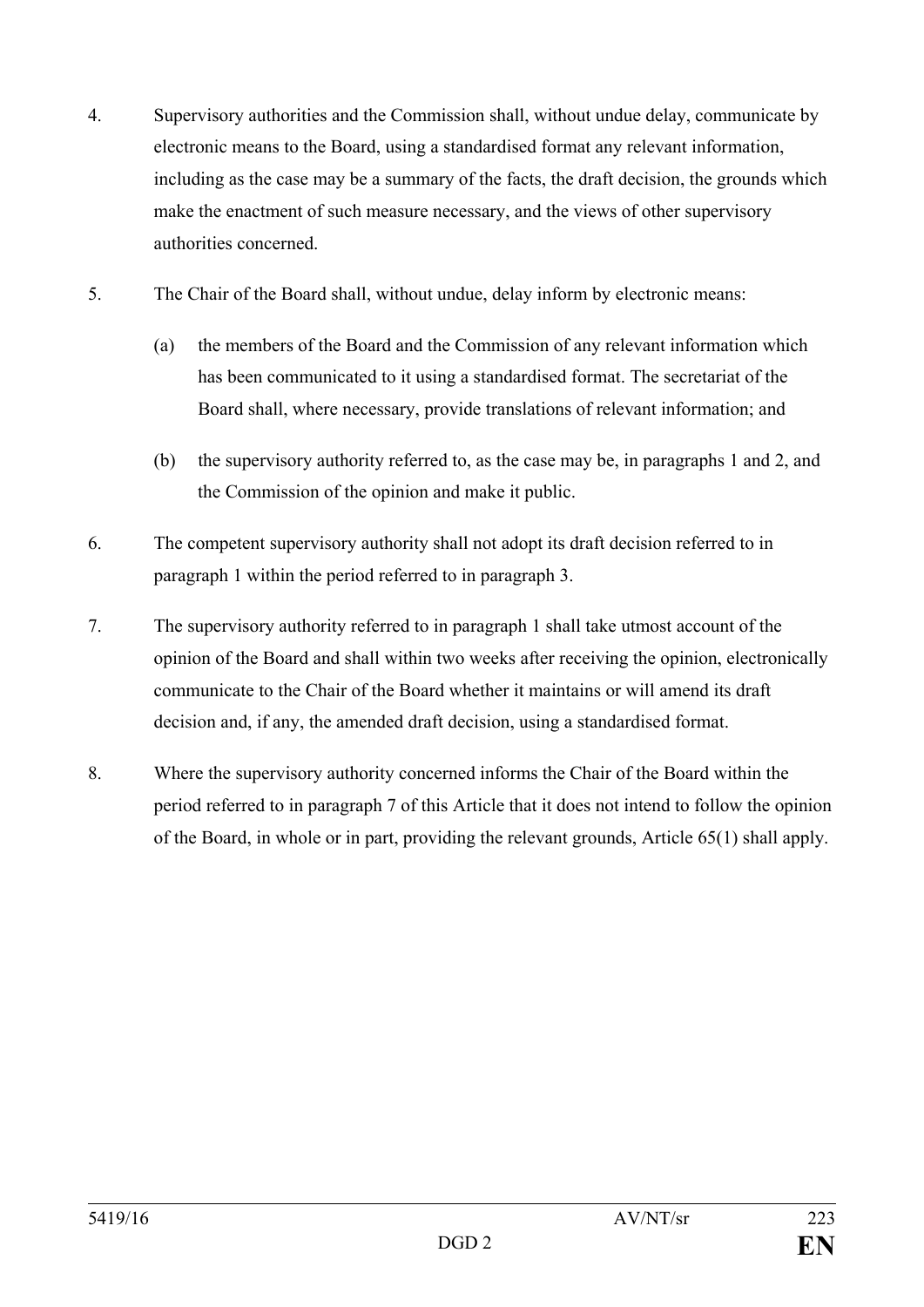## *Article 65 Dispute resolution by the Board*

- 1. In order to ensure the correct and consistent application of this Regulation in individual cases, the Board shall adopt a binding decision in the following cases:
	- (a) where, in a case referred to in Article 60(4), a supervisory authority concerned has raised a relevant and reasoned objection to a draft decision of the lead authority or the lead authority has rejected an objection as being not relevant or reasoned. The binding decision shall concern all the matters which are the subject of the relevant and reasoned objection, in particular whether there is an infringement of this Regulation;
	- (b) where there are conflicting views on which of the supervisory authorities concerned is competent for the main establishment;
	- (c) where a competent supervisory authority does not request the opinion of the Board in the cases referred to in Article 64(1), or does not follow the opinion of the Board issued under Article 64. In that case, any supervisory authority concerned or the Commission may communicate the matter to the Board.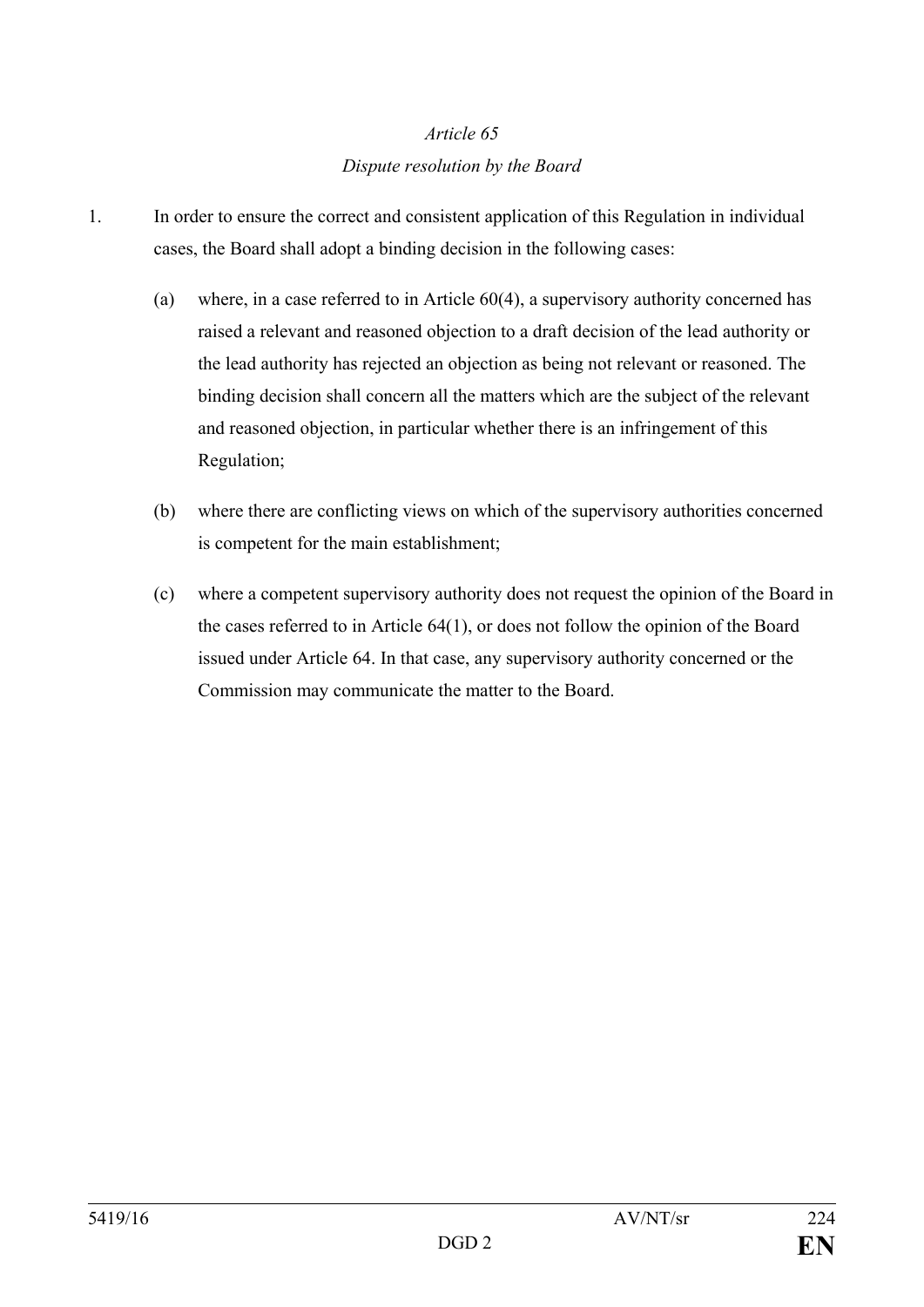- 2. The decision referred to in paragraph 1 shall be adopted within one month from the referral of the subject-matter by a two-third majority of the members of the Board. This period may be extended by a further month on account of the complexity of the subject-matter. The decision referred to in paragraph 1 shall be reasoned and addressed to the lead supervisory authority and all the supervisory authorities concerned and binding on them.
- 3. Where the Board has been unable to adopt a decision within the periods referred to in paragraph 2, it shall adopt its decision within two weeks following the expiration of the second month referred to in paragraph 2 by a simple majority of the members of the Board. Where the members of the Board are split, the decision shall by adopted by the vote of its Chair.
- 4. The supervisory authorities concerned shall not adopt a decision on the subject matter submitted to the Board under paragraph 1 during the periods referred to in paragraphs 2 and 3.
- 5. The Chair of the Board shall notify, without undue delay, the decision referred to in paragraph 1 to the supervisory authorities concerned. It shall inform the Commission thereof. The decision shall be published on the website of the Board without delay after the supervisory authority has notified the final decision referred to in paragraph 6.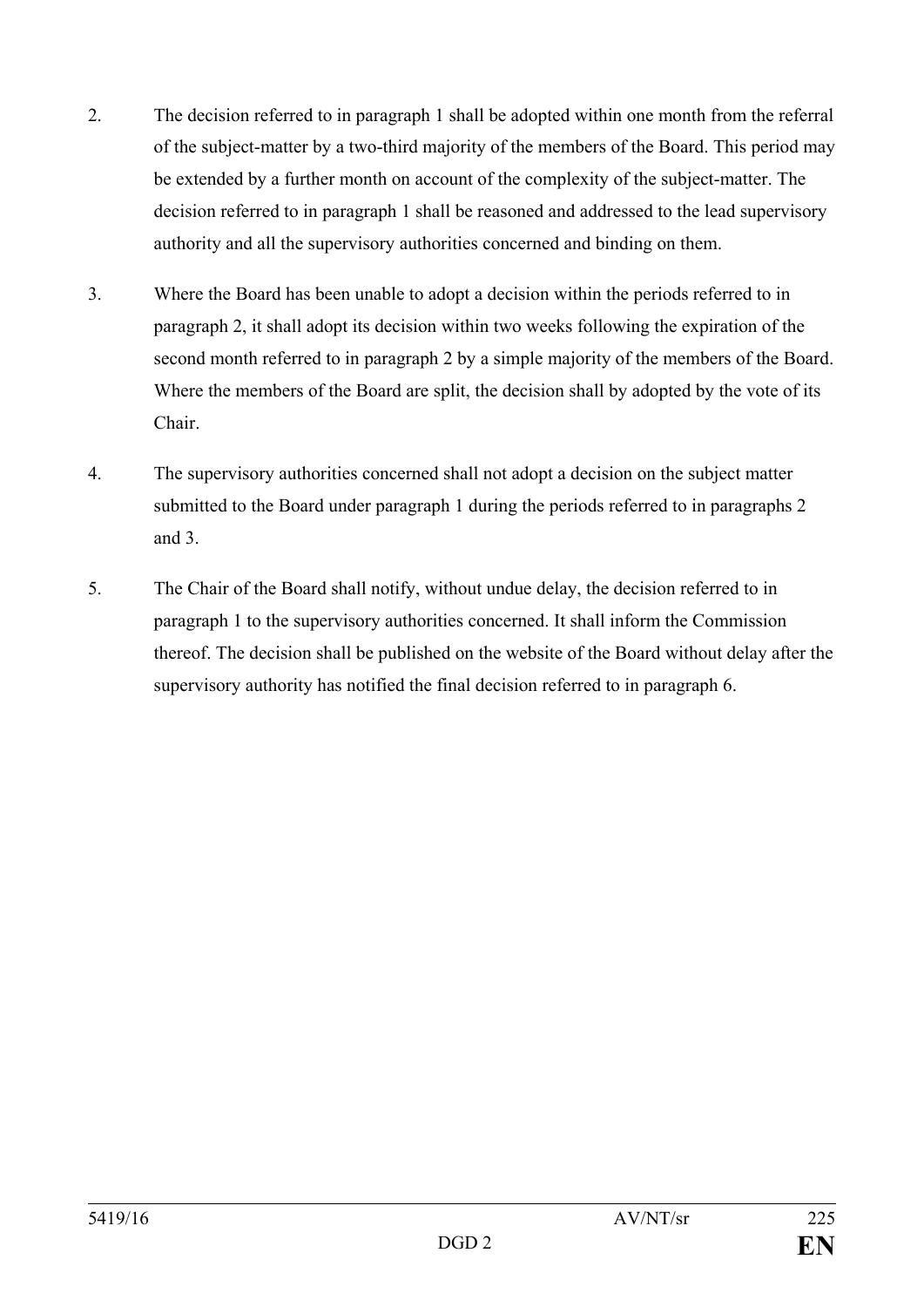6. The lead supervisory authority or, as the case may be, the supervisory authority with which the complaint has been lodged shall adopt its final decision on the basis of the decision referred to in paragraph 1 of this Article, without undue delay and at the latest by one month after the Board has notified its decision. The lead supervisory authority or, as the case may be, the supervisory authority with which the complaint has been lodged, shall inform the Board of the date when its final decision is notified respectively to the controller or the processor and to the data subject. The final decision of the supervisory authorities concerned shall be adopted under the terms of Article 60(7), (8) and (9). The final decision shall refer to the decision referred to in paragraph 1 of this Article and shall specify that the decision referred to in that paragraph will be published on the website of the Board in accordance with paragraph 5 of this Article. The final decision shall attach the decision referred to in paragraph 1 of this Article.

#### *Article 66 Urgency procedure*

1. In exceptional circumstances, where a supervisory authority concerned considers that there is an urgent need to act in order to protect the rights and freedoms of data subjects, it may, by way of derogation from the consistency mechanism referred to in Articles 63, 64 and 65 or the procedure referred to in Article 60, immediately adopt provisional measures intended to produce legal effects on its own territory with a specified period of validity which shall not exceed three months. The supervisory authority shall, without delay, communicate those measures and the reasons for adopting them to the other supervisory authorities concerned, to the Board and to the Commission.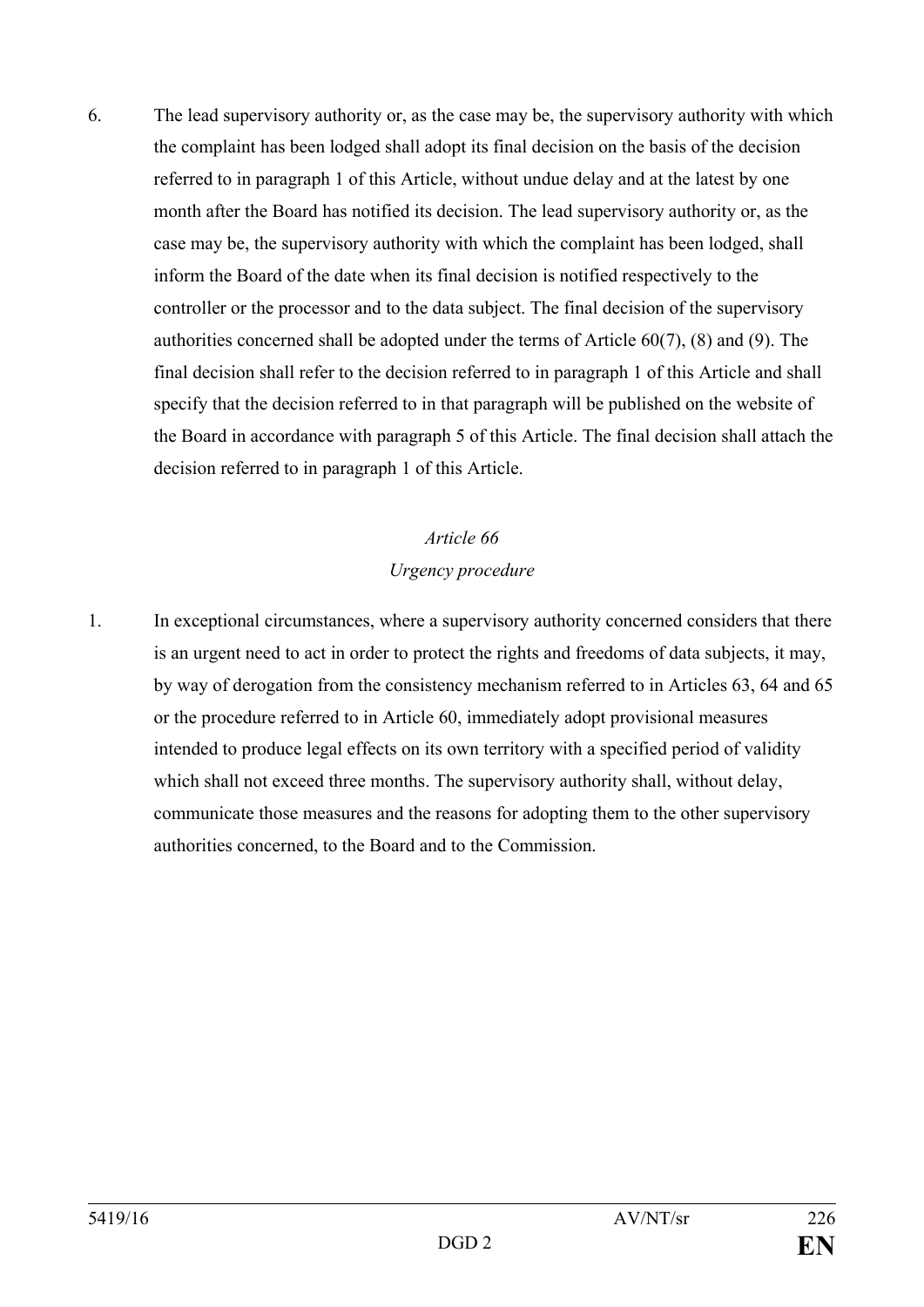- 2. Where a supervisory authority has taken a measure pursuant to paragraph 1 and considers that final measures need urgently be adopted, it may request an urgent opinion or an urgent binding decision from the Board, giving reasons for requesting such opinion or decision.
- 3. Any supervisory authority may request an urgent opinion or an urgent binding decision, as the case may be, from the Board where a competent supervisory authority has not taken an appropriate measure in a situation where there is an urgent need to act, in order to protect the rights and freedoms of data subjects, giving reasons for requesting such opinion or decision, including for the urgent need to act.
- 4. By derogation from Articles 64(3) and 65(2), an urgent opinion or an urgent binding decision referred to in paragraphs 2 and 3 of this Article shall be adopted within two weeks by simple majority of the members of the Board.

## *Article 67 Exchange of information*

The Commission may adopt implementing acts of general scope in order to specify the arrangements for the exchange of information by electronic means between supervisory authorities, and between supervisory authorities and the Board, in particular the standardised format referred to in Article 64.

Those implementing acts shall be adopted in accordance with the examination procedure referred to in Article 93(2).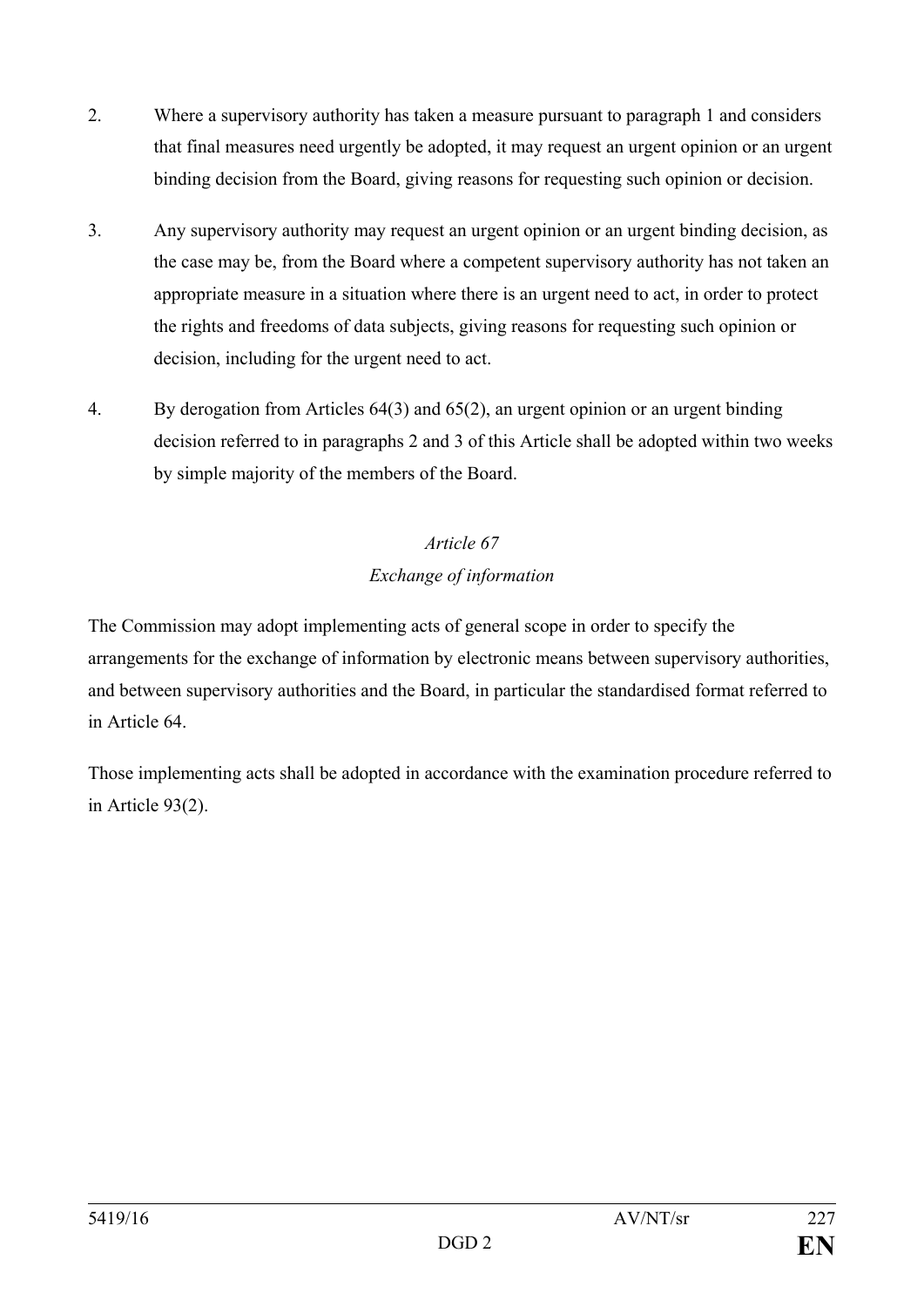#### **SECTION 3**

#### **EUROPEAN DATA PROTECTION BOARD**

#### *Article 68*

#### *European Data Protection Board*

- 1. The European Data Protection Board (the 'Board') is hereby established as a body of the Union and shall have legal personality.
- 2. The Board shall be represented by its Chair.
- 3. The Board shall be composed of the head of one supervisory authority of each Member State and of the European Data Protection Supervisor, or their respective representatives.
- 4. Where in a Member State more than one supervisory authority is responsible for monitoring the application of the provisions pursuant to this Regulation, a joint representative shall be appointed in accordance with that Member State's law.
- 5. The Commission shall have the right to participate in the activities and meetings of the Board without voting right. The Commission shall designate a representative. The Chair of the Board shall communicate to the Commission the activities of the Board.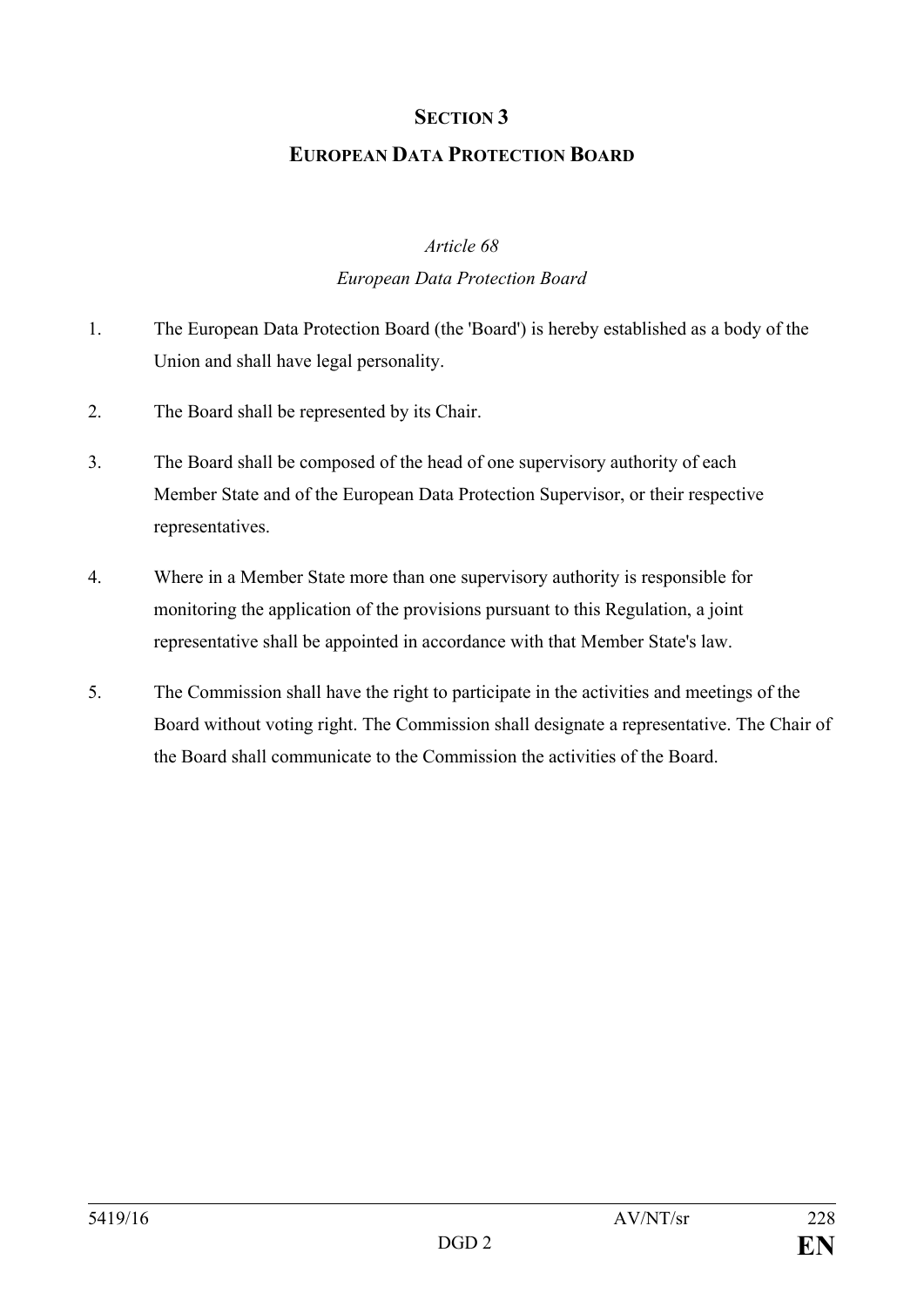6. In the cases referred to in Article 65, the European Data Protection Supervisor shall have voting rights only on decisions which concern principles and rules applicable to the Union institutions, bodies, offices and agencies which correspond in substance to those of this Regulation.

#### *Article 69*

#### *Independence*

- 1. The Board shall act independently when performing its tasks or exercising its powers pursuant to Articles 70 and 71.
- 2. Without prejudice to requests by the Commission referred to in point (b) of Article 70(1) and in Article 70(2), the Board shall, in the performance of its tasks or the exercise of its powers, neither seek nor take instructions from anybody.

## *Article 70 Tasks of the Board*

- 1. The Board shall ensure the consistent application of this Regulation. To that end, the Board shall, on its own initiative or, where relevant, at the request of the Commission, in particular:
	- (a) monitor and ensure the correct application of this Regulation in the cases provided for in Articles 64 and 65 without prejudice to the tasks of national supervisory authorities;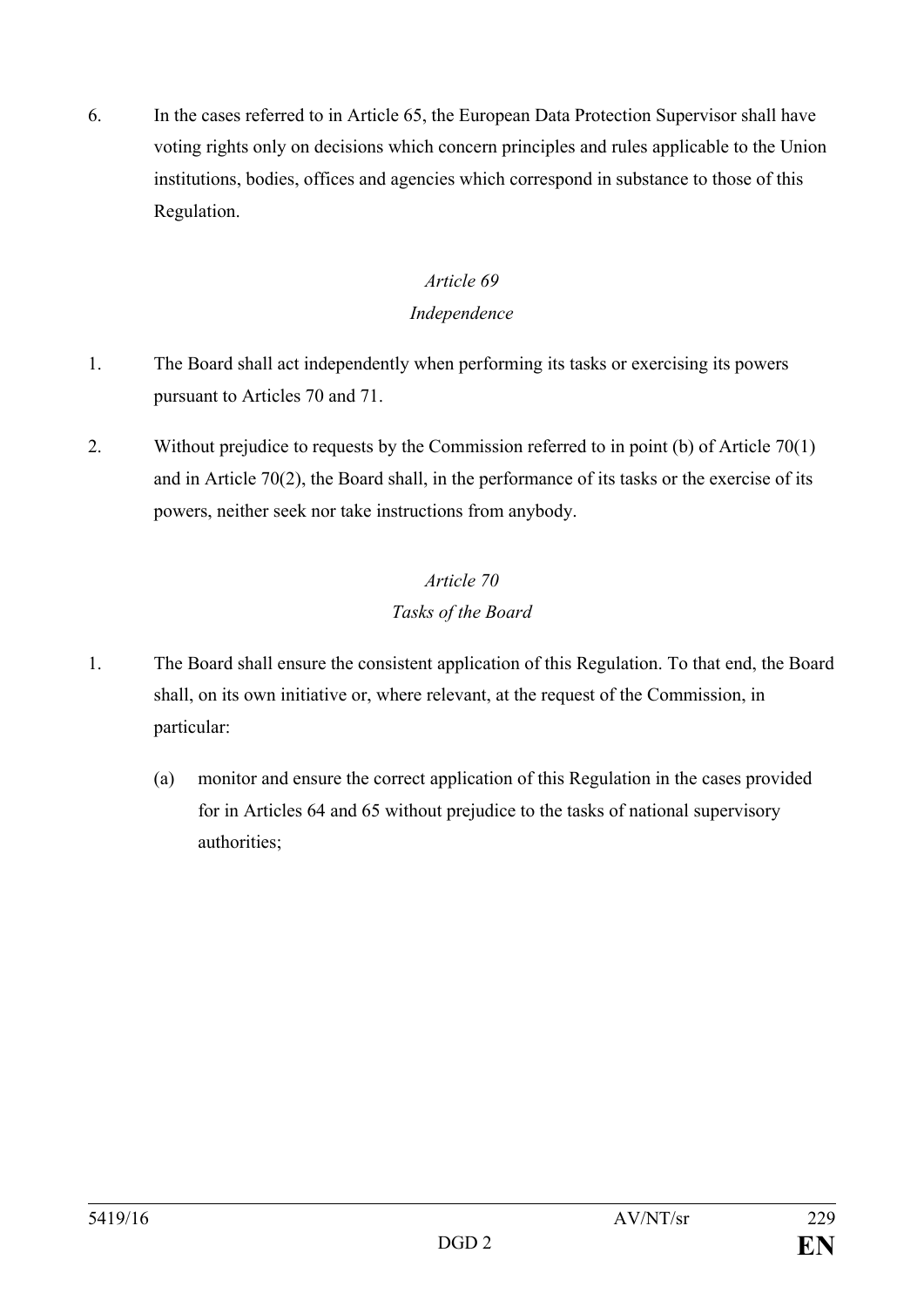- (b) advise the Commission on any issue related to the protection of personal data in the Union, including on any proposed amendment of this Regulation;
- (c) advise the Commission on the format and procedures for the exchange of information between controllers, processors and supervisory authorities for binding corporate rules;
- (d) issue guidelines, recommendations, and best practices on procedures for erasing links, copies or replications of personal data from publicly available communication services as referred to in Article 17 (2);
- (e) examine, on its own initiative, on request of one of its members or on request of the Commission, any question covering the application of this Regulation and issue guidelines, recommendations and best practices in order to encourage consistent application of this Regulation;
- (f) issue guidelines, recommendations and best practices in accordance with point (e) of this paragraph for further specifying the criteria and conditions for decisions based on profiling pursuant to Article 22(2);
- (g) issue guidelines, recommendations and best practices in accordance with point (e) of this paragraph for establishing the personal data breaches and determining the undue delay referred to in Article 33(1) and (2) and for the particular circumstances in which a controller or a processor is required to notify the personal data breach;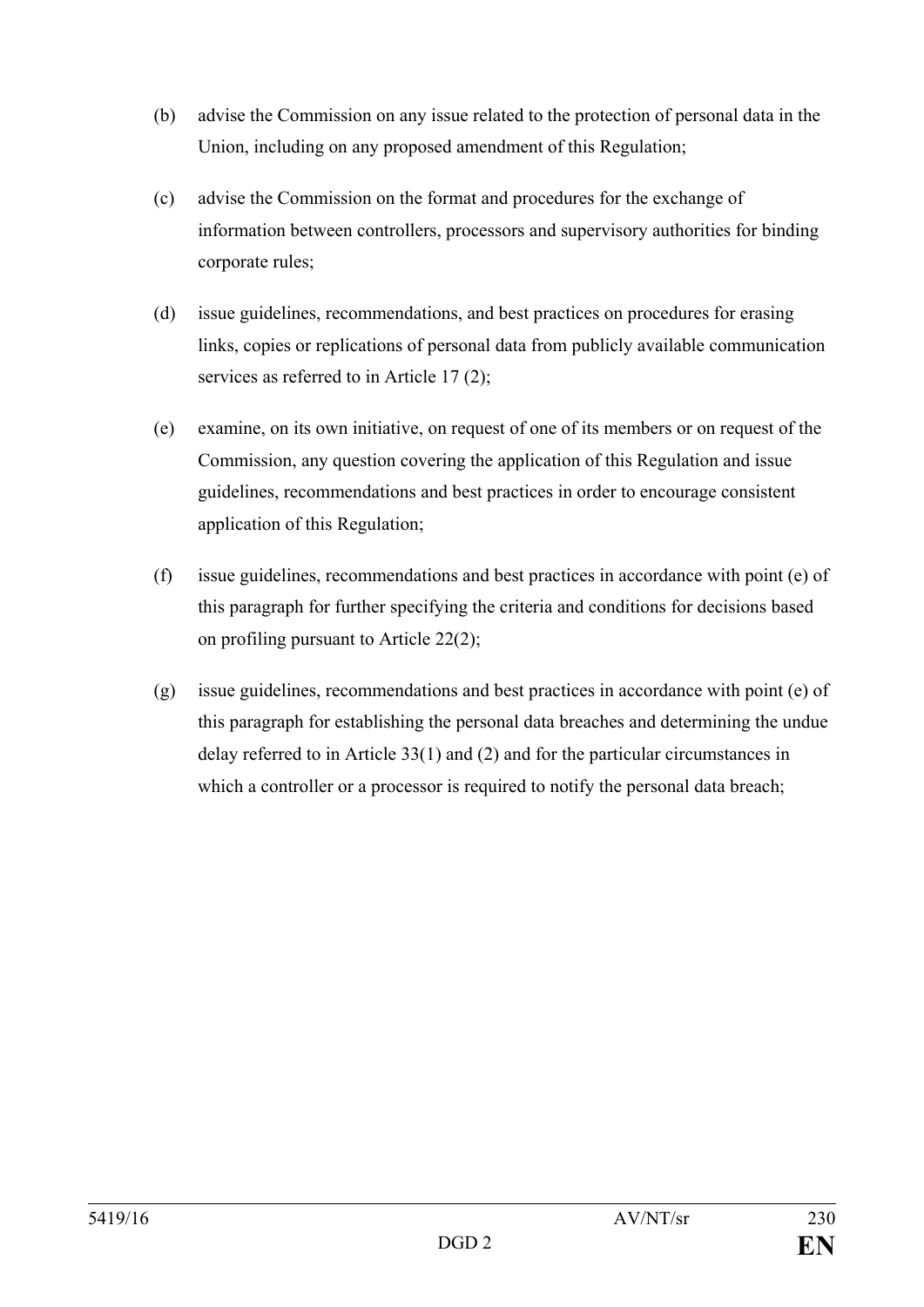- (h) issue guidelines, recommendations and best practices in accordance with point (e) of this paragraph as to the circumstances in which a personal data breach is likely to result in a high risk to the rights and freedoms of the natural persons referred to in Article 34(1).
- (i) issue guidelines, recommendations and best practices in accordance with point (e) of this paragraph for the purpose of further specifying the criteria and requirements for personal data transfers based on binding corporate rules adhered to by controllers and binding corporate rules adhered to by processors and on further necessary requirements to ensure the protection of personal data of the data subjects concerned referred to in Article 47;
- (j) issue guidelines, recommendations and best practices in accordance with point (e) of this paragraph for the purpose of further specifying the criteria and requirements for the personal data transfers on the basis of Article 49(1);
- (k) draw up guidelines for supervisory authorities concerning the application of measures referred to in Article 58(1), (2) and (3) and the fixing of administrative fines pursuant to Articles 83;
- (l) review the practical application of the guidelines, recommendations and best practices referred to in point (e) and (f);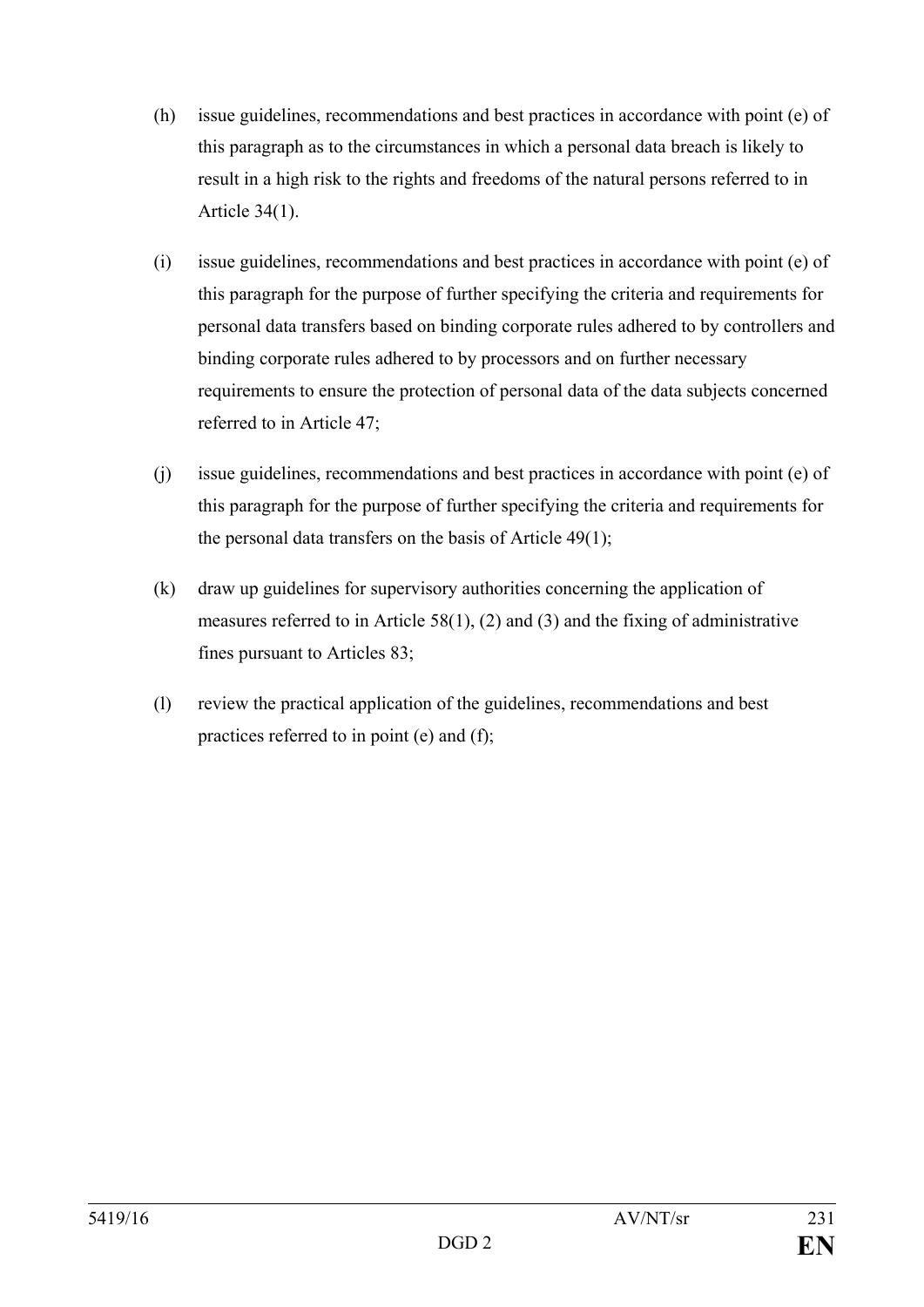- (m) issue guidelines, recommendations and best practices in accordance with point (e) of this paragraph for establishing common procedures for reporting by natural persons of infringements of this Regulation pursuant to Article 54(2);
- (n) encourage the drawing-up of codes of conduct and the establishment of data protection certification mechanisms and data protection seals and marks pursuant to Articles 40 and 42;
- (o) carry out the accreditation of certification bodies and its periodic review pursuant to Article 43 and maintain a public register of accredited bodies pursuant to Article 43(6) and of the accredited controllers or processors established in third countries pursuant to Article 42(7);
- (p) specify the requirements referred to in Article 43(3) with a view to the accreditation of certification bodies under Article 42;
- (q) provide the Commission with an opinion on the certification requirements referred to in Article 43(8);
- (r) provide the Commission with an opinion on the the icons referred to in Article  $12(7)$ ;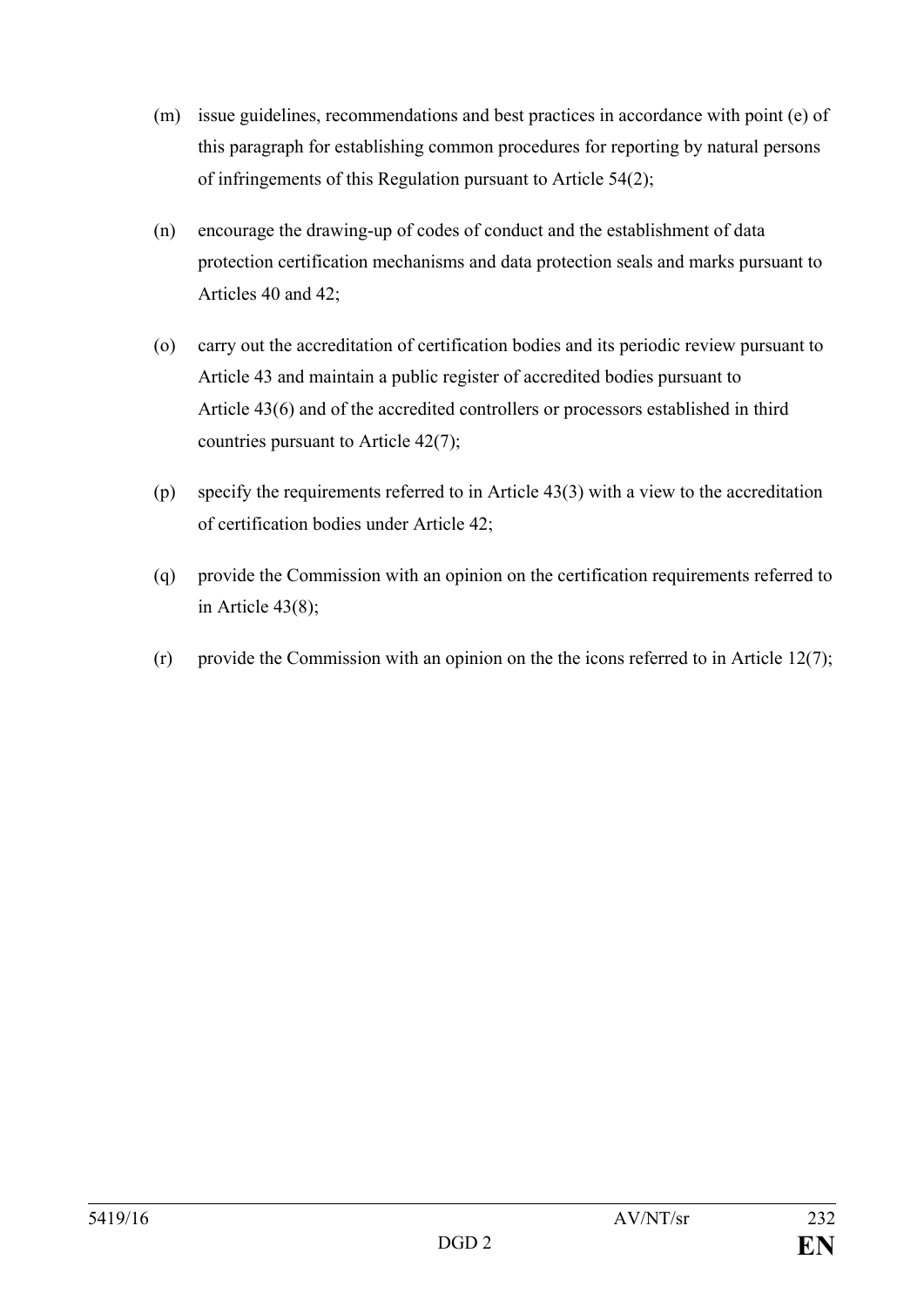- (s) provide the Commission with an opinion for the assessment of the adequacy of the level of protection in a third country or international organisation, including for the assessment whether a third country, a territory or one or more specified sectors within that third country, or an international organisation no longer ensures an adequate level of protection. To that end, the Commission shall provide the Board with all necessary documentation, including correspondence with the government of the third country, with regard to that third country, territory or specified sector, or with the international organisation.
- (t) issue opinions on draft decisions of supervisory authorities pursuant to the consistency mechanism referred to in Article 64(1), on matters submitted pursuant to Article 64(2) and to issue binding decisions pursuant to Article 65, including in cases referred to in Article 66;
- (u) promote the cooperation and the effective bilateral and multilateral exchange of information and best practices between the supervisory authorities;
- (v) promote common training programmes and facilitate personnel exchanges between the supervisory authorities and, where appropriate, with the supervisory authorities of third countries or with international organisations;
- (w) promote the exchange of knowledge and documentation on data protection legislation and practice with data protection supervisory authorities worldwide.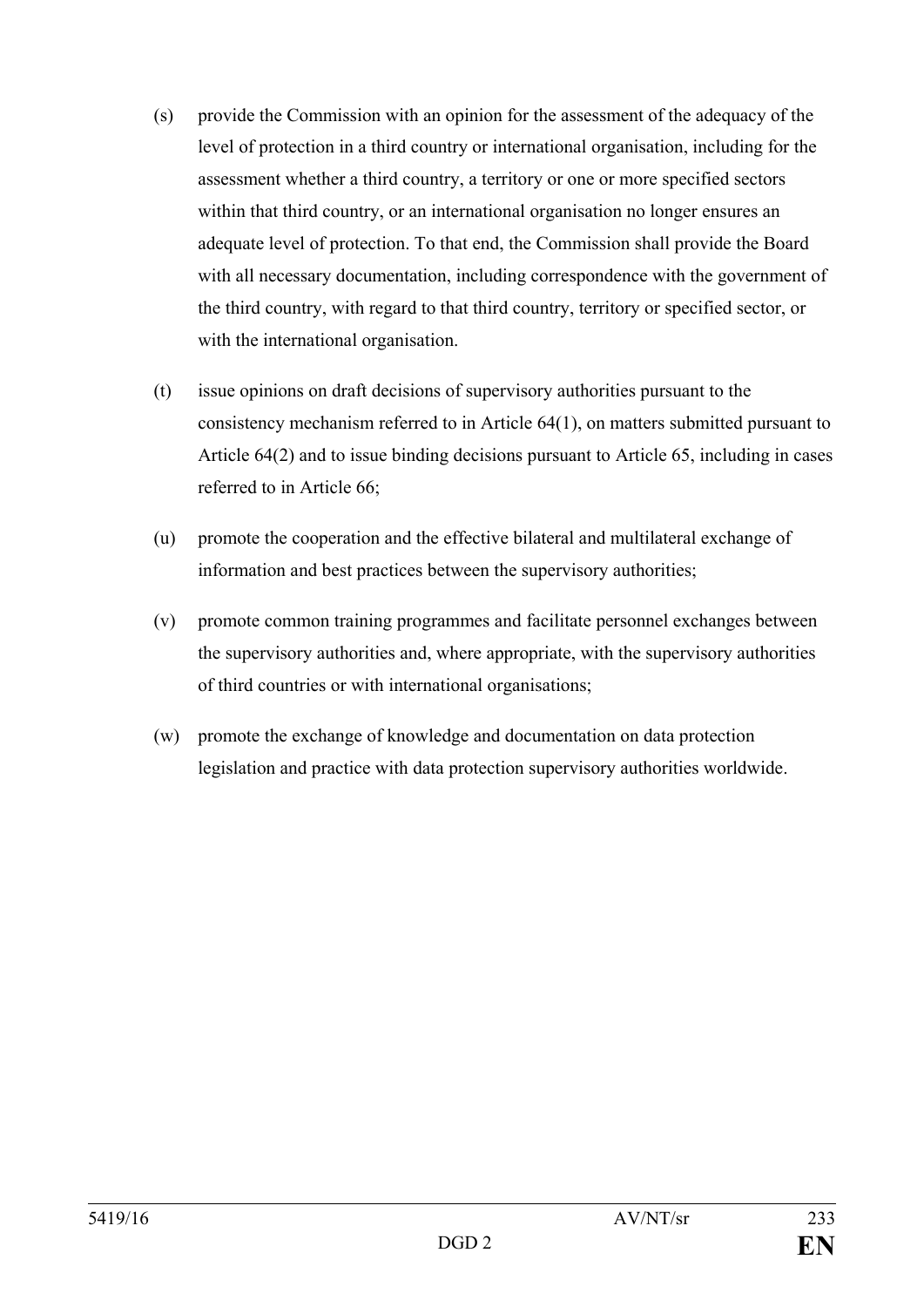- (x) issue opinions on codes of conduct drawn up at Union level pursuant to Article 40(9); and
- (y) maintain a publicly accessible electronic register of decisions taken by supervisory authorities and courts on issues handled in the consistency mechanism.
- 2. Where the Commission requests advice from the Board, it may indicate a time limit, taking into account the urgency of the matter.
- 3. The Board shall forward its opinions, guidelines, recommendations, and best practices to the Commission and to the committee referred to in Article 93 and make them public.
- 4. The Board shall, where appropriate, consult interested parties and give them the opportunity to comment within a reasonable period. The Board shall, without prejudice to Article 76, make the results of the consultation procedure publicly available.

## *Article 71 Reports*

1. The Board shall draw up an annual report regarding the protection of natural persons with regard to processing in the Union and, where relevant, in third countries and international organisations. The report shall be made public and be transmitted to the European Parliament, to the Council and to the Commission.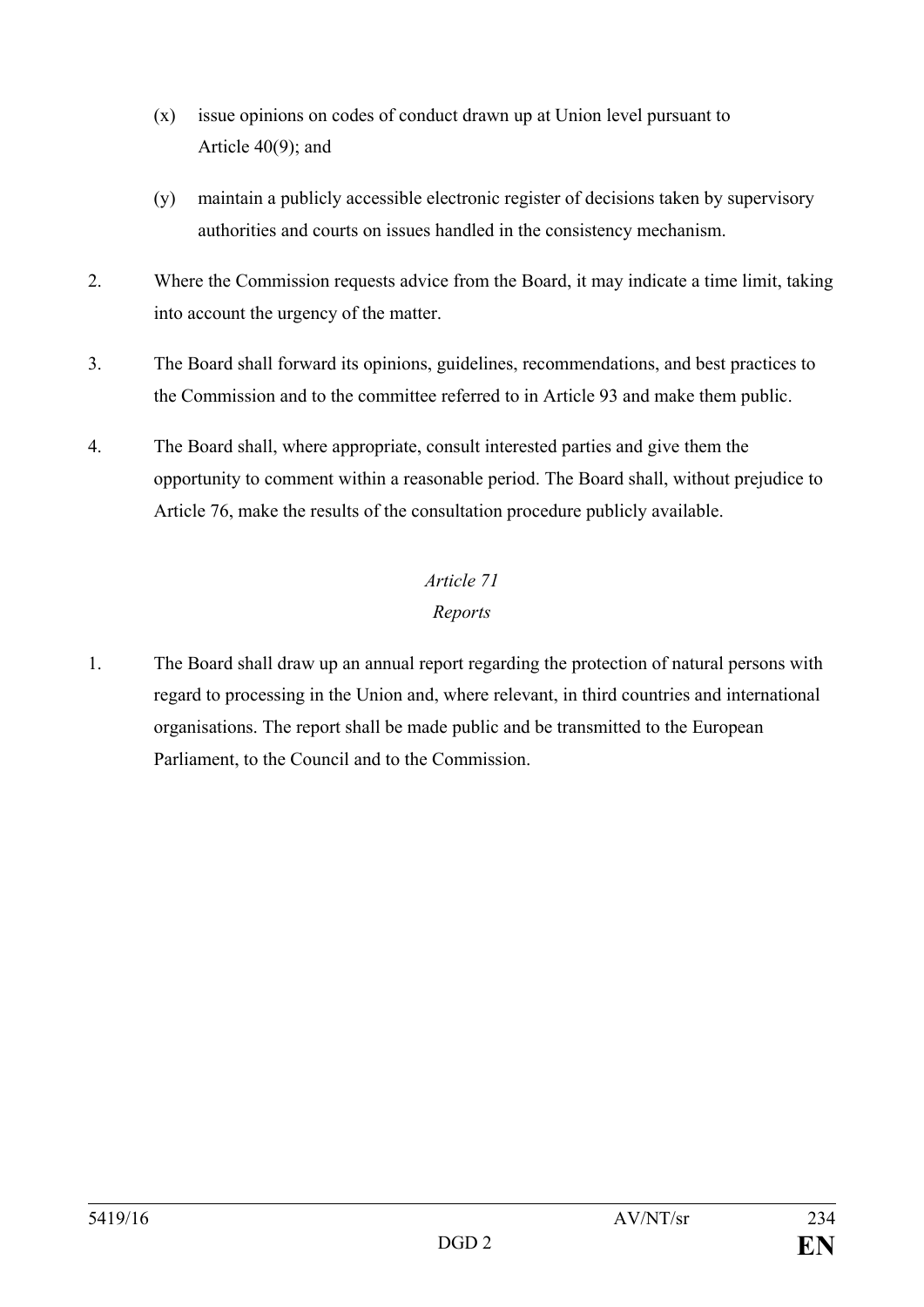2. The annual report shall include a review of the practical application of the guidelines, recommendations and best practices referred to in point (l) of Article 70(1) as well as of the binding decisions referred to in Article 65.

## *Article 72 Procedure*

- 1. The Board shall take decisions by a simple majority of its members, unless otherwise provided for in this Regulation.
- 2. The Board shall adopt its own rules of procedure by a two-third majority of its members and organise its own operational arrangements.

## *Article 73*

### *Chair*

- 1. The Board shall elect a chair and two deputy chairs from amongst its members by simple majority.
- 2. The term of office of the Chair and of the deputy chairs shall be five years and be renewable once.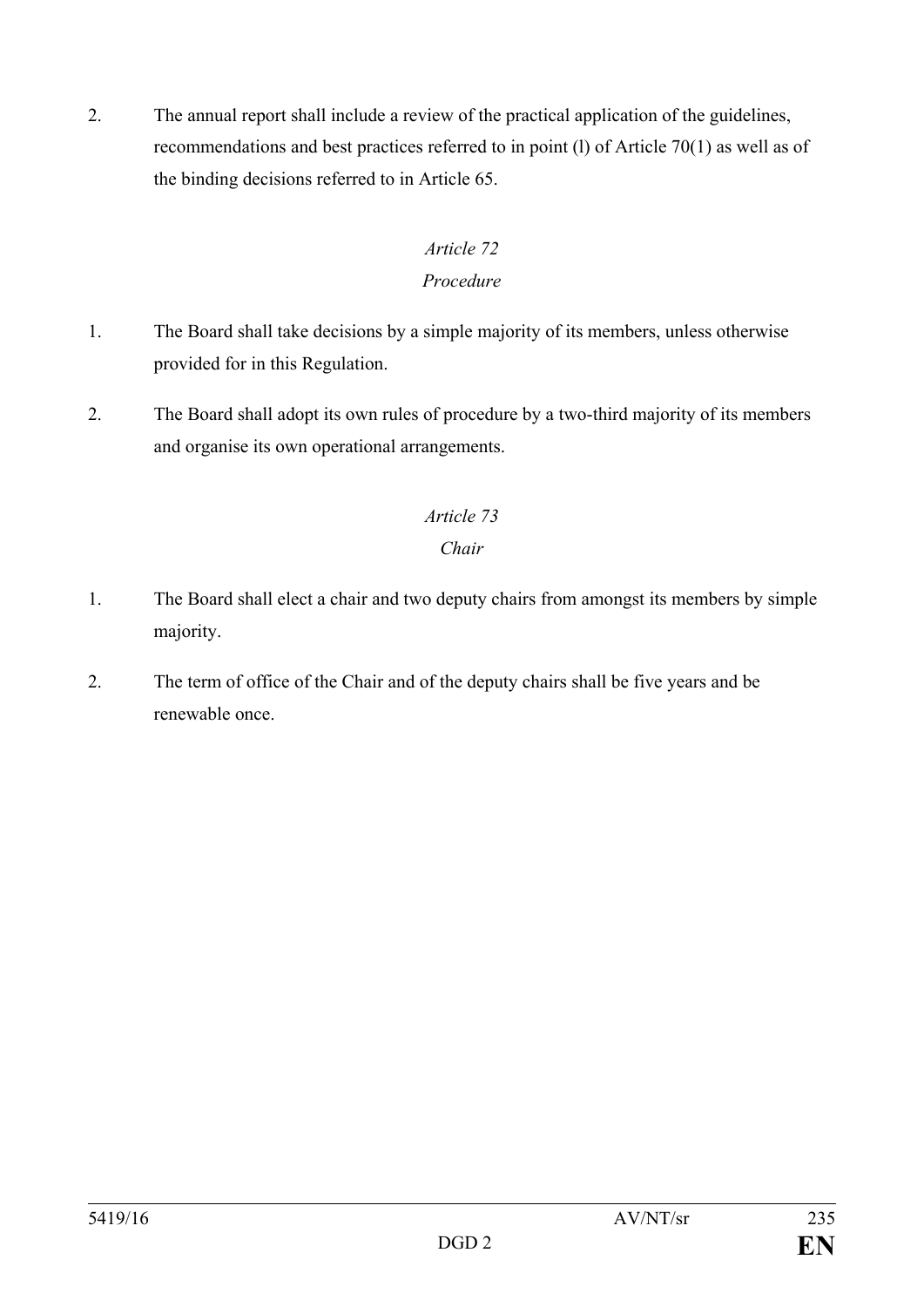#### *Tasks of the Chair*

- 1. The Chair shall have the following tasks:
	- (a) to convene the meetings of the Board and prepare its agenda;
	- (b) to notify decisions adopted by the Board pursuant to Article 65 to the lead supervisory authority and the supervisory authorities concerned;
	- (c) to ensure the timely performance of the tasks of the Board, in particular in relation to the consistency mechanism referred to in Article 63.
- 2. The Board shall lay down the allocation of tasks between the Chair and the deputy chairs in its rules of procedure.

#### *Article 75*

#### *Secretariat*

- 1. The Board shall have a secretariat, which shall be provided by the European Data Protection Supervisor.
- 2. The secretariat shall perform its tasks exclusively under the instructions of the Chair of the Board.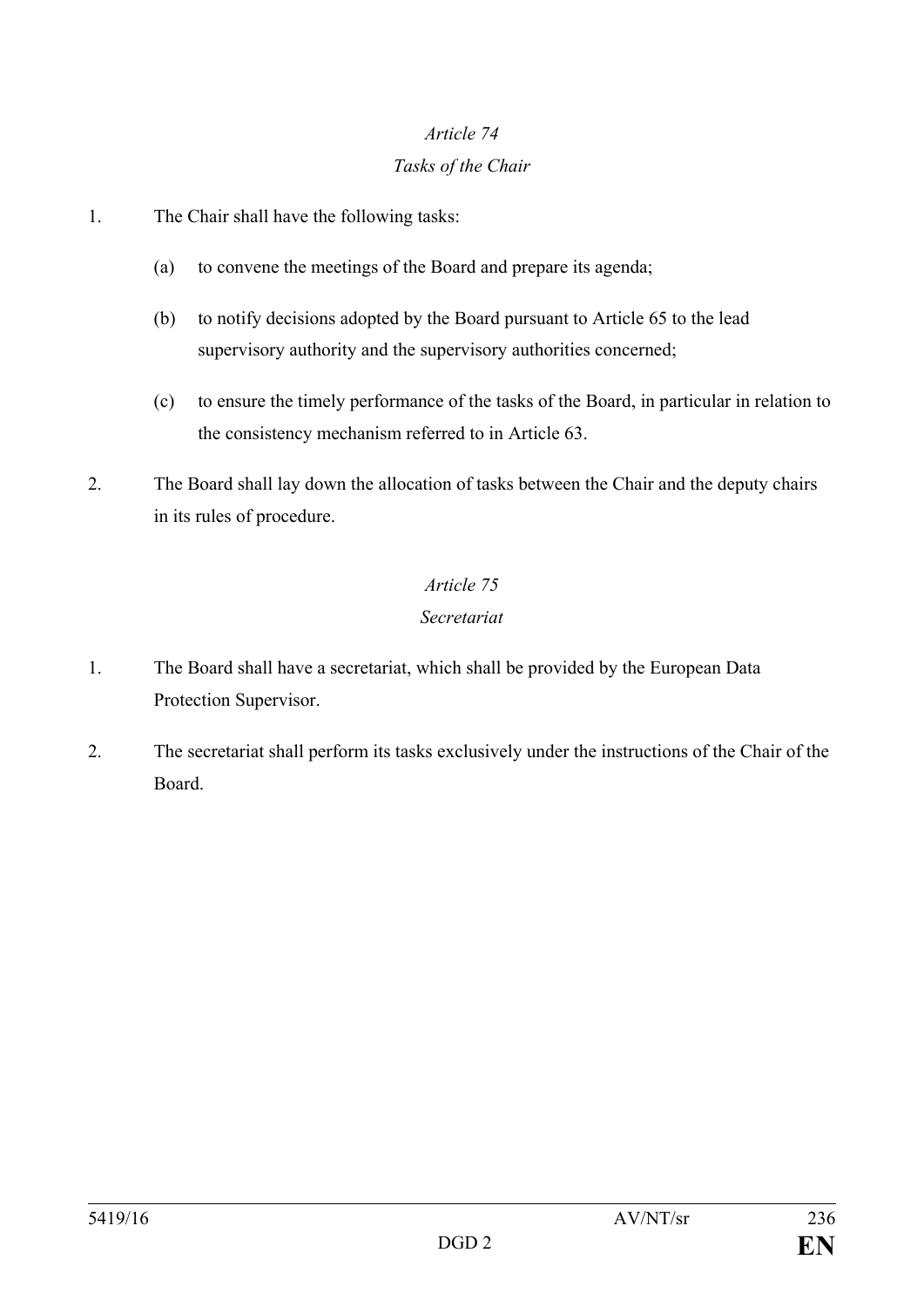- 3. The staff of the European Data Protection Supervisor involved in carrying out the tasks conferred on the Board by this Regulation shall be subject to separate reporting lines from the staff involved in carrying out tasks conferred on the European Data Protection Supervisor.
- 4. Where appropriate, the Board and the European Data Protection Supervisor shall establish and publish a Memorandum of Understanding implementing this Article, determining the terms of their cooperation, and applicable to the staff of the European Data Protection Supervisor involved in carrying out the tasks conferred on the Board by this Regulation.
- 5. The secretariat shall provide analytical, administrative and logistical support to the Board.
- 6. The secretariat shall be responsible in particular for:
	- (a) the day-to-day business of the Board;
	- (b) communication between the members of the Board, its Chair and the Commission;
	- (c) communication with other institutions and the public;
	- (d) the use of electronic means for the internal and external communication;
	- (e) the translation of relevant information;
	- (f) the preparation and follow-up of the meetings of the Board;
	- (g) the preparation, drafting and publication of opinions, decisions on the settlement of disputes between supervisory authorities and other texts adopted by the Board.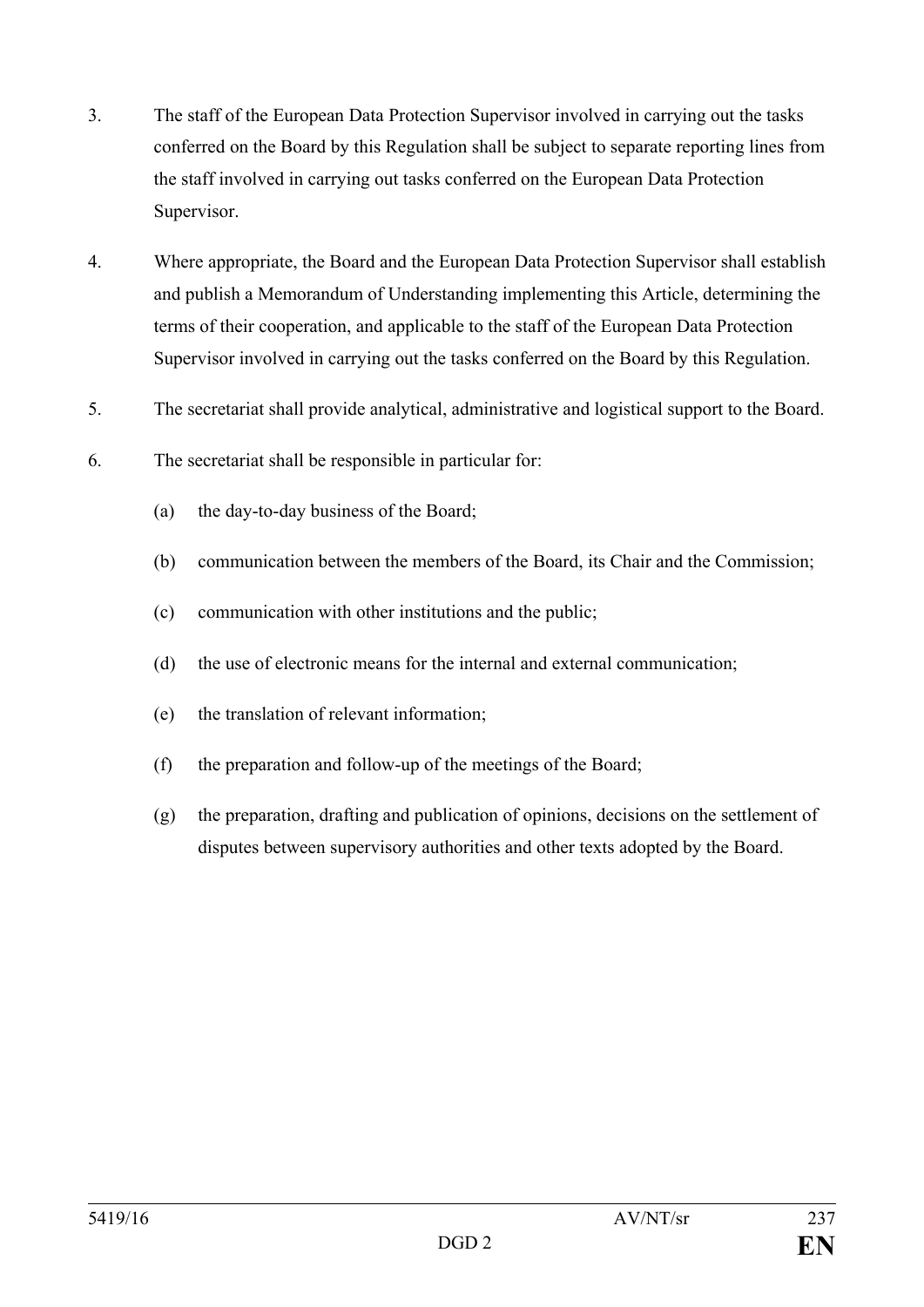#### *Confidentiality*

- 1. The discussions of the Board shall be confidential where the Board deems it necessary, as provided for in its rules of procedure.
- 2. Access to documents submitted to members of the Board, experts and representatives of third parties shall be governed by Regulation (EC) No 1049/2001 of the European Parliament and of the Council<sup>[1](#page-238-0)</sup>.

# **CHAPTER VIII REMEDIES, LIABILITY AND PENALTIES**

#### *Article 77*

*Right to lodge a complaint with a supervisory authority* 

1. Without prejudice to any other administrative or judicial remedy, every data subject shall have the right to lodge a complaint with a supervisory authority, in particular in the Member State of his or her habitual residence, place of work or place of the alleged infringment if the data subject considers that the processing of personal data relating to him or her infringes this Regulation.

<span id="page-238-0"></span> $\mathbf{1}$ **<sup>1</sup>** Regulation (EC) No 1049/2001 of the European Parliament and of the Council of 30 May 2001 regarding public access to European Parliament, Council and Commission documents (OJ L 145, 31.5.2001, p. 43).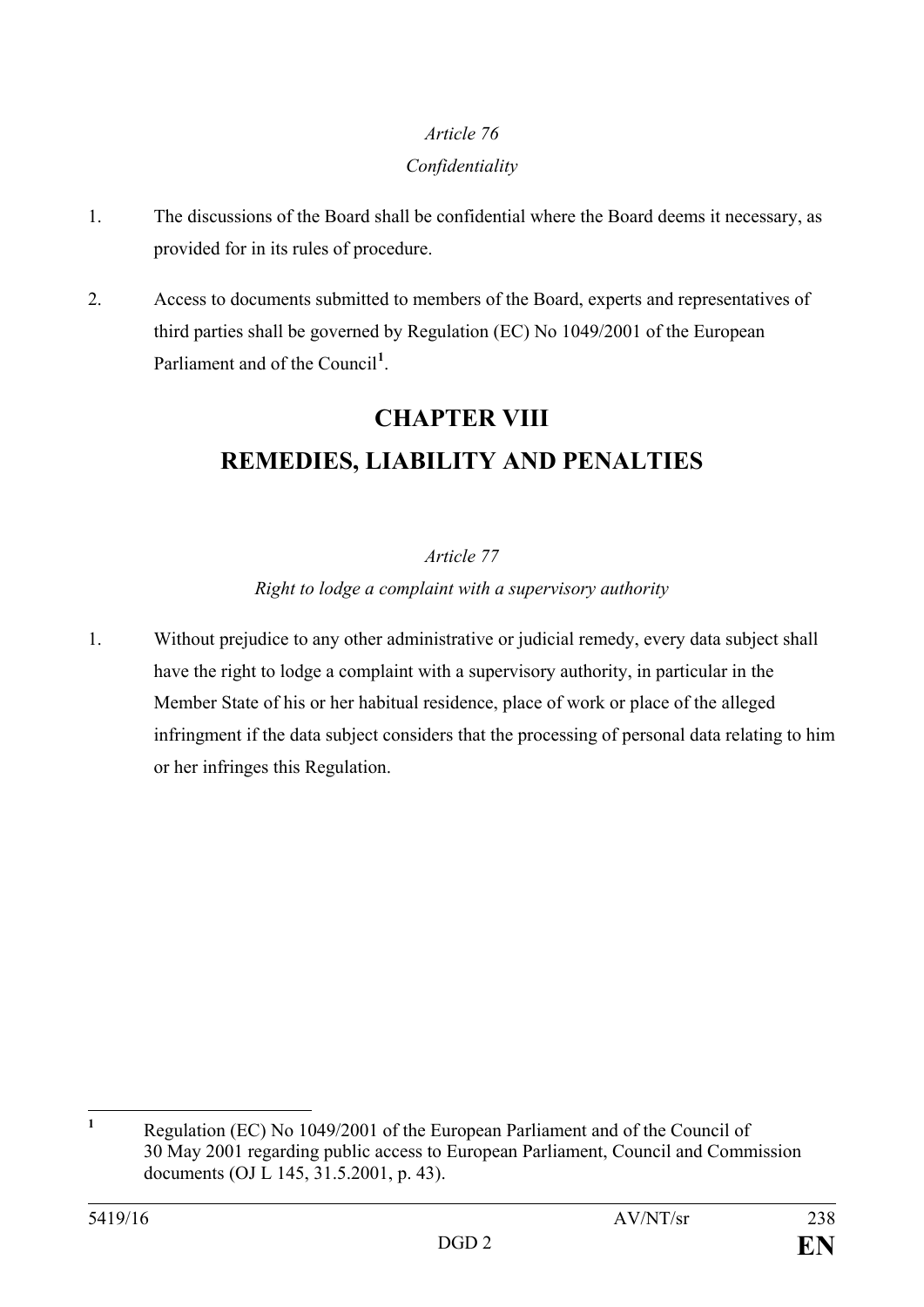2. The supervisory authority with which the complaint has been lodged shall inform the complainant on the progress and the outcome of the complaint including the possibility of a judicial remedy pursuant to Article 78.

#### *Article 78*

#### *Right to an effective judicial remedy against a supervisory authority*

- 1. Without prejudice to any other administrative or non-judicial remedy, each natural or legal person shall have the right to an effective judicial remedy against a legally binding decision of a supervisory authority concerning them.
- 2. Without prejudice to any other administrative or non-judicial remedy, each data subject shall have the right to a an effective judicial remedy where the supervisory authority which is competent pursuant to Article 55 and Article 56 does not handle a complaint or does not inform the data subject within three months on the progress or outcome of the complaint lodged pursuant to Article 77.
- 3. Proceedings against a supervisory authority shall be brought before the courts of the Member State where the supervisory authority is established.
- 4. Where proceedings are brought against a decision of a supervisory authority which was preceded by an opinion or a decision of the Board in the consistency mechanism, the supervisory authority shall forward that opinion or decision to the court.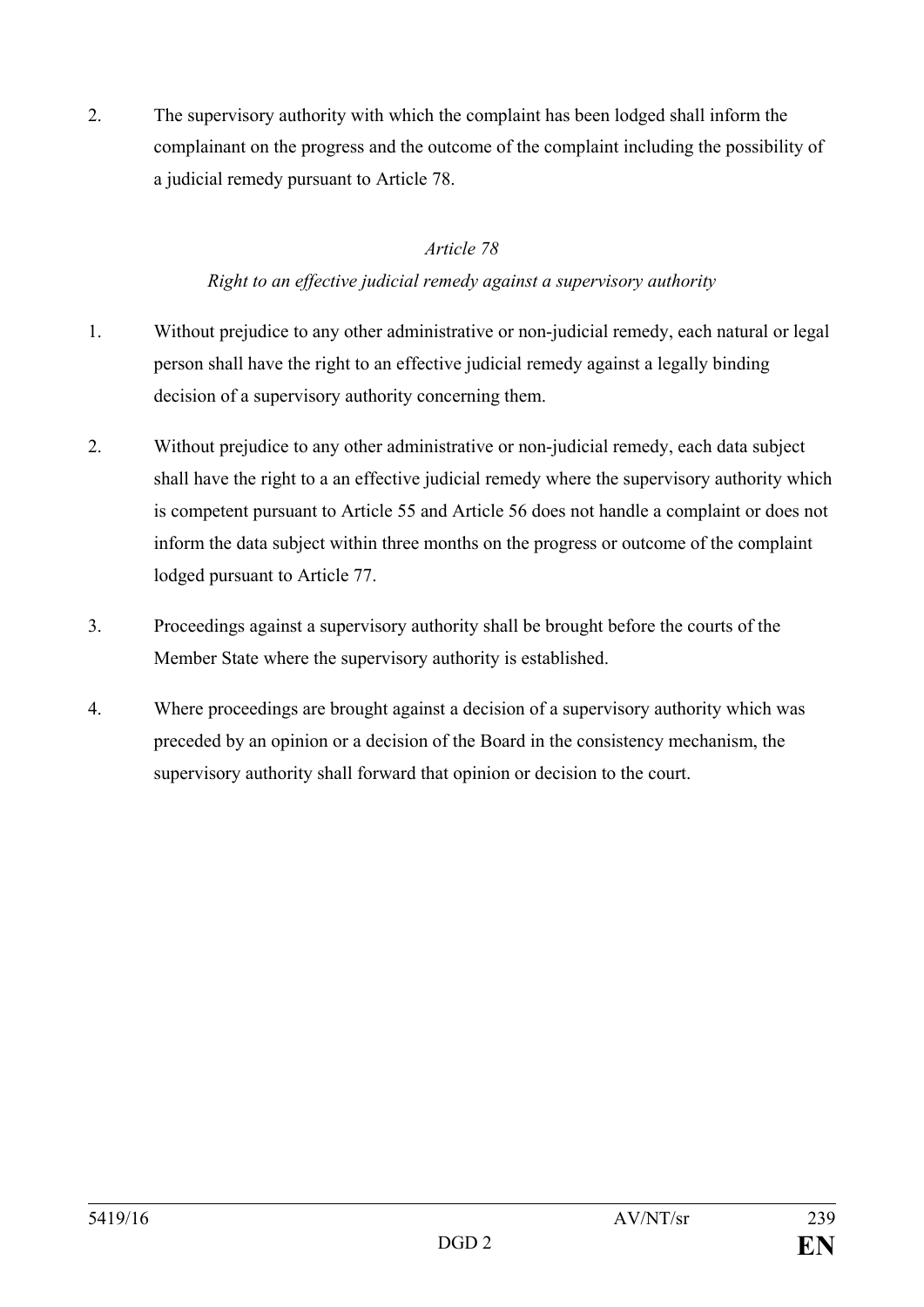## *Article 79 Right to an effective judicial remedy against a controller or processor*

- 1. Without prejudice to any available administrative or non-judicial remedy, including the right to lodge a complaint with a supervisory authority pursuant to Article 77, each data subject shall have the right to an effective judicial remedy where he or she considers that his or her rights under this Regulation have been infringed as a result of the processing of his or her personal data in non-compliance with this Regulation.
- 2. Proceedings against a controller or a processor shall be brought before the courts of the Member State where the controller or processor has an establishment. Alternatively, such proceedings may be brought before the courts of the Member State where the data subject has his or her habitual residence, unless the controller or processor is a public authority of a Member State acting in the exercise of its public powers.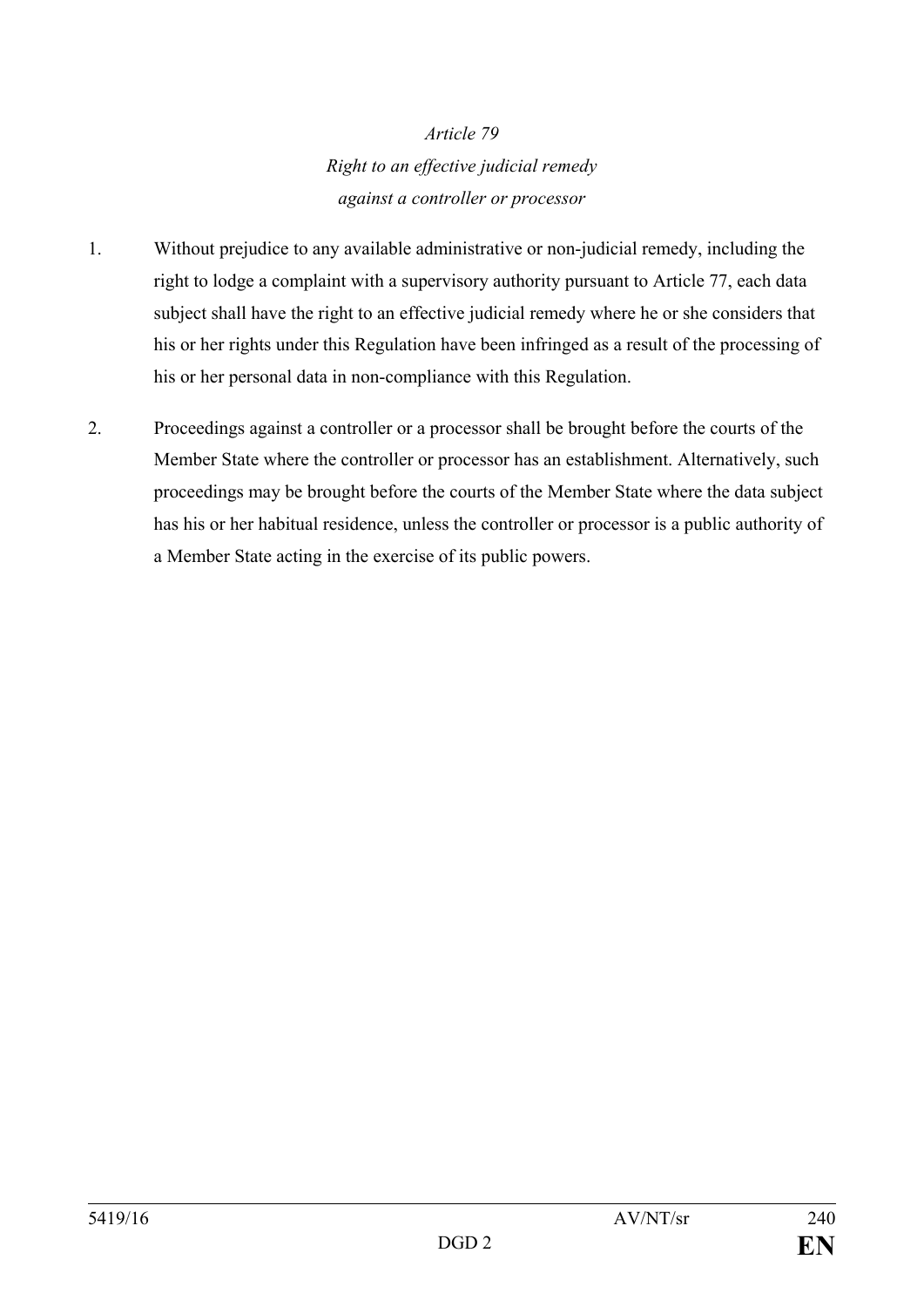## *Article 80 Representation of data subjects*

- 1. The data subject shall have the right to mandate a not-for-profit body, organisation or association which has been properly constituted in accordance with the law of a Member State, has statutory objectives which are in the public interest, and is active in the field of the protection of data subjects' rights and freedoms with regard to the protection of their personal data to lodge the complaint on his or her behalf, to exercise the rights referred to in Articles 77, 78 and 79 on his or her behalf, and to exercise the right to receive compensation referred to in Article 82 on his or her behalf where provided for by Member State law.
- 2. Member States may provide that any body, organisation or association referred to in paragraph 1 of this Article, independently of a data subject's mandate, has the right to lodge, in that Member State, a complaint with the supervisory authority which is competent pursuant to Article 77 and to exercise the rights referred to in Articles 78 and 79 if it considers that the rights of a data subject under this Regulation have been infringed as a result of the processing.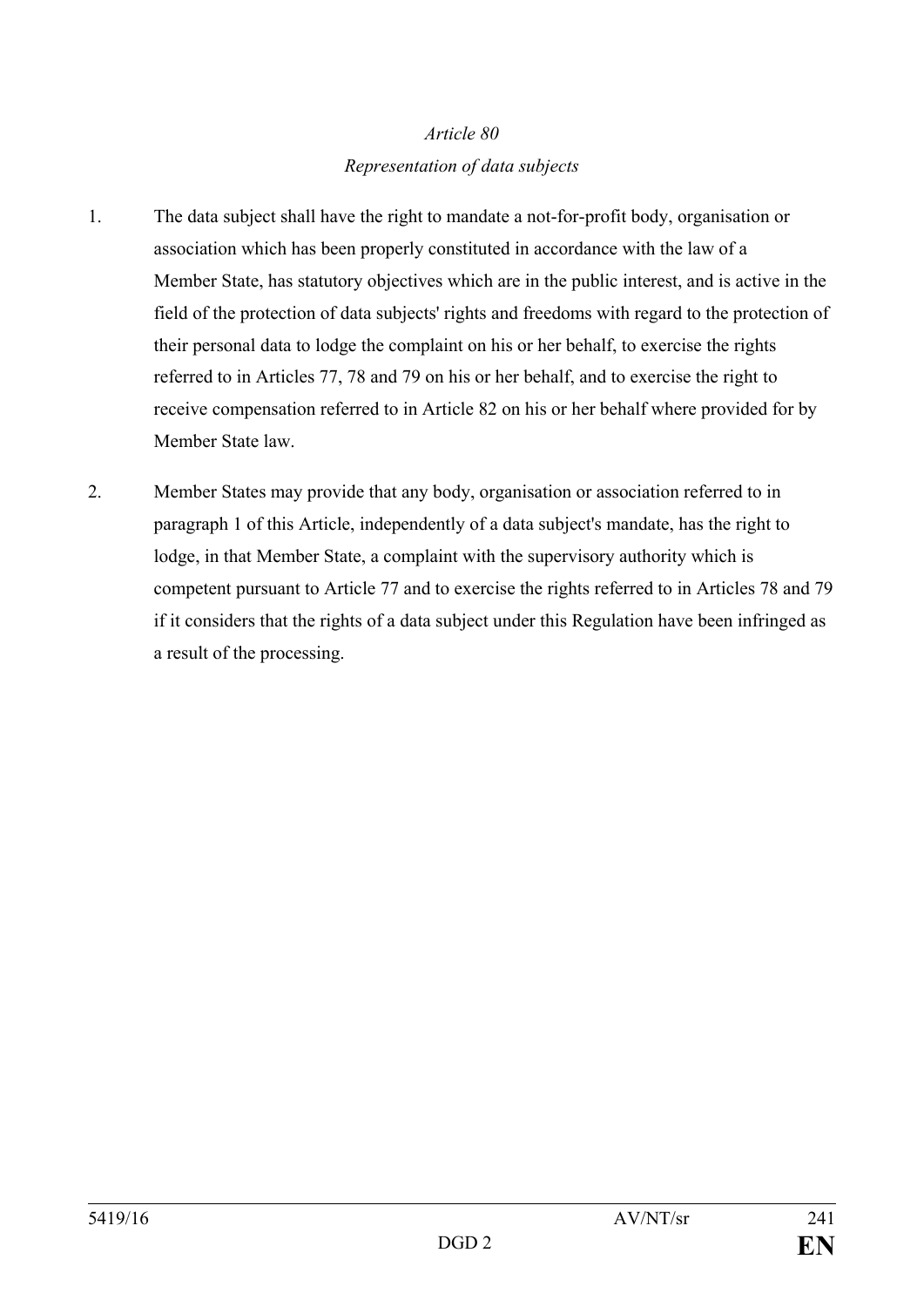#### *Suspension of proceedings*

- 1. Where a competent court of a Member State has information on proceedings, concerning the same subject matter as regards processing by the same controller or processor, that are pending in a court in another Member State, it shall contact that court in the other Member State to confirm the existence of such proceedings.
- 2. Where proceedings concerning the same subject matter as regards processing of the same controller or processor are pending in a court in another Member State, any competent court other than the court first seized may suspend its proceedings.
- 3. Where those proceedings are pending at first instance, any court other than the court first seized may also, on the application of one of the parties, decline jurisdiction if the court first seized has jurisdiction over the actions in question and its law permits the consolidation thereof.

### *Article 82*

## *Right to compensation and liability*

1. Any person who has suffered material or non-material damage as a result of an infringement of this Regulation shall have the right to receive compensation from the controller or processor for the damage suffered.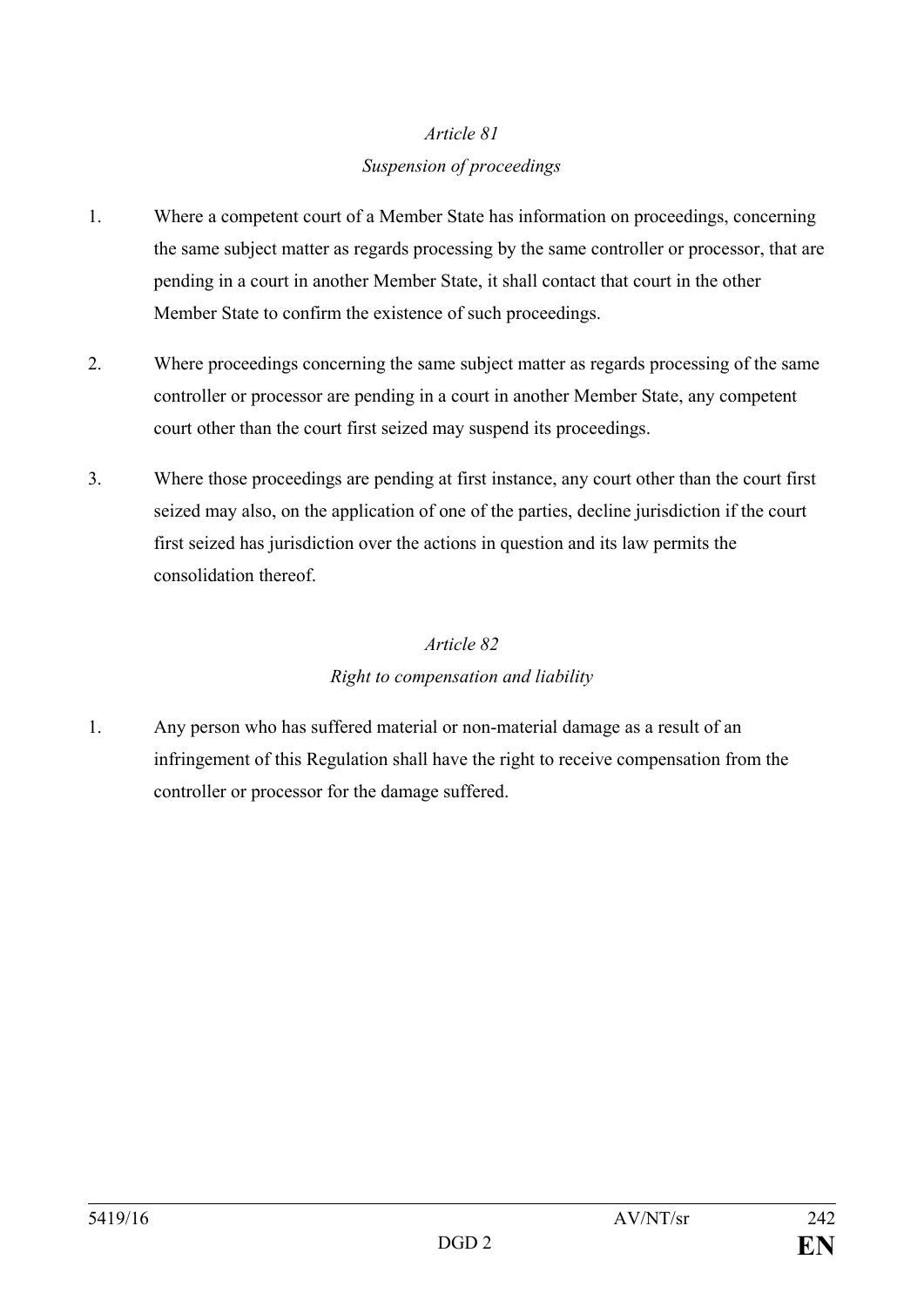- 2. Any controller involved in processing shall be liable for the damage caused by processing which infringes this Regulation. A processor shall be liable for the damage caused by processing only where it has not complied with obligations of this Regulation specifically directed to processors or where it has acted outside or contrary to lawful instructions of the controller.
- 3. A controller or processor shall be exempt from liability under paragraph 2 if it proves that it is not in any way responsible for the event giving rise to the damage.
- 4. Where more than one controller or processor, or both a controller and a processor, are involved in the same processing and where they are, under paragraphs 2 and 3, responsible for any damage caused by processing, each controller or processor shall be held liable for the entire damage in order to ensure effective compensation of the data subject.
- 5. Where a controller or processor has, in accordance with paragraph 4, paid full compensation for the damage suffered, that controller or processor shall be entitled to claim back from the other controllers or processors involved in the same processing that part of the compensation corresponding to their part of responsibility for the damage, in accordance with the conditions set out in paragraph 2.
- 6. Court proceedings for exercising the right to receive compensation shall be brought before the courts competent under the law of the Member State referred to in Article 79(2).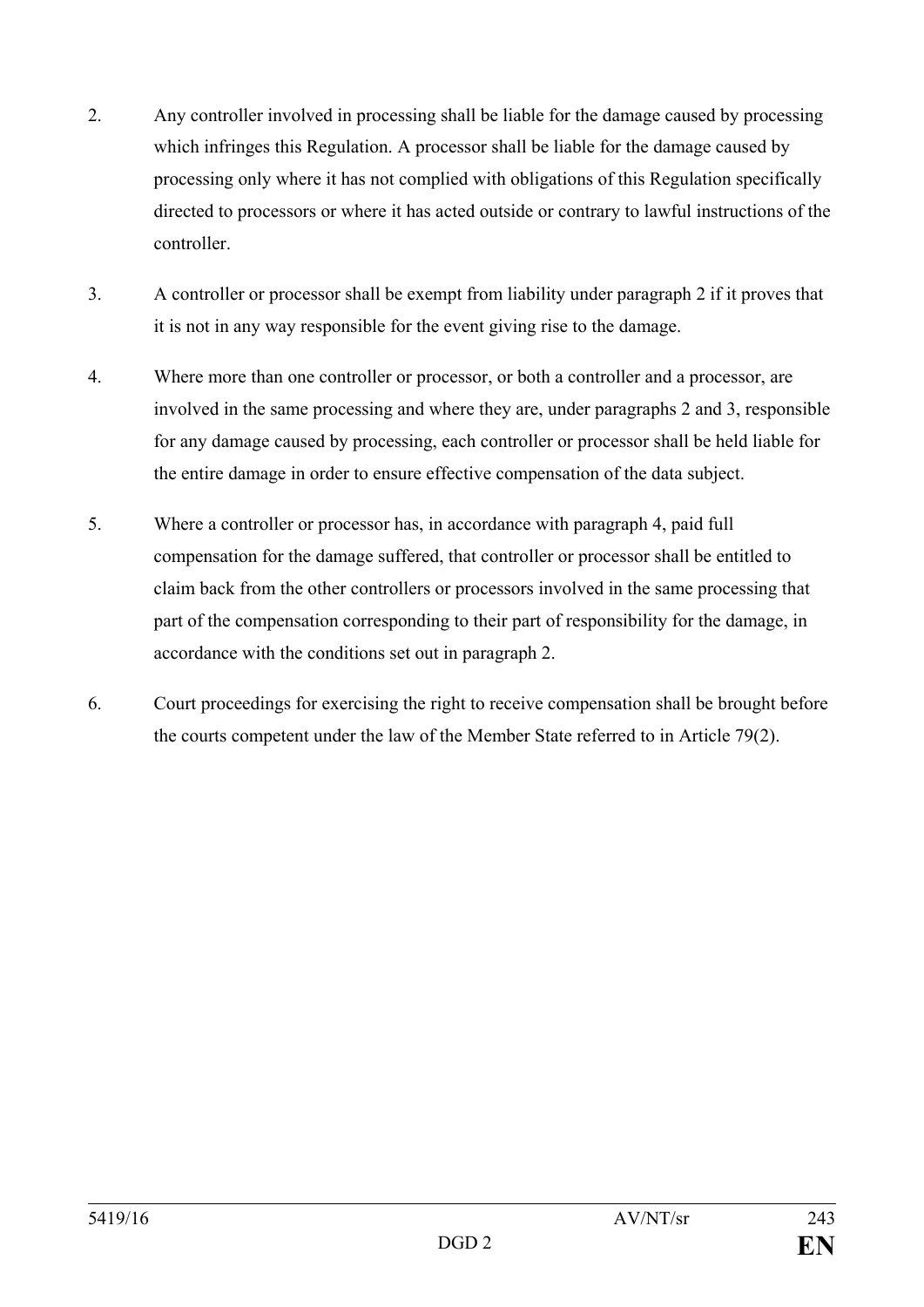#### *General conditions for imposing administrative fines*

- 1. Each supervisory authority shall ensure that the imposition of administrative fines pursuant to this Article in respect of infringements of this Regulation referred to in paragraphs 4, 5 and 6 shall in each individual case be effective, proportionate and dissuasive.
- 2. Administrative fines shall, depending on the circumstances of each individual case, be imposed in addition to, or instead of, measures referred to in points (a) to (h) and (j) of Article 58(2). When deciding whether to impose an administrative fine and deciding on the amount of the administrative fine in each individual case due regard shall be given to the following:
	- (a) the nature, gravity and duration of the infringement taking into account the nature scope or purpose of the processing concerned as well as the number of data subjects affected and the level of damage suffered by them;
	- (b) the intentional or negligent character of the infringement;
	- (c) any action taken by the controller or processor to mitigate the damage suffered by data subjects;
	- (d) the degree of responsibility of the controller or processor taking into account technical and organisational measures implemented by them pursuant to Articles 25 and 32;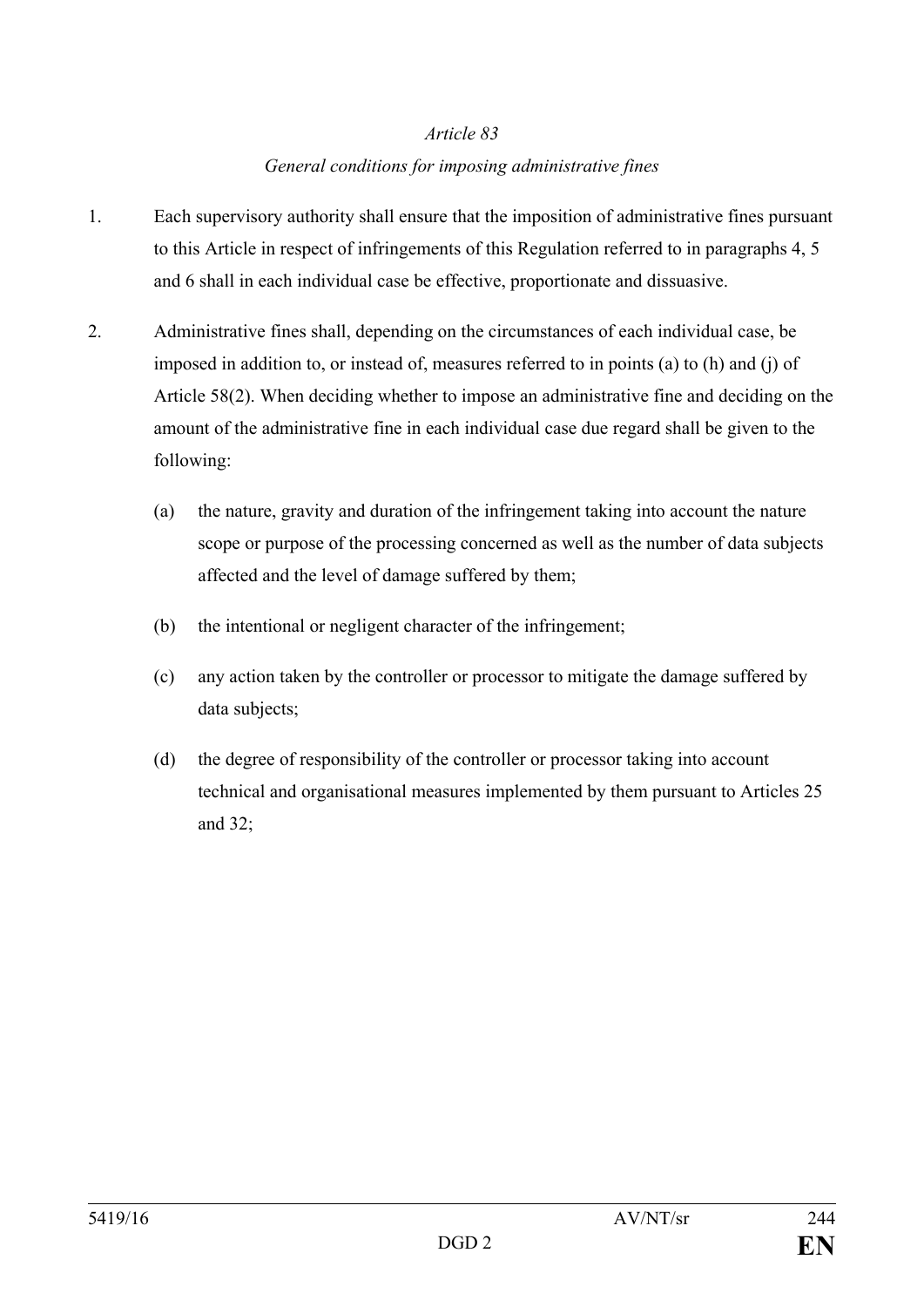- (e) any relevant previous infringements by the controller or processor;
- (f) the degree of cooperation with the supervisory authority, in order to remedy the infringement and mitigate the possible adverse effects of the infringement;
- (g) the categories of personal data affected by the infringement;
- (h) the manner in which the infringement became known to the supervisory authority, in particular whether, and if so to what extent, the controller or processor notified the infringement;
- (i) in case measures referred to in Article 58(2) have previously been ordered against the controller or processor concerned with regard to the same subject-matter, compliance with those measures;
- (j) adherence to approved codes of conduct pursuant to Article 40 or approved certification mechanisms pursuant to Article 42; and
- (k) any other aggravating or mitigating factor applicable to the circumstances of the case, such as financial benefits gained, or losses avoided, directly or indirectly, from the infringement.
- 3. If a controller or processor intentionally or negligently, for the same or linked processing operations, infringes several provisions of this Regulation, the total amount of the administrative fine shall not exceed the amount specified for the gravest infringement.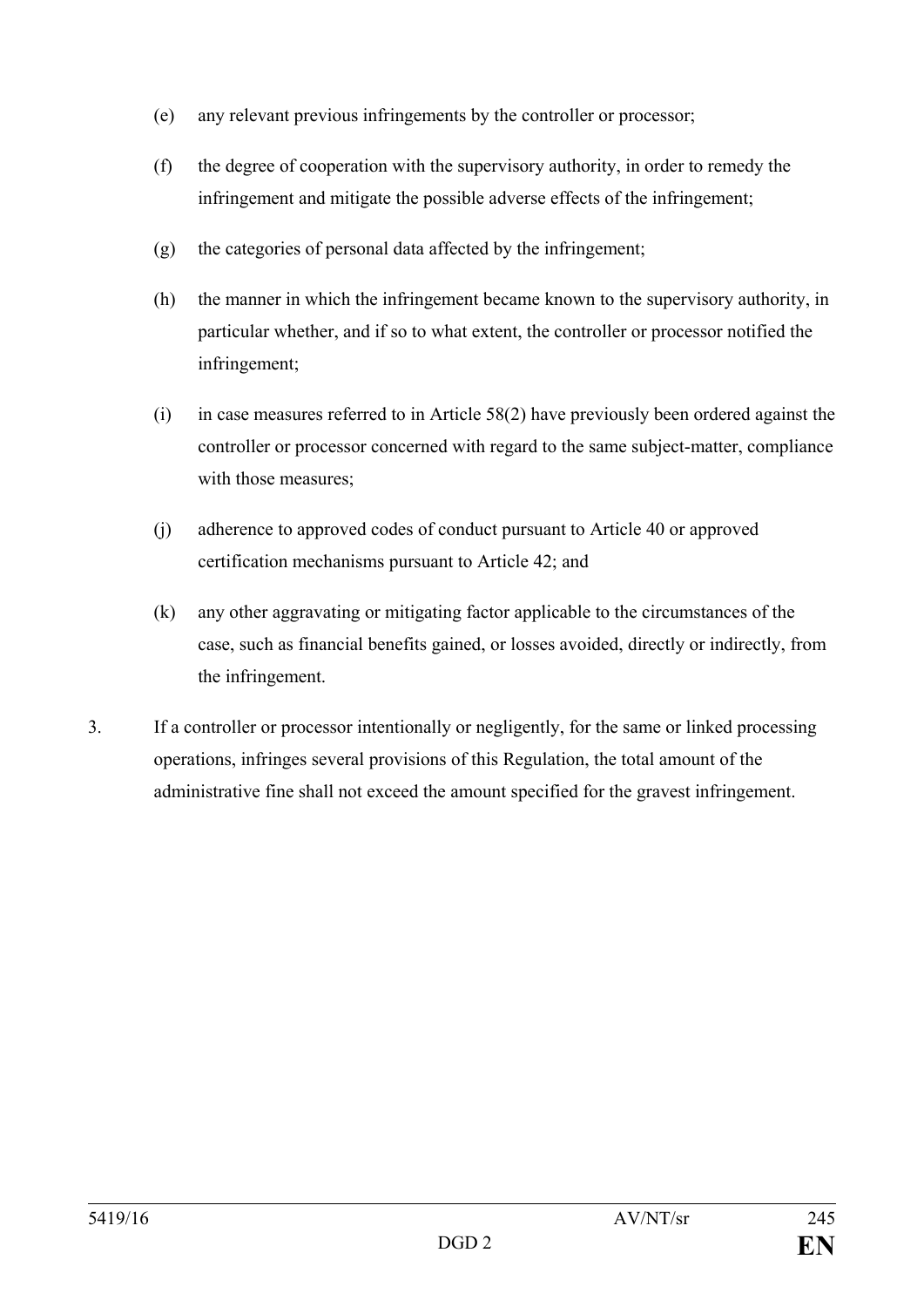- 4. Infringments of the following provisions shall, in acccordance with paragraph 2, be subject to administrative fines up to 10 000 000 EUR, or in the case of an undertaking, up to 2 % of the total worldwide annual turnover of the preceding financial year, whichever is higher:
	- (a) the obligations of the controller and the processor pursuant to Articles 8, 11, 25, 26, 27, 28, 29, 30, 31, 32, 33, 34, 35, 36, 37, 38, 39, 42 and 43;
	- (b) the obligations of the certification body pursuant to Articles 42 and 43;
	- (c) the obligations of the monitoring body pursuant to Article 41(4).
- 5. Infringements of the following provisions shall, in accordance with paragraph 2, be subject to administrative fines up to 20 000 000 EUR, or in the case of an undertaking, up to 4 % of the total worldwide annual turnover of the preceding financial year, whichever is higher:
	- (a) the basic principles for processing, including conditions for consent, pursuant to Articles 5, 6, 7 and 9;
	- (b) the data subjects' rights pursuant to Articles 12 to 22;
	- (c) the transfers of personal data to a recipient in a third country or an international organisation pursuant to Articles 44 to 49;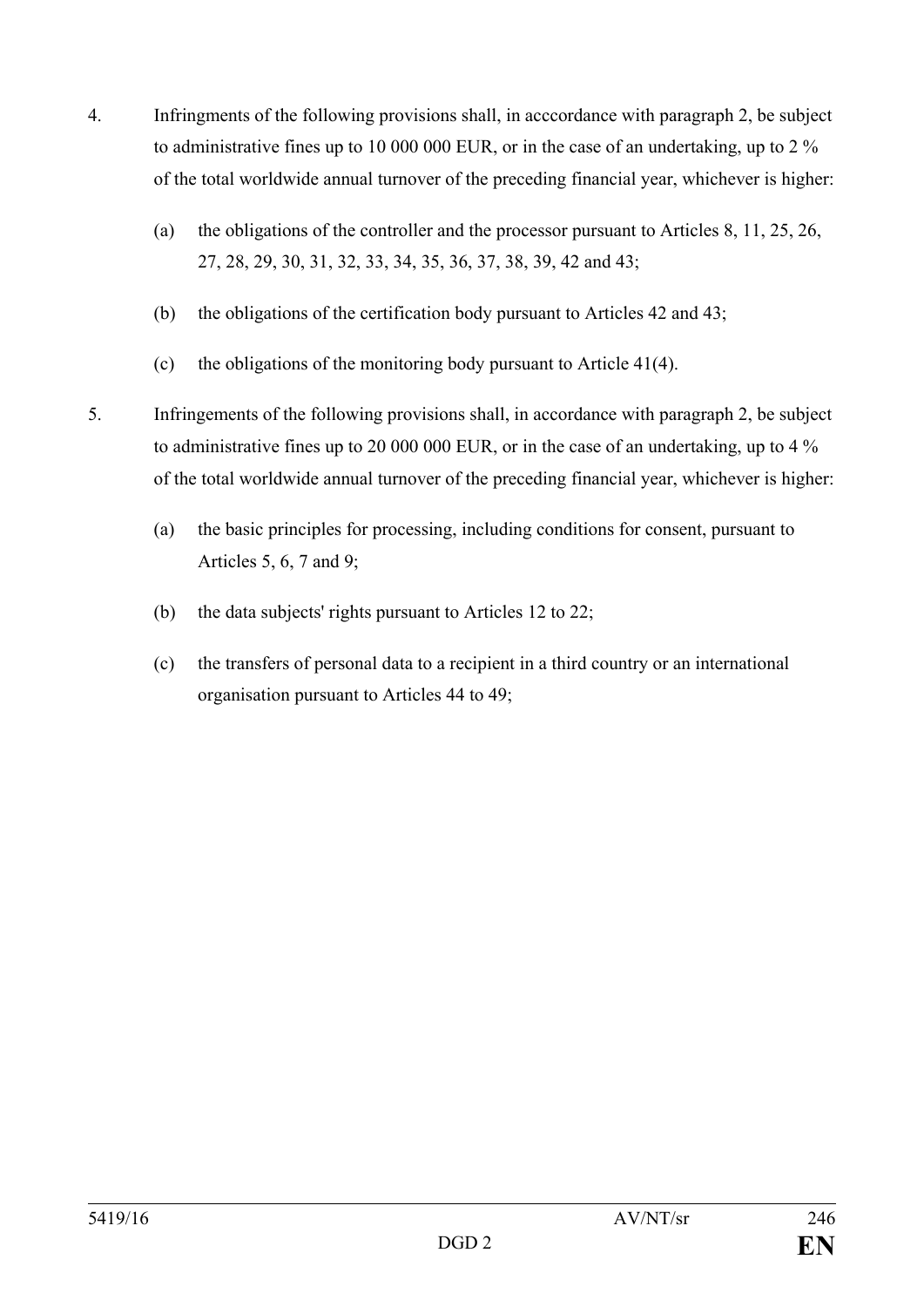- (d) any obligations pursuant to Member State law adopted unter Chapter IX;
- (e) non-compliance with an order or a temporary or definitive limitation on processing or the suspension of data flows by the supervisory authority pursuant to Article 58(2) or failure to provide access in violation of Article 58(1).
- 6. Non-compliance with an order by the supervisory authority as referred to in Article 58(2) shall, in acccordance with paragraph 2 of this Article, be subject to administrative fines up to 20 000 000 EUR, or in the case of an undertaking, up to 4 % of the total worldwide annual turnover of the preceding financial year, whichever is higher.
- 7. Without prejudice to the corrective powers of supervisory authorities pursuant to Article 58(2), each Member State may lay down the rules on whether and to what extent administrative fines may be imposed on public authorities and bodies established in that Member State.
- 8. The exercise by the supervisory authority of its powers under this Article shall be subject to appropriate procedural safeguards in accordance with Union and Member State law, including effective judicial remedy and due process.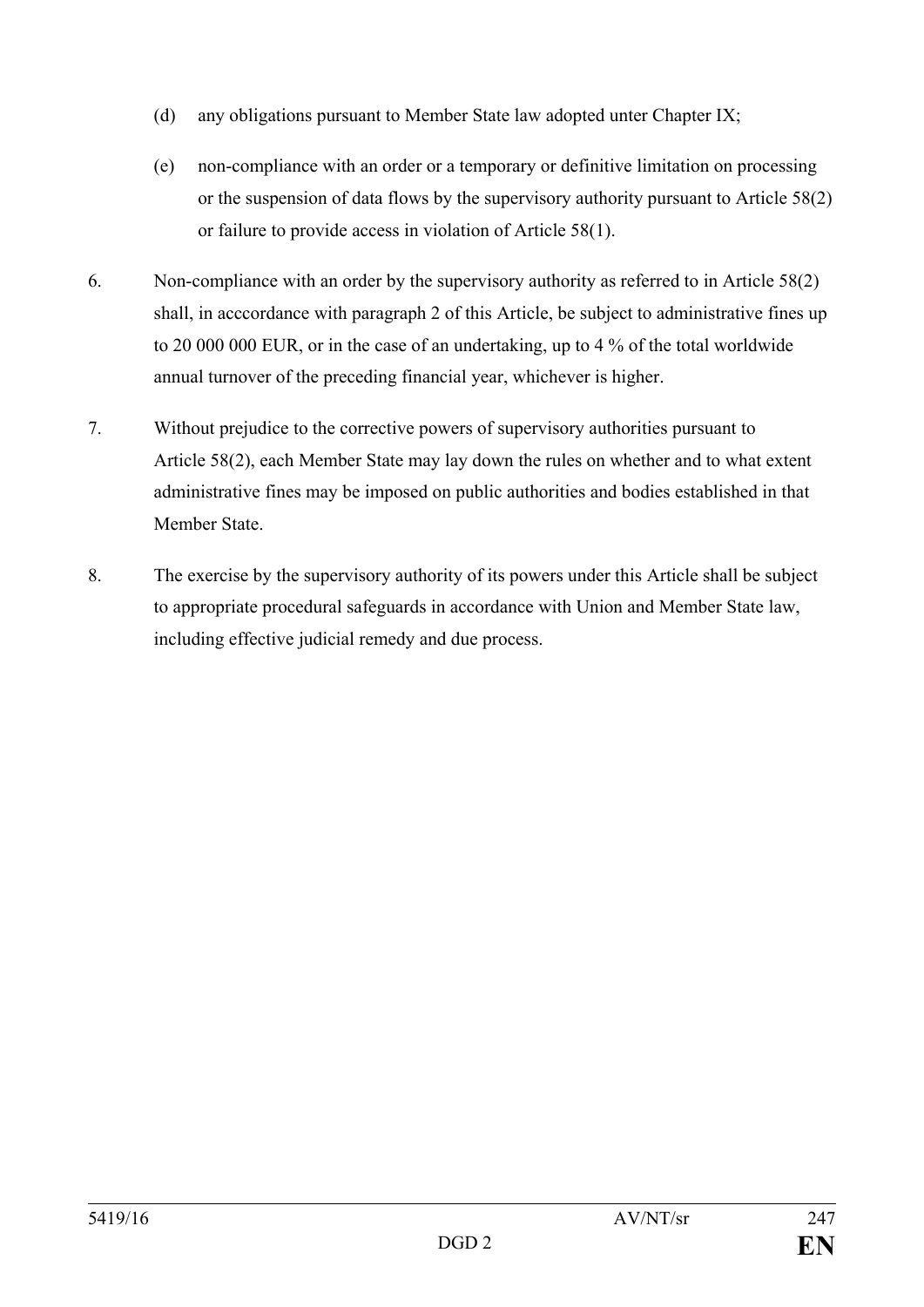9. Where the legal system of the Member State does not provide for administrative fines, this Article may be applied in such a manner that the fine is initiated by the competent supervisory authority and imposed by competent national courts, while ensuring that those legal remedies are effective and have an equivalent effect to the administrative fines imposed by supervisory authorities. In any event, the fines imposed shall be effective, proportionate and dissuasive. Those Member States shall notify to the Commission the provisions of their laws which they adopt pursuant to this paragraph by … [*two years from the date of entry into force of this Regulation*] and, without delay, any subsequent amendment law or amendment affecting them.

## *Article 84*

#### *Penalties*

- 1. Member States shall lay down the rules on other penalties applicable to infringements of this Regulation in particular for infringements which are not subject to administrative fines pursuant to Article 83, and shall take all measures necessary to ensure that they are implemented. Such penalties shall be effective, proportionate and dissuasive.
- 2. Each Member State shall notify to the Commission the provisions of its law which it adopts pursuant to paragraph 1, by … [*two years from the date of entry into force of this Regulation*] and, without delay, any subsequent amendment affecting them.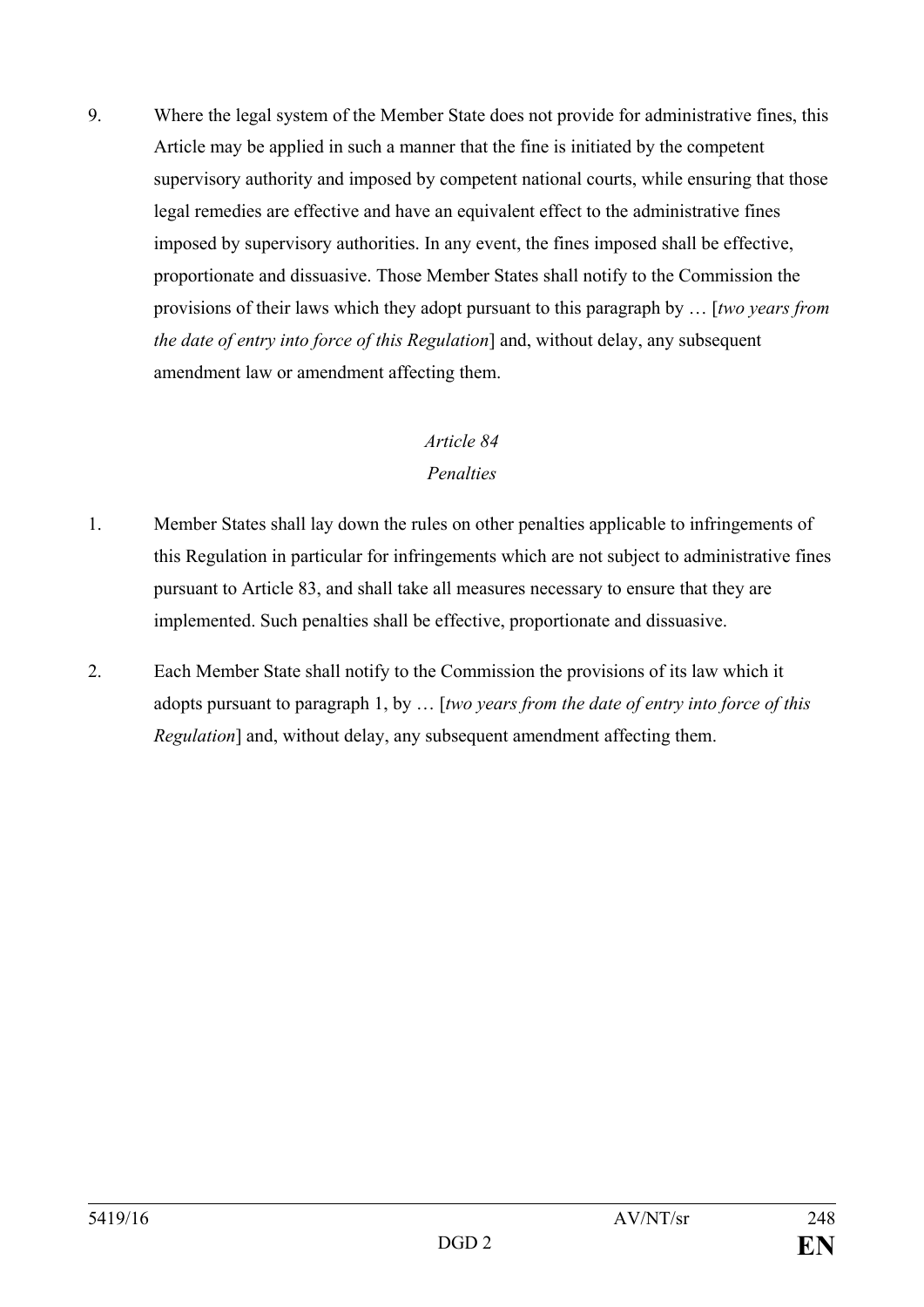# **CHAPTER IX PROVISIONS RELATING TO SPECIFIC PROCESSING SITUATIONS**

#### *Article 85*

#### *Processing and freedom of expression and information*

- 1. Member States shall by law reconcile the right to the protection of personal data pursuant to this Regulation with the right to freedom of expression and information, including processing for journalistic purposes and the purposes of academic, artistic or literary expression.
- 2. For processing carried out for journalistic purposes or the purpose of academic artistic or literary expression, Member States shall provide for exemptions or derogations from Chapter II (principles), Chapter III (rights of the data subject), Chapter IV (controller and processor), Chapter V (transfer of personal data to third countries or international organisations), Chapter VI (independent supervisory authorities), Chapter VII (cooperation and consistency) and Chapter IX (specific data processing situations) if they are necessary to reconcile the right to the protection of personal data with the freedom of expression and information.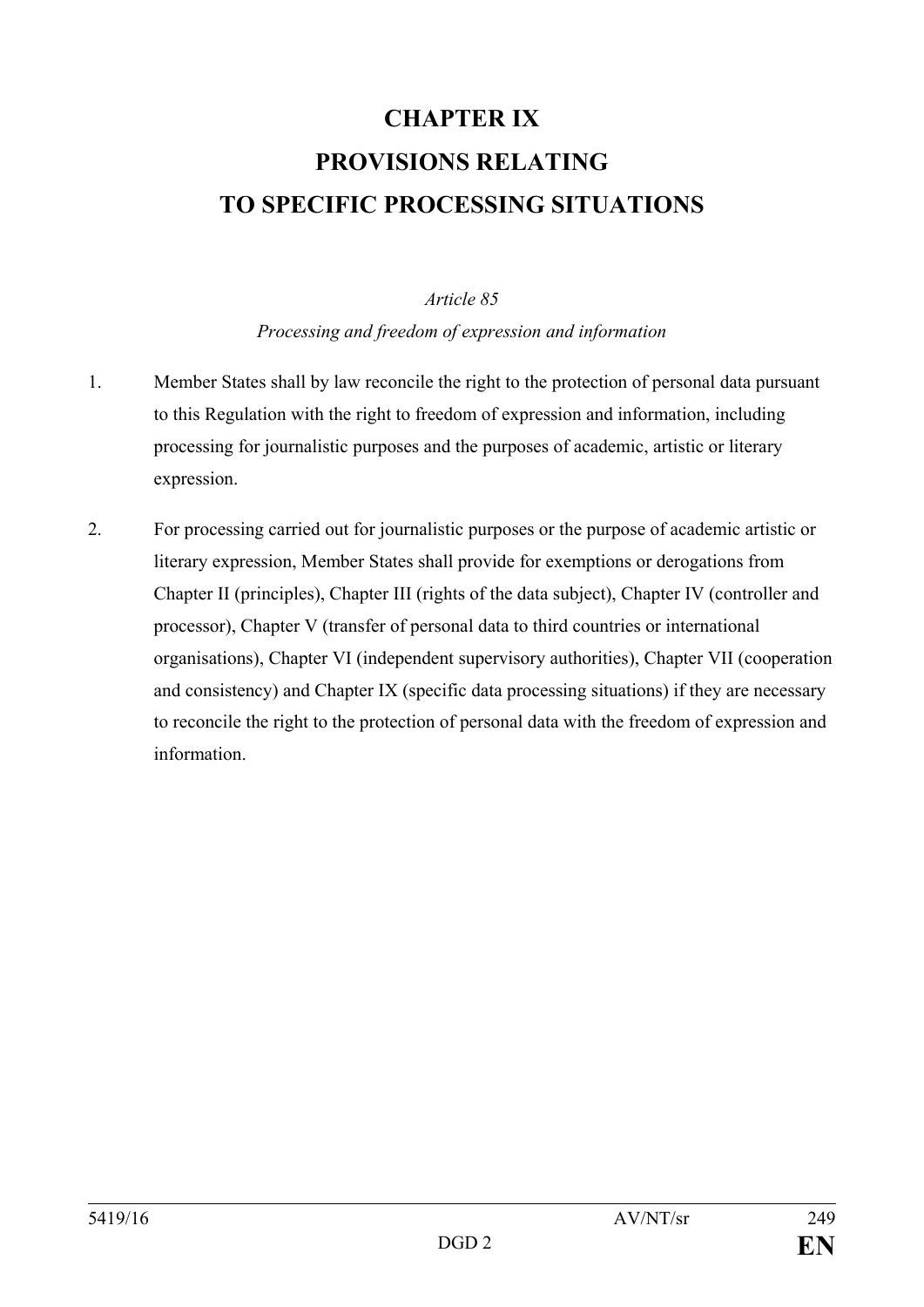3. Each Member State shall notify to the Commission the provisions of its law which it has adopted pursuant to paragraph 2 and, without delay, any subsequent amendment law or amendment affecting them.

#### *Article 86*

#### *Processing and public access to official documents*

Personal data in official documents held by a public authority or a public body or a private body for the performance of a task carried out in the public interest may be disclosed by the authority or body in accordance with Union or Member State law to which the public authority or body is subject in order to reconcile public access to official documents with the right to the protection of personal data pursuant to this Regulation.

#### *Article 87*

#### *Processing of the national identification number*

Member States may further determine the specific conditions for the processing of a national identification number or any other identifier of general application. In that case the national identification number or any other identifier of general application shall be used only under appropriate safeguards for the rights and freedoms of the data subject pursuant to this Regulation.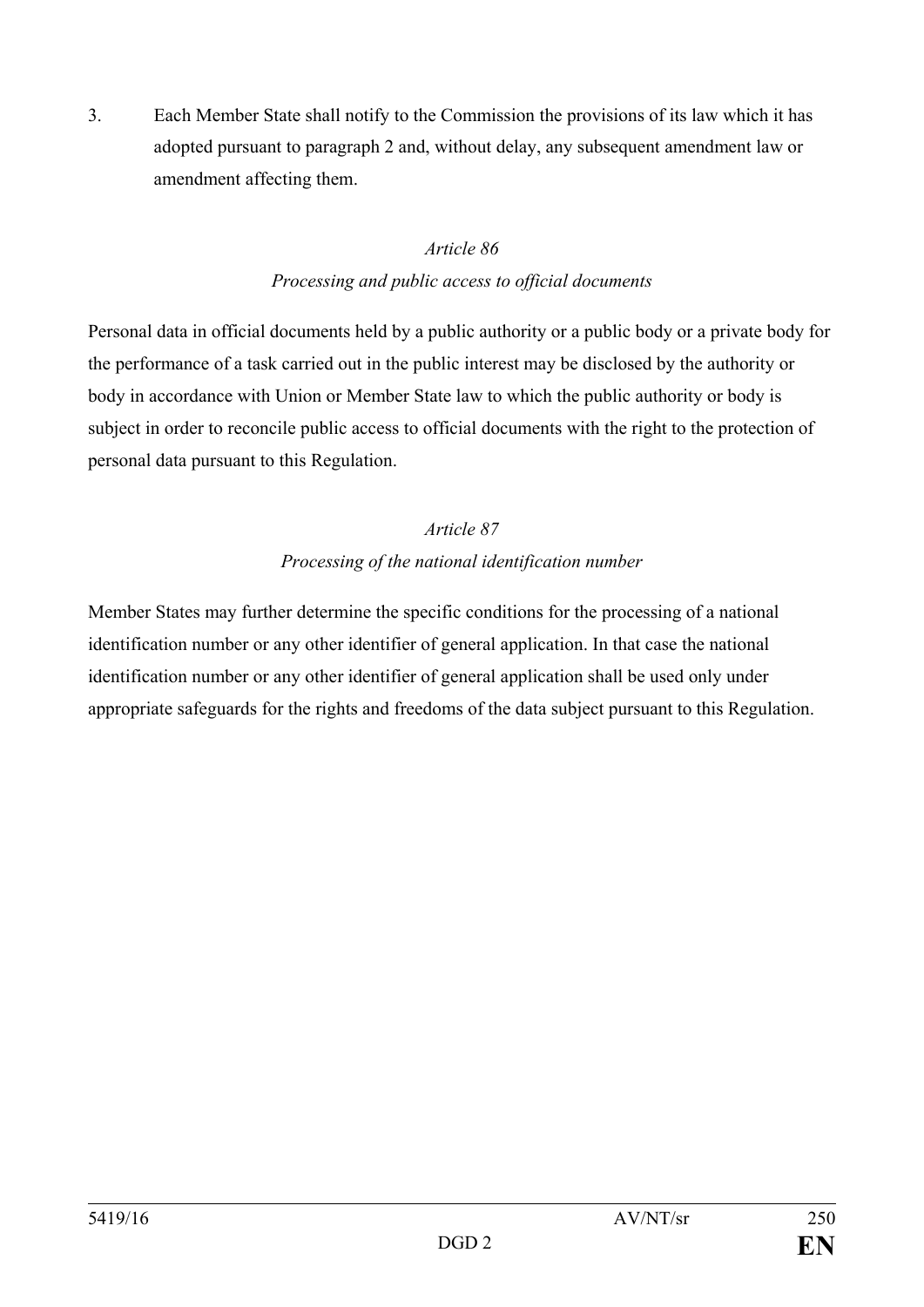## *Article 88 Processing in the context of employment*

- 1. Member States may, by law or by collective agreements, provide for more specific rules to ensure the protection of the rights and freedoms in respect of the processing of employees' personal data in the employment context, in particular for the purposes of the recruitment, the performance of the contract of employment, including discharge of obligations laid down by law or by collective agreements, management, planning and organisation of work, equality and diversity in the workplace, health and safety at work, protection of employer's or customer's property and for the purposes of the exercise and enjoyment, on an individual or collective basis, of rights and benefits related to employment, and for the purpose of the termination of the employment relationship.
- 2. Those rules shall include suitable and specific measures to safeguard the data subject's human dignity, legitimate interests and fundamental rights, with particular regard to the transparency of processing, the transfer of personal data within a group of undertakings, or a group of entreprises engaged in a joint economic activity and monitoring systems at the work place.
- 3. Each Member State shall notify to the Commission those provisions of its law which it adopts pursuant to paragraph 1, by … [*two years from the date of entry into force of this Regulation*] and, without delay, any subsequent amendment affecting them.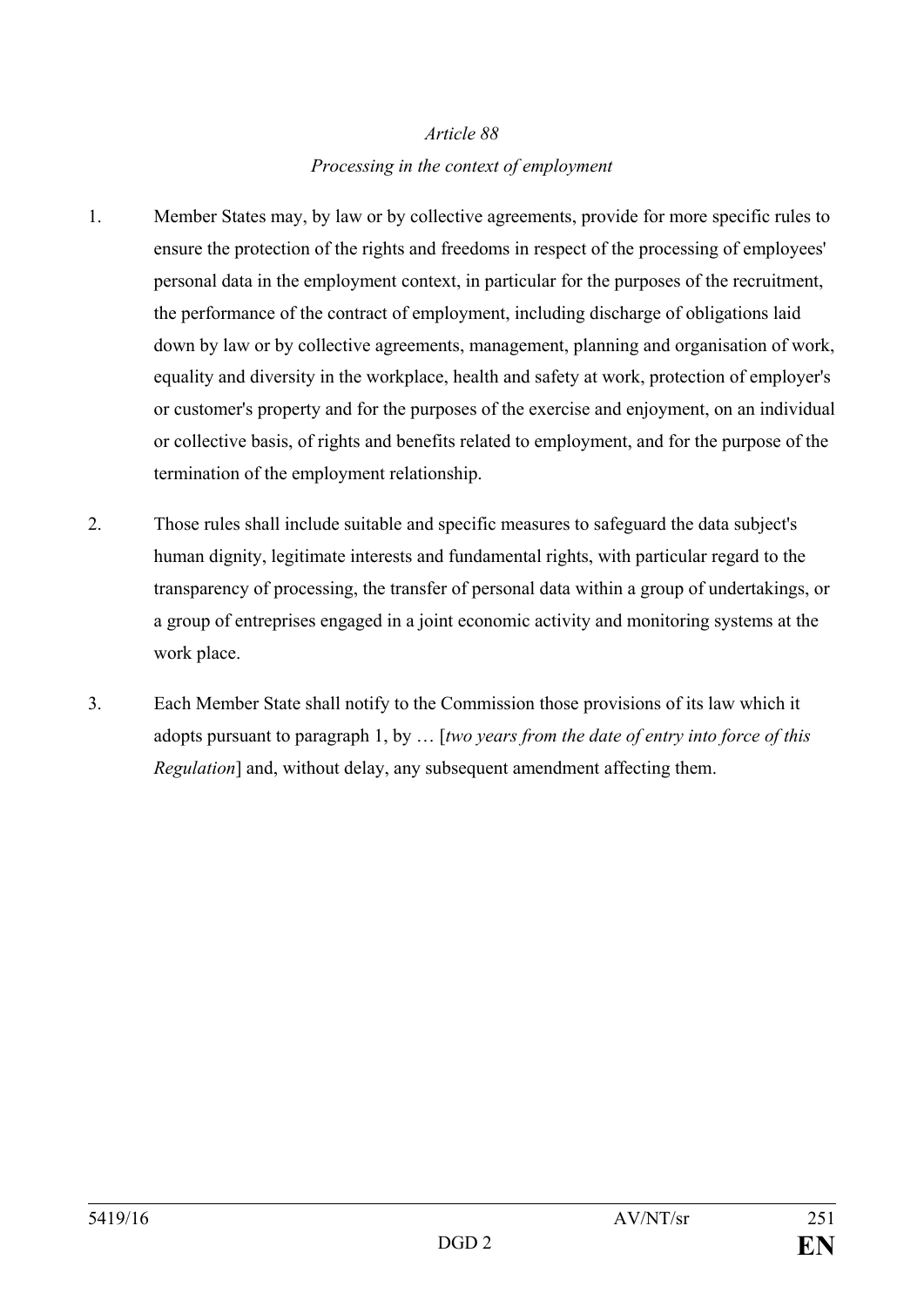*Safeguards and derogations relating to processing for archiving purposes in the public interest, scientific or historical research purposes or statistical purposes*

- 1. Processing for archiving purposes in the public interest, scientific or historical research purposes or statistical purposes, shall be subject to appropriate safeguards, in accordance with this Regulation, for the rights and freedoms of the data subject. Those safeguards shall ensure that technical and organisational measures are in place in particular in order to ensure respect for the principle of data minimisation. Those measures may include pseudonymisation provided that those purposes can be fulfilled in that manner. Where those purposes can be fulfilled by further processing which does not permit or no longer permits the identification of data subjects, those purposes shall be fulfilled in that manner.
- 2. Where personal data are processed for scientific or historical research purposes or statistical purposes, Union or Member State law may provide for derogations from the rights referred to in Articles 15, 16, 18 and 21 subject to the conditions and safeguards referred to in paragraph 1 of this Article in so far as such rights are likely to render impossible or seriously impair the achievement of the specific purposes, and such derogations are necessary for the fulfilment of those purposes.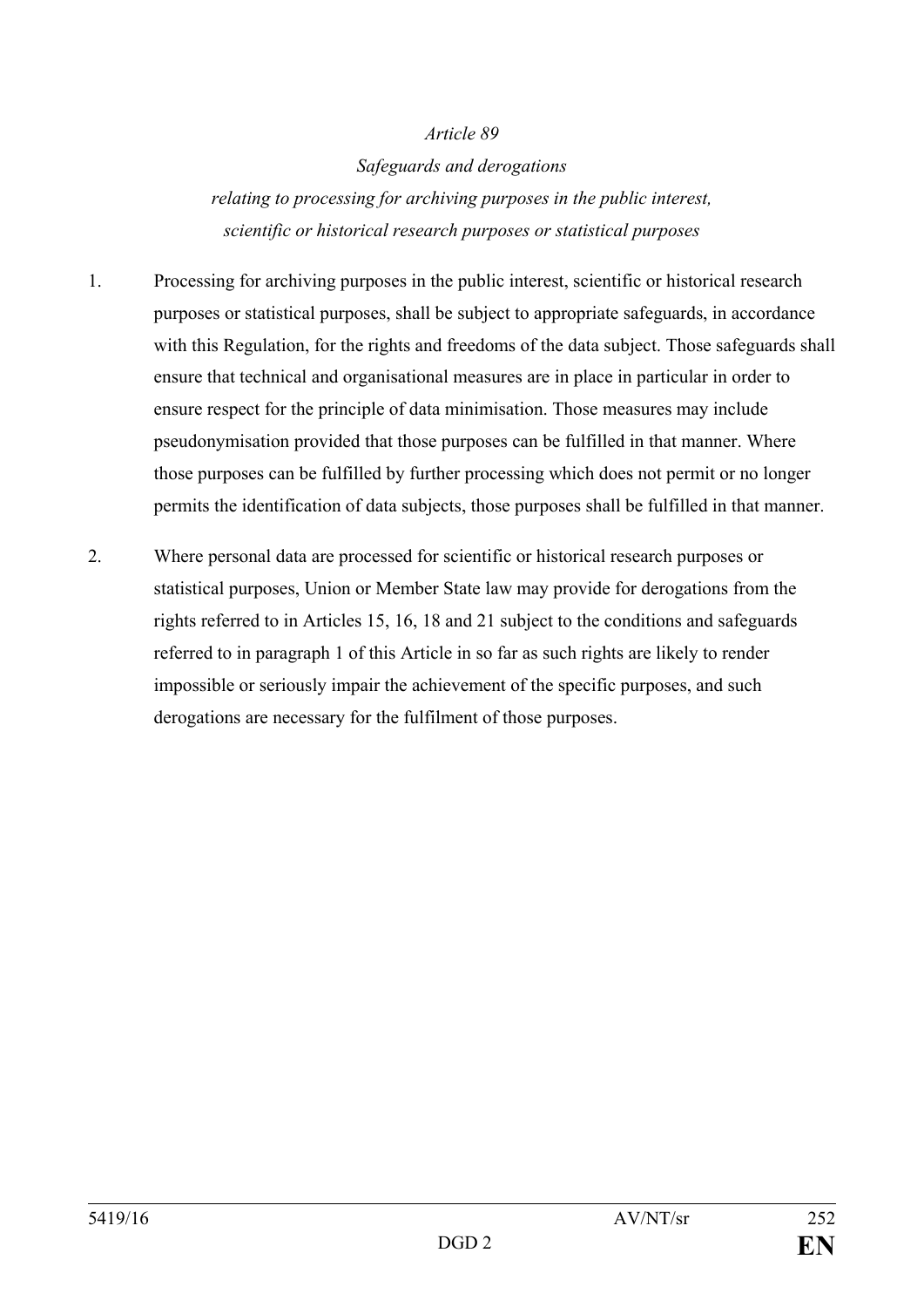- 3. Where personal data are processed for archiving purposes in the public interest, Union or Member State law may provide for derogations from the rights referred to in Articles 15, 16, 18, 19, 20 and 21 subject to the conditions and safeguards referred to in paragraph 1 of this Article in so far as such rights are likely to render impossible or seriously impair the achievement of the specific purposes, and such derogations are necessary for the fulfilment of those purposes.
- 4. Where processing referred to in paragraphs 2 and 3 serves at the same time another purpose, the derogations shall apply only to processing for the purposes referred to in those paragraphs.

### *Article 90 Obligations of secrecy*

1. Member States may adopt specific rules to set out the powers of the supervisory authorities laid down in points (e) and (f) of Article 58(1) in relation to controllers or processors that are subject, under Union or Member State law or rules established by national competent bodies, to an obligation of professional secrecy or other equivalent obligations of secrecy where this is necessary and proportionate to reconcile the right of the protection of personal data with the obligation of secrecy. Those rules shall apply only with regard to personal data which the controller or processor has received as a result ofor has obtained in an activity covered by that obligation of secrecy.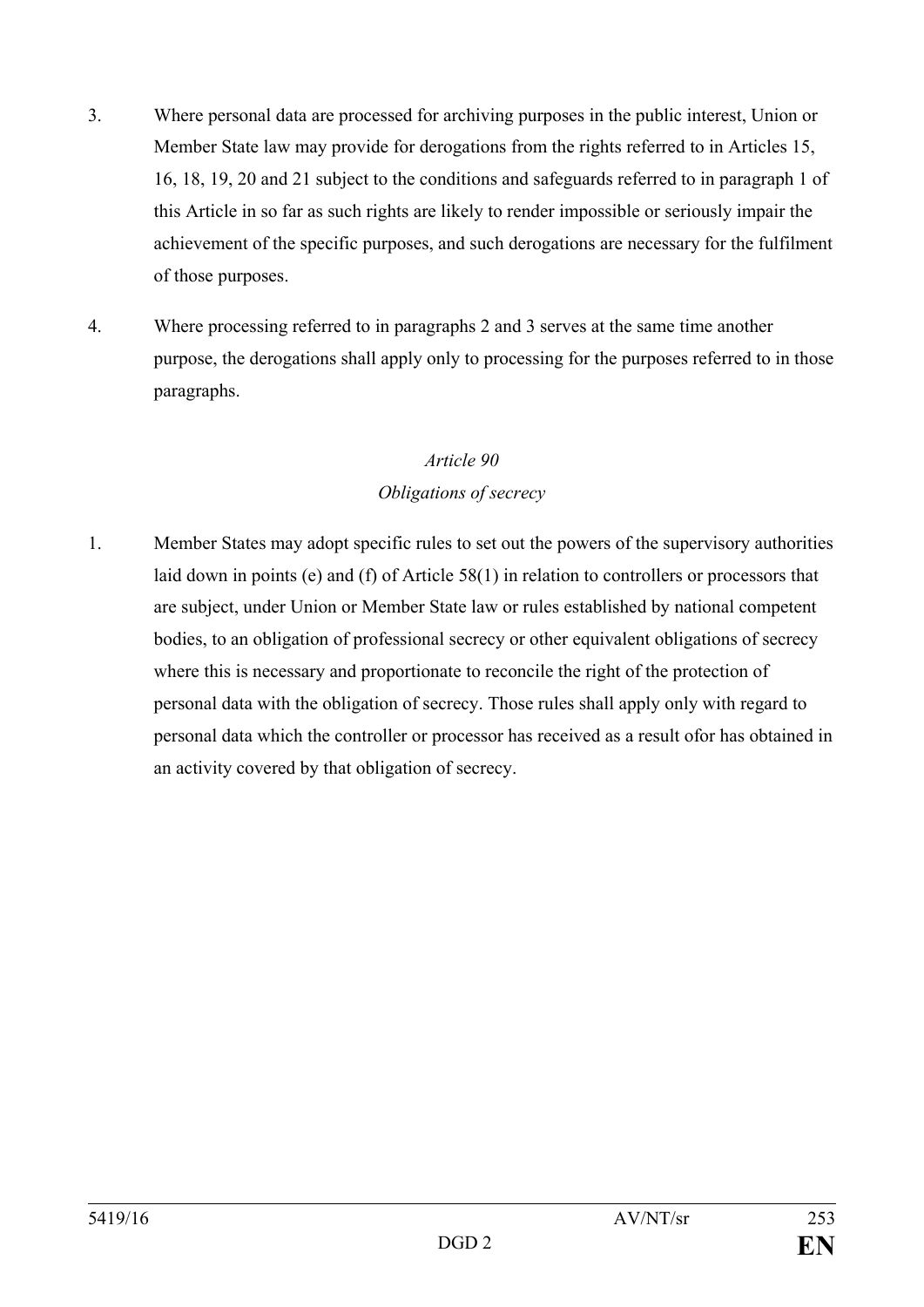2. Each Member State shall notify to the Commission the rules adopted pursuant to paragraph 1, by … [*two years from the date of entry into force of this Regulation*] and, without delay, any subsequent amendment affecting them.

### *Article 91*

### *Existing data protection rules of churches and religious associations*

- 1. Where in a Member State, churches and religious associations or communities apply, at the time of entry into force of this Regulation, comprehensive rules relating to the protection of natural persons with regard to processing, such rules may continue to apply, provided that they are brought into line with this Regulation.
- 2. Churches and religious associations which apply comprehensive rules in accordance with paragraph 1 shall be subject to the supervision of an independent supervisory authority, which may be specific, provided that it fulfils the conditions laid down in Chapter VI of this Regulation.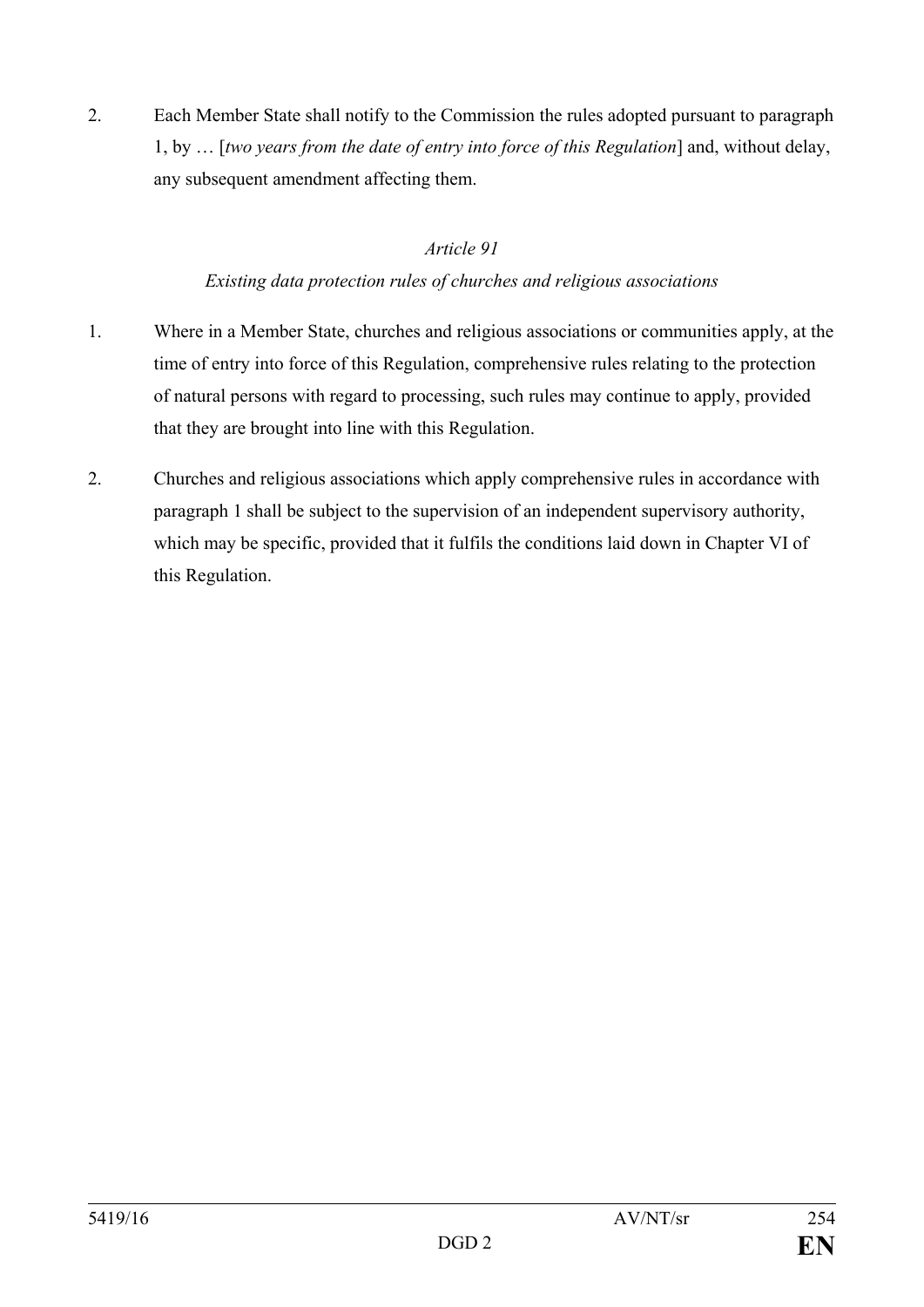# **CHAPTER X**

# **DELEGATED ACTS AND IMPLEMENTING ACTS**

#### *Article 92*

### *Exercise of the delegation*

- 1. The power to adopt delegated acts is conferred on the Commission subject to the conditions laid down in this Article.
- 2. The delegation of power referred to in Article 12(8) and Article 43(8) shall be conferred on the Commission for an indeterminate period of time from … [*the date of entry into force of this Regulation*].
- 3. The delegation of power referred to in Article 12(8) and Article 43(8) may be revoked at any time by the European Parliament or by the Council. A decision of revocation shall put an end to the delegation of power specified in that decision. It shall take effect the day following that of its publication in the *Official Journal of the European Union* or at a later date specified therein. It shall not affect the validity of any delegated acts already in force.
- 4. As soon as it adopts a delegated act, the Commission shall notify it simultaneously to the European Parliament and to the Council.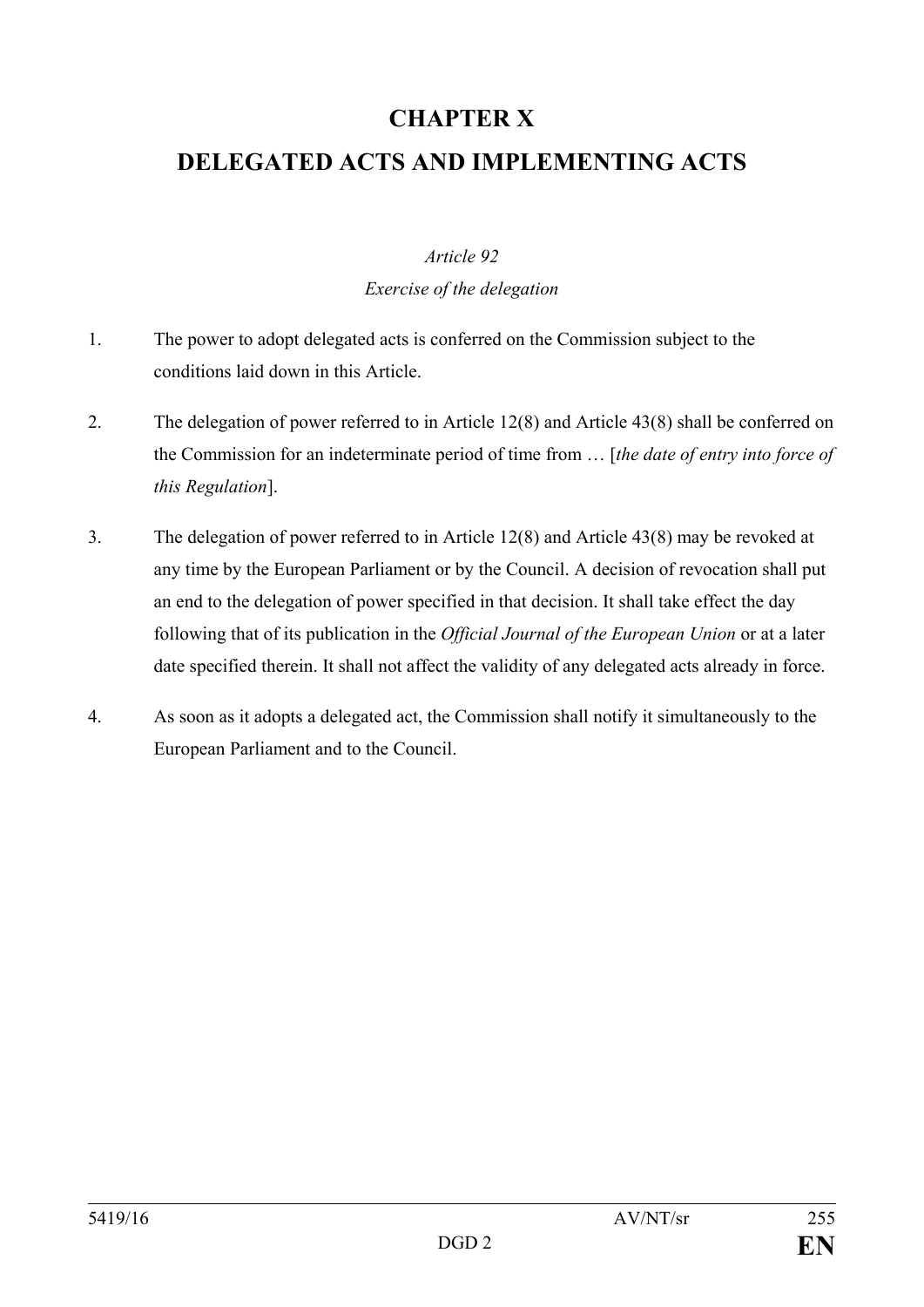5. A delegated act adopted pursuant to Article 12(8) and Article 43(8) shall enter into force only if no objection has been expressed by either the European Parliament or the Council within a period of three months of notification of that act to the European Parliament and the Council or if, before the expiry of that period, the European Parliament and the Council have both informed the Commission that they will not object. That period shall be extended by three months at the initiative of the European Parliament or of the Council.

# *Article 93 Committee procedure*

- 1. The Commission shall be assisted by a committee. That committee shall be a committee within the meaning of Regulation (EU) No 182/2011.
- 2. Where reference is made to this paragraph, Article 5 of Regulation (EU) No 182/2011 shall apply.
- 3. Where reference is made to this paragraph, Article 8 of Regulation (EU) No 182/2011, in conjunction with Article 5 thereof, shall apply.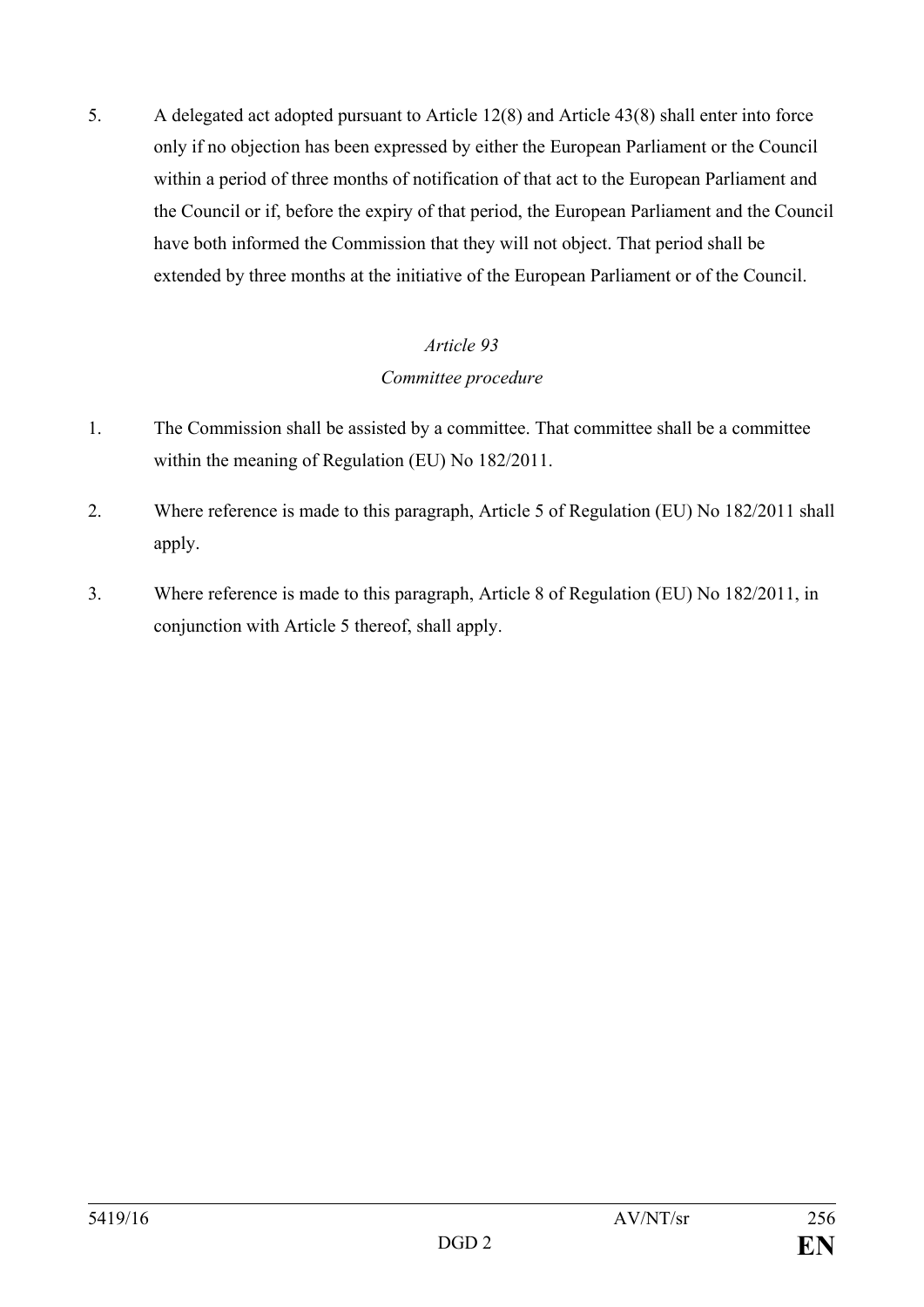# **CHAPTER XI FINAL PROVISIONS**

### *Article 94 Repeal of Directive 95/46/EC*

- 1. Directive 95/46/EC is repealed with effect from … [*two years from the date of entry into force of this Regulation*].
- 2. References to the repealed Directive shall be construed as references to this Regulation. References to the Working Party on the Protection of Individuals with regard to the Processing of Personal Data established by Article 29 of Directive 95/46/EC shall be construed as references to the European Data Protection Board established by this Regulation.

# *Article 95 Relationship with Directive 2002/58/EC*

This Regulation shall not impose additional obligations on natural or legal persons in relation to processing in connection with the provision of publicly available electronic communications services in public communication networks in the Union in relation to matters for which they are subject to specific obligations with the same objective set out in Directive 2002/58/EC.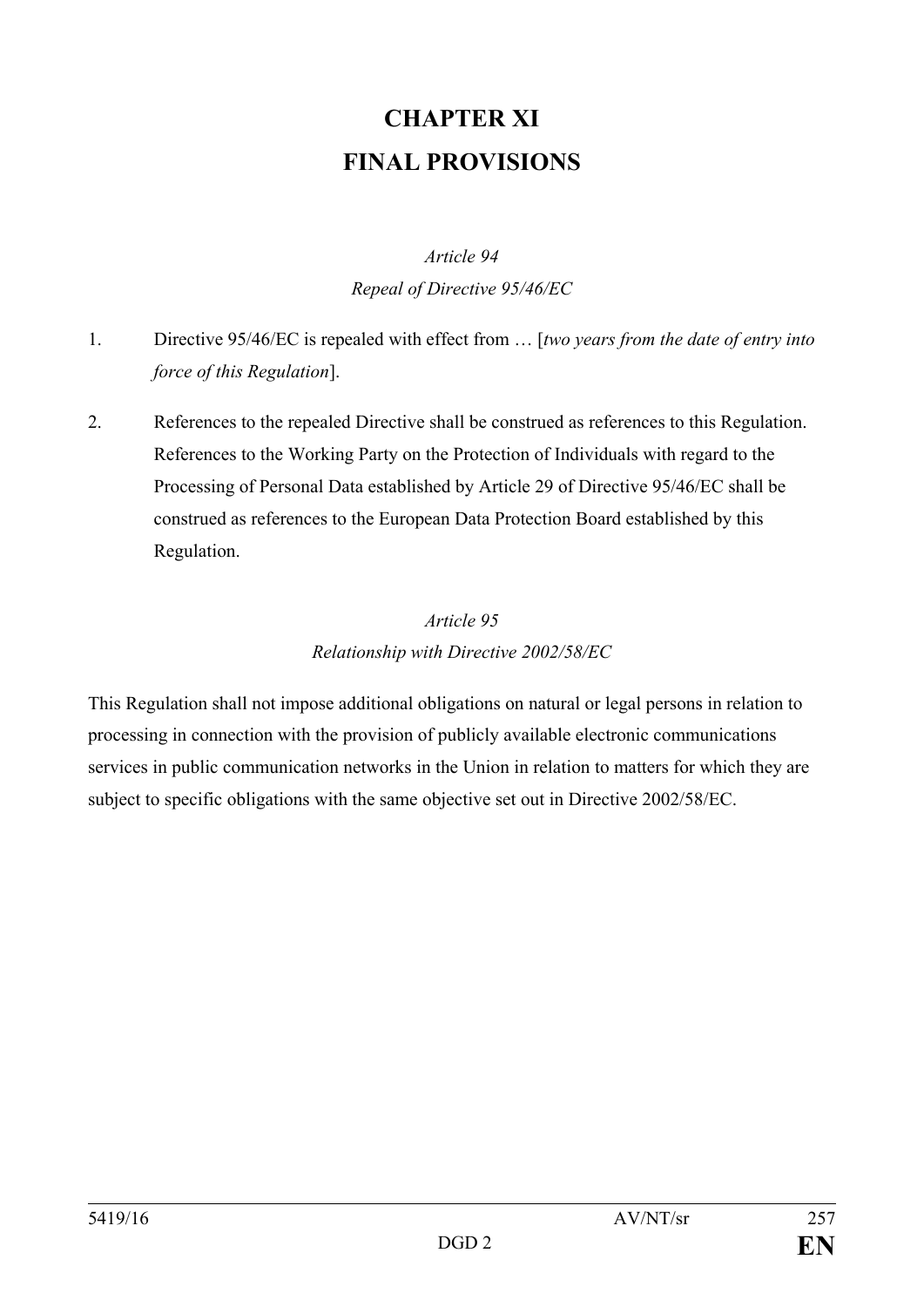### *Relationship with previously concluded Agreements*

International agreements involving the transfer of personal data to third countries or international organisations which were concluded by Member States prior to … [*the date of entry into force of this Regulation*], and which are in accordance with Union law applicable prior to … [*the date of entry into force of this Regulation*], shall remain in force until amended, replaced or revoked.

# *Article 97*

### *Commission reports*

- 1. By … [*4 years after the date of entry into force of this Regulation*] and every four years thereafter, the Commission shall submit a report on the evaluation and review of this Regulation to the European Parliament and to the Council. The reports shall be made public.
- 2. In the context of the evaluations and reviews referred to in paragraph 1, the Commission shall examine, in particular, the application and functioning of:
	- (a) Chapter V on the transfer of personal data to third countries or international organisations with particular regard to decisions adopted pursuant to Article 45(3) of this Regulation and decisions adopted on the basis of Article 25(6) of Directive 95/46/EC;
	- (b) Chapter VII on cooperation and consistency.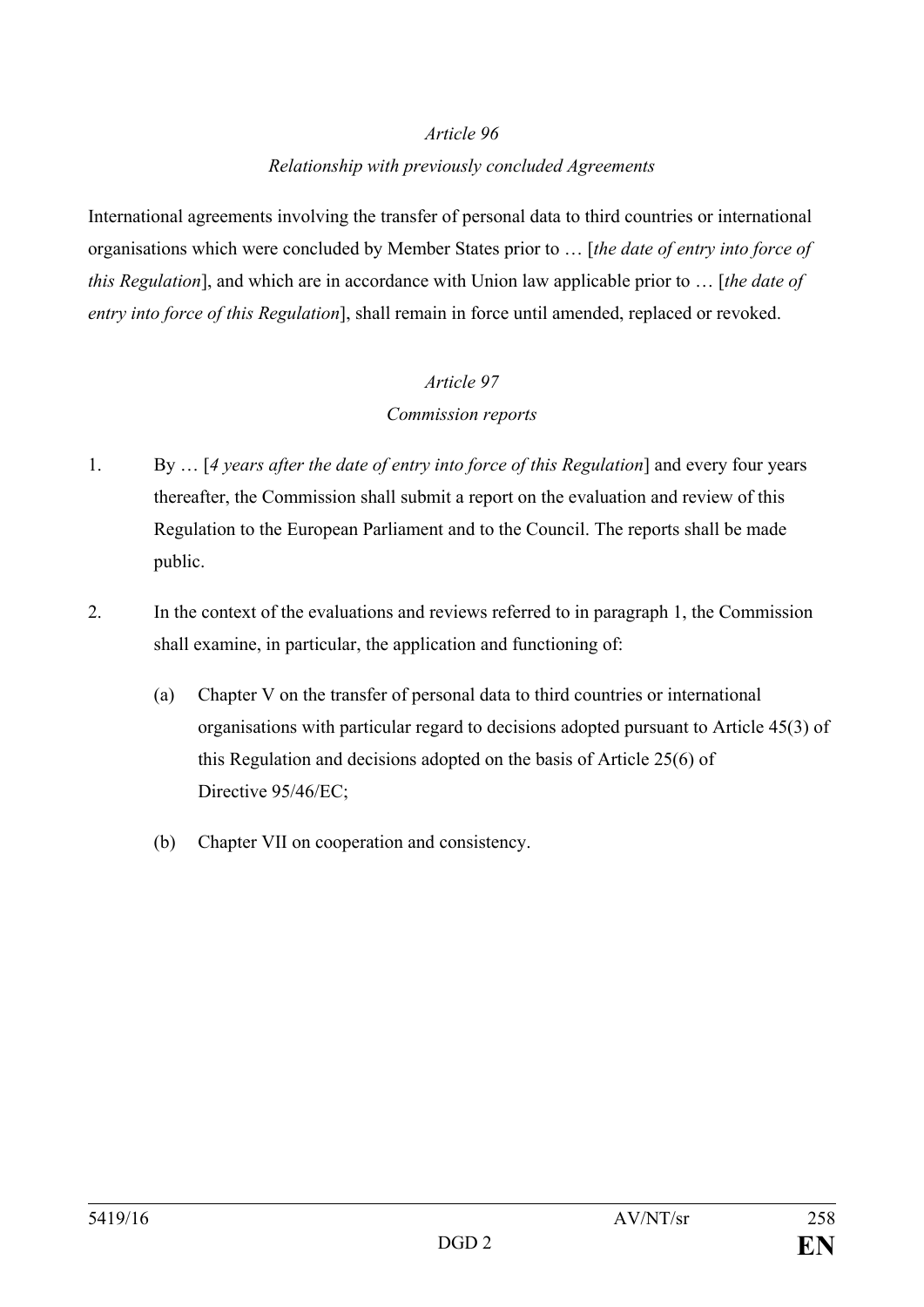- 3. For the purpose of paragraph 1, the Commission may request information from Member States and supervisory authorities.
- 4. In carrying out the evaluations and reviews referred to in paragraphs 1 and 2, the Commission shall take into account the positions and findings of the European Parliament, of the Council, and of other relevant bodies or sources.
- 5. The Commission shall, if necessary, submit appropriate proposals to amend this Regulation, in particular taking into account of developments in information technology and in the light of the state of progress in the information society.

### *Review of other Union legal acts on data protection*

The Commission shall, if appropriate, submit legislative proposals with a view to amending other Union legal acts on the protection of personal data, in order to ensure uniform and consistent protection of natural persons with regard to processing. This shall in particular concern the rules relating to the protection of natural persons with regard to processing by Union institutions, bodies, offices and agencies and on the free movement of such data.